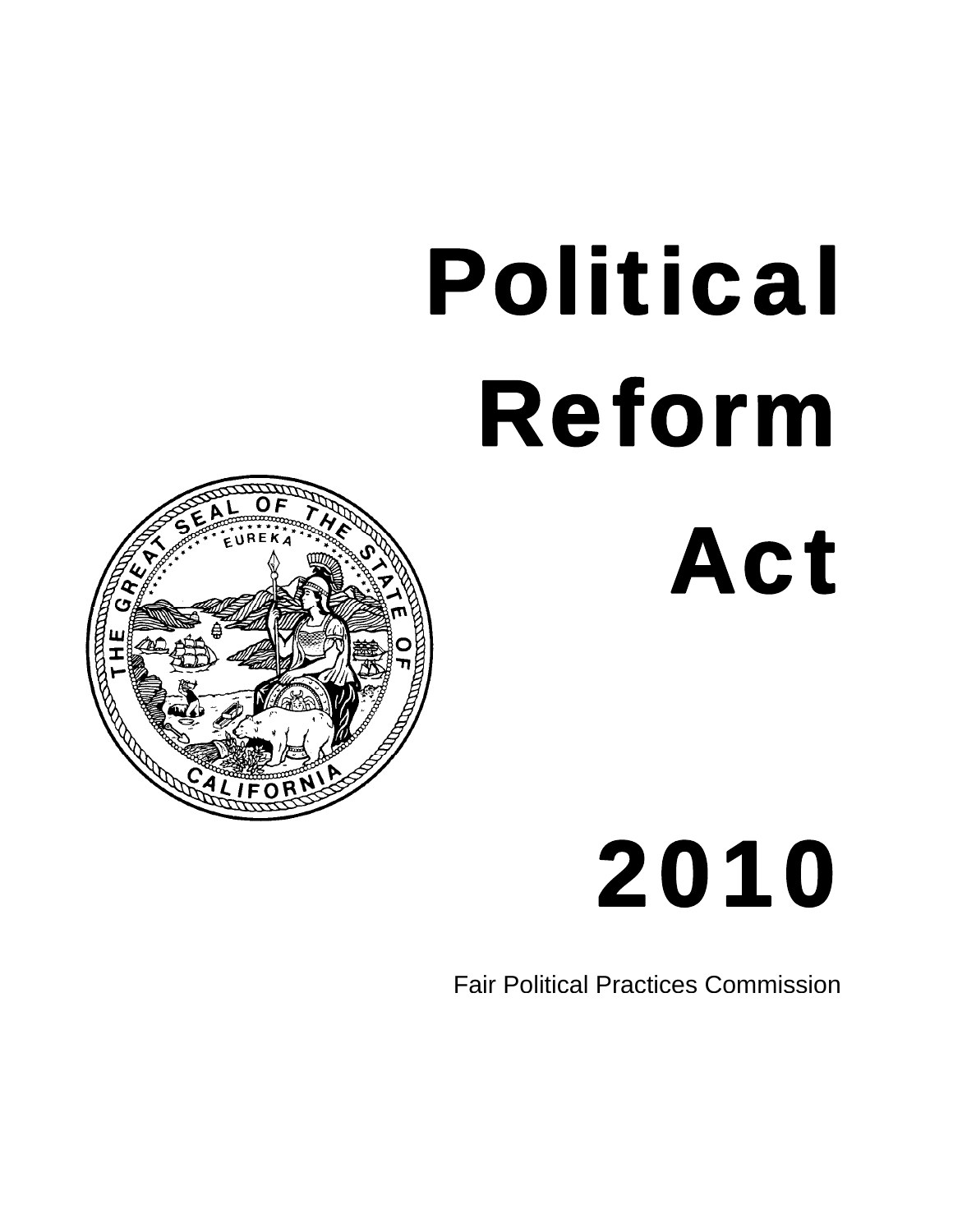### **The Commissioners of the California Fair Political Practices Commission**

*Commission Chairman Ross Johnson* was appointed chairman of the Fair Political Practices Commission in February of 2007. An attorney and former legislative leader, Johnson is a longtime proponent of political reform law and policy. He represented Orange County in the California State Legislature for 26 years before his appointment to the FPPC. He served in the California State Assembly from 1978 to 1995 and the California State Senate from 1995 to 2004, becoming the first person to serve as a party leader in both legislative chambers. Throughout his tenure as a legislator, Johnson authored and supported major political reform legislation and ballot measures, and was a strong advocate for campaign finance, election, and political reforms. He was principal author of Proposition 73, a reform measure passed by California voters in 1988. He also was a leading proponent of Proposition 34, a sweeping campaign reform and contribution limits measure that was approved by California voters in 2000. Johnson earned a Bachelor of Arts degree from California State University, Fullerton, and a Juris Doctorate degree from Western State University College of Law. He is a former ironworker and a U.S. Navy veteran. He and his wife, Diane, now live in the Sacramento area. They have two grown daughters and five grandchildren. A Republican, Johnson was appointed by Gov. Arnold Schwarzenegger. His term expires January 31, 2011.

*Commissioner Elizabeth Garrett* is the Frances R. and John J. Duggan Professor of Law, Political Science and Public Policy. She is also the co-Director of the USC-Caltech Center for the Study of Law and Politics. She serves on the Board of Directors of the Initiative and Referendum Institute at USC. She is the co-author of the leading casebook on legislation and statutory interpretation, Cases and Materials on Legislation: Statutes and the Creation of Public Policy (4th ed. Thomson/West 2007). She is the author of many articles and book chapters, analyzing campaign finance laws, courts and political parties, lobbying regulations, various congressional procedures, the initiative process, and the California recall. Before entering academics, she clerked for Justice Thurgood Marshall on the U.S. Supreme Court, Judge Stephen Williams on the federal court of appeals for the District of Columbia, and Judge Howard Holtzmann of the Iran-U.S. Claim Tribunal in The Hague. From 1991-1994, she worked for Senator David L. Boren (D--Okla.), serving as tax and budget counsel, legal counsel and legislative director. She

graduated with special distinction from the University of Oklahoma with a B.A. in History, and she received her J.D. from the University of Virginia. She is a fellow of the American Law Institute and of the American Bar Foundation, a member of the editorial board of the Election Law Journal, and a member of the Pacific Council on International Policy. She was appointed by Secretary of State Debra Bowen and her appointment ends on January 31, 2013.

*Commissioner Timothy A. Hodson* is the executive director of the Center for California Studies, California State University, Sacramento. The mission of the Center is to strengthen democratic governance in California through preparing people for public service and leadership, helping to solve problems of public policy and multidisciplinary education. Hodson is a full professor in the Government Department and Graduate Program in Public Policy and Administration at Sacramento State. He has held both positions at the university since 1993. From 1987 to 1993, Hodson was staff director for the California Senate Elections and Reapportionment Committee. His responsibilities included analysis and development of election law legislation and providing principal staff support in developing the bipartisan legislative ethics reforms of 1990. Hodson was principal consultant for the California Senate Office of Research from 1983 to 1987, served as an associate consultant to the Senate Select Committees on Government Regulation and Political Reform from 1978 until 1982, and previously was an assistant professor in the Department of Political Science at Claremont McKenna College. Hodson earned his Ph.D in Political Science and his Master's Degree in Political Science from the University of California, Santa Barbara. He received his Bachelor's degree in Political Science from California State University, Fullerton. A Democrat, Hodson was appointed by Gov. Arnold Schwarzenegger. His term expires January 31, 2011.

*Commissioner Lynn Montgomery* most recently served as Chief of Staff to Lieutenant Governor Cruz Bustamante and prior to that she was the Director of the California Assembly's Speakers Office of Member Services (SOMS), for Speakers Bustamante, Villaraigosa, Hertzberg and Wesson. Before becoming SOMS' Director, Montgomery served as the organization's Media Director for Speaker Brown. Montgomery served on the State Assembly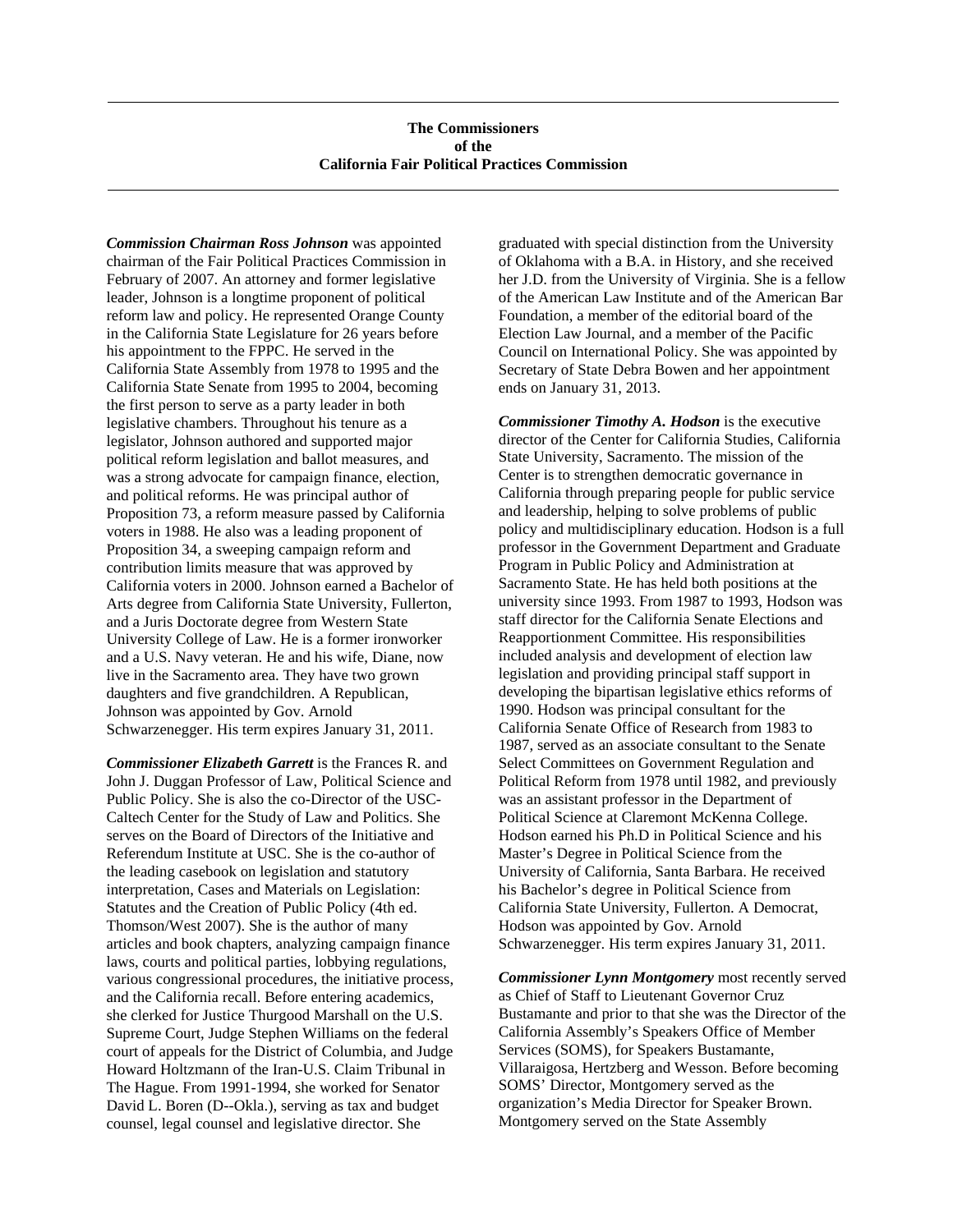Redistricting Project in 1991 and 2001, and began her career in the Assembly as a Legislative Consultant and Press Secretary in the Office of Assembly Speaker pro Tempore Mike Roos. Montgomery has also held positions as the Statewide Campaign Coordinator for the Assembly Democrats Campaign Committee for three election cycles and as the Campaign Manager for Cruz Bustamante for Governor and five Assembly candidates. She also intermittently served as a Consultant to the California Democratic Party Assembly Mail Program. Prior to her time in the Assembly, Montgomery learned the intricacies of the Political Reform Act by spending a decade at the FPPC in positions as the agency's Media Director and prior to that as a Political Reform Consultant. Attorney General Brown appointed Lynn Montgomery as a Commissioner to the Fair Political Practices Commission. Montgomery replaces former Commissioner Bob Leidigh who was appointed by Attorney General Lockyer to fill a partial term. Montgomery's appointment to the Commission ends on January 31, 2013.

*Commissioner Ronald D. Rotunda* is The Doy & Dee Henley Chair and Distinguished Professor of Jurisprudence, at Chapman University in Orange, CA, teaching Legal Ethics and Constitutional Law. He is a magna cum laude graduate of Harvard College and a magna cum laude graduate of Harvard Law School, where he was a member of Harvard Law Review. Prior to his position at Chapman, Rotunda was a University Professor and Professor of Law at George Mason University School of Law, joining George Mason in 2002. Before that, he was the Albert E. Jenner, Jr. Professor of Law, at the University of Illinois. He joined the University of Illinois faculty in 1974 after clerking for Judge Walter R. Mansfield of the United States Court of Appeals for the Second Circuit, practicing law in Washington, D.C., and serving as assistant majority counsel for the Watergate Committee.

Some of the highlights of Rotunda's career include serving as the Constitutional Law Adviser to the Supreme National Council of Cambodia and assisting that country in writing its first democratic constitution; chairing the subcommittee that drafted the American Bar Association's Model Rules for Lawyer Disciplinary Enforcement; and serving as a Special Counsel to the General Counsel of the Department of Defense. He has been a Visiting Senior Fellow in Constitutional Studies

at the Cato Institute, in Washington, D.C., and a Fulbright Research Scholar and later a Fulbright Professor.

Rotunda has authored or co-authored several legal texts and hundreds of articles, including the most widely used course book on legal ethics and a leading course book on constitutional law. In 2002-2003 New Educational Quality Ranking of U.S. Law Schools ranked Rotunda as the eleventh most cited law faculty in the United States. His work has been referenced more than 1,000 times by state and federal courts at every level, from trial courts to the U.S. Supreme Court. Rotunda's appointment to the Commission by Controller Chiang ends on January 31, 2013.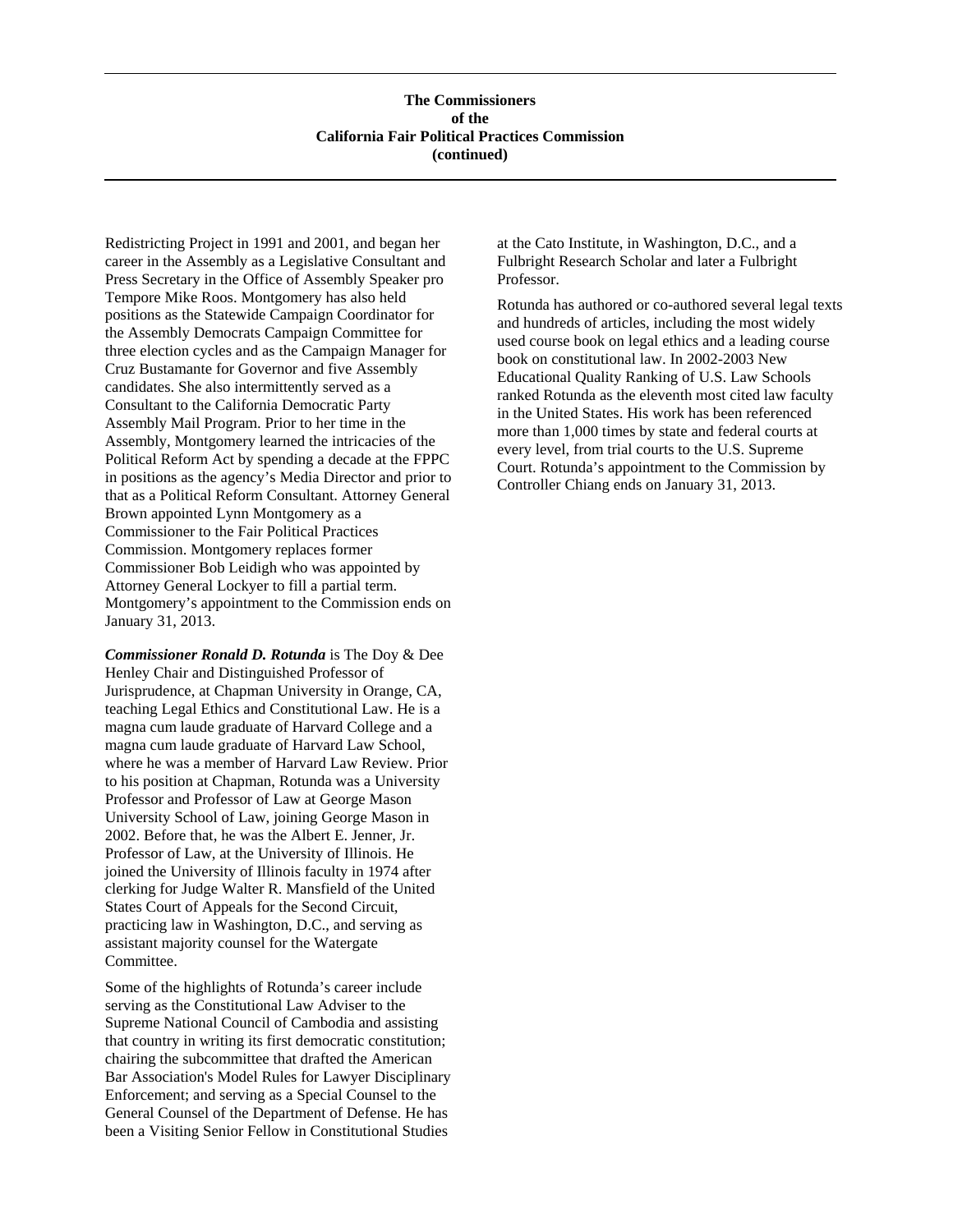### **POLITICAL REFORM ACT — 2010**

### *Introduction*

This 2010 version of the Political Reform Act (the "Act") is not an official publication of the Government Code. It has been produced for use by the public and staff of the Fair Political Practices Commission. The boldface title before each Government Code Section and the histories following some sections have been added for clarity and are not part of the Act.

Proposition 34, which was passed by the voters on November 7, 2000, added new campaign finance provisions and made some changes to the disclosure and enforcement provisions of the Act. Proposition 34 took effect on January 1, 2001, except that Section 83 of the measure deferred to November 6, 2002, applicability of portions of Chapter 5 (commencing with Section 85100) of Title 9, to candidates for statewide elective office. Uncodified Sections 83-86 of Proposition 34 appear in Appendix I.

Commission regulations implementing the Act are contained in the California Code of Regulations, Title 2, Division 6 (Sections 18110-18997). References to applicable regulations and opinions follow each statute. These references were accurate as of January 1, 2010, but changes may have occurred since then. Thus, the references are provided for convenience only and should not be relied upon. Opinion summaries appear in Appendix II. In addition, Commission opinions and advice letters are available on Westlaw, Lexis-Nexis, and FPPC's website.

If you need more detailed information or have questions about the Political Reform Act, please call the Fair Political Practices Commission at 1-866-275-3772. The Commission is located at 428 J Street, Ste. 620, Sacramento, CA 95814. Web site: *http://www.fppc.ca.gov*.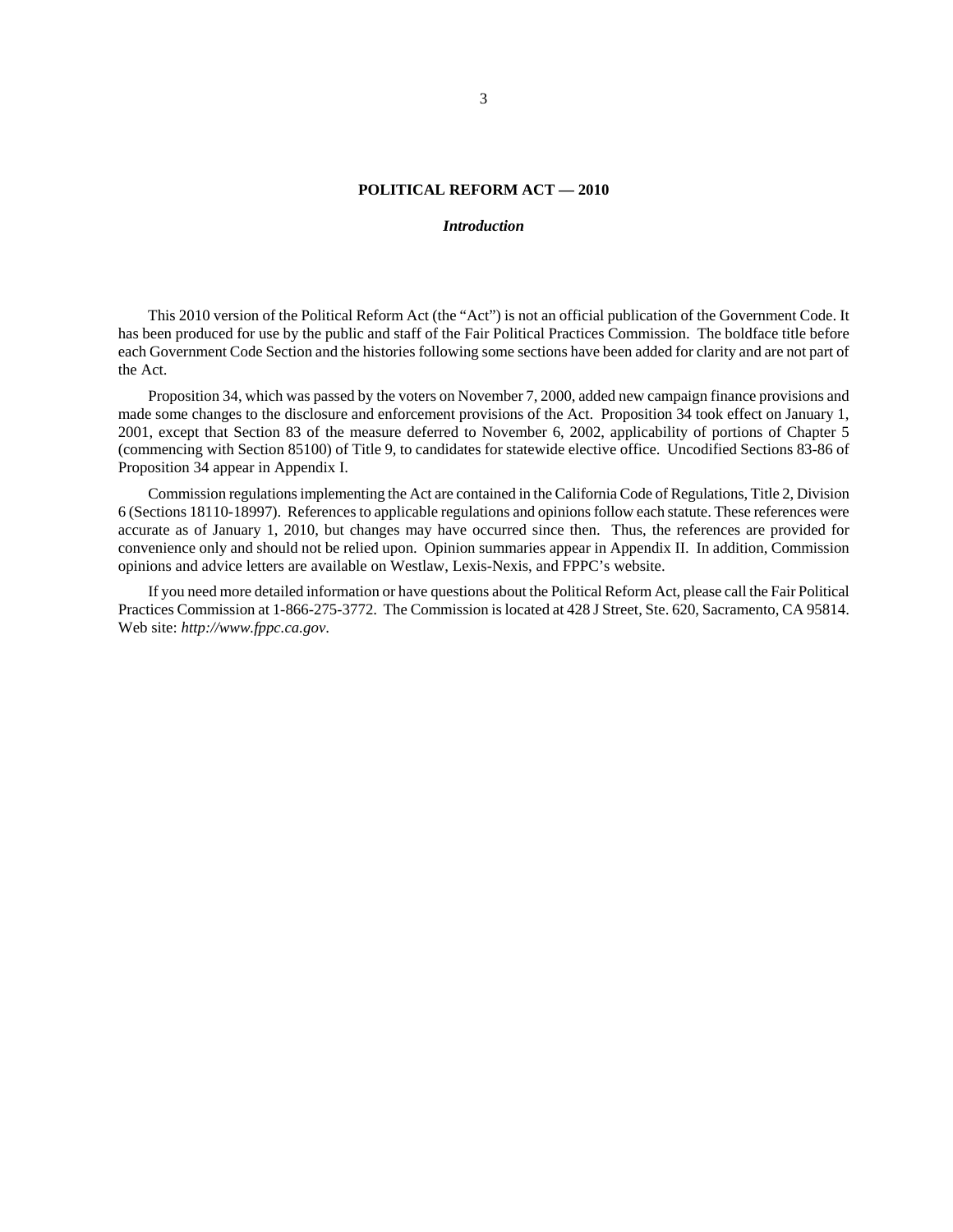## 4 **CONTENTS**

| Chapter 1. |                                             |
|------------|---------------------------------------------|
| Chapter 2. |                                             |
| Chapter 3. | <b>Fair Political Practices</b>             |
| Chapter 4. | Campaign Disclosure28                       |
| Article 1. | Organization of Committees28                |
| Article 2. | Filing of Campaign Statements 31            |
|            | Article 2.5. Campaign Reporting             |
|            | Requirements - LAFCO                        |
| Article 3. |                                             |
| Article 4. |                                             |
| Article 5. |                                             |
|            |                                             |
|            |                                             |
| Chapter 5. | <b>Limitations on Contributions</b> 58      |
| Article 1. |                                             |
| Article 2. |                                             |
|            | Article 2.5. Applicability of the Political |
|            |                                             |
| Article 3. | Contribution Limitations 60                 |
| Article 4. | Voluntary Expenditure Ceilings67            |
| Article 5. | Independent Expenditures  69                |
| Article 6. |                                             |
| Article 7. | <b>Additional Contribution</b>              |
|            |                                             |
| Article 8. |                                             |
| Chapter 6. |                                             |
| Article 1. | Registration and Reporting71                |
| Article 2. |                                             |
| Article 3. |                                             |
| Chapter 7. | Conflicts of Interests  80                  |
| Article 1. | General Prohibitions80                      |
| Article 2. |                                             |
| Article 3. | Conflict of Interest Codes88                |
|            |                                             |

|             | Article 4. Disqualification of Former                 |
|-------------|-------------------------------------------------------|
|             | Officers and Employees 93                             |
|             | Article 4.5. Disqualification of State                |
|             | Officers and Employees 97                             |
|             | Article 4.6. Loans to Public Officials97              |
|             |                                                       |
|             | Chapter 8. Ballot Pamphlet  101                       |
|             |                                                       |
|             |                                                       |
|             |                                                       |
|             |                                                       |
|             |                                                       |
| Article 4.  | Campaign Funds 106                                    |
|             |                                                       |
|             |                                                       |
| Appendix I. | Uncodified Sections of<br>Proposition 34 Appendix I-1 |
|             | Appendix II. Summary of                               |
|             |                                                       |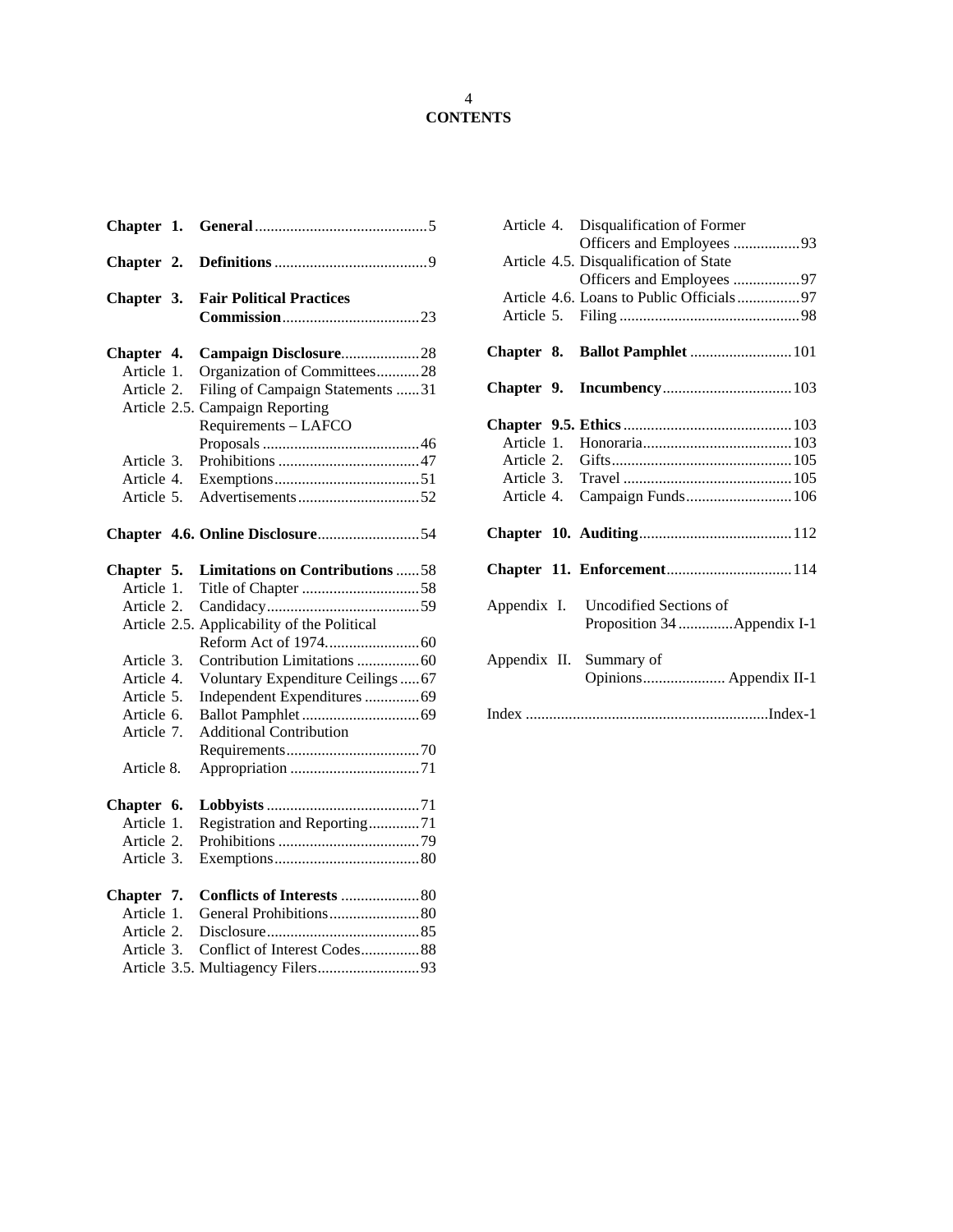### **TITLE 9. POLITICAL REFORM**

- Chapter 1. General. § 81000 81016
	- 2. Definitions. § 82000 82055
	- 3. Fair Political Practices Commission. § 83100 - 83124
	- 4. Campaign Disclosure. § 84100 84511
	- 4.6. Online Disclosure. § 84600 84612
	- 5. Limitations on Contributions. § 85100 - 85802
	- 6. Lobbyists. § 86100 86300
	- 7. Conflicts of Interests. § 87100 87500
	- 8. Ballot Pamphlet. § 88000 88007
	- 9. Incumbency. § 89000 89001
	- 9.5. Ethics. § 89500 89522
	- 10. Auditing. § 90000 90007
	- 11. Enforcement. § 91000 91015

### **Chapter 1. General. § 81000 - 81016**

| \$81000.   | Title.                                   |
|------------|------------------------------------------|
| \$81001.   | Findings and Declarations.               |
| § 81002.   | Purposes of Title.                       |
| \$81003.   | Construction of Title.                   |
| \$81004.   | Reports and Statements; Perjury;         |
|            | Verification.                            |
| § 81004.5. | Reports and Statements; Amendments.      |
| \$81005.   | Campaign Reports and Statements;         |
|            | Where to File. [Repealed]                |
| § 81005.1. | Lobbying Reports and Statements;         |
|            | Where to File. [Repealed]                |
| \$81005.2. | <b>Statements of Economic Interests;</b> |
|            | Where to File. [Repealed]                |
| § 81006.   | Filing Fees Prohibition.                 |
| \$81007.   | Mailing of Report or Statement.          |
| § 81007.5. | Faxing of Report or Statement.           |
| § 81008.   | Public Records; Inspection;              |
|            | Reproduction; Time; Charges.             |
| \$81009.   | Preservation of Reports and              |
|            | Statements.                              |
| § 81009.5. | Local Ordinances.                        |
| \$81010.   | Duties of the Filing Officer.            |
| \$81011.   | Valuation of Goods, Services and         |
|            | Facilities; Fair Market Value.           |
|            | [Repealed]                               |
| § 81011.5. | Information on Statewide Petitions.      |
| \$81012.   | Amendment or Repeal of Title.            |
| \$81013.   | <b>Imposition of Additional</b>          |
|            | Requirements.                            |
| § 81014.   | Regulations.                             |
|            |                                          |

- § 81015. Severability.
- § 81016. Effective Date.

### **§ 81000. Title.**

This title shall be known and may be cited as the "Political Reform Act of 1974."

References at the time of publication (see page 3):

Regulations: 2 Cal. Code of Regs. Section 18200

### **§ 81001. Findings and Declarations.**

The people find and declare as follows:

(a) State and local government should serve the needs and respond to the wishes of all citizens equally, without regard to their wealth;

(b) Public officials, whether elected or appointed, should perform their duties in an impartial manner, free from bias caused by their own financial interests or the financial interests of persons who have supported them;

(c) Costs of conducting election campaigns have increased greatly in recent years, and candidates have been forced to finance their campaigns by seeking large contributions from lobbyists and organizations who thereby gain disproportionate influence over governmental decisions;

(d) The influence of large campaign contributors is increased because existing laws for disclosure of campaign receipts and expenditures have proved to be inadequate;

(e) Lobbyists often make their contributions to incumbents who cannot be effectively challenged because of election laws and abusive practices which give the incumbent an unfair advantage;

(f) The wealthy individuals and organizations which make large campaign contributions frequently extend their influence by employing lobbyists and spending large amounts to influence legislative and administrative actions;

(g) The influence of large campaign contributors in ballot measure elections is increased because the ballot pamphlet mailed to the voters by the state is difficult to read and almost impossible for a layman to understand; and

(h) Previous laws regulating political practices have suffered from inadequate enforcement by state and local authorities.

### **§ 81002. Purposes of Title.**

The people enact this title to accomplish the following purposes:

(a) Receipts and expenditures in election campaigns should be fully and truthfully disclosed in order that the voters may be fully informed and improper practices may be inhibited.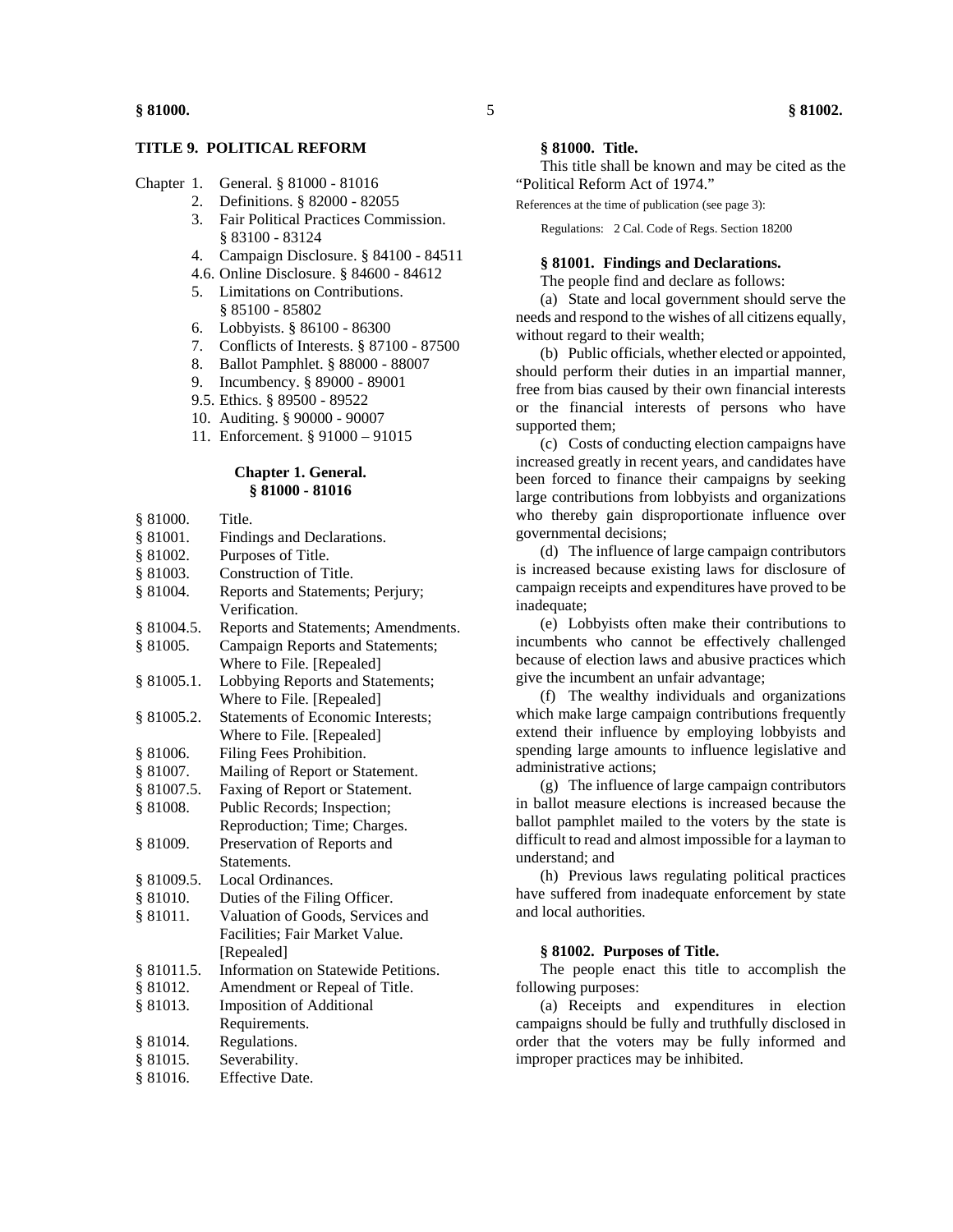(b) The activities of lobbyists should be regulated and their finances disclosed in order that improper influences will not be directed at public officials.

(c) Assets and income of public officials which may be materially affected by their official actions should be disclosed and in appropriate circumstances the officials should be disqualified from acting in order that conflicts of interest may be avoided.

(d) The state ballot pamphlet should be converted into a useful document so that voters will not be entirely dependent on paid advertising for information regarding state measures.

(e) Laws and practices unfairly favoring incumbents should be abolished in order that elections may be conducted more fairly.

(f) Adequate enforcement mechanisms should be provided to public officials and private citizens in order that this title will be vigorously enforced.

History: Amended by Stats. 1980, Ch. 289. References at the time of publication (see page 3):

Regulations: 2 Cal. Code of Regs. Section 18702 2 Cal. Code of Regs. Section 18702.1 2 Cal. Code of Regs. Section 18708

### **§ 81003. Construction of Title.**

This title should be liberally construed to accomplish its purposes.

References at the time of publication (see page 3):

Regulations: 2 Cal. Code of Regs. Section 18702 2 Cal. Code of Regs. Section 18702.1 2 Cal. Code of Regs. Section 18708

### **§ 81004. Reports and Statements; Perjury; Verification.**

(a) All reports and statements filed under this title shall be signed under penalty of perjury and verified by the filer. The verification shall state that the filer has used all reasonable diligence in its preparation, and that to the best of his knowledge it is true and complete.

(b) A report or statement filed by a committee which qualifies under subdivision (a) of Section 82013 shall be signed and verified by the treasurer, and a report or statement filed by any other person shall be signed and verified by the filer. If the filer is an entity other than an individual, the report or statement shall be signed and verified by a responsible officer of the entity or by an attorney or a certified public accountant acting as agent for the entity. Every person who signs and verifies any report or statement required to be filed under this title which contains material matter which he knows to be false is guilty of perjury.

History: Amended by Stats. 1985, Ch. 775.

References at the time of publication (see page 3):

|           | Regulations: 2 Cal. Code of Regs. Section 18426.1                            |
|-----------|------------------------------------------------------------------------------|
|           | 2 Cal. Code of Regs. Section 18427                                           |
|           | 2 Cal. Code of Regs. Section 18539.2                                         |
| Opinions: | In re Layton (1975) 1 FPPC Ops. 113<br>In re Augustine (1975) 1 FPPC Ops. 69 |

### **§ 81004.5. Reports and Statements; Amendments.**

Any report or statement filed pursuant to this title may be amended by the filer at any time. Amending an incorrect or incomplete report or statement may be considered as evidence of good faith.

History: Added by Stats. 1976, Ch. 1161.

### **§ 81005. Campaign Reports and Statements; Where to File. [Repealed]**

History: Amended by Stats. 1975, Ch. 915, effective September 20, 1975, operative January 7, 1975; amended by Stats. 1976, Ch. 415, effective July 10, 1976; amended by Stats. 1977, Ch. 1193; repealed by Stats. 1980, Ch. 289. (Reenacted as amended and renumbered Section 84215.)

### **§ 81005.1. Lobbying Reports and Statements; Where to File. [Repealed]**

History: Added by Stats. 1977, Ch. 1193; repealed by Stats. 1979, Ch. 592. (Reenacted as amended and renumbered Section 86111.)

### **§ 81005.2. Statements of Economic Interests; Where to File. [Repealed]**

History: Added by Stats. 1977, Ch. 1193; repealed by Stats. 1979, Ch. 674. (Reenacted as amended and renumbered Section 87500.)

### **§ 81006. Filing Fees Prohibition.**

Except as provided in this title, no fee or charge shall be collected by any officer for the filing of any report or statement or for the forms upon which reports or statements are to be prepared.

History: Amended by Stats. 1985, Ch. 1183, effective September 29, 1985.

### **§ 81007. Mailing of Report or Statement.**

When a report or statement or copies thereof required to be filed with any officer under this title have been sent by first-class mail or by any other guaranteed overnight delivery service addressed to the officer, it shall for purposes of any deadline be deemed to have been received by him or her on the date of the deposit in the mail or of receipt by that delivery service. It shall be presumed until the contrary is established that any date stamped by the post office on the envelope or contained on the delivery service receipt containing the report or statement is the date it was deposited in the mail or received by the delivery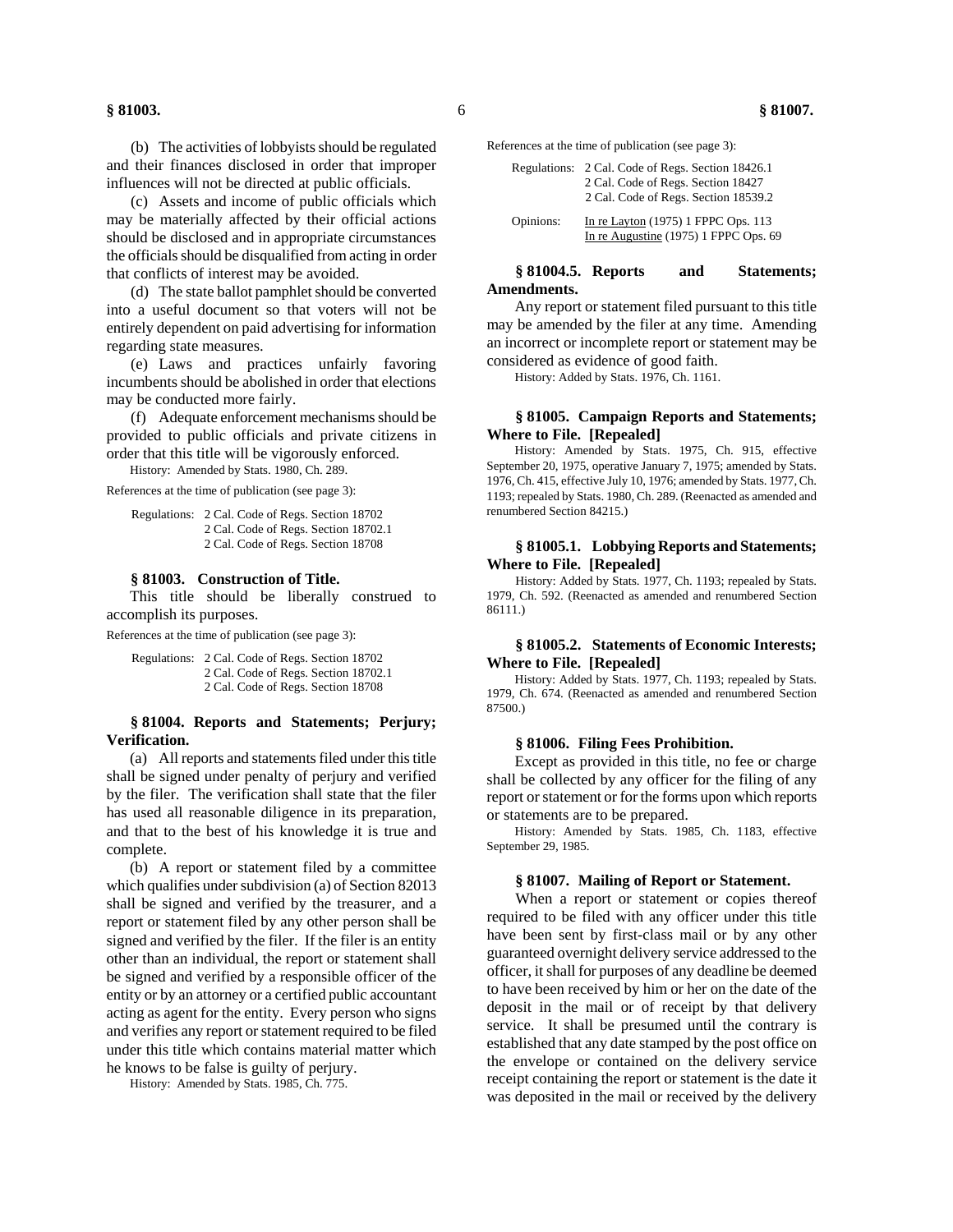service. Mail which is not received by the filing officer shall be presumed not to have been sent unless the filer possesses a post office or delivery service receipt establishing the date of deposit and the name and address of the addressee.

History: Amended by Stats. 1976, Ch. 1106; amended by Stats. 1994, Ch. 638.

### **§ 81007.5. Faxing of Report or Statement.**

(a) Any report or statement or copies thereof required to be filed with any official under Chapter 4 (commencing with Section 84100) or Chapter 7 (commencing with Section 87100) may be faxed by the applicable deadline, provided that the required originals or paper copies are sent by first-class mail or by any other personal delivery or guaranteed overnight delivery service within 24 hours of the applicable deadline and provided that the total number of pages of each report or statement faxed is no more than 30 pages.

(b) A faxed report or statement shall not be deemed filed if the faxed report or statement is not a true and correct copy of the original or copy of the report or statement personally delivered or sent by first-class mail or guaranteed overnight delivery service pursuant to subdivision (a).

(c) A filing officer who receives a faxed report or statement shall make the report or statement available to the public in the same manner as provided in Section 81008. If the faxed report or statement is requested prior to the receipt of the original or copy of the report or statement by the filing officer, the filing officer shall inform the requester that the faxed report or statement will not be considered a filed report or statement if the requirements of subdivision (b) have not been met by the filer.

History: Added by Stats. 1994, Ch. 638; amended by Stats. 1997, Ch. 394.

### **§ 81008. Public Records; Inspection; Reproduction; Time; Charges.**

(a) Every report and statement filed pursuant to this title is a public record open for public inspection and reproduction during regular business hours, commencing as soon as practicable, but in any event not later than the second business day following the day on which it was received. No conditions whatsoever shall be imposed upon persons desiring to inspect or reproduce reports and statements filed under this title, nor shall any information or identification be required from these persons. Copies shall be provided at a charge not to exceed ten cents (\$0.10) per page. In addition, the filing officer may charge a retrieval fee not to exceed five dollars (\$5) per request for copies of reports and statements which are five or more years old. A request for more than one report or statement or report and statement at the same time shall be considered a single request.

(b) Campaign statements shall be open for public inspection and reproduction from 9:00 a.m. to 5:00 p.m. on the Saturday preceding a statewide primary or statewide general election in the offices of the Secretary of State, Registrar-Recorder of Los Angeles County, Registrar of Voters of San Diego County, and Registrar of Voters of the City and County of San Francisco.

History: Amended by Stats. 1979, Ch. 531; amended by Stats. 1988, Ch. 1208; amended by Stats. 2004, Ch. 478, effective September 10, 2004.

### **§ 81009. Preservation of Reports and Statements.**

(a) Statements of organization, registration statements, and original campaign statements of persons holding elective state office, candidates for any such office, committees supporting any such officeholder or candidate, and committees supporting or opposing statewide measures, shall be retained by filing officers indefinitely.

(b) Original campaign statements of mayors, city council members, county supervisors, candidates for any of these offices, and committees supporting any officeholder or candidate shall be retained indefinitely, except that original campaign statements of candidates not elected to these offices and of committees supporting candidates not elected to these offices shall be retained by filing officers for a period of not less than five years.

(c) Original campaign statements of all other persons shall be retained by filing officers for a period of not less than seven years.

(d) Original statements of economic interests of persons holding statewide elective office shall be retained by filing officers indefinitely.

(e) Original reports and statements not specified above in this section shall be retained by filing officers for a period of not less than seven years.

(f) Copies of reports or statements shall be retained by the officer with whom they are filed for a period of not less than four years, provided, however, that a filing officer is not required to retain more than one copy of a report or statement.

(g) After an original report or statement or a copy has been on file for at least two years, the officer with whom it is filed may comply with this section by retaining a copy on microfilm or other space-saving materials available for public inspection instead of the original report or statement or copy. Upon request, the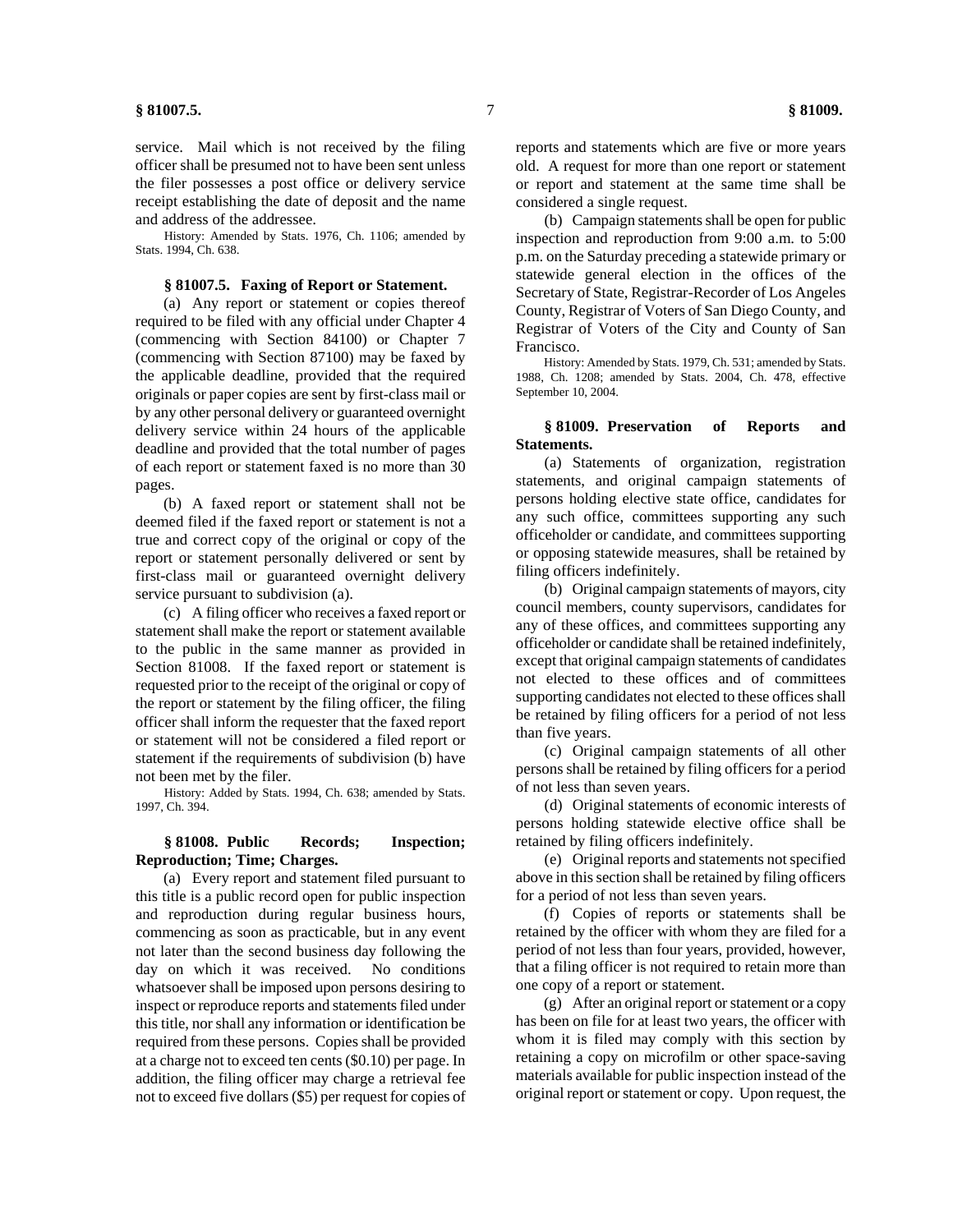officer shall provide copies of such statements pursuant to Section 81008.

History: Amended by Stats. 1976, Ch. 1106; amended by Stats. 1979, Ch. 531; amended by Stats. 1984, Ch. 390, effective July 11, 1984; amended by Stats. 1985; Ch. 1183, effective September 29, 1985.

### **§ 81009.5. Local Ordinances.**

(a) Any local government agency which has enacted, enacts, amends, or repeals an ordinance or other provision of law affecting campaign contributions and expenditures shall file a copy of the action with the Commission.

(b) Notwithstanding Section 81013, no local government agency shall enact any ordinance imposing filing requirements additional to or different from those set forth in Chapter 4 (commencing with Section 84100) for elections held in its jurisdiction unless the additional or different filing requirements apply only to the candidates seeking election in that jurisdiction, their controlled committees or committees formed or existing primarily to support or oppose their candidacies, and to committees formed or existing primarily to support or oppose a candidate or to support or oppose the qualification of, or passage of, a local ballot measure which is being voted on only in that jurisdiction, and to city or county general purpose committees active only in that city or county, respectively.

History: Added by Stats. 1979, Ch. 531; amended by Stats. 1985, Ch. 1456; amended by Stats. 1986, Ch. 542; amended by Stats. 1991, Ch. 674.

References at the time of publication (see page 3):

Opinions: In re Olson (2001) 15 FPPC Ops. 13

### **§ 81010. Duties of the Filing Officer.**

With respect to reports and statements filed with him pursuant to this title, the filing officer shall:

(a) Supply the necessary forms and manuals prescribed by the Commission;

(b) Determine whether required documents have been filed and, if so, whether they conform on their face with the requirements of this title;

(c) Notify promptly all persons and known committees who have failed to file a report or statement in the form and at the time required by this title;

(d) Report apparent violations of this title to the appropriate agencies; and

(e) Compile and maintain a current list of all reports and statements filed with this office.

References at the time of publication (see page 3):

Regulations: 2 Cal. Code of Regs. Section 18110 2 Cal. Code of Regs. Section 18115 2 Cal. Code of Regs. Section 18117 2 Cal. Code of Regs. Section 18363 2 Cal. Code of Regs. Section 18732.5

Opinions: In re Rundstrom (1975) 1 FPPC Ops. 188 In re Layton (1975) 1 FPPC Ops. 113

**§ 81011. Valuation of Goods, Services and Facilities; Fair Market Value. [Repealed]**

History: Repealed by Stats. 1985, Ch. 775.

### **§ 81011.5. Information on Statewide Petitions.**

Any provision of law to the contrary notwithstanding, the election precinct of a person signing a statewide petition shall not be required to appear on the petition when it is filed with the county clerk, nor any additional information regarding a signer other than the information required to be written by the signer.

History: Added by Stats. 1977, Ch. 1095; (Identical to former Section 85203, repealed by Stats. 1977, Ch. 1095).

### **§ 81012. Amendment or Repeal of Title.**

This title may be amended or repealed by the procedures set forth in this section. If any portion of subdivision (a) is declared invalid, then subdivision (b) shall be the exclusive means of amending or repealing this title.

(a) This title may be amended to further its purposes by statute, passed in each house by rollcall vote entered in the journal, two-thirds of the membership concurring and signed by the Governor, if at least 12 days prior to passage in each house the bill in its final form has been delivered to the Commission for distribution to the news media and to every person who has requested the Commission to send copies of such bills to him or her.

(b) This title may be amended or repealed by a statute that becomes effective only when approved by the electors.

History: Amended by Stats. 1976, Ch. 883, effective September 13, 1976; amended by Stats. 1985, Ch. 1200.

### **§ 81013. Imposition of Additional Requirements.**

Nothing in this title prevents the Legislature or any other state or local agency from imposing additional requirements on any person if the requirements do not prevent the person from complying with this title. If any act of the Legislature conflicts with the provisions of this title, this title shall prevail.

References at the time of publication (see page 3):

Regulations: 2 Cal. Code of Regs. Section 18312

Opinions: In re Alperin (1977) 3 FPPC Ops. 77 In re Miller (1976) 2 FPPC Ops. 91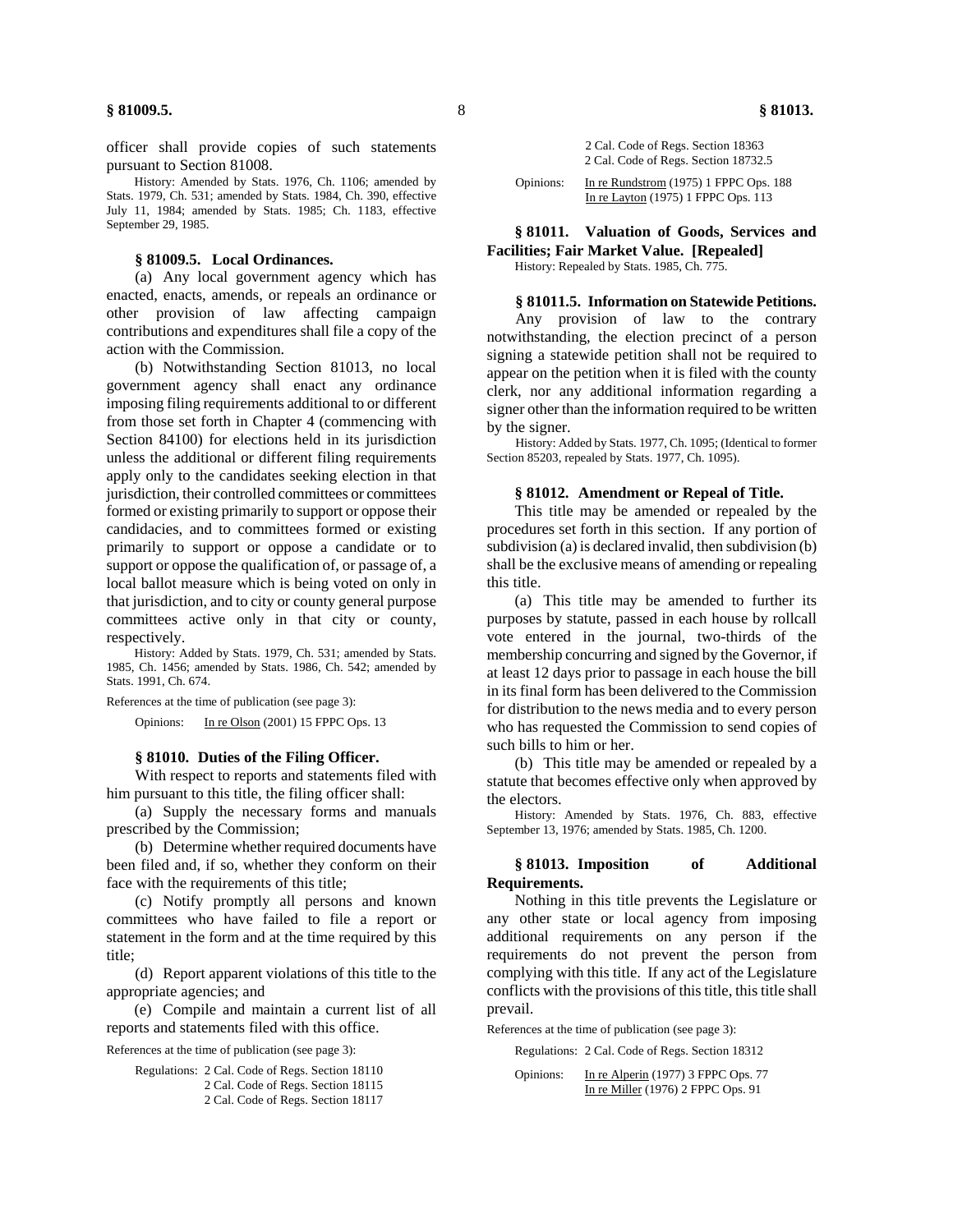### **§ 81014. Regulations.**

Whenever any reference is made in this title to a federal or state statute and that statute has been or is subsequently repealed or amended, the Commission may promulgate regulations to carry out the intent of this title as nearly as possible.

References at the time of publication (see page 3):

Regulations: 2 Cal. Code of Regs. Section 18312

### **§ 81015. Severability.**

If any provision of this title, or the application of any such provision to any person or circumstances, shall be held invalid, the remainder of this title to the extent it can be given effect, or the application of such provision to persons or circumstances other than those as to which it is held invalid, shall not be affected thereby, and to this end the provisions of this title are severable.

### **§ 81016. Effective Date.**

Chapter 8 of this title shall go into effect immediately. The Director of Finance shall make sufficient funds available to the Secretary of State out of the emergency fund or any other fund of the state for the immediate implementation of Chapter 8. The remainder of this title shall go into effect on January 7, 1975. Wherever reference is made in this title to the effective date of this title, the date referred to is January 7, 1975.

### **Chapter 2. Definitions. § 82000 - 82055**

| \$82000.   | Interpretation of this Title.       |
|------------|-------------------------------------|
| § 82001.   | Adjusting an Amount for Cost of     |
|            | Living Changes.                     |
| § 82002.   | Administrative Action.              |
| \$82003.   | Agency.                             |
| § 82004.   | Agency Official.                    |
| § 82005.   | Business Entity.                    |
| § 82006.   | Campaign Statement.                 |
|            | § 82007. Candidate.                 |
| § 82008.   | City.                               |
| \$82009.   | Civil Service Employee.             |
| § 82009.5. | Clerk.                              |
| \$82010.   | Closing Date.                       |
| § 82011.   | Code Reviewing Body.                |
| § 82012.   | Commission.                         |
| § 82013.   | Committee.                          |
|            | § 82014. Conflict of Interest Code. |
|            | § 82015. Contribution.              |
|            | § 82016. Controlled Committee.      |
| § 82017.   | County.                             |
| \$82018.   | Cumulative Amount.                  |

| § 82019.   | Designated Employee.                 |
|------------|--------------------------------------|
| § 82020.   | Elected Officer.                     |
| § 82021.   | Elected State Officer.               |
| § 82022.   | Election.                            |
| § 82023.   | Elective Office.                     |
| \$82024.   | Elective State Office.               |
| § 82025.   | Expenditure.                         |
| § 82025.5. | Fair Market Value.                   |
| § 82026.   | Filer.                               |
| § 82027.   | Filing Officer.                      |
| § 82027.5. | General Purpose Committee.           |
| § 82028.   | Gift.                                |
| \$82029.   | Immediate Family.                    |
| § 82030.   | Income.                              |
| § 82030.5. | Income; Earned.                      |
| § 82031.   | Independent Expenditure.             |
| § 82031.5. | Independent Expenditure. [Repealed]  |
| § 82032.   | Influencing Legislative or           |
|            | Administrative Action.               |
| § 82033.   | Interest in Real Property.           |
| § 82034.   | Investment.                          |
| § 82035.   | Jurisdiction.                        |
|            | § 82035.5. LAFCO Proposal.           |
| § 82036.   | Late Contribution.                   |
| § 82036.5. | Late Independent Expenditure.        |
| § 82037.   | Legislative Action.                  |
| § 82038.   | Legislative Official.                |
| § 82038.5. | Lobbying Firm.                       |
| § 82039.   | Lobbyist.                            |
| § 82039.5. | Lobbyist Employer.                   |
| § 82040.   | Lobbyist's Account. [Repealed]       |
| § 82041.   | Local Government Agency.             |
| § 82041.5. | Mass Mailing.                        |
| § 82042.   | Mayor.                               |
| § 82043.   | Measure.                             |
| § 82044.   | Payment.                             |
| \$82045.   | Payment to Influence Legislative or  |
|            | Administrative Action.               |
| § 82046.   | Period Covered.                      |
| § 82047.   | Person.                              |
| § 82047.5. | Primarily Formed Committee.          |
| § 82047.6. | Proponent of a State Ballot Measure. |
| § 82048.   | Public Official.                     |
|            | § 82048.3. Slate Mailer.             |
| § 82048.4. | Slate Mailer Organization.           |
| § 82048.5. | Special District.                    |
| § 82048.7. | Sponsored Committee.                 |
| § 82049.   | State Agency.                        |
| § 82050.   | State Candidate.                     |
| § 82051.   | State Measure.                       |
| § 82052.   | Statewide Candidate.                 |
|            | § 82052.5. Statewide Election.       |
| § 82053.   | Statewide Elective Office.           |
| § 82054.   | Statewide Petition.                  |
| § 82055.   | Voting Age Population. [Repealed]    |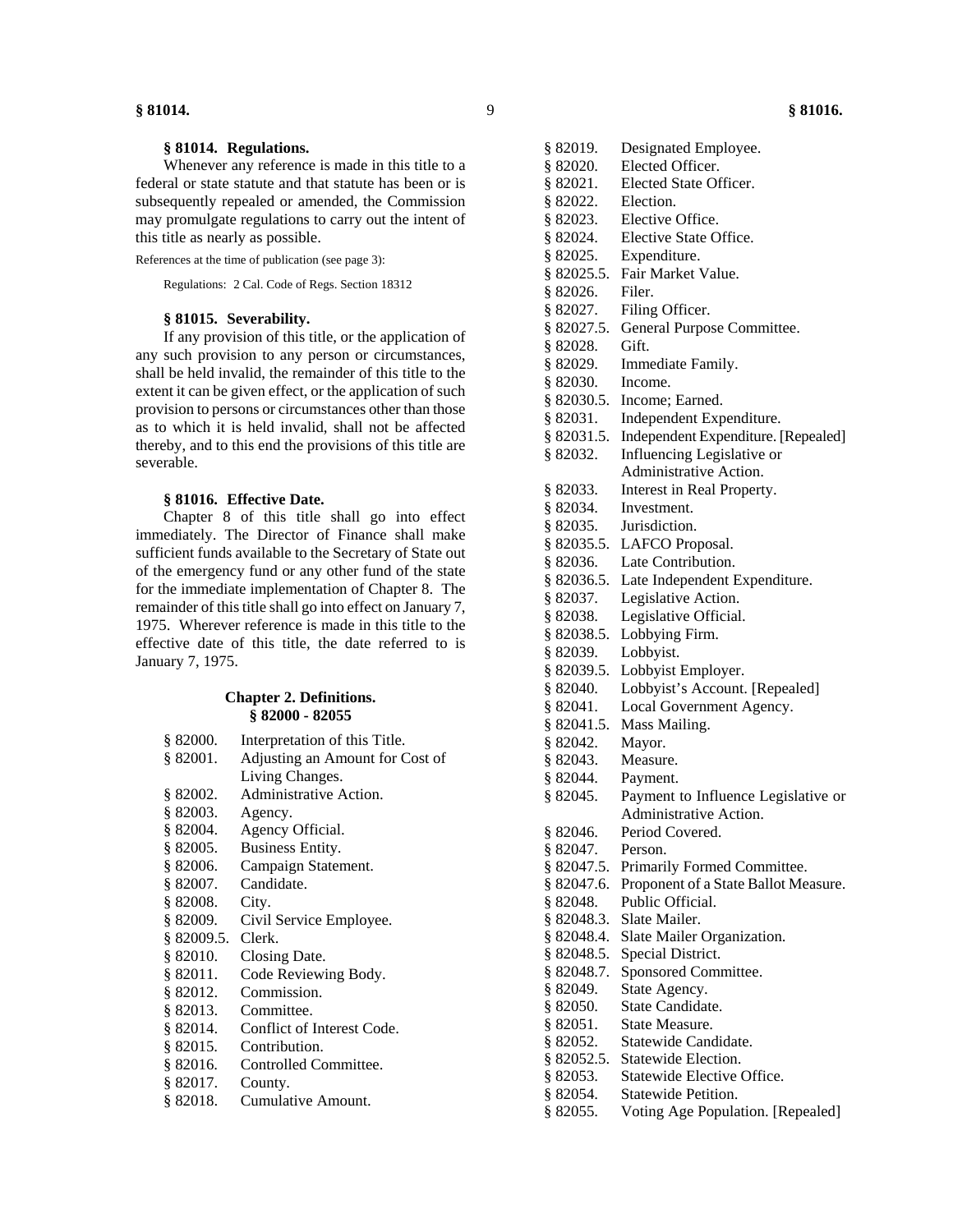### **§ 82000. Interpretation of this Title.**

Unless the contrary is stated or clearly appears from the context, the definitions set forth in this chapter shall govern the interpretation of this title.

### **§ 82001. Adjusting an Amount for Cost of Living Changes.**

"Adjusting an amount for cost-of-living changes" means adjusting the amount received the previous year by an amount determined at the beginning of each fiscal year by the Director of Finance corresponding to amounts authorized from the salary and price increase items as set forth in the Budget Act and other cost-of-living adjustments on the same basis as those applied routinely to other state agencies.

History: Amended by Stats. 1978, Ch. 199, effective June 6, 1978.

### **§ 82002. Administrative Action.**

(a) "Administrative action" means the proposal, drafting, development, consideration, amendment, enactment, or defeat by any state agency of any rule, regulation, or other action in any ratemaking proceeding or any quasi-legislative proceeding, which shall include any proceeding governed by Chapter 3.5 (commencing with Section 11340) of Part 1 of Division 3 of Title 2.

(b) "Ratemaking proceeding" means, for the purposes of a proceeding before the Public Utilities Commission, any proceeding in which it is reasonably foreseeable that a rate will be established, including, but not limited to, general rate cases, performancebased ratemaking, and other ratesetting mechanisms.

(c) "Quasi-legislative proceeding" means, for purposes of a proceeding before the Public Utilities Commission, any proceeding that involves consideration of the establishment of a policy that will apply generally to a group or class of persons including, but not limited to, rulemakings and investigations that may establish rules affecting an entire industry.

History: Amended by Stats. 1991, Ch. 491; amended by Stats. 2001, Ch. 921.

References at the time of publication (see page 3):

Regulations: 2 Cal. Code of Regs. Section 18202

| Opinions: | In re Evans $(1978)$ 4 FPPC Ops. 84 |
|-----------|-------------------------------------|
|           | In re Leonard (1976) 2 FPPC Ops. 54 |
|           | In re Nida (1976) 2 FPPC Ops. 1     |
|           | In re Carson (1975) 1 FPPC Ops. 46  |

### **§ 82003. Agency.**

"Agency" means any state agency or local government agency.

### **§ 82004. Agency Official.**

"Agency official" means any member, officer, employee or consultant of any state agency who as part of his official responsibilities participates in any administrative action in other than a purely clerical, secretarial or ministerial capacity.

References at the time of publication (see page 3):

|           | Regulations: 2 Cal. Code of Regs. Section 18249 |
|-----------|-------------------------------------------------|
| Opinions: | In re Morrissey $(1976)$ 2 FPPC Ops. 120        |

In re Morrissey (1976) 2 FPPC Ops. 84 In re Wallace (1975) 1 FPPC Ops. 118

### **§ 82005. Business Entity.**

"Business entity" means any organization or enterprise operated for profit, including but not limited to a proprietorship, partnership, firm, business trust, joint venture, syndicate, corporation or association.

### **§ 82006. Campaign Statement.**

"Campaign statement" means an itemized report which is prepared on a form prescribed by the Commission and which provides the information required by Chapter 4 of this title.

References at the time of publication (see page 3):

Opinions: In re Layton (1975) 1 FPPC Ops. 113

### **§ 82007. Candidate.**

"Candidate" means an individual who is listed on the ballot or who has qualified to have write-in votes on his or her behalf counted by election officials, for nomination for or election to any elective office, or who receives a contribution or makes an expenditure or gives his or her consent for any other person to receive a contribution or make an expenditure with a view to bringing about his or her nomination or election to any elective office, whether or not the specific elective office for which he or she will seek nomination or election is known at the time the contribution is received or the expenditure is made and whether or not he or she has announced his or her candidacy or filed a declaration of candidacy at such time. "Candidate" also includes any officeholder who is the subject of a recall election. An individual who becomes a candidate shall retain his or her status as a candidate until such time as that status is terminated pursuant to Section 84214. "Candidate" does not include any person within the meaning of Section 301(b) of the Federal Election Campaign Act of 1971. History: Amended by Stats. 1980, Ch. 289.

References at the time of publication (see page 3):

Regulations: 2 Cal. Code of Regs. Section 18404 2 Cal. Code of Regs. Section 18531.5

Opinions: In re Johnson (1989) 12 FPPC Ops. 1 In re Lui (1987) 10 FPPC Ops. 10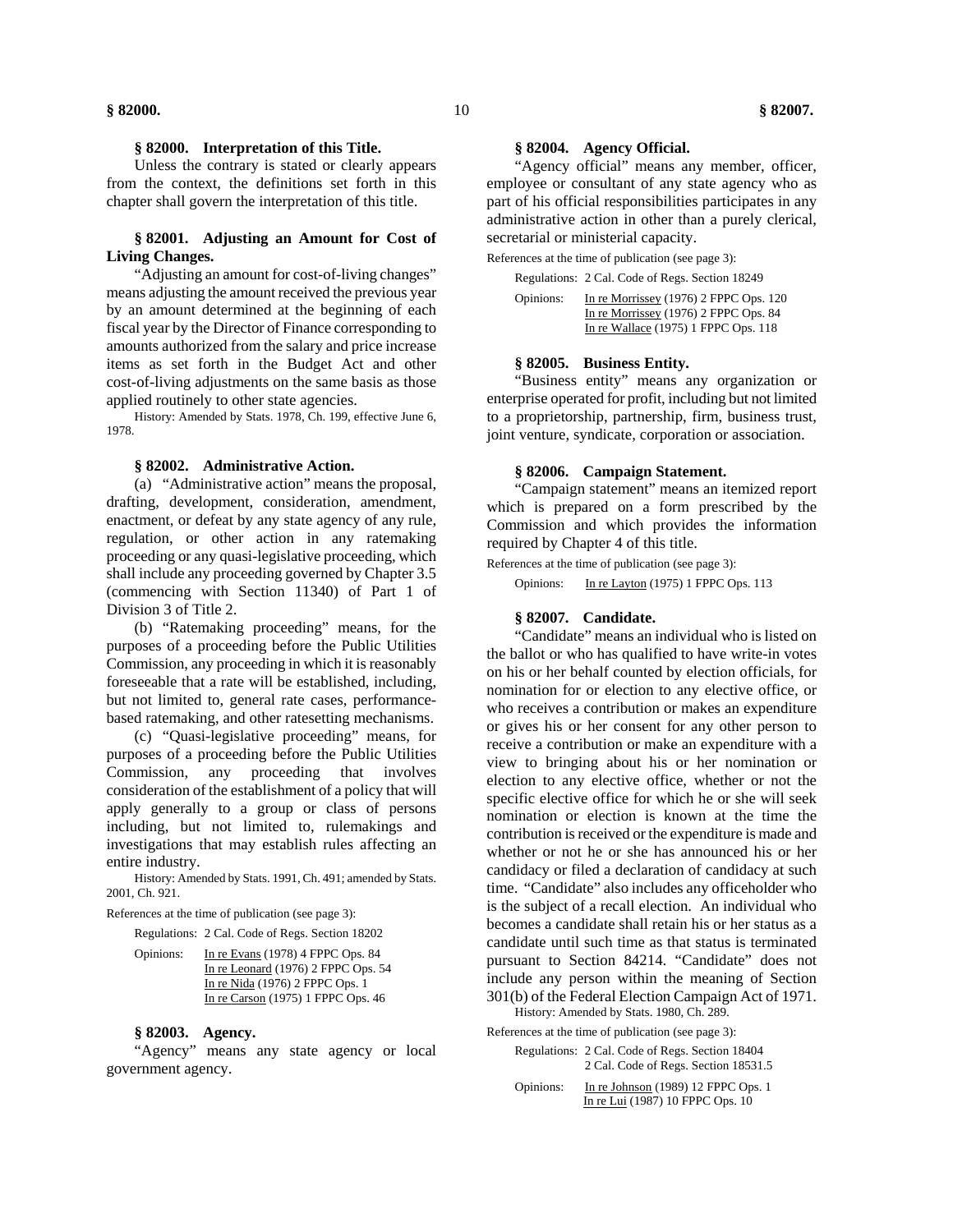In re Juvinall, Stull, Meyers, Republican Central Committee of Orange County, Tuteur (1976) 2 FPPC Ops. 110

### **§ 82008. City.**

"City" means a general law or a chartered city.

### **§ 82009. Civil Service Employee.**

"Civil service employee" means any state employee who is covered by the state civil service system or any employee of a local government agency who is covered by a similar personnel system.

### **§ 82009.5. Clerk.**

"Clerk" refers to the city or county clerk unless the city council or board of supervisors has designated any other agency to perform the specified function.

### **§ 82010. Closing Date.**

"Closing date" means the date through which any report or statement filed under this title is required to be complete.

### **§ 82011. Code Reviewing Body.**

"Code reviewing body" means all of the following:

(a) The commission, with respect to the conflictof-interest code of a state agency other than an agency in the judicial branch of government, or any local government agency with jurisdiction in more than one county.

(b) The board of supervisors, with respect to the conflict-of-interest code of any county agency other than the board of supervisors, or any agency of the judicial branch of government, and of any local government agency, other than a city agency, with jurisdiction wholly within the county.

(c) The city council, with respect to the conflictof-interest code of any city agency other than the city council.

(d) The Attorney General, with respect to the conflict-of-interest code of the commission.

(e) The Chief Justice or his or her designee, with respect to the conflict-of-interest code of the members of the Judicial Council, Commission on Judicial Performance, and Board of Governors of the State Bar of California.

(f) The Board of Governors of the State Bar of California with respect to the conflict-of-interest code of the State Bar of California.

(g) The Chief Justice of California, the administrative presiding judges of the courts of appeal, and the presiding judges of superior and municipal courts, or their designees, with respect to the conflictof-interest code of any agency of the judicial branch of

(h) The Judicial Council of California, with respect to the conflict-of-interest code of any state agency within the judicial branch of government not included under subdivisions (e), (f), and (g).

History: Amended by Stats. 1980, Ch. 779; amended by Stats. 1984, Ch. 727, operative July 1, 1985; amended by Stats. 1985; Ch. 775; amended by Stats. 1995, Ch. 587.

### **§ 82012. Commission.**

"Commission" means the Fair Political Practices Commission.

### **§ 82013. Committee.**

"Committee" means any person or combination of persons who directly or indirectly does any of the following:

(a) Receives contributions totaling one thousand dollars (\$1,000) or more in a calendar year;

(b) Makes independent expenditures totaling one thousand dollars (\$1,000) or more in a calendar year; or

(c) Makes contributions totaling ten thousand dollars (\$10,000) or more in a calendar year to or at the behest of candidates or committees.

A person or combination of persons that becomes a committee shall retain its status as a committee until such time as that status is terminated pursuant to Section 84214.

History: Amended by Stats. 1977, Ch. 1213; amended by Stats. 1980, Ch. 289; amended by Stats. 1984, Ch. 670; amended by Stats. 1987, Ch. 632.

References at the time of publication (see page 3):

|           | Regulations: 2 Cal. Code of Regs. Section 18413<br>2 Cal. Code of Regs. Section 18420.1<br>2 Cal. Code of Regs. Section 18521.5                                                                                                                                                                                                                                   |
|-----------|-------------------------------------------------------------------------------------------------------------------------------------------------------------------------------------------------------------------------------------------------------------------------------------------------------------------------------------------------------------------|
| Opinions: | In re Johnson $(1989)$ 12 FPPC Ops. 1<br>In re Welsh (1978) 4 FPPC Ops. 78<br>In re Kahn (1976) 2 FPPC Ops. 151<br>In re Lumsdon (1976) 2 FPPC Ops. 140<br>In re Cannon (1976) 2 FPPC Ops. 133<br>In re Masini (1976) 2 FPPC Ops. 38<br>In re Fontana (1976) 2 FPPC Ops. 25<br>In re Christiansen (1975) 1 FPPC Ops. 170<br>In re Augustine (1975) 1 FPPC Ops. 69 |

### **§ 82014. Conflict of Interest Code**.

"Conflict of Interest Code" means a set of rules and regulations adopted by an agency pursuant to Chapter 7 of this title.

### **§ 82015. Contribution.**

(a) "Contribution" means a payment, a forgiveness of a loan, a payment of a loan by a third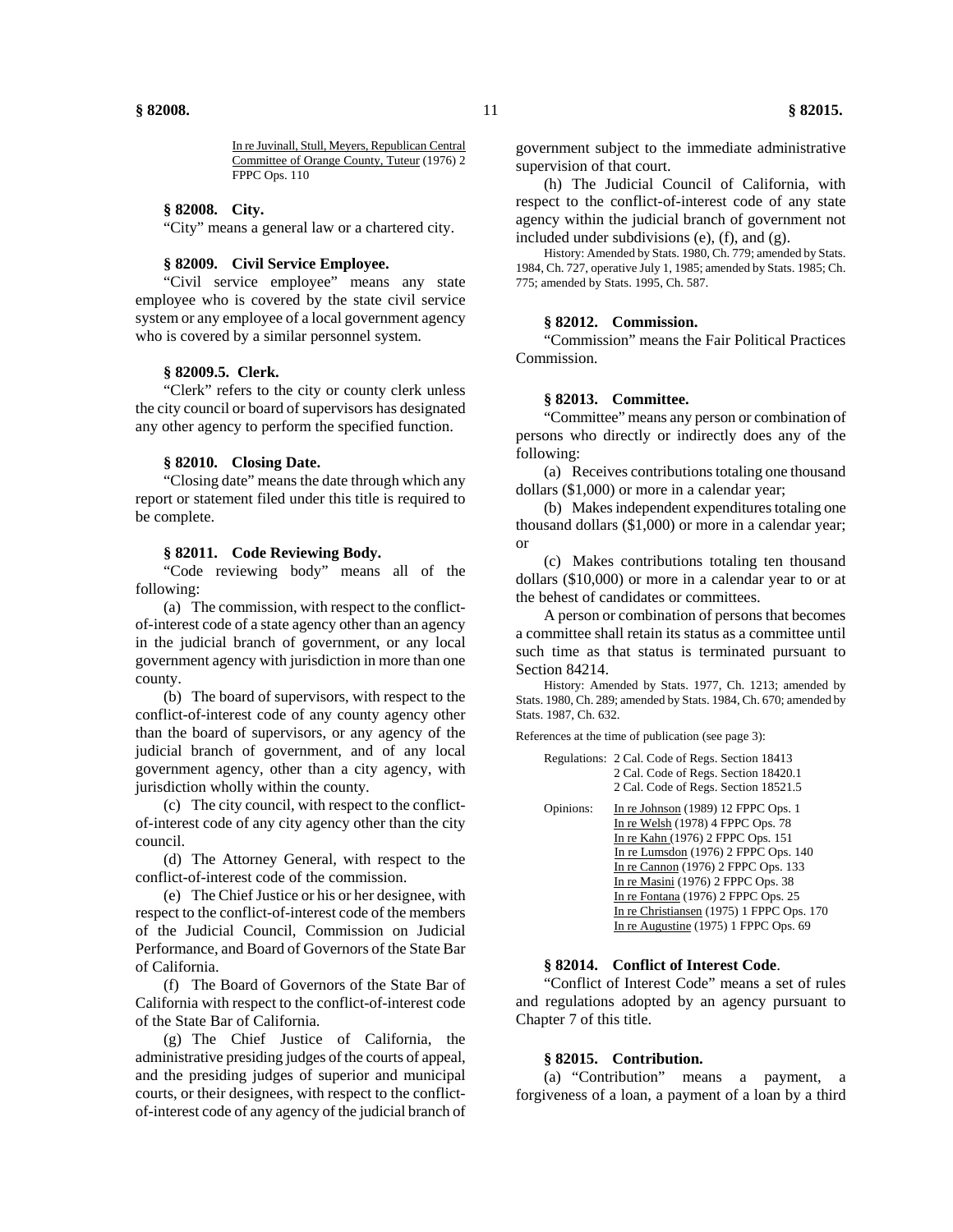party, or an enforceable promise to make a payment except to the extent that full and adequate consideration is received, unless it is clear from the surrounding circumstances that it is not made for political purposes.

(b) (1) A payment made at the behest of a committee as defined in subdivision (a) of Section 82013 is a contribution to the committee unless full and adequate consideration is received from the committee for making the payment.

(2) A payment made at the behest of a candidate is a contribution to the candidate unless the criteria in either subparagraph (A) or (B) are satisfied:

(A) Full and adequate consideration is received from the candidate.

(B) It is clear from the surrounding circumstances that the payment was made for purposes unrelated to his or her candidacy for elective office. The following types of payments are presumed to be for purposes unrelated to a candidate's candidacy for elective office:

(i) A payment made principally for personal purposes, in which case it may be considered a gift under the provisions of Section 82028. Payments that are otherwise subject to the limits of Section 86203 are presumed to be principally for personal purposes.

(ii) A payment made by a state, local, or federal governmental agency or by a nonprofit organization that is exempt from taxation under Section  $501(c)$  (3) of the Internal Revenue Code.

(iii) A payment not covered by clause (i), made principally for legislative, governmental, or charitable purposes, in which case it is neither a gift nor a contribution. However, payments of this type that are made at the behest of a candidate who is an elected officer shall be reported within 30 days following the date on which the payment or payments equal or exceed five thousand dollars (\$5,000) in the aggregate from the same source in the same calendar year in which they are made. The report shall be filed by the elected officer with the elected officer's agency and shall be a public record subject to inspection and copying pursuant to subdivision (a) of Section 81008. The report shall contain the following information: name of payor, address of payor, amount of the payment, date or dates the payment or payments were made, the name and address of the payee, a brief description of the goods or services provided or purchased, if any, and a description of the specific purpose or event for which the payment or payments were made. Once the five-thousand-dollar (\$5,000) aggregate threshold from a single source has been reached for a calendar year, all payments for the calendar year made by that source must be disclosed within 30 days after the date the threshold was reached or the payment was made, whichever occurs later. Within 30 days after receipt of the report, state agencies shall forward a copy of these reports to the Fair Political Practices Commission, and local agencies shall forward a copy of these reports to the officer with whom elected officers of that agency file their campaign statements.

(C) For purposes of subparagraph (B), a payment is made for purposes related to a candidate's candidacy for elective office if all or a portion of the payment is used for election-related activities. For purposes of this subparagraph, "election-related activities" shall include, but are not limited to, the following:

(i) Communications that contain express advocacy of the nomination or election of the candidate or the defeat of his or her opponent.

(ii) Communications that contain reference to the candidate's candidacy for elective office, the candidate's election campaign, or the candidate's or his or her opponent's qualifications for elective office.

(iii) Solicitation of contributions to the candidate or to third persons for use in support of the candidate or in opposition to his or her opponent.

(iv) Arranging, coordinating, developing, writing, distributing, preparing, or planning of any communication or activity described in clause (i), (ii), or (iii).

(v) Recruiting or coordinating campaign activities of campaign volunteers on behalf of the candidate.

(vi) Preparing campaign budgets.

(vii) Preparing campaign finance disclosure statements.

(viii) Communications directed to voters or potential voters as part of activities encouraging or assisting persons to vote if the communication contains express advocacy of the nomination or election of the candidate or the defeat of his or her opponent.

(D) A contribution made at the behest of a candidate for a different candidate or to a committee not controlled by the behesting candidate is not a contribution to the behesting candidate.

(3) A payment made at the behest of a member of the Public Utilities Commission, made principally for legislative, governmental, or charitable purposes, is not a contribution. However, payments of this type shall be reported within 30 days following the date on which the payment or payments equal or exceed five thousand dollars (\$5,000) in the aggregate from the same source in the same calendar year in which they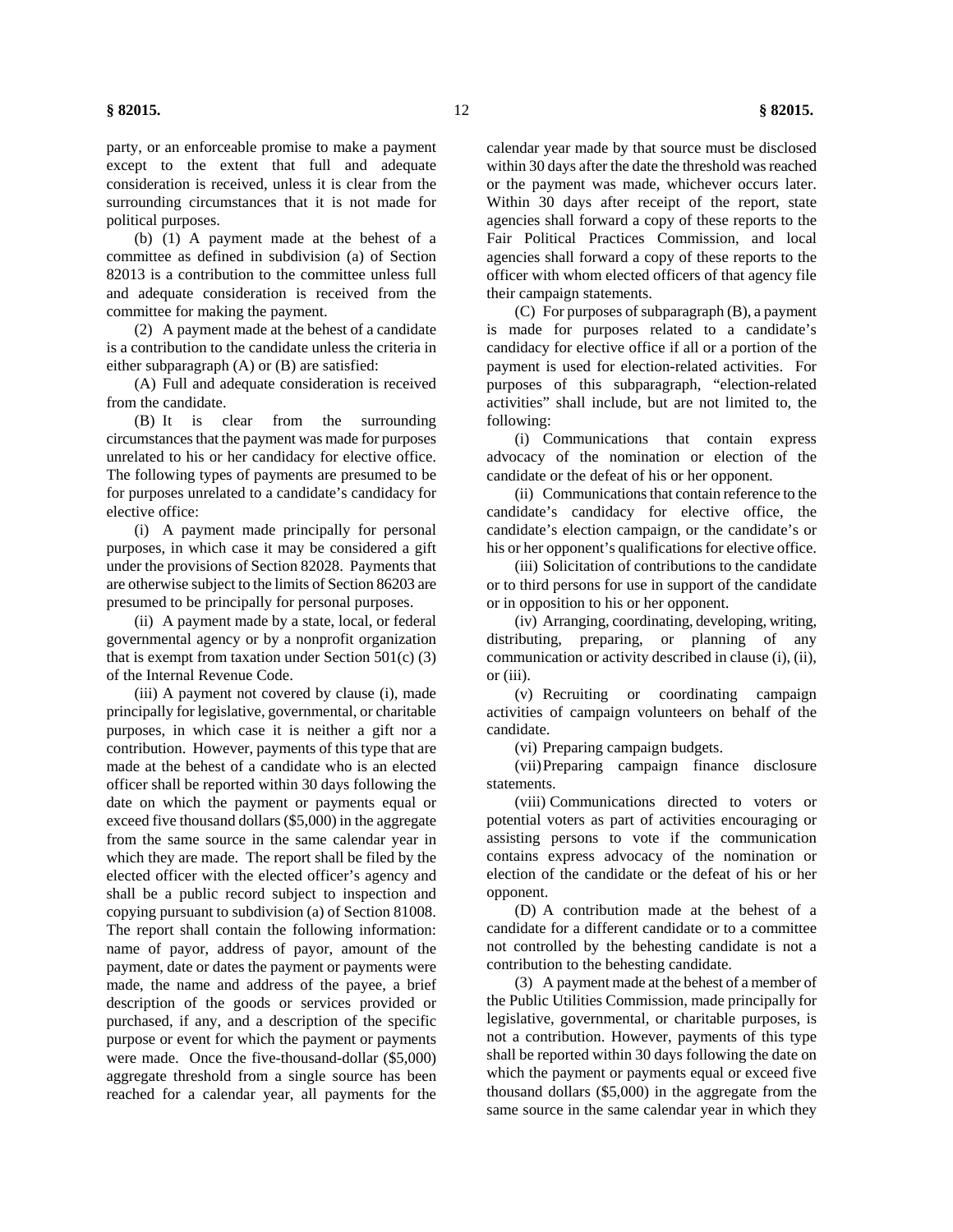are made. The report shall be filed by the member with the Public Utilities Commission and shall be a public record subject to inspection and copying pursuant to subdivision (a) of Section 81008. The report shall contain the following information: name of payor, address of payor, amount of the payment, date or dates the payment or payments were made, the name and address of the payee, a brief description of the goods or services provided or purchased, if any, and a description of the specific purpose or event for which the payment or payments were made. Once the fivethousand-dollar (\$5,000) aggregate threshold from a single source has been reached for a calendar year, all payments for the calendar year made by that source must be disclosed within 30 days after the date the threshold was reached or the payment was made, whichever occurs later. Within 30 days after receipt of the report, the Public Utilities Commission shall forward a copy of these reports to the Fair Political Practices Commission.

(c) "Contribution" includes the purchase of tickets for events such as dinners, luncheons, rallies, and similar fundraising events; the candidate's own money or property used on behalf of his or her candidacy other than personal funds of the candidate used to pay either a filing fee for a declaration of candidacy or a candidate statement prepared pursuant to Section 13307 of the Elections Code; the granting of discounts or rebates not extended to the public generally or the granting of discounts or rebates by television and radio stations and newspapers not extended on an equal basis to all candidates for the same office; the payment of compensation by any person for the personal services or expenses of any other person if the services are rendered or expenses incurred on behalf of a candidate or committee without payment of full and adequate consideration.

(d) "Contribution" further includes any transfer of anything of value received by a committee from another committee, unless full and adequate consideration is received.

(e) "Contribution" does not include amounts received pursuant to an enforceable promise to the extent those amounts have been previously reported as a contribution. However, the fact that those amounts have been received shall be indicated in the appropriate campaign statement.

(f) "Contribution" does not include a payment made by an occupant of a home or office for costs related to any meeting or fundraising event held in the occupant's home or office if the costs for the meeting or fundraising event are five hundred dollars (\$500) or less.

(g) Notwithstanding the foregoing definition of "contribution," the term does not include volunteer personal services or payments made by any individual for his or her own travel expenses if the payments are made voluntarily without any understanding or agreement that they shall be, directly or indirectly, repaid to him or her.

(h) "Contribution" further includes the payment of public moneys by a state or local governmental agency for a communication to the public that satisfies both of the following:

(1) The communication expressly advocates the election or defeat of a clearly identified candidate or the qualification, passage, or defeat of a clearly identified measure, or, taken as a whole and in context, unambiguously urges a particular result in an election.

(2) The communication is made at the behest of the affected candidate or committee.

History: Amended by Stats. 1980, Ch. 289; amended by Stats. 1997, Ch. 450, effective September 24, 1997; amended by Stats. 2008, Ch. 418; amended by Stats. 2009, Ch. 363.

References at the time of publication (see page 3):

|           | Regulations: 2 Cal. Code of Regs. Section 18117                                |
|-----------|--------------------------------------------------------------------------------|
|           | 2 Cal. Code of Regs. Section 18215                                             |
|           | 2 Cal. Code of Regs. Section 18215.1                                           |
|           | 2 Cal. Code of Regs. Section 18216                                             |
|           | 2 Cal. Code of Regs. Section 18225.7                                           |
|           | 2 Cal. Code of Regs. Section 18420.1                                           |
|           | 2 Cal. Code of Regs. Section 18421.1                                           |
|           | 2 Cal. Code of Regs. Section 18423                                             |
|           | 2 Cal. Code of Regs. Section 18428                                             |
|           | 2 Cal. Code of Regs. Section 18530.3                                           |
|           | 2 Cal. Code of Regs. Section 18531.7                                           |
|           | 2 Cal. Code of Regs. Section 18540                                             |
|           | 2 Cal. Code of Regs. Section 18572                                             |
|           | 2 Cal. Code of Regs. Section 18950                                             |
|           | 2 Cal. Code of Regs. Section 18950.4                                           |
| Opinions: | In re Montoya (1989) 12 FPPC Ops. 7                                            |
|           |                                                                                |
|           | In re Johnson $(1989)$ 12 FPPC Ops. 1                                          |
|           | In re Bell (1988) 11 FPPC Ops. 1                                               |
|           | In re Nielsen $(1979)$ 5 FPPC Ops. 18                                          |
|           | In re Buchanan (1979) 5 FPPC Ops. 14                                           |
|           | In re Reinhardt (1977) 3 FPPC Ops. 83                                          |
|           | In re Cannon (1976) 2 FPPC Ops. 133                                            |
|           | In re Willmarth (1976) 2 FPPC Ops. 130                                         |
|           | In re Adams (1976) 2 FPPC Ops. 127                                             |
|           | In re Dixon $(1976)$ 2 FPPC Ops. 70                                            |
|           | In re McCormick (1976) 2 FPPC Ops. 42                                          |
|           | In re Burciaga (1976) 2 FPPC Ops. 17                                           |
|           | In re Hayes (1975) 1 FPPC Ops. 210                                             |
|           | In re Christiansen (1975) 1 FPPC Ops. 170<br>In re Cory (1975) 1 FPPC Ops. 137 |

### **§ 82016. Controlled Committee.**

(a) "Controlled committee" means a committee that is controlled directly or indirectly by a candidate or state measure proponent or that acts jointly with a candidate, controlled committee, or state measure proponent in connection with the making of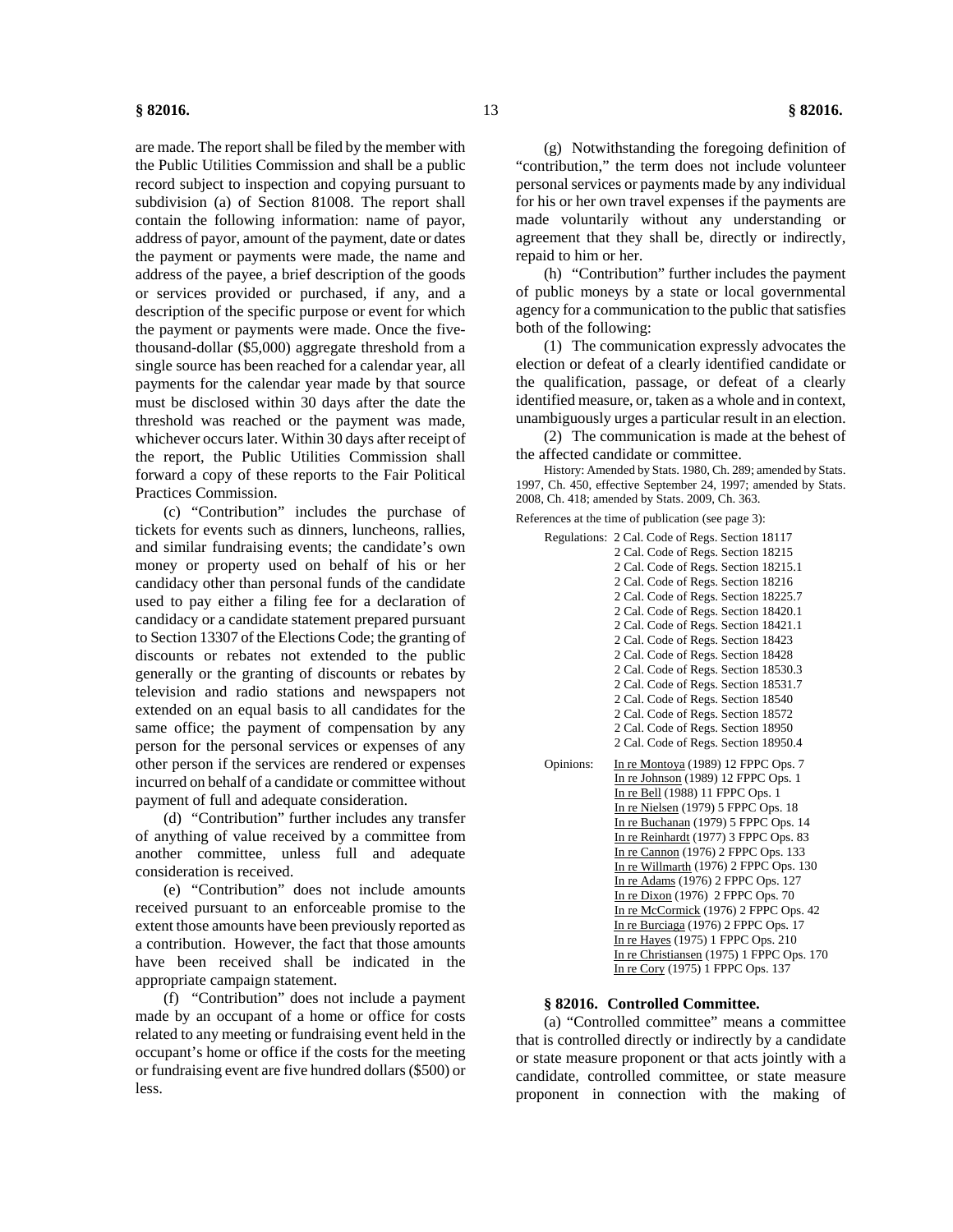expenditures. A candidate or state measure proponent controls a committee if he or she, his or her agent, or any other committee he or she controls has a significant influence on the actions or decisions of the committee.

(b) Notwithstanding subdivision (a), a political party committee, as defined in Section 85205, is not a controlled committee.

History: Amended by Stats. 1983, Ch. 898; amended by Stats. 2000, Ch. 102 [Proposition 34 of the November Statewide General Election].

References at the time of publication (see page 3):

```
Regulations: 2 Cal. Code of Regs. Section 18217 
 2 Cal. Code of Regs. Section 18405 
 2. Cal Code of Regs. Section 18521 
 2 Cal. Code of Regs. Section 18521.5
```
**§ 82017. County.**

"County" includes a city and county.

### **§ 82018. Cumulative Amount.**

(a) Except as provided in subdivisions (b), (c), and (d), "cumulative amount" means the amount of contributions received or expenditures made in the calendar year.

(b) For a filer required to file a campaign statement or independent expenditure report in one year in connection with an election to be held in another year, the period over which the cumulative amount is calculated shall end on the closing date of the first semiannual statement filed after the election.

(c) For a filer required to file a campaign statement in connection with the qualification of a measure which extends into two calendar years, the period over which the cumulative amount is calculated shall end on December 31 of the second calendar year.

(d) For a person filing a campaign statement with a period modified by the provisions of this section, the next period over which the cumulative amount is calculated shall begin on the day after the closing date of the statement.

History: Amended by Stats. 1976, Ch. 1106; repealed and reenacted as amended by Stats. 1980, Ch. 289; amended by Stats. 1985, Ch. 1456; amended by Stats. 1992, Ch. 405; amended by Stats. 1993, Ch. 769.

References at the time of publication (see page 3):

Regulations: 2 Cal. Code of Regs. Section 18421.4

### **§ 82019. Designated Employee.**

(a) "Designated employee" means any officer, employee, member, or consultant of any agency whose position with the agency:

(1) Is exempt from the state civil service system by virtue of subdivision (a), (c), (d), (e), (f), (g), or (m) of Section 4 of Article VII of the Constitution, unless the position is elective or solely secretarial, clerical, or manual.

(2) Is elective, other than an elective state office.

(3) Is designated in a Conflict of Interest Code because the position entails the making or participation in the making of decisions which may foreseeably have a material effect on any financial interest.

(4) Is involved as a state employee at other than a clerical or ministerial level in the functions of negotiating or signing any contract awarded through competitive bidding, in making decisions in conjunction with the competitive bidding process, or in negotiating, signing, or making decisions on contracts executed pursuant to Section 10122 of the Public Contract Code.

(b)(1) "Designated employee" does not include an elected state officer, any unsalaried member of any board or commission which serves a solely advisory function, any public official specified in Section 87200, and also does not include any unsalaried member of a nonregulatory committee, section, commission, or other such entity of the State Bar of California.

(2) "Designated employee" does not include a federal officer or employee serving in an official federal capacity on a state or local government agency. The state or local government agency shall annually obtain, and maintain in its files for public inspection, a copy of any public financial disclosure report filed by the federal officer or employee pursuant to federal law.

History: Amended by Stats. 1979, Ch. 674; amended by Stats. 1983, Ch. 1108; amended by Stats. 1984, Ch. 727, operative July 1, 1985; amended by Stats. 1985, Ch. 611; amended by Stats. 2004, Ch. 484.

References at the time of publication (see page 3):

Regulations: 2 Cal. Code of Regs. Section 18219 2 Cal. Code of Regs. Section 18701

### **§ 82020. Elected Officer.**

"Elected officer" means any person who holds an elective office or has been elected to an elective office but has not yet taken office. A person who is appointed to fill a vacant elective office is an elected officer.

### **§ 82021. Elected State Officer.**

"Elected state officer" means any person who holds an elective state office or has been elected to an elective state office but has not yet taken office. A person who is appointed to fill a vacant elective state office is an elected state officer.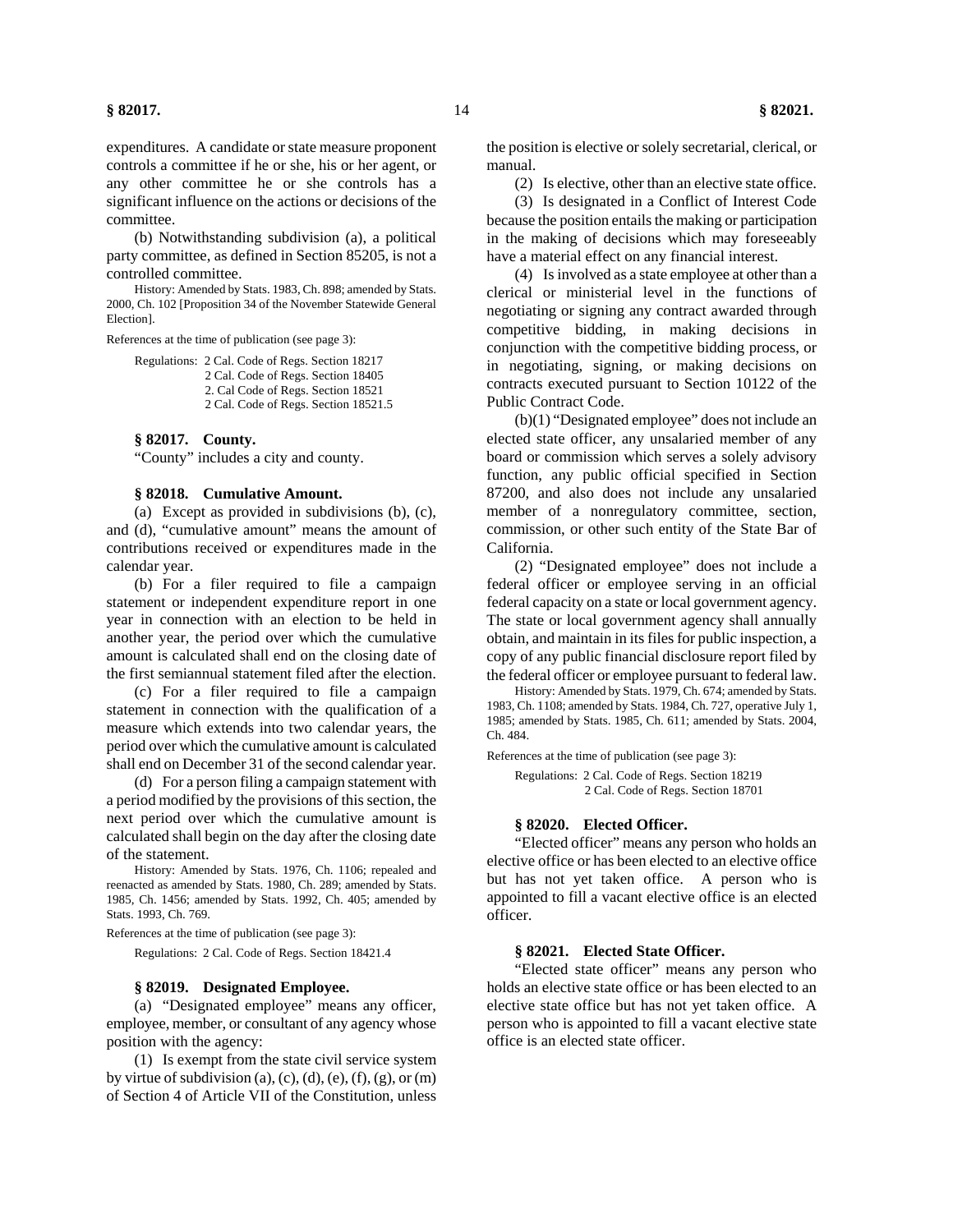### **§ 82022. Election.**

"Election" means any primary, general, special or recall election held in this state. The primary and general or special elections are separate elections for purposes of this title.

### **§ 82023. Elective Office.**

"Elective office" means any state, regional, county, municipal, district or judicial office which is filled at an election. "Elective office" also includes membership on a county central committee of a qualified political party, and members elected to the Board of Administration of the Public Employees' Retirement System.

History: Amended by Stats. 1998, Ch. 923.

### **§ 82024. Elective State Office.**

"Elective state office" means the office of Governor, Lieutenant Governor, Attorney General, Insurance Commissioner, Controller, Secretary of State, Treasurer, Superintendent of Public Instruction, Member of the Legislature, member elected to the Board of Administration of the Public Employees' Retirement System, and member of the State Board of Equalization.

History: Amended by Stats. 1991, Ch. 674; amended by Stats. 1998, Ch. 923.

References at the time of publication (see page 3):

Regulations: 2 Cal. Code of Regs. Section 18723

### **§ 82025. Expenditure.**

"Expenditure" means a payment, a forgiveness of a loan, a payment of a loan by a third party, or an enforceable promise to make a payment, unless it is clear from the surrounding circumstances that it is not made for political purposes. "Expenditure" does not include a candidate's use of his or her own money to pay for either a filing fee for a declaration of candidacy or a candidate statement prepared pursuant to Section 13307 of the Elections Code. An expenditure is made on the date the payment is made or on the date consideration, if any, is received, whichever is earlier.

History: Amended by Stats. 1997, Ch. 394.

References at the time of publication (see page 3):

Regulations: 2 Cal. Code of Regs. Section 18225 2 Cal. Code of Regs. Section 18225.4 2 Cal. Code of Regs. Section 18225.7 2 Cal. Code of Regs. Section 18421.1 2 Cal. Code of Regs. Section 18421.6 2 Cal. Code of Regs. Section 18423 2 Cal. Code of Regs. Section 18450.11 2 Cal. Code of Regs. Section 18530.3 2 Cal. Code of Regs. Section 18531.7

Opinions: In re Lui (1987) 10 FPPC Ops. 10 In re Buchanan (1979) 5 FPPC Ops. 14 In re Welsh (1978) 4 FPPC Ops. 78 In re Cannon (1976) 2 FPPC Ops. 133 In re Juvinall, Stull, Meyers, Republican Central Committee of Orange County, Tuteur (1976) 2 FPPC Ops. 110 In re Sobieski (1976) 2 FPPC Ops. 73 In re Hayes (1975) 1 FPPC Ops. 210 In re Christiansen (1975) 1 FPPC Ops. 170 In re Kelly, Masini (1975) 1 FPPC Ops. 162

### **§ 82025.5. Fair Market Value.**

"Fair market value" means the estimated fair market value of goods, services, facilities or anything of value other than money. Whenever the amount of goods, services, facilities, or anything of value other than money is required to be reported under this title, the amount reported shall be the fair market value, and a description of the goods, services, facilities, or other thing of value shall be appended to the report or statement. "Full and adequate consideration" as used in this title means fair market value.

History: Added by Stats. 1985, Ch. 775.

References at the time of publication (see page 3):

Opinions: In re Hopkins (1977) 3 FPPC Ops. 107 In re Stone (1977) 3 FPPC Ops. 52 In re Thomas (1977) 3 FPPC Ops. 30 In re Cory (1975) 1 FPPC Ops. 153

### **§ 82026. Filer.**

"Filer" means the person filing or required to file any statement or report under this title.

### **§ 82027. Filing Officer.**

"Filing officer" means the office or officer with whom any statement or report is required to be filed under this title. If copies of a statement or report are required to be filed with more than one office or officer, the one first named is the filing officer, and the copy filed with him shall be signed in the original and shall be deemed the original copy.

References at the time of publication (see page 3):

Regulations: 2 Cal. Code of Regs. Section 18227

### **§ 82027.5. General Purpose Committee.**

(a) "General purpose committee" means all committees pursuant to subdivision (b) or (c) of Section 82013, and any committee pursuant to subdivision (a) of Section 82013 which is formed or exists primarily to support or oppose more than one candidate or ballot measure, except as provided in Section 82047.5.

(b) A "state general purpose committee" is a political party committee, as defined in Section 85205, or a committee to support or oppose candidates or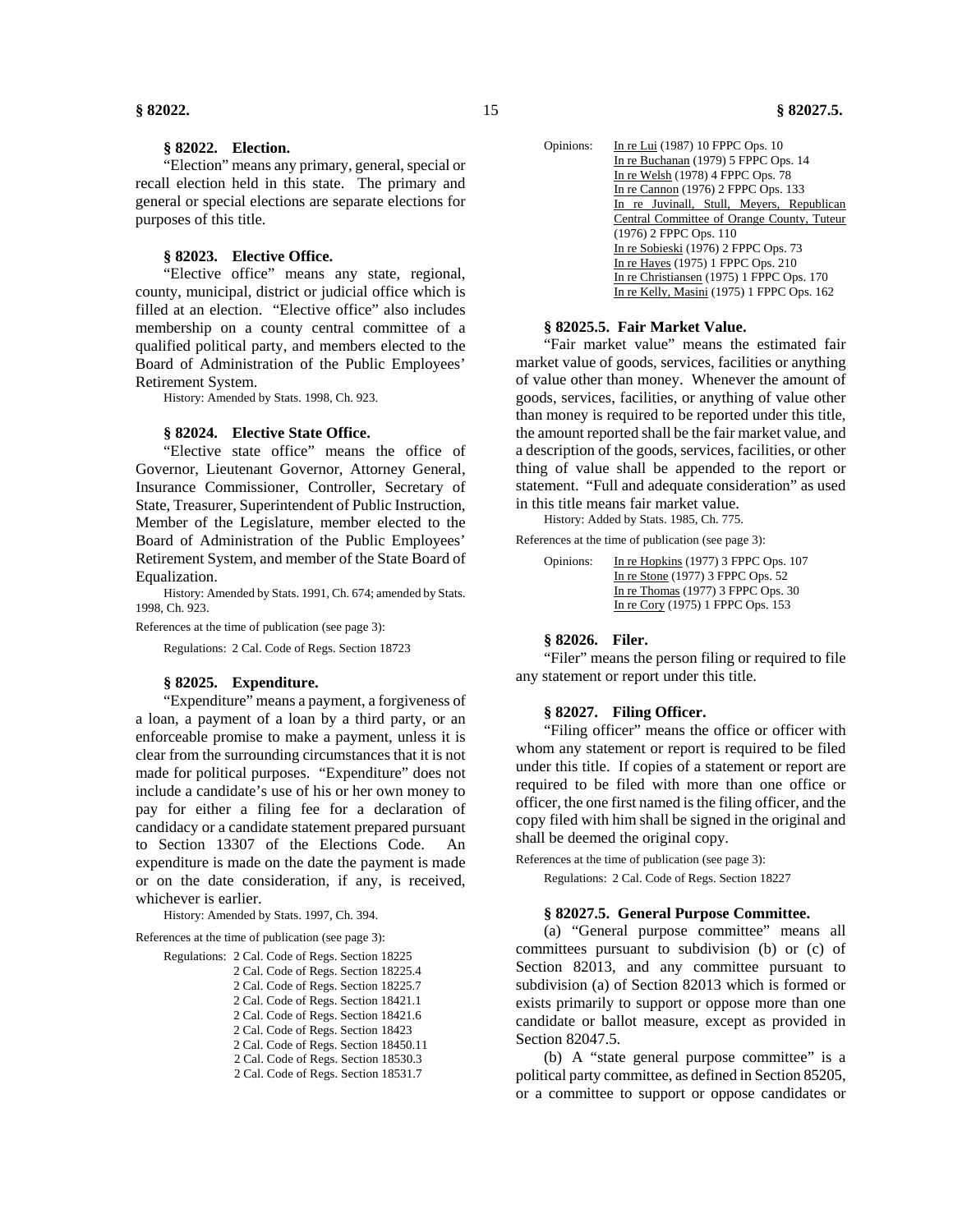measures voted on in a state election, or in more than one county.

(c) A "county general purpose committee" is a committee to support or oppose candidates or measures voted on in only one county, or in more than one jurisdiction within one county.

(d) A "city general purpose committee" is a committee to support or oppose candidates or measures voted on in only one city.

History: Added by Stats. 1985, Ch. 1456; amended by Stats. 2004, Ch. 623, effective September 21, 2004.

References at the time of publication (see page 3):

Regulations: 2 Cal. Code of Regs. Section 18247.5 2 Cal. Code of Regs. Section 18421.8 2 Cal. Code of Regs. Section 18521.5

### **§ 82028. Gift.**

(a) "Gift" means, except as provided in subdivision (b), any payment that confers a personal benefit on the recipient, to the extent that consideration of equal or greater value is not received and includes a rebate or discount in the price of anything of value unless the rebate or discount is made in the regular course of business to members of the public without regard to official status. Any person, other than a defendant in a criminal action, who claims that a payment is not a gift by reason of receipt of consideration has the burden of proving that the consideration received is of equal or greater value.

(b) The term "gift" does not include:

(1) Informational material such as books, reports, pamphlets, calendars, or periodicals. No payment for travel or reimbursement for any expenses shall be deemed "informational material."

(2) Gifts which are not used and which, within 30 days after receipt, are either returned to the donor or delivered to a nonprofit entity exempt from taxation under Section 501(c)(3) of the Internal Revenue Code without being claimed as a charitable contribution for tax purposes.

(3) Gifts from an individual's spouse, child, parent, grandparent, grandchild, brother, sister, parent-in-law, brother-in-law, sister-in-law, nephew, niece, aunt, uncle, or first cousin or the spouse of any such person; provided that a gift from any such person shall be considered a gift if the donor is acting as an agent or intermediary for any person not covered by this paragraph.

(4) Campaign contributions required to be reported under Chapter 4 of this title.

(5) Any devise or inheritance.

(6) Personalized plaques and trophies with an individual value of less than two hundred fifty dollars (\$250).

History: Amended by Stats. 1978, Ch. 641; amended by Stats. 1986, Ch. 654; amended by Stats. 1997, Ch. 450, effective September 24, 1997.

References at the time of publication (see page 3):

|           | effects at the trine of publication (see page 3).                                                                                                                                                                                                                                                                                                                                                                                                                                                                                                                                                                                                                                                                                                         |
|-----------|-----------------------------------------------------------------------------------------------------------------------------------------------------------------------------------------------------------------------------------------------------------------------------------------------------------------------------------------------------------------------------------------------------------------------------------------------------------------------------------------------------------------------------------------------------------------------------------------------------------------------------------------------------------------------------------------------------------------------------------------------------------|
|           | Regulations: 2 Cal. Code of Regs. Section 18229<br>2 Cal. Code of Regs. Section 18229.1<br>2 Cal. Code of Regs. Section 18727.5<br>2 Cal. Code of Regs. Section 18932.4<br>2 Cal. Code of Regs. Section 18940<br>2 Cal. Code of Regs. Section 18941<br>2 Cal. Code of Regs. Section 18941.1<br>2 Cal. Code of Regs. Section 18942<br>2 Cal. Code of Regs. Section 18942.1<br>2 Cal. Code of Regs. Section 18944<br>2 Cal. Code of Regs. Section 18944.1<br>2 Cal. Code of Regs. Section 18944.2<br>2 Cal. Code of Regs. Section 18944.3<br>2 Cal. Code of Regs. Section 18944.4<br>2 Cal. Code of Regs. Section 18945<br>2 Cal. Code of Regs. Section 18945.4<br>2 Cal. Code of Regs. Section 18946-18946.5<br>2 Cal. Code of Regs. Section 18950-18950.4 |
| Opinions: | In re Roberts (2004) 17 FPPC Ops. 9<br>In re Hopkins (1977) 3 FPPC Ops. 107<br>In re Stone (1977) 3 FPPC Ops. 52<br>In re Gutierrez (1977) 3 FPPC Ops. 44<br>In re Thomas (1977) 3 FPPC Ops. 30<br>In re Nida (1977) 3 FPPC Ops. 1<br>In re Torres (1976) 2 FPPC Ops. 31<br>In re Brown (1975) 1 FPPC Ops. 677<br>In re Hayes (1975) 1 FPPC Ops. 210<br>In re Russel (1975) 1 FPPC Ops. 191<br>In re Cory (1975) 1 FPPC Ops. 153<br>In re Cory (1975) 1 FPPC Ops. 137<br>In re Cory (1976) 2 FPPC Ops. 48<br>In re Spellman (1975) 1 FPPC Ops. 16<br>In re Lunardi (1975) 1 FPPC Ops. 97                                                                                                                                                                  |

### **§ 82029. Immediate Family.**

"Immediate family" means the spouse and dependent children.

History: Amended by Stats. 1980, Ch. 1000.

References at the time of publication (see page 3):

| Regulations: 2 Cal. Code of Regs. Section 18229 |
|-------------------------------------------------|
| 2 Cal. Code of Regs. Section 18229.1            |
| 2 Cal. Code of Regs. Section 18234              |

Opinions: In re Roberts (2004) 17 FPPC Ops. 9

### **§ 82030. Income.**

(a) "Income" means, except as provided in subdivision (b), a payment received, including but not limited to any salary, wage, advance, dividend, interest, rent, proceeds from any sale, gift, including any gift of food or beverage, loan, forgiveness or payment of indebtedness received by the filer, reimbursement for expenses, per diem, or contribution to an insurance or pension program paid by any person other than an employer, and including any community property interest in the income of a spouse. Income also includes an outstanding loan. Income of an individual also includes a pro rata share of any income of any business entity or trust in which the individual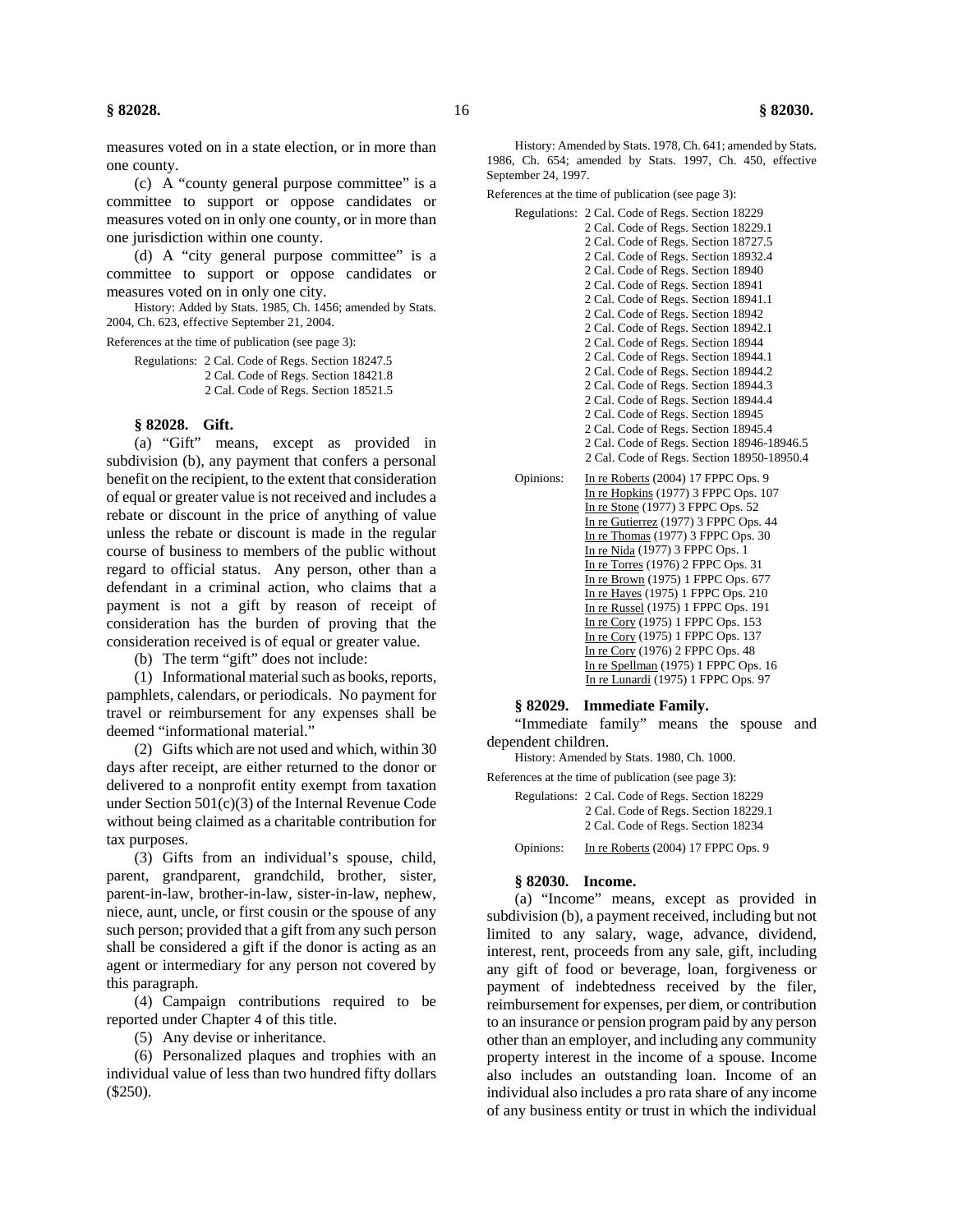or spouse owns, directly, indirectly or beneficially, a 10-percent interest or greater. "Income," other than a gift, does not include income received from any source outside the jurisdiction and not doing business within the jurisdiction, not planning to do business within the jurisdiction, or not having done business within the jurisdiction during the two years prior to the time any statement or other action is required under this title.

(b) "Income" also does not include:

(1) Campaign contributions required to be reported under Chapter 4 (commencing with Section 84100).

(2) Salary and reimbursement for expenses or per diem, and social security, disability, or other similar benefit payments received from a state, local, or federal government agency and reimbursement for travel expenses and per diem received from a bona fide nonprofit entity exempt from taxation under Section 501(c)(3) of the Internal Revenue Code.

(3) Any devise or inheritance.

(4) Interest, dividends, or premiums on a time or demand deposit in a financial institution, shares in a credit union or any insurance policy, payments received under any insurance policy, or any bond or other debt instrument issued by any government or government agency.

(5) Dividends, interest, or any other return on a security which is registered with the Securities and Exchange Commission of the United States government or a commodity future registered with the Commodity Futures Trading Commission of the United States government, except proceeds from the sale of these securities and commodities futures.

- (6) Redemption of a mutual fund.
- (7) Alimony or child support payments.

(8) Any loan or loans from a commercial lending institution which are made in the lender's regular course of business on terms available to members of the public without regard to official status.

(9) Any loan from or payments received on a loan made to an individual's spouse, child, parent, grandparent, grandchild, brother, sister, parent-in-law, brother-in-law, sister-in-law, nephew, niece, uncle, aunt, or first cousin, or the spouse of any such person, provided that a loan or loan payment received from any such person shall be considered income if he or she is acting as an agent or intermediary for any person not covered by this paragraph.

(10) Any indebtedness created as part of a retail installment or credit card transaction if made in the lender's regular course of business on terms available to members of the public without regard to official status.

(11) Payments received under a defined benefit pension plan qualified under Internal Revenue Code Section 401(a).

(12) Proceeds from the sale of securities registered with the Securities and Exchange Commission of the United States government or from the sale of commodities futures registered with the Commodity Futures Trading Commission of the United States government if the filer sells the securities or the commodities futures on a stock or commodities exchange and does not know or have reason to know the identity of the purchaser.

History: Amended by Stats. 1976, Ch. 1161; amended by Stats. 1977, Ch. 230, effective July 7, 1977; amended by Stats. 1977, Ch. 344, effective August 20, 1977; amended by Stats. 1978, Ch. 641; amended by Stats. 1979, Ch. 686; amended by Stats. 1980, Ch. 183; amended by Stats. 1984, Ch. 931; amended by Stats. 1987, Ch. 936; amended by Stats. 1997, Ch. 455, effective September 24, 1997; amended by Stats. 2002, Ch. 172; amended by Stats. 2004, Ch. 484.

References at the time of publication (see page 3):

Regulations: 2 Cal. Code of Regs. Section 18229 2 Cal. Code of Regs. Section 18230 2 Cal. Code of Regs. Section 18232 2 Cal. Code of Regs. Section 18234 2 Cal. Code of Regs. Section 18235 2 Cal. Code of Regs. Section 18727.5 2 Cal. Code of Regs. Section 18728.5 2 Cal. Code of Regs. Section 18940 2 Cal. Code of Regs. Section 18944.2 2 Cal. Code of Regs. Section 18946.5 2 Cal. Code of Regs. Section 18950.3 Opinions: In re Roberts (2004) 17 FPPC Ops. 9 In re Elmore (1978) 4 FPPC Ops. 8

In re Carey (1977) 3 FPPC Ops. 99 In re Moore (1977) 3 FPPC Ops. 33 In re Hayes (1975) 1 FPPC Ops. 210 In re Brown (1975) 1 FPPC Ops. 67

### **§ 82030.5. Income; Earned.**

(a) For purposes of this title, "earned income" means, except as provided in subdivision (b), income from wages, salaries, professional fees, and other amounts received or promised to be received as compensation for personal services rendered.

(b) Income which is not "earned income" includes, but is not limited to, the following:

(1) Any income derived from stocks, bonds, property, or other investments, or from retail or wholesale sales.

(2) Any amount paid by, or on behalf of, an elected state officer to a tax-qualified pension, profit sharing, or stock bonus plan and received by the elected state officer from the plan.

(3) The community property interest in the income of a spouse.

History: Added by Stats. 1990, Ch. 1075.

References at the time of publication (see page 3):

Regulations: 2 Cal. Code of Regs. Section 18229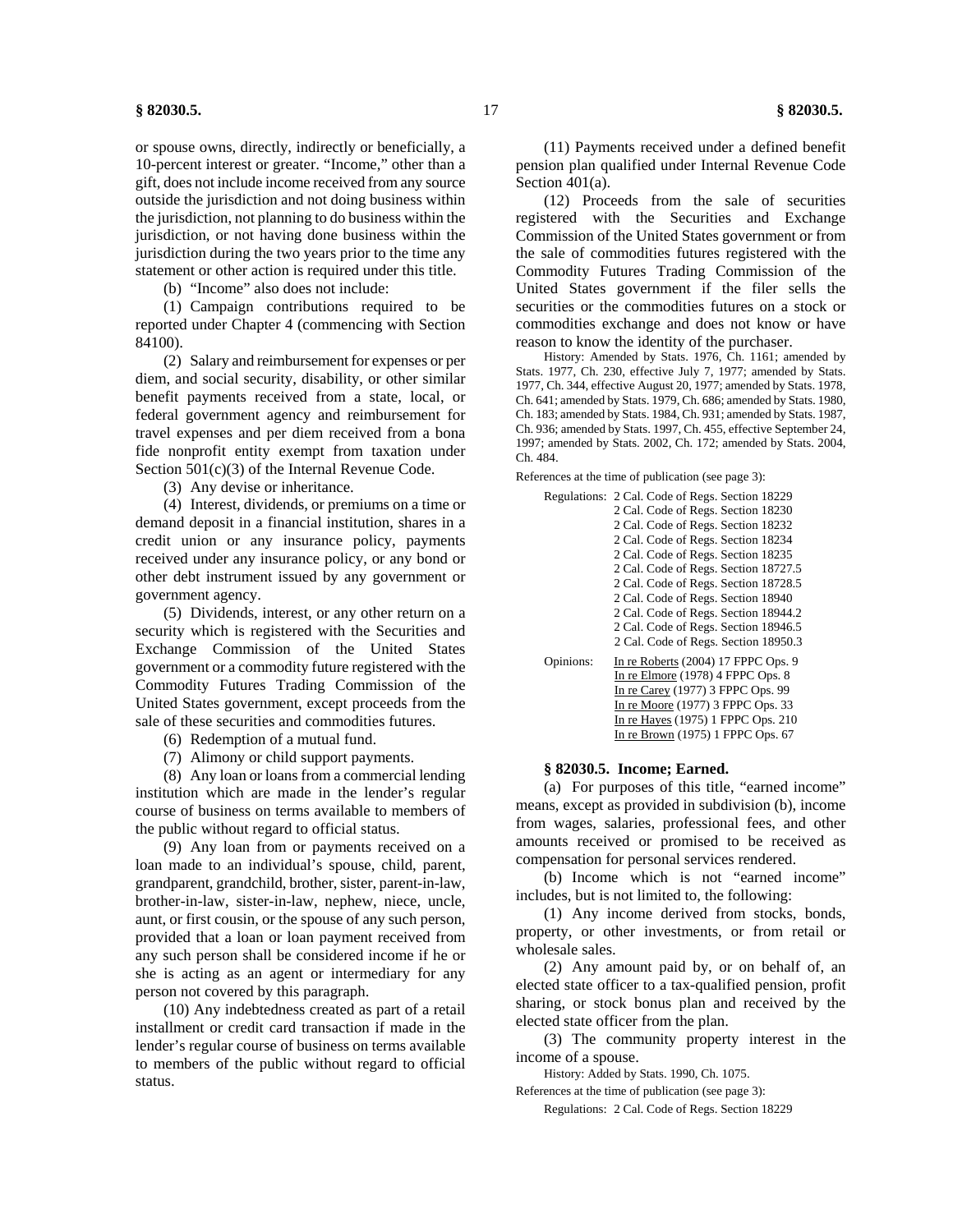2 Cal. Code of Regs. Section 18932

Opinions: In re Roberts (2004) 17 FPPC Ops. 9

### **§ 82031. Independent Expenditure.**

"Independent expenditure" means an expenditure made by any person, including a payment of public moneys by a state or local government agency, in connection with a communication which expressly advocates the election or defeat of a clearly identified candidate or the qualification, passage or defeat of a clearly identified measure, or taken as a whole and in context, unambiguously urges a particular result in an election but which is not made to or at the behest of the affected candidate or committee.

History: Formerly titled "Independent Committee." Repealed by Stats. 1979, Ch. 779. Added by Stats. 1980, Ch. 289. (Formerly Section 82031.5.) Amended by Stats. 2009, Ch. 363.

References at the time of publication (see page 3):

Regulations: 2 Cal. Code of Regs. Section 18225.7 2 Cal. Code of Regs. Section 18420.1 2 Cal. Code of Regs. Section 18530.3

### **§ 82031.5. Independent Expenditure. [Repealed]**

History: Added by Stats. 1979, Ch. 779; repealed by Stats. 1980, Ch. 289. (Reenacted as amended and renumbered Section 82031.)

### **§ 82032. Influencing Legislative or Administrative Action.**

"Influencing legislative or administrative action" means promoting, supporting, influencing, modifying, opposing or delaying any legislative or administrative action by any means, including but not limited to the provision or use of information, statistics, studies or analyses.

References at the time of publication (see page 3):

Opinions: In re Evans (1978) 4 FPPC Ops. 54 In re Leonard (1976) 2 FPPC Ops. 54 In re Nida (1976) 2 FPPC Ops. 1

### **§ 82033. Interest in Real Property.**

"Interest in real property" includes any leasehold, beneficial or ownership interest or an option to acquire such an interest in real property located in the jurisdiction owned directly, indirectly or beneficially by the public official, or other filer, or his or her immediate family if the fair market value of the interest is two thousand dollars (\$2,000) or more. Interests in real property of an individual includes a pro rata share of interests in real property of any business entity or trust in which the individual or immediate family owns, directly, indirectly or beneficially, a 10-percent interest or greater.

History: Amended by Stats. 1978, Ch. 607; amended by Stats. 1980, Ch. 1000; amended by Stats. 1984, Ch. 931; amended by Stats. 2000, Ch. 130.

References at the time of publication (see page 3):

|           | Regulations: 2 Cal. Code of Regs. Section 18229.1 |
|-----------|---------------------------------------------------|
|           | 2 Cal. Code of Regs. Section 18233                |
|           | 2 Cal. Code of Regs. Section 18234                |
|           | 2 Cal. Code of Regs. Section 18235                |
|           | 2 Cal. Code of Regs. Section 18702.3              |
|           | 2 Cal. Code of Regs. Section 18729                |
| Opinions: | In re Overstreet (1981) 6 FPPC Ops. 12            |

### **§ 82034. Investment.**

"Investment" means any financial interest in or security issued by a business entity, including, but not limited to, common stock, preferred stock, rights, warrants, options, debt instruments, and any partnership or other ownership interest owned directly, indirectly, or beneficially by the public official, or other filer, or his or her immediate family, if the business entity or any parent, subsidiary, or otherwise related business entity has an interest in real property in the jurisdiction, or does business or plans to do business in the jurisdiction, or has done business within the jurisdiction at any time during the two years prior to the time any statement or other action is required under this title. An asset shall not be deemed an investment unless its fair market value equals or exceeds two thousand dollars (\$2,000). The term "investment" does not include a time or demand deposit in a financial institution, shares in a credit union, any insurance policy, interest in a diversified mutual fund registered with the Securities and Exchange Commission under the Investment Company Act of 1940 or in a common trust fund created pursuant to Section 1564 of the Financial Code, interest in a government defined-benefit pension plan, or any bond or other debt instrument issued by any government or government agency. Investments of an individual includes a pro rata share of investments of any business entity, mutual fund, or trust in which the individual or immediate family owns, directly, indirectly, or beneficially, a 10-percent interest or greater. The term "parent, subsidiary or otherwise related business entity" shall be specifically defined by regulations of the commission.

History: Amended by Stats. 1978, Ch. 607; amended by Stats. 1980, Ch. 1000; amended by Stats. 1984, Ch. 931; amended by Stats. 2000, Ch. 130; amended by Stats. 2007, Ch. 348.

References at the time of publication (see page 3):

|           | Regulations: 2 Cal. Code of Regs. Section 18229.1                                                        |  |
|-----------|----------------------------------------------------------------------------------------------------------|--|
|           | 2 Cal. Code of Regs. Section 18230                                                                       |  |
|           | 2 Cal. Code of Regs. Section 18234                                                                       |  |
|           | 2 Cal. Code of Regs. Section 18235                                                                       |  |
| Opinions: | In re Nord (1983) 8 FPPC Ops. 6<br>In re Baty (1979) 5 FPPC Ops. 10<br>In re Elmore (1978) 4 FPPC Ops. 8 |  |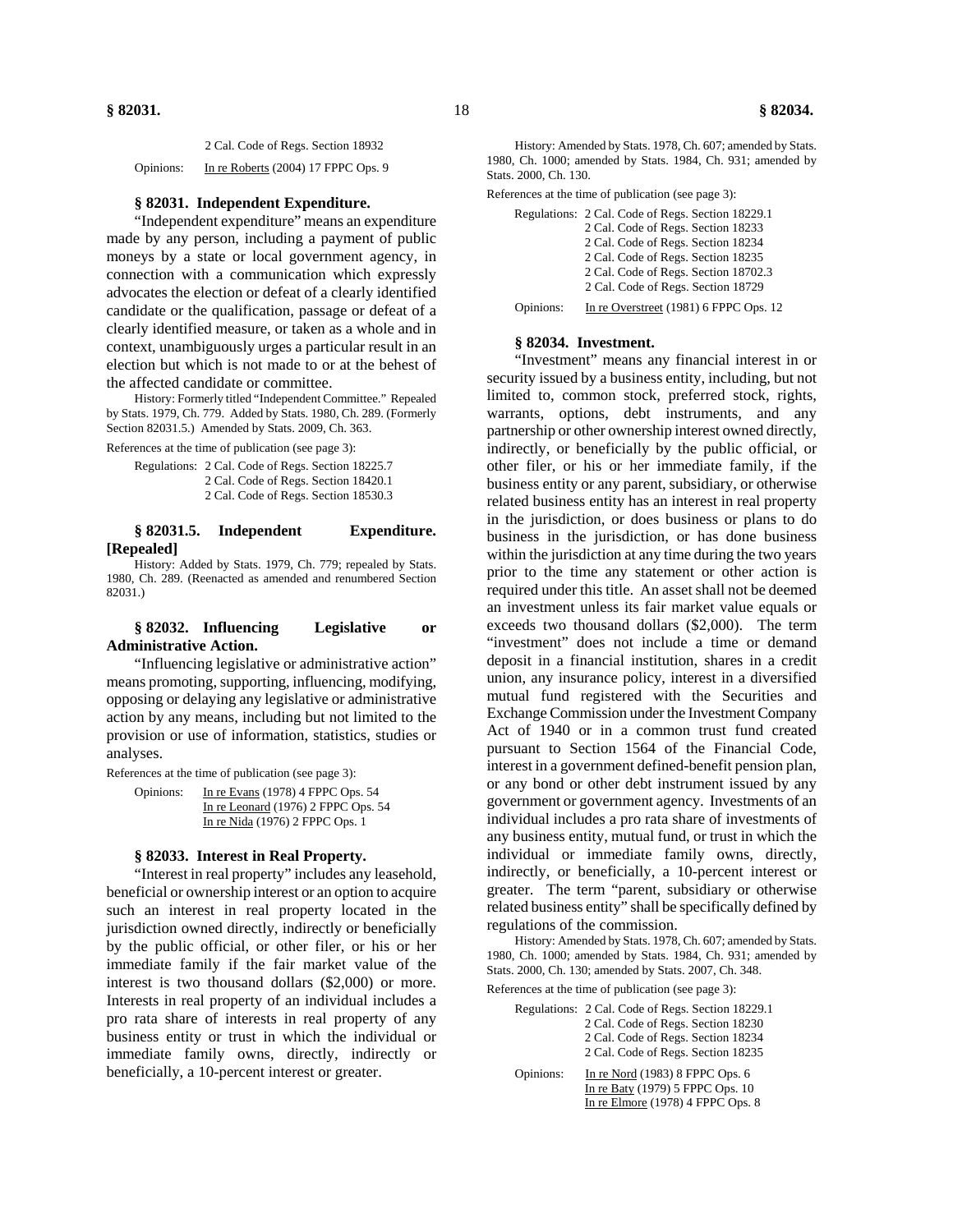### **§ 82035. Jurisdiction.**

"Jurisdiction" means the state with respect to a state agency and, with respect to a local government agency, the region, county, city, district or other geographical area in which it has jurisdiction. Real property shall be deemed to be "within the jurisdiction" with respect to a local government agency if the property or any part of it is located within or not more than two miles outside the boundaries of the jurisdiction or within two miles of any land owned or used by the local government agency.

History: Amended by Stats. 1975, Ch. 499, effective September 5, 1975; amended by Stats. 1993, Ch. 769.

### **§ 82035.5. LAFCO Proposal.**

"LAFCO proposal" means a proposal, as defined in Section 56069, including a proceeding, as defined by Section 56067.

History: Added by Stats. 2008, Ch. 192; amended by Stats. 2009, Ch. 113.

### **§ 82036. Late Contribution.**

"Late contribution" means any of the following: (a) Any contribution, including a loan, that totals in the aggregate one thousand dollars (\$1,000) or more that is made to or received by a candidate, a controlled committee, or a committee formed or existing primarily to support or oppose a candidate or measure before the date of the election at which the candidate or measure is to be voted on but after the closing date of the last campaign statement required to be filed before the election.

(b) Any contribution, including a loan, that totals in the aggregate one thousand dollars (\$1,000) or more that is made to or received by a political party committee, as defined in Section 85205, before the date of any state election, but after the closing date of the last campaign statement required to be filed before the election.

History: Amended by Stats. 1977, Ch. 344, effective August 20, 1977; repealed and reenacted as amended by Stats. 1980, Ch. 289; amended by Stats. 2004, Ch. 623, effective September 21, 2004; amended by Stats. 2005, Ch. 22.

References at the time of publication (see page 3):

Regulations: 2 Cal. Code of Regs. Section 18116 2 Cal. Code of Regs. Section 18425

### **§ 82036.5. Late Independent Expenditure.**

"Late independent expenditure" means any independent expenditure which totals in the aggregate one thousand dollars (\$1,000) or more and is made for or against any specific candidate or measure involved in an election before the date of the election but after the closing date of the last campaign statement required to be filed prior to the election by a candidate or committee participating in such election. History: Added by Stats. 1980, Ch. 289.

References at the time of publication (see page 3): Regulations: 2 Cal. Code of Regs. Section 18116

### **§ 82037. Legislative Action.**

"Legislative action" means the drafting, introduction, consideration, modification, enactment or defeat of any bill, resolution, amendment, report, nomination or other matter by the Legislature or by either house or any committee, subcommittee, joint or select committee thereof, or by a member or employee of the Legislature acting in his official capacity. "Legislative action" also means the action of the Governor in approving or vetoing any bill.

References at the time of publication (see page 3):

Opinions: In re Cohen (1975) 1 FPPC Ops. 10

### **§ 82038. Legislative Official.**

"Legislative official" means any employee or consultant of the Legislature whose duties are not solely secretarial, clerical or manual.

References at the time of publication (see page 3):

Opinions: In re Morrissey (1976) 2 FPPC Ops. 120

### **§ 82038.5. Lobbying Firm.**

(a) "Lobbying firm" means any business entity, including an individual contract lobbyist, which meets either of the following criteria:

(1) The business entity receives or becomes entitled to receive any compensation, other than reimbursement for reasonable travel expenses, for the purpose of influencing legislative or administrative action on behalf of any other person, and any partner, owner, officer, or employee of the business entity is a lobbyist.

(2) The business entity receives or becomes entitled to receive any compensation, other than reimbursement for reasonable travel expenses, to communicate directly with any elective state official, agency official, or legislative official for the purpose of influencing legislative or administrative action on behalf of any other person, if a substantial or regular portion of the activities for which the business entity receives compensation is for the purpose of influencing legislative or administrative action.

(b) No business entity is a lobbying firm by reason of activities described in Section 86300.

History: Added by Stats. 1985, Ch. 1183, effective September 29, 1985; amended by Stats. 1986, Ch. 905.

References at the time of publication (see page 3):

Regulations: 2 Cal. Code of Regs. Section 18238.5 2 Cal. Code of Regs. Section 18614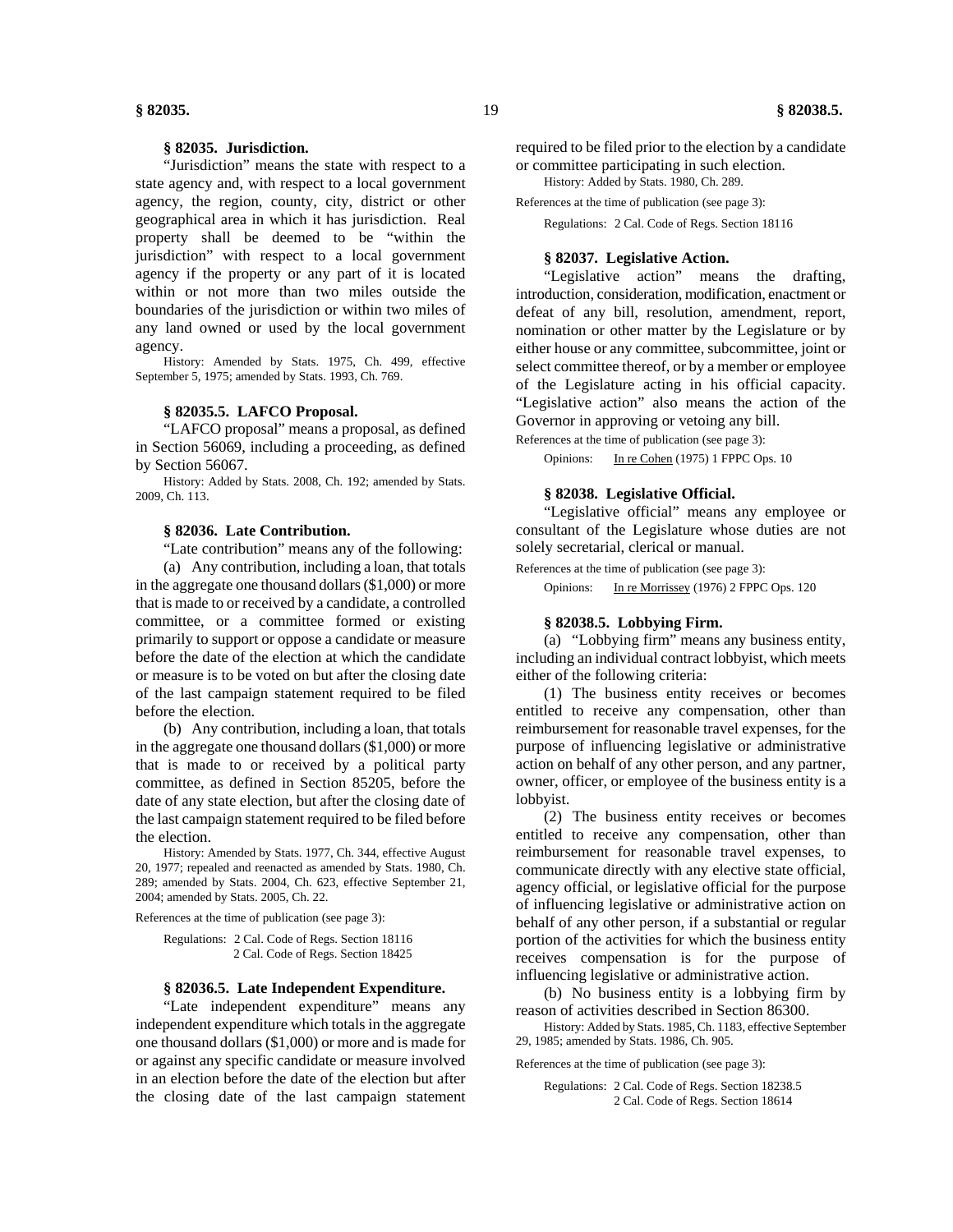(a) "Lobbyist" means any individual who receives two thousand dollars (\$2,000) or more in economic consideration in a calendar month, other than reimbursement for reasonable travel expenses, or whose principal duties as an employee are, to communicate directly or through his or her agents with any elective state official, agency official, or legislative official for the purpose of influencing legislative or administrative action. An individual is not a lobbyist by reason of activities described in Section 86300.

(b) For the purposes of subdivision (a), a proceeding before the Public Utilities Commission constitutes "administrative action" if it meets any of the definitions set forth in subdivision (b) or (c) of Section 82002. However, a communication made for the purpose of influencing this type of Public Utilities Commission proceeding is not within subdivision (a) if the communication is made at a public hearing, public workshop or other public forum that is part of the proceeding, or if the communication is included in the official record of the proceeding.

History: Amended by Stats. 1975, Ch. 915, effective September 20, 1975, operative January 7, 1975; amended by Stats. 1984, Ch. 161; amended by Proposition 208 of the November 1996 Statewide General Election; amended by Stats. 2001, Ch. 921. References at the time of publication (see page 3):

Regulations: 2 Cal. Code of Regs. Section 18239 2 Cal. Code of Regs. Section 18601

Opinions: In re Evans (1978) 4 FPPC Ops. 54 In re Morrissey (1976) 2 FPPC Ops. 84 In re Leonard (1976) 2 FPPC Ops. 54 In re Zenz (1975) 1 FPPC Ops. 195 In re Hardie (1975) 1 FPPC Ops. 140 In re Stern (1975) 1 FPPC Ops. 59 In re McCarthy (1975) 1 FPPC Ops. 50 In re Carson (1975) 1 FPPC Ops. 46 In re California Labor Federation (1975) 1 FPPC Ops. 28 In re Cohen (1975) 1 FPPC Ops. 10

### **§ 82039.5. Lobbyist Employer**.

"Lobbyist employer" means any person, other than a lobbying firm, who:

(a) Employs one or more lobbyists for economic consideration, other than reimbursement for reasonable travel expenses, for the purpose of influencing legislative or administrative action, or

(b) Contracts for the services of a lobbying firm for economic consideration, other than reimbursement for reasonable travel expense, for the purpose of influencing legislative or administrative action.

History: Added by Stats. 1985, Ch. 1183, Effective September 29, 1985.

References at the time of publication (see page 3):

Regulations: 2 Cal. Code of Regs. Section 18239.5 2 Cal. Code or Regs. Section 18614

### **§ 82040. Lobbyist's Account. [Repealed]**

History: Repealed by Stats. 1985, Ch. 1183, effective September 29, 1985.

### **§ 82041. Local Government Agency.**

"Local government agency" means a county, city or district of any kind including school district, or any other local or regional political subdivision, or any department, division, bureau, office, board, commission or other agency of the foregoing.

History: Amended by Stats. 1984, Ch. 727, effective July 1, 1985.

References at the time of publication (see page 3):

| Opinions: | In re Rotman (1987) 10 FPPC Ops. 1   |
|-----------|--------------------------------------|
|           | In re Leach (1978) 4 FPPC Ops. 48    |
|           | In re Siegel $(1977)$ 3 FPPC Ops. 62 |
|           | In re Witt (1975) 1 FPPC Ops. 1      |

### **§ 82041.5. Mass Mailing.**

"Mass mailing" means over two hundred substantially similar pieces of mail, but does not include a form letter or other mail which is sent in response to an unsolicited request, letter or other inquiry.

History: Amended by Proposition 73 on the June 1988 statewide primary ballot, effective June 8, 1988; amended by Stats. 1988, Ch. 1027.

References at the time of publication (see page 3):

|           | Regulations: 2 Cal. Code of Regs. Section 18435 |
|-----------|-------------------------------------------------|
|           | 2 Cal. Code of Regs. Section 18901              |
|           | 2 Cal. Code of Regs. Section 18901.1            |
| Opinions: | In re Welsh (1978) 4 FPPC Ops. 78               |
|           | In re Juvinall, Stull, Meyers, Republican       |
|           |                                                 |

| III IE JUVIIIAII, SUIII, NIEVEIS, REPUBLICAII |  |
|-----------------------------------------------|--|
| Central Committee of Orange County, Tuteur    |  |
| (1976) 2 FPPC Ops. 110                        |  |
| In re Sobieski (1976) 2 FPPC Ops. 73          |  |
| In re Valdez $(1976)$ 2 FPPC Ops. 21          |  |

### **§ 82042. Mayor.**

"Mayor" of a city includes mayor of a city and county.

### **§ 82043. Measure.**

"Measure" means any constitutional amendment or other proposition which is submitted to a popular vote at an election by action of a legislative body, or which is submitted or is intended to be submitted to a popular vote at an election by initiative, referendum or recall procedure whether or not it qualifies for the ballot.

References at the time of publication (see page 3):

Regulations: 2 Cal. Code of Regs. Section 18531.5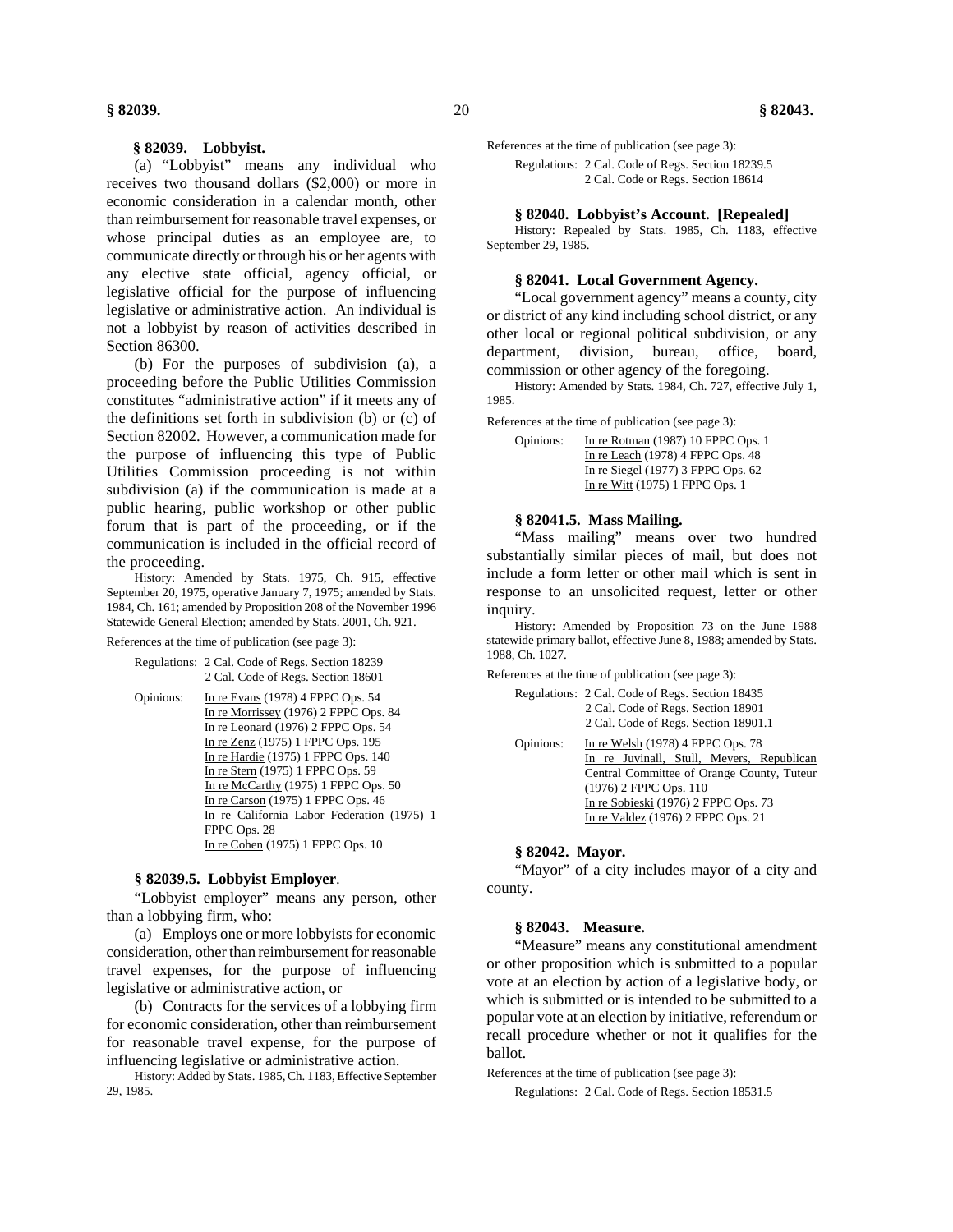Opinions: In re Fontana (1976) 2 FPPC Ops. 25

### **§ 82044. Payment.**

"Payment" means a payment, distribution, transfer, loan, advance, deposit, gift or other rendering of money, property, services or anything else of value, whether tangible or intangible.

References at the time of publication (see page 3):

Regulations: 2 Cal. Code of Regs. Section 18944.2

Opinions: In re Johnson (1989) 12 FPPC Ops. 1 In re Gutierrez (1977) 3 FPPC Ops. 44 In re McCormick (1976) 2 FPPC Ops. 42 In re Burciaga (1976) 2 FPPC Ops. 17 In re Cory (1975) 1 FPPC Ops. 137

### **§ 82045. Payment to Influence Legislative or Administrative Action.**

"Payment to influence legislative or administrative action" means any of the following types of payment:

(a) Direct or indirect payment to a lobbyist whether for salary, fee, compensation for expenses, or any other purpose, by a person employing or contracting for the services of the lobbyist separately or jointly with other persons;

(b) Payment in support or assistance of a lobbyist or his activities, including but not limited to the direct payment of expenses incurred at the request or suggestion of the lobbyist;

(c) Payment which directly or indirectly benefits any elective state official, legislative official or agency official or a member of the immediate family of any such official;

(d) Payment, including compensation, payment or reimbursement for the services, time or expenses of an employee, for or in connection with direct communication with any elective state official, legislative official or agency official;

(e) Payment for or in connection with soliciting or urging other persons to enter into direct communication with any elective state official, legislative official or agency official.

References at the time of publication (see page 3):

Regulations: 2 Cal. Code of Regs. Section 18229.1

Opinions: In re Kovall (1978) 4 FPPC Ops. 95 In re Nida (1977) 3 FPPC Ops. 1 In re Morrissey (1976) 2 FPPC Ops. 84 In re Naylor (1976) 2 FPPC Ops. 65 In re Leonard (1976) 2 FPPC Ops. 54 In re Gillies (1975) 1 FPPC Ops. 165 In re Morrissey (1975) 1 FPPC Ops. 130

### **§ 82046. Period Covered.**

(a) "Period covered" by a statement or report required to be filed by this title, other than a campaign statement, means, unless a different period is specified, the period beginning with the day after the closing date of the most recent statement or report which was required to be filed, and ending with the closing date of the statement or report in question. If the person filing the statement or report has not previously filed a statement or report of the same type, the period covered begins on the day on which the first reportable transaction occurred. Nothing in this chapter shall be interpreted to exempt any person from disclosing transactions which occurred prior to the effective date of this title according to the laws then in effect.

(b) "Period covered" by a campaign statement required to be filed by this title means, unless a different period is specified, the period beginning the day after the closing date of the most recent campaign statement which was required to be filed and ending with the closing date of the statement in question. If a person has not previously filed a campaign statement, the period covered begins on January 1.

History: Amended by Stats. 1976, Ch. 1106; amended by Stats. 1980, Ch. 289.

References at the time of publication (see page 3):

|           | Regulations: 2 Cal. Code of Regs. Section 18420.5 |
|-----------|---------------------------------------------------|
| Opinions: | In re Welsh (1978) 4 FPPC Ops. 78                 |
|           | In re Juvinall, Stull, Meyers, Republican         |
|           | Central Committee of Orange County, Tuteur        |
|           | (1976) 2 FPPC Ops. 110                            |
|           | In re Sobieski (1976) 2 FPPC Ops. 73              |
|           | In re Valdez (1976) 2 FPPC Ops. 21                |

### **§ 82047. Person.**

"Person" means an individual, proprietorship, firm, partnership, joint venture, syndicate, business trust, company, corporation, limited liability company, association, committee, and any other organization or group of persons acting in concert.

History: Amended by Stats. 1994, Ch. 1010.

References at the time of publication (see page 3):

Opinions: In re Lumsdon (1976) 2 FPPC Ops. 140 In re Witt (1975) 1 FPPC Ops. 1

### **§ 82047.5. Primarily Formed Committee.**

"Primarily formed committee" means a committee pursuant to subdivision (a) of Section 82013 which is formed or exists primarily to support or oppose any of the following:

(a) A single candidate.

(b) A single measure.

(c) A group of specific candidates being voted upon in the same city, county, or multicounty election.

(d) Two or more measures being voted upon in the same city, county, multicounty, or state election.

History: Added by Stats. 1985, Ch. 1456; amended by Stats. 1990, Ch. 626; amended by Stats. 1991, Ch. 191; amended by Stats. 1995, Ch. 295.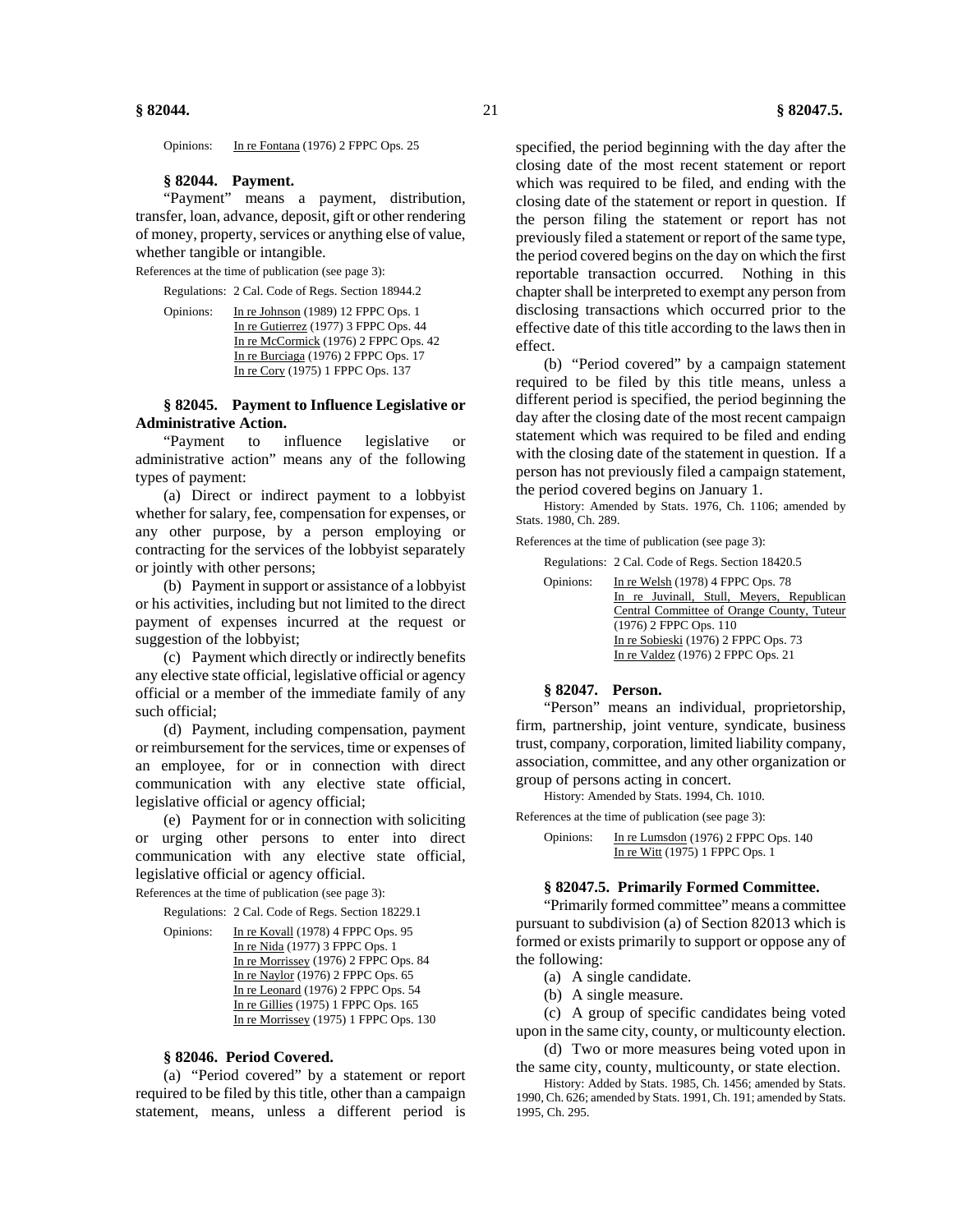References at the time of publication (see page 3):

Regulations: 2 Cal. Code of Regs. Section 18247.5 2 Cal. Code of Regs. Section 18421.8 2 Cal. Code of Regs. Section 18521.5

### **§ 82047.6. Proponent of a State Ballot Measure.**

"Proponent of a state ballot measure" means "proponent" as defined in Section 9002 of the Elections Code.

History: Added by Stats. 1988, Ch. 704; amended by Stats. 1994, Ch. 923.

### **§ 82048. Public Official.**

(a) "Public official" means every member, officer, employee or consultant of a state or local government agency.

(b) Notwithstanding subdivision (a), "public official" does not include the following:

(1) A judge or court commissioner in the judicial branch of government.

(2) A member of the Board of Governors and designated employees of the State Bar of California.

(3) A member of the Judicial Council.

(4) A member of the Commission on Judicial Performance, provided that he or she is subject to the provisions of Article 2.5 (commencing with Section 6035) of Chapter 4 of Division 3 of the Business and Professions Code as provided in Section 6038 of that article.

(5) A federal officer or employee serving in an official federal capacity on a state or local government agency.

History: Amended by Stats. 1984, Ch. 727, operative July 1, 1985; amended by Stats. 2004, Ch. 484.

References at the time of publication (see page 3):

Regulations: 2 Cal. Code of Regs. Section 18701

Opinions: In re Rotman (1987) 10 FPPC Ops. 1 In re Maloney (1977) 3 FPPC Ops. 69 In re Siegel (1977) 3 FPPC Ops. 62

### **§ 82048.3. Slate Mailer**.

"Slate mailer" means a mass mailing which supports or opposes a total of four or more candidates or ballot measures.

History: Added by Stats. 1987, Ch. 905.

### **§ 82048.4. Slate Mailer Organization.**

(a) "Slate mailer organization" means, except as provided in subdivision (b), any person who, directly or indirectly, does all of the following:

(1) Is involved in the production of one or more slate mailers and exercises control over the selection of the candidates and measures to be supported or opposed in the slate mailers.

(2) Receives or is promised payments totaling five hundred dollars (\$500) or more in a calendar year for the production of one or more slate mailers.

(b) Notwithstanding subdivision (a), a slate mailer organization shall not include any of the following:

(1) A candidate or officeholder or a candidate's or officeholder's controlled committee.

(2) An official committee of any political party.

(3) A legislative caucus committee.

(4) A committee primarily formed to support or oppose a candidate, officeholder, or ballot measure.

(c) The production and distribution of slate mailers by a slate mailer organization shall not be considered making contributions or expenditures for purposes of subdivision (b) or (c) of Section 82013. If a slate mailer organization makes contributions or expenditures other than by producing or distributing slate mailers, and it reports those contributions and expenditures pursuant to Sections 84218 and 84219, no additional campaign reports shall be required of the slate mailer organization pursuant to Section 84200 or 84200.5.

History: Added by Stats. 1987, Ch. 905; renumbered by Stats. 1988, Ch. 160.

### **§ 82048.5. Special District.**

"Special district" means any agency of the state established for the local performance of governmental or proprietary functions within limited boundaries. "Special district" includes a county service area, a maintenance district or area, an improvement district or zone, an air pollution control district, or a redevelopment agency. "Special district" shall not include a city, county, city and county, or school district. History: Added by Stats. 1994, Ch. 36.

### **§ 82048.7. Sponsored Committee.**

(a) "Sponsored committee" means a committee, other than a candidate controlled committee, which has one or more sponsors. Any person, except a candidate or other individual, may sponsor a committee.

(b) A person sponsors a committee if any of the following apply:

(1) The committee receives 80 percent or more of its contributions from the person or its members, officers, employees, or shareholders.

(2) The person collects contributions for the committee by use of payroll deductions or dues from its members, officers, or employees.

(3) The person, alone or in combination with other organizations, provides all or nearly all of the administrative services for the committee.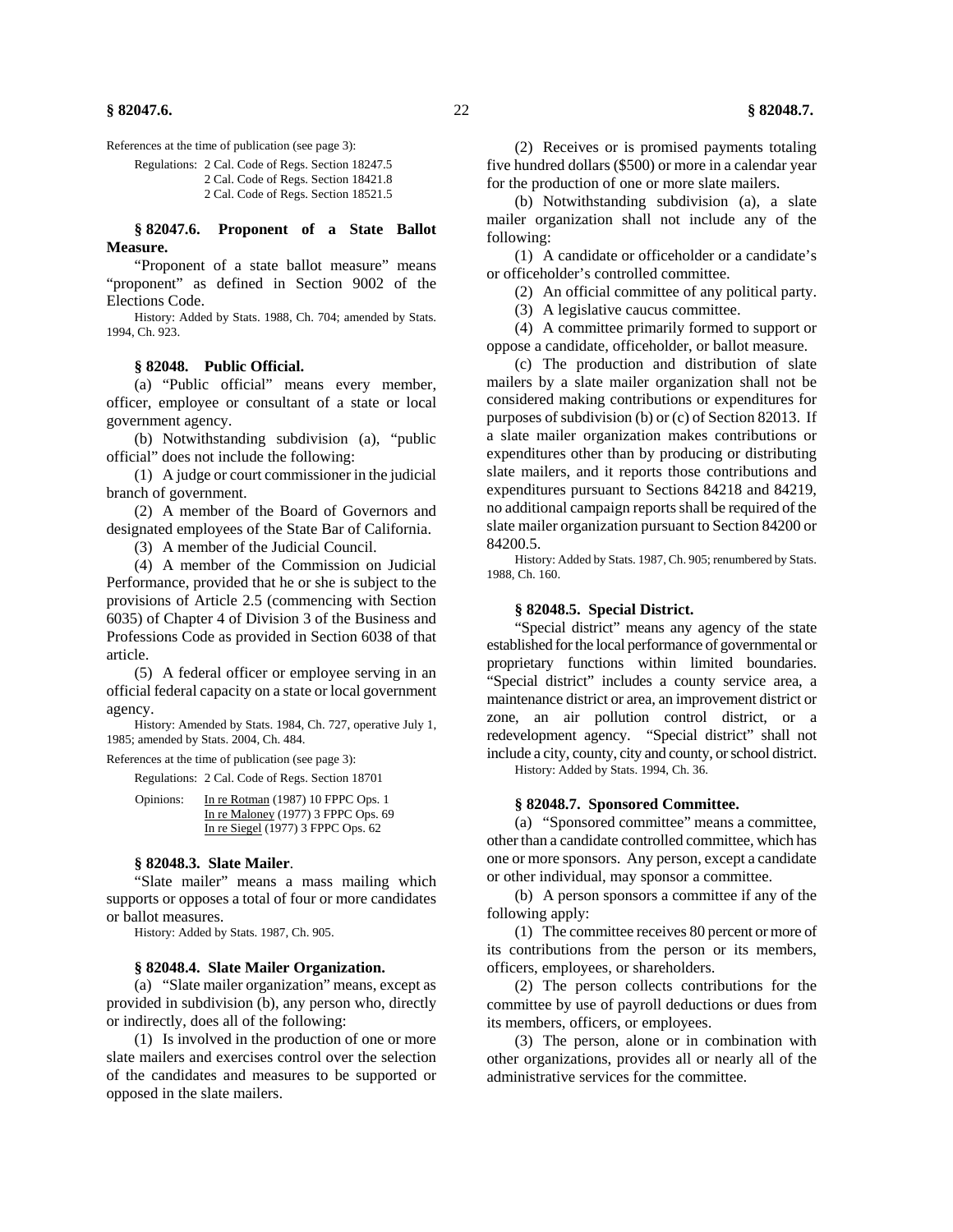(4) The person, alone or in combination with other organizations, sets the policies for soliciting contributions or making expenditures of committee funds.

History: Added by Stats. 1985, Ch. 498; amended by Stats. 1988, Ch. 1155; amended by Stats. 1991, Ch. 130; amended by Stats. 2005, Ch. 200.

References at the time of publication (see page 3):

Regulations: 2 Cal. Code of Regs. Section 18419 2 Cal. Code of Regs. Section 18421.1

### **§ 82049. State Agency.**

"State agency" means every state office, department, division, bureau, board and commission, and the Legislature.

History: Amended by Stats. 1984, Ch. 727, operative July 1, 1985.

References at the time of publication (see page 3):

Regulations: 2 Cal. Code of Regs. Section 18249

### **§ 82050. State Candidate.**

"State candidate" means a candidate who seeks nomination or election to any elective state office.

### **§ 82051. State Measure.**

"State measure" means any measure which is submitted or is intended to be submitted to the voters of the state.

### **§ 82052. Statewide Candidate.**

"Statewide candidate" means a candidate who seeks election to any statewide elective office.

### **§ 82052.5. Statewide Election.**

"Statewide election" means an election for statewide elective office.

### **§ 82053. Statewide Elective Office.**

"Statewide elective office" means the office of Governor, Lieutenant Governor, Attorney General, Insurance Commissioner, Controller, Secretary of State, Treasurer, Superintendent of Public Instruction and member of the State Board of Equalization.

History: Amended by Stats. 1991, Ch. 674; amended by Stats. 2000, Ch. 102 [Proposition 34 of the November Statewide General Election].

### **§ 82054. Statewide Petition.**

"Statewide petition" means a petition to qualify a proposed state measure.

### **§ 82055. Voting Age Population. [Repealed]** History: Repealed by Stats. 1979, Ch. 779.

### **Chapter 3. Fair Political Practices Commission. § 83100 - 83124**

- § 83100. Establishment; Membership.
- § 83101. Appointment by Governor.
- § 83102. Appointment by Attorney General, Secretary of State and Controller.
- § 83103. Terms of Office.
- § 83104. Vacancies; Quorum.
- § 83105. Qualifications; Removal.
- § 83106. Compensation; Expenses.
- § 83107. Executive Officer; Staff; Staff Compensation.
- § 83108. Delegation of Authority.
- § 83109. Civil Service Classification.
- § 83110. Offices; Public Meetings.
- § 83111. Administration and Implementation of Title.
- § 83111.5. Actions to Implement Title.
- § 83112. Rules and Regulations.
- § 83113. Additional Duties.
- § 83114. Requests For and Issuances of Opinions; Advice.
- § 83115. Investigations; Notice.
- § 83115.5. Findings of Probable Cause; Requirements.
- § 83116. Violation of Title.
- § 83116.3. Administrative Law Judge; Rejection.
- § 83116.5. Liability for Violations; Administrative.
- § 83117. Authority of Commission.
- § 83117.5. Receipt of Gift.
- § 83117.6. Financial Disclosure Statement: First Filing by Commission Members. [Repealed]
- § 83118. Subpoena Powers.
- § 83119. Self-Incrimination.
- § 83120. Judicial Review.
- § 83121. Judicial Advancement of Action.
- § 83122. Fair Political Practices Commission; Appropriation.
- § 83123. Local Enforcement.
- § 83124. Cost of Living Adjustment.

### **§ 83100. Establishment; Membership.**

There is hereby established in state government the Fair Political Practices Commission. The Commission shall have five members, including the chairman. No more than three members of the Commission shall be members of the same political party.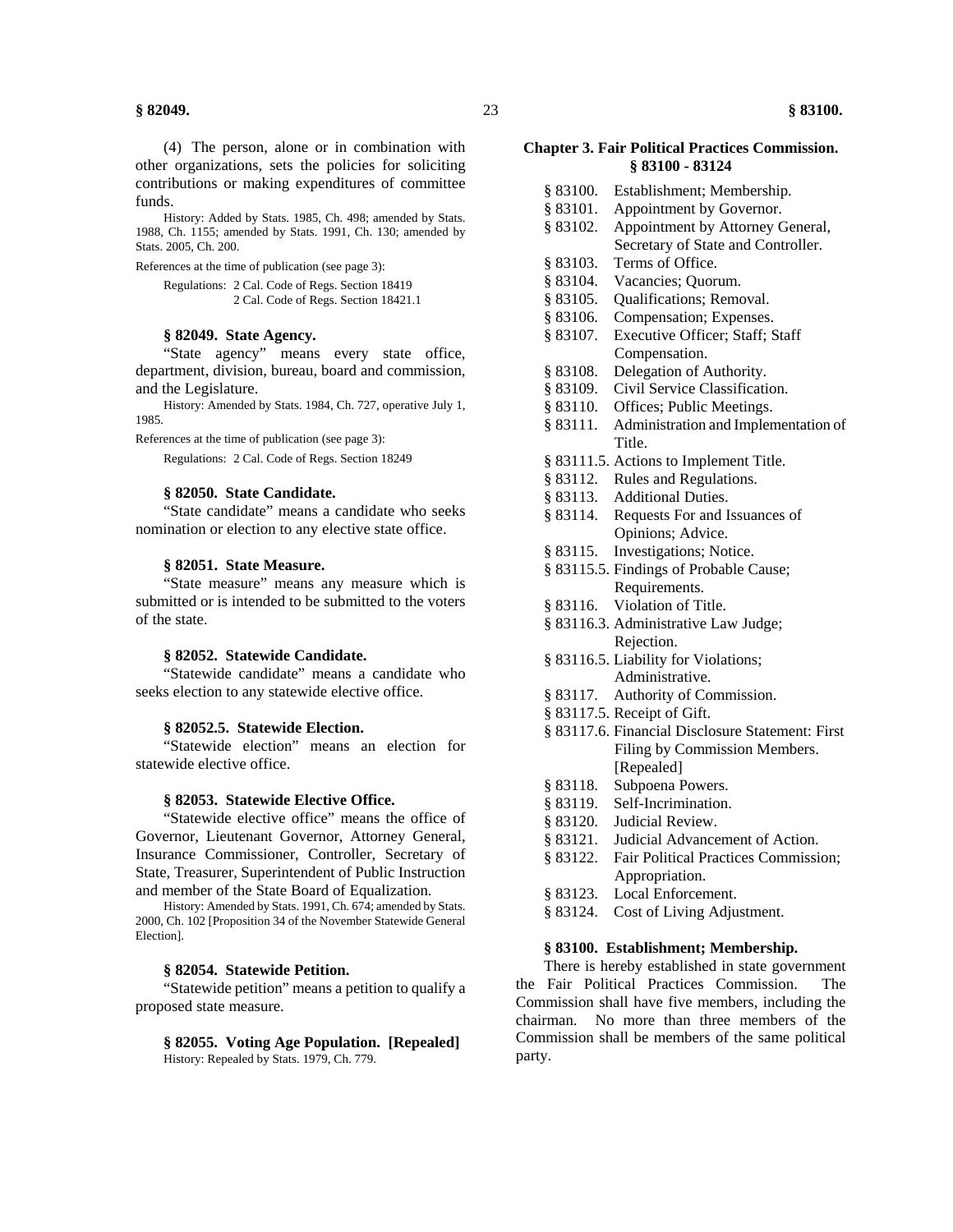### **§ 83101. Appointment by Governor.**

The chairman and one additional member of the Commission shall be appointed by the Governor. The Governor's appointees shall not be members of the same political party.

### **§ 83102. Appointment by Attorney General, Secretary of State and Controller.**

(a) The Attorney General, the Secretary of State and the Controller shall each appoint one member of the Commission.

(b) If the Attorney General, the Secretary of State and the Controller are all members of the same political party, the chairman of the state central committee of any other political party with a registration of more than five hundred thousand may submit to the Controller a list of not less than five persons who are qualified and willing to be members of the Commission. The list shall be submitted not less than ten days after the effective date of this chapter for the Controller's initial appointment, and not later than January 2 immediately prior to any subsequent appointment by the Controller. If the Controller receives one or more lists pursuant to this section, his appointment shall be made from one of such lists.

### **§ 83103. Terms of Office.**

Members and the chairman of the Commission shall serve four-year terms beginning on February 1 and ending on January 31 or as soon thereafter as their successors are qualified, except that the initial appointees under Section 83102 shall serve six-year terms. No member or chairman who has been appointed at the beginning of a term is eligible for reappointment.

History: Amended by Stats. of 1987, Ch. 624.

### **§ 83104. Vacancies; Quorum.**

Vacancies on the Commission shall be filled, within thirty days, by appointment of the same official who appointed the prior holder of the position. The provisions of Section 83102 (b) are not applicable to the filling of vacancies. Appointments to fill vacancies shall be for the unexpired term of the member or chairman whom the appointee succeeds. A vacancy or vacancies shall not impair the right of the remaining members to exercise all of the powers of the board. Three members shall constitute a quorum.

### **§ 83105. Qualifications; Removal.**

Each member of the Commission shall be an elector. No member of the Commission, during his or her tenure, shall hold, any other public office, serve as an officer of any political party or partisan organization, participate in or contribute to an election campaign, or employ or be employed as a lobbyist nor, during his or her term of appointment, seek election to any other public office. Members of the Commission may be removed by the Governor, with concurrence of the Senate, for substantial neglect of duty, gross misconduct in office, inability to discharge the powers and duties of office or violation of this section, after written notice and opportunity for a reply.

History: Amended by Stats. 1986, Ch. 620.

### **§ 83106. Compensation; Expenses.**

The chairman of the Commission shall be compensated at the same rate as the president of the Public Utilities Commission. Each remaining member shall be compensated at the rate of one hundred dollars (\$100) for each day on which he engages in official duties. The members and chairman of the Commission shall be reimbursed for expenses incurred in performance of their official duties.

References at the time of publication (see page 3):

Regulations: 2 Cal. Code of Regs. Section 18307

### **§ 83107. Executive Officer; Staff; Staff Compensation.**

The Commission shall appoint an executive director who shall act in accordance with Commission policies and regulations and with applicable law. The Commission shall appoint and discharge officers, counsel and employees, consistent with applicable civil service laws, and shall fix the compensation of employees and prescribe their duties.

References at the time of publication (see page 3):

Regulations: 2 Cal. Code of Regs. Section 18327

### **§ 83108. Delegation of Authority.**

The Commission may delegate authority to the chairman or the executive director to act in the name of the Commission between meetings of the Commission.

References at the time of publication (see page 3):

Regulations: 2 Cal. Code of Regs. Section 18319 2 Cal. Code of Regs. Section 18327 2 Cal. Code of Regs. Section 18361.9 2 Cal. Code of Regs. Section 18363

### **§ 83109. Civil Service Classification.**

For purposes of Section 18801 of the Government Code, no non-clerical position under the Commission shall be included in the same class in the civil service classification plan with any position of any other department or agency.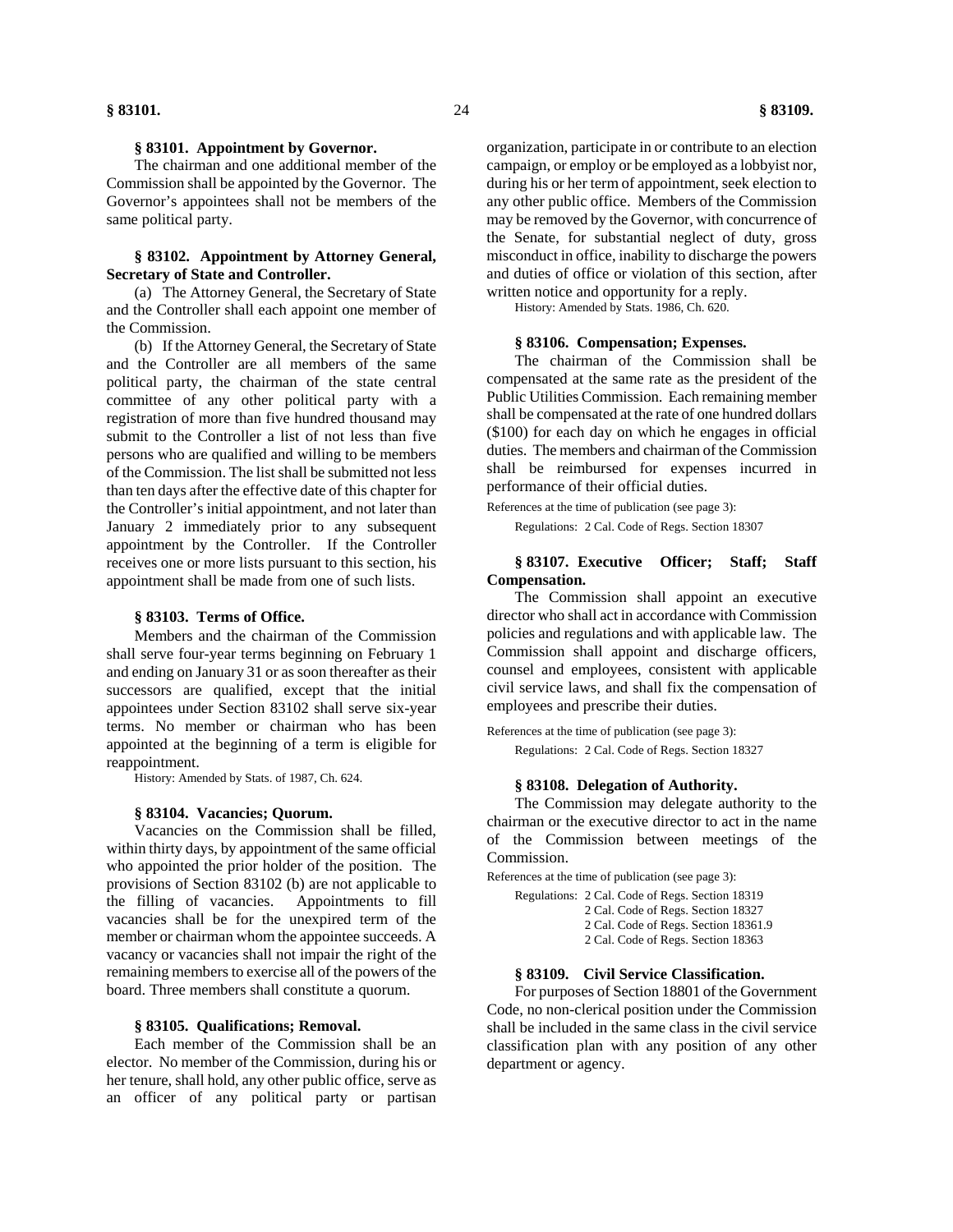### **§ 83110. Offices; Public Meetings.**

The principal office of the Commission shall be in Sacramento but it may establish offices, meet, and exercise its powers at any other place in the state. Meetings of the Commission shall be public except that the Commission may provide otherwise for discussions of personnel and litigation.

References at the time of publication (see page 3): Regulations: 2 Cal. Code of Regs. Section 18310 2 Cal. Code of Regs. Section 18327

### **§ 83111. Administration and Implementation of Title.**

The Commission has primary responsibility for the impartial, effective administration and implementation of this title.

References at the time of publication (see page 3):

Regulations: 2 Cal. Code of Regs. Section 18200 2 Cal. Code of Regs. Section 18327 2 Cal. Code of Regs. Section 18361.10

### **§ 83111.5. Actions to Implement Title.**

The Commission shall take no action to implement this title that would abridge constitutional guarantees of freedom of speech, that would deny any person of life, liberty, or property without due process of law, or that would deny any person the equal protection of the laws.

History: Added by Stats. 1999, Ch. 225, effective August 24, 1999.

References at the time of publication (see page 3):

Regulations: 2 Cal. Code of Regs. Section 18327

### **§ 83112. Rules and Regulations.**

The Commission may adopt, amend and rescind rules and regulations to carry out the purposes and provisions of this title, and to govern procedures of the Commission. These rules and regulations shall be adopted in accordance with the Administrative Procedure Act (Government Code, Title 2, Division 3, Part 1, Chapter 4.5, Sections 11371 et seq.) and shall be consistent with this title and other applicable law.

History: Fair Political Practices Commission v. Office of Administrative Law and Linda Stockdale Brewer, Sacramento County Superior Court, Case No. 512795 (affirmed by Court of Appeal, Third District (April 27, 1992), Case No. C010924).

References at the time of publication (see page 3):

Regulations: 2 Cal. Code of Regs. Section 18200 2 Cal. Code of Regs. Section 18312 2 Cal. Code of Regs. Section 18327 2 Cal. Code of Regs. Section 18539.2

### **§ 83113. Additional Duties.**

The Commission shall, in addition to its other duties, do all of the following:

(a) Prescribe forms for reports, statements, notices and other documents required by this title.

(b) Prepare and publish manuals and instructions setting forth methods of bookkeeping and preservation of records to facilitate compliance with and enforcement of this title, and explaining the duties of persons and committees under this title.

(c) Provide assistance to agencies and public officials in administering the provisions of this title.

(d) Maintain a central file of local campaign contribution and expenditure ordinances forwarded to it by local government agencies.

(e) Annually publish a booklet not later than March 1 that sets forth the provisions of this title and includes other information the Commission deems pertinent to the interpretation and enforcement of this title. The Commission shall provide a reasonable number of copies of the booklet at no charge for the use of governmental agencies and subdivisions thereof that request copies of the booklet.

The Commission may charge a fee, not to exceed the prorated cost of producing the booklet, for providing copies of the booklet to other persons and organizations.

History: Amended by Stats. 1979, Ch. 531; amended by Stats. 1999, Ch. 855.

References at the time of publication (see page 3):

Regulations: 2 Cal. Code of Regs. Section 18313 2 Cal. Code of Regs. Section 18327

### **§ 83114. Requests For and Issuances of Opinions; Advice.**

(a) Any person may request the Commission to issue an opinion with respect to his duties under this title. The Commission shall, within 14 days, either issue the opinion or advise the person who made the request whether an opinion will be issued. No person who acts in good faith on an opinion issued to him by the Commission shall be subject to criminal or civil penalties for so acting, provided that the material facts are as stated in the opinion request. The Commission's opinions shall be public records and may from time to time be published.

(b) Any person may request the Commission to provide written advice with respect to the person's duties under this title. Such advice shall be provided within 21 working days of the request, provided that the time may be extended for good cause. It shall be a complete defense in any enforcement proceeding initiated by the Commission, and evidence of good faith conduct in any other civil or criminal proceeding, if the requester, at least 21 working days prior to the alleged violation, requested written advice from the Commission in good faith, disclosed truthfully all the material facts, and committed the acts complained of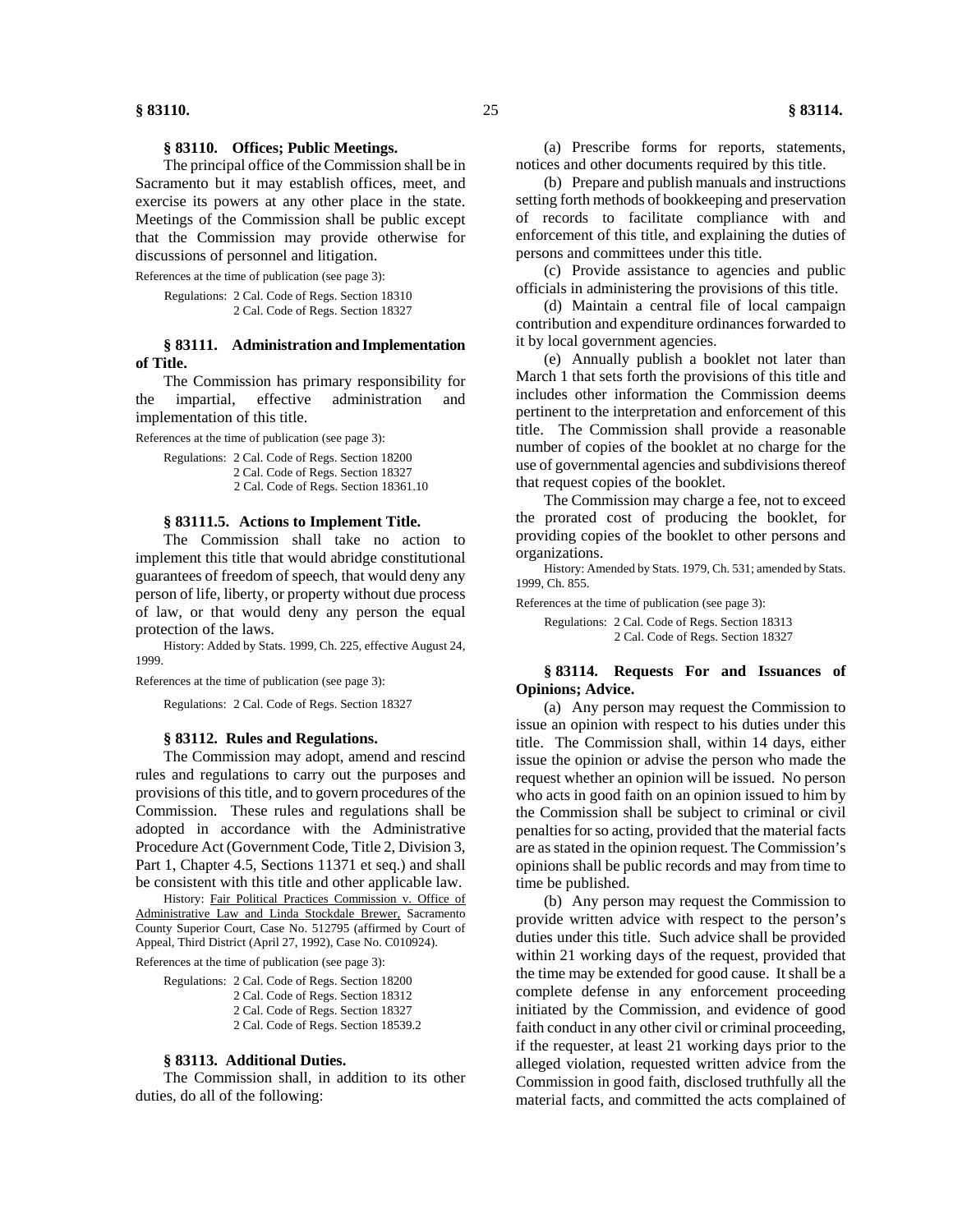either in reliance on the advice or because of the failure of the Commission to provide advice within 21 days of the request or such later extended time.

History: Amended by Stats. 1976, Ch. 1080.

References at the time of publication (see page 3):

| Regulations: 2 Cal. Code of Regs. Section 18320 |
|-------------------------------------------------|
| 2 Cal. Code of Regs. Section 18321              |
| 2 Cal. Code of Regs. Section 18322              |
| 2 Cal. Code of Regs. Section 18324              |
| 2 Cal. Code of Regs. Section 18326              |
| 2 Cal. Code of Regs. Section 18327              |
| 2 Cal. Code of Regs. Section 18329              |
| 2 Cal. Code of Regs. Section 18329.5            |
|                                                 |

### **§ 83115. Investigations; Notice.**

Upon the sworn complaint of any person or on its own initiative, the Commission shall investigate possible violations of this title relating to any agency, official, election, lobbyist or legislative or administrative action. Within 14 days after receipt of a complaint under this section, the Commission shall notify in writing the person who made the complaint of the action, if any, the Commission has taken or plans to take on the complaint, together with the reasons for such action or nonaction. If no decision has been made within 14 days, the person who made the complaint shall be notified of the reasons for the delay and shall subsequently receive notification as provided above.

History: Amended by Stats. 1985, Ch. 775.

References at the time of publication (see page 3):

| Regulations: 2 Cal. Code of Regs. Section 18327 |
|-------------------------------------------------|
| 2 Cal. Code of Regs. Section 18360              |
| 2 Cal. Code of Regs. Section 18361              |
| 2 Cal. Code of Regs. Section 18361.1            |
| 2 Cal. Code of Regs. Section 18361.2            |
| 2 Cal. Code of Regs. Section 18361.3            |
| 2 Cal. Code of Regs. Section 18361.4            |
| 2 Cal. Code of Regs. Section 18361.5            |
| 2 Cal. Code of Regs. Section 18361.6            |
| 2 Cal. Code of Regs. Section 18361.7            |
| 2 Cal. Code of Regs. Section 18361.8            |
| 2 Cal. Code of Regs. Section 18362              |

### **§ 83115.5. Findings of Probable Cause; Requirements.**

No finding of probable cause to believe this title has been violated shall be made by the Commission unless, at least 21 days prior to the Commission's consideration of the alleged violation, the person alleged to have violated this title is notified of the violation by service of process or registered mail with return receipt requested, provided with a summary of the evidence, and informed of his right to be present in person and represented by counsel at any proceeding of the Commission held for the purpose of considering whether probable cause exists for believing the person violated this title. Notice to the alleged violator shall

be deemed made on the date of service, the date the registered mail receipt is signed, or if the registered mail receipt is not signed, the date returned by the post office. A proceeding held for the purpose of considering probable cause shall be private unless the alleged violator files with the Commission a written request that the proceeding be public.

History: Added by Stats. 1976, Ch. 1080.

References at the time of publication (see page 3):

| Regulations: 2 Cal. Code of Regs. Section 18327 |
|-------------------------------------------------|
| 2 Cal. Code of Regs. Section 18361              |
| 2 Cal. Code of Regs. Section 18361.1            |
| 2 Cal. Code of Regs. Section 18361.2            |
| 2 Cal. Code of Regs. Section 18361.3            |
| 2 Cal. Code of Regs. Section 18361.4            |
| 2 Cal. Code of Regs. Section 18361.5            |
| 2 Cal. Code of Regs. Section 18361.6            |
| 2 Cal. Code of Regs. Section 18361.7            |
| 2 Cal. Code of Regs. Section 18361.8            |
| 2 Cal. Code of Regs. Section 18362              |
|                                                 |

### **§ 83116. Violation of Title.**

When the commission determines there is probable cause for believing this title has been violated, it may hold a hearing to determine if a violation has occurred. Notice shall be given and the hearing conducted in accordance with the Administrative Procedure Act (Chapter 5 (commencing with Section 11500), Part 1, Division 3, Title 2, Government Code). The commission shall have all the powers granted by that chapter. When the commission determines on the basis of the hearing that a violation has occurred, it shall issue an order that may require the violator to do all or any of the following:

(a) Cease and desist violation of this title.

(b) File any reports, statements, or other documents or information required by this title.

(c) Pay a monetary penalty of up to five thousand dollars (\$5,000) per violation to the General Fund of the state. When the Commission determines that no violation has occurred, it shall publish a declaration so stating.

History: Amended by Proposition 208 of the November 1996 Statewide General Election; repealed and added by Stats. 2000, Ch. 102 [Proposition 34 of the November Statewide General Election].

References at the time of publication (see page 3):

Regulations:

| 2 Cal. Code of Regs. Section 18316.5 |
|--------------------------------------|
| 2 Cal. Code of Regs. Section 18327   |
| 2 Cal. Code of Regs. Section 18361   |
| 2 Cal. Code of Regs. Section 18361.1 |
| 2 Cal. Code of Regs. Section 18361.2 |
| 2 Cal. Code of Regs. Section 18361.3 |
| 2 Cal. Code of Regs. Section 18361.4 |
| 2 Cal. Code of Regs. Section 18361.5 |
| 2 Cal. Code of Regs. Section 18361.6 |
| 2 Cal. Code of Regs. Section 18361.7 |
| 2 Cal. Code of Regs. Section 18361.8 |
| 2 Cal. Code of Regs. Section 18361.9 |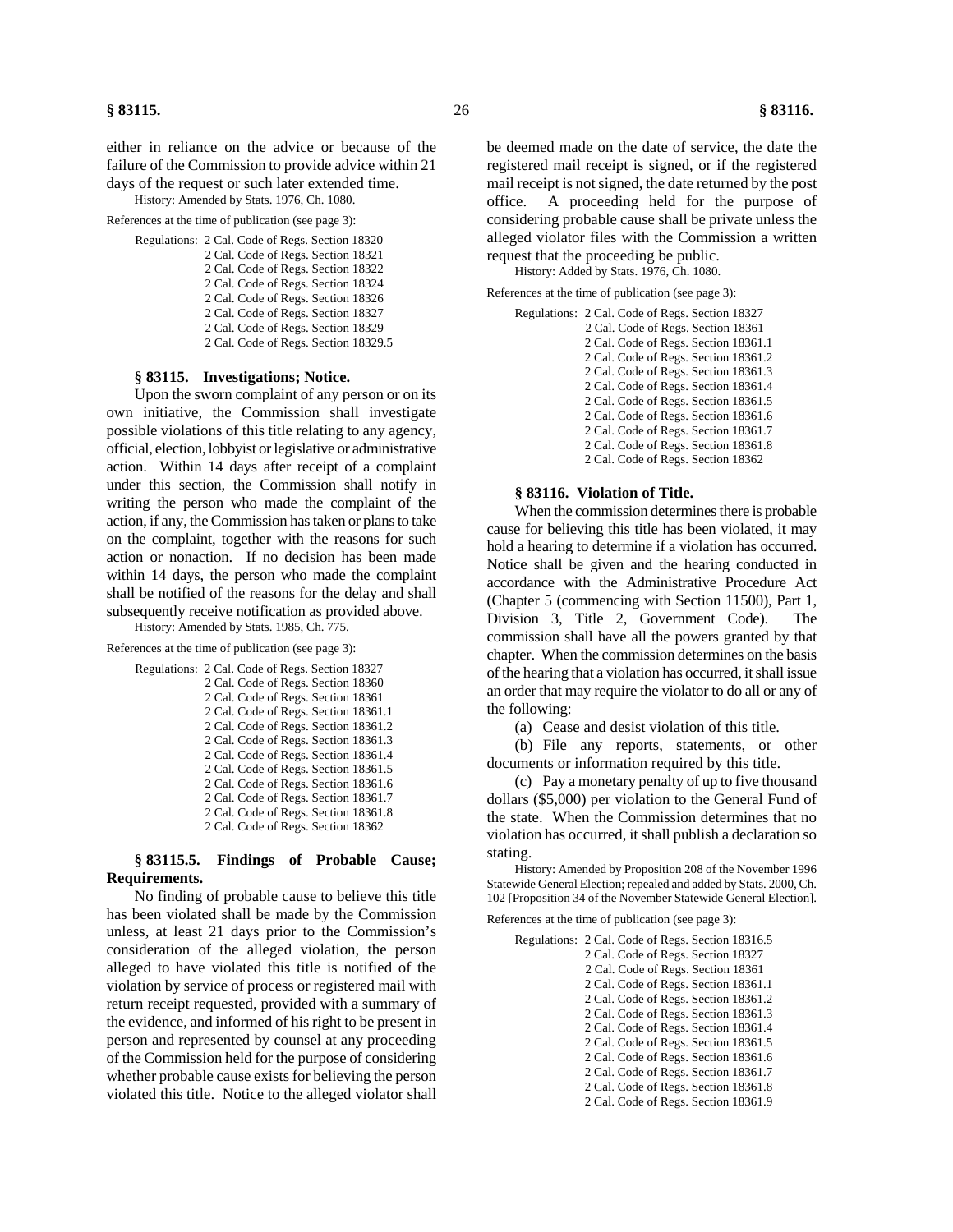2 Cal. Code of Regs. Section 18361.10 2 Cal. Code of Regs. Section 18362

### **§ 83116.3. Administrative Law Judge; Rejection.**

Whenever the Commission rejects the decision of an administrative law judge made pursuant to Section 11517, the Commission shall state the reasons in writing for rejecting the decision.

History: Added by Stats. 1999, Ch. 297.

References at the time of publication (see page 3):

Regulations: 2 Cal. Code of Regs. Section 18327

### **§ 83116.5. Liability for Violations; Administrative.**

Any person who violates any provision of this title, who purposely or negligently causes any other person to violate any provision of this title, or who aids and abets any other person in the violation of any provision of this title, shall be liable under the provisions of this chapter. However, this section shall apply only to persons who have filing or reporting obligations under this title, or who are compensated for services involving the planning, organizing, or directing any activity regulated or required by this title, and a violation of this section shall not constitute an additional violation under Chapter 11 (commencing with Section 91000).

History: Added by Stats. 1984, Ch. 670; amended by Proposition 208 of the November 1996 Statewide General Election; repealed and added by Stats. 2000, Ch. 102 [Proposition 34 of the November Statewide General Election].

References at the time of publication (see page 3):

Regulations: 2 Cal. Code of Regs. Section 18316.5 2 Cal. Code of Regs. Section 18327

### **§ 83117. Authority of Commission.**

The Commission may:

(a) Accept grants, contributions and appropriations;

(b) Contract for any services which cannot satisfactorily be performed by its employees;

(c) Employ legal counsel. Upon request of the Commission, the Attorney General shall provide legal advice and representation without charge to the Commission.

References at the time of publication (see page 3):

Regulations: 2 Cal. Code of Regs. Section 18327

### **§ 83117.5. Receipt of Gift.**

It shall be unlawful for a member of the Commission to receive a gift of ten dollars (\$10) or more per month.

"Gift" as used in this section means a gift made directly or indirectly by a state candidate, an elected state officer, a legislative official, an agency official, or a lobbyist or by any person listed in Section 87200.

History: Added by Stats. 1975, Ch. 797, effective September 16, 1975.

**§ 83117.6. Financial Disclosure Statement: First Filing by Commission Members. [Repealed]**

History: Added by Stats. 1975, Ch. 797, effective September 16, 1975; repealed by Stats. 1978, Ch. 566.

### **§ 83118. Subpoena Powers.**

The Commission may subpoena witnesses, compel their attendance and testimony, administer oaths and affirmations, take evidence and require by subpoena the production of any books, papers, records or other items material to the performance of the Commission's duties or exercise of its powers. References at the time of publication (see page 3):

Regulations: 2 Cal. Code of Regs. Section 18363

### **§ 83119. Self-Incrimination.**

The Commission may refuse to excuse any person from testifying, or from producing books, records, correspondence, documents or other evidence in obedience to the subpoena of the Commission notwithstanding an objection that the testimony or evidence required of him may tend to incriminate him. No individual shall be prosecuted in any manner or subjected to any penalty or forfeiture whatever for or on account of any transaction, act, matter or thing concerning which he is compelled, after having claimed his privilege against self-incrimination, to testify or produce evidence, except that the individual so testifying shall not be exempt from prosecution and punishment for perjury committed in so testifying. No immunity shall be granted to any witness under this section unless the Commission has notified the Attorney General of its intention to grant immunity to the witness at least thirty days in advance, or unless the Attorney General waives this requirement.

### **§ 83120. Judicial Review.**

An interested person may seek judicial review of any action of the Commission.

### **§ 83121. Judicial Advancement of Action.**

If judicial review is sought of any action of the Commission relating to a pending election, the matter shall be advanced on the docket of the court and put ahead of other actions. The court may, consistent with due process of law, shorten deadlines and take other steps necessary to permit a timely decision.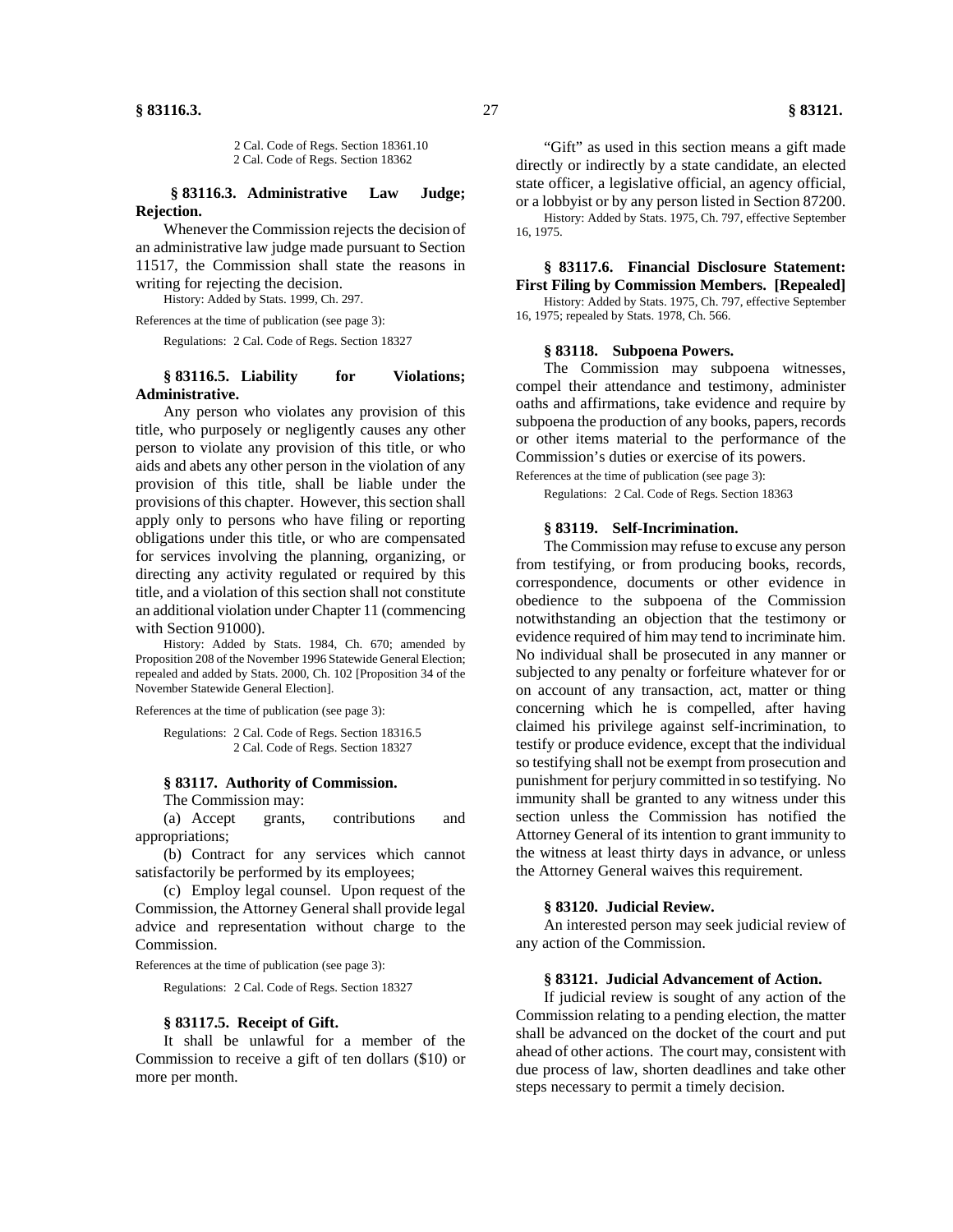### **§ 83122. Fair Political Practices Commission; Appropriation.**

There is hereby appropriated from the General Fund of the state to the Fair Political Practices Commission the sum of five hundred thousand dollars (\$500,000) during the fiscal year of 1974-1975, and the sum of one million dollars (\$1,000,000), adjusted for cost-of-living changes, during each fiscal year thereafter, for expenditure to support the operations of the Commission pursuant to this title. The expenditure of funds under this appropriation shall be subject to the normal administrative review given to other state appropriations. The Legislature shall appropriate such additional amounts to the Commission and other agencies as may be necessary to carry out the provisions of this title.

The Department of Finance, in preparing the state budget and the Budget Bill submitted to the Legislature, shall include an item for the support of the Political Reform Act of 1974, which item shall indicate all of the following: (1) the amounts to be appropriated to other agencies to carry out their duties under this title, which amounts shall be in augmentation of the support items of such agencies; (2) the additional amounts required to be appropriated by the Legislature to the Commission to carry out the purposes of this title, as provided for in this section; and (3) in parentheses, for informational purposes, the continuing appropriation during each fiscal year of one million dollars (\$1,000,000) adjusted for cost-of-living changes made to the Commission by this section.

The definition of "expenditure" in Section 82025 is not applicable to this section.

History: Amended by Stats. 1976, Ch. 1075, effective September 21, 1976.

### **§ 83123. Local Enforcement.**

The Commission shall establish a division of local enforcement to administer, interpret, and enforce, in accordance with the findings, declarations, purposes, and provisions of this title, those provisions relating to local government agencies as defined in Section 82041.

History: Added by Stats. 1984, Ch. 1681, effective September 30, 1984.

### **§ 83124. Cost of Living Adjustment.**

The commission shall adjust the contribution limitations and voluntary expenditure limitations provisions in Sections 85301, 85302, 85303, and 85400 in January of every odd-numbered year to reflect any increase or decrease in the Consumer Price Index. Those adjustments shall be rounded to the nearest one hundred dollars (\$100) for limitations on contributions and one thousand dollars (\$1,000) for limitations on expenditures.

History: Added by Proposition 208 of the November 1996 Statewide General Election; repealed and added by Stats. 2000, Ch. 102 [Proposition 34 of the November Statewide General Election]. References at the time of publication (see page 3):

Regulations: 2 Cal. Code of Regs. Section 18544 2 Cal. Code of Regs. Section 18545

### **Chapter 4. Campaign Disclosure. § 84100 - 84511**

Article 1. Organization of Committees. § 84100 - 84108

- 2. Filing of Campaign Statements. § 84200 - 84225
- 3. Prohibitions. § 84300 84310
- 4. Exemptions. § 84400
- 5. Advertisements. § 84501 84511

### **Article 1. Organization of Committees. § 84100 - 84108**

- § 84100. Treasurer.
- § 84101. Statement of Organization; Filing.
- § 84102. Statement of Organization; Contents.
- § 84103. Statement of Organization; Amendment.
- § 84104. Recordkeeping.
- § 84105. Notification to Contributors.
- § 84106. Sponsored Committee; Identification.
- § 84107. Ballot Measure Committee; Identification.
- § 84108. Slate Mailer Organization; Statement of Organization.

### **§ 84100. Treasurer.**

Every committee shall have a treasurer. No expenditure shall be made by or on behalf of a committee without the authorization of the treasurer or that of his or her designated agents. No contribution or expenditure shall be accepted or made by or on behalf of a committee at a time when there is a vacancy in the office of treasurer.

History: Repealed and reenacted as amended by Stats. 1979, Ch. 779.

References at the time of publication (see page 3):

Regulations: 2 Cal. Code of Regs. Section 18401 2 Cal. Code of Regs. Section 18404 2 Cal. Code of Regs. Section 18421.2 2 Cal. Code of Regs. Section 18426.1 2 Cal. Code of Regs. Section 18427

Opinions: In re Augustine (1975) 1 FPPC Ops. 69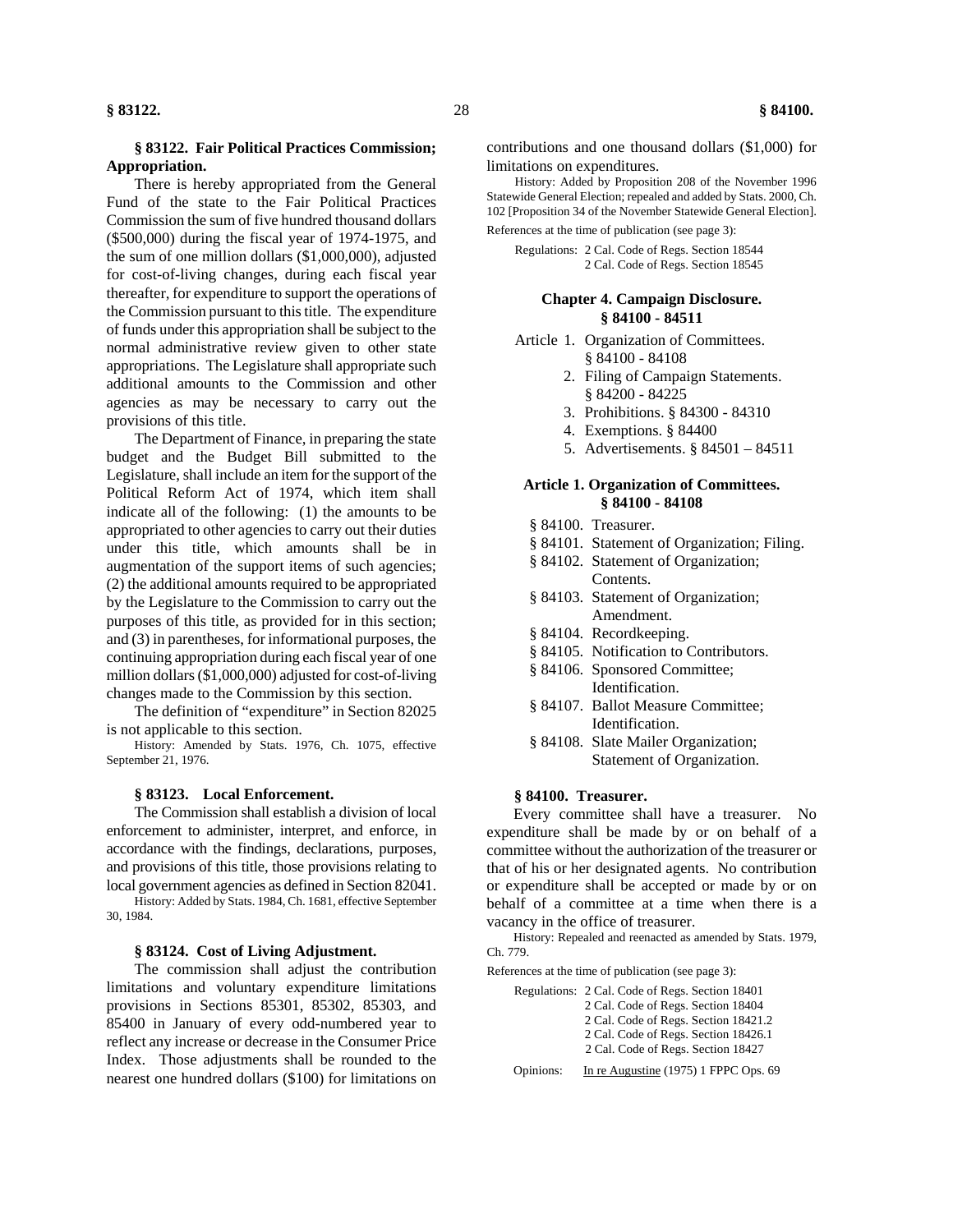### **§ 84101. Statement of Organization; Filing.**

(a) A committee that is a committee by virtue of subdivision (a) of Section 82013 shall file with the Secretary of State a statement of organization within 10 days after it has qualified as a committee. The committee shall file the original of the statement of organization with the Secretary of State and shall also file a copy of the statement of organization with the local filing officer, if any, with whom the committee is required to file the originals of its campaign reports pursuant to Section 84215. The original and copy of the statement of organization shall be filed within 10 days after the committee has qualified as a committee. The Secretary of State shall assign a number to each committee that files a statement of organization and shall notify the committee of the number. The Secretary of State shall send a copy of statements filed pursuant to this section to the county elections official of each county which he or she deems appropriate. A county elections official who receives a copy of a statement of organization from the Secretary of State pursuant to this section shall send a copy of the statement to the clerk of each city in the county that he or she deems appropriate.

(b) In addition to filing the statement of organization as required by subdivision (a), if a committee qualifies as a committee under subdivision (a) of Section 82013 before the date of an election in connection with which the committee is required to file preelection statements, but after the closing date of the last campaign statement required to be filed before the election pursuant to Section 84200.7 or 84200.8, the committee shall file, by facsimile transmission, guaranteed overnight delivery, or personal delivery within 24 hours of qualifying as a committee, the information required to be reported in the statement of organization. The information required by this subdivision shall be filed with the filing officer with whom the committee is required to file the originals of its campaign reports pursuant to Section 84215.

(c) If an independent expenditure committee qualifies as a committee pursuant to subdivision (a) of Section 82013 during the time period described in Section 82036.5 and makes independent expenditures of one thousand dollars (\$1,000) or more to support or oppose a candidate or candidates for office, the committee shall file by facsimile transmission, online transmission, guaranteed overnight delivery, or personal delivery within 24 hours of qualifying as a committee, the information required to be reported in the statement of organization. The information required by this section shall be filed with the filing officer with whom the committee is required to file the original of its campaign reports pursuant to Section 84215, and to file at all locations required for the candidate or candidates supported or opposed by the independent expenditures. The filings required by this section are in addition to filings that may be required by Sections 84203.5 and 84204.

(d) For purposes of this section, in calculating whether one thousand dollars (\$1,000) in contributions has been received, payments for a filing fee or for a statement of qualifications to appear in a sample ballot shall not be included if these payments have been made from the candidate's personal funds.

History: Amended by Stats. 1978, Ch. 551; amended by Stats. 1979, Ch. 531; amended by Stats. 1986, Ch. 544; amended by Stats. 1992, Ch. 405; amended by Stats. 2001, Ch. 901; amended by Stats. 2004, Ch. 478, effective September 10, 2004.

References at the time of publication (see page 3):

Regulations: 2 Cal. Code of Regs. Section 18117 2 Cal. Code of Regs. Section 18401 2 Cal. Code of Regs. Section 18402.1 2 Cal. Code of Regs. Section 18404 2 Cal. Code of Regs. Section 18410 2 Cal. Code of Regs. Section 18421.2 2 Cal. Code of Regs. Section 18421.8 2 Cal. Code of Regs. Section 18503 2 Cal. Code of Regs. Section 18520 2 Cal. Code of Regs. Section 18521

**§ 84102. Statement of Organization; Contents.** The statement of organization required by Section 84101 shall include:

(a) The name, street address, and telephone number, if any, of the committee. In the case of a sponsored committee, the name of the committee shall include the name of its sponsor. Whenever a committee has more than one sponsor, and the sponsors are members of an industry or other identifiable group, a term identifying that industry or group shall be included in the name of the committee.

(b) In the case of a sponsored committee, the name, street address, and telephone number of each sponsor.

(c) The full name, street address, and telephone number, if any, of the treasurer and other principal officers.

(d) The full name and office sought by any candidate and the title and ballot number, if any, of any measure, which the committee supports or opposes as its primary activity. A committee which does not support or oppose one or more candidates or ballot measures as its primary activity shall provide a brief description of its political activities, including whether it supports or opposes candidates or measures and whether such candidates or measures have common characteristics such as a political party affiliation.

(e) A statement whether the committee is independent or controlled, and if it is controlled, the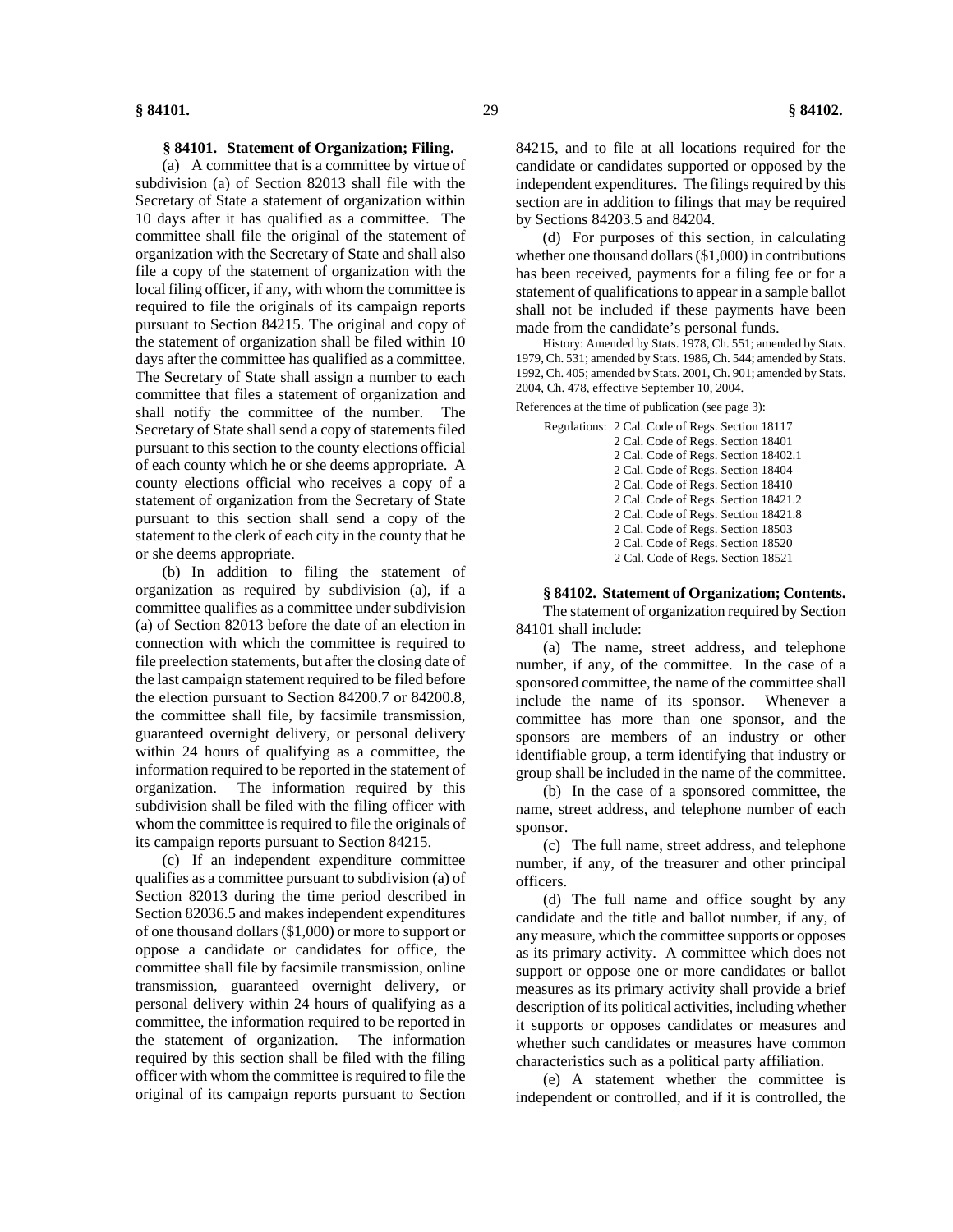name of each candidate, or state measure proponent by which it is controlled, or the name of any controlled committee with which it acts jointly. If a committee is controlled by a candidate for partisan office, the controlled committee shall indicate the political party, if any, with which the candidate is affiliated.

(f) For a committee controlled by a candidate for his or her election, the name and address of the financial institution where the committee has established an account and the account number.

(g) Such other information as shall be required by the rules or regulations of the Commission consistent with the purposes and provisions of this chapter.

History: Amended by Stats. 1977, Ch. 1095; amended by Stats. 1985, Ch. 498; amended by Stats. 1986, Ch. 546; amended by Stats. 1990, Ch. 655; amended by Stats. 1992, Ch. 223; amended by Stats. 2000, Ch. 853.

References at the time of publication (see page 3):

Regulations: 2 Cal. Code of Regs. Section 18401 2 Cal. Code of Regs. Section 18402 2 Cal. Code of Regs. Section 18402.1 2 Cal. Code of Regs. Section 18404.1 2 Cal. Code of Regs. Section 18410 2 Cal. Code of Regs. Section 18419 2 Cal. Code of Regs. Section 18421.2 2 Cal. Code of Regs. Section 18421.8 2 Cal. Code of Regs. Section 18430 2 Cal. Code of Regs. Section 18503 2 Cal. Code of Regs. Section 18521.5

Opinions: In re Petris (1975) 1 FPPC Ops. 20

### **§ 84103. Statement of Organization; Amendment.**

(a) Whenever there is a change in any of the information contained in a statement of organization, an amendment shall be filed within 10 days to reflect the change. The committee shall file the original of the amendment with the Secretary of State and shall also file a copy of the amendment with the local filing officer, if any, with whom the committee is required to file the originals of its campaign reports pursuant to Section 84215.

(b) In addition to filing an amendment to a statement of organization as required by subdivision (a), a committee as defined in subdivision (a) of Section 82013 shall, by facsimile transmission, online transmission, guaranteed overnight delivery, or personal delivery within 24 hours, notify the filing officer with whom it is required to file the originals of its campaign reports pursuant to Section 84215 when the change requiring the amendment occurs before the date of the election in connection with which the committee is required to file a preelection statement, but after the closing date of the last preelection statement required to be filed for the election pursuant to Section 84200.7 or 84200.8, if any of the following information is changed:

(1) The name of the committee.

(2) The name of the treasurer or other principal officers.

(3) The name of any candidate or committee by which the committee is controlled or with which it acts jointly.

The notification shall include the changed information, the date of the change, the name of the person providing the notification, and the committee's name and identification number.

A committee may file a notification online only if the appropriate filing officer is capable of receiving the notification in that manner.

History: Amended by Stats. 1986, Ch. 544; amended by Stats. 1987, Ch. 479; amended by Stats. 2000, Ch. 853; amended by Stats. 2004, Ch. 478, effective September 10, 2004.

References at the time of publication (see page 3):

Regulations: 2 Cal. Code of Regs. Section 18117 2 Cal. Code of Regs. Section 18401 2 Cal. Code of Regs. Section 18402.1 2 Cal. Code of Regs. Section 18404.1 2 Cal. Code of Regs. Section 18410 2 Cal. Code of Regs. Section 18421.2 2 Cal. Code of Regs. Section 18503 2 Cal. Code of Regs. Section 18521.5

### **§ 84104. Recordkeeping.**

It shall be the duty of each candidate, treasurer, and elected officer to maintain detailed accounts, records, bills, and receipts necessary to prepare campaign statements, to establish that campaign statements were properly filed, and to otherwise comply with the provisions of this chapter. The detailed accounts, records, bills, and receipts shall be retained by the filer for a period specified by the commission. However, the commission shall not require retention of records for a period longer than the statute of limitations specified in Section 91000.5 or two years after the adoption of an audit report pursuant to Chapter 10 (commencing with Section 90000), whichever is less.

History: Added by Stats. 1979, Ch. 779; amended by Stats. 2004, Ch. 483.

References at the time of publication (see page 3):

Regulations: 2 Cal. Code of Regs. Section 18401 2 Cal. Code of Regs. Section 18421.2 2 Cal. Code of Regs. Section 18426.1 2 Cal. Code of Regs. Section 18531.62

### **§ 84105. Notification to Contributors.**

A candidate or committee which receives contributions of five thousand dollars (\$5,000) or more from any person shall inform the contributor that he or she may be required to file campaign reports. The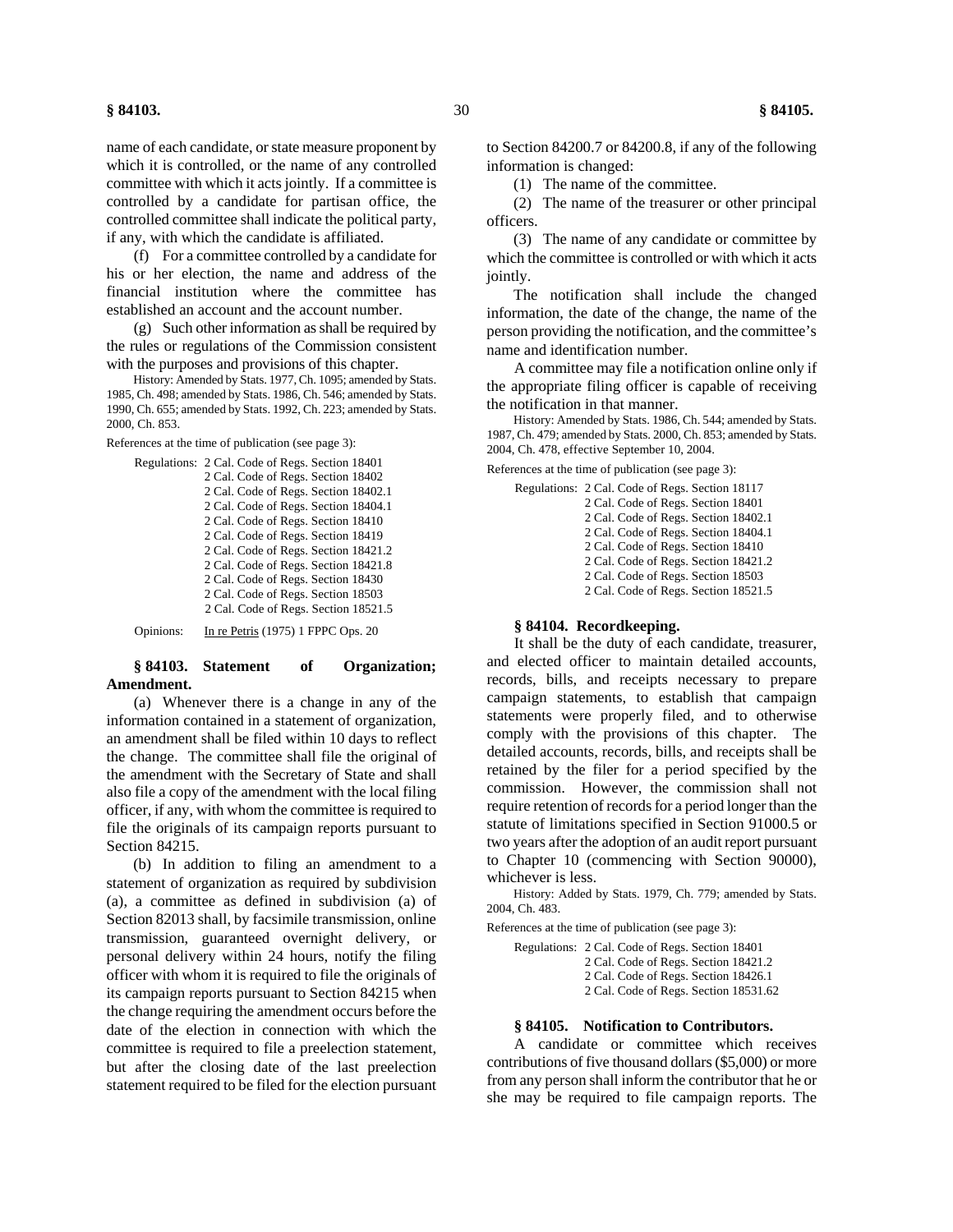notification shall occur within two weeks of receipt of the contributions but need not be sent to any contributor who has an identification number assigned by the Secretary of State issued pursuant to Section 84101.

History: Added by Stats. 1984, Ch. 670.

References at the time of publication (see page 3):

Regulations: 2 Cal. Code of Regs. Section 18401 2 Cal. Code of Regs. Section 18421.2 2 Cal. Code of Regs. Section 18427.1

### **§ 84106. Sponsored Committee; Identification.**

(a) Whenever identification of a sponsored committee is required by this title, the identification shall include the full name of the committee as required in its statement of organization.

(b) A sponsored committee shall use only one name in its statement of organization.

History: Added by Stats. 1985, Ch. 498; amended by Stats. 1986, Ch. 546; amended by Stats. 2004, Ch. 484.

References at the time of publication (see page 3):

Regulations: 2 Cal. Code of Regs. Section 18401 2 Cal. Code of Regs. Section 18419 2 Cal. Code of Regs. Section 18421.2

### **§ 84107. Ballot Measure Committee; Identification.**

Within 30 days of the designation of the numerical order of propositions appearing on the ballot, any committee which is primarily formed to support or oppose a ballot measure, shall, if supporting the measure, include the statement, "a committee for Proposition\_\_\_," or, if opposing the measure, include the statement, "a committee against Proposition \_\_\_," in any reference to the committee required by law.

History: Added by Stats. 1985, Ch. 498; amended by Stats. 2000, Ch. 853.

References at the time of publication (see page 3):

Regulations: 2 Cal. Code of Regs. Section 18401 2 Cal. Code of Regs. Section 18421.2 2 Cal. Code of Regs. Section 18521.5 2 Cal. Code of Regs. Section 18531.5

### **§ 84108. Slate Mailer Organization; Statement of Organization.**

(a) Every slate mailer organization shall comply with the requirements of Sections 84100, 84101, 84103, and 84104.

(b) The statement of organization of a slate mailer organization shall include:

(1) The name, street address, and telephone number of the organization. In the case of an individual or business entity that qualifies as a slate mailer organization, the name of the slate mailer organization shall include the name by which the individual or entity is identified for legal purposes. Whenever identification of a slate mailer organization is required by this title, the identification shall include the full name of the slate mailer organization as contained in its statement of organization.

(2) The full name, street address, and telephone number of the treasurer and other principal officers.

(3) The full name, street address, and telephone number of each person with final decisionmaking authority as to which candidates or measures will be supported or opposed in the organization's slate mailers.

(c) The statement of organization shall be filed with the Secretary of State within 10 days after the slate mailer organization receives or is promised five hundred dollars (\$500) or more for producing one or more slate mailers. However, if an entity qualifies as a slate mailer organization before the date of an election in which it is required to file preelection statements, but after the closing date of the last campaign statement required to be filed before the election pursuant to Section 84218, the slate mailer organization shall file with the Secretary of State, by facsimile transmission, guaranteed overnight delivery, or personal delivery within 24 hours of qualifying as a slate mailer organization, the information required to be reported in the statement of organization.

History: Added by Stats. 1987, Ch. 905; amended by Stats. 1996, Ch. 892; amended by Stats. 2004, Ch. 478, effective September 10, 2004.

References at the time of publication (see page 3):

Regulations: 2 Cal. Code of Regs. Section 18117 2 Cal. Code of Regs. Section 18401 2 Cal. Code of Regs. Section 18402.1 2 Cal. Code of Regs. Section 18421.2

### **Article 2. Filing of Campaign Statements. § 84200 - 84225**

- § 84200. Semi-Annual Statements.
- § 84200.3. Odd-Year Reports in Connection with a Statewide Direct Primary Election Held in March of an Even-Numbered Year. [Repealed]
- § 84200.4. Time for Filing Reports Required Pursuant to § 84200.3. [Repealed]
- § 84200.5. Preelection Statements.
- § 84200.6. Special Campaign Statements and Reports.
- § 84200.7. Time for Filing Preelection Statements for Elections Held in June or November of an Even-Numbered Year.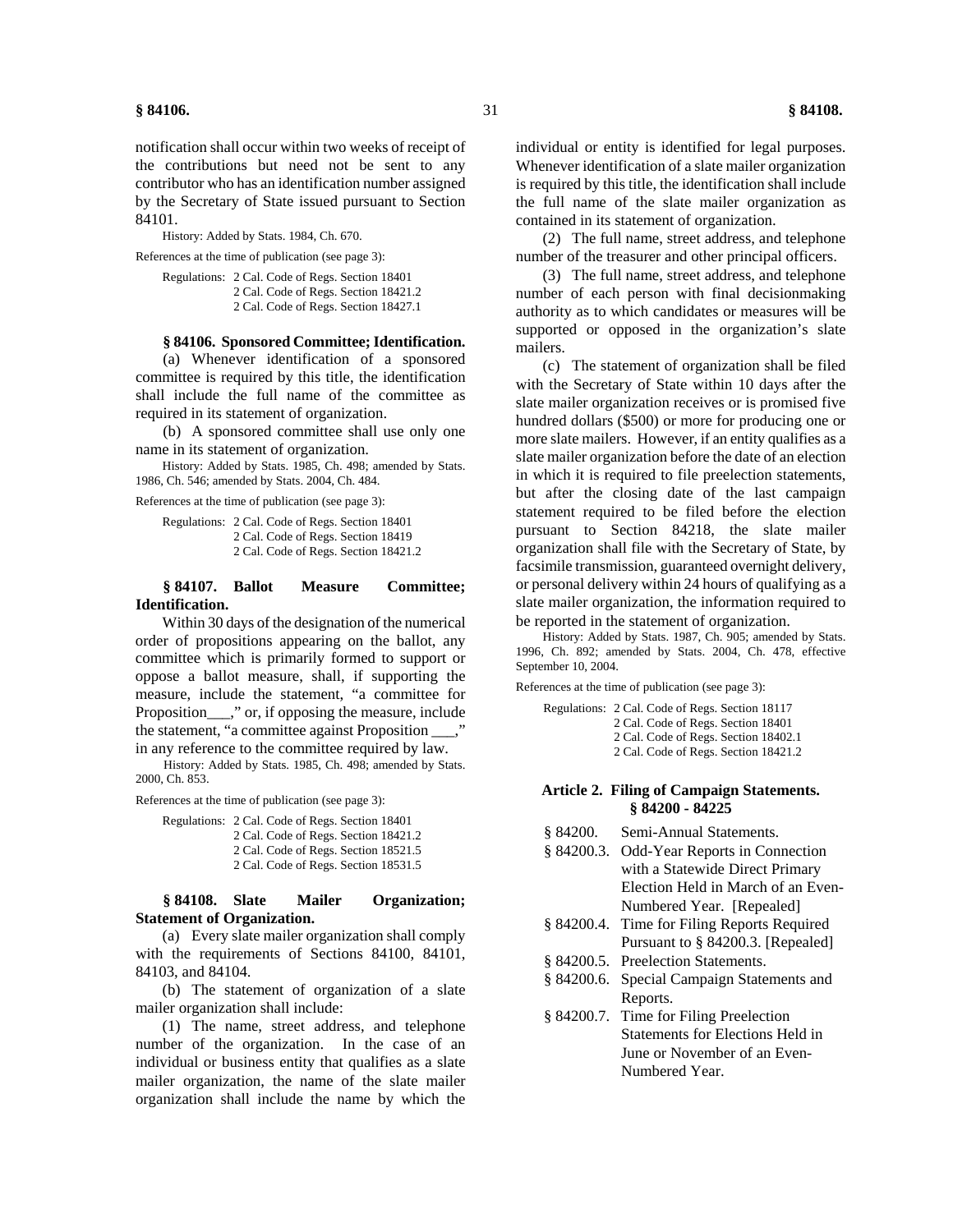| § 84200.8. | Time for Filing Preelection              |
|------------|------------------------------------------|
|            | <b>Statements for Elections Not Held</b> |
|            | in June or November of an Even-          |
|            | Numbered Year.                           |
| § 84201.   | Combination of Statements.               |
|            | [Repealed]                               |
| § 84202.   | Closing Dates. [Repealed]                |
| § 84202.3. | Campaign Statements; Ballot              |
|            | <b>Measure Committees.</b>               |
| § 84202.5. | <b>Supplemental Preelection</b>          |
|            | Statement.                               |
| § 84202.7. | Time for Filing by Committees of         |
|            | Odd-Numbered Year Reports.               |
| § 84203.   | Late Contribution; Reports.              |
|            | Late In-Kind Contributions.              |
| § 84203.3. |                                          |
| § 84203.5. | Supplemental Independent                 |
|            | Expenditure Report.                      |
| § 84204.   | Late Independent Expenditures;           |
|            | Reports.                                 |
| § 84204.1. | <b>Election Statements; Exemption</b>    |
|            | from Filing; Abbreviated                 |
|            | Statements. [Repealed]                   |
| § 84204.2. | Preelection Statements; Final.           |
|            | [Repealed]                               |
| § 84204.5. | <b>Ballot Measure Contributions and</b>  |
|            | <b>Expenditures</b> ; Reports            |
| § 84205.   | Combination of Statements.               |
| § 84206.   | Candidates Who Receive or Spend          |
|            | Less than $$1,000$ .                     |
| § 84207.   | Late Independent Expenditures;           |
|            | Reports. [Repealed]                      |
| § 84207.5. | Appointments to Office; Filing           |
|            | Requirements. [Repealed]                 |
| § 84208.   | Independent Expenditures; Reports.       |
|            | [Repealed]                               |
| § 84209.   | Consolidated Statements.                 |
| § 84210.   | Special Election Reports.                |
|            | [Repealed]                               |
| § 84211.   | Contents of Campaign Statement.          |
| § 84212.   | Forms; Loans.                            |
| § 84213.   | Candidate Verification.                  |
| § 84214.   | Termination.                             |
| § 84215.   | Campaign Reports and Statements;         |
|            | Where to File.                           |
| § 84216.   | Loans.                                   |
| § 84216.5. | Loans Made by a Candidate or             |
|            | Committee.                               |
| § 84217.   | Federal Office Candidates; Places        |
|            | Filed.                                   |
| § 84218.   | Slate Mailer Organization;               |
|            | Campaign Statements.                     |
| § 84219.   | Slate Mailer Organization; Semi-         |
|            | Annual Statements; Contents.             |
|            |                                          |

| \$84220. | Slate Mailer Organization; Late |
|----------|---------------------------------|
|          | Payments.                       |
| § 84221. | Slate Mailer Organization;      |
|          | Termination.                    |
| \$84222. | Blank.                          |
| § 84223. | Blank.                          |
| § 84224. | Blank.                          |
| § 84225. | Public Employees' Retirement    |
|          | Board Candidates.               |

### **§ 84200. Semi-Annual Statements.**

(a) Except as provided in paragraphs (1), (2), and (3), elected officers, candidates, and committees pursuant to subdivision (a) of Section 82013 shall file semiannual statements each year no later than July 31 for the period ending June 30, and no later than January 31 for the period ending December 31.

(1) A candidate who, during the past six months has filed a declaration pursuant to Section 84206 shall not be required to file a semiannual statement for that six-month period.

(2) Elected officers whose salaries are less than two hundred dollars (\$200) a month, judges, judicial candidates, and their controlled committees shall not file semiannual statements pursuant to this subdivision for any six-month period in which they have not made or received any contributions or made any expenditures.

(3) A judge who is not listed on the ballot for reelection to, or recall from, any elective office during a calendar year shall not file semiannual statements pursuant to this subdivision for any six-month period in that year if both of the following apply:

(A) The judge has not received any contributions.

(B) The only expenditures made by the judge during the calendar year are contributions from the judge's personal funds to other candidates or committees totaling less than one thousand dollars (\$1,000).

(b) All committees pursuant to subdivision (b) or (c) of Section 82013 shall file campaign statements each year no later than July 31 for the period ending June 30, and no later than January 31 for the period ending December 31, if they have made contributions or independent expenditures, including payments to a slate mailer organization, during the six-month period before the closing date of the statements.

History: Amended by Stats. 1977, Ch. 1193; repealed and reenacted as amended by Stats. 1980, Ch. 289. (Formerly titled "Time for Filing Campaign Statements in Connection with Elections Held at Times Other Than the State Direct Primary or the State General Election.") Amended by Stats. 1981, Ch. 78; amended by Stats. 1982, Ch. 1069; amended by Stats. 1983, Ch. 898; amended by Stats. 1984, Ch. 1368; repealed and reenacted as amended by Stats. 1985, Ch. 1456; amended by Stats. 1988, Ch. 708; amended by Stats. 1990, Ch. 581; amended by Stats. 1994, Ch. 1129; amended by Stats. 2000, Ch. 130.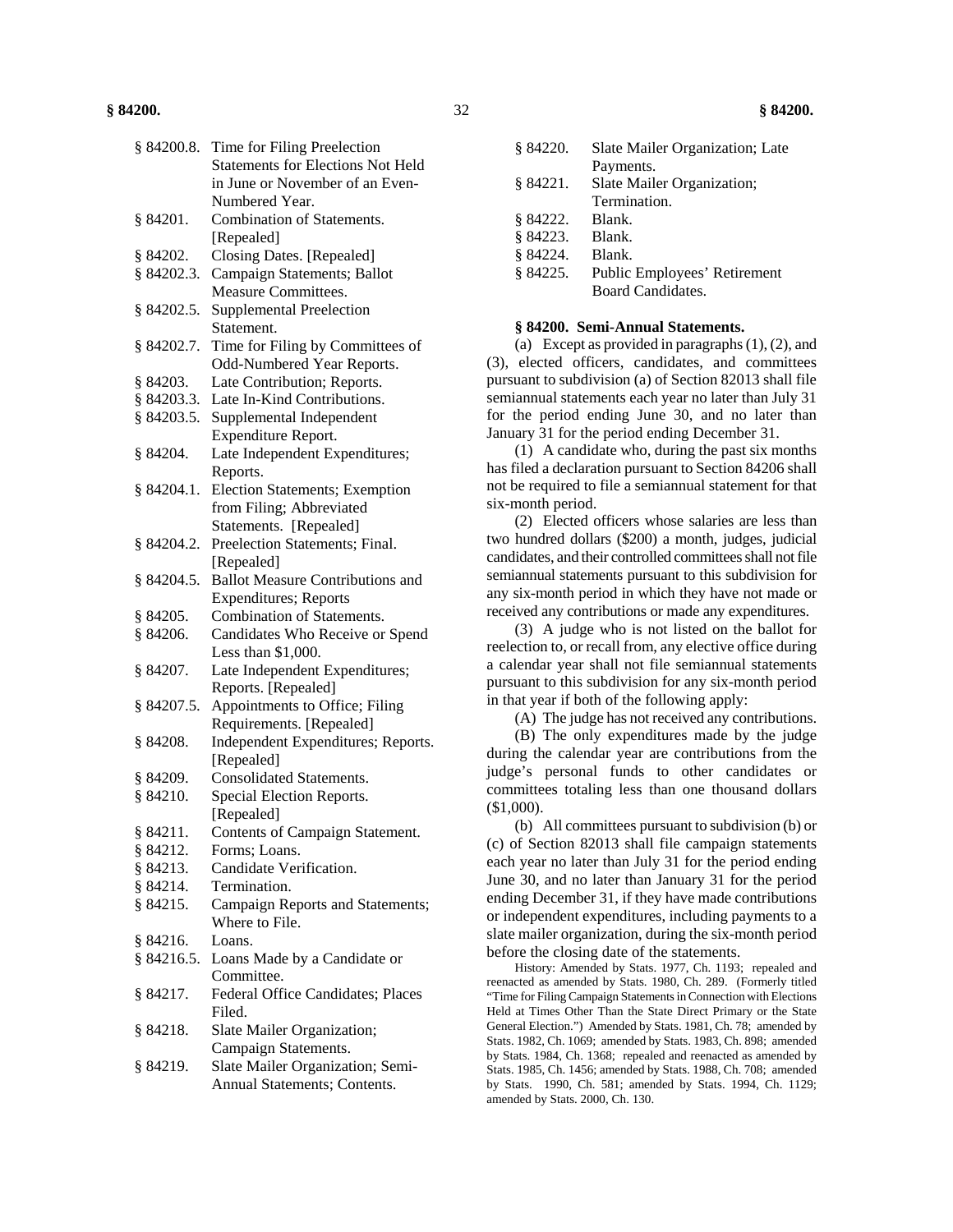References at the time of publication (see page 3):

- Regulations: 2 Cal. Code of Regs. Section 18117 2 Cal. Code of Regs. Section 18401 2 Cal. Code of Regs. Section 18405 2 Cal. Code of Regs. Section 18420 2 Cal. Code of Regs. Section 18420.5 2 Cal. Code of Regs. Section 18421.2 2 Cal. Code of Regs. Section 18426
- Opinions: In re Lui (1987) 10 FPPC Ops. 10 In re Sampson (1975) 1 FPPC Ops. 183 In re Kelly, Masini (1975) 1 FPPC Ops. 162 In re Goodwin (1975) 1 FPPC Ops. 24

### **§ 84200.3. Odd-Year Reports in Connection with a Statewide Direct Primary Election Held in March of an Even-Numbered Year. [Repealed]**

History: Added by Stats. 1999, Ch. 158, effective July 23, 1999; amended by Stats. 1999, Ch. 433, effective September 16, 1999; repealed by Stats. 2005, Ch. 200.

### **§ 84200.4. Time for Filing Reports Required Pursuant to § 84200.3. [Repealed]**

History: Added and repealed by Stats. 1995, Ch. 470. (Formerly titled "Campaign Statements. (March 26, 1996.);" added by Stats. 1999, Ch. 158, effective July 23, 1999; repealed by Stats. 2005, Ch.200.

### **§ 84200.5. Preelection Statements.**

In addition to the campaign statements required by Section 84200, elected officers, candidates, and committees shall file preelection statements as follows:

(a) During an even-numbered year, all candidates for elective state office being voted upon in the statewide direct primary election or the statewide general election, their controlled committees, and committees primarily formed to support or oppose an elected state officer or a state candidate being voted upon, shall file the applicable preelection statements specified in Section 84200.7 or 84200.8. All elected state officers who, during the applicable reporting periods covered by Section 84200.7 or 84200.8, contribute to any committee required to report receipts, expenditures, or contributions pursuant to this title, or make an independent expenditure, shall file the applicable preelection statements specified in Section 84200.7 or 84200.8. However, a candidate who is not being voted upon in the November election, his or her controlled committee, and any committee primarily formed to support or oppose that candidate is not required to file statements in connection with the November election pursuant to subdivision (b) of Section 84200.7 unless, during the reporting periods covered by Section 84200.7, the candidate, his or her controlled committee, or any committee primarily formed to support or oppose that candidate contributes to any committee required to report receipts, expenditures, or contributions pursuant to this title or makes independent expenditures.

(b) During an even-numbered year, all candidates not specified in subdivision (a) who are being voted upon on the first Tuesday after the first Monday in June or November, their controlled committees, and committees primarily formed to support or oppose those candidates or a measure being voted upon on the first Tuesday after the first Monday in June or November of an even-numbered year shall file the preelection statements specified in subdivision (a) of Section 84200.7 in the case of a June election, or subdivision (b) of Section 84200.7 in the case of a November election.

(c) All candidates being voted upon on a date other than the first Tuesday after the first Monday in June or November of an even-numbered year, their controlled committees, and committees primarily formed to support or oppose a candidate or a measure being voted upon on a date other than the first Tuesday after the first Monday in June or November of an even-numbered year shall file the preelection statements specified in Section 84200.8.

(d) In an even-numbered year in which the statewide direct primary election is held on the first Tuesday after the first Monday in June, a state or county general purpose committee formed pursuant to subdivision (a) of Section 82013, other than a political party committee as defined in Section 85205, shall file the preelection statements specified in Section 84200.7 if it makes contributions or independent expenditures totaling five hundred dollars (\$500) or more during the period covered by the preelection statement. A state or county general purpose committee formed pursuant to subdivision (b) or (c) of Section 82013 is not required to file the statements specified in Section 84200.7.

(e) During an even-numbered year in which the statewide direct primary election is held on a date other than the first Tuesday after the first Monday in June, a state or county general purpose committee formed pursuant to subdivision (a) of Section 82013, other than a political party committee as defined in Section 85205, shall file the preelection statements specified in Section 84200.8 if it makes contributions or independent expenditures totaling five hundred dollars (\$500) or more during the period covered by the preelection statement. A state or county general purpose committee formed pursuant to subdivision (b) or (c) of Section 82013 is not required to file the statements specified in Section 84200.8.

(f) A political party committee as defined in Section 85205 shall file the applicable preelection statements specified in Section 84200.7 or 84200.8 in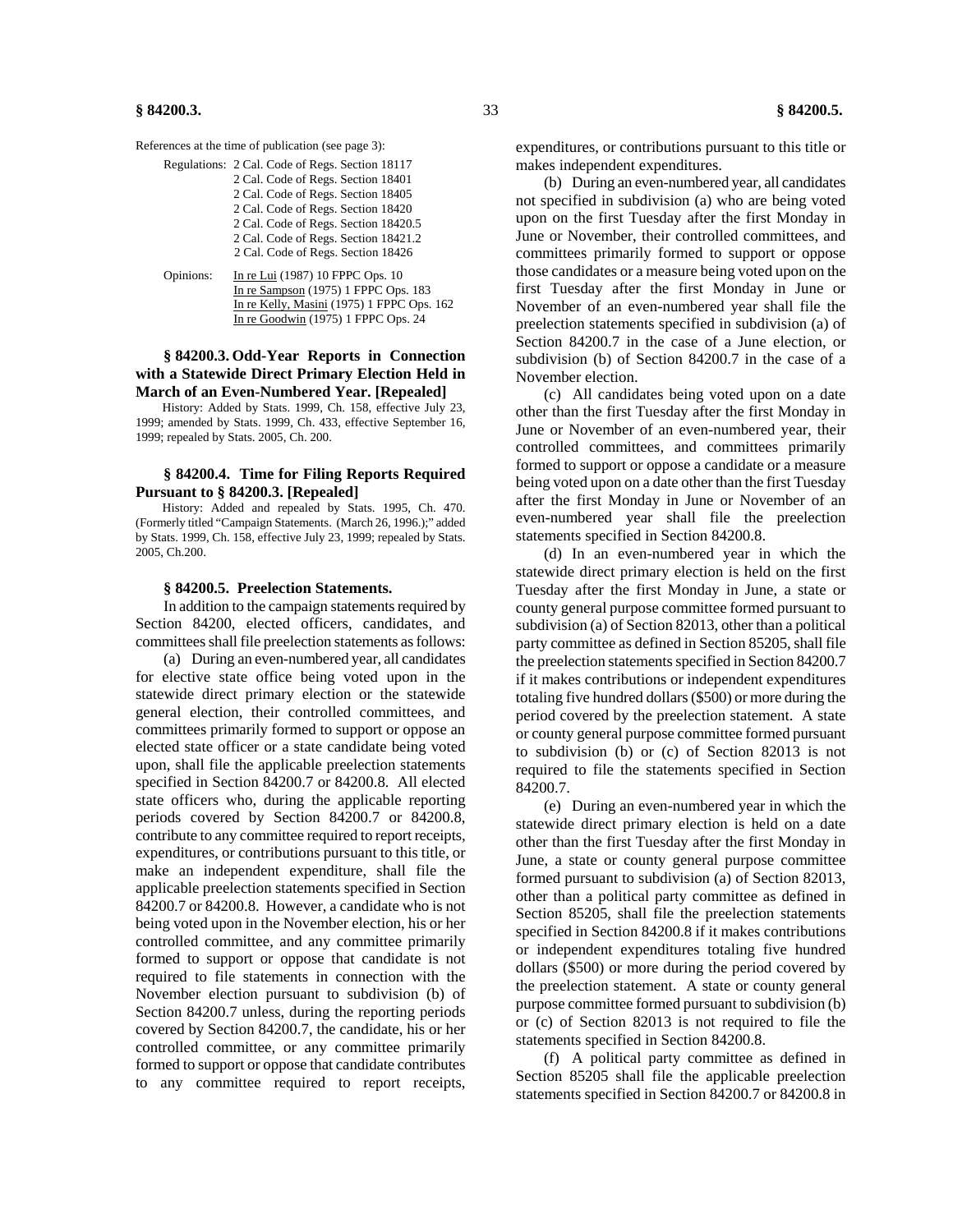connection with a state election if the committee receives contributions totaling one thousand dollars (\$1,000) or more, or if it makes contributions or independent expenditures totaling five hundred dollars (\$500) or more during the period covered by the preelection statement.

(g) City general purpose committees shall file statements as follows:

(1) City general purpose committees in a city which has an election on the first Tuesday after the first Monday in June or November of an evennumbered year shall file the statements specified in subdivision (a) or (b) of Section 84200.7 for the sixmonth period in which the city election is held, if they make contributions or independent expenditures totaling five hundred dollars (\$500) or more during the period covered by the preelection statement.

(2) City general purpose committees in a city which has an election on a date other than the first Tuesday after the first Monday in June or November of an even-numbered year shall file the preelection statements specified in Section 84200.8 if they make contributions or independent expenditures totaling five hundred dollars (\$500) or more during the period covered by the preelection statement.

History: Added by Stats. 1985, Ch. 1456; amended by Stats. 1986, Ch. 542; amended by Stats. 1988, Ch. 1281 effective September 26, 1988; amended by Stats. 1991, Ch. 505; amended by Stats. 1991, Ch. 1077; amended by Stats. 1993, Ch. 769; amended by Stats. 1999, Ch. 158, effective July 23, 1999; amended by Stats. 1999, Ch. 855; amended by Stats. 2004, Ch. 623, effective September 21, 2004.

References at the time of publication (see page 3):

Regulations: 2 Cal. Code of Regs. Section 18117 2 Cal. Code of Regs. Section 18401 2 Cal. Code of Regs. Section 18405 2 Cal. Code of Regs. Section 18420.5 2 Cal. Code of Regs. Section 18421.2

### **§ 84200.6. Special Campaign Statements and Reports.**

In addition to the campaign statements required by Sections 84200 and 84200.5, all candidates and committees shall file the following special statements and reports:

(a) Supplemental preelection statements when required by Section 84202.5.

(b) Late contribution reports when required by Section 84203.

(c) Independent expenditure reports when required by Section 84203.5.

(d) Late independent expenditure reports when required by Section 84204.

History: Added by Stats. 1985, Ch. 1456.

References at the time of publication (see page 3):

Regulations: 2 Cal. Code of Regs. Section 18117 2 Cal. Code of Regs. Section 18401 2 Cal. Code of Regs. Section 18420.5 2 Cal. Code of Regs. Section 18421.2

### **§ 84200.7. Time for Filing Preelection Statements for Elections Held in June or November of an Even-Numbered Year.**

(a) Preelection statements for the June election period shall be filed as follows:

(1) For the period ending March 17, a statement to be filed no later than March 22. However, for a special election called after March 17, or for which the period for filing nomination documents, as defined in Section 333 of the Elections Code, ends after March 17, a preelection statement for the period ending 45 days before the election shall be filed no later than 40 days before the election.

(2) For the period ending 17 days before the election, a statement to be filed no later than 12 days before the election. All candidates being voted upon in the June election, their controlled committees, and committees formed primarily to support or oppose a candidate or measure being voted upon in the June election shall file this statement by guaranteed overnight delivery service or by personal delivery.

(b) Preelection statements for the November election period shall be filed as follows:

(1) For the period ending September 30, a statement to be filed no later than October 5.

(2) For the period ending 17 days before the election, a statement to be filed no later than 12 days before the election. All candidates being voted upon in the November election, their controlled committees, and committees formed primarily to support or oppose a candidate or measure being voted upon in the November election shall file this statement by guaranteed overnight delivery service or by personal delivery.

History: Added by Stats. 1985, Ch. 1456; amended by Stats. 1986, Ch. 984; amended by Stats. 1994, Ch. 923.

References at the time of publication (see page 3):

| Regulations: 2 Cal. Code of Regs. Section 18117 |
|-------------------------------------------------|
| 2 Cal. Code of Regs. Section 18401              |
| 2 Cal. Code of Regs. Section 18405              |
| 2 Cal. Code of Regs. Section 18420.5            |
| 2 Cal. Code of Regs. Section 18421.2            |

**§ 84200.8. Time for Filing Preelection Statements for Elections Not Held in June or November of an Even-Numbered Year.**

Preelection statements shall be filed under this section as follows: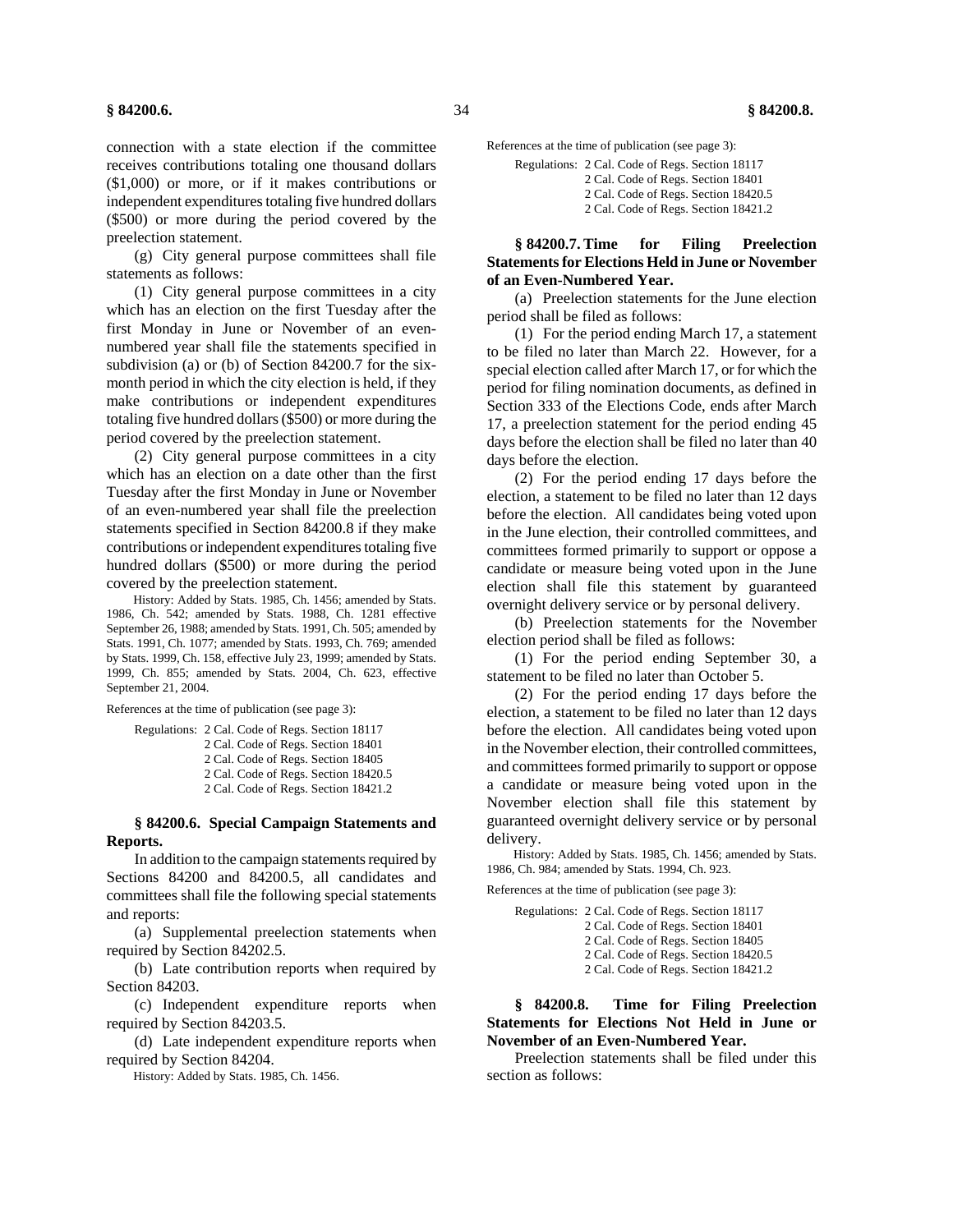(a) For the period ending 45 days before the election, the statement shall be filed no later than 40 days before the election.

(b) For the period ending 17 days before the election, the statement shall be filed no later than 12 days before the election. All candidates being voted upon in the election in connection with which the statement is filed, their controlled committees, and committees formed primarily to support or oppose a candidate or measure being voted upon in that election shall file this statement by guaranteed overnight delivery service or by personal delivery.

(c) For runoff elections held within 60 days of the qualifying election, an additional preelection statement for the period ending 17 days before the runoff election shall be filed no later than 12 days before the election. All candidates being voted upon in the election in connection with which the statement is filed, their controlled committees, and committees formed primarily to support or oppose a candidate or measure being voted upon in that election shall file this statement by guaranteed overnight delivery service or by personal delivery.

History: Added by Stats. 1985, Ch. 1456; amended by Stats. 1986, Ch. 984.

References at the time of publication (see page 3):

Regulations: 2 Cal. Code of Regs. Section 18117 2 Cal. Code of Regs. Section 18401 2 Cal. Code of Regs. Section 18405 2 Cal. Code of Regs. Section 18420.5 2 Cal. Code of Regs. Section 18421.2

### **§ 84201. Combination of Statements. [Repealed]**

History: Added by Stats. 1977, Ch. 1193; repealed and reenacted as amended by Stats. 1980, Ch. 289. (Formerly titled "Time for Filing Campaign Statements in Connection with Elections Held on the State Direct Primary or State General Election Dates"); repealed by Stats. 1985, Ch. 1456. Added by Proposition 208 of the November 1996 Statewide General Election. (Formerly titled "Contents of Campaign Statements; Reporting Threshold"); repealed by Stats. 2000, Ch. 102 [Proposition 34 of the November Statewide General Election].

### **§ 84202. Closing Dates. [Repealed]**

History: Added by Stats. 1975, Ch. 915, effective September 20, 1975, operative January 7, 1975; amended by Stats. 1976, Ch. 1106; amended and renumbered by Stats. 1977, Ch. 1193. (Formerly Section 84200.5.) Repealed and reenacted as amended by Stats. 1980, Ch. 289. (Formerly titled "Time for Filing Central Committee Candidate Campaign Statements"); Repealed by Stats. 1985, Ch. 1456.

### **§ 84202.3. Campaign Statements; Ballot Measure Committees.**

(a) In addition to the campaign statements required by Section 84200, committees pursuant to subdivision (a) of Section 82013 that are primarily formed to support or oppose the qualification, passage, or defeat of a measure and proponents of a state ballot measure who control a committee formed or existing primarily to support the qualification, passage, or defeat of a state ballot measure, shall file campaign statements on the following dates:

(1) No later than April 30 for the period January 1 through March 31.

(2) No later than October 31 for the period July 1 through September 30.

(b) This section shall not apply to a committee during any semiannual period in which the committee is required to file preelection statements pursuant to subdivision (a), (b), or (c) of Section 84200.5.

(c) This section shall not apply to a committee following the election at which the measure is voted upon unless the committee makes contributions or expenditures to support or oppose the qualification or passage of another ballot measure.

History: Added by Stats. 1991, Ch. 696; amended by Stats. 1993, Ch. 769.

References at the time of publication (see page 3):

Regulations: 2 Cal. Code of Regs. Section 18117 2 Cal. Code of Regs. Section 18401 2 Cal. Code of Regs. Section 18420.5 2 Cal. Code of Regs. Section 18421.2

### **§ 84202.5. Supplemental Preelection Statement.**

(a) Any candidate or any committee pursuant to subdivision (a) of Section 82013 which makes contributions totaling ten thousand dollars (\$10,000) or more in connection with an election, including a runoff election, shall file a supplemental preelection statement no later than 12 days before the election, for the period ending 17 days before the election. This statement shall be filed by guaranteed overnight delivery service or by personal delivery with each office with which the candidate or committee filing the statement is required to file its next campaign statement pursuant to Section 84215.

(b) This section shall not apply to candidates or committees during any semiannual period in which the candidate or committee is required to file preelection statements pursuant to Section 84200.5.

(c) If a candidate or committee makes contributions totaling ten thousand dollars (\$10,000) or more in connection with an election and all of those contributions are reported pursuant to Section 84200 or 84202.7 on or before the closing date specified in subdivision (a), the candidate or committee shall not be required to file additional statements for that period pursuant to this section.

History: Added by Stats. 1985, Ch. 1456; amended by Stats. 1986, Ch. 984; amended by Stats. 1992, Ch. 89; amended by Stats. 2000, Ch. 130; amended by Stats. 2004, Ch. 484.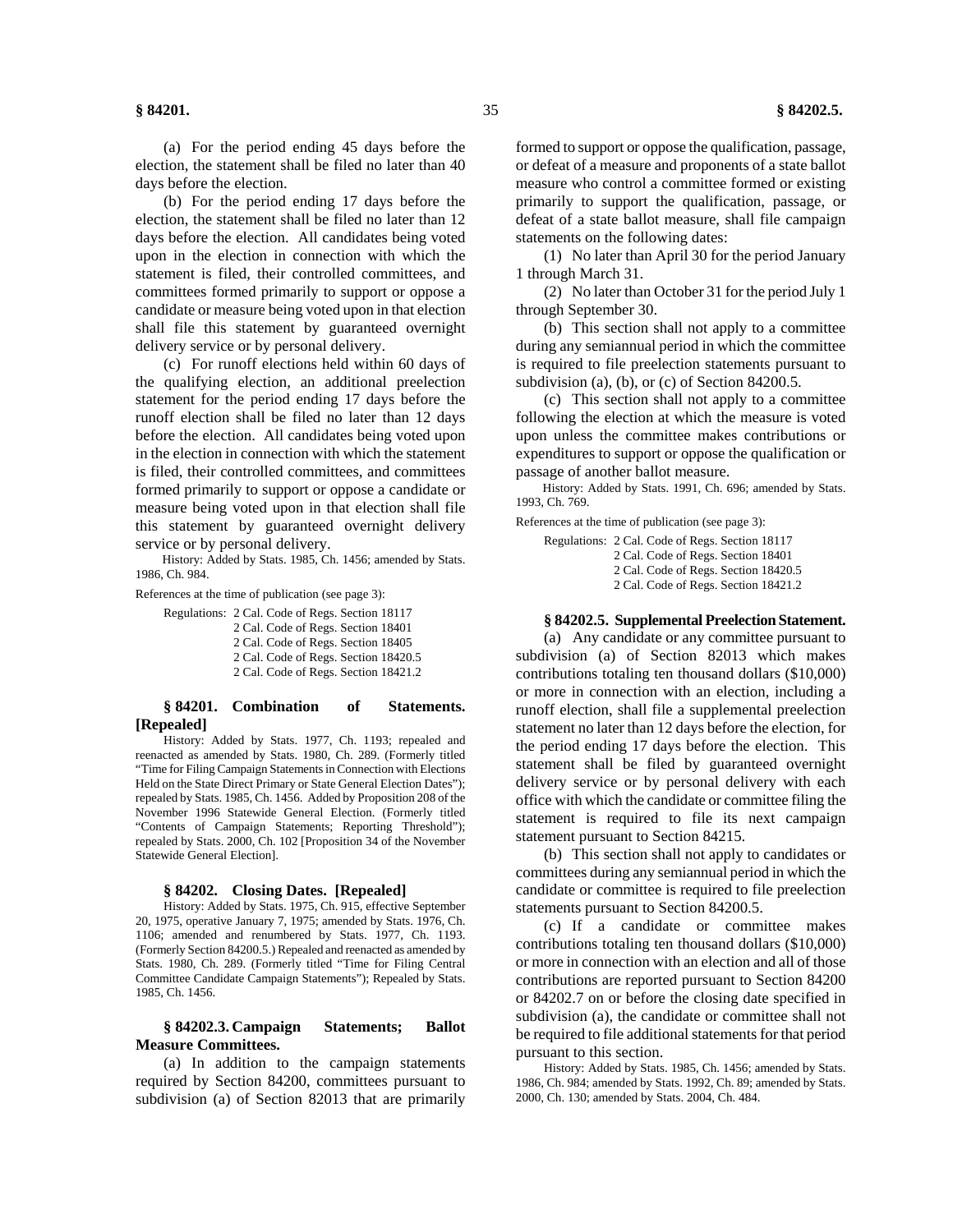References at the time of publication (see page 3):

Regulations: 2 Cal. Code of Regs. Section 18117 2 Cal. Code of Regs. Section 18401 2 Cal. Code of Regs. Section 18402.5 2 Cal. Code of Regs. Section 18420.5 2 Cal. Code of Regs. Section 18421.2

## **§ 84202.7. Time for Filing by Committees of Odd-Numbered Year Reports.**

(a) Except as provided in subdivision (b), during an odd-numbered year, any committee by virtue of Section 82013 that makes contributions totaling ten thousand dollars (\$10,000) or more to elected state officers, their controlled committees, or committees primarily formed to support or oppose any elected state officer during a period specified below shall file campaign statements on the following dates:

(1) No later than April 30 for the period of January 1 through March 31.

(2) No later than October 31 for the period of July 1 through September 30.

(b) If a committee makes contributions totaling ten thousand dollars (\$10,000) or more to elected state officers, their controlled committees, or committees primarily formed to support or oppose any elected state officer during a period specified in subdivision (a), and all of those contributions are reported pursuant to Section 84202.5 on or before the time specified in subdivision (a), the committee shall not be required to file additional statements for that period pursuant to this section.

History: Added by Stats. 1986, Ch. 984; amended by Stats. 1993, Ch. 218; amended by Stats. 2000, Ch. 130.

References at the time of publication (see page 3):

Regulations: 2 Cal. Code of Regs. Section 18117 2 Cal. Code of Regs. Section 18401 2 Cal. Code of Regs. Section 18420.5 2 Cal. Code of Regs. Section 18421.2

#### **§ 84203. Late Contribution; Reports.**

(a) Each candidate or committee that makes or receives a late contribution, as defined in Section 82036, shall report the late contribution to each office with which the candidate or committee is required to file its next campaign statement pursuant to Section 84215. The candidate or committee that makes the late contribution shall report his or her full name and street address and the full name and street address of the person to whom the late contribution has been made, the office sought if the recipient is a candidate, or the ballot measure number or letter if the recipient is a committee primarily formed to support or oppose a ballot measure, and the date and amount of the late contribution. The recipient of the late contribution shall report his or her full name and street address, the date and amount of the late contribution, and whether the contribution was made in the form of a loan. The recipient shall also report the full name of the contributor, his or her street address, occupation, and the name of his or her employer, or if self-employed, the name of the business.

(b) A late contribution shall be reported by facsimile transmission, guaranteed overnight delivery, or personal delivery within 24 hours of the time it is made in the case of the candidate or committee that makes the contribution and within 24 hours of the time it is received in the case of the recipient. A late contribution shall be reported on subsequent campaign statements without regard to reports filed pursuant to this section.

(c) A late contribution need not be reported nor shall it be deemed accepted if it is not cashed, negotiated, or deposited and is returned to the contributor within 24 hours of its receipt.

(d) A report filed pursuant to this section shall be in addition to any other campaign statement required to be filed by this chapter.

(e) The report required pursuant to this section is not required to be filed by a candidate or committee that has disclosed the late contribution pursuant to subdivision (a) or (b) of Section 85309.

History: Amended and renumbered by Stats. 1977, Ch. 1193. (Formerly Section 84201.) (Former Section 84203, titled "Measure; Committee; Time for Filing Campaign Statement," repealed by Stats. 1977, Ch. 1193.) Repealed and reenacted as amended by Stats. 1980, Ch. 289. (Formerly titled "Time for Filing When a Special, General or Runoff Election is Held Less than 60 Days Following the Primary Election.") Repealed and reenacted as amended by Stats. 1985, Ch. 1456. (Formerly titled "Designation of Final Committee Preelection Statement."); amended by Stats. 1992, Ch. 89; amended by Stats. 2002, Ch. 211; amended by Stats. 2004, Ch. 478, effective September 10, 2004; amended by Stats. 2005, Ch. 200.

References at the time of publication (see page 3):

Regulations: 2 Cal. Code of Regs. Section 18116 2 Cal. Code of Regs. Section 18117 2 Cal. Code of Regs. Section 18401 2 Cal. Code of Regs. Section 18420.5 2 Cal. Code of Regs. Section 18421.1 2 Cal. Code of Regs. Section 18421.2 2 Cal. Code of Regs. Section 18425

#### **§ 84203.3. Late In-Kind Contributions.**

(a) Any candidate or committee that makes a late contribution that is an in-kind contribution shall notify the recipient in writing of the value of the in-kind contribution. The notice shall be received by the recipient within 24 hours of the time the contribution is made.

(b) Nothing in this section shall relieve a candidate or committee that makes a late in-kind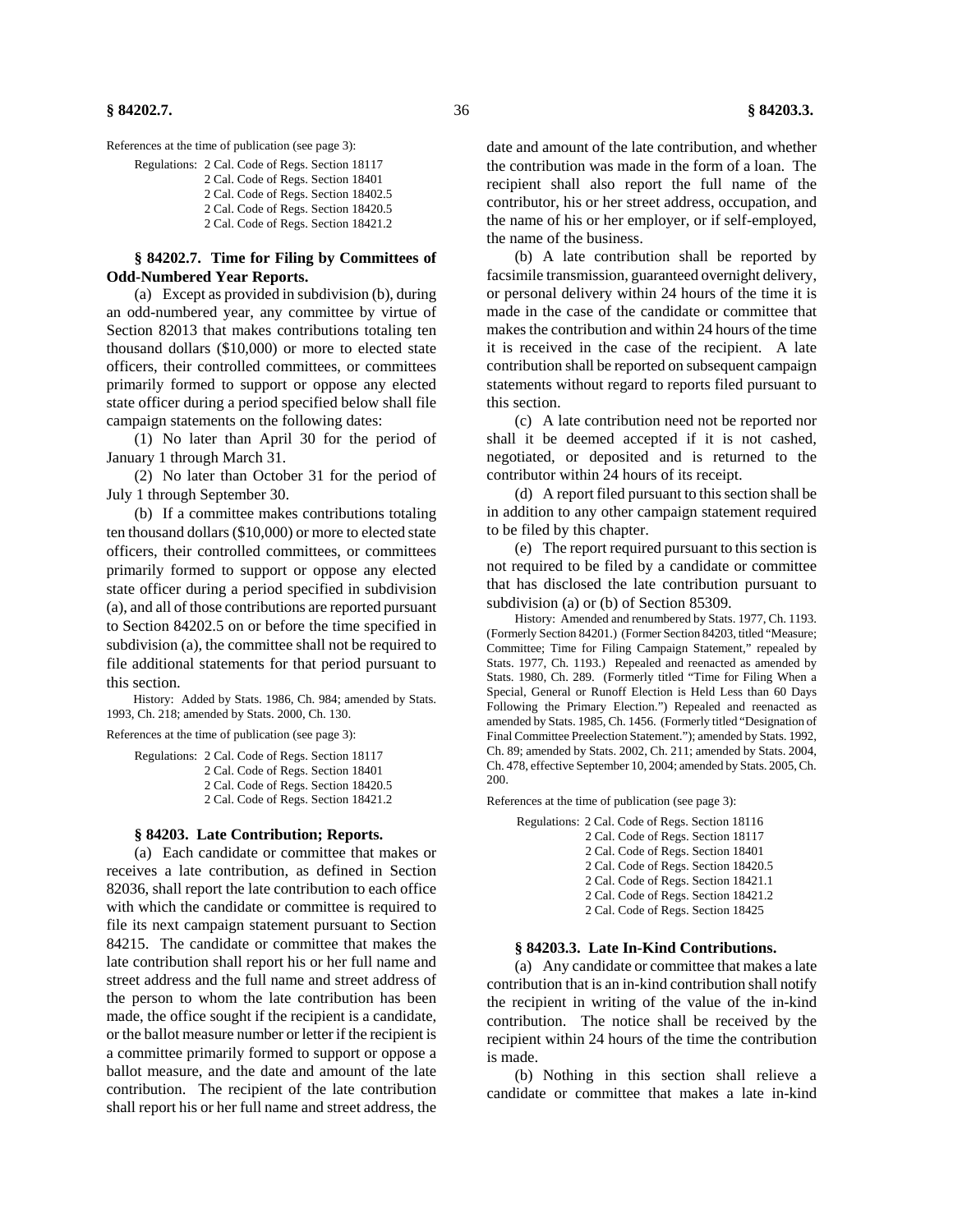contribution or the recipient of a late in-kind contribution from the requirement to file late contribution reports pursuant to Section 84203. However, a report filed by the recipient of a late inkind contribution shall be deemed timely filed if it is received by the filing officer within 48 hours of the time the contribution is received.

History: Added by Stats. 1995, Ch. 77.

References at the time of publication (see page 3):

Regulations: 2 Cal. Code of Regs. Section 18117 2 Cal. Code of Regs. Section 18401 2 Cal. Code of Regs. Section 18420.5 2 Cal. Code of Regs. Section 18421.2

## **§ 84203.5. Supplemental Independent Expenditure Report.**

(a) In addition to any campaign statements required by this article, if a candidate or committee has made independent expenditures totaling one thousand dollars (\$1,000) or more in a calendar year to support or oppose a candidate, a measure or qualification of a measure, it shall file independent expenditure reports at the same time, covering the same periods, and in the places where the candidate or committee would be required to file campaign statements under this article, as if it were formed or existing primarily to support or oppose the candidate or measure or qualification of the measure. No independent expenditure report need be filed to cover a period for which there has been no activity to report.

(b) An independent expenditure report shall contain the following information:

(1) The name, street address, and telephone number of the candidate or committee making the expenditure and of the committee's treasurer, and the number assigned to the committee by the Secretary of State.

(2) If the report is related to a candidate, the full name of the candidate and the office and district for which the candidate seeks nomination or election. If the report is related to a measure or qualification of a measure, the number or letter of the measure, or if none has yet been assigned, a brief description of the subject matter of the measure, and the jurisdiction in which the measure is to be voted on or would be voted on if it qualified.

(3) The total amount of expenditures related to the candidate or measure during the period covered by the report made to persons who have received less than one hundred dollars (\$100).

(4) The total amount of expenditures related to the candidate or measure during the period covered by the report made to persons who have received one hundred dollars (\$100) or more.

(5) For each person to whom an expenditure of one hundred dollars (\$100) or more related to the candidate or measure has been made during the period covered by the report and for each person who has provided consideration for an expenditure of one hundred dollars (\$100) or more during the period covered by the report:

(A) His or her full name.

(B) His or her street address.

(C) If the person is a committee, the name of the committee, the number assigned to the committee by the Secretary of State, or if no number has been assigned, the full name and street address of the treasurer of the committee.

(D) The date of the expenditure.

(E) The amount of the expenditure.

(F) A brief description of the consideration for which each expenditure was made and the value of the consideration if less than the total amount of the expenditure.

(G) The cumulative amount of expenditures to such person.

(6) A list of all the filing officers with whom the committee filed its most recent campaign statement.

(c) Filing officers shall maintain paper reports filed pursuant to this section under the name of the candidate or measure supported or opposed by the independent expenditure.

History: Added by Stats. 1985, Ch. 1456; amended by Stats. 2000, Ch. 130; amended by Stats. 2004, Ch. 483.

References at the time of publication (see page 3):

```
Regulations: 2 Cal. Code of Regs. Section 18117 
 2 Cal. Code of Regs. Section 18401 
 2 Cal. Code of Regs. Section 18420.5 
 2 Cal. Code of Regs. Section 18421.2
```
**§ 84204. Late Independent Expenditures; Reports.** 

(a) A committee that makes a late independent expenditure, as defined in Section 82036.5, shall report the late independent expenditure by facsimile transmission, guaranteed overnight delivery, or personal delivery within 24 hours of the time it is made. A late independent expenditure shall be reported on subsequent campaign statements without regard to reports filed pursuant to this section.

(b) A committee that makes a late independent expenditure shall report its full name and street address, as well as the name, office, and district of the candidate if the report is related to a candidate, or if the report is related to a measure, the number or letter of the measure, the jurisdiction in which the measure is to be voted upon, and the amount and the date, as well as a description of goods or services for which the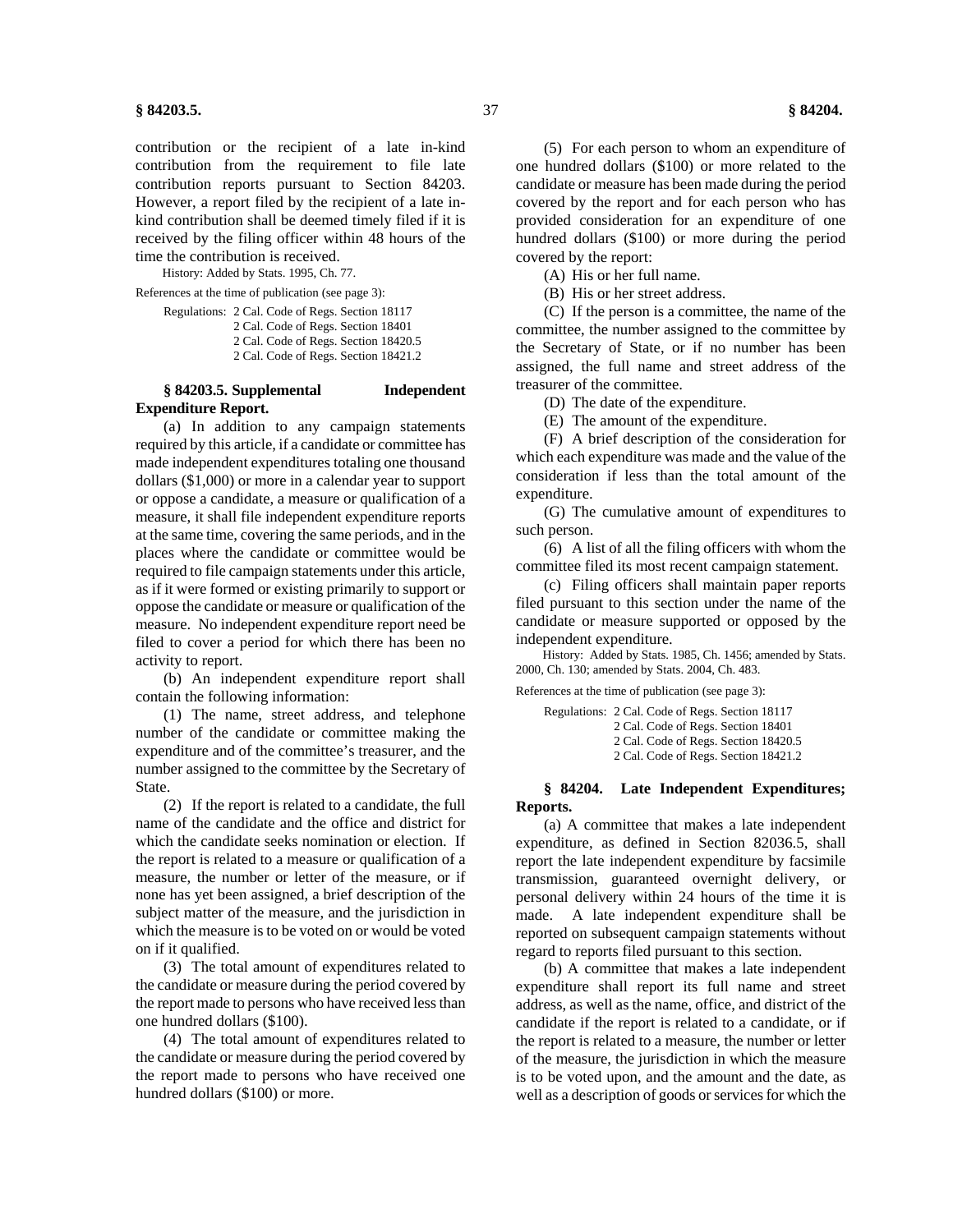late independent expenditure was made. In addition to the information required by this subdivision, a committee that makes a late independent expenditure shall include with its late independent expenditure report the information required by paragraphs (1) to (5), inclusive, of subdivision (f) of Section 84211, covering the period from the day after the closing date of the last campaign report filed to the date of the late independent expenditure, or if the committee has not previously filed a campaign statement, covering the period from the previous January 1 to the date of the late independent expenditure. No information required by paragraphs (1) to (5), inclusive, of subdivision (f) of Section 84211, that is required to be reported with a late independent expenditure report by this subdivision, is required to be reported on more than one late independent expenditure report.

(c) A committee that makes a late independent expenditure shall file a late independent expenditure report in the places where it would be required to file campaign statements under this article as if it were formed or existing primarily to support or oppose the candidate or measure for or against which it is making the late independent expenditure.

(d) A report filed pursuant to this section shall be in addition to any other campaign statement required to be filed by this article.

(e) Expenditures that have been disclosed by candidates and committees pursuant to Section 85500 are not required to be disclosed pursuant to this section.

History: Former Section 84204, titled "Support of Both Candidates and Measures; Filing Requirements," repealed by Stats. 1977, Ch. 1193; former Section 84202 amended by Stats. 1976, Ch. 1106; renumbered to 84204 by Stats. 1977, Ch. 1193; repealed and reenacted as amended by Stats. 1980, Ch. 289. (Formerly titled "Time for Filing; Committees Supporting or Opposing the Qualification of a Measure and Proponents of State Measures"); repealed and reenacted as amended by Stats. 1985, Ch. 1456. (Formerly titled "Designation of Final Candidate Preelection Statement"); amended by Stats. 1992, Ch. 89; amended by Stats. 2000, Ch. 102 [Proposition 34 of the November Statewide General Election]; amended by Stats. 2001, Ch. 241, effective September 4, 2001; amended by Stats. 2004, Ch. 478, effective September 10, 2004; amended by Stats. 2005, Ch. 200.

References at the time of publication (see page 3):

| Regulations: 2 Cal. Code of Regs. Section 18116 |
|-------------------------------------------------|
| 2 Cal. Code of Regs. Section 18117              |
| 2 Cal. Code of Regs. Section 18401              |
| 2 Cal. Code of Regs. Section 18413              |
| 2 Cal. Code of Regs. Section 18420.5            |
| 2 Cal. Code of Regs. Section 18421.2            |

## **§ 84204.1. Election Statements; Exemption from Filing; Abbreviated Statements. [Repealed]** History: Added by Stats. 1976, Ch. 1106; repealed by Stats.

1980, Ch. 289.

## **§ 84204.2. Preelection Statements; Final. [Repealed]**

History: Added by Stats. 1976, Ch. 1105; amended by Stats. 1978, Ch. 1408, effective October 1, 1978; repealed by Stats. 1980, Ch. 289.

## **§ 84204.5. Ballot Measure Contributions and Expenditures; Reports.**

(a) In addition to any other report required by this title, a committee pursuant to subdivision (a) of Section 82013 that is required to file reports pursuant to Section 84605 shall file online or electronically with the Secretary of State each time it makes contributions totaling five thousand dollars (\$5,000) or more or each time it makes independent expenditures totaling five thousand dollars (\$5,000) or more to support or oppose the qualification or passage of a single state ballot measure. The report shall be filed within 10 business days of making the contributions or independent expenditures and shall contain all of the following:

(1) The full name, street address, and identification number of the committee.

(2) The number or letter of the measure if the measure has qualified for the ballot and has been assigned a number or letter; the title of the measure if the measure has not been assigned a number or letter but has been issued a title by the Attorney General; or the subject of the measure if the measure has not been assigned a number or letter and has not been issued a title by the Attorney General.

(3) In the case of a contribution, the date and amount of the contribution and the name, address, and identification number of the committee to whom the contribution was made. In addition, the report shall include the information required by paragraphs (1) to (5), inclusive, of subdivision (f) of Section 84211, regarding contributions or loans received from a person described in that subdivision, covering the period from the day after the closing date of the last campaign report filed to the date of the contribution requiring a report under this section, or if the committee has not previously filed a campaign statement, covering the period from the previous January 1 to the date of the contribution requiring a report under this section. No information described in paragraphs (1) to (5), inclusive, of subdivision (f) of Section 84211 that is required to be reported pursuant to this subdivision is required to be reported in more than one report provided for in this subdivision for each contribution or loan received from a person described in subdivision (f) of Section 84211.

(4) In the case of an independent expenditure, the date, amount, and a description of the goods or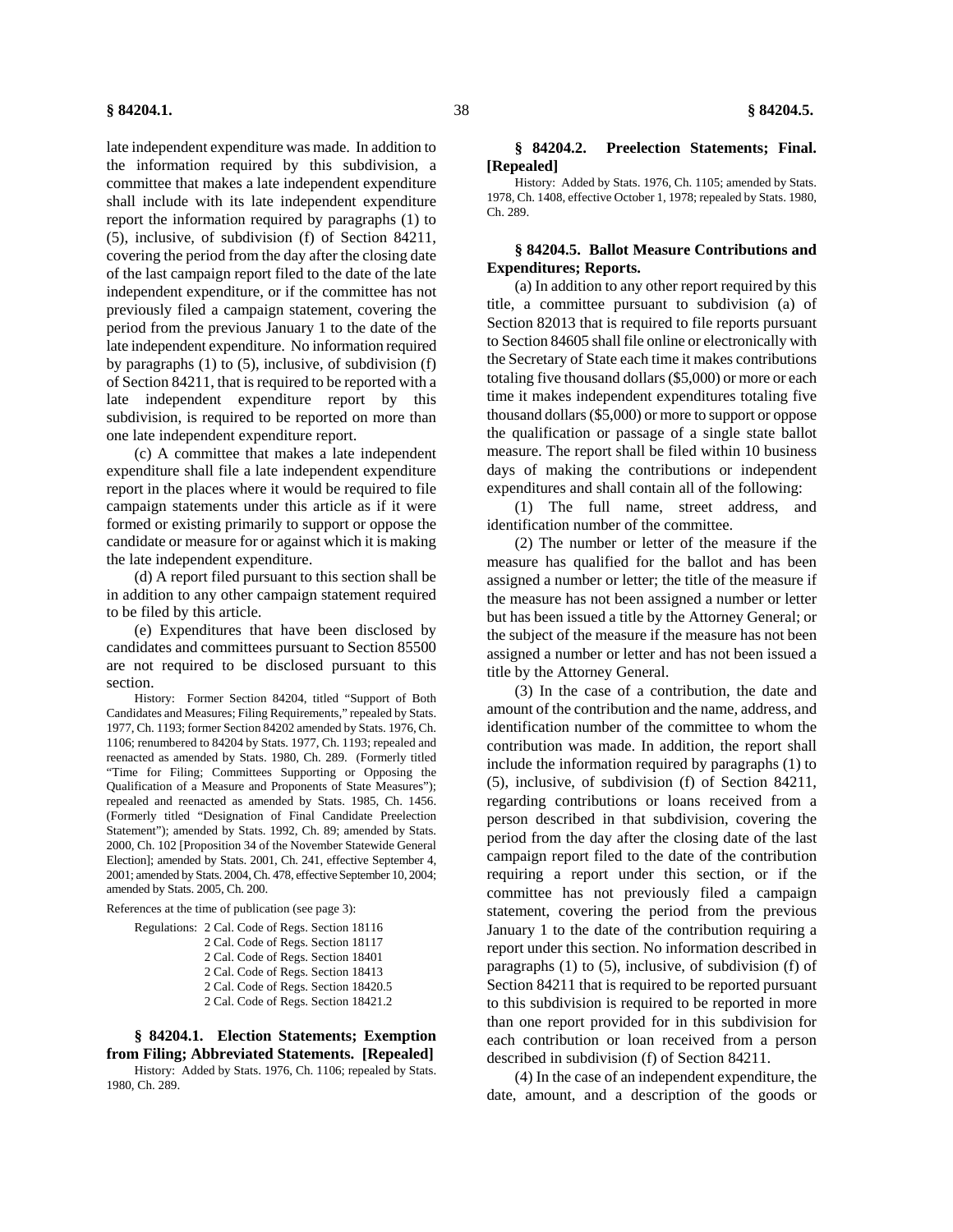services for which the expenditure was made. In addition, the report shall include the information required by paragraphs (1) to (5), inclusive, of subdivision (f) of Section 84211 regarding contributions or loans received from a person described in that subdivision, covering the period from the day after the closing date of the last campaign report filed to the date of the expenditure, or if the committee has not previously filed a campaign statement, covering the period from the previous January 1 to the date of the expenditure. No information described in paragraphs (1) to (5), inclusive, of subdivision (f) of Section 84211 that is required to be reported pursuant to this subdivision is required to be reported in more than one report provided for in this subdivision for each contribution or loan received from a person described in subdivision (f) of Section 84211.

(b) Reports required by this section are not required to be filed by a committee primarily formed to support or oppose the qualification or passage of a state ballot measure for expenditures made on behalf of the ballot measure or measures for which it is formed.

(c) Independent expenditures that have been disclosed by a committee pursuant to Section 84204 or 85500 are not required to be disclosed pursuant to this section.

History: Added by Stats. 2006, Ch. 438.

References at the time of publication (see page 3):

Regulations: 2 Cal. Code of Regs. Section 18401 2 Cal. Code of Regs. Section 18420.5 2 Cal. Code of Regs. Section 18421.2 2 Cal. Code of Regs. Section 18466

#### **§ 84205. Combination of Statements.**

The Commission may by regulation or written advice permit candidates and committees to file campaign statements combining statements and reports required to be filed by this title.

History: Amended by Stats. 1977, Ch. 1193; repealed and reenacted as amended by Stats. 1980, Ch. 289. (Formerly titled "Closing Dates"); amended by Stats. 1981, Ch. 78; repealed and reenacted by Stats. 1985, Ch. 1456. (Formerly titled "Candidates Who Receive or Spend Less than \$500.")

References at the time of publication (see page 3):

Regulations: 2 Cal. Code of Regs. Section 18117 2 Cal. Code of Regs. Section 18401 2 Cal. Code of Regs. Section 18420.5 2 Cal. Code of Regs. Section 18421.2

## **§ 84206. Candidates Who Receive or Spend Less Than \$1,000.**

(a) The Commission shall provide by regulation for a short form for filing reports required by this article for candidates or officeholders who receive contributions of less than one thousand dollars (\$1,000), and who make expenditures of less than one thousand dollars (\$1,000), in a calendar year.

(b) For the purposes of this section, in calculating whether one thousand dollars (\$1,000) in expenditures have been made, payments for a filing fee or for a statement of qualification shall not be included if these payments have been made from the candidate's personal funds.

(c) Every candidate or officeholder who has filed a short form pursuant to subdivision (a), and who thereafter receives contributions or makes expenditures totaling one thousand dollars (\$1,000) or more in a calendar year, shall send written notification to the Secretary of State, the local filing officer, and each candidate contending for the same office within 48 hours of receiving or expending a total of one thousand dollars (\$1,000). The written notification shall revoke the previously filed short form statement.

History: Repealed and reenacted as amended by Stats. 1980, Ch. 289. (Formerly titled "Semi-Annual Campaign Statements"); repealed and reenacted as amended by Stats. 1985, Ch. 1456. (Formerly titled "Late Contributions; Reports"); amended by Stats. 1987, Ch. 632; amended by Stats. 1993, Ch. 391.

References at the time of publication (see page 3):

Regulations: 2 Cal. Code of Regs. Section 18117 2 Cal. Code of Regs. Section 18401 2 Cal. Code of Regs. Section 18406 2 Cal. Code of Regs. Section 18421.2

Opinions: In re Lui (1987) 10 FPPC Ops. 10

#### **§ 84207. Late Independent Expenditures; Reports. [Repealed]**

History: Amended by Stats. 1977, Ch. 1193, effective January 1, 1978; repealed and reenacted as amended by Stats. 1980, Ch. 289. (Formerly titled "Candidate for Reelection to Judicial Office"); repealed by Stats. 1985, Ch. 1456.

## **§ 84207.5. Appointments to Office; Filing Requirements. [Repealed]**

History: Added by Stats. 1976, Ch. 1106; repealed by Stats. 1980, Ch. 289.

# **§ 84208. Independent Expenditures; Reports.**

**[Repealed]** History: Added by Stats. 1980, Ch. 289; repealed by Stats. 1985, Ch. 1456.

#### **§ 84209. Consolidated Statements.**

A candidate or state measure proponent and any committee or committees which the candidate or a state measure proponent controls may file consolidated campaign statements under this chapter. Such consolidated statements shall be filed in each place each of the committees and the candidate or state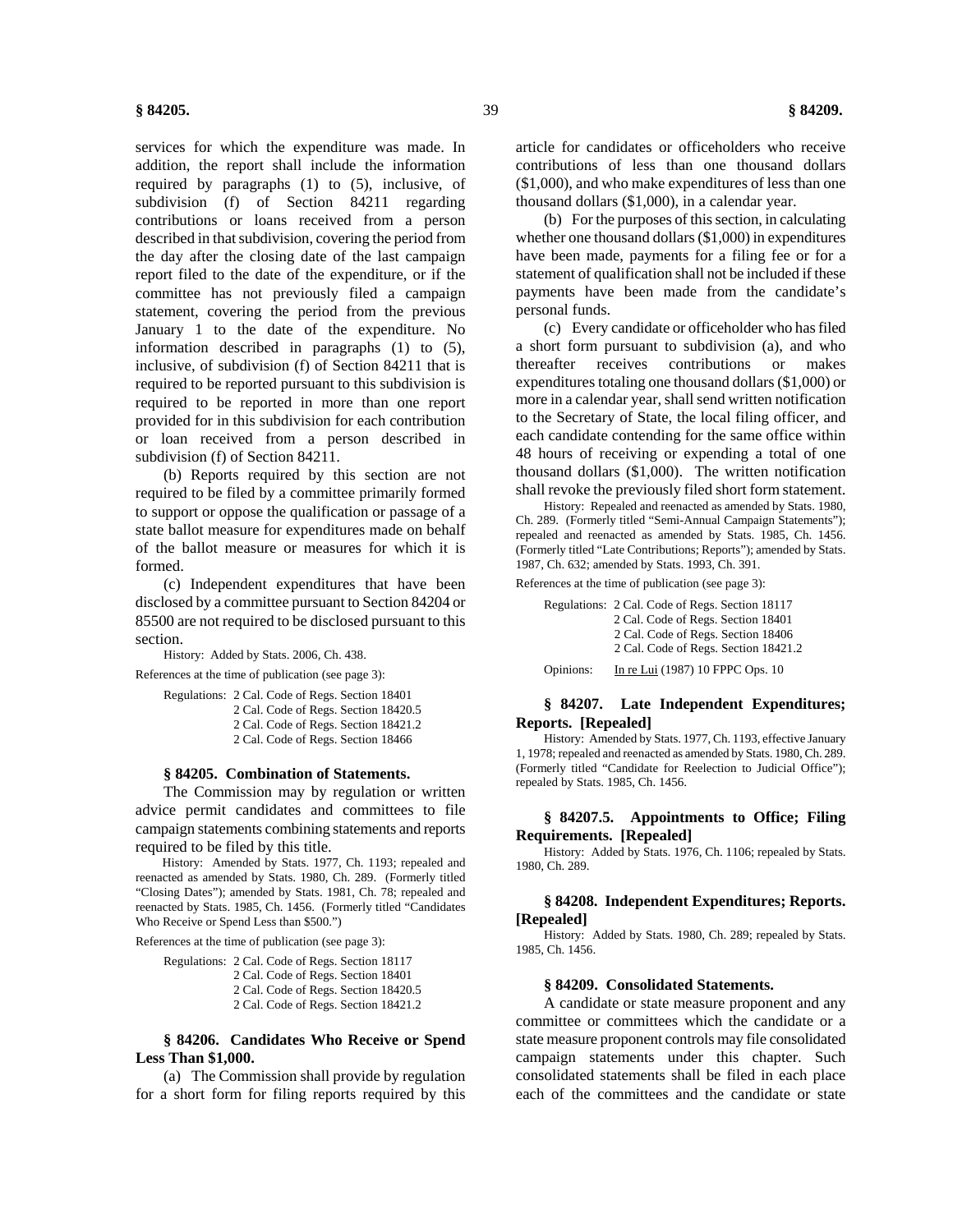measure proponent would be required to file campaign statements if separate statements were filed.

History: Added by Stats. 1980, Ch. 289.

References at the time of publication (see page 3):

Regulations: 2 Cal. Code of Regs. Section 18117 2 Cal. Code of Regs. Section 18401 2 Cal. Code of Regs. Section 18421.2

**§ 84210. Special Election Reports. [Repealed]**

History: Amended by Stats. 1978, Ch. 650; repealed and reenacted as amended by Stats. 1980, Ch. 289; (Formerly titled "Contents of Campaign Statement."); repealed by Stats. 1985, Ch. 1456.

#### **§ 84211. Contents of Campaign Statement.**

Each campaign statement required by this article shall contain all of the following information:

(a) The total amount of contributions received during the period covered by the campaign statement and the total cumulative amount of contributions received.

(b) The total amount of expenditures made during the period covered by the campaign statement and the total cumulative amount of expenditures made.

(c) The total amount of contributions received during the period covered by the campaign statement from persons who have given a cumulative amount of one hundred dollars (\$100) or more.

(d) The total amount of contributions received during the period covered by the campaign statement from persons who have given a cumulative amount of less than one hundred dollars (\$100).

(e) The balance of cash and cash equivalents on hand at the beginning and the end of the period covered by the campaign statement.

(f) If the cumulative amount of contributions (including loans) received from a person is one hundred dollars (\$100) or more and a contribution or loan has been received from that person during the period covered by the campaign statement, all of the following:

(1) His or her full name.

(2) His or her street address.

(3) His or her occupation.

(4) The name of his or her employer, or if self-employed, the name of the business.

(5) The date and amount received for each contribution received during the period covered by the campaign statement and if the contribution is a loan, the interest rate for the loan.

(6) The cumulative amount of contributions.

(g) If the cumulative amount of loans received from or made to a person is one hundred dollars (\$100) or more, and a loan has been received from or made to a person during the period covered by the campaign statement, or is outstanding during the period covered by the campaign statement, all of the following:

(1) His or her full name.

(2) His or her street address.

(3) His or her occupation.

(4) The name of his or her employer, or if selfemployed, the name of the business.

(5) The original date and amount of each loan.

(6) The due date and interest rate of the loan.

(7) The cumulative payment made or received to date at the end of the reporting period.

(8) The balance outstanding at the end of the reporting period.

(9) The cumulative amount of contributions.

(h) For each person, other than the filer, who is directly, indirectly, or contingently liable for repayment of a loan received or outstanding during the period covered by the campaign statement, all of the following:

(1) His or her full name.

(2) His or her street address.

(3) His or her occupation.

(4) The name of his or her employer, or if selfemployed, the name of the business.

(5) The amount of his or her maximum liability outstanding.

(i) The total amount of expenditures made during the period covered by the campaign statement to persons who have received one hundred dollars (\$100) or more.

(j) The total amount of expenditures made during the period covered by the campaign statement to persons who have received less than one hundred dollars (\$100).

(k) For each person to whom an expenditure of one hundred dollars (\$100) or more has been made during the period covered by the campaign statement, all of the following:

(1) His or her full name.

(2) His or her street address.

(3) The amount of each expenditure.

(4) A brief description of the consideration for which each expenditure was made.

(5) In the case of an expenditure which is a contribution to a candidate, elected officer, or committee or an independent expenditure to support or oppose a candidate or measure, in addition to the information required in paragraphs (1) to (4) above, the date of the contribution or independent expenditure, the cumulative amount of contributions made to a candidate, elected officer, or committee, or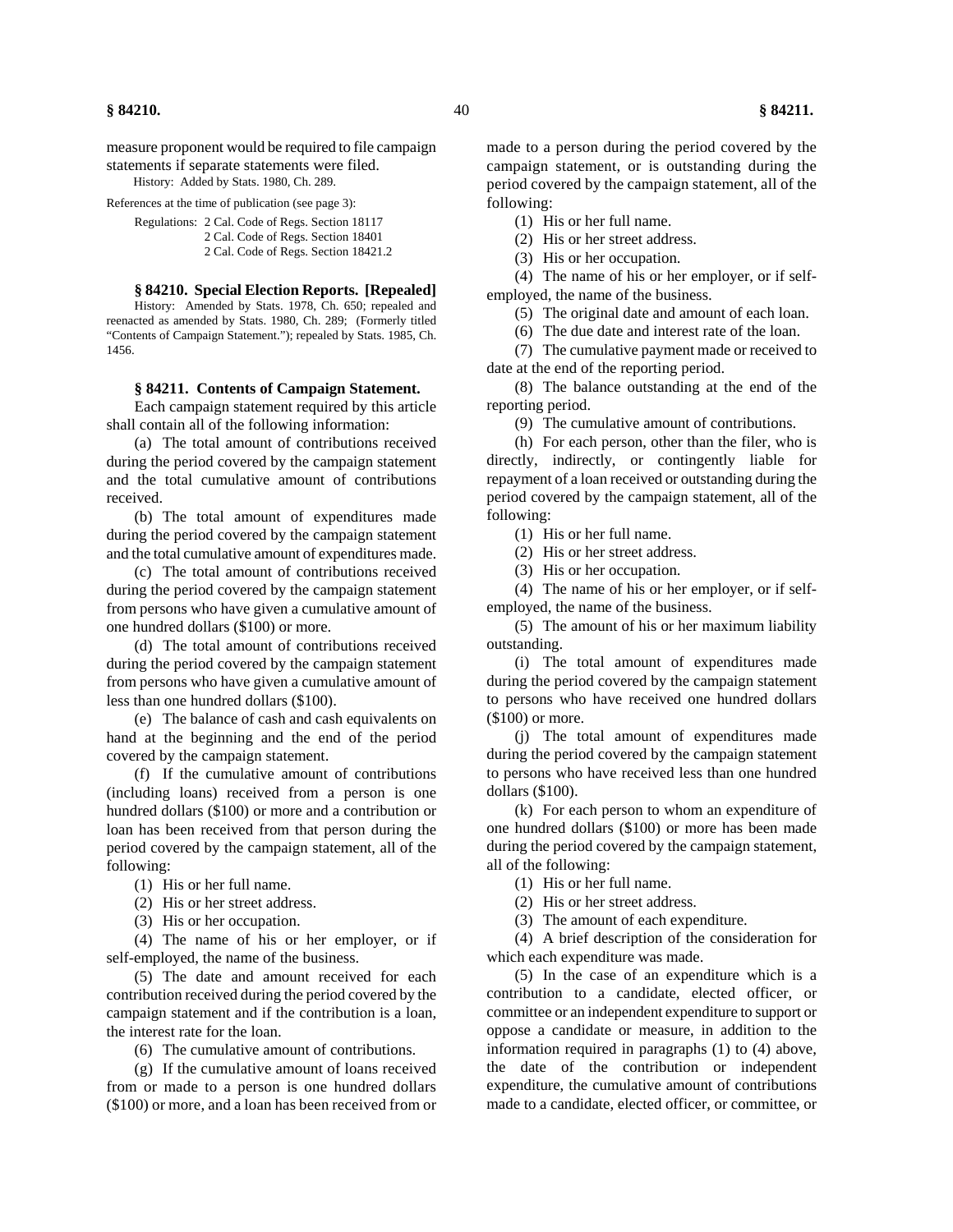the cumulative amount of independent expenditures made relative to a candidate or measure; the full name of the candidate, and the office and district for which he or she seeks nomination or election, or the number or letter of the measure; and the jurisdiction in which the measure or candidate is voted upon.

(6) The information required in paragraphs (1) to (4), inclusive, for each person, if different from the payee, who has provided consideration for an expenditure of five hundred dollars (\$500) or more during the period covered by the campaign statement.

For purposes of subdivisions (i), (j), and (k) only, the terms "expenditure" or "expenditures" mean any individual payment or accrued expense, unless it is clear from surrounding circumstances that a series of payments or accrued expenses are for a single service or product.

(l) In the case of a controlled committee, an official committee of a political party, or an organization formed or existing primarily for political purposes, the amount and source of any miscellaneous receipt.

(m) If a committee is listed pursuant to subdivision  $(f)$ ,  $(g)$ ,  $(h)$ ,  $(k)$ ,  $(l)$ , or  $(q)$ , the number assigned to the committee by the Secretary of State shall be listed, or if no number has been assigned, the full name and street address of the treasurer of the committee.

(n) In a campaign statement filed by a candidate who is a candidate in both a state primary and general election, his or her controlled committee, or a committee primarily formed to support or oppose such a candidate, the total amount of contributions received and the total amount of expenditures made for the period January 1 through June 30 and the total amount of contributions received and expenditures made for the period July 1 through December 31.

(o) The full name, residential or business address, and telephone number of the filer, or in the case of a campaign statement filed by a committee defined by subdivision (a) of Section 82013, the name, street address, and telephone number of the committee and of the committee treasurer. In the case of a committee defined by subdivision (b) or (c) of Section 82013, the name that the filer uses on campaign statements shall be the name by which the filer is identified for other legal purposes or any name by which the filer is commonly known to the public.

(p) If the campaign statement is filed by a candidate, the name, street address, and treasurer of any committee of which he or she has knowledge which has received contributions or made expenditures on behalf of his or her candidacy and whether the committee is controlled by the candidate.

(q) A contribution need not be reported nor shall it be deemed accepted if it is not cashed, negotiated, or deposited and is returned to the contributor before the closing date of the campaign statement on which the contribution would otherwise be reported.

(r) If a committee primarily formed for the qualification or support of, or opposition to, an initiative or ballot measure is required to report an expenditure to a business entity pursuant to subdivision (k) and 50 percent or more of the business entity is owned by a candidate or person controlling the committee, by an officer or employee of the committee, or by a spouse of any of these individuals, the committee's campaign statement shall also contain, in addition to the information required by subdivision (k), that person's name, the relationship of that person to the committee, and a description of that person's ownership interest or position with the business entity.

(s) If a committee primarily formed for the qualification or support of, or opposition to, an initiative or ballot measure is required to report an expenditure to a business entity pursuant to subdivision (k), and a candidate or person controlling the committee, an officer or employee of the committee, or a spouse of any of these individuals is an officer, partner, consultant, or employee of the business entity, the committee's campaign statement shall also contain, in addition to the information required by subdivision (k), that person's name, the relationship of that person to the committee, and a description of that person's ownership interest or position with the business entity.

(t) If the campaign statement is filed by a committee, as defined in subdivision (b) or (c) of Section 82013, information sufficient to identify the nature and interests of the filer, including:

(1) If the filer is an individual, the name and address of the filer's employer, if any, or his or her principal place of business if the filer is self-employed, and a description of the business activity in which the filer or his or her employer is engaged.

(2) If the filer is a business entity, a description of the business activity in which it is engaged.

(3) If the filer is an industry, trade, or professional association, a description of the industry, trade, or profession which it represents, including a specific description of any portion or faction of the industry, trade, or profession which the association exclusively or primarily represents.

(4) If the filer is not an individual, business entity, or industry, trade, or professional association, a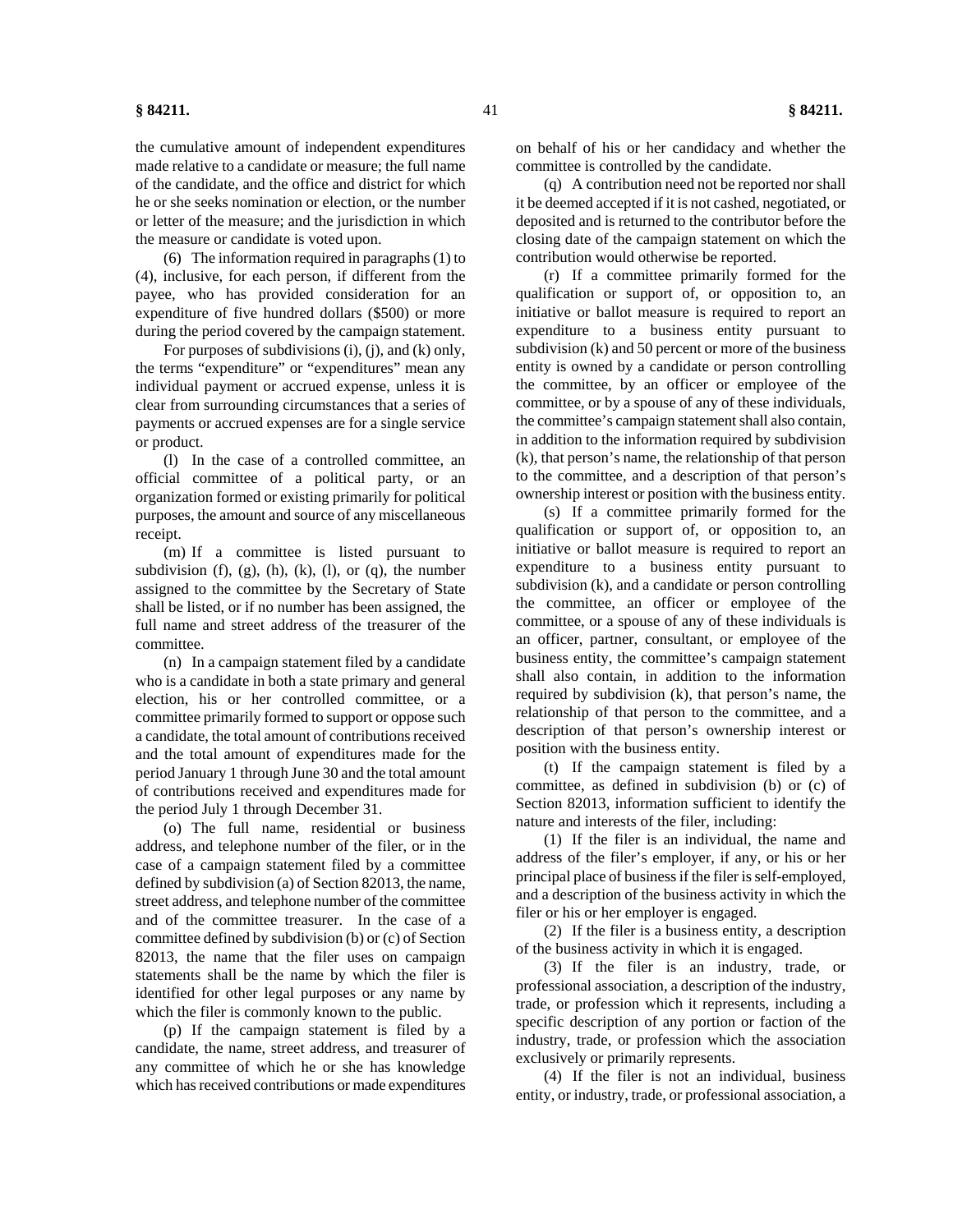statement of the person's nature and purposes, including a description of any industry, trade, profession, or other group with a common economic interest which the person principally represents or from which its membership or financial support is principally derived.

History: Amended by Stats. 1978, Ch. 650; repealed and reenacted as amended by Stats. 1980, Ch. 289; (Formerly titled "Consideration of Cumulative Amount"); amended by Stats. 1982, Ch. 377; amended by Stats. 1985, Ch. 899; amended by Stats. 1988, Ch. 704; amended by Stats. 1989, Ch. 1452; amended by Stats. 1990, Ch. 581; amended by Stats. 1991, Ch. 674; amended by Stats. 1993, Ch. 1140; amended by Stats. 2000, Ch. 161; amended by Stats. 2000, Ch. 853.

References at the time of publication (see page 3):

|           | Regulations: 2 Cal. Code of Regs. Section 18229                             |
|-----------|-----------------------------------------------------------------------------|
|           | 2 Cal. Code of Regs. Section 18229.1                                        |
|           | 2 Cal. Code of Regs. Section 18401                                          |
|           | 2 Cal. Code of Regs. Section 18421                                          |
|           | 2 Cal. Code of Regs. Section 18421.1                                        |
|           | 2 Cal. Code of Regs. Section 18421.2                                        |
|           | 2 Cal. Code of Regs. Section 18421.3                                        |
|           | 2 Cal. Code of Regs. Section 18421.4                                        |
|           | 2 Cal. Code of Regs. Section 18421.6                                        |
|           | 2 Cal. Code of Regs. Section 18421.7                                        |
|           | 2 Cal. Code of Regs. Section 18421.8                                        |
|           | 2 Cal. Code of Regs. Section 18423                                          |
|           | 2 Cal. Code of Regs. Section 18428                                          |
|           | 2 Cal. Code of Regs. Section 18430                                          |
|           | 2 Cal. Code of Regs. Section 18531.5                                        |
|           | 2 Cal. Code of Regs. Section 18537                                          |
| Opinions: | In re Roberts (2004) 17 FPPC Ops. 9                                         |
|           | In re Nielsen (1979) 5 FPPC Ops. 18<br>In re Buchanan (1979) 5 FPPC Ops. 14 |
|           |                                                                             |

In re Buchanan (1979) 5 FPPC Ops. 14 In re Kahn (1976) 2 FPPC Ops. 151 In re Lumsdon (1976) 2 FPPC Ops. 140 In re McCormick (1976) 2 FPPC Ops. 42 In re Burciaga (1976) 2 FPPC Ops. 17 In re Hayes (1975) 1 FPPC Ops. 210 In re Cory (1975) 1 FPPC Ops. 137

#### **§ 84212. Forms; Loans.**

The forms promulgated by the Commission for disclosure of the information required by this chapter shall provide for the reporting of loans and similar transactions in a manner that does not result in substantial overstatement or understatement of total contributions and expenditures.

History: Amended by Stats. 1975, Ch. 915, effective September 20, 1975, operative January 7, 1975; repealed and reenacted as amended by Stats. 1980, Ch. 289. (Formerly titled "Candidates Who Receive and Spend \$200 or Less."); amended by Stats. 1985, Ch. 1456.

References at the time of publication (see page 3):

Regulations: 2 Cal. Code of Regs. Section 18401 2 Cal. Code of Regs. Section 18421.2

## **§ 84213. Candidate Verification.**

A candidate and state measure proponent shall verify his or her campaign statement and the campaign statement of each committee subject to his or her control. The verification shall be in accordance with the provisions of Section 81004 except that it shall state that to the best of his or her knowledge the treasurer of each controlled committee used all reasonable diligence in the preparation of the committee's statement. This section does not relieve the treasurer of any committee from the obligation to verify each campaign statement filed by the committee pursuant to Section 81004.

History: Former Section 84213, titled "Consolidated Statements; Candidates and Committees," amended by Stats. 1976, Ch. 1106; repealed by Stats. 1980, Ch. 289. Former Section 84209 amended and renumbered Section 84216.5 by Stats. 1979; Section 842165.5 renumbered Section 84213 by Stats. 1980, Ch. 289; amended by Stats. 1983, Ch. 898.

References at the time of publication (see page 3):

Regulations: 2 Cal. Code of Regs. Section 18401 2 Cal. Code of Regs. Section 18421.2 2 Cal. Code of Regs. Section 18427 2 Cal. Code of Regs. Section 18430 2 Cal. Code of Regs. Section 18570

#### **§ 84214. Termination.**

Committees and candidates shall terminate their filing obligation pursuant to regulations adopted by the Commission which insure that a committee or candidate will have no activity which must be disclosed pursuant to this chapter subsequent to the termination. Such regulations shall not require the filing of any campaign statements other than those required by this chapter. In no case shall a committee which qualifies solely under subdivision (b) or (c) of Section 82013 be required to file any notice of its termination.

History: Repealed and reenacted as amended by Stats. 1977, Ch. 344, effective August 20, 1977; repealed and reenacted as amended by Stats. 1980, Ch. 289. (Formerly titled "Late Contributions; Reports.")

References at the time of publication (see page 3):

Regulations: 2 Cal. Code of Regs. Section 18401 2 Cal. Code of Regs. Section 18404 2 Cal. Code of Regs. Section 18404.1 2 Cal. Code of Regs. Section 18421.2 2 Cal. Code of Regs. Section 18537.1

## **§ 84215. Campaign Reports and Statements; Where to File.**

All candidates and elected officers and their controlled committees, except as provided in subdivision (e), shall file one copy of the campaign statements required by Section 84200 with the elections official of the county in which the candidate or elected official is domiciled, as defined in subdivision (b) of Section 349 of the Elections Code. In addition, campaign statements shall be filed at the following places: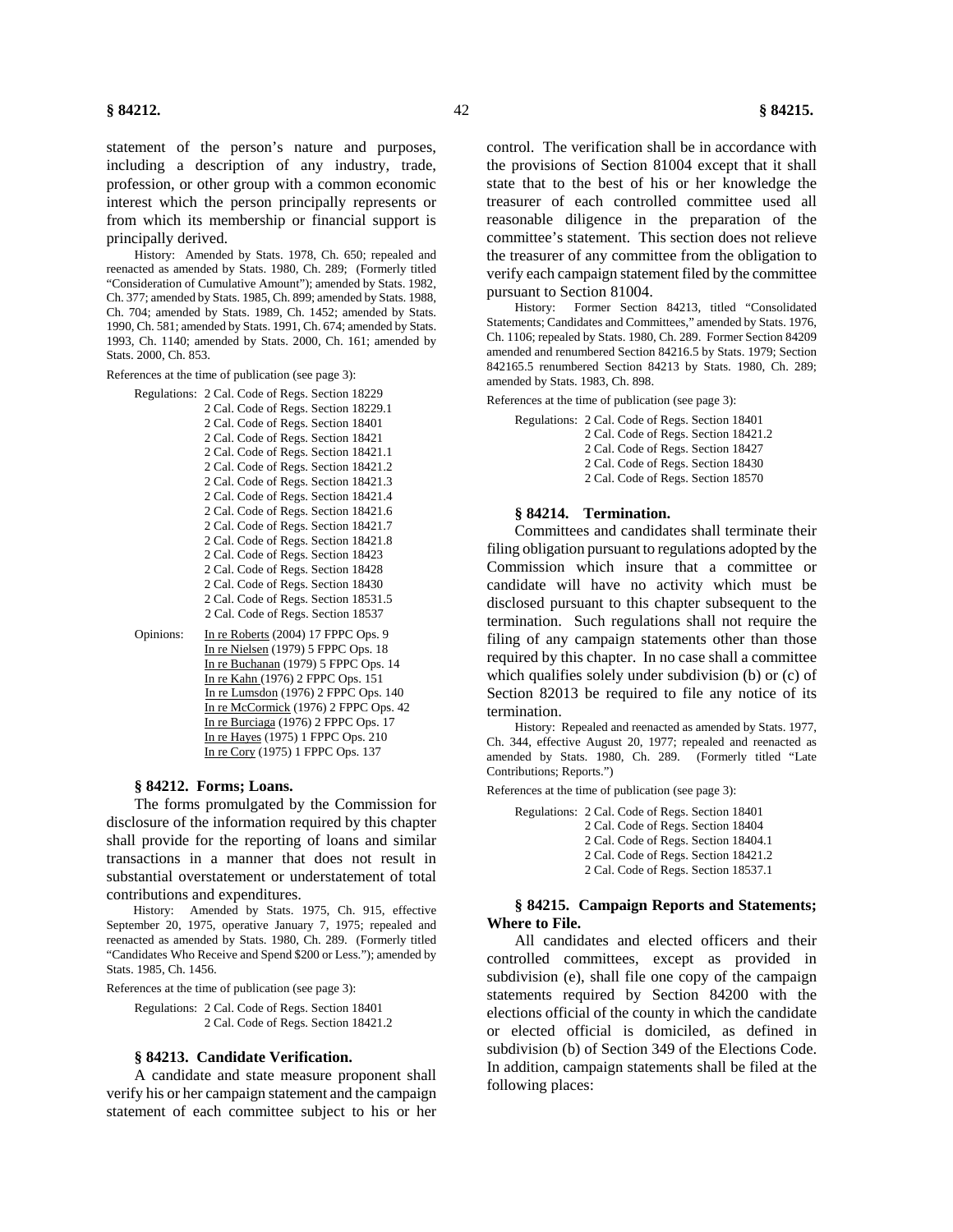(a) Statewide elected officers and candidates for these offices other than the Board of Equalization, supreme court justices, their controlled committees, committees formed or existing primarily to support or oppose these candidates, elected officers, supreme court justices, or statewide measures, or the qualification of state ballot measures, and all state general purpose committees and filers not specified in subdivisions (b) to (e), inclusive:

(1) The original and one copy with the Secretary of State.

(2) One copy with the Registrar-Recorder of Los Angeles County.

(3) One copy with the Registrar of Voters of the City and County of San Francisco.

(b) Members of the Legislature or Board of Equalization, court of appeal justices, superior court judges, candidates for those offices, their controlled committees, and committees formed or existing primarily to support or oppose these candidates or officeholders:

(1) The original and one copy with the Secretary of State.

(2) One copy with the elections official of the county with the largest number of registered voters in the districts affected.

(c) Elected officers in jurisdictions other than legislative districts, Board of Equalization districts, or appellate court districts that contain parts of two or more counties, candidates for these offices, their controlled committees, and committees formed or existing primarily to support or oppose candidates or local measures to be voted upon in one of these jurisdictions shall file the original and one copy with the elections official of the county with the largest number of registered voters in the jurisdiction.

(d) County elected officers, candidates for these offices, their controlled committees, committees formed or existing primarily to support or oppose candidates or local measures to be voted upon in any number of jurisdictions within one county, other than those specified in subdivision (e), and county general purpose committees shall file the original and one copy with the elections official of the county.

(e) City elected officers, candidates for city office, their controlled committees, committees formed or existing primarily to support or oppose candidates or local measures to be voted upon in one city, and city general purpose committees shall file the original and one copy with the clerk of the city. These elected officers, candidates, and committees need not file with the elections official of the county in which they are domiciled.

(f) Notwithstanding the above, a committee, candidate, or elected officer is not required to file more than the original and one copy, or one copy, of a campaign statement with any one county elections official or city clerk or with the Secretary of State.

(g) If a committee is required to file campaign statements required by Section 84200 or 84200.5 in places designated in subdivisions (d) and (e), it shall continue to file these statements in those places, in addition to any other places required by this title, until the end of the calendar year.

History: Added by Stats. 1978, Ch. 1408, effective October 1, 1978; repealed and reenacted as amended by Stats. 1980, Ch. 289. (Formerly titled "Combination of Pre-election and Semiannual Statements"); amended by Stats. 1982, Ch. 1060; amended by Stats. 1985, Ch. 1456; amended by Stats. 1986, Ch. 490; amended by Stats. 1990, Ch. 581; amended by Stats. 2001, Ch. 241, effective September 4, 2001; amended by Stats. 2007, Ch. 54.

References at the time of publication (see page 3):

Regulations: 2 Cal. Code of Regs. Section 18227 2 Cal. Code of Regs. Section 18401 2 Cal. Code of Regs. Section 18404.1 2 Cal. Code of Regs. Section 18405 2 Cal. Code of Regs. Section 18421.2

#### **§ 84216. Loans.**

(a) Notwithstanding Section 82015, a loan received by a candidate or committee is a contribution unless the loan is received from a commercial lending institution in the ordinary course of business, or it is clear from the surrounding circumstances that it is not made for political purposes.

(b) A loan, whether or not there is a written contract for the loan, shall be reported as provided in Section 84211 when any of the following apply:

(1) The loan is a contribution.

(2) The loan is received by a committee.

(3) The loan is received by a candidate and is used for political purposes.

History: Added by Stats. 1977, Ch. 1119; amended by Stats. 1980, Ch. 289; amended by Stats. 1982, Ch. 29; repealed and reenacted as amended by Stats. 1985, Ch. 899; amended by Stats. 2000, Ch. 853.

References at the time of publication (see page 3):

Regulations: 2 Cal. Code of Regs. Section 18401 2 Cal. Code of Regs. Section 18421.2

#### **§ 84216.5. Loans Made by a Candidate or Committee.**

A loan of campaign funds, whether or not there is a written contract for the loan, made by a candidate or committee shall be reported as provided in Section 84211.

History: Former Section 84216.5 renumbered 84213 by Stats. 1980, Ch. 289; new section added by Stats. 1985, Ch. 899; amended by Stats. 2000, Ch. 853.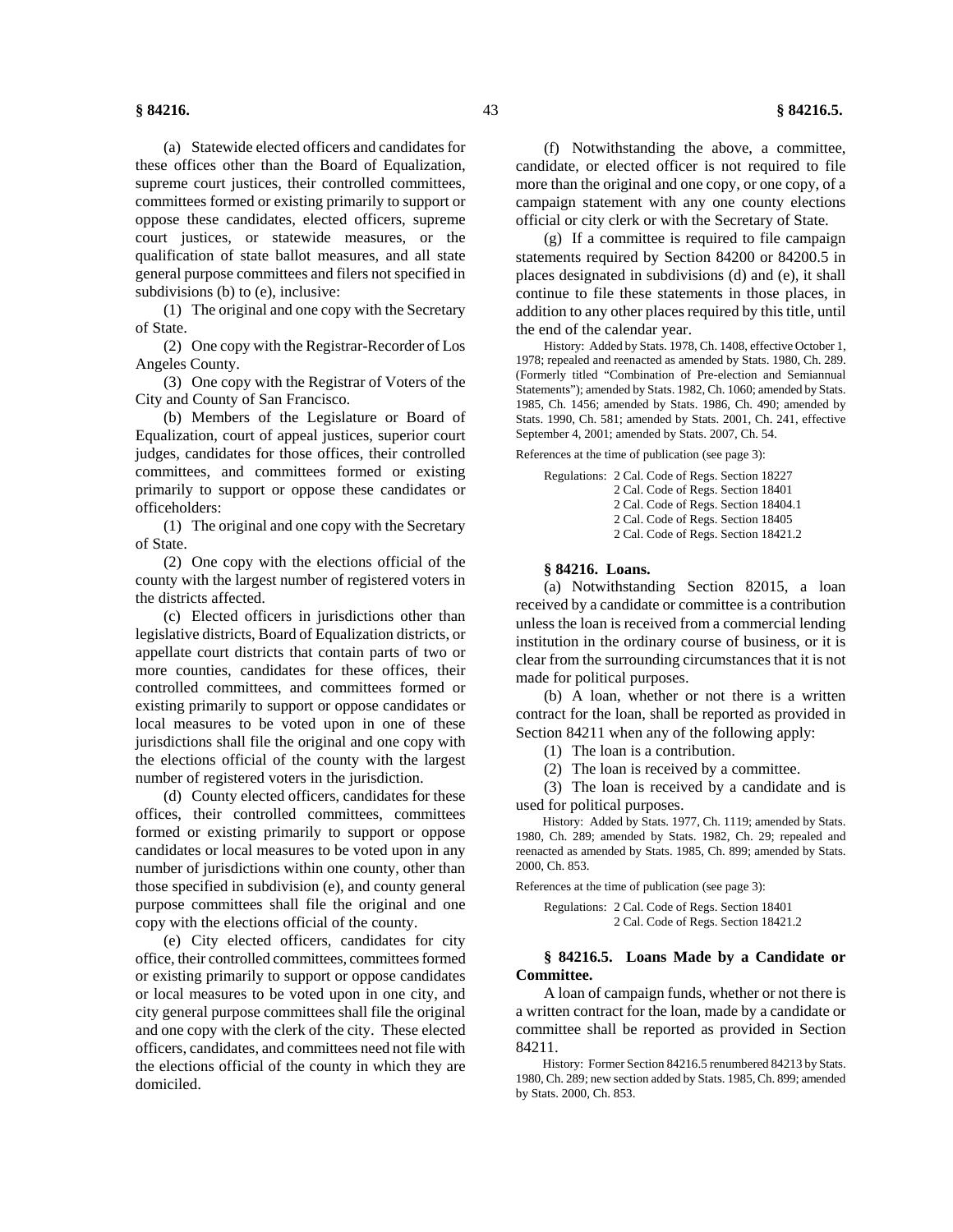References at the time of publication (see page 3):

Regulations: 2 Cal. Code of Regs. Section 18401 2 Cal. Code of Regs. Section 18421.2

## **§ 84217. Federal Office Candidates; Places Filed.**

When the Secretary of State receives any campaign statement filed pursuant to the Federal Election Campaign Act, (2 U.S.C.A. Section 431 et seq.) the Secretary of State shall send a copy of the statement to the following officers:

(a) Statements of candidates for President, Vice President or United States Senator and committees supporting such candidates - one copy with the Registrar-Recorder of Los Angeles County and one copy with the Registrar of Voters of the City and County of San Francisco;

(b) Statements of candidates for United States Representative in Congress and committees supporting such candidates - one copy with the clerk of the county which contains the largest percentage of the registered voters in the election district which the candidate or any of the candidates seek nomination or election and one copy with the clerk of the county within which the candidate resides or in which the committee is domiciled, provided that if the committee is not domiciled in California the statement shall be sent to the Registrar-Recorder of Los Angeles County. No more than one copy of each statement need be filed with the clerk of any county.

History: Amended by Stats. 1977, Ch. 1095; amended and renumbered Section 84226 by Stats. 1979, Ch. 779. (Formerly Section 84208); amended and renumbered by Stats. 1980, Ch. 289. (Formerly Section 84226.)

References at the time of publication (see page 3):

Regulations: 2 Cal. Code of Regs. Section 18401 2 Cal. Code of Regs. Section 18421.2 Opinions: In re Dennis-Strathmeyer (1976) 2 FPPC Ops. 61

## **§ 84218. Slate Mailer Organization; Campaign Statements.**

(a) A slate mailer organization shall file semiannual campaign statements for each period in which it has received payments totaling five hundred dollars (\$500) or more from any person for the support of or opposition to candidates or ballot measures in a slate mailer, or in which it has expended five hundred dollars (\$500) or more to produce one or more slate mailers. The semiannual statements shall be filed no later than July 31 for the period ending June 30, and no later than January 31, for the period ending December 31.

(b) In addition to the semiannual statements required by subdivision (a), slate mailer organizations shall file preelection statements as follows:

(1) Any slate mailer organization which produces a slate mailer supporting or opposing candidates or measures being voted on in an election held upon the first Tuesday after the first Monday in June or November of an even-numbered year shall file the statements specified in Section 84200.7 if, during the period covered by the preelection statement, the slate mailer organization receives payments totaling five hundred dollars (\$500) or more from any person for the support of or opposition to candidates or ballot measures in one or more slate mailers, or expends five hundred dollars (\$500) or more to produce one or more slate mailers.

(2) Any slate mailer organization which produces a slate mailer supporting or opposing candidates or measures being voted on in an election held on a date other than the first Tuesday after the first Monday in June or November of an even-numbered year shall file the statements specified in Section 84200.8 if, during the period covered by the preelection statement, the slate mailer organization receives payments totaling five hundred dollars (\$500) or more from any person for the support of or opposition to candidates or ballot measures in one or more slate mailers, or expends five hundred dollars (\$500) or more to produce one or more slate mailers.

(c) A slate mailer organization shall file two copies of its campaign reports with the clerk of the county in which it is domiciled. A slate mailer organization is domiciled at the address listed on its statement of organization unless it is domiciled outside California, in which case its domicile shall be deemed to be Los Angeles County for purposes of this section.

In addition, slate mailer organizations shall file campaign reports as follows:

(1) A slate mailer organization which produces one or more slate mailers supporting or opposing candidates or measures voted on in a state election, or in more than one county, shall file campaign reports in the same manner as state general purpose committees pursuant to subdivision (a) of Section 84215.

(2) A slate mailer organization which produces one or more slate mailers supporting or opposing candidates or measures voted on in only one county, or in more than one jurisdiction within one county, shall file campaign reports in the same manner as county general purpose committees pursuant to subdivision (d) of Section 84215.

(3) A slate mailer organization which produces one or more slate mailers supporting or opposing candidates or measures voted on in only one city shall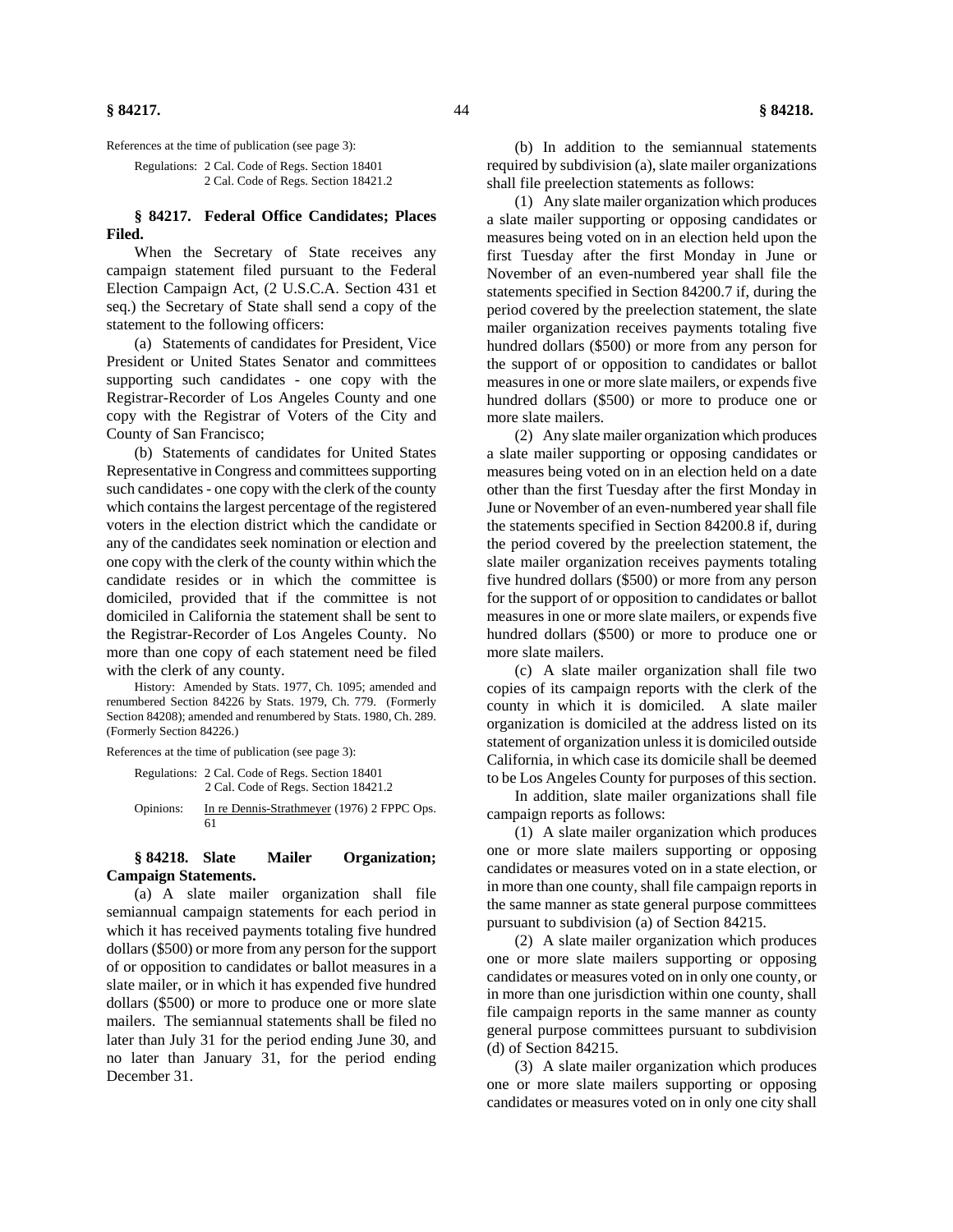file campaign reports in the same manner as city general purpose committees pursuant to subdivision (e) of Section 84215.

(4) Notwithstanding the above, no slate mailer organization shall be required to file more than the original and one copy, or two copies, of a campaign report with any one county or city clerk or with the Secretary of State.

History: Added by Stats. 1987, Ch. 905.

References at the time of publication (see page 3):

```
Regulations: 2 Cal. Code of Regs. Section 18117 
 2 Cal. Code of Regs. Section 18401 
 2 Cal. Code of Regs. Section 18421.2
```
## **§ 84219. Slate Mailer Organization; Semi-Annual Statements; Contents.**

Whenever a slate mailer organization is required to file campaign reports pursuant to Section 84218, the campaign report shall include the following information:

(a) The total amount of receipts during the period covered by the campaign statement and the total cumulative amount of receipts. For purposes of this section only, "receipts" means payments received by a slate mailer organization for production and distribution of slate mailers.

(b) The total amount of disbursements made during the period covered by the campaign statement and the total cumulative amount of disbursements. For purposes of this section only, "disbursements" means payment made by a slate mailer organization for the production or distribution of slate mailers.

(c) For each candidate or committee that is a source of receipts totaling one hundred dollars (\$100) or more during the period covered by the campaign statement:

(1) The name of the candidate or committee, identification of the jurisdiction and the office sought or ballot measure number or letter, and if the source is a committee, the committee's identification number, street address, and the name of the candidate or measure on whose behalf or in opposition to which the payment is made.

(2) The date and amount received for each receipt totaling one hundred dollars (\$100) or more during the period covered by the campaign statement.

(3) The cumulative amount of receipts on behalf of or in opposition to the candidate or measure.

(d) For each person other than a candidate or committee who is a source of receipts totaling one hundred dollars (\$100) or more during the period covered by the campaign statement:

(1) Identification of the jurisdiction, office or ballot measure, and name of the candidate or measure on whose behalf or in opposition to which the payment was made.

(2) Full name, street address, name of employer, or, if self-employed, name of business of the source of receipts.

(3) The date and amount received for each receipt totaling one hundred dollars (\$100) or more during the period covered by the campaign statement.

(4) The cumulative amount of receipts on behalf of or in opposition to the candidate or measure.

(e) For each candidate or ballot measure not reported pursuant to subdivision (c) or (d), but who was supported or opposed in a slate mailer sent by the slate mailer organization during the period covered by the report, identification of jurisdiction, office or ballot measure, and name of the candidate or measure who was supported or opposed.

(f) The total amount of disbursements made during the period covered by the campaign statement to persons who have received one hundred dollars (\$100) or more.

(g) The total amount of disbursements made during the period covered by the campaign statement to persons who have received less than one hundred dollars (\$100).

(h) For each person to whom a disbursement of one hundred dollars (\$100) or more has been made during the period covered by the campaign statement:

(1) His or her full name.

(2) His or her street address.

(3) The amount of each disbursement.

(4) A brief description of the consideration for which each disbursement was made.

(5) The information required in paragraphs (1) to (4), inclusive, for each person, if different from the payee, who has provided consideration for a disbursement of five hundred dollars (\$500) or more during the period covered by the campaign statement.

(i) Cumulative disbursements, totaling one thousand dollars (\$1,000) or more, made directly or indirectly to any person listed in the slate mailer organization's statement of organization. For purposes of this subdivision, a disbursement is made indirectly to a person if it is intended for the benefit of or use by that person or a member of the person's immediate family, or if it is made to a business entity in which the person or member of the person's immediate family is a partner, shareholder, owner, director, trustee, officer, employee, consultant, or holds any position of management or in which the person or member of the person's immediate family has an investment of one thousand dollars (\$1,000) or more. This subdivision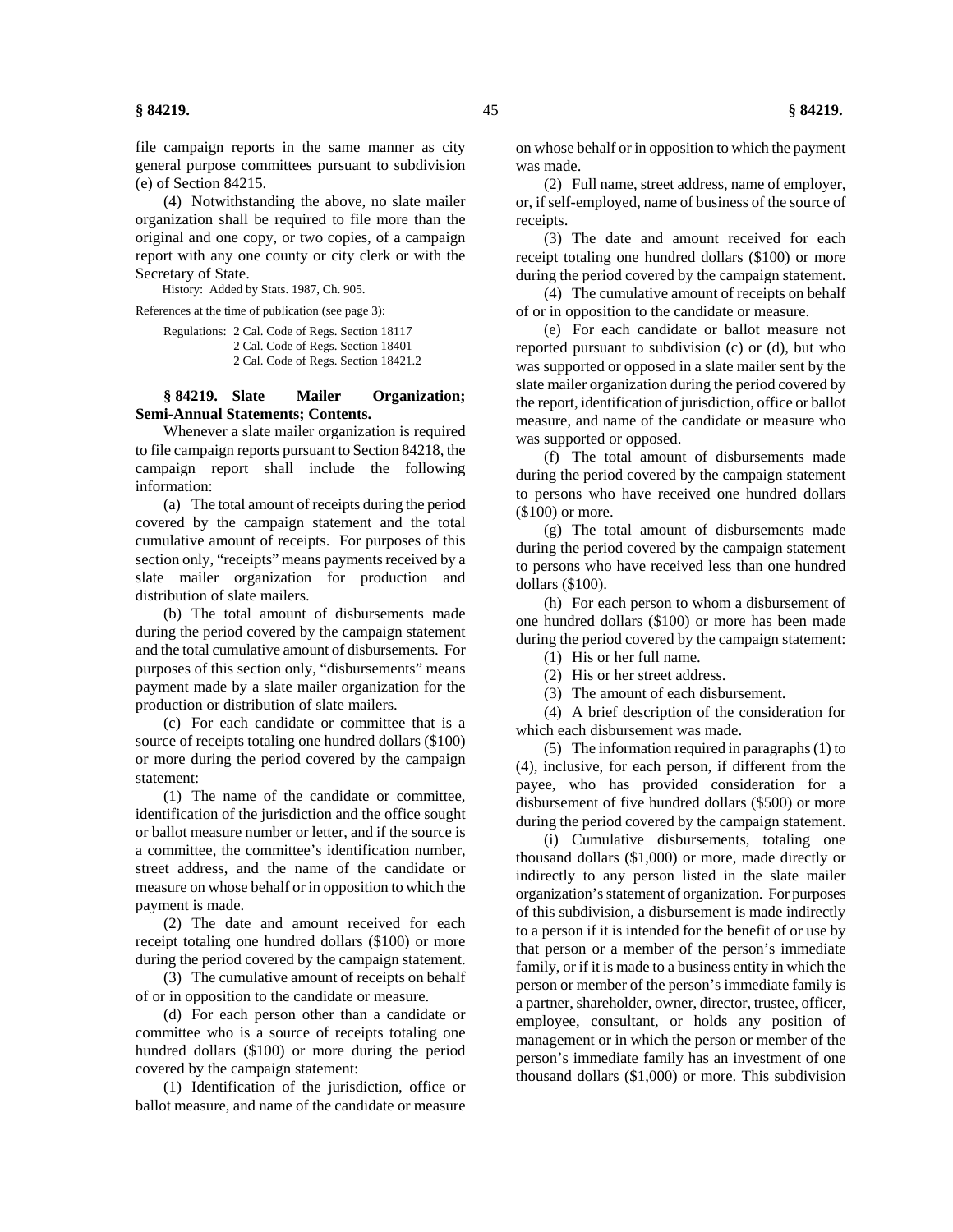shall not apply to any disbursement made to a business entity whose securities are publicly traded.

(j) The full name, street address, and telephone number of the slate mailer organization and of the treasurer.

(k) Whenever a slate mailer organization also qualifies as a general purpose committee pursuant to Section 82027.5, the campaign report shall include, in addition to the information required by this section, the information required by Section 84211.

History: Added by Stats. 1987, Ch. 905; amended by Stats. 2000, Ch. 853.

References at the time of publication (see page 3):

Regulations: 2 Cal. Code of Regs. Section 18229.1 2 Cal. Code of Regs. Section 18401 2 Cal. Code of Regs. Section 18421.2

## **§ 84220. Slate Mailer Organization; Late Payments.**

If a slate mailer organization receives a payment of two thousand five hundred dollars (\$2,500) or more for purposes of supporting or opposing any candidate or ballot measure in a slate mailer, and the payment is received at a time when, if the payment were a contribution it would be considered a late contribution, then the slate mailer organization shall report the payment in the manner set forth in Section 84203 for candidates and committees when reporting late contributions received. The slate mailer organization shall, in addition to reporting the information required by Section 84203, identify the candidates or measures whose support or opposition is being paid for, in whole or in part, by each late payment.

History: Added by Stats. 1987, Ch. 905.

References at the time of publication (see page 3):

Regulations: 2 Cal. Code of Regs. Section 18117 2 Cal. Code of Regs. Section 18401 2 Cal. Code of Regs. Section 18421.2

### **§ 84221. Slate Mailer Organization; Termination.**

Slate mailer organizations shall terminate their filing obligations in the same manner as applies to committees qualifying under subdivision (a) of Section 82013.

History: Added by Stats. 1987, Ch. 905.

References at the time of publication (see page 3):

Regulations: 2 Cal. Code of Regs. Section 18401 2 Cal. Code of Regs. Section 18421.2

**§ 84222. Blank. § 84223. Blank.** 

**§ 84224. Blank.** 

## **§ 84225. Public Employees' Retirement Board Candidates.**

(a) For the purposes of this section only, "board" means the Board of Administration of the Public Employees' Retirement System, as established under Article 1 (commencing with Section 20090) of Chapter 2 of Part 3 of Division 5 of Title 2 of the Government Code.

(b) Except as provided in this section, the provisions of this article do not apply to candidates for the board, including incumbent board members running for reelection, as such candidates are described in subdivision (g) of Section 20090.

(c) Candidates for board seats described in subdivision (g) of Section 20090, including incumbent board members running for reelection, shall file campaign statements with the Secretary of State no later than two days before the beginning of the ballot period, as determined by the board, for the period ending five days before the beginning of the ballot period, and no later than January 10, for the period ending December 31.

(1) The campaign statements shall contain an itemized report that is prepared on a form prescribed by the Commission, with the assistance of the board, that provides the information contained in campaign statements required under Section 84211 to the extent that the information is applicable to a board election.

(2) The original of a campaign statement shall be filed with the Secretary of State and a copy shall be retained at the board's office in Sacramento and is a public record.

History: Added by Stats. 1998, Ch. 923.

References at the time of publication (see page 3):

| Regulations: 2 Cal. Code of Regs. Section 18117 |
|-------------------------------------------------|
| 2 Cal. Code of Regs. Section 18401              |
| 2 Cal. Code of Regs. Section 18421.2            |
| 2 Cal. Code of Regs. Section 18451              |
| 2 Cal. Code of Regs. Section 18452              |

## **Article 2.5. Campaign Reporting Requirements – LAFCO Proposals.**

**§ 84250 - 84252**

- § 84250. Applicability to LAFCO Proposals.
- § 84251. Payment for Political Purposes.
- § 84252. Campaign Reporting.

## **§ 84250. Applicability to LAFCO Proposals.**

All requirements of this title applicable to a measure, as defined in Section 82043, also apply to a LAFCO proposal, as defined in Section 82035.5, except as set forth in Section 84252.

History: Added by Stats. 2008, Ch. 192.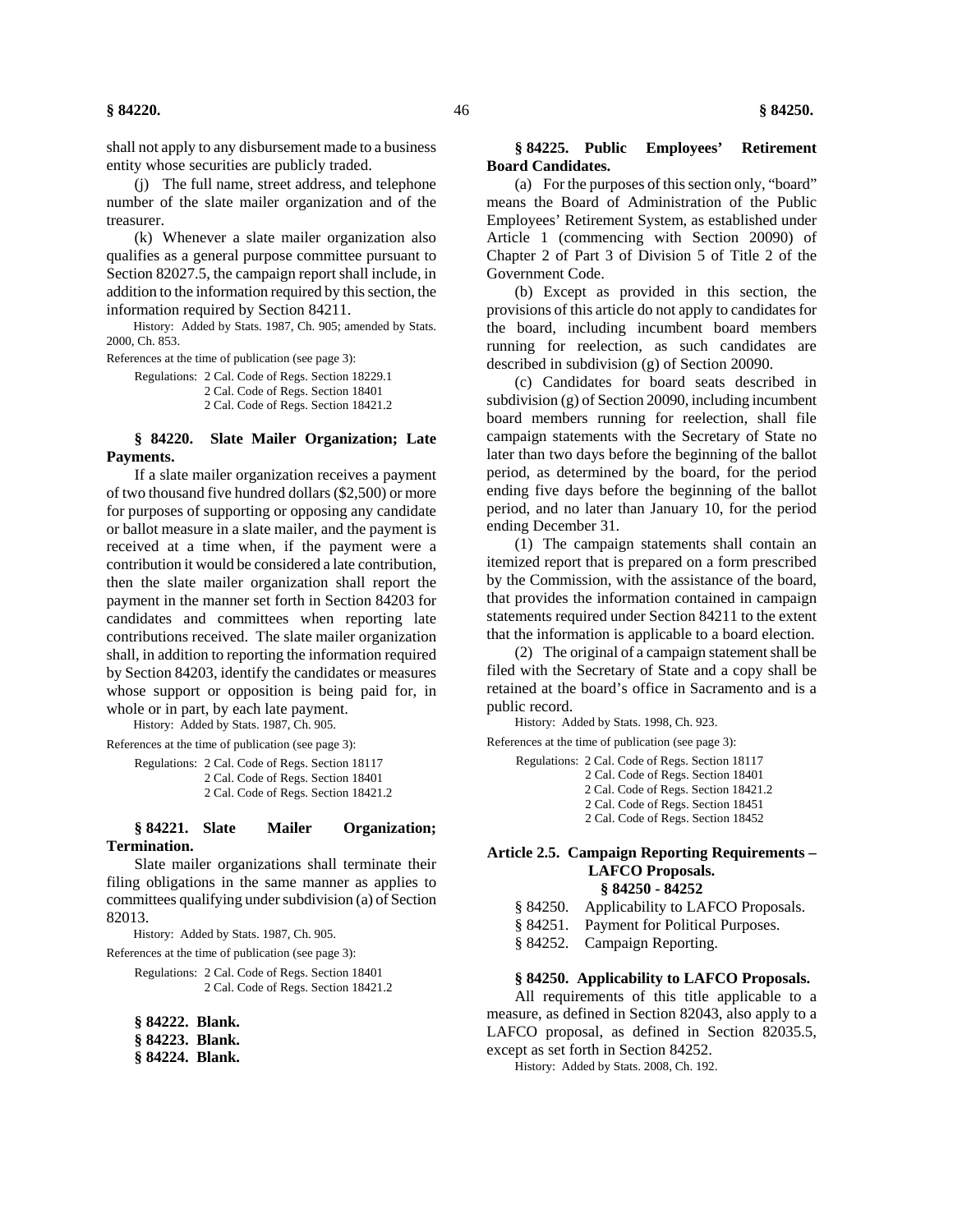## **§ 84251. Payment for Political Purposes.**

A payment made for "political purposes," as that term is used in Sections 82015 and 82025, includes a payment made for the purpose of influencing or attempting to influence the actions of voters or a local agency formation commission for or against the qualification, adoption, or passage of a LAFCO proposal.

History: Added by Stats. 2008, Ch. 192.

#### **§ 84252. Campaign Reporting.**

(a) A committee primarily formed to support or oppose a LAFCO proposal shall file all statements required under this chapter except that, in lieu of the statements required by Sections 84200 and 84202.3, the committee shall file monthly campaign statements from the time circulation of a petition begins until a measure is placed on the ballot or, if a measure is not placed on the ballot, until the committee is terminated pursuant to Section 84214. The committee shall file an original and one copy of each statement on the 15th day of each calendar month, covering the prior calendar month, with the clerk of the county in which the measure may be voted on. If the petition results in a measure that is placed on the ballot, the committee thereafter shall file campaign statements required by this chapter.

(b) In addition to any other statements required by this chapter, a committee that makes independent expenditures in connection with a LAFCO proposal shall file statements pursuant to Section 84203.5.

History: Added by Stats. 2008, Ch. 192.

## **Article 3. Prohibitions. § 84300 - 84309**

|  | \$84300. | Cash and In-Kind Contributions;              |
|--|----------|----------------------------------------------|
|  |          | Cash Expenditures.                           |
|  | § 84301. | Contributions Made Under Legal               |
|  |          | Name.                                        |
|  | § 84302. | Contributions by Intermediary or             |
|  |          | Agent.                                       |
|  | § 84303. | Expenditure by Agent or                      |
|  |          | Independent Contractor.                      |
|  | § 84304. | Anonymous Contributions.                     |
|  |          | § 84305. Requirements for Mass Mailing.      |
|  |          | § 84305.5. Slate Mailer Identification and   |
|  |          | Disclaimer Requirements.                     |
|  |          | § 84305.6. Slate Mailer Disclosure           |
|  |          | Requirements; Official Political             |
|  |          | Party Position. [Repealed]                   |
|  |          | § 84306. Contributions Received by Agents of |
|  |          | Candidates or Committees.                    |
|  | \$84307. | Commingling with Personal Funds.             |

- 
- § 84307.5. Fundraising Payments Made to a Spouse or Domestic Partner.
- § 84308. Contributions to Officers; Disqualification.
- § 84309. Transmittal of Campaign Contributions in State Office Buildings.
- § 84310. Identification Requirements for Telephone Calls.

## **§ 84300. Cash and In-Kind Contributions; Cash Expenditures.**

(a) No contribution of one hundred dollars (\$100) or more shall be made or received in cash.

A cash contribution shall not be deemed received if it is not negotiated or deposited and is returned to the contributor before the closing date of the campaign statement on which the contribution would otherwise be reported. If a cash contribution, other than a late contribution, as defined in Section 82036, is negotiated or deposited, it shall not be deemed received if it is refunded within 72 hours of receipt. In the case of a late contribution, as defined in Section 82036, it shall not be deemed received if it is returned to the contributor within 48 hours of receipt.

(b) No expenditure of one hundred dollars (\$100) or more shall be made in cash.

(c) No contribution of one hundred dollars (\$100) or more other than an in-kind contribution shall be made unless in the form of a written instrument containing the name of the donor and the name of the payee and drawn from the account of the donor or the intermediary, as defined in Section 84302.

(d) The value of all in-kind contributions of one hundred dollars (\$100) or more shall be reported in writing to the recipient upon the request in writing of the recipient.

History: Amended by Stats. 1977, Ch. 1213; amended by Stats. 1978, Ch. 650; repealed and reenacted as amended by Stats. 1979, Ch. 779; amended by Stats. 1980, Ch. 759; amended by Stats. 1996, Ch. 898.

References at the time of publication (see page 3):

Regulations: 2 Cal. Code of Regs. Section 18401 2 Cal. Code of Regs. Section 18421.2

## **§ 84301. Contributions Made Under Legal Name.**

No contribution shall be made, directly or indirectly, by any person in a name other than the name by which such person is identified for legal purposes.

References at the time of publication (see page 3):

Regulations: 2 Cal. Code of Regs. Section 18401 2 Cal. Code of Regs. Section 18421.2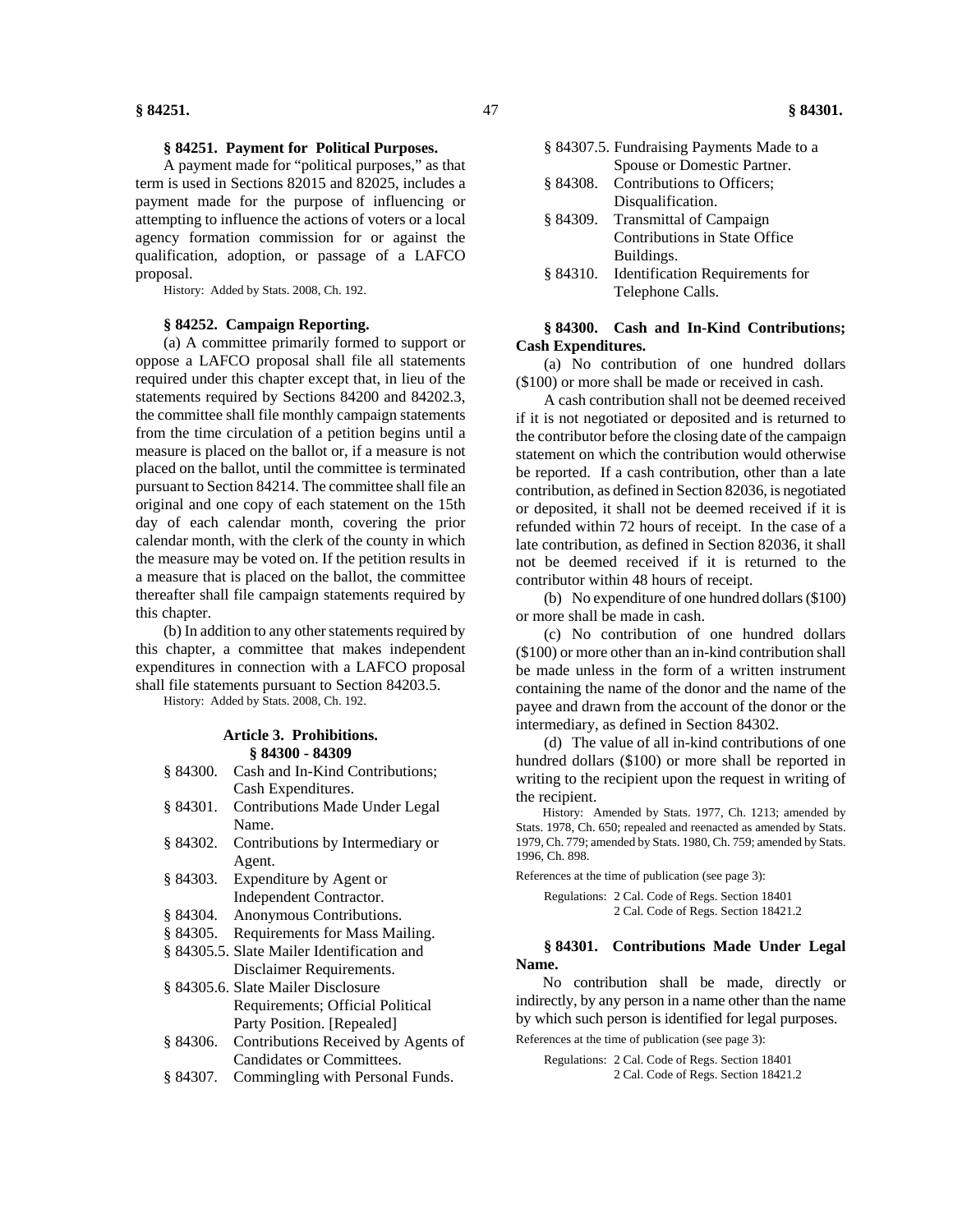## **§ 84302. Contributions by Intermediary or Agent.**

No person shall make a contribution on behalf of another, or while acting as the intermediary or agent of another, without disclosing to the recipient of the contribution both his own full name and street address, occupation, and the name of his employer, if any, or his principal place of business if he is self-employed, and the full name and street address, occupation, and the name of employer, if any, or principal place of business if self-employed, of the other person. The recipient of the contribution shall include in his campaign statement the full name and street address, occupation, and the name of the employer, if any, or the principal place of business if self-employed, of both the intermediary and the contributor.

References at the time of publication (see page 3):

Regulations: 2 Cal. Code of Regs. Section 18401 2 Cal. Code of Regs. Section 18421.2 2 Cal. Code of Regs. Section 18432.5

## **§ 84303. Expenditure by Agent or Independent Contractor.**

No expenditure of five hundred dollars (\$500) or more shall be made, other than overhead or normal operating expenses, by an agent or independent contractor, including, but not limited to, an advertising agency, on behalf of or for the benefit of any candidate or committee unless it is reported by the candidate or committee as if the expenditure were made directly by the candidate or committee. The agent or independent contractor shall make known to the candidate or committee all information required to be reported by this section.

History: Amended by Stats. 1984, Ch. 161; amended by Stats. 2000, Ch. 853.

References at the time of publication (see page 3):

| Regulations: 2 Cal. Code of Regs. Section 18401 |
|-------------------------------------------------|
| 2 Cal. Code of Regs. Section 18421.2            |
| 2 Cal. Code of Regs. Section 18421.7            |
| 2 Cal. Code of Regs. Section 18421.8            |
| 2 Cal. Code of Regs. Section 18431              |

#### **§ 84304. Anonymous Contributions.**

No person shall make an anonymous contribution or contributions to a candidate, committee or any other person totaling one hundred dollars (\$100) or more in a calendar year. An anonymous contribution of one hundred dollars (\$100) or more shall not be kept by the intended recipient but instead shall be promptly paid to the Secretary of State for deposit in the General Fund of the state.

History: Amended by Stats. 1978, Ch. 650.

References at the time of publication (see page 3):

Regulations: 2 Cal. Code of Regs. Section 18401 2 Cal. Code of Regs. Section 18421.2

#### **§ 84305. Requirements for Mass Mailing.**

(a) Except as provided in subdivision (b), no candidate or committee shall send a mass mailing unless the name, street address, and city of the candidate or committee are shown on the outside of each piece of mail in the mass mailing and on at least one of the inserts included within each piece of mail of the mailing in no less than 6-point type which shall be in a color or print which contrasts with the background so as to be easily legible. A post office box may be stated in lieu of a street address if the organization's address is a matter of public record with the Secretary of State.

(b) If the sender of the mass mailing is a single candidate or committee, the name, street address, and city of the candidate or committee need only be shown on the outside of each piece of mail.

(c) If the sender of a mass mailing is a controlled committee, the name of the person controlling the committee shall be included in addition to the information required by subdivision (a).

History: Amended by Stats. 1975, Ch. 915, effective September 20, 1975, operative January 7, 1975; amended by Stats. 1976, Ch. 1106; amended by Stats. 1977, Ch. 230, effective July 7, 1977; amended by Stats. 1978, Ch. 1408, effective October 1, 1978; amended by Stats. 1984, Ch. 1368; amended by Stats. 1989, Ch. 764.

References at the time of publication (see page 3):

|           | Regulations: 2 Cal. Code of Regs. Section 18401                                          |
|-----------|------------------------------------------------------------------------------------------|
|           | 2 Cal. Code of Regs. Section 18421.2                                                     |
|           | 2 Cal. Code of Regs. Section 18435                                                       |
| Opinions: | In re Juvinall, Stull, Republican Central<br>Committee of Orange County, Tuteur (1976) 2 |
|           | FPPC Ops. 110                                                                            |
|           | In re Sobieski (1976) 2 FPPC Ops. 73                                                     |
|           | In re Valdez (1976) 2 FPPC Ops. 21                                                       |

## **§ 84305.5. Slate Mailer Identification and Disclaimer Requirements.**

(a) No slate mailer organization or committee primarily formed to support or oppose one or more ballot measures shall send a slate mailer unless:

(1) The name, street address, and city of the slate mailer organization or committee primarily formed to support or oppose one or more ballot measures are shown on the outside of each piece of slate mail and on at least one of the inserts included with each piece of slate mail in no less than 8-point roman type which shall be in a color or print which contrasts with the background so as to be easily legible. A post office box may be stated in lieu of a street address if the street address of the slate mailer organization or the committee primarily formed to support or oppose one or more ballot measure is a matter of public record with the Secretary of State's Political Reform Division.

(2) At the top or bottom of the front side or surface of at least one insert or at the top or bottom of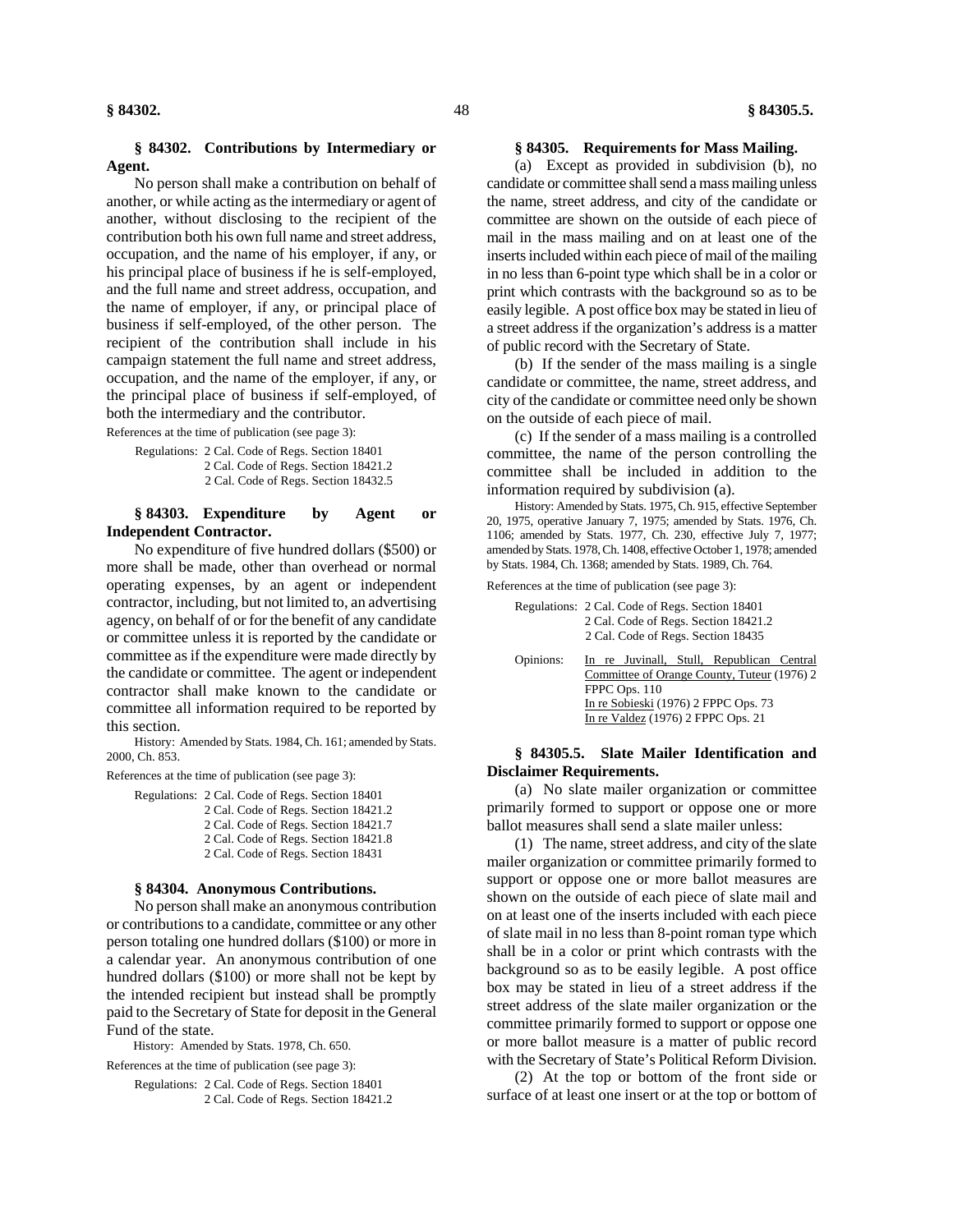one side or surface of a postcard or other self-mailer, there is a notice in at least 8-point roman boldface type, which shall be in a color or print which contrasts with the background so as to be easily legible, and in a printed or drawn box and set apart from any other printed matter. The notice shall consist of the following statement:

## **NOTICE TO VOTERS**

**THIS DOCUMENT WAS PREPARED BY (name of slate mailer organization or committee primarily formed to support or oppose one or more ballot measures), NOT AN OFFICIAL POLITICAL PARTY ORGANIZATION. Appearance in this mailer does not necessarily imply endorsement of others appearing in this mailer, nor does it imply endorsement of, or opposition to, any issues set forth in this mailer. Appearance is paid for and authorized by each candidate and ballot measure which is designated by an \*.** 

(3) The name, street address, and city of the slate mailer organization or committee primarily formed to support or oppose one or more ballot measures as required by paragraph (1) and the notice required by paragraph (2) may appear on the same side or surface of an insert.

(4) Each candidate and each ballot measure that has paid to appear in the slate mailer is designated by an **\*** . Any candidate or ballot measure that has not paid to appear in the slate mailer is not designated by an **\*** .

The **\*** required by this subdivision shall be of the same type size, type style, color or contrast, and legibility as is used for the name of the candidate or the ballot measure name or number and position advocated to which the **\*** designation applies except that in no case shall the **\*** be required to be larger than 10-point boldface type. The designation shall immediately follow the name of the candidate, or the name or number and position advocated on the ballot measure where the designation appears in the slate of candidates and measures. If there is no slate listing, the designation shall appear at least once in at least 8 point boldface type, immediately following the name of the candidate, or the name or number and position advocated on the ballot measure.

(5) The name of any candidate appearing in the slate mailer who is a member of a political party differing from the political party which the mailer appears by representation or indicia to represent is accompanied, immediately below the name, by the party designation of the candidate, in no less than 9 point roman type which shall be in a color or print that contrasts with the background so as to be easily

(b) For purposes of the designations required by paragraph (4) of subdivision (a), the payment of any sum made reportable by subdivision (c) of Section 84219 by or at the behest of a candidate or committee, whose name or position appears in the mailer, to the slate mailer organization or committee primarily formed to support or oppose one or more ballot measures, shall constitute a payment to appear, requiring the **\*** designation. The payment shall also be deemed to constitute authorization to appear in the mailer.

History: Added by Stats. 1987, Ch. 905; amended by Stats. 1991, Ch. 403; amended by Stats. 1992, Ch. 1143; amended by Stats. 1993, Ch. 472; amended by Stats. 1994, Ch. 923; amended by Stats. 1996, Ch. 893; amended by Proposition 208 of the November 1996 Statewide General Election; Proposition 208 version preliminarily enjoined January 6, 1998; Proposition 208 version permanently enjoined March 1, 2001; pre-Proposition 208 version revived by operation of law; On September 20, 2002, the Federal District Court for the Eastern District of California issued a preliminary injunction prohibiting the FPPC from enforcing this subdivision against the slate mail organizations which had sought the injunction; repealed and new section added by Stats. 2004, Ch. 478, effective September 10, 2004.

References at the time of publication (see page 3):

Regulations: 2 Cal. Code of Regs. Section 18229.1 2 Cal. Code of Regs. Section 18401 2 Cal. Code of Regs. Section 18421.2

## **§ 84305.6. Slate Mailer Disclosure Requirements; Official Political Party Position. [Repealed]**

History: Added by Stats. 2000, Ch. 102 [Proposition 34 of the November Statewide General Election]; On September 20, 2002, the Federal District Court for the Eastern District of California issued a preliminary injunction prohibiting the FPPC from enforcing this provision against the slate mail organizations which had sought the injunction; repealed by Stats. 2004, Ch. 478, effective September 10, 2004.

## **§ 84306. Contributions Received by Agents of Candidates or Committees.**

All contributions received by a person acting as an agent of a candidate shall be reported promptly to the candidate or any of his or her designated agents. All contributions received by a person acting as an agent of a committee shall be reported promptly to the committee's treasurer or any of his or her designated agents. "Promptly" as used in this section means not later than the closing date of any campaign statement the committee or candidate for whom the contribution is intended is required to file.

History: Added by Stats. 1979, Ch. 779.

References at the time of publication (see page 3):

Regulations: 2 Cal. Code of Regs. Section 18401 2 Cal. Code of Regs. Section 18421.1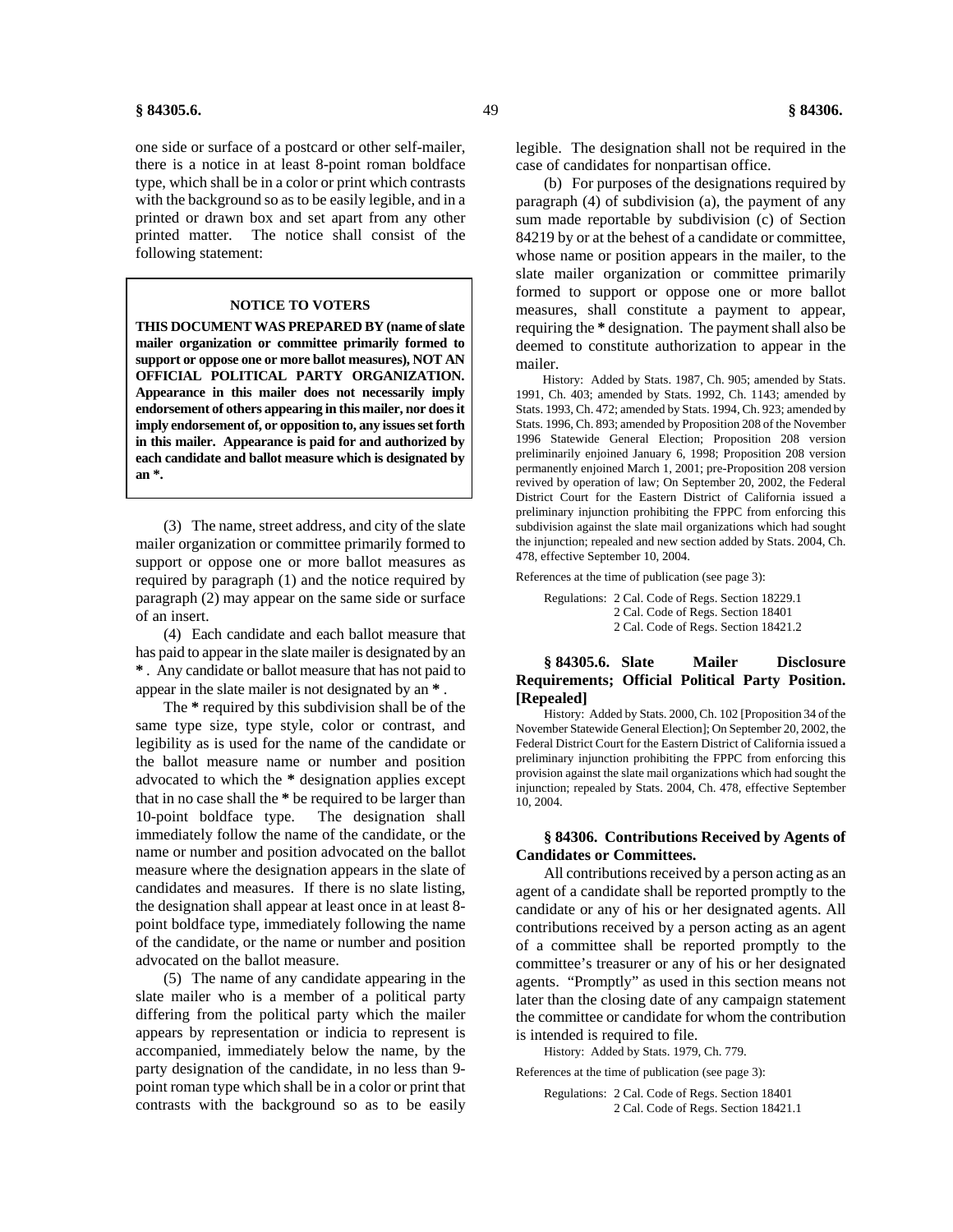2 Cal. Code of Regs. Section 18421.2 2 Cal. Code of Regs. Section 18421.3

#### **§ 84307. Commingling with Personal Funds.**

No contribution shall be commingled with the personal funds of the recipient or any other person. History: Added by Stats. 1979, Ch. 779.

References at the time of publication (see page 3):

Regulations: 2 Cal. Code of Regs. Section 18401 2 Cal. Code of Regs. Section 18421.2

#### **§ 84307.5. Fundraising Payments Made to a Spouse or Domestic Partner.**

A spouse or domestic partner of an elected officer or a candidate for elective office shall not receive compensation from campaign funds held by a controlled committee of the elected officer or candidate for elective office for services rendered in connection with fundraising for the benefit of the elected officer or candidate for elective office.

History: Added by Stats. 2009, Ch. 360.

#### **§ 84308. Contributions to Officers; Disqualification.**

(a) The definitions set forth in this subdivision shall govern the interpretation of this section.

(1) "Party" means any person who files an application for, or is the subject of, a proceeding involving a license, permit, or other entitlement for use.

(2) "Participant" means any person who is not a party but who actively supports or opposes a particular decision in a proceeding involving a license, permit, or other entitlement for use and who has a financial interest in the decision, as described in Article 1 (commencing with Section 87100) of Chapter 7. A person actively supports or opposes a particular decision in a proceeding if he or she lobbies in person the officers or employees of the agency, testifies in person before the agency, or otherwise acts to influence officers of the agency.

(3) "Agency" means an agency as defined in Section 82003 except that it does not include the courts or any agency in the judicial branch of government, local governmental agencies whose members are directly elected by the voters, the Legislature, the Board of Equalization, or constitutional officers. However, this section applies to any person who is a member of an exempted agency but is acting as a voting member of another agency.

(4) "Officer" means any elected or appointed officer of an agency, any alternate to an elected or appointed officer of an agency, and any candidate for elective office in an agency.

(5) "License, permit, or other entitlement for use" means all business, professional, trade and land use licenses and permits and all other entitlements for use, including all entitlements for land use, all contracts (other than competitively bid, labor, or personal employment contracts), and all franchises.

(6) "Contribution" includes contributions to candidates and committees in federal, state, or local elections.

(b) No officer of an agency shall accept, solicit, or direct a contribution of more than two hundred fifty dollars (\$250) from any party, or his or her agent, or from any participant, or his or her agent, while a proceeding involving a license, permit, or other entitlement for use is pending before the agency and for three months following the date a final decision is rendered in the proceeding if the officer knows or has reason to know that the participant has a financial interest, as that term is used in Article 1 (commencing with Section 87100) of Chapter 7. This prohibition shall apply regardless of whether the officer accepts, solicits, or directs the contribution for himself or herself, or on behalf of any other officer, or on behalf of any candidate for office or on behalf of any committee.

(c) Prior to rendering any decision in a proceeding involving a license, permit or other entitlement for use pending before an agency, each officer of the agency who received a contribution within the preceding 12 months in an amount of more than two hundred fifty dollars (\$250) from a party or from any participant shall disclose that fact on the record of the proceeding. No officer of an agency shall make, participate in making, or in any way attempt to use his or her official position to influence the decision in a proceeding involving a license, permit, or other entitlement for use pending before the agency if the officer has willfully or knowingly received a contribution in an amount of more than two hundred fifty dollars (\$250) within the preceding 12 months from a party or his or her agent, or from any participant, or his or her agent if the officer knows or has reason to know that the participant has a financial interest in the decision, as that term is described with respect to public officials in Article 1 (commencing with Section 87100) of Chapter 7.

If an officer receives a contribution which would otherwise require disqualification under this section, returns the contribution within 30 days from the time he or she knows, or should have known, about the contribution and the proceeding involving a license, permit, or other entitlement for use, he or she shall be permitted to participate in the proceeding.

(d) A party to a proceeding before an agency involving a license, permit, or other entitlement for use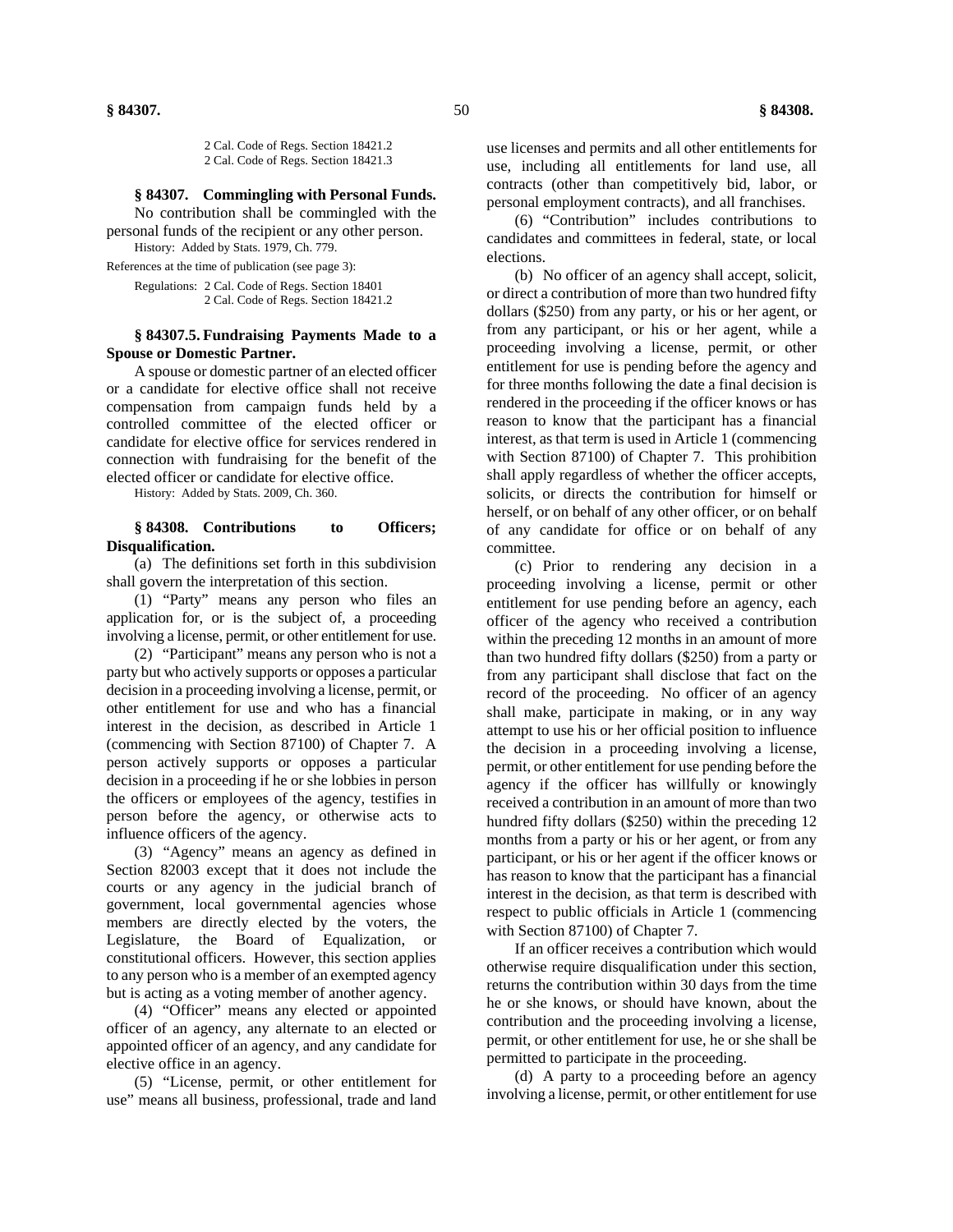shall disclose on the record of the proceeding any contribution in an amount of more than two hundred fifty dollars (\$250) made within the preceding 12 months by the party, or his or her agent, to any officer of the agency. No party, or his or her agent, to a proceeding involving a license, permit, or other entitlement for use pending before any agency and no participant, or his or her agent, in the proceeding shall make a contribution of more than two hundred fifty dollars (\$250) to any officer of that agency during the proceeding and for three months following the date a final decision is rendered by the agency in the proceeding. When a closed corporation is a party to, or a participant in, a proceeding involving a license, permit, or other entitlement for use pending before an agency, the majority shareholder is subject to the disclosure and prohibition requirements specified in subdivisions (b), (c), and this subdivision.

(e) Nothing in this section shall be construed to imply that any contribution subject to being reported under this title shall not be so reported.

History: Added by Stats. 1982, Ch. 1049; amended by Stats. 1984, Ch. 1681, effective September 30, 1984; amended by Stats. 1989, Ch. 764.

References at the time of publication (see page 3):

Regulations: 2 Cal. Code of Regs. Section 18401 2 Cal. Code of Regs. Section 18421.2 2 Cal. Code of Regs. Section 18438.1 2 Cal. Code of Regs. Section 18438.2 2 Cal. Code of Regs. Section 18438.3 2 Cal. Code of Regs. Section 18438.4 2 Cal. Code of Regs. Section 18438.5 2 Cal. Code of Regs. Section 18438.6 2 Cal. Code of Regs. Section 18438.7 2 Cal. Code of Regs. Section 18438.8

Opinions: In re Curiel (1983) 8 FPPC Ops. 1

#### **§ 84309. Transmittal of Campaign Contributions in State Office Buildings.**

(a) No person shall receive or personally deliver or attempt to deliver a contribution in the State Capitol, in any state office building, or in any office for which the state pays the majority of the rent other than a legislative district office.

(b) For purposes of this section:

(1) "Personally deliver" means delivery of a contribution in person or causing a contribution to be delivered in person by an agent or intermediary.

(2) "Receive" includes the receipt of a campaign contribution delivered in person.

History: Added by Stats. 1982, Ch. 920.

References at the time of publication (see page 3):

Regulations: 2 Cal. Code of Regs. Section 18401 2 Cal. Code of Regs. Section 18421.2 2 Cal. Code of Regs. Section 18439

**§ 84310. Identification Requirements for Telephone Calls.** 

 (a) A candidate, committee, or slate mailer organization may not expend campaign funds, directly or indirectly, to pay for telephone calls that are similar in nature and aggregate 500 or more in number, made by an individual, or individuals, or by electronic means and that advocate support of, or opposition to, a candidate, ballot measure, or both, unless during the course of each call the name of the organization that authorized or paid for the call is disclosed to the recipient of the call. Unless the organization that authorized the call and in whose name it is placed has filing obligations under this title, and the name announced in the call either is the full name by which the organization or individual is identified in any statement or report required to be filed under this title or is the name by which the organization or individual is commonly known, the candidate, committee, or slate mailer organization that paid for the call shall be disclosed. This section shall not apply to telephone calls made by the candidate, the campaign manager, or individuals who are volunteers.

 (b) Campaign and ballot measure committees are prohibited from contracting with any phone bank vendor that does not disclose the information required to be disclosed by subdivision (a).

 (c) A candidate, committee, or slate mailer organization that pays for telephone calls as described in subdivision (a) shall maintain a record of the script of the call for the period of time set forth in Section 84104. If any of the calls qualifying under subdivision (a) were recorded messages, a copy of the recording shall be maintained for that period.

History: Added by Stats. 2006, Ch. 439.

References at the time of publication (see page 3):

Regulations: 2 Cal. Code of Regs. Section 18401 2 Cal. Code of Regs. Section 18421.2 2 Cal. Code of Regs. Section 18440

## **Article 4. Exemptions. § 84400**

§ 84400. Exemptions.

## **§ 84400. Exemptions.**

Notwithstanding any other provision of the law, the Commission shall have no power to exempt any person, including any candidate or committee, from any of the requirements imposed by the provisions of this chapter.

History: Added by Stats. 1977, Ch. 403.

References at the time of publication (see page 3):

Regulations: 2 Cal. Code of Regs. Section 18401 2 Cal. Code of Regs. Section 18421.2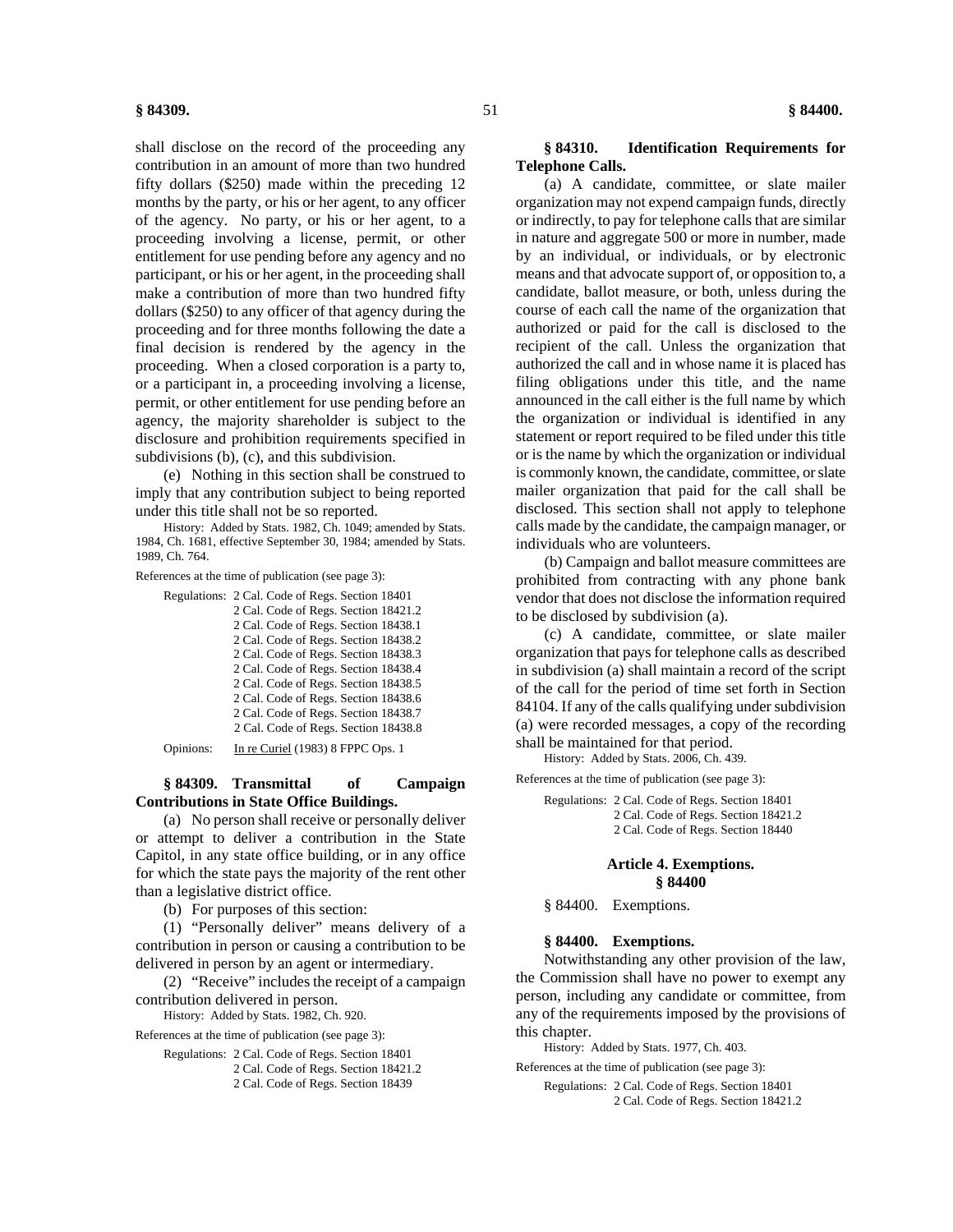## **Article 5. Advertisements. § 84501 - 84511**

| § 84501. | Advertisement.                           |
|----------|------------------------------------------|
| § 84502. | Cumulative Contributions.                |
| § 84503. | Disclosure; Advertisement For or         |
|          | <b>Against Ballot Measures.</b>          |
| § 84504. | Identification of Committee.             |
|          | § 84505. Avoidance of Disclosure.        |
| § 84506. | Independent Expenditures;                |
|          | Advertisements.                          |
|          | § 84506.5. Independent Expenditures; Not |
|          | Authorized by Candidate.                 |
| § 84507. | <b>Printed Statement or Broadcast</b>    |
|          | Communication.                           |
| \$84508. | Disclosure of One Funding Source         |
|          | on Any Advertisement.                    |
| § 84509. | Amended Statements.                      |
| § 84510. | Remedies for Article Violations;         |
|          | Civil Action; Fines.                     |
| § 84511. | Ballot Measure Ads; Paid                 |
|          | Spokesperson Disclosure.                 |

#### **§ 84501. Advertisement.**

(a) "Advertisement" means any general or public advertisement which is authorized and paid for by a person or committee for the purpose of supporting or opposing a candidate for elective office or a ballot measure or ballot measures.

(b) "Advertisement" does not include a communication from an organization other than a political party to its members, a campaign button smaller than 10 inches in diameter, a bumper sticker smaller than 60 square inches, or other advertisement as determined by regulations of the Commission.

History: Added by Proposition 208 of the November 1996 Statewide General Election.

References at the time of publication (see page 3):

```
Regulations: 2 Cal. Code of Regs. Section 18421.2 
   2 Cal. Code of Regs. Section 18450.1 
 2 Cal. Code of Regs. Section 18450.11
```
#### **§ 84502. Cumulative Contributions.**

"Cumulative contributions" means the cumulative amount of contributions received by a committee beginning 12 months prior to the date the committee made its first expenditure to qualify, support, or oppose the measure and ending within seven days of the time the advertisement is sent to the printer or broadcast station.

History: Added by Proposition 208 of the November 1996 Statewide General Election; amended by Stats. 2004, Ch. 478, effective September 10, 2004.

References at the time of publication (see page 3):

Regulations: 2 Cal. Code of Regs. Section 18421.2

2 Cal. Code of Regs. Section 18450.1

## **§ 84503. Disclosure; Advertisement For or Against Ballot Measures.**

(a) Any advertisement for or against any ballot measure shall include a disclosure statement identifying any person whose cumulative contributions are fifty thousand dollars (\$50,000) or more.

(b) If there are more than two donors of fifty thousand dollars (\$50,000) or more, the committee is only required to disclose the highest and second highest in that order. In the event that more than two donors meet this disclosure threshold at identical contribution levels, the highest and second highest shall be selected according to chronological sequence.

History: Added by Proposition 208 of the November 1996 Statewide General Election; preliminarily enjoined January 6, 1998; permanently enjoined March 1, 2001, as applied to slate mailers only.

References at the time of publication (see page 3):

Regulations: 2 Cal. Code of Regs. Section 18402 2 Cal. Code of Regs. Section 18421.2 2 Cal. Code of Regs. Section 18450.1 2 Cal. Code of Regs. Section 18450.4 2 Cal. Code of Regs. Section 18450.5

#### **§ 84504. Identification of Committee.**

(a) Any committee that supports or opposes one or more ballot measures shall name and identify itself using a name or phrase that clearly identifies the economic or other special interest of its major donors of fifty thousand dollars (\$50,000) or more in any reference to the committee required by law, including, but not limited, to its statement of organization filed pursuant to Section 84101.

(b) If the major donors of fifty thousand dollars (\$50,000) or more share a common employer, the identity of the employer shall also be disclosed.

(c) Any committee which supports or opposes a ballot measure, shall print or broadcast its name as provided in this section as part of any advertisement or other paid public statement.

(d) If candidates or their controlled committees, as a group or individually, meet the contribution thresholds for a person, they shall be identified by the controlling candidate's name.

History: Added by Proposition 208 of the November 1996 Statewide General Election.

References at the time of publication (see page 3):

Regulations: 2 Cal. Code of Regs. Section 18402

2 Cal. Code of Regs. Section 18421.2

2 Cal. Code of Regs. Section 18450.1

2 Cal. Code of Regs. Section 18450.3

2 Cal. Code of Regs. Section 18450.4 2 Cal. Code of Regs. Section 18450.5

2 Cal. Code of Regs. Section 18521.5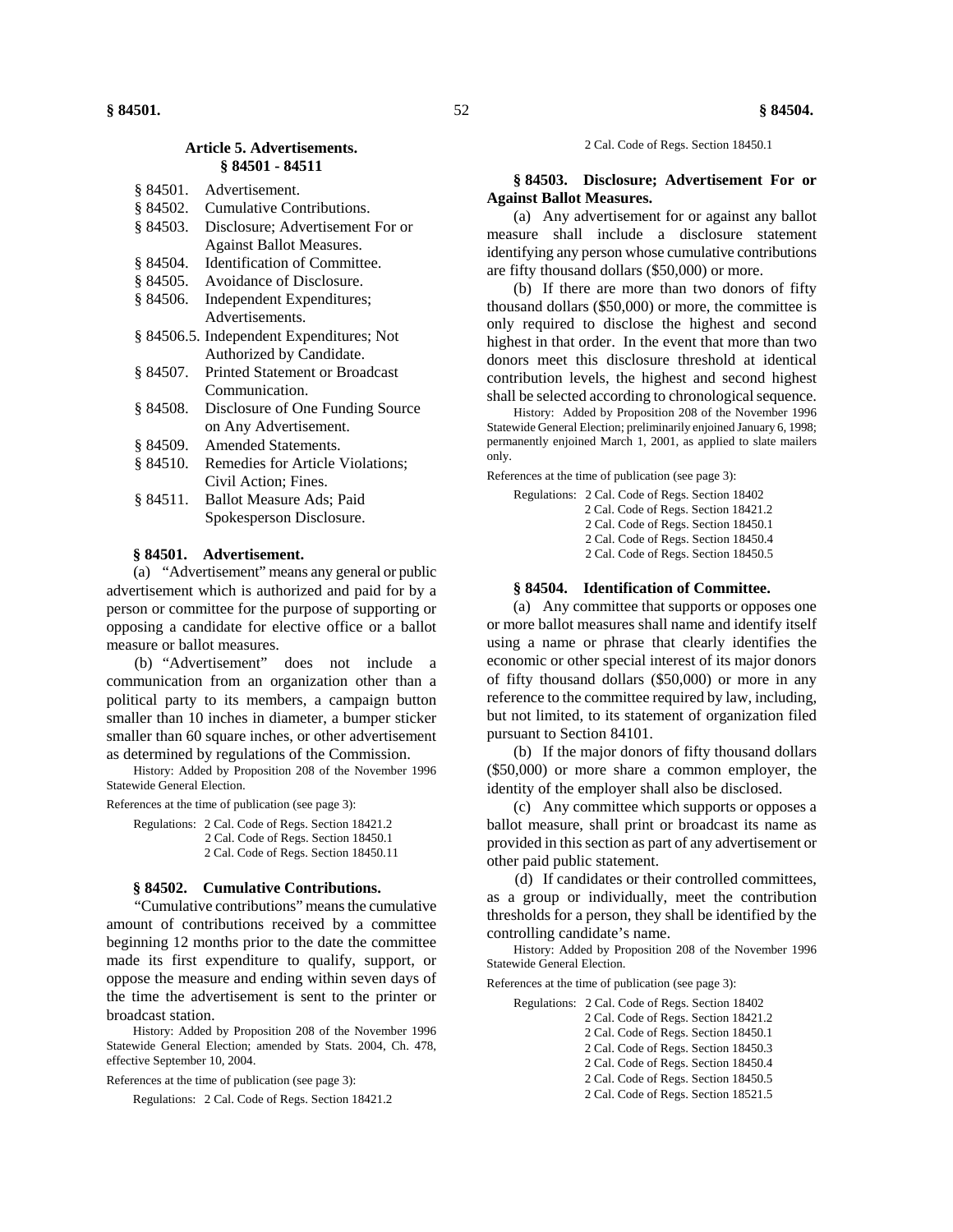### **§ 84505. Avoidance of Disclosure.**

In addition to the requirements of Sections 84503, 84504, 84506, and 84506.5, the committee placing the advertisement or persons acting in concert with that committee shall be prohibited from creating or using a noncandidate-controlled committee or a nonsponsored committee to avoid, or that results in the avoidance of, the disclosure of any individual, industry, business entity, controlled committee, or sponsored committee as a major funding source.

History: Added by Proposition 208 of the November 1996 Statewide General Election; amended by Stats. 2007, Ch. 495.

References at the time of publication (see page 3):

Regulations: 2 Cal. Code of Regs. Section 18421.2 2 Cal. Code of Regs. Section 18450.1

## **§ 84506. Independent Expenditures; Advertisements.**

(a) A broadcast or mass mailing advertisement supporting or opposing a candidate or ballot measure, that is paid for by an independent expenditure, shall include a disclosure statement that identifies both of the following:

(1) The name of the committee making the independent expenditure.

(2) The names of the persons from whom the committee making the independent expenditure has received its two highest cumulative contributions of fifty thousand dollars (\$50,000) or more during the 12 month period prior to the expenditure. If the committee can show, on the basis that contributions are spent in the order they are received, that contributions received from the two highest contributors have been used for expenditures unrelated to the candidate or ballot measure featured in the communication, the committee shall disclose the contributors making the next largest cumulative contributions of fifty thousand dollars (\$50,000) or more.

(b) If an acronym is used to identify any committee names required by this section, the names of any sponsoring organization of the committee shall be printed on print advertisements or spoken in broadcast advertisements.

History: Added by Proposition 208 of the November 1996 Statewide General Election; repealed and new section added by Stats. 2004, Ch. 478, effective September 10, 2004.

References at the time of publication (see page 3):

Regulations: 2 Cal. Code of Regs. Section 18402 2 Cal. Code of Regs. Section 18421.2 2 Cal. Code of Regs. Section 18450.1 2 Cal. Code of Regs. Section 18450.3

2 Cal. Code of Regs. Section 18450.4

2 Cal. Code of Regs. Section 18450.5

**§ 84506.5. Independent Expenditures; Not Authorized by Candidate.** 

An advertisement supporting or opposing a candidate that is paid for by an independent expenditure must include a statement that it was not authorized by a candidate or a committee controlled by a candidate.

History: Added by Stats. 2007, Ch. 495.

References at the time of publication (see page 3):

Regulations: 2 Cal. Code of Regs. Section 18421.2 2 Cal. Code of Regs. Section 18450.4

## **§ 84507. Printed Statement or Broadcast Communication.**

Any disclosure statement required by this article shall be printed clearly and legibly in no less than 10 point type and in a conspicuous manner as defined by the Commission or, if the communication is broadcast, the information shall be spoken so as to be clearly audible and understood by the intended public and otherwise appropriately conveyed for the hearing impaired.

History: Added by Proposition 208 of the November 1996 Statewide General Election.

References at the time of publication (see page 3):

Regulations: 2 Cal. Code of Regs. Section 18421.2 2 Cal. Code of Regs. Section 18450.1

#### **§ 84508. Disclosure of One Funding Source on Any Advertisement.**

If disclosure of two major donors is required by Sections 84503 and 84506, the committee shall be required to disclose, in addition to the committee name, only its highest major contributor in any advertisement which is:

(a) An electronic broadcast of 15 seconds or less, or

(b) A newspaper, magazine, or other public print media advertisement which is 20 square inches or less.

History: Added by Proposition 208 of the November 1996 Statewide General Election.

References at the time of publication (see page 3):

Regulations: 2 Cal. Code of Regs. Section 18421.2 2 Cal. Code of Regs. Section 18450.1

#### **§ 84509. Amended Statements.**

When a committee files an amended campaign statement pursuant to Section 81004.5, the committee shall change its advertisements to reflect the changed disclosure information.

History: Added by Proposition 208 of the November 1996 Statewide General Election.

References at the time of publication (see page 3):

Regulations: 2 Cal. Code of Regs. Section 18421.2 2 Cal. Code of Regs. Section 18450.1 2 Cal. Code of Regs. Section 18450.5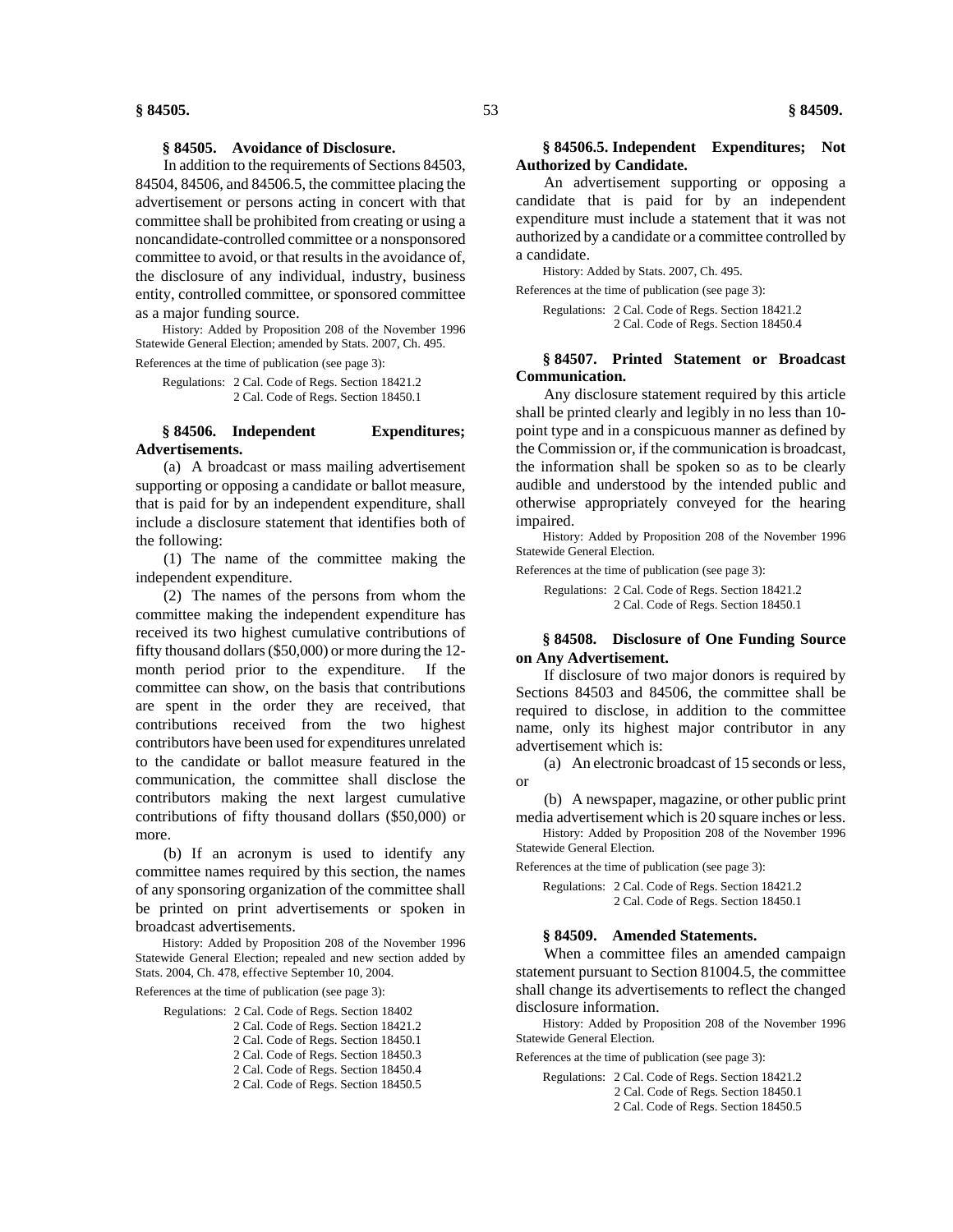## **§ 84510. Remedies for Article Violations; Civil Action; Fines.**

(a) In addition to the remedies provided for in Chapter 11 (commencing with Section 91000) of this title, any person who violates this article is liable in a civil or administrative action brought by the Commission or any person for a fine up to three times the cost of the advertisement, including placement costs.

(b) The remedies provided in subdivision (a) shall also apply to any person who purposely causes any other person to violate any provision of this article or who aids and abets any other person in a violation.

(c) If a judgment is entered against the defendant or defendants in an action brought under this section, the plaintiff shall receive 50 percent of the amount recovered. The remaining 50 percent shall be deposited in the General Fund of the state. In an action brought by a local civil prosecutor, 50 percent shall be deposited in the account of the agency bringing the action and 50 percent shall be paid to the General Fund of the state.

History: Added by Proposition 208 of the November 1996 Statewide General Election.

References at the time of publication (see page 3):

Regulations: 2 Cal. Code of Regs. Section 18421.2 2 Cal. Code of Regs. Section 18450.1

## **§ 84511. Ballot Measure Ads; Paid Spokesperson Disclosure.**

(a) A committee that makes an expenditure of five thousand dollars (\$5,000) or more to an individual for his or her appearance in an advertisement to support or oppose the qualification, passage or defeat of a ballot measure shall file a report within 10 days of the expenditure. The report shall identify the measure, the date of the expenditure, the name of the recipient, and the amount expended.

(b) The advertisement shall include the statement "(spokesperson's name) is being paid by this campaign or its donors" in highly visible roman font shown continuously if the advertisement consists of printed or televised material, or spoken in a clearly audible format if the advertisement is a radio broadcast or telephone message.

History: Added by Stats. 2000, Ch. 102 [Proposition 34 of the November Statewide General Election]; amended by Stats. 2001, Ch. 241, effective September 4, 2001.

References at the time of publication (see page 3):

Regulations: 2 Cal. Code of Regs. Section 18117 2 Cal. Code of Regs. Section 18421.2 2 Cal. Code of Regs. Section 18450.1 2 Cal. Code of Regs. Section 18450.11

## **Chapter 4.6. Online Disclosure. § 84600 - 84612**

| § 84600. |  |  | Online Disclosure. |
|----------|--|--|--------------------|
|----------|--|--|--------------------|

- § 84601. Public Access.
- § 84602. Secretary of State's Duties.
- § 84602.1. Secretary of State's Duties; Online Lobbying Registration; Reports to the Legislature.
- § 84602.5. Online Index of Identification Numbers.
- § 84603. Acceptance of Reports.
- § 84604. Online Disclosure Program.
- § 84605. Who Shall File Online.
- § 84606. Operation of Online System.
- § 84607. Prohibition Against Political or Campaign Use.
- § 84609. Candidate and Ballot Measure Committees.
- § 84610. Appropriation.
- § 84612. Rejection of Electronic Filing; Procedures.

#### **§ 84600. Online Disclosure.**

This chapter may be known and may be cited as the Online Disclosure Act.

History: Added by Stats. 1997, Ch. 866, effective October 11, 1997; amended by Stats. 2001, Ch. 917, effective October 14, 2001.

#### **§ 84601. Public Access.**

The Legislature finds and declares as follows:

(a) The people of California enacted one of the nation's most comprehensive campaign and lobbying financial disclosure laws when they voted for Proposition 9, the Political Reform Act of 1974, an initiative statute.

(b) Public access to campaign and lobbying disclosure information is a vital and integral component of a fully informed electorate.

(c) Advances in technology have made it viable for disclosure statements and reports required by the Political Reform Act to be filed online and placed on the Internet, thereby maximizing availability to the public.

History: Added by Stats. 1997, Ch. 866, effective October 11, 1997.

#### **§ 84602. Secretary of State's Duties.**

To implement the Legislature's intent, the Secretary of State, in consultation with the commission, notwithstanding any other provision of the Government Code, shall do all of the following:

(a) Develop online and electronic filing processes for use by persons and entities specified in Sections 84604 and 84605 that are required to file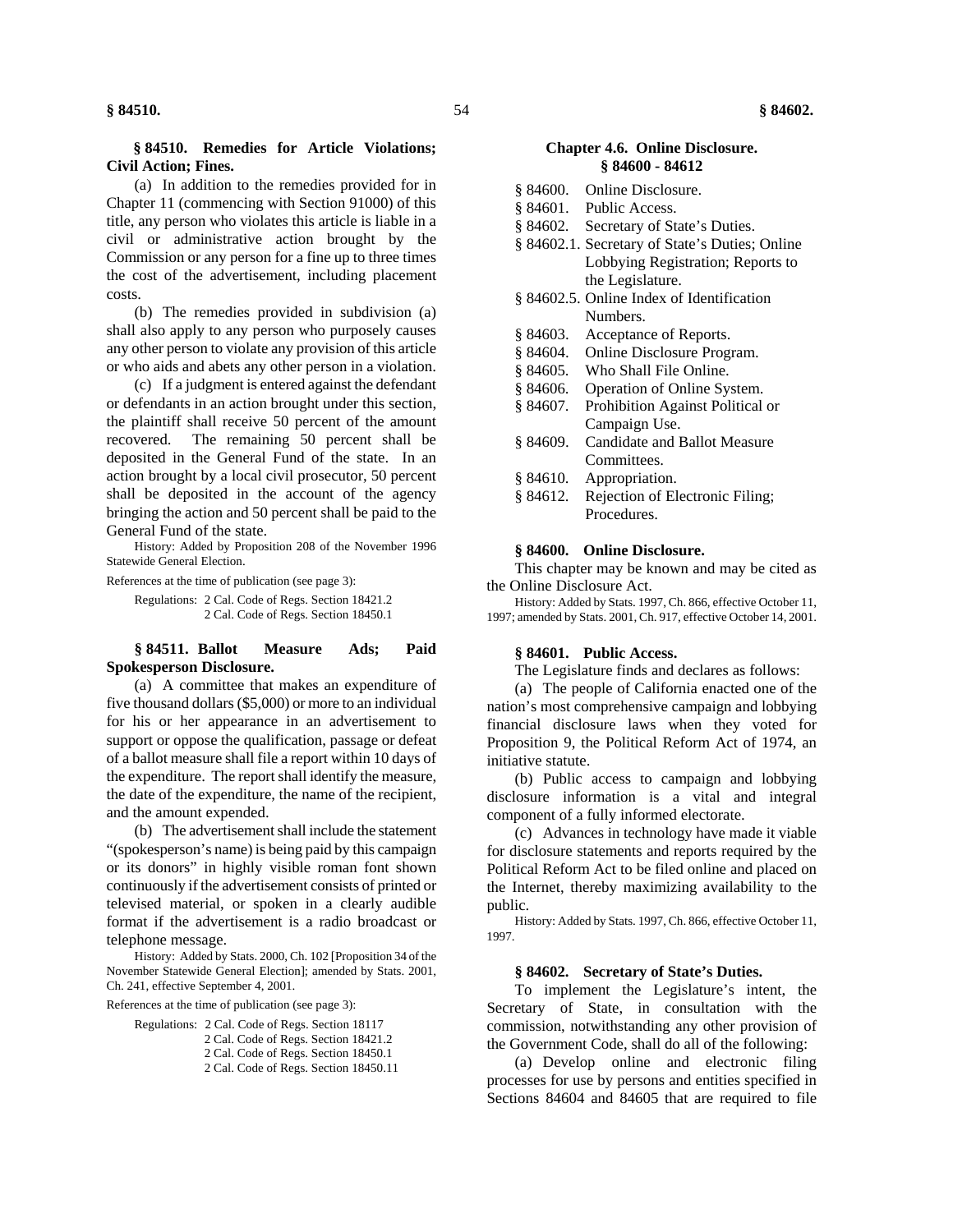statements and reports with the Secretary of State's office pursuant to Chapter 4 (commencing with Section 84100) and Chapter 6 (commencing with Section 86100). Those processes shall each enable a user to comply with all the disclosure requirements of this title and shall include, at a minimum, the following:

(1) A means or method whereby filers subject to this chapter may submit required filings free of charge. Any means or method developed pursuant to this provision shall not provide any additional or enhanced functions or services that exceed the minimum requirements necessary to fulfill the disclosure provisions of this title. At least one means or method shall be made available no later than December 31, 2002.

(2) The definition of a nonproprietary standardized record format or formats using industry standards for the transmission of the data that is required of those persons and entities specified in subdivision (a) of Section 84604 and Section 84605 and that conforms with the disclosure requirements of this title. The Secretary of State shall hold public hearings prior to development of the record format or formats as a means to ensure that affected entities have an opportunity to provide input into the development process. The format or formats shall be made public no later than July 1, 1999, to ensure sufficient time to comply with the requirements of this chapter.

(b) Accept test files from software vendors and others wishing to file reports electronically, for the purpose of determining whether the file format is in compliance with the standardized record format developed pursuant to subdivision (a) and is compatible with the Secretary of State's system for receiving the data. A list of software and service providers who have submitted acceptable test files shall be published by the Secretary of State and made available to the public. Acceptably formatted files shall be submitted by a filer in order to meet the requirements of this chapter.

(c) Develop a system that provides for the online or electronic transfer of the data specified in this section utilizing telecommunications technology that assures the integrity of the data transmitted and that creates safeguards against efforts to tamper with or subvert the data.

(d) Make all the data filed available on the Internet in an easily understood format that provides the greatest public access. The data shall be made available free of charge and as soon as possible after receipt. All late contribution and late independent expenditure reports, as defined by Sections 84203 and 84204, respectively, shall be made available on the Internet within 24 hours of receipt. The data made available on the Internet shall not contain the street name and building number of the persons or entity representatives listed on the electronically filed forms or any bank account number required to be disclosed pursuant to this title.

(e) Develop a procedure for filers to comply with the requirement that they sign under penalty of perjury pursuant to Section 81004.

(f) Maintain all filed data online for 10 years after the date it is filed, and then archive the information in a secure format.

(g) Provide assistance to those seeking public access to the information.

(h) Implement sufficient technology to seek to prevent unauthorized alteration or manipulation of the data.

(i) Provide the commission with necessary information to enable it to assist agencies, public officials, and others, with the compliance and with administration of this title.

(j) Report to the Legislature on the implementation and development of the online and electronic filing and disclosure requirements of this chapter. The report shall include an examination of system security, private security issues, software availability, compliance costs to filers, use of the filing system and software provided by the Secretary of State, and other issues relating to this chapter, and shall recommend appropriate changes if necessary. In preparing the report, the commission may present to the Secretary of State and the Legislature its comments regarding this chapter as it relates to the duties of the commission and suggest appropriate changes if necessary. There shall be one report due before the system is operational as set forth in Section 84603, one report due no later than June 1, 2002, and one report due no later than January 31, 2003.

(k) Review the current filing and disclosure requirements of this chapter and report to the Legislature, no later than June 1, 2005, recommendations on revising these requirements so as to promote greater reliance on electronic and online submissions.

History: Added by Stats. 1997, Ch. 866, effective October 11, 1997; amended by Stats. 1999, Ch. 433, effective September 16, 1999; amended by Stats. 2000, Ch. 319; amended by Stats. 2001, Ch. 917, effective October 14, 2001; amended by Stats. 2004, Ch. 816; amended by Stats. 2005, Ch. 22.

**§ 84602.1. Secretary of State's Duties; Online Lobbying Registration; Reports to the Legislature.**

History: Added by Stats. 2006, Ch. 69, set to be effective July 12, 2006, but void due to lack of compliance with section 81012.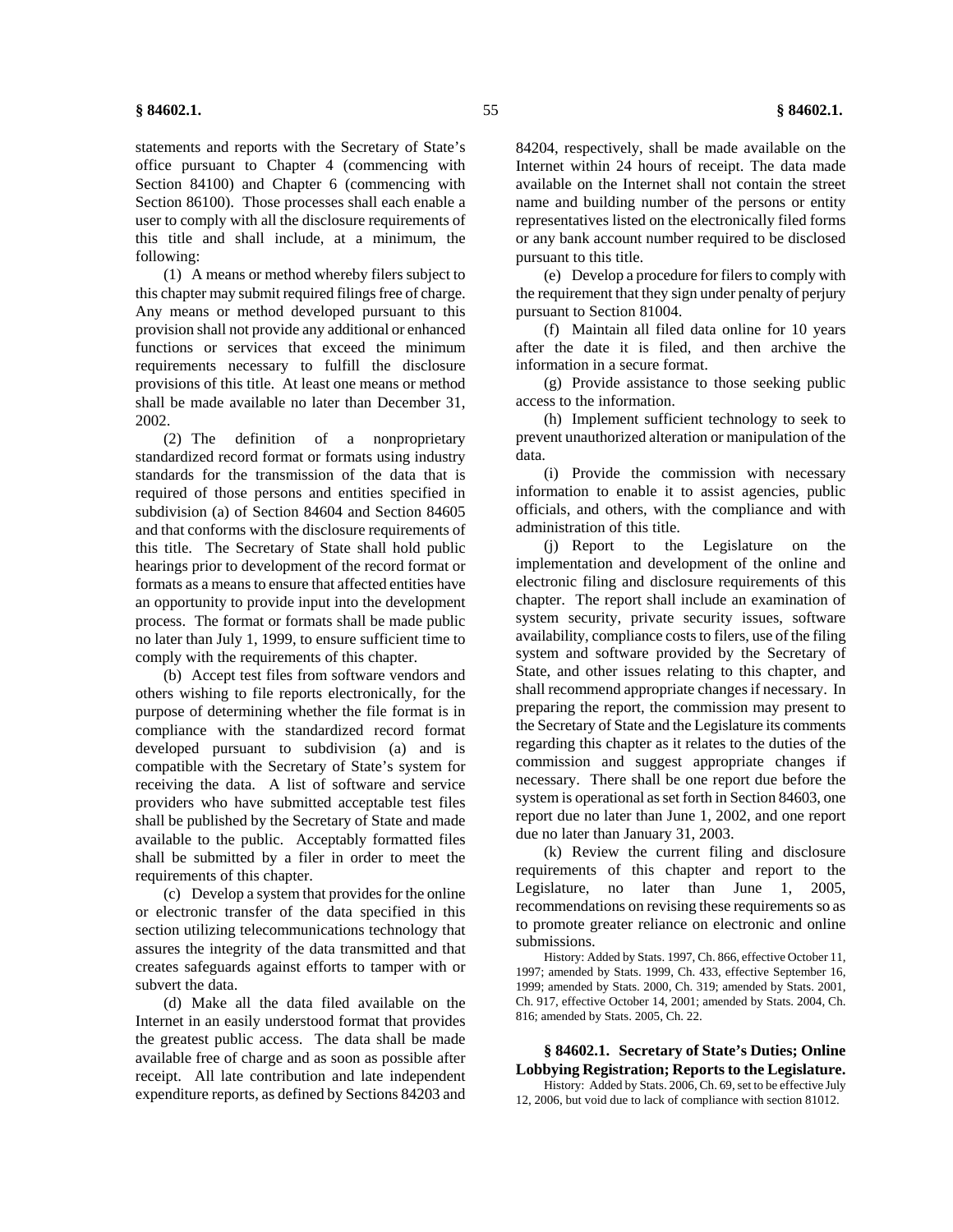## **§ 84602.5. Online Index of Identification Numbers.**

The Secretary of State shall disclose online pursuant to this chapter an index of the identification numbers, as assigned pursuant to subdivision (a) of Section 84101, of every person, entity, or committee that is obligated to make a disclosure pursuant to Chapter 4. This index shall be updated monthly except for the six-week period preceding any statewide regular or special election, during which period the index shall be updated weekly.

History: Added by Stats. 1999, Ch. 208.

#### **§ 84603. Acceptance of Reports.**

The Secretary of State, once all state-mandated development, procurement, and oversight requirements have been met, shall make public their availability to accept reports online or electronically. Any filer may then commence voluntarily filing online or electronically any required report or statement that is otherwise required to be filed with the Secretary of State pursuant to Chapter 4 (commencing with Section 84100) or Chapter 6 (commencing with Section 86100) of this title.

History: Added by Stats. 1997, Ch. 866, effective October 11, 1997; amended by Stats. 1999, Ch. 433, effective September 16, 1999.

#### **§ 84604. Online Disclosure Program.**

(a) The Secretary of State shall implement an online or electronic disclosure program in connection with the 2000 state primary election and the lobbying activities specified in paragraph (4). Entities specified in paragraphs (1), (2), and (3) shall commence online or electronic disclosure with the first preelection statement filed in connection with the 2000 statewide direct primary election for the period ending January 22, 2000, and shall continue to disclose online or electronically all required reports and statements up to and including the semiannual statement for the period ending June 30, 2000. Entities specified in paragraph (4) shall commence online or electronic disclosure with the quarterly report for the period ending March 31, 2000, and shall continue to disclose online or electronically all required reports and statements up to and including the quarterly report for the period ending June 30, 2000. The entities subject to this section are the following:

(1) Any candidate, including appellate court and Supreme Court candidates and officeholders, committee, or other persons who are required, pursuant to Chapter 4 (commencing with Section 84100), to file statements, reports, or other documents in connection with a state elective office or state measure appearing on the 2000 statewide direct primary ballot, provided that the total cumulative reportable amount of contributions received, expenditures made, loans made, or loans received is one hundred thousand dollars (\$100,000) or more. For the purpose of cumulating totals, the period covered shall commence with January 1, 1999.

(2) Any general purpose committees, as defined in Section 82027.5, including the general purpose committees of political parties, and small contributor committees, as defined in Section 85203, that cumulatively receive contributions or make expenditures totaling one hundred thousand dollars (\$100,000) or more to support or oppose candidates for any elective state office or state measure appearing on the 2000 statewide direct primary ballot. For the purpose of cumulating totals, the period covered shall commence January 1, 1999.

(3) Any slate mailer organization with cumulative reportable payments received or made for the purposes of producing slate mailers of one hundred thousand dollars (\$100,000) or more in connection with the 2000 statewide direct primary election. For the purpose of cumulating totals, the period covered shall commence January 1, 1999.

(4) Any lobbyist, lobbying firm, lobbyist employer, or other persons required, pursuant to Chapter 6 (commencing with Section 86100), to file statements, reports, or other documents, provided that the total amount of any category of reportable payments, expenses, contributions, gifts, or other items is one hundred thousand dollars (\$100,000) or more in a calendar quarter.

(b) Filers specified in subdivision (a) shall also continue to file required disclosure forms in paper format. The paper copy shall continue to be the official version for audit and other legal purposes. Committees and other persons that are not required to file online or electronically by this section may do so voluntarily.

(c) The Secretary of State shall also disclose on the Internet any late contribution or late independent expenditure report, as defined by Sections 84203 and 84204, respectively, not covered by subdivision (a).

(d) It shall be presumed that online or electronic filers file under penalty of perjury.

History: Added by Stats. 1997, Ch. 866, effective October 11, 1997; amended by Stats. 1999, Ch. 433, effective September 16, 1999.

#### **§ 84605. Who Shall File Online.**

Beginning on July 1, 2000, and for all applicable reporting periods thereafter, the following persons shall file online or electronically with the Secretary of State: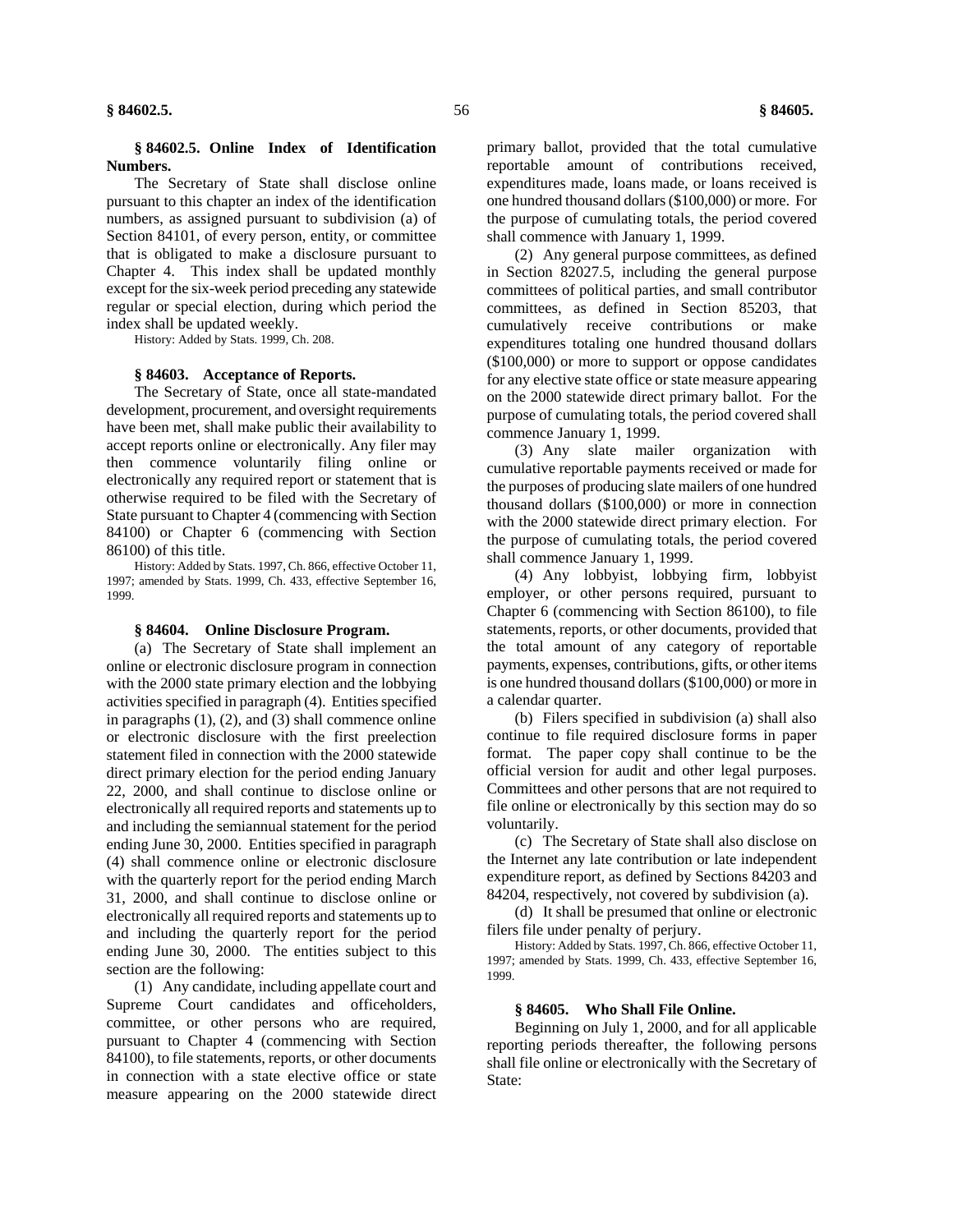(a) Any candidate, including appellate court and Supreme Court candidates and officeholders, committee, or other persons who are required, pursuant to Chapter 4 (commencing with Section 84100), to file statements, reports, or other documents in connection with a state elective office or state measure, provided that the total cumulative reportable amount of contributions received, expenditures made, loans made, or loans received is fifty thousand dollars (\$50,000) or more. In determining the cumulative reportable amount, all controlled committees, as defined by Section 82016, shall be included. For a committee subject to this title prior to January 1, 2000, the beginning date for calculating cumulative totals is January 1, 2000. For a committee that is first subject to this title on or after January 1, 2000, the beginning date for calculating cumulative totals is the date the committee is first subject to this title. A committee, as defined in subdivision (c) of Section 82013, shall file online or electronically if it makes contributions of fifty thousand dollars (\$50,000) or more in a calendar year.

(b) Any general purpose committees, as defined in Section 82027.5, including the general purpose committees of political parties, and small contributor committees, as defined in Section 85203, that cumulatively receive contributions or make expenditures totaling fifty thousand dollars (\$50,000) or more to support or oppose candidates for any elective state office or state measure. For a committee subject to this title prior to January 1, 2000, the beginning date for calculating cumulative totals is January 1, 2000. For a committee that first is subject to this title on or after January 1, 2000, the beginning date for calculating cumulative totals is the date the committee is first subject to this title.

(c) Any slate mailer organization with cumulative reportable payments received or made for the purposes of producing slate mailers of fifty thousand dollars (\$50,000) or more. For a slate mailer organization subject to this title prior to January 1, 2000, the beginning date for calculating cumulative totals is January 1, 2000. For a slate mailer organization that first is subject to this title on or after January 1, 2000, the beginning date for calculating cumulative totals is the date the organization is first subject to this title.

(d) Any lobbyist, lobbying firm, lobbyist employer or other persons required, pursuant to Chapter 6 (commencing with Section 86100), to file statements, reports, or other documents, provided that the total amount of any category of reportable payments, expenses, contributions, gifts, or other items is five thousand dollars (\$5,000) or more in a calendar quarter.

(e) The Secretary of State shall also disclose on the Internet any late contribution or late independent expenditure report, as defined by Sections 84203 and 84204, respectively, not covered by subdivision (a), (b), or (c).

(f) Committees and other persons that are not required to file online or electronically by this section may do so voluntarily.

(g) Once a person or entity is required to file online or electronically, subject to subdivision (a), (b), (c), (d), or (f), the person or entity shall be required to file all subsequent reports online or electronically.

(h) It shall be presumed that online or electronic filers file under penalty of perjury.

(i) Persons filing online or electronically shall also continue to file required disclosure statements and reports in paper format. The paper copy shall continue to be the official filing for audit and other legal purposes until the Secretary of State, pursuant to Section 84606, determines the system is operating securely and effectively.

(j) The Secretary of State shall maintain at all times a secured, official version of all original online and electronically filed statements and reports required by this chapter. Upon determination by the Secretary of State, pursuant to Section 84606, that the system is operating securely and effectively, this online or electronic version shall be the official version for audit and other legal purposes.

History: Added by Stats. 1997, Ch. 866, effective October 11, 1997; amended by Stats. 1999, Ch. 433, effective September 16, 1999; amended by Stats. 2007, Ch. 348.

References at the time of publication (see page 3):

Regulations: 2 Cal. Code of Regs. Section 18117 2 Cal. Code of Regs. Section 18450.11 2 Cal. Code of Regs. Section 18465 2 Cal. Code of Regs. Section 18465.1

#### **§ 84606. Operation of Online System.**

The Secretary of State shall determine and publicly disclose when the online and electronic disclosure systems are operating effectively. In making this determination, the Secretary of State shall consult with the Commission, the Department of Information Technology, and any other appropriate public or private entity. The online or electronic disclosure system shall not become operative until the Department of Information Technology approves the system. Upon this determination, filers required by this chapter to file online or electronically will no longer be required to file a paper copy or with local filing officers. Furthermore, the date that a filer transmits an online or electronic report shall be the date the filed report is received by the Secretary of State.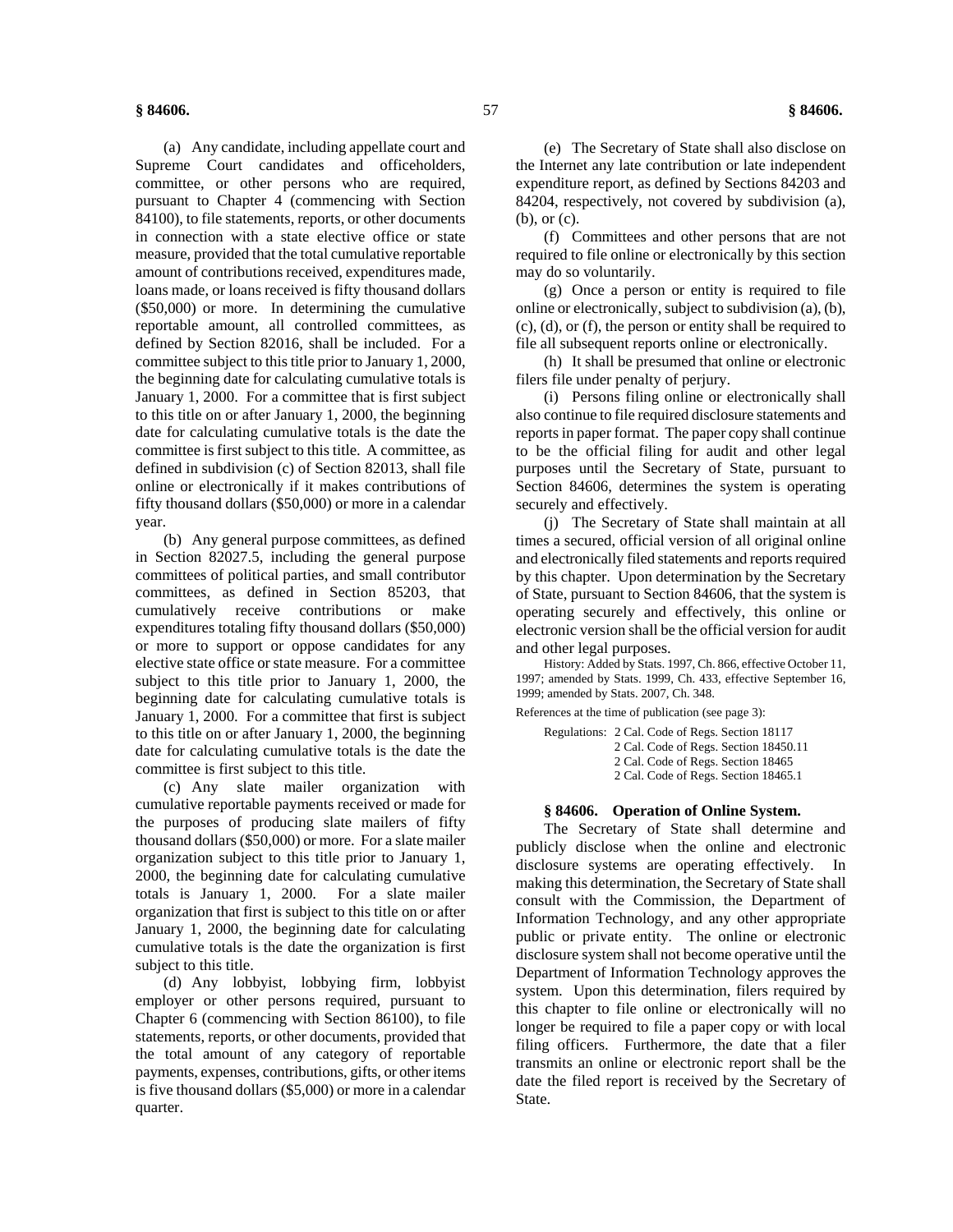History: Added by Stats. 1997, Ch. 866, effective October 11, 1997; amended by Stats. 1999, Ch. 433, effective September 16, 1999.

## **§ 84607. Prohibition Against Political or Campaign Use.**

Pursuant to Section 8314, no employee or official of a state or local government agency shall utilize, for political or campaign purposes, public facilities or resources to retrieve or maintain any of the data produced by the requirements of this chapter.

History: Added by Stats. 1997, Ch. 866, effective October 11, 1997.

## **§ 84609. Candidate and Ballot Measure Committees.**

All candidates and ballot measure committees who are required, pursuant to Chapter 4 (commencing with Section 84100), to file statements, reports, or other documents in connection with a statewide elective office or state measure appearing on the November 1998 ballot shall provide at the time of filing, in addition to a paper submission, a copy of the required report on computer disk in either an ASCII or PDF format with documentation detailing the field layout or file structure. Filers who submit computer disks which are not readable, cannot be copied, or do not have documentation have not complied with the requirements of this section. Candidate and measure committees who make their report available on the Internet through the Secretary of State's office are not required to file the report on computer disk. The Secretary of State shall make copies available to the public, upon payment of fees covering direct costs of duplication, or a statutory fee, if applicable. The Secretary of State shall also disclose online, any late contribution or late independent expenditure report, as defined by Sections 84203 and 84204 respectively, filed in connection with any elective state office or ballot measure appearing on the November 1998 ballot.

History: Added by Stats. 1997, Ch. 866, effective October 11, 1997.

#### **§ 84610. Appropriation.**

There is hereby appropriated from the General Fund of the state to the Secretary of State the sum of one million one hundred thousand dollars (\$1,100,000) for the purposes of developing the online and electronic disclosure systems provided by this chapter and reimbursing local agencies for any costs they incur in the development of these systems.

History: Added by Stats. 1997, Ch. 866, effective October 11, 1997; amended by Stats. 1999, Ch. 433, effective September 16, 1999.

## **§ 84612. Rejection of Electronic Filing; Procedures.**

If the Secretary of State rejects a filing made under this chapter, the Secretary of State shall immediately notify the filer, by electronic mail, of the reason or reasons for rejection using plain, straightforward language, avoiding technical terms as much as possible, and using a coherent and easily readable style. The notice shall be written or displayed so that the meaning will be easily understood by those persons directly affected by it.

History: Added by Stats. 2001, Ch. 79.

## **Chapter 5. Limitations on Contributions. § 85100 - 85802**

- Article 1. Title of Chapter. § 85100 85104
	- 2. Candidacy. § 85200 85201
	- 2.5. Applicability of the Political Reform Act of 1974. § 85202 - 85206
	- 3. Contribution Limitations. § 85300 85321
	- 4. Voluntary Expenditure Ceilings. § 85400 - 85404
	- 5. Independent Expenditures. § 85500 85505
	- 6. Ballot Pamphlet. § 85600 85602
	- 7. Additional Contribution Requirements. § 85700 - 85706
	- 8. Appropriation. § 85802

## **Article 1. Title of Chapter. § 85100 - 85104**

- § 85100. Chapter Title.
- § 85101. Effect on Local Ordinances. [Repealed]
- § 85102. Terms Used in Chapter 5. [Repealed]
- § 85103. Amendment or Repeal of Chapter. [Repealed]
- § 85104. Operative Date. [Repealed]

## **§ 85100. Chapter Title.**

This chapter shall be known as the "Campaign Contribution and Voluntary Expenditure Limits Without Taxpayer Financing Amendments to the Political Reform Act of 1974."

History: Added by Proposition 73 of the June 1988 Statewide Primary Election; repealed and added by Proposition 208 of the November 1996 Statewide General Election; repealed and added by Stats. 2000, Ch. 102 [Proposition 34 of the November Statewide General Election].

#### **§ 85101. Effect on Local Ordinances. [Repealed]**

History: Added by Proposition 73 of the June 1988 Statewide Primary Election; repealed and added by Proposition 208 of the November 1996 Statewide General Election. (Formerly titled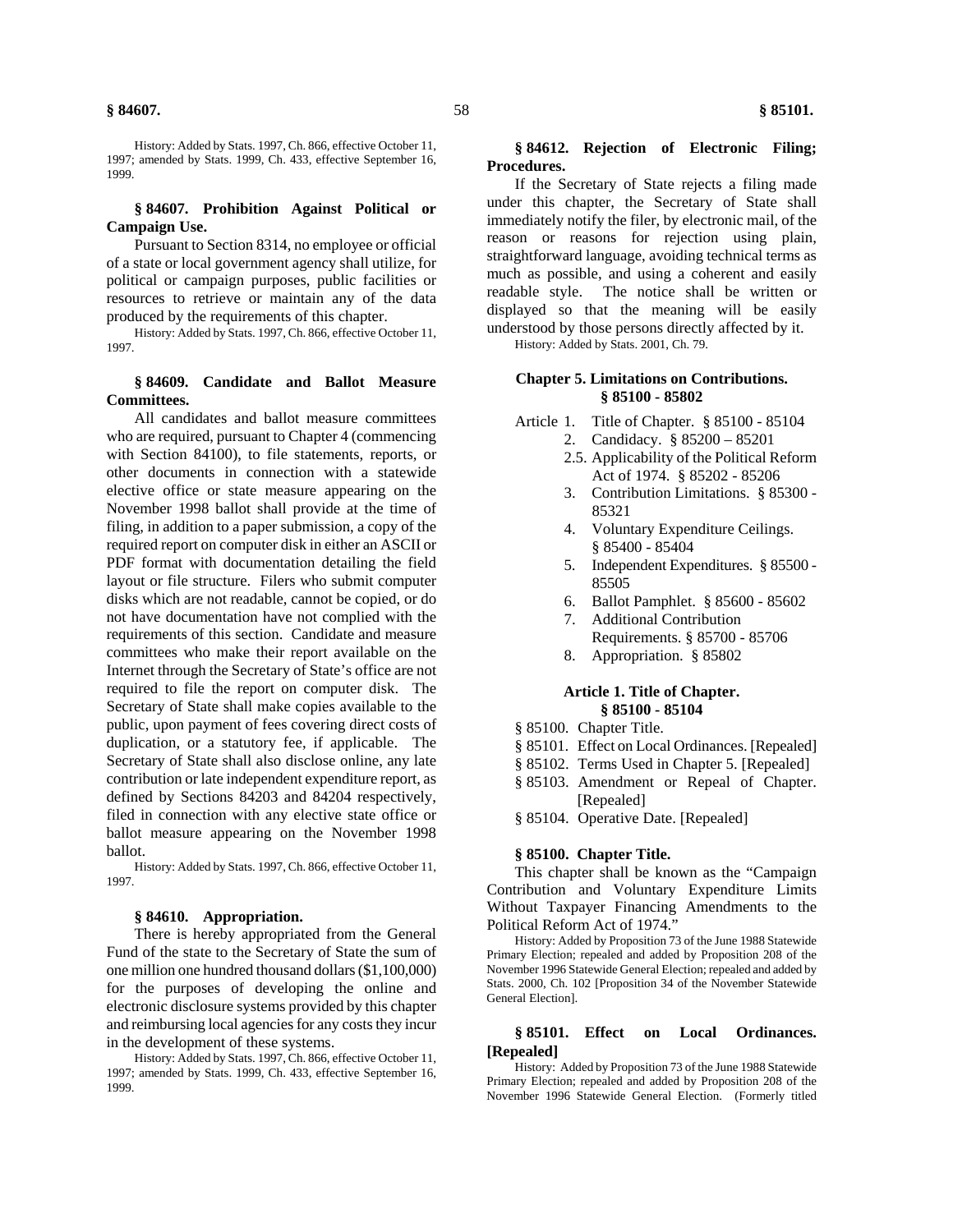"Findings and Declarations"); repealed by Stats. 2000, Ch. 102 [Proposition 34 of the November Statewide General Election].

#### **§ 85102. Terms Used in Chapter 5. [Repealed]**

History: Added by Proposition 73 of the June 1988 Statewide Primary Election; amended by Stats. 1994, Ch. 1010; repealed and added by Proposition 208 of the November 1996 Statewide General Election. (Formerly titled "Purpose of This Law"); repealed by Stats. 2000, Ch. 102 [Proposition 34 of the November Statewide General Election].

#### **§ 85103. Amendment or Repeal of Chapter. [Repealed]**

History: Added by Proposition 73 of the June 1988 Statewide Primary Election; repealed by Stats. 2000, Ch. 102 [Proposition 34 of the November Statewide General Election].

#### **§ 85104. Operative Date. [Repealed]**

History: Added by Proposition 73 of the June 1988 Statewide Primary Election; repealed by Stats. 2000, Ch. 102 [Proposition 34 of the November Statewide General Election].

#### **Article 2. Candidacy. § 85200 - 85201**

§ 85200. Statement of Intention to be a Candidate.

§ 85201. Campaign Bank Account.

## **§ 85200. Statement of Intention to be a Candidate.**

Prior to the solicitation or receipt of any contribution or loan, an individual who intends to be a candidate for an elective state office, pursuant to Section 82024, shall file with the Secretary of State an original statement, signed under penalty of perjury, of intention to be a candidate for a specific office.

An individual who intends to be a candidate for any other elective office shall file the statement of intention with the same filing officer and in the same location as the individual would file an original campaign statement pursuant to subdivisions (c), (d), and (e) of Section 84215.

For purposes of this section, "contribution" and "loan" do not include any payments from the candidate's personal funds for a candidate filing fee or a candidate statement of qualifications fee.

History: Added by Proposition 73 of the June 1988 Statewide Primary Election; amended by Stats. 1991, Ch. 1078; amended by Stats. 1996, Ch. 289; amended by Stats. 1997, Ch. 394; amended by Stats. 2000, Ch. 853.

References at the time of publication (see page 3):

Regulations: 2 Cal. Code of Regs. Section 18520 2 Cal. Code of Regs. Section 18521 2 Cal. Code of Regs. Section 18531.5 2 Cal. Code of Regs. Section 18536 2 Cal. Code of Regs. Section 18537.1 2 Cal. Code of Regs. Section 18542

#### **§ 85201. Campaign Bank Account.**

(a) Upon the filing of the statement of intention pursuant to Section 85200, the individual shall establish one campaign contribution account at an office of a financial institution located in the state.

(b) As required by subdivision (f) of Section 84102, a candidate who raises contributions of one thousand dollars (\$1,000) or more in a calendar year shall set forth the name and address of the financial institution where the candidate has established a campaign contribution account and the account number on the committee statement of organization filed pursuant to Sections 84101 and 84103.

(c) All contributions or loans made to the candidate, to a person on behalf of the candidate, or to the candidate's controlled committee shall be deposited in the account.

(d) Any personal funds which will be utilized to promote the election of the candidate shall be deposited in the account prior to expenditure.

(e) All campaign expenditures shall be made from the account.

(f) Subdivisions (d) and (e) do not apply to a candidate's payment for a filing fee and statement of qualifications from his or her personal funds.

(g) This section does not apply to a candidate who will not receive contributions and who makes expenditures from personal funds of less than one thousand dollars (\$1,000) in a calendar year to support his or her candidacy. For purposes of this section, a candidate's payment for a filing fee and statement of qualifications shall not be included in calculating the total expenditures made.

(h) An individual who raises contributions from others for his or her campaign, but who raises or spends less than one thousand dollars (\$1,000) in a calendar year, and does not qualify as a committee under Section 82013, shall establish a campaign contribution account pursuant to subdivision (a), but is not required to file a committee statement of organization pursuant to Section 84101 or other statement of bank account information.

History: Added by Proposition 73 of the June 1988 Statewide Primary Election; amended by Stats. 1990, Ch. 387; amended by Stats. 1991, Ch. 1078; amended by Stats. 1996, Ch. 289; amended by Stats. 1997, Ch. 394; amended by Stats. 2000, Ch. 853.

References at the time of publication (see page 3):

Regulations: 2 Cal. Code of Regs. Section 18520

2 Cal. Code of Regs. Section 18521

2 Cal. Code of Regs. Section 18521.3

2 Cal. Code of Regs. Section 18523

- 2 Cal. Code of Regs. Section 18523.1
- 2 Cal. Code of Regs. Section 18524
- 2 Cal. Code of Regs. Section 18525 2 Cal. Code of Regs. Section 18526
- 2 Cal. Code of Regs. Section 18531.6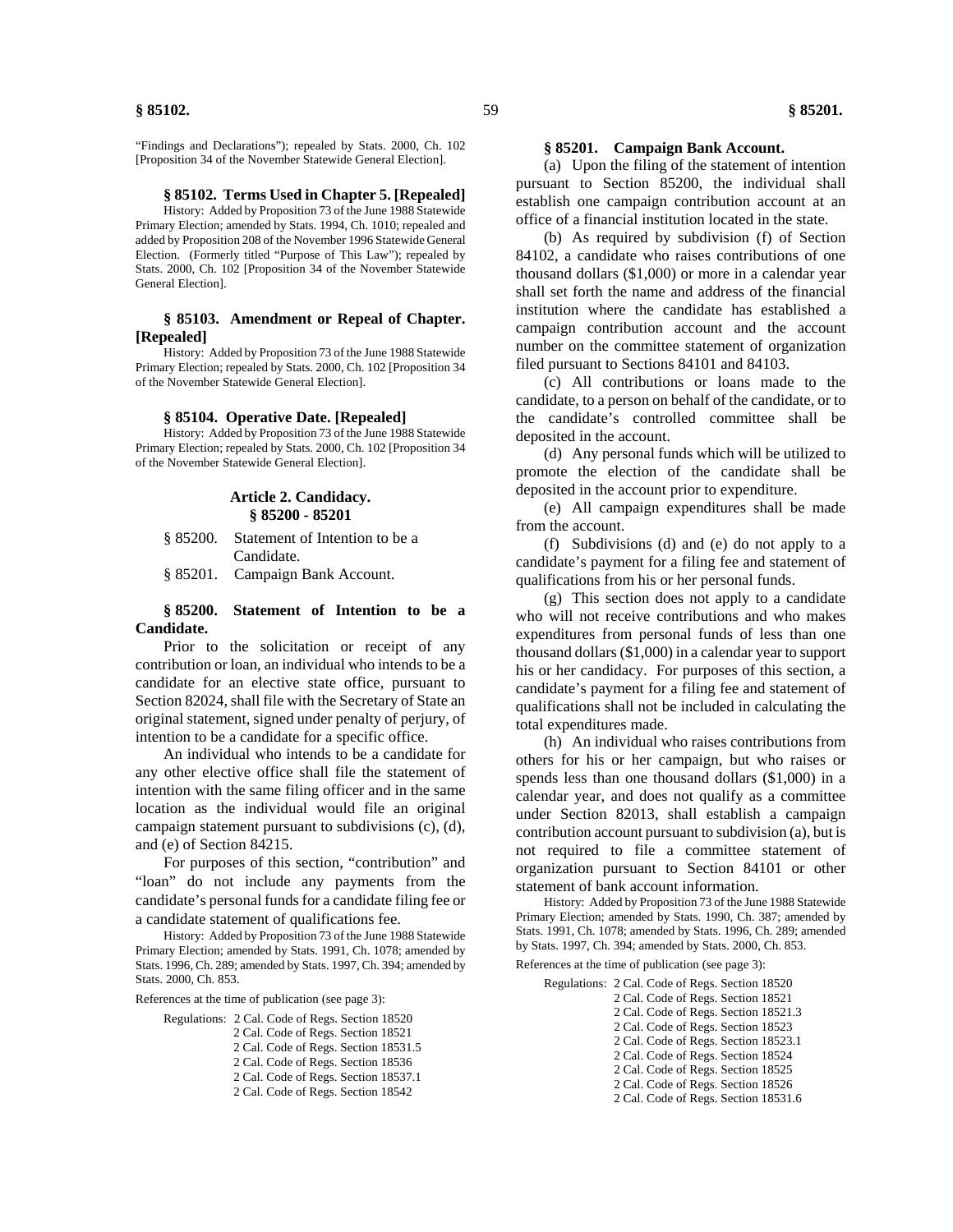2 Cal. Code of Regs. Section 18531.61 2 Cal. Code of Regs. Section 18537.1

## **Article 2.5. Applicability of the Political Reform Act of 1974.**

## **§ 85202 - 85206**

- § 85202. Interpretation of Chapter 5.
- § 85203. Small Contributor Committee.
- § 85204. Election Cycle for 24-Hour Disclosure.
- § 85204.5. Special Election Cycle and Special Runoff Election Cycle.
- § 85205. Political Party Committee.
- § 85206. Public Moneys.

#### **§ 85202. Interpretation of Chapter 5.**

Unless specifically superseded by the act that adds this section, the definitions and provisions of this title shall govern the interpretation of this chapter.

History: Added by Proposition 73 of the June 1988 Statewide Primary Election; amended by Stats. 1989, Ch. 303. (Formerly titled "Contributions to Candidates; Trust for Specific Office"); repealed by Stats. 1990, Ch. 84. Added by Proposition 208 of the November 1996 Statewide General Election. (Formerly titled "Applicability of the Political Reform Act"); repealed and added by Stats. 2000, Ch. 102 [Proposition 34 of the November Statewide General Election].

## **§ 85203. Small Contributor Committee.**

"Small contributor committee" means any committee that meets all of the following criteria:

(a) The committee has been in existence for at least six months.

(b) The committee receives contributions from 100 or more persons.

(c) No one person has contributed to the committee more than two hundred dollars (\$200) per calendar year.

(d) The committee makes contributions to five or more candidates.

History: Added by Proposition 208 of the November 1996 Statewide General Election; repealed and added by Stats. 2000, Ch. 102 [Proposition 34 of the November Statewide General Election].

References at the time of publication (see page 3):

Regulations: 2 Cal. Code of Regs. Section 18503

#### **§ 85204. Election Cycle for 24-Hour Disclosure.**

"Election cycle" for purposes of Sections 85309 and 85500, means the period of time commencing 90 days prior to an election and ending on the date of the election.

History: Added by Proposition 208 of the November 1996 Statewide General Election. (Formerly titled "Two-Year Period"); repealed and added by Stats. 2000, Ch. 102 [Proposition 34 of the November Statewide General Election].

With respect to special elections, the following terms have the following meanings:

(a) "Special election cycle" means the day on which the office becomes vacant until the day of the special election.

(b) "Special runoff election cycle" means the day after the special election until the day of the special runoff election.

History: Added by Stats. 2000, Ch. 102 [Proposition 34 of the November Statewide General Election].

#### **§ 85205. Political Party Committee.**

"Political party committee" means the state central committee or county central committee of an organization that meets the requirements for recognition as a political party pursuant to Section 5100 of the Elections Code.

History: Added by Proposition 208 of the November 1996 Statewide General Election; repealed and added by Stats. 2000, Ch. 102 [Proposition 34 of the November Statewide General Election]. References at the time of publication (see page 3):

Regulations: 2 Cal. Code of Regs. Section 18530.3

#### **§ 85206. Public Moneys.**

"Public moneys" has the same meaning as defined in Section 426 of the Penal Code.

History: Added by Proposition 208 of the November 1996 Statewide General Election; repealed and added by Stats. 2000, Ch. 102 [Proposition 34 of the November Statewide General Election].

#### **Article 3. Contribution Limitations. § 85300 - 85321**

| § 85300. | Public Funds; Prohibition. |
|----------|----------------------------|
|----------|----------------------------|

- § 85301. Limits on Contributions from Persons.
- § 85302. Limits on Contributions from Small Contributor Committees.
- § 85303. Limits on Contributions to Committees and Political Parties.
- § 85304. Legal Defense Fund.
- § 85304.5. Legal Defense Fund; Local Candidates and Elected Officeholders.
- § 85305. Restrictions on Contributions by Candidates.
- § 85306. Transfers Between a Candidate's Own Committees; Use of Funds Raised Prior to Effective Date.
- § 85307. Loans.
- § 85308. Family Contributions.
- § 85309. Online Disclosure of Contributions.
- § 85310. Communications Identifying State Candidates.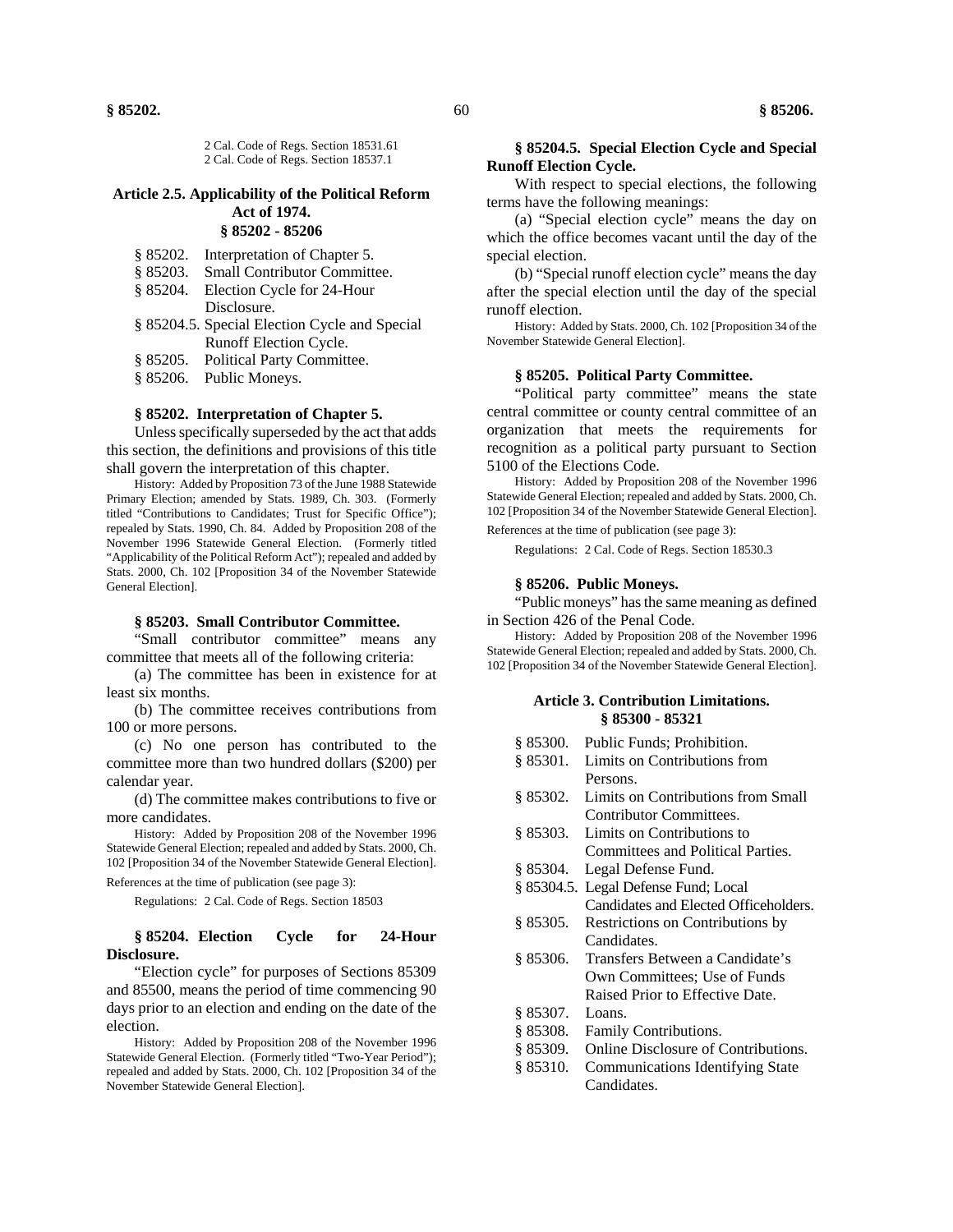| § 85311. | Affiliated Entities; Aggregation of  |
|----------|--------------------------------------|
|          | Contributions to State Candidates.   |
| § 85312. | Communications to Members of an      |
|          | Organization.                        |
| § 85313. | Officeholder Account. [Repealed]     |
| § 85314. | Special Elections and Special Runoff |
|          | Elections as Separate Elections.     |
| § 85315. | Elected State Officer Recall         |
|          | Committees.                          |
| § 85316. | Post-Election Fundraising.           |
| § 85317. | Carry Over of Contributions.         |
| § 85318. | Contributions Received for Primary   |
|          | and General Elections.               |
| § 85319. | Returning Contributions.             |
| § 85320. | Foreign Entities.                    |
| 8 05271  | Doet Floction Eundraising: Floctions |

§ 85321. Post-Election Fundraising; Elections Held Prior to January 1, 2001.

## **§ 85300. Public Funds; Prohibition.**

No public officer shall expend and no candidate shall accept any public moneys for the purpose of seeking elective office.

History: Added by Proposition 73 of the June 1988 Statewide Primary Election.

References at the time of publication (see page 3):

Regulations: 2 Cal. Code of Regs. Section 18530

## **§ 85301. Limits on Contributions from Persons.**

(a) A person, other than a small contributor committee or political party committee, may not make to any candidate for elective state office other than a candidate for statewide elective office, and a candidate for elective state office other than a candidate for statewide elective office may not accept from a person, any contribution totaling more than three thousand dollars (\$3,000) per election.

(b) Except to a candidate for Governor, a person, other than a small contributor committee or political party committee, may not make to any candidate for statewide elective office, and except a candidate for Governor, a candidate for statewide elective office may not accept from a person other than a small contributor committee or a political party committee, any contribution totaling more than five thousand dollars (\$5,000) per election.

(c) A person, other than a small contributor committee or political party committee, may not make to any candidate for Governor, and a candidate for governor may not accept from any person other than a small contributor committee or political party committee, any contribution totaling more than twenty thousand dollars (\$20,000) per election.

(d) The provisions of this section do not apply to a candidate's contributions of his or her personal funds to his or her own campaign.

History: Added by Proposition 73 of the June 1988 Statewide Primary Election. (Formerly titled "Contributions by Persons to Candidates"); repealed and added by Proposition 208 of the November 1996 Statewide General Election; repealed and added by Stats. 2000, Ch. 102 [Proposition 34 of the November Statewide General Election].

References at the time of publication (see page 3):

Regulations: 2 Cal. Code of Regs. Section 18421.4 2 Cal. Code of Regs. Section 18503 2 Cal. Code of Regs. Section 18521 2 Cal. Code of Regs. Section 18521.5 2 Cal. Code of Regs. Section 18523 2 Cal. Code of Regs. Section 18523.1 2 Cal. Code of Regs. Section 18530.4 2 Cal. Code of Regs. Section 18531 2 Cal. Code of Regs. Section 18531.5 2 Cal. Code of Regs. Section 18531.6 2 Cal. Code of Regs. Section 18531.61 2 Cal. Code of Regs. Section 18533 2 Cal. Code of Regs. Section 18537 2 Cal. Code of Regs. Section 18544 2 Cal. Code of Regs. Section 18545

## **§ 85302. Limits on Contributions from Small Contributor Committees.**

(a) A small contributor committee may not make to any candidate for elective state office other than a candidate for statewide elective office, and a candidate for elective state office, other than a candidate for statewide elective office may not accept from a small contributor committee, any contribution totaling more than six thousand dollars (\$6,000) per election.

(b) Except to a candidate for Governor, a small contributor committee may not make to any candidate for statewide elective office and except for a candidate for Governor, a candidate for statewide elective office may not accept from a small contributor committee, any contribution totaling more than ten thousand dollars (\$10,000) per election.

(c) A small contributor committee may not make to any candidate for Governor, and a candidate for governor may not accept from a small contributor committee, any contribution totaling more than twenty thousand dollars (\$20,000) per election.

History: Added by Proposition 73 of the June 1988 Statewide Primary Election. (Formerly titled "Contributions by Persons to Committees"); repealed and added by Proposition 208 of the November 1996 Statewide General Election; repealed and added by Stats. 2000, Ch. 102 [Proposition 34 of the November Statewide General Election].

References at the time of publication (see page 3):

Regulations: 2 Cal. Code of Regs. Section 18421.4

- 2 Cal. Code of Regs. Section 18503
- 2 Cal. Code of Regs. Section 18521
- 2 Cal. Code of Regs. Section 18521.5
- 2 Cal. Code of Regs. Section 18523
- 2 Cal. Code of Regs. Section 18523.1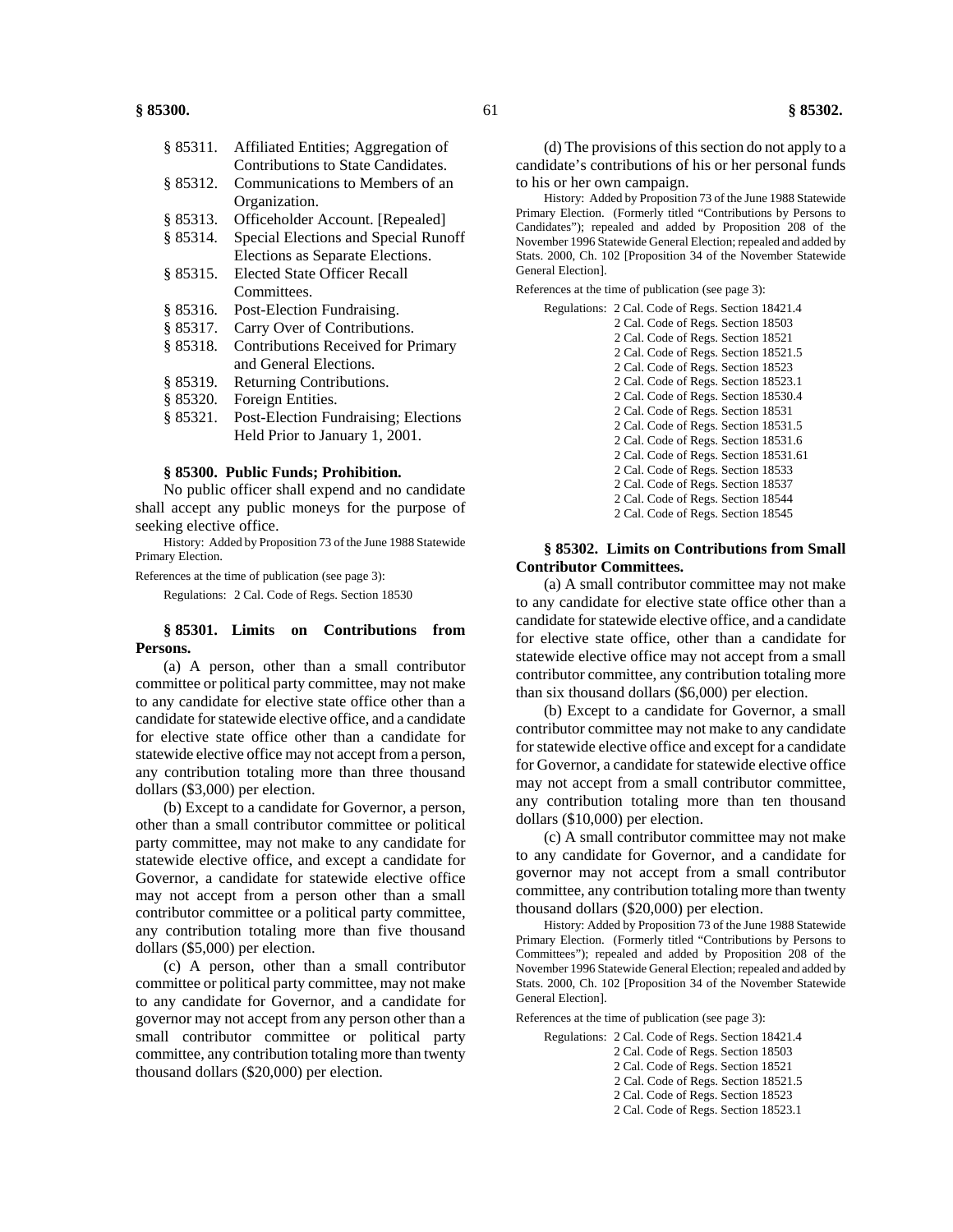| 2 Cal. Code of Regs. Section 18530.4 |  |
|--------------------------------------|--|
| 2 Cal. Code of Regs. Section 18531   |  |
| 2 Cal. Code of Regs. Section 18531.5 |  |
| 2 Cal. Code of Regs. Section 18531.6 |  |
| 2 Cal. Code of Regs. Section 18537   |  |
| 2 Cal. Code of Regs. Section 18544   |  |
| 2 Cal. Code of Regs. Section 18545   |  |
|                                      |  |

## **§ 85303. Limits on Contributions to Committees and Political Parties.**

(a) A person may not make to any committee, other than a political party committee, and a committee other than a political party committee may not accept, any contribution totaling more than five thousand dollars (\$5,000) per calendar year for the purpose of making contributions to candidates for elective state office.

(b) A person may not make to any political party committee, and a political party committee may not accept, any contribution totaling more than twenty-five thousand dollars (\$25,000) per calendar year for the purpose of making contributions for the support or defeat of candidates for elective state office. Notwithstanding Section 85312, this limit applies to contributions made to a political party used for the purpose of making expenditures at the behest of a candidate for elective state office for communications to party members related to the candidate's candidacy for elective state office.

(c) Except as provided in Section 85310, nothing in this chapter shall limit a person's contributions to a committee or political party committee provided the contributions are used for purposes other than making contributions to candidates for elective state office.

(d) Nothing in this chapter limits a candidate for elected state office from transferring contributions received by the candidate in excess of any amount necessary to defray the candidate's expenses for election related activities or holding office to a political party committee, provided those transferred contributions are used for purposes consistent with paragraph (4) of subdivision (b) of Section 89519.

History: Added by Proposition 73 of the June 1988 Statewide Primary Election. (Formerly titled "Contributions by Committees to Candidates"); repealed and added by Proposition 208 of the November 1996 Statewide General Election; repealed and added by Stats. 2000, Ch. 102 [Proposition 34 of the November Statewide General Election]; amended by Stats. 2001, Ch. 241, effective September 4, 2001.

References at the time of publication (see page 3):

| Regulations: 2 Cal. Code of Regs. Section 18421.4 |
|---------------------------------------------------|
| 2 Cal. Code of Regs. Section 18521.5              |
| 2 Cal. Code of Regs. Section 18530.3              |
| 2 Cal. Code of Regs. Section 18530.4              |
| 2 Cal. Code of Regs. Section 18531                |
| 2 Cal. Code of Regs. Section 18531.61             |
| 2 Cal. Code of Regs. Section 18531.7              |

2 Cal. Code of Regs. Section 18533 2 Cal. Code of Regs. Section 18534 2 Cal. Code of Regs. Section 18537 2 Cal. Code of Regs. Section 18544 2 Cal. Code of Regs. Section 18545

#### **§ 85304. Legal Defense Fund.**

(a) A candidate for elective state office or an elected state officer may establish a separate account to defray attorney's fees and other related legal costs incurred for the candidate's or officer's legal defense if the candidate or officer is subject to one or more civil or criminal proceedings or administrative proceedings arising directly out of the conduct of an election campaign, the electoral process, or the performance of the officer's governmental activities and duties. These funds may be used only to defray those attorney fees and other related legal costs.

(b) A candidate may receive contributions to this account that are not subject to the contribution limits set forth in this article. However, all contributions shall be reported in a manner prescribed by the commission.

(c) Once the legal dispute is resolved, the candidate shall dispose of any funds remaining after all expenses associated with the dispute are discharged for one or more of the purposes set forth in paragraphs (1) to (5), inclusive, of subdivision (b) of Section 89519.

History: Added by Proposition 73 of the June 1988 Statewide Primary Election. (Formerly titled "Prohibition on Transfers"); repealed and added by Proposition 208 of the November 1996 Statewide General Election. (Formerly titled "Limitations on Contributions from Political Parties"); repealed and added by Stats. 2000, Ch. 102 [Proposition 34 of the November Statewide General Election].

References at the time of publication (see page 3):

|           | Regulations: 2 Cal. Code of Regs. Section 18117 |
|-----------|-------------------------------------------------|
|           | 2 Cal. Code of Regs. Section 18530.4            |
|           | 2 Cal. Code of Regs. Section 18530.45           |
|           | 2 Cal. Code of Regs. Section 18537              |
| Opinions: | In re Pelham (2001) 15 FPPC Ops. 1              |

## **§ 85304.5. Legal Defense Fund; Local Candidates and Elected Officeholders.**

(a) A candidate for elective office other than an elective state office or an elected officer other than an elected state officer may establish a separate account pursuant to subdivision (a) of Section 85304 and may use these funds only to defray attorney's fees and other related legal costs.

(b) A candidate for an elective office other than an elective state office may receive contributions to the separate account subject to any limitations provided by local ordinance. However, all contributions to these separate accounts shall be reported in a manner prescribed by the commission.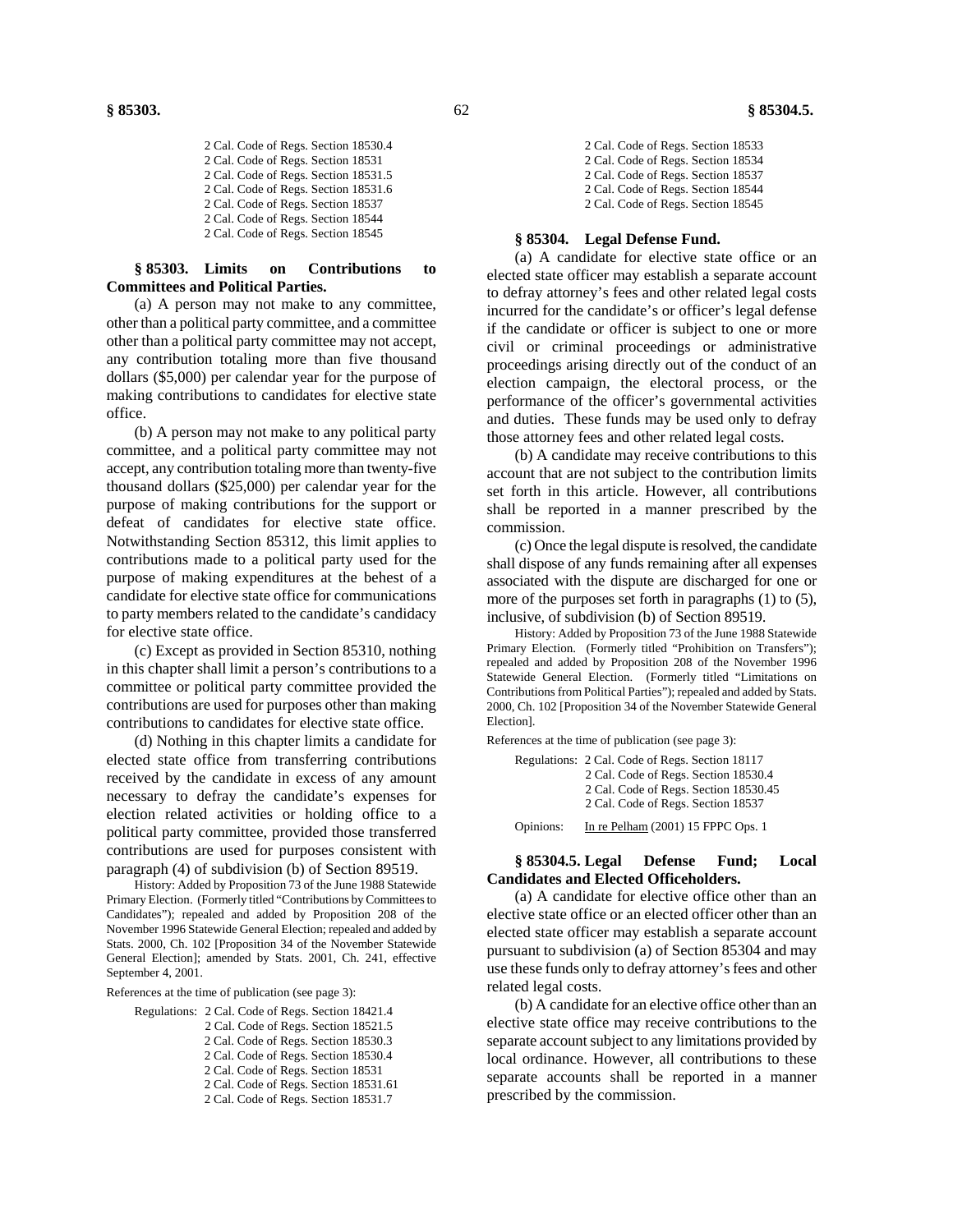(c) Once the legal dispute is resolved, the candidate or elected officer shall dispose of any funds remaining in the separate accounts after all expenses associated with the dispute are discharged for one or more of the purposes set forth in paragraphs (1) to (5), inclusive, of subdivision (b) of Section 89519.

History: Added by Stats. 2007, Ch. 283.

References at the time of publication (see page 3):

Regulations: 2 Cal. Code of Regs. Section 18530.45

#### **§ 85305. Restrictions on Contributions by Candidates.**

A candidate for elective state office or committee controlled by that candidate may not make any contribution to any other candidate for elective state office in excess of the limits set forth in subdivision (a) of Section 85301.

History: Added by Proposition 73 of the June 1988 Statewide Primary Election. (Formerly titled "Contribution Limitations During Special or Special Runoff Election Cycles"); repealed and added by Proposition 208 of the November 1996 Statewide General Election. (Formerly titled "Restrictions on When Contributions Can be Received"); repealed and added by Stats. 2000, Ch. 102 [Proposition 34 of the November Statewide General Election]. References at the time of publication (see page 3):

Regulations: 2 Cal. Code of Regs. Section 18421.4 2 Cal. Code of Regs. Section 18530.4 2 Cal. Code of Regs. Section 18535 2 Cal. Code of Regs. Section 18536 2 Cal. Code of Regs. Section 18537

## **§ 85306. Transfers Between a Candidate's Own Committees; Use of Funds Raised Prior to Effective Date.**

(a) A candidate may transfer campaign funds from one controlled committee to a controlled committee for elective state office of the same candidate. Contributions transferred shall be attributed to specific contributors using a "last in, first out" or "first in, first out" accounting method, and these attributed contributions when aggregated with all other contributions from the same contributor may not exceed the limits set forth in Section 85301 or 85302.

(b) Notwithstanding subdivision (a), a candidate for elective state office, other than a candidate for statewide elective office, who possesses campaign funds on January 1, 2001, may use those funds to seek elective office without attributing the funds to specific contributors.

(c) Notwithstanding subdivision (a), a candidate for statewide elective office who possesses campaign funds on November 6, 2002, may use those funds to seek elective office without attributing the funds to specific contributors.

History: Added by Proposition 73 of the June 1988 Statewide Primary Election. (Formerly titled "Use of Campaign Funds; Effective Date"); repealed and added by Proposition 208 of the November 1996 Statewide General Election. (Formerly titled "Transfers"); repealed and added by Stats. 2000, Ch. 102 [Proposition 34 of the November Statewide General Election]; amended by Stats. 2001, Ch. 241, effective September 4, 2001.

References at the time of publication (see page 3):

| Regulations: 2 Cal. Code of Regs. Section 18421.4 |
|---------------------------------------------------|
| 2 Cal. Code of Regs. Section 18530.2              |
| 2 Cal. Code of Regs. Section 18530.4              |
| 2 Cal. Code of Regs. Section 18531.6              |
| 2 Cal. Code of Regs. Section 18531.61             |
| 2 Cal. Code of Regs. Section 18536                |
| 2 Cal. Code of Regs. Section 18537                |
| 2 Cal. Code of Regs. Section 18537.1              |
|                                                   |

#### **§ 85307. Loans.**

(a) The provisions of this article regarding loans apply to extensions of credit, but do not apply to loans made to a candidate by a commercial lending institution in the lender's regular course of business on terms available to members of the general public for which the candidate is personally liable.

(b) Notwithstanding subdivision (a), a candidate for elective state office may not personally loan to his or her campaign, including the proceeds of a loan obtained by the candidate from a commercial lending institution, an amount, the outstanding balance of which exceeds one hundred thousand dollars (\$100,000). A candidate may not charge interest on any loan he or she made to his or her campaign.

History: Added by Proposition 73 of the June 1988 Statewide Primary Election. (Formerly titled "Loans; Contributions"); repealed and added by Proposition 208 of the November 1996 Statewide General Election; repealed and added by Stats. 2000, Ch. 102 [Proposition 34 of the November Statewide General Election]; amended by Stats. 2004, Ch. 815, effective September 27, 2004.

References at the time of publication (see page 3):

Regulations: 2 Cal. Code of Regs. Section 18421.4 2 Cal. Code of Regs. Section 18530.7 2 Cal. Code of Regs. Section 18530.8 2 Cal. Code of Regs. Section 18537

#### **§ 85308. Family Contributions.**

(a) Contributions made by a husband and wife may not be aggregated.

(b) A contribution made by a child under 18 years of age is presumed to be a contribution from the parent or guardian of the child.

History: Added by Proposition 208 of the November 1996 Statewide General Election; repealed and added by Stats. 2000, Ch. 102 [Proposition 34 of the November Statewide General Election].

References at the time of publication (see page 3):

Regulations: 2 Cal. Code of Regs. Section 18537

Opinions: In re Pelham (2001) 15 FPPC Ops. 1

#### **§ 85309. Online Disclosure of Contributions.**

(a) In addition to any other report required by this title, a candidate for elective state office who is required to file reports pursuant to Section 84605 shall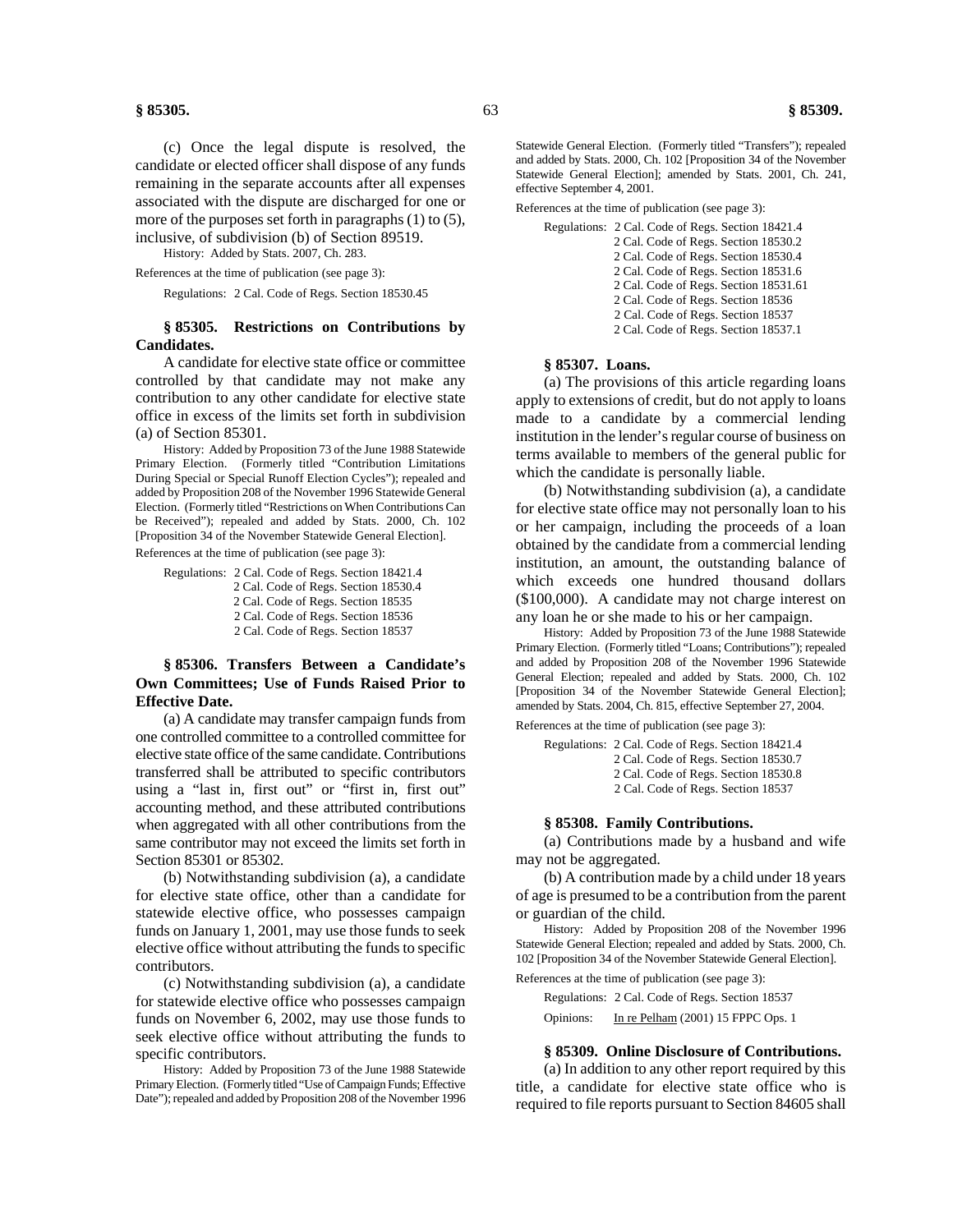file online or electronically with the Secretary of State a report disclosing receipt of a contribution of one thousand dollars (\$1,000) or more received during an election cycle. Those reports shall disclose the same information required by subdivision (a) of Section 84203 and shall be filed within 24 hours of receipt of the contribution.

(b) In addition to any other report required by this title, any committee primarily formed to support or oppose one or more state ballot measures that is required to file reports pursuant to Section 84605 shall file online or electronically with the Secretary of State a report disclosing receipt of a contribution of one thousand dollars (\$1,000) or more received during an election cycle. Those reports shall disclose the same information required by subdivision (a) of Section 84203 and shall be filed within 24 hours of receipt of the contribution.

(c) In addition to any other report required by this title, a candidate for elective state office who is required to file reports pursuant to Section 84605 shall file online or electronically with the Secretary of State a report disclosing receipt of a contribution of five thousand dollars (\$5,000) or more received at any time other than during an election cycle. Those reports shall disclose the same information required by subdivision (a) of Section 84203 and shall be filed within 10 business days of receipt of the contribution.

(d) In addition to any other report required by this title, a committee primarily formed to support or oppose a state ballot measure that is required to file reports pursuant to Section 84605 shall file online or electronically with the Secretary of State a report disclosing receipt of a contribution of five thousand dollars (\$5,000) or more received at any time other than during an election cycle. Those reports shall disclose the same information required by subdivision (a) of Section 84203 and shall be filed within 10 business days of receipt of the contribution.

History: Added by Proposition 208 of the November 1996 Statewide General Election. (Formerly titled "Aggregate Contributions from Non-individuals"); repealed and added by Stats. 2000, Ch. 102 [Proposition 34 of the November Statewide General Election]; amended by Stats. 2001, Ch. 241, effective September 4, 2001.

References at the time of publication (see page 3):

Regulations: 2 Cal. Code of Regs. Section 18117 2 Cal. Code of Regs. Section 18537 2 Cal. Code of Regs. Section 18539

#### **§ 85310. Communications Identifying State Candidates.**

(a) Any person who makes a payment or a promise of payment totaling fifty thousand dollars (\$50,000) or more for a communication that clearly identifies a candidate for elective state office, but does not expressly advocate the election or defeat of the candidate, and that is disseminated, broadcast, or otherwise published within 45 days of an election, shall file online or electronically with the Secretary of State a report disclosing the name of the person, address, occupation, and employer, and amount of the payment. The report shall be filed within 48 hours of making the payment or the promise to make the payment.

(b) (1) Except as provided in paragraph (2), if any person has received a payment or a promise of a payment from other persons totaling five thousand dollars (\$5,000) or more for the purpose of making a communication described in subdivision (a), the person receiving the payments shall disclose on the report the name, address, occupation and employer, and date and amount received from the person.

(2) A person who receives or is promised a payment that is otherwise reportable under paragraph (1) is not required to report the payment if the person is in the business of providing goods or services and receives or is promised the payment for the purpose of providing those goods or services.

(c) Any payment received by a person who makes a communication described in subdivision (a) is subject to the limits specified in subdivision (b) of Section 85303 if the communication is made at the behest of the clearly identified candidate.

History: Added by Proposition 208 of the November 1996 Statewide General Election. (Formerly titled "Aggregate Contributions to All State Candidates"); repealed and added by Stats. 2000, Ch. 102 [Proposition 34 of the November Statewide General Election].

References at the time of publication (see page 3):

Regulations: 2 Cal. Code of Regs. Section 18117 2 Cal. Code of Regs. Section 18521.5 2 Cal. Code of Regs. Section 18531.10 2 Cal. Code of Regs. Section 18537 2 Cal. Code of Regs. Section 18539.2

## **§ 85311. Affiliated Entities; Aggregation of Contributions to State Candidates.**

(a) For purposes of the contribution limits of this chapter, the following terms have the following meanings:

(1) "Entity" means any person, other than an individual.

(2) "Majority owned" means an ownership of more than 50 percent.

(b) The contributions of an entity whose contributions are directed and controlled by any individual shall be aggregated with contributions made by that individual and any other entity whose contributions are directed and controlled by the same individual.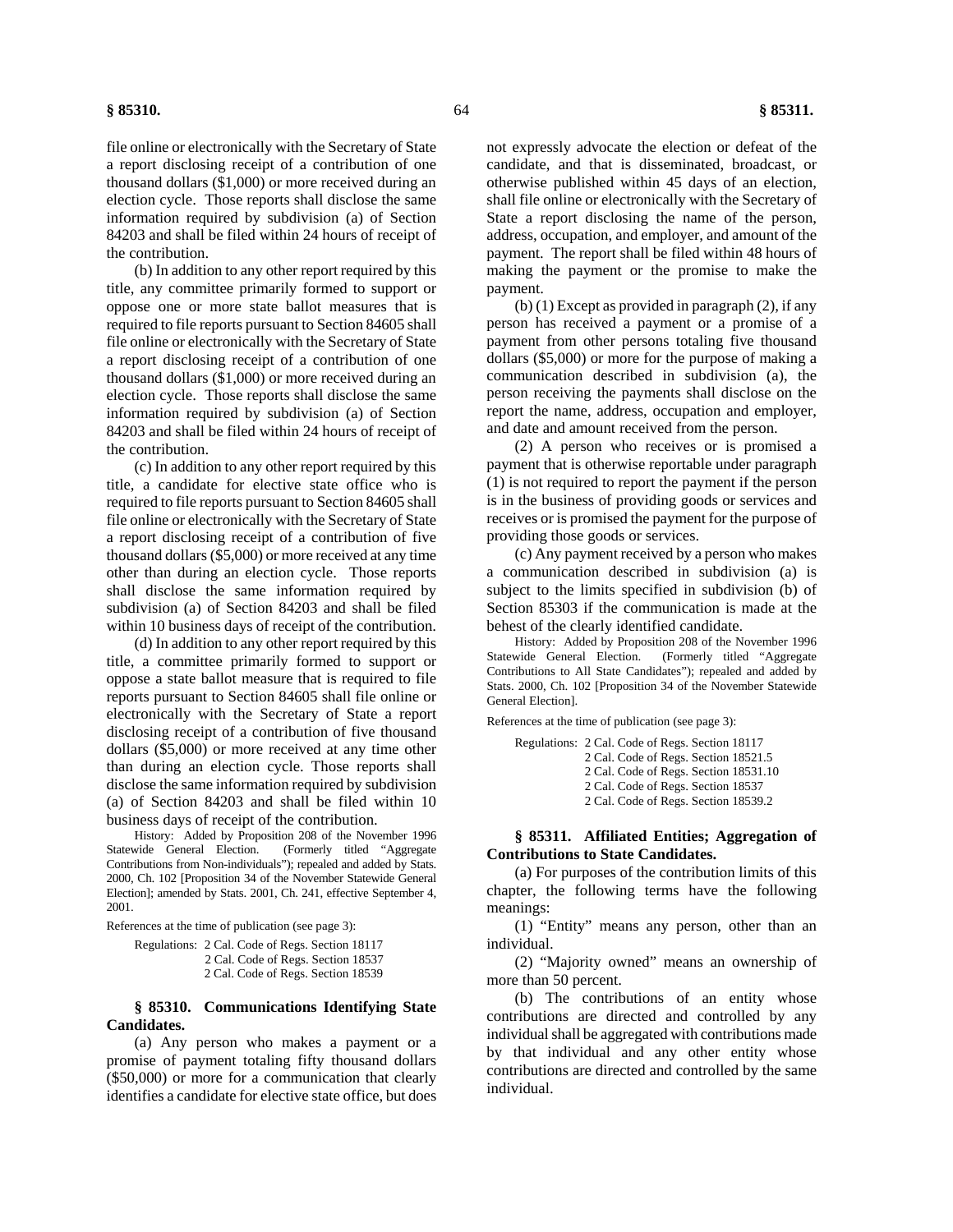(c) If two or more entities make contributions that are directed and controlled by a majority of the same persons, the contributions of those entities shall be aggregated.

(d) Contributions made by entities that are majority owned by any person shall be aggregated with the contributions of the majority owner and all other entities majority owned by that person, unless those entities act independently in their decisions to make contributions.

History: Added by Proposition 208 of the November 1996 Statewide General Election. (Formerly titled "Aggregation of Financial Activity"); repealed and added by Stats. 2000, Ch. 102 [Proposition 34 of the November Statewide General Election]; amended by Stats. 2001, Ch. 241, effective September 4, 2001.

References at the time of publication (see page 3):

|           | Regulations: 2 Cal. Code of Regs. Section 18428<br>2 Cal. Code of Regs. Section 18537 |
|-----------|---------------------------------------------------------------------------------------|
| Opinions: | In re Kahn (1976) 2 FPPC Ops. 151<br>In re Lumsdon (1976) 2 FPPC Ops. 140             |

## **§ 85312. Communications to Members of an Organization.**

For purposes of this title, payments for communications to members, employees, shareholders, or families of members, employees, or shareholders of an organization for the purpose of supporting or opposing a candidate or a ballot measure are not contributions or expenditures, provided those payments are not made for general public advertising such as broadcasting, billboards, and newspaper advertisements. However, payments made by a political party for communications to its members who are registered with that party which would otherwise qualify as contributions or expenditures shall be reported in accordance with Article 2 (commencing with Section 84200) of Chapter 4, and Chapter 4.6 (commencing with Section 84600), of this title.

History: Added by Proposition 208 of the November 1996 Statewide General Election. (Formerly titled "Communications Within an Organization"); repealed and added by Stats. 2000, Ch. 102 [Proposition 34 of the November Statewide General Election]; amended by Stats. 2001, Ch. 241, effective September 4, 2001.

References at the time of publication (see page 3):

Regulations: 2 Cal. Code of Regs. Section 18215 2 Cal. Code of Regs. Section 18531.7 2 Cal. Code of Regs. Section 18537

Opinions: In re Olson (2001) 15 FPPC Ops. 13

#### **§ 85313. Officeholder Account. [Repealed]**

History: Added by Proposition 208 of the November 1996 Statewide General Election; repealed by Stats. 2000, Ch. 102 [Proposition 34 of the November Statewide General Election].

## **§ 85314. Special Elections and Special Runoff Elections as Separate Elections.**

The contribution limits of this chapter apply to special elections and apply to special runoff elections. A special election and a special runoff election are separate elections for purposes of the contribution and voluntary expenditure limits set forth in this chapter.

History: Added by Stats. 2000, Ch. 102 [Proposition 34 of the November Statewide General Election].

References at the time of publication (see page 3):

Regulations: 2 Cal. Code of Regs. Section 18421.4 2 Cal. Code of Regs. Section 18537

## **§ 85315. Elected State Officer Recall Committees.**

(a) Notwithstanding any other provision of this chapter, an elected state officer may establish a committee to oppose the qualification of a recall measure, and the recall election. This committee may be established when the elected state officer receives a notice of intent to recall pursuant to Section 11021 of the Elections Code. An elected state officer may accept campaign contributions to oppose the qualification of a recall measure, and if qualification is successful, the recall election, without regard to the campaign contributions limits set forth in this chapter. The voluntary expenditure limits do not apply to expenditures made to oppose the qualification of a recall measure or to oppose the recall election.

(b) After the failure of a recall petition or after the recall election, the committee formed by the elected state officer shall wind down its activities and dissolve. Any remaining funds shall be treated as surplus funds and shall be expended within 30 days after the failure of the recall petition or after the recall election for a purpose specified in subdivision (b) of Section 89519.

History: Added by Stats. 2000, Ch. 102 [Proposition 34 of the November Statewide General Election].

References at the time of publication (see page 3):

Regulations: 2 Cal. Code of Regs. Section 18531.5 2 Cal. Code of Regs. Section 18537

#### **§ 85316. Post-Election Fundraising.**

(a) Except as provided in subdivision (b), a contribution for an election may be accepted by a candidate for elective state office after the date of the election only to the extent that the contribution does not exceed net debts outstanding from the election, and the contribution does not otherwise exceed the applicable contribution limit for that election.

 (b) Notwithstanding subdivision (a), an elected state officer may accept contributions after the date of the election for the purpose of paying expenses associated with holding the office provided that the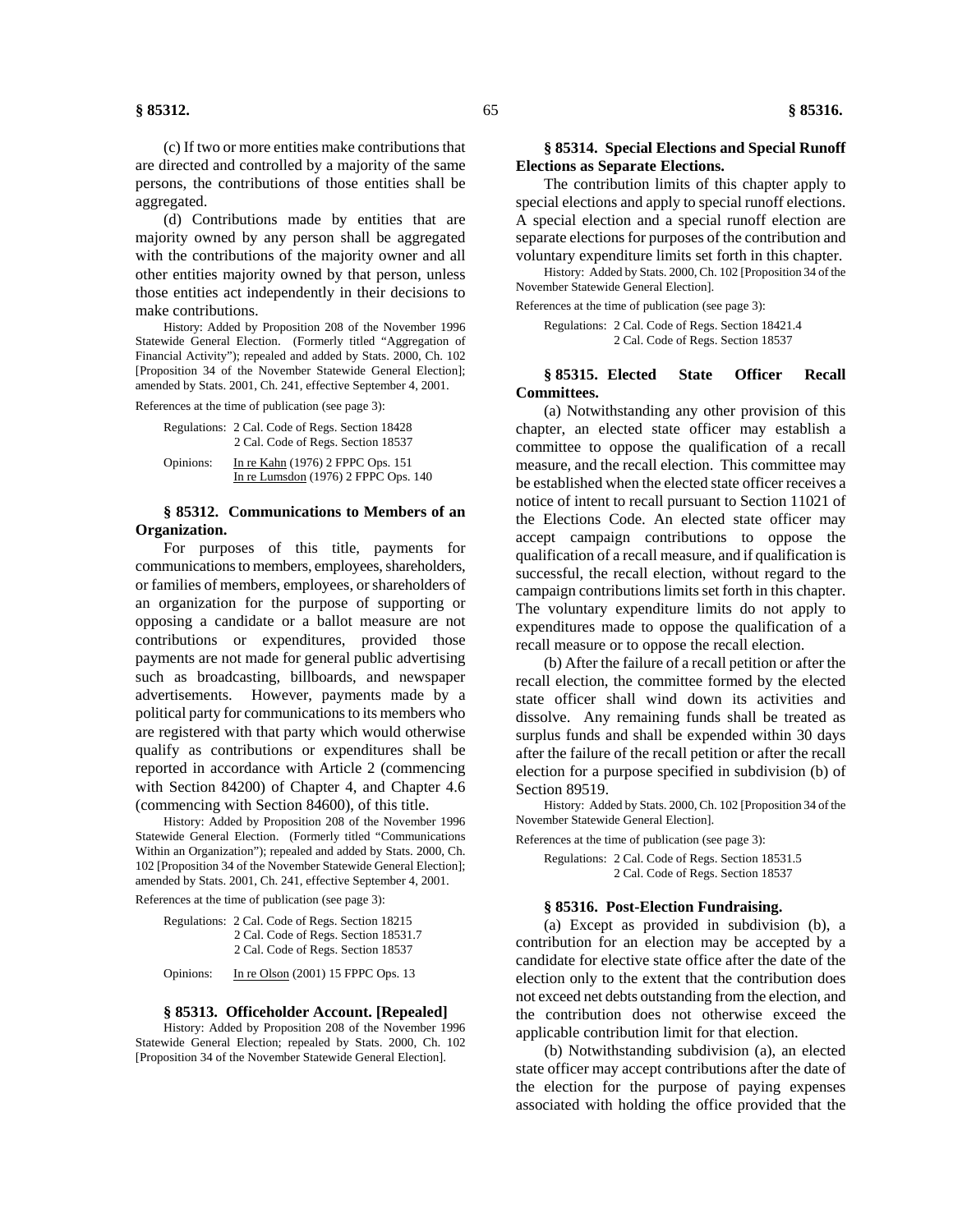contributions are not expended for any contribution to any state or local committee. Contributions received pursuant to this subdivision shall be deposited into a bank account established solely for the purposes specified in this subdivision.

 (1) No person shall make, and no elected state officer shall receive from a person, a contribution pursuant to this subdivision totaling more than the following amounts per calendar year:

 (A) Three thousand dollars (\$3,000) in the case of an elected state officer of the Assembly or Senate.

 (B) Five thousand dollars (\$5,000) in the case of a statewide elected state officer other than the Governor.

 (C) Twenty thousand dollars (\$20,000) in the case of the Governor.

 (2) No elected state officer shall receive contributions pursuant to paragraph (1) that, in the aggregate, total more than the following amounts per calendar year:

 (A) Fifty thousand dollars (\$50,000) in the case of an elected state officer of the Assembly or Senate.

 (B) One hundred thousand dollars (\$100,000) in the case of a statewide elected state officer other than the Governor.

 (C) Two hundred thousand dollars (\$200,000) in the case of the Governor.

 (3) Any contribution received pursuant to this subdivision shall be deemed to be a contribution to that candidate for election to any state office that he or she may seek during the term of office to which he or she is currently elected, including, but not limited to, reelection to the office he or she currently holds, and shall be subject to any applicable contribution limit provided in this title. If a contribution received pursuant to this subdivision exceeds the allowable contribution limit for the office sought, the candidate shall return the amount exceeding the limit to the contributor on a basis to be determined by the Commission. None of the expenditures made by elected state officers pursuant to this subdivision shall be subject to the voluntary expenditure limitations in Section 85400.

 (4) The commission shall adjust the calendar year contribution limitations and aggregate contribution limitations set forth in this subdivision in January of every odd-numbered year to reflect any increase or decrease in the Consumer Price Index. Those adjustments shall be rounded to the nearest one hundred dollars (\$100).

History: Added by Stats. 2000, Ch. 102 [Proposition 34 of the November Statewide General Election]; amended by Stats. 2006, Ch. 624, effective September 29, 2006; amended by Stats. 2007, Ch. 130.

References at the time of publication (see page 3):

Regulations: 2 Cal. Code of Regs. Section 18531.6

2 Cal. Code of Regs. Section 18531.61 2 Cal. Code of Regs. Section 18531.62 2 Cal. Code of Regs. Section 18537 2 Cal. Code of Regs. Section 18537.1 2 Cal. Code of Regs. Section 18544 2 Cal. Code of Regs. Section 18545

## **§ 85317. Carry Over of Contributions.**

Notwithstanding subdivision (a) of Section 85306, a candidate for elective state office may carry over contributions raised in connection with one election for elective state office to pay campaign expenditures incurred in connection with a subsequent election for the same elective state office.

History: Added by Stats. 2000, Ch. 102 [Proposition 34 of the November Statewide General Election]; amended by Stats. 2001, Ch. 241, effective September 4, 2001.

References at the time of publication (see page 3):

Regulations: 2 Cal. Code of Regs. Section 18531.6 2 Cal. Code of Regs. Section 18531.61 2 Cal. Code of Regs. Section 18537 2 Cal. Code of Regs. Section 18537.1

## **§ 85318. Contributions Received for Primary and General Elections.**

A candidate for elective state office may raise contributions for a general election prior to the primary election, and for a special general election prior to a special primary election, for the same elective state office if the candidate sets aside these contributions and uses these contributions for the general election or special general election. If the candidate for elective state office is defeated in the primary election or special primary election, or otherwise withdraws from the general election or special general election, the general election or special general election funds shall be refunded to the contributors on a pro rata basis less any expenses associated with the raising and administration of general election or special general election contributions. Notwithstanding Section 85201, candidates for elective state office may establish separate campaign contribution accounts for the primary and general elections or special primary and special general elections.

History: Added by Stats. 2000, Ch. 102 [Proposition 34 of the November Statewide General Election]; amended by Stats. 2001, Ch. 241, effective September 4, 2001.

References at the time of publication (see page 3):

Regulations: 2 Cal. Code of Regs. Section 18521 2 Cal. Code of Regs. Section 18531.2

2 Cal. Code of Regs. Section 18531.6

2 Cal. Code of Regs. Section 18531.61

2 Cal. Code of Regs. Section 18536

2 Cal. Code of Regs. Section 18537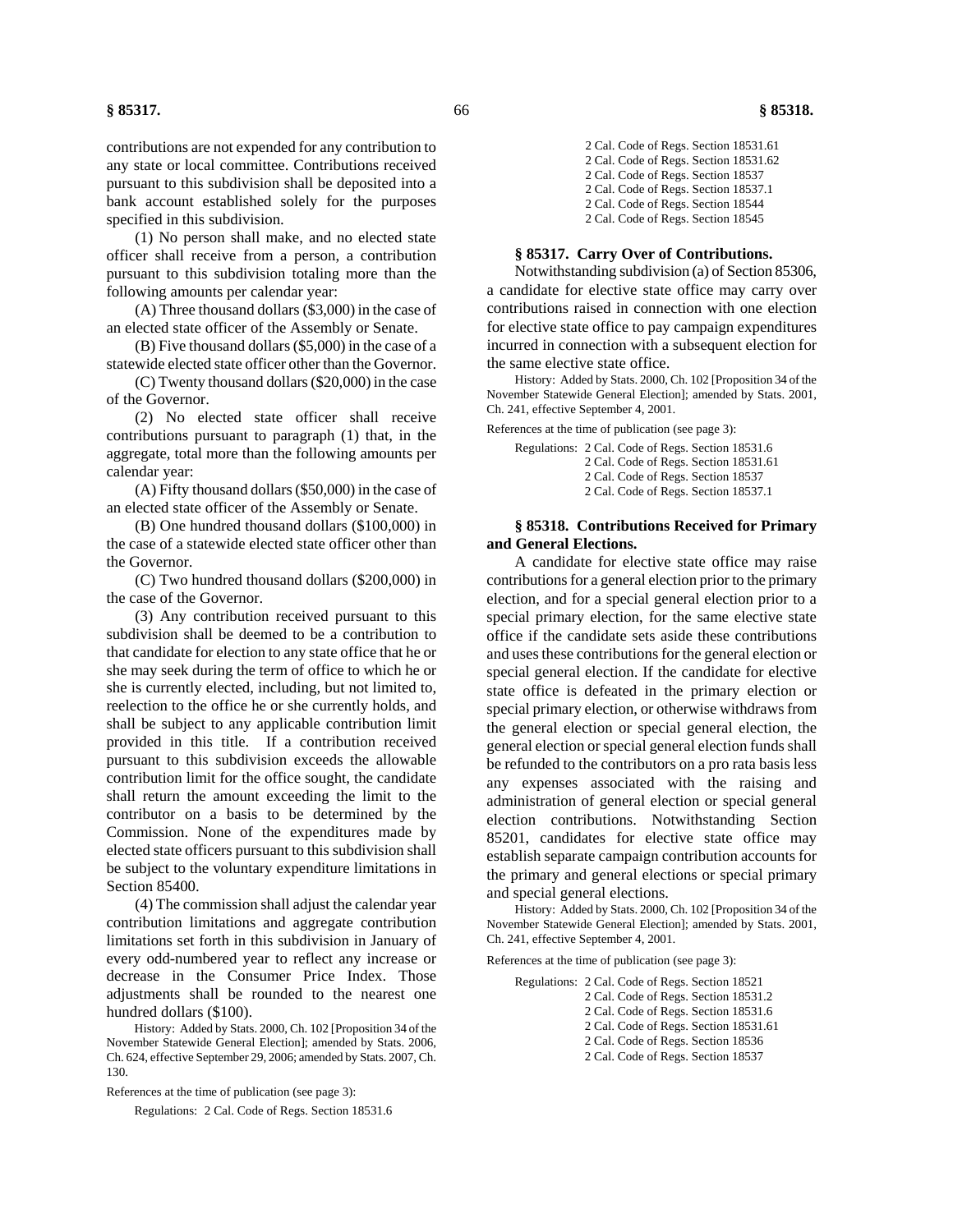### **§ 85319. Returning Contributions.**

A candidate for state elective office may return all or part of any contribution to the donor who made the contribution at any time, whether or not other contributions are returned, except a contribution that the candidate made for state elective office to his or her own controlled committee.

History: Added by Stats. 2000, Ch. 102 [Proposition 34 of the November Statewide General Election]; amended by Stats. 2002, Ch. 212.

References at the time of publication (see page 3):

Regulations: 2 Cal. Code of Regs. Section 18537

#### **§ 85320. Foreign Entities.**

(a) No foreign government or foreign principal shall make, directly or through any other person, any contribution, expenditure, or independent expenditure in connection with the qualification or support of, or opposition to, any state or local ballot measure.

(b) No person and no committee shall solicit or accept a contribution from a foreign government or foreign principal in connection with the qualification or support of, or opposition to, any state or local ballot measure.

(c) For the purposes of this section, a "foreign principal" includes the following:

(1) A foreign political party.

(2) A person outside the United States, unless either of the following is established:

(A) The person is an individual and a citizen of the United States.

(B) The person is not an individual and is organized under or created by the laws of the United States or of any state or other place subject to the jurisdiction of the United States and has its principal place of business within the United States.

(3) A partnership, association, corporation, organization, or other combination of persons organized under the laws of or having its principal place of business in a foreign country.

(4) A domestic subsidiary of a foreign corporation if the decision to contribute or expend funds is made by an officer, director, or management employee of the foreign corporation who is neither a citizen of the United States nor a lawfully admitted permanent resident of the United States.

(d) This section shall not prohibit a contribution, expenditure, or independent expenditure made by a lawfully admitted permanent resident.

(e) Any person who violates this section shall be guilty of a misdemeanor and shall be fined an amount equal to the amount contributed or expended.

History: Added by Stats. 1997, Ch. 67; amended by Stats. 2000, Ch. 349.

References at the time of publication (see page 3):

Regulations: 2 Cal. Code of Regs. Section 18537

## **§ 85321. Post-Election Fundraising; Elections Held Prior to January 1, 2001.**

Notwithstanding any other provision of this chapter, if a candidate for elective state office or the candidate's controlled committee had net debts resulting from an election held prior to January 1, 2001, contributions to that candidate or committee for that election are not subject to the limits of Sections 85301 and 85302.

History: Added by Stats. 2001, Ch. 241, effective September 4, 2001.

References at the time of publication (see page 3):

Regulations: 2 Cal. Code of Regs. Section 18531.6 2 Cal. Code of Regs. Section 18531.61 2 Cal. Code of Regs. Section 18537

#### **Article 4. Voluntary Expenditure Ceilings. § 85400 - 85404**

- § 85400. Voluntary Expenditure Ceilings.
- § 85401. Candidate Acceptance or Rejection of Expenditure Ceilings.
- § 85402. Lifting Expenditure Limits; Opponent's Use of Personal Funds.
- § 85403. Violations of Voluntary Expenditure Limits.
- § 85404. Expenditure Ceiling Lifted. [Repealed]

#### **§ 85400. Voluntary Expenditure Ceilings.**

(a) A candidate for elective state office, other than the Board of Administration of the Public Employees' Retirement System, who voluntarily accepts expenditure limits may not make campaign expenditures in excess of the following:

(1) For an Assembly candidate, four hundred thousand dollars (\$400,000) in the primary or special primary election and seven hundred thousand dollars (\$700,000) in the general or special general election.

(2) For a Senate candidate, six hundred thousand dollars (\$600,000) in the primary or special primary election and nine hundred thousand dollars (\$900,000) in the general or special general election.

(3) For a candidate for the State Board of Equalization, one million dollars (\$1,000,000) in the primary election and one million five hundred thousand dollars (\$1,500,000) in the general election.

(4) For a statewide candidate other than a candidate for Governor or the State Board of Equalization, four million dollars (\$4,000,000) in the primary election and six million dollars (\$6,000,000) in the general election.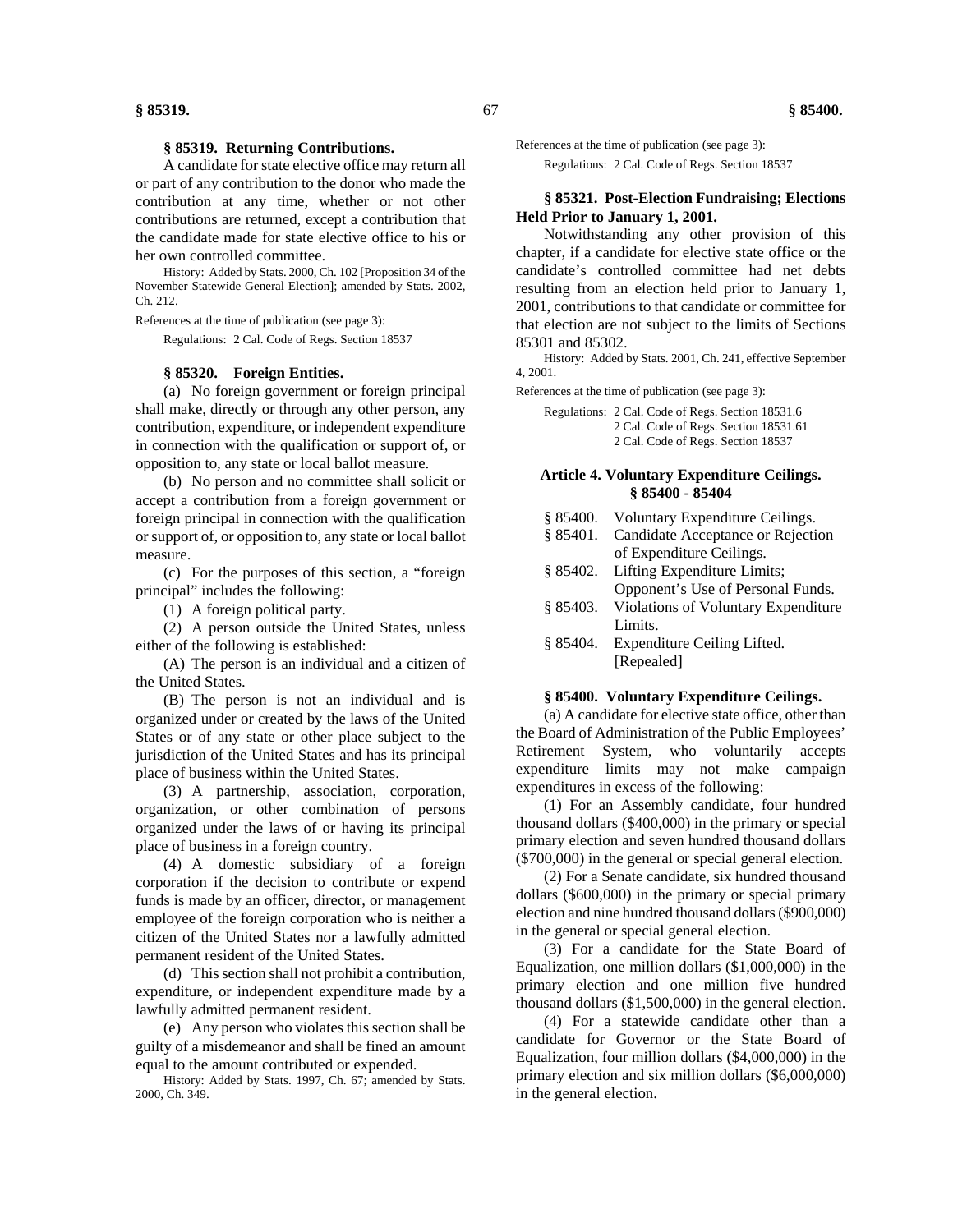(5) For a candidate for Governor, six million dollars (\$6,000,000) in the primary election and ten million dollars (\$10,000,000) in the general election.

(b) For purposes of this section, "campaign expenditures" has the same meaning as "electionrelated activities" as defined in clauses (i) to (vi), inclusive, and clause (viii) of subparagraph (C) of paragraph (2) of subdivision (b) of Section 82015.

(c) A campaign expenditure made by a political party on behalf of a candidate may not be attributed to the limitations on campaign expenditures set forth in this section.

History: Added by Proposition 73 of the June 1988 Statewide Primary Election. (Formerly titled "Limitations on Gifts and Honoraria"); repealed by Stats. 1990, Ch. 84; added by Proposition 208 of the November 1996 Statewide General Election; repealed and added by Stats. 2000, Ch. 102 [Proposition 34 of the November Statewide General Election]; amended by Stats. 2001, Ch. 241, effective September 4, 2001.

References at the time of publication (see page 3):

| Regulations: 2 Cal. Code of Regs. Section 18421.4 |
|---------------------------------------------------|
| 2 Cal. Code of Regs. Section 18540                |
| 2 Cal. Code of Regs. Section 18542                |
| 2 Cal. Code of Regs. Section 18543                |
| 2 Cal. Code of Regs. Section 18544                |
| 2 Cal. Code of Regs. Section 18545                |
|                                                   |

## **§ 85401. Candidate Acceptance or Rejection of Expenditure Ceilings.**

(a) Each candidate for elective state office shall file a statement of acceptance or rejection of the voluntary expenditure limits set forth in Section 85400 at the time he or she files the statement of intention specified in Section 85200.

(b) A candidate may, until the deadline for filing nomination papers set forth in Section 8020 of the Elections Code, change his or her statement of acceptance or rejection of voluntary expenditure limits provided he or she has not exceeded the voluntary expenditure limits. A candidate may not change his or her statement of acceptance or rejection of voluntary expenditure limits more than twice after the candidate's initial filing of the statement of intention for that election and office.

(c) Any candidate for elective state office who declined to accept the voluntary expenditure limits but who nevertheless does not exceed the limits in the primary, special primary, or special election, may file a statement of acceptance of the expenditure limits for a general or special runoff election within 14 days following the primary, special primary, or special election.

(d) Notwithstanding Section 81004.5 or any other provision of this title, a candidate may not change his or her statement of acceptance or rejection of voluntary expenditure limits other than as provided for by this section and Section 85402.

History: Added by Proposition 208 of the November 1996 Statewide General Election; repealed and added by Stats. 2000, Ch. 102 [Proposition 34 of the November Statewide General Election]; amended by Stats. 2004, Ch. 9, effective January 22, 2004; amended by Stats. 2004, Ch. 207.

References at the time of publication (see page 3):

Regulations: 2 Cal. Code of Regs. Section 18421.4 2 Cal. Code of Regs. Section 18542

## **§ 85402. Lifting Expenditure Limits; Opponent's Use of Personal Funds.**

(a) Any candidate for elective state office who has filed a statement accepting the voluntary expenditure limits is not bound by those limits if an opposing candidate contributes personal funds to his or her own campaign in excess of the limits set forth in Section 85400.

(b) The commission shall require by regulation timely notification by candidates for elective state office who make personal contributions to their own campaign.

History: Added by Proposition 208 of the November 1996 Statewide General Election. (Formerly titled "Contribution Limits for Candidates Accepting Expenditure Ceilings"); repealed and added by Stats. 2000, Ch. 102 [Proposition 34 of the November Statewide General Election].

References at the time of publication (see page 3):

Regulations: 2 Cal. Code of Regs. Section 18421.4 2 Cal. Code of Regs. Section 18540 2 Cal. Code of Regs. Section 18542 2 Cal. Code of Regs. Section 18543

#### **§ 85403. Violations of Voluntary Expenditure Limits.**

Any candidate who files a statement of acceptance pursuant to Section 85401 and makes campaign expenditures in excess of the limits shall be subject to the remedies in Chapter 3 (commencing with Section 83100) and Chapter 11 (commencing with Section 91000).

History: Added by Proposition 208 of the November 1996 Statewide General Election. (Formerly titled "Time Periods for Expenditures"); repealed and added by Stats. 2000, Ch. 102 [Proposition 34 of the November Statewide General Election].

References at the time of publication (see page 3):

Regulations: 2 Cal. Code of Regs. Section 18421.4

**§ 85404. Expenditure Ceiling Lifted. [Repealed]**

History: Added by Proposition 208 of the November 1996 Statewide General Election. (Formerly titled "Time Periods for Expenditures"); repealed and added by Stats. 2000, Ch. 102 [Proposition 34 of the November Statewide General Election].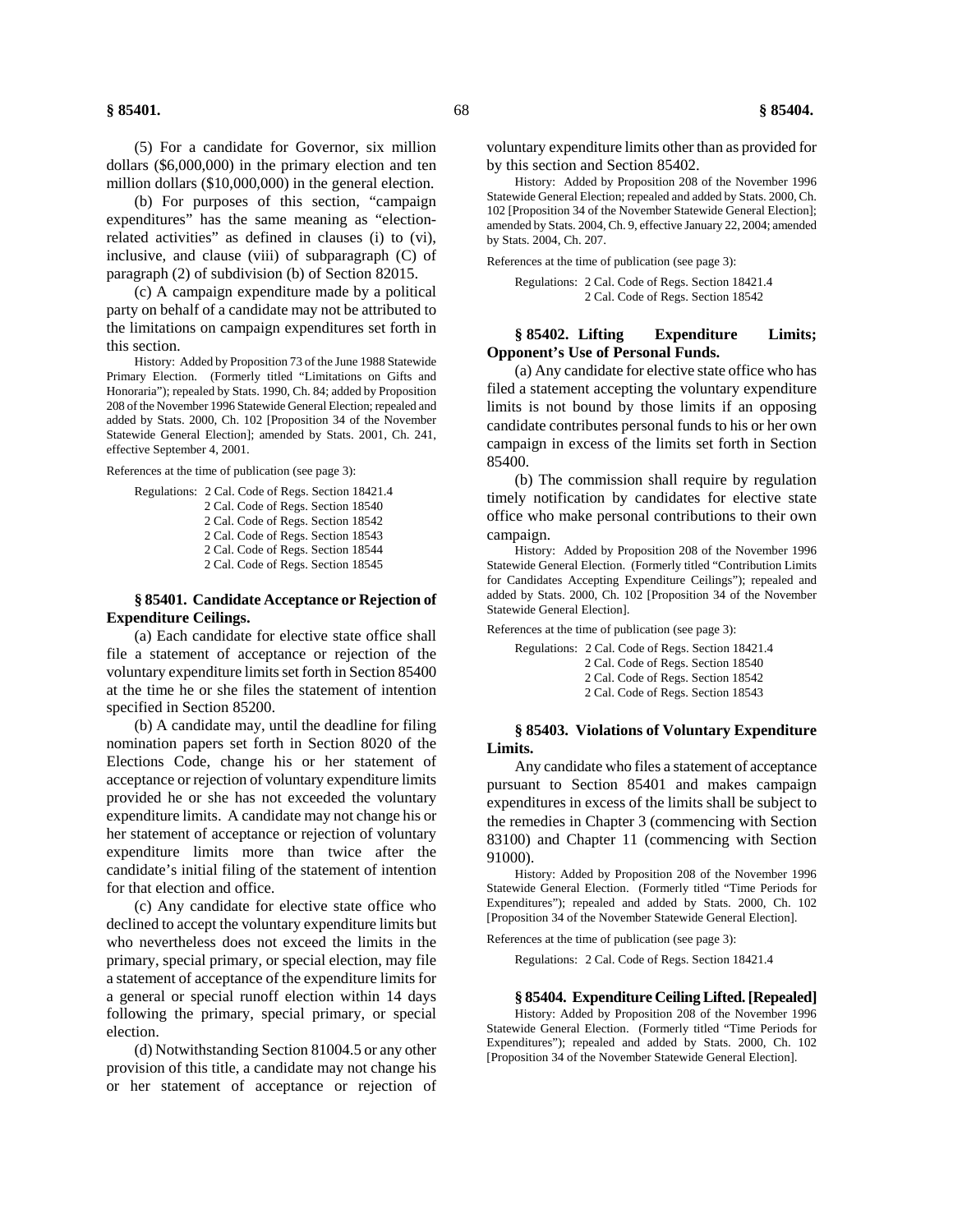## **Article 5. Independent Expenditures. § 85500-85505**

- § 85500. Independent Expenditures; 24-Hour Disclosure; Coordination.
- § 85501. Prohibition on Independent Expenditures by Candidate Controlled Committees.
- § 85505. Internet Display of Independent Expenditures; 24-Hour Disclosure Report.

## **§ 85500. Independent Expenditures; 24-Hour Disclosure; Coordination.**

(a) In addition to any other report required by this title, a committee, including a political party committee, that is required to file reports pursuant to Section 84605 and that makes independent expenditures of one thousand dollars (\$1,000) or more during an election cycle in connection with a candidate for elective state office or state ballot measure, shall file online or electronically a report with the Secretary of State disclosing the making of the independent expenditure. This report shall disclose the same information required by subdivision (b) of Section 84204 and shall be filed within 24 hours of the time the independent expenditure is made.

(b) An expenditure may not be considered independent, and shall be treated as a contribution from the person making the expenditure to the candidate on whose behalf, or for whose benefit, the expenditure is made, if the expenditure is made under any of the following circumstances:

(1) The expenditure is made with the cooperation of, or in consultation with, the candidate on whose behalf, or for whose benefit, the expenditure is made, or any controlled committee or any agent of the candidate.

(2) The expenditure is made in concert with, or at the request or suggestion of, the candidate on whose behalf, or for whose benefit, the expenditure is made, or any controlled committee or any agent of the candidate.

(3) The expenditure is made under any arrangement, coordination, or direction with respect to the candidate or the candidate's agent and the person making the expenditure.

History: Added by Proposition 208 of the November 1996 Statewide General Election. (Formerly titled "Independent Expenditures"); repealed and added by Stats. 2000, Ch. 102 [Proposition 34 of the November Statewide General Election]; amended by Stats. 2001, Ch. 241, effective September 4, 2001.

References at the time of publication (see page 3):

Regulations: 2 Cal. Code of Regs. Section 18117 2 Cal. Code of Regs. Section 18413 2 Cal. Code of Regs. Section 18550 2 Cal. Code of Regs. Section 18550.1

## **§ 85501. Prohibition on Independent Expenditures by Candidate Controlled Committees.**

A controlled committee of a candidate may not make independent expenditures and may not contribute funds to another committee for the purpose of making independent expenditures to support or oppose other candidates.

History: Added by Stats. 2000, Ch. 102 [Proposition 34 of the November Statewide General Election]; amended by Stats. 2001, Ch. 241, effective September 4, 2001.

References at the time of publication (see page 3):

Opinions: In re St. Croix (2005) 18 FPPC Ops. 1

## **§ 85505. Internet Display of Independent Expenditures; 24-Hour Disclosure Report.**

(a) The Secretary of State shall include on the Internet Web site of the Secretary of State's office, as part of the campaign finance activity that is publicly disclosed, any independent expenditure, as defined in Section 82031, that is reported pursuant to Section 85500 with respect to a candidate for elective state office and a statewide ballot measure. This information shall be linked to the part of the Web site that the Secretary of State maintains concerning that candidate or ballot measure.

(b) It is the intent of the Legislature that all forms created for the purpose of filing the online or electronic report required pursuant to Section 85500 include a separate field for the filer to input the legislative district number and the number or letter of a statewide ballot measure.

History: Added by Stats. 2002, Ch. 511.

## **Article 6. Ballot Pamphlet.**

#### **§ 85600-85602**

- § 85600. Ballot Pamphlet Designation.
- § 85601. Candidate Access to Ballot Pamphlet Statement.
- § 85602. Notification to Voters. [Repealed]

#### **§ 85600. Ballot Pamphlet Designation.**

The Secretary of State shall designate in the state ballot pamphlet those candidates for statewide elective office, as defined in Section 82053, who have voluntarily agreed to the expenditure limitations set forth in Section 85400. Local elections officers shall designate in the voter information portion of the sample ballot those candidates for State Senate and Assembly who have voluntarily agreed to the expenditure limitations set forth in Section 85400.

History: Added by Proposition 208 of the November 1996 Statewide General Election. (Formerly titled "Candidate Access to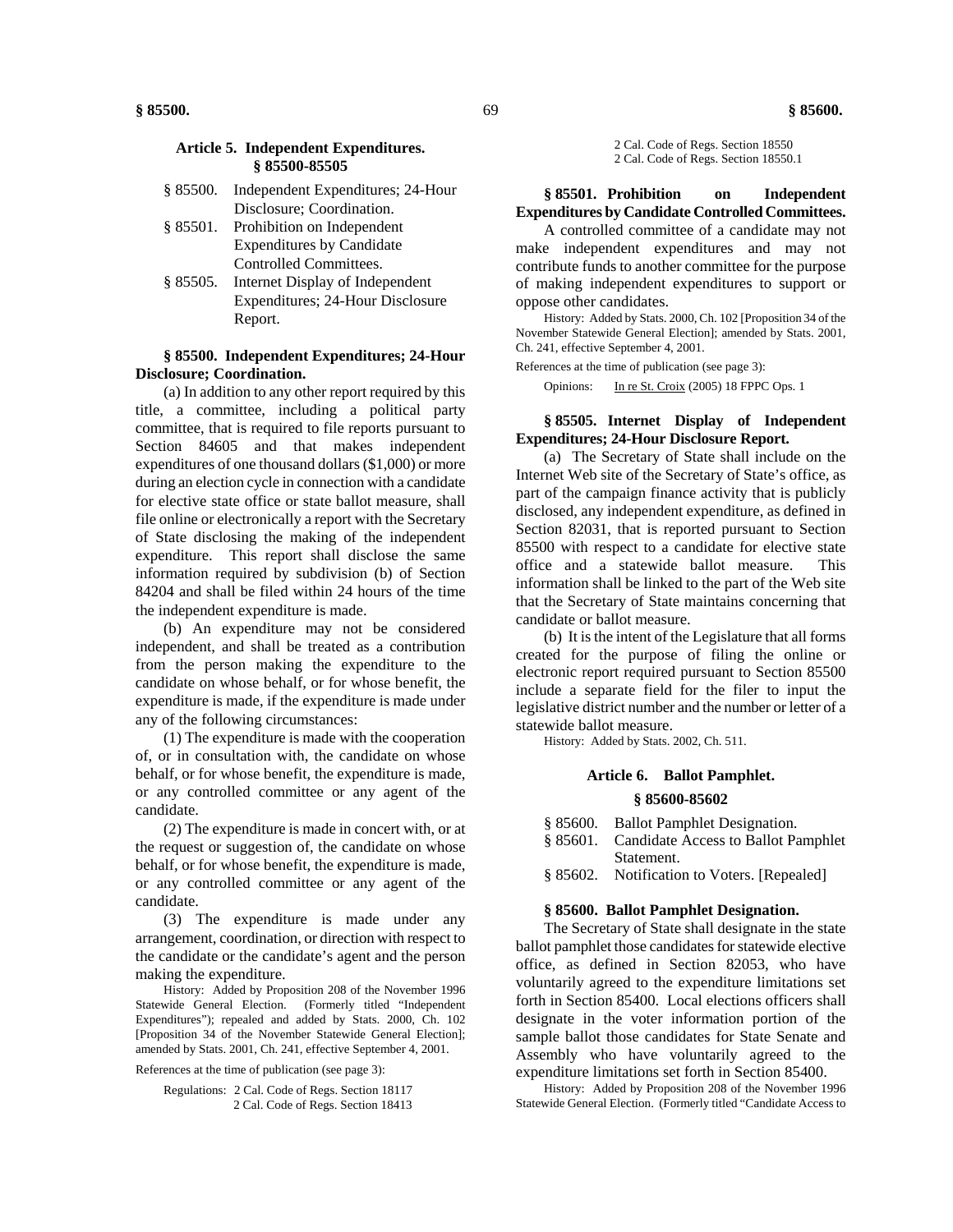State Ballot Pamphlet"); repealed and added by Stats. 2000, Ch. 102 [Proposition 34 of the November Statewide General Election]; amended by Stats. 2001, Ch. 241, effective September 4, 2001.

#### **§ 85601. Candidate Access to Ballot Pamphlet Statement.**

(a) A candidate for statewide elective office, as defined in Section 82053, who accepts the voluntary expenditure limits set forth in Section 85400 may purchase the space to place a statement in the state ballot pamphlet that does not exceed 250 words. The statement may not make any reference to any opponent of the candidate. The statement shall be submitted in accordance with timeframes and procedures set forth by the Secretary of State for the preparation of the state ballot pamphlets.

(b) Notwithstanding subdivision (e) of Section 88001 of this code or subdivision (e) of Section 9084 of the Elections Code, on and after November 6, 2002, the Secretary of State may not include in the state ballot pamphlet a statement from a candidate who has not voluntarily agreed to the expenditure limitations set forth in Section 85400.

(c) A candidate for State Senate or Assembly who accepts the voluntary expenditure limits set forth in Section 85400 may purchase the space to place a statement in the voter information portion of the sample ballot that does not exceed 250 words. The statement may not make any reference to any opponent of the candidate. The statement shall be submitted in accordance with the timeframes and procedures set forth in the Elections Code for the preparation of the voter information portion of the sample ballot.

History: Added by Proposition 208 of the November 1996 Statewide General Election. (Formerly titled "Candidate Access to Local Sample Ballot Materials"); repealed and added by Stats. 2000, Ch. 102 [Proposition 34 of the November Statewide General Election]; amended by Stats. 2001, Ch. 241, effective September 4, 2001.

#### **§ 85602. Notification to Voters. [Repealed]**

History: Added by Proposition 208 of the November 1996 Statewide General Election; repealed by Stats. 2000, Ch. 102 [Proposition 34 of the November Statewide General Election].

#### **Article 7. Additional Contribution Requirements. § 85700-85706**

- § 85700. Donor Information Requirements; Return of Contributions.
- § 85701. Laundered Contributions.
- § 85702. Contributions from Lobbyists.
- § 85703. Local Jurisdictions.
- § 85704. Prohibition on Earmarking.
- § 85705. Contributions from Governmental Employees. [Repealed]
- § 85706. Local Jurisdictions. [Repealed]

## **§ 85700. Donor Information Requirements; Return of Contributions.**

(a) A candidate or committee shall return not later than 60 days of receipt by the candidate or committee any contribution of one hundred dollars (\$100) or more for which the candidate or committee does not have on file in the records of the candidate or committee the name, address, occupation, and employer of the contributor.

(b) A candidate or committee may return a contribution pursuant to subdivision (a) after the date that the candidate or committee has reported the contribution under any provision of this title.

History: Added by Proposition 208 of the November 1996 Statewide General Election. (Formerly titled "Disclosure of Occupation and Employer"); repealed and added by Stats. 2000, Ch. 102 [Proposition 34 of the November Statewide General Election]; amended by Stats. 2001, Ch. 241, effective September 4, 2001.

References at the time of publication (see page 3):

Regulations: 2 Cal. Code of Regs. Section 18401 2 Cal. Code of Regs. Section 18570

Opinions: In re Pelham (2001) 15 FPPC Ops. 1

## **§ 85701. Laundered Contributions.**

Any candidate or committee that receives a contribution in violation of Section 84301 shall pay to the General Fund of the state the amount of the contribution.

History: Added by Proposition 208 of the November 1996 Statewide General Election. (Formerly titled "Receipt of Laundered Contributions"); repealed and added by Stats. 2000, Ch. 102 [Proposition 34 of the November Statewide General Election].

References at the time of publication (see page 3):

Opinions: In re Pelham (2001) 15 FPPC Ops. 1

#### **§ 85702. Contributions from Lobbyists.**

An elected state officer or candidate for elected state office may not accept a contribution from a lobbyist, and a lobbyist may not make a contribution to an elected state officer or candidate for elected state office, if that lobbyist is registered to lobby the governmental agency for which the candidate is seeking election or the governmental agency of the elected state officer.

History: Added by Proposition 208 of the November 1996 Statewide General Election. (Formerly titled "Bundling of Contributions"); repealed and added by Stats. 2000, Ch. 102 [Proposition 34 of the November Statewide General Election].

References at the time of publication (see page 3):

Regulations: 2 Cal. Code of Regs. Section 18572

#### **§ 85703. Local Jurisdictions.**

(a) Nothing in this act shall nullify contribution limitations or prohibitions of any local jurisdiction that apply to elections for local elective office, except that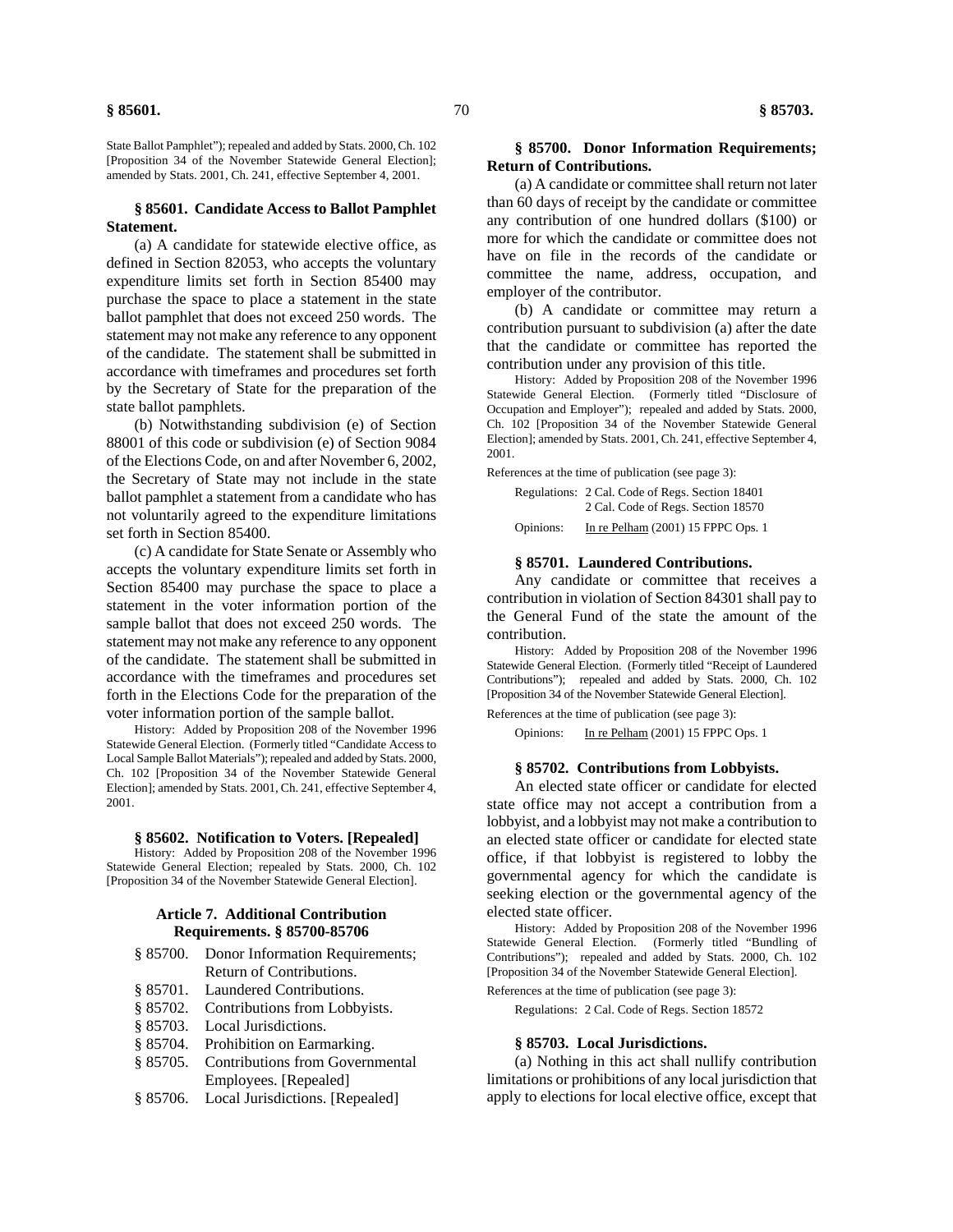these limitations and prohibitions may not conflict with the provisions of Section 85312.

(b) Limitations and prohibitions imposed by a local jurisdiction on payments for a member communication, as defined in subdivision (c), that conflict with Section 85312 and which are thereby prohibited by subdivision (a) include, but are not limited to, any of the following:

(1) Source restrictions on payments for member communications that are not expressly made applicable to member communications by a state statute or by a regulation adopted by the commission pursuant to Section 83112.

(2) Limitations on payments to a political party committee for a member communication that are not expressly made applicable to member communications by a state statute or by a regulation adopted by the commission pursuant to Section 83112.

(3) Limitations on the scope of payments considered directly related to the making of a member communication, including costs associated with the formulation, design, production, and distribution of the communication such as surveys, list acquisition, and consulting fees that are not expressly made applicable to member communications by a state statute or by a regulation adopted by the commission pursuant to Section 83112.

(c) For purposes of this section, "member communication" means a communication, within the meaning of Section 85312, to members, employees, shareholders, or families of members, employees, or shareholders of an organization, including a communication by a political party to its members who are registered with that party.

History: Added by Proposition 208 of the November 1996 Statewide General Election. (Formerly titled "Earmarking of Contributions Prohibited"); repealed and added by Stats. 2000, Ch. 102 [Proposition 34 of the November Statewide General Election]; amended by Stats. 2007, Ch. 708.

References at the time of publication (see page 3):

Regulations: 2 Cal. Code of Regs. Section 18531.7

#### **§ 85704. Prohibition on Earmarking.**

A person may not make any contribution to a committee on the condition or with the agreement that it will be contributed to any particular candidate unless the contribution is fully disclosed pursuant to Section 84302.

History: Added by Proposition 208 of the November 1996 Statewide General Election. (Formerly titled "Contributions from Lobbyists"); repealed and added by Stats. 2000, Ch. 102 [Proposition 34 of the November Statewide General Election].

## **§ 85705. Contributions from Governmental Employees. [Repealed]**

History: Added by Proposition 208 of the November 1996 Statewide General Election; repealed by Stats. 2000, Ch. 102 [Proposition 34 of the November Statewide General Election].

#### **§ 85706. Local Jurisdictions. [Repealed]**

History: Added by Proposition 208 of the November 1996 Statewide General Election; repealed by Stats. 2000, Ch. 102 [Proposition 34 of the November Statewide General Election].

#### **Article 8. Appropriation. § 85802**

§ 85802. Appropriation to the Fair Political Practices Commission.

## **§ 85802. Appropriation to the Fair Political Practices Commission.**

There is hereby appropriated from the General Fund of the state to the Fair Political Practices Commission the sum of five hundred thousand dollars (\$500,000) annually above and beyond the appropriations established for the Commission in the fiscal year immediately prior to the effective date of this act, adjusted for cost-of-living changes, for expenditures to support the operations of the Commission pursuant to this act. If any provision of this act is successfully challenged, any attorney's fees and costs shall be paid from the General Fund and the Commission's budget shall not be reduced accordingly.

History: Added by Proposition 208 of the November 1996 Statewide General Election.

#### **Chapter 6. Lobbyists. § 86100 - 86300**

- Article 1. Registration and Reporting. § 86100 - 86118
	- 2. Prohibitions. § 86200 86205
	- 3. Exemptions. § 86300

## **Article 1. Registration and Reporting. § 86100 - 86118**

- § 86100. Registration.
- § 86101. Registration; Time.
- § 86102. Registration Fees.
- § 86103. Lobbyist Certification; Requirements.
- § 86104. Lobbying Firm; Registration Requirements.
- § 86105. Lobbyist Employer; Registration Requirements.
- § 86106. Renewal of Registration.
- § 86107. Registration Statement; Amendment; Termination.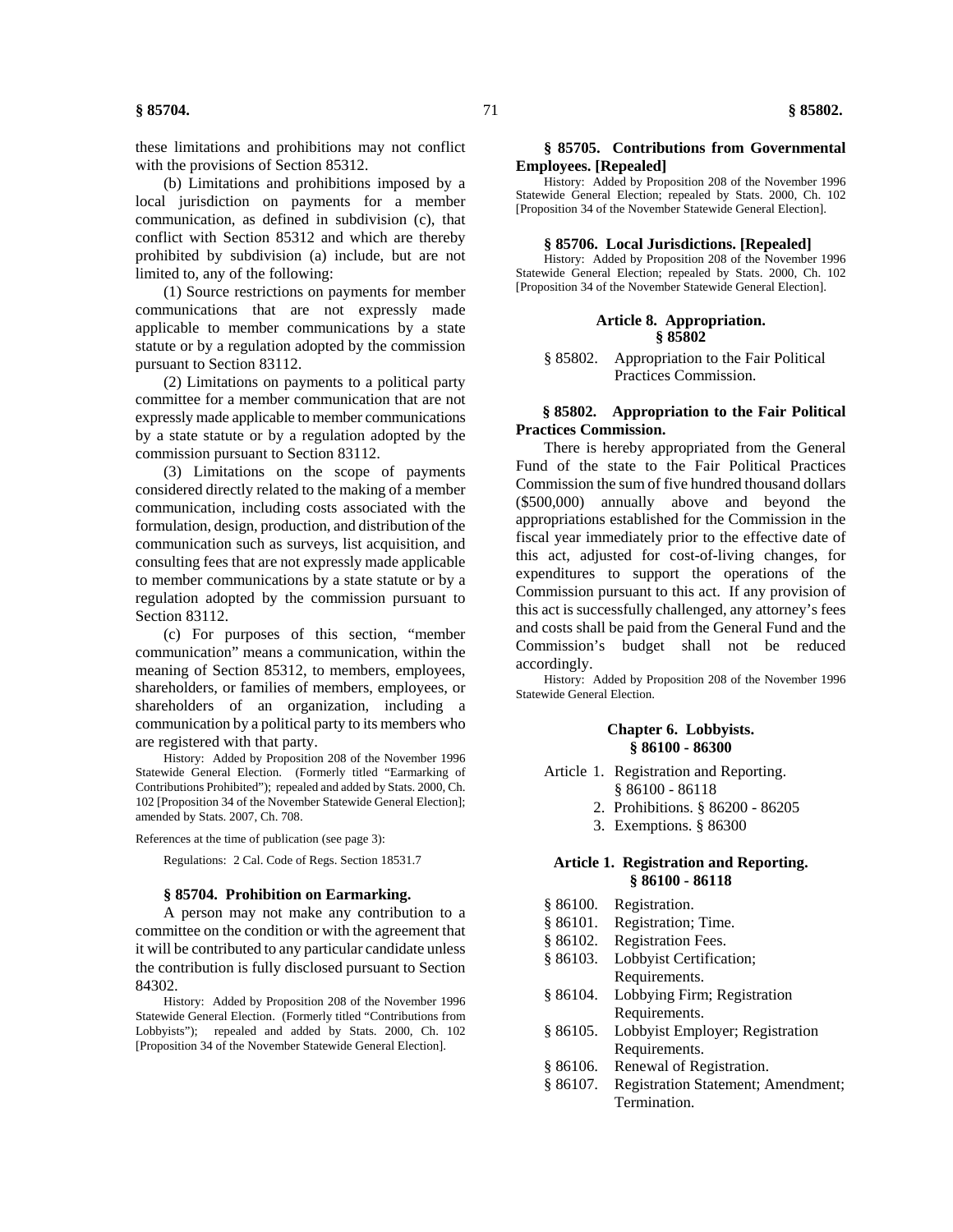- § 86108. Registration Statement; Publication.
- § 86109. Directory of Lobbyists, Lobbying Firms, and Lobbyist Employers.
- § 86109.5. Directory of Lobbyists, Lobbying Firms, and Lobbyist Employers; Online Version.
- § 86110. Recordkeeping.
- § 86111. Activity Expense; Agency Official.
- § 86112. Activity Expenses; Reporting.
- § 86112.3. Invitations.
- § 86112.5. Notification to Beneficiary of a Gift.
- § 86113. Periodic Reports; Lobbyists; Contents.
- § 86114. Periodic Reports; Lobbying Firms; Contents.
- § 86115. Periodic Reports; Employers and Others.
- § 86116. Periodic Reports; Employers and Others; Contents.
- § 86116.5. Periodic Reports; State and Local Government Agencies.
- § 86117. Periodic Reports; Filing; Time.
- § 86118. Periodic Reports; Where to File.

# **§ 86100. Registration.**

(a) Individual lobbyists shall prepare lobbyist certifications pursuant to Section 86103 for filing with the Secretary of State as part of the registration of the lobbying firm in which the lobbyist is a partner, owner, officer, or employee or as part of the registration of the lobbyist employer by which the lobbyist is employed.

(b) Lobbying firms shall register with the Secretary of State.

(c) Lobbyist employers as defined in subdivision (a) of Section 82039.5 shall register with the Secretary of State.

(d) Lobbyist employers as defined in subdivision (b) of Section 82039.5 and persons described in subdivision (b) of Section 86115 are not required to register with the Secretary of State but shall file statements pursuant to this article.

History: Amended by Stats. 1983, Chapter 209; repealed and reenacted as amended by Stats. 1985, Ch. 1183, effective September 29, 1985. (Formerly titled "Registration with Secretary of State.") References at the time of publication (see page 3):

Regulations: 2 Cal. Code of Regs. Section 18117 2 Cal. Code of Regs. Section 18249 2 Cal. Code of Regs. Section 18601

#### **§ 86101. Registration; Time.**

Every lobbying firm and lobbyist employer who is required to file a registration statement under this chapter shall register with the Secretary of State no

later than 10 days after qualifying as a lobbying firm or lobbyist employer.

History: Repealed and reenacted as amended by Stats. 1985, Ch. 1183, effective September 29, 1985. (Formerly titled "Requirement of Registration.")

References at the time of publication (see page 3):

Regulations: 2 Cal. Code of Regs. Section 18117 2 Cal. Code of Regs. Section 18601

#### **§ 86102. Registration Fees.**

Each lobbying firm and lobbyist employer required to file a registration statement under this chapter may be charged not more than twenty-five dollars (\$25) per year for each lobbyist required to be listed on its registration statement.

History: Repealed and reenacted as amended by Stats. 1985, Ch. 1183, effective September 29, 1985. (Formerly titled "Renewal of Registration.")

References at the time of publication (see page 3):

Regulations: 2 Cal. Code of Regs. Section 18117 2 Cal. Code of Regs. Section 18601

**§ 86103. Lobbyist Certification; Requirements.**

A lobbyist certification shall include all of the following:

(a) A recent photograph of the lobbyist, the size of which shall be prescribed by the Secretary of State.

(b) The full name, business address, and telephone number of the lobbyist.

(c) A statement that the lobbyist has read and understands the prohibitions contained in Sections 86203 and 86205.

(d) (1) In the case of a lobbyist who filed a completed lobbyist certification in connection with the last regular session of the Legislature, a statement that the lobbyist has completed, within the previous 12 months or will complete no later than June 30 of the following year, the course described in subdivision (b) of Section 8956. If the lobbyist certification states that the lobbyist will complete the course no later than June 30 of the following year, the certification shall be accepted on a conditional basis. Thereafter, if the lobbyist completes the course no later than June 30 of the following year, the lobbyist shall file a new lobbyist certification with the Secretary of State which shall replace the conditional lobbyist certification previously filed. If the lobbyist certification states that the lobbyist will complete the course no later than June 30 of the following year and the lobbyist fails to do so, the conditional lobbyist certification shall be void and the individual shall not act as a lobbyist pursuant to this title until he or she has completed the course and filed with the Secretary of State a lobbyist certification stating that he or she has completed the course and the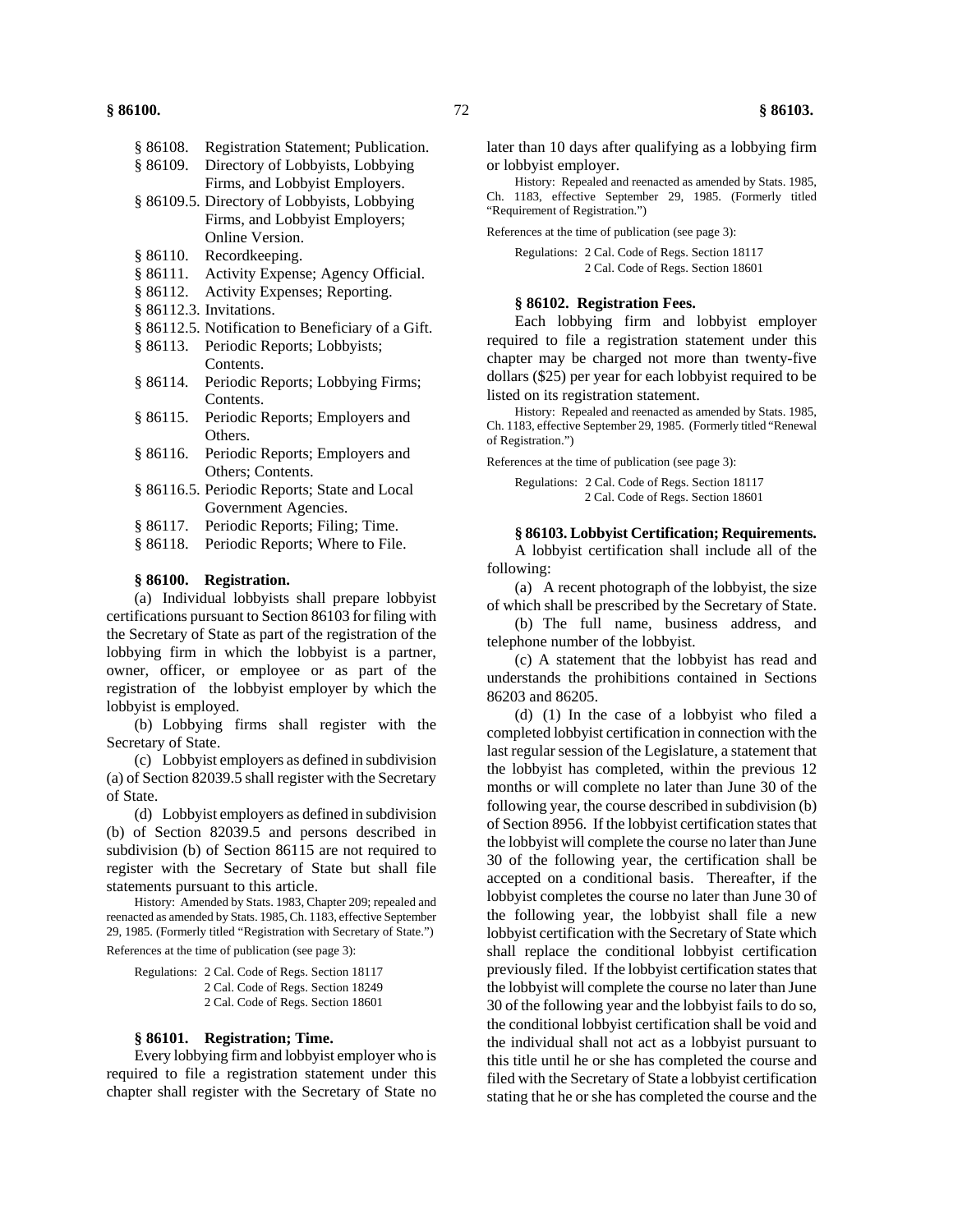date of completion. It shall be a violation of this section for any individual to act as a lobbyist pursuant to this title once his or her conditional certification is void.

(2) If, in the case of a new lobbyist certification, the lobbyist has not completed the course within the previous 12 months, the lobbyist certification shall include a statement that the lobbyist will complete a scheduled course within 12 months, and the lobbyist certification shall be accepted on a conditional basis. Following the lobbyist's completion of the ethics course, the lobbyist shall file a new lobbyist certification with the Secretary of State which shall replace the conditional lobbyist certification previously filed. If the new lobbyist certification states that the lobbyist will complete the course within 12 months and the lobbyist fails to do so, the conditional lobbyist certification shall be void and the individual shall not act as a lobbyist pursuant to this title until he or she has completed the course and filed with the Secretary of State a lobbyist certification stating he or she has completed the course and the date of completion. It shall be a violation of this section for any individual to act as a lobbyist pursuant to this title once his or her conditional certification is void.

(e) Any other information required by the Commission consistent with the purposes and provisions of this chapter.

History: Amended by Stats. 1984, Ch. 161; repealed and reenacted as amended by Stats. 1985, Ch. 1183, effective September 29, 1985. (Formerly titled "Registration Statement; Amendment; Termination"); amended by Stats. 1990, Ch. 84; amended by Stats. 1991, Ch. 391; amended by Stats. 1995, Ch. 346; amended by Stats. 1997, Ch. 574.

References at the time of publication (see page 3):

Regulations: 2 Cal. Code of Regs. Section 18117 2 Cal. Code of Regs. Section 18601 2 Cal. Code of Regs. Section 18603.1

Opinions: In re Evans (1978) 4 FPPC Ops. 54

# **§ 86104. Lobbying Firm; Registration Requirements.**

The registration of a lobbying firm shall include:

(a) The full name, business address, and telephone number of the lobbying firm.

(b) A list of the lobbyists who are partners, owners, officers, or employees of the lobbying firm.

(c) The lobbyist certification of each lobbyist in the lobbying firm.

(d) For each person with whom the lobbying firm contracts to provide the following lobbying services.

(1) The full name, business address, and telephone number of the person.

(2) A written authorization signed by the person.

(3) The time period of the contract.

(4) Information sufficient to identify the nature and interests of the person including:

(A) If the person is an individual, the name and address of his or her employer, if any, or his or her principal place of business if the person is self-employed, and a description of the business activity in which the person or his or her employer is engaged.

(B) If the person is a business entity, a description of the business activity in which it is engaged.

(C) If the person is an industry, trade, or professional association, a description of the industry, trade, or profession which it represents including a specific description of any portion or faction of the industry, trade, or profession which the association exclusively or primarily represents and, if the association has not more than 50 members, the names of the members.

(D) If the person is not an individual, business entity, or industry, trade, or professional association, a statement of the person's nature and purposes, including a description of any industry, trade, profession, or other group with a common economic interest which the person principally represents or from which its membership or financial support is principally derived.

(5) The lobbying interests of the person.

(6) A list of the state agencies whose legislative or administrative actions the lobbying firm will attempt to influence for the person.

(e) The name and title of a partner, owner, or officer of the lobbying firm who is responsible for filing statements and reports and keeping records required by this chapter on behalf of the lobbying firm, and a statement signed by the designated responsible person that he or she has read and understands the prohibitions contained in Sections 86203 and 86205.

(f) Any other information required by the Commission consistent with the purposes and provisions of this chapter.

History: Amended by Stats. 1976, Ch. 415, effective July 10, 1976; repealed and reenacted as amended by Stats. 1985, Ch. 1183, effective September 29, 1985. (Formerly titled "Registration Statement; Publication."); amended by Stats. 1986, Ch. 905; amended by Stats. 1987, Ch. 459.

References at the time of publication (see page 3):

Regulations: 2 Cal. Code of Regs. Section 18117 2 Cal. Code of Regs. Section 18601

**§ 86105. Lobbyist Employer; Registration Requirements.**

The registration of a lobbyist employer shall include: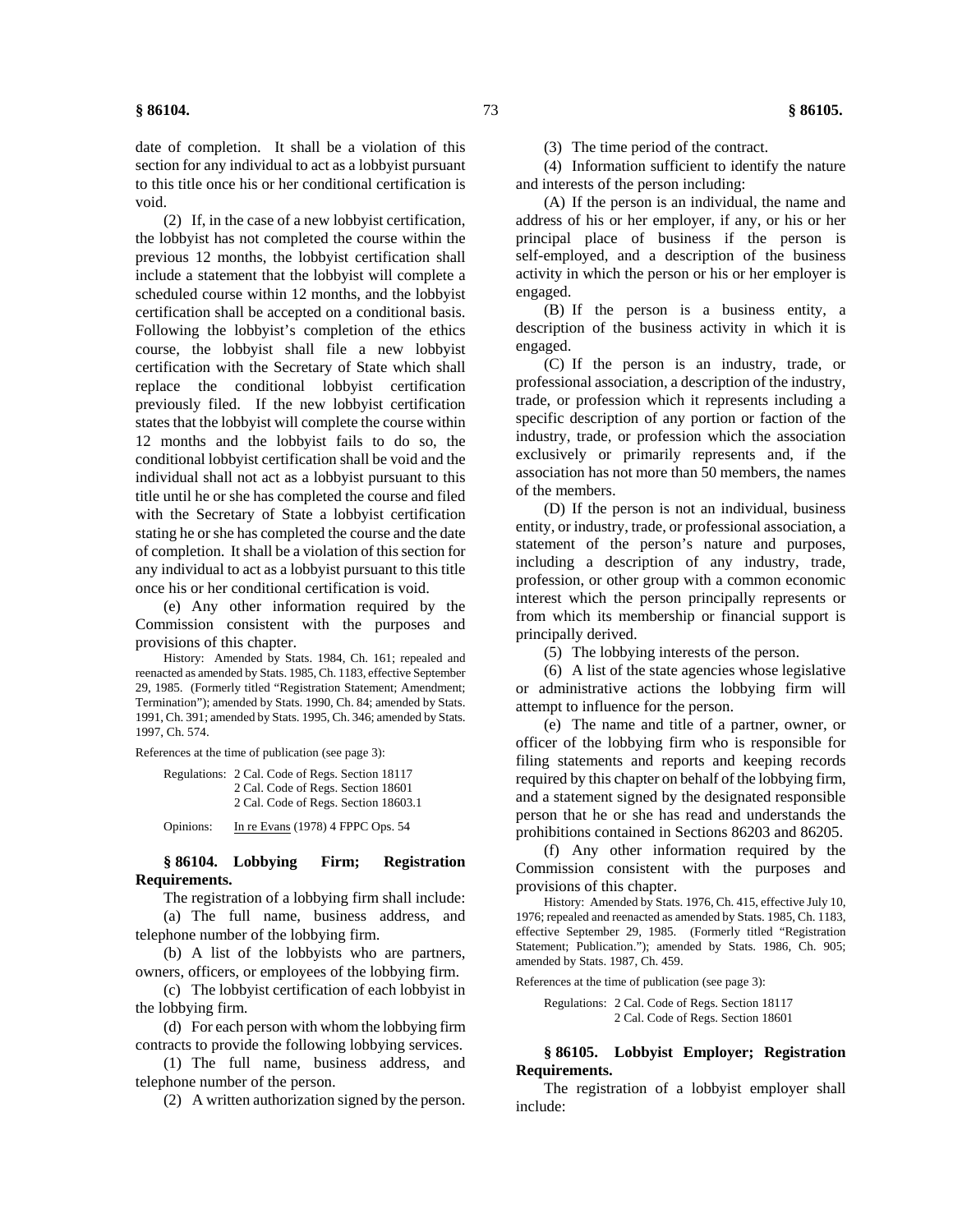(a) The full name, business address, and telephone number of the lobbyist employer.

(b) A list of the lobbyists who are employed by the lobbyist employer.

(c) The lobbyist certification of each lobbyist employed by the lobbyist employer.

(d) Information sufficient to identify the nature and interests of the filer, including:

(1) If the filer is an individual, the name and address of the filer's employer, if any, or his or her principal place of business if the filer is self-employed, and a description of the business activity in which the filer or his or her employer is engaged.

(2) If the filer is a business entity, a description of the business activity in which it is engaged.

(3) If the filer is an industry, trade, or professional association, a description of the industry, trade, or profession which it represents including a specific description of any portion or faction of the industry, trade, or profession which the association exclusively or primarily represents and, if the association has not more than 50 members, the names of the members.

(4) If the filer is not an individual, business entity, or industry, trade, or professional association, a statement of the person's nature and purposes, including a description of any industry, trade, profession, or other group with a common economic interest which the person principally represents or from which its membership or financial support is principally derived.

(e) The lobbying interests of the lobbyist employer, and a list of the state agencies whose legislative or administrative actions the lobbyist employer will attempt to influence.

(f) Any other information required by the Commission consistent with the purposes and provisions of this chapter.

History: Amended by Stats. 1979, Ch. 592; repealed and reenacted as amended by Stats. 1985, Ch. 1183, effective September 29, 1985. (Formerly titled "Accounts; Designation by Name; Deposits."); amended by Stats. 1987, Ch. 459.

References at the time of publication (see page 3):

Regulations: 2 Cal. Code of Regs. Section 18117

#### **§ 86106. Renewal of Registration.**

Each registered lobbying firm and lobbyist employer which will be conducting activities which require registration shall renew its registration by filing photographs of its lobbyists, authorizations, and a registration statement between November 1 and December 31, of each even-numbered year. Each lobbyist shall renew his or her lobbyist certification in

connection with the renewal of registration by the lobbyist's lobbying firm or employer.

History: Repealed by Stats. 1979, Ch. 592; (Formerly titled "Accounts; Payment of Expenses; Petty Cash"); added by Stats, 1985, Ch. 1183 effective September 29, 1985; amended by Stats. 1987, Ch. 936; amended by Stats. 1997, Ch. 574.

References at the time of publication (see page 3):

Regulations: 2 Cal. Code of Regs. Section 18117 2 Cal. Code of Regs. Section 18603 2 Cal. Code of Regs. Section 18603.1

# **§ 86107. Registration Statement; Amendment; Termination.**

(a) If any change occurs in any of the information contained in a registration statement, an appropriate amendment shall be filed with the Secretary of State within 20 days after the change. However, if the change includes the name of a person by whom a lobbying firm is retained, the registration statement of the lobbying firm shall be amended and filed to show that change prior to the lobbying firm's attempting to influence any legislative or administrative action on behalf of that person. Lobbying firms and lobbyist employers which, during a regular session of the Legislature, cease all activity which required registration shall file a notice of termination within 20 days after such cessation. Lobbying firms and lobbyist employers which at the close of a regular session of the Legislature cease all activity which required registration, shall not be required to file a notice of termination.

(b) If any change occurs in any of the information contained in a lobbyist certification or if the lobbyist terminates all activity which required the certification, the lobbyist shall submit an amended certification or notice of termination to his or her lobbying firm or lobbyist employer for filing with the Secretary of State within the time limits specified in subdivision (a). A lobbyist who at the close of a regular session of the Legislature ceases all activity which required certification, shall not be required to file a notice of termination.

(c) Lobbyists and lobbying firms shall remain subject to Section 86203 for the earlier of six months after filing a notice of termination or six months after the close of a regular session of the Legislature at the close of which the lobbyist or lobbying firm ceased all activity which required certification or registration.

History: Amended by Stats. 1979, Ch. 592; repealed and reenacted as amended by Stats. 1985, Ch. 1183, effective September 29, 1985. (Formerly titled "Contents of Periodic Reports."); amended by Stats. 1986, Ch. 905; amended by Stats. 1987, Ch. 936. References at the time of publication (see page 3):

Regulations: 2 Cal. Code of Regs. Section 18117 2 Cal. Code of Regs. Section 18601 2 Cal. Code of Regs. Section 18603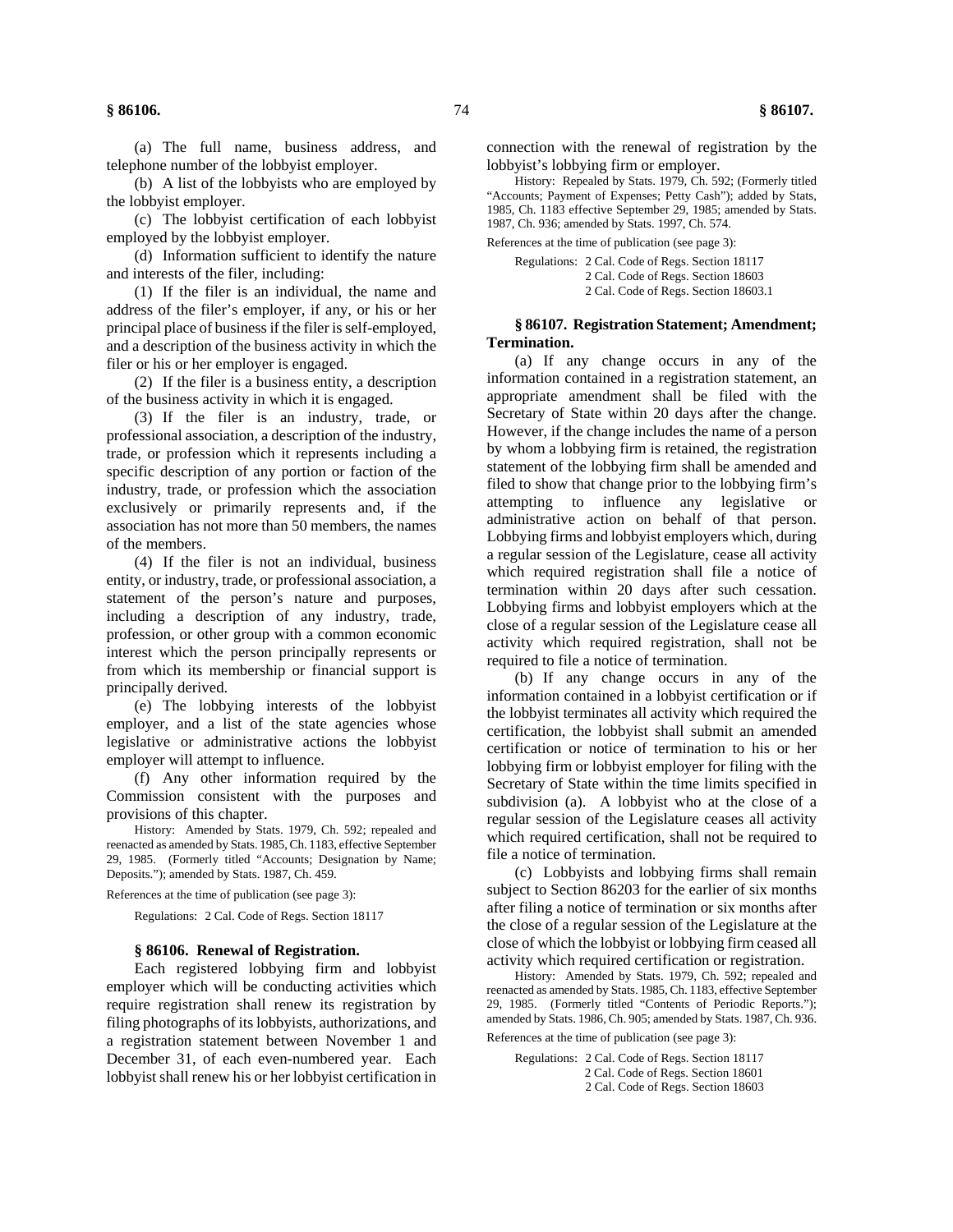### **§ 86108. Registration Statement; Publication.**

All information listed on any registration statement and on any amendment, renewal, or notice of termination shall be printed by the Secretary of State and made public within 30 days after filing.

History: Amended by Stats. 1979, Ch. 592; repealed and reenacted as amended by Stats. 1985, Ch. 1183, effective September 29, 1985. (Formerly titled "Periodic Reports; Employers and Others.")

References at the time of publication (see page 3):

Regulations: 2 Cal. Code of Regs. Section 18117

#### **§ 86109. Directory of Lobbyists, Lobbying Firms, and Lobbyist Employers.**

Within 140 days after the commencement of each regular session of the Legislature, the Secretary of State shall publish a directory of registered individual lobbyists, lobbying firms, and lobbyist employers. The Secretary of State shall publish, from time to time, such supplements to the directory as may be necessary.

History: Amended by Stats. 1984, Ch. 161; repealed and reenacted as amended by Stats, 1985, Ch. 1183, effective September 29, 1985. (Formerly titled "Periodic Reports; Employers and Others; Contents."); amended by Stats. 1991, Ch. 391.

References at the time of publication (see page 3):

Regulations: 2 Cal. Code of Regs. Section 18117

# **§ 86109.5. Directory of Lobbyists, Lobbying Firms, and Lobbyist Employers; Online Version.**

(a) The Secretary of State shall establish and maintain on the Internet an online version of the Directory of Lobbyist, Lobbying Firms, and Lobbying Employers. The Secretary of State shall update the directory weekly.

(b) The Secretary of State shall also display on the Internet a list of the specific changes made to the Directory of Lobbyist, Lobbying Firms, and Lobbying Employers, including new registrations and listings, additions, deletions, and other revisions, during the seven days preceding the update required by subdivision (a).

(c) This section may not be implemented until July 1, 2001, unless otherwise authorized by the Department of Information Technology pursuant to Executive Order D-3-99.

(d) Notwithstanding any other provision of this title, the lobbying data made available on the Internet shall include the street name and building number of the persons or entity representatives listed on all the documents submitted to the Secretary of State pursuant to Chapter 6 (commencing with Section 86100).

History: Added by Stats. 1999, Ch. 855.

References at the time of publication (see page 3):

Regulations: 2 Cal. Code of Regs. Section 18117

#### **§ 86110. Recordkeeping.**

Lobbyists, lobbying firms, and lobbyist employers which receive payments, make payments or incur expenses or expect to receive payments, make payments or incur expenses in connection with activities which are reportable pursuant to this chapter shall keep detailed accounts, records, bills, and receipts as shall be required by regulations adopted by the Commission to expedite the performance of all obligations imposed by this chapter.

History: Amended by Stats. 1979, Ch. 592; repealed and reenacted as amended by Stats. 1985, Ch. 1183, effective September 29, 1985. (Formerly titled "Periodic Reports; Filing; Time.")

References at the time of publication (see page 3):

Regulations: 2 Cal. Code of Regs. Section 18117 2 Cal. Code of Regs. Section 18610 2 Cal. Code of Regs. Section 18612 2 Cal. Code of Regs. Section 18615

### **§ 86111. Activity Expense; Agency Official.**

(a) "Activity expense" as used in this chapter means any expense incurred or payment made by a lobbyist, lobbying firm, lobbyist employer or a person described in subdivision (b) of Section 86115, or arranged by a lobbyist or lobbying firm, which benefits in whole or in part any elective state official, legislative official, agency official, state candidate, or a member of the immediate family of one of these individuals. Activity expenses include gifts, honoraria, consulting fees, salaries, and any other form of compensation but do not include campaign contributions.

(b) "Agency official" as used in this chapter means any official of a state agency whose administrative actions the lobbyist, lobbying firm, lobbyist employer, or person described in subdivision (b) of Section 86115 has attempted or is attempting to influence.

History: Added by Stats. 1979, Ch. 592; amended by Stats. 1976, Ch. 415, effective July 10, 1976, repealed former Section 86111 titled "Periodic Reports; Publication"; repealed and reenacted as amended by Stats. 1985, Ch. 1183, effective September 29, 1985. (Formerly titled "Lobbying Reports and Statements; Where to File.")

References at the time of publication (see page 3):

Regulations: 2 Cal. Code of Regs. Section 18117 2 Cal. Code of Regs. Section 18229.1 2 Cal. Code of Regs. Section 18945 2 Cal. Code of Regs. Section 18950 2 Cal. Code of Regs. Section 18950.1 2 Cal. Code of Regs. Section 18950.3

### **§ 86112. Activity Expenses; Reporting.**

When a person is required to report activity expenses pursuant to this article, the following information shall be provided: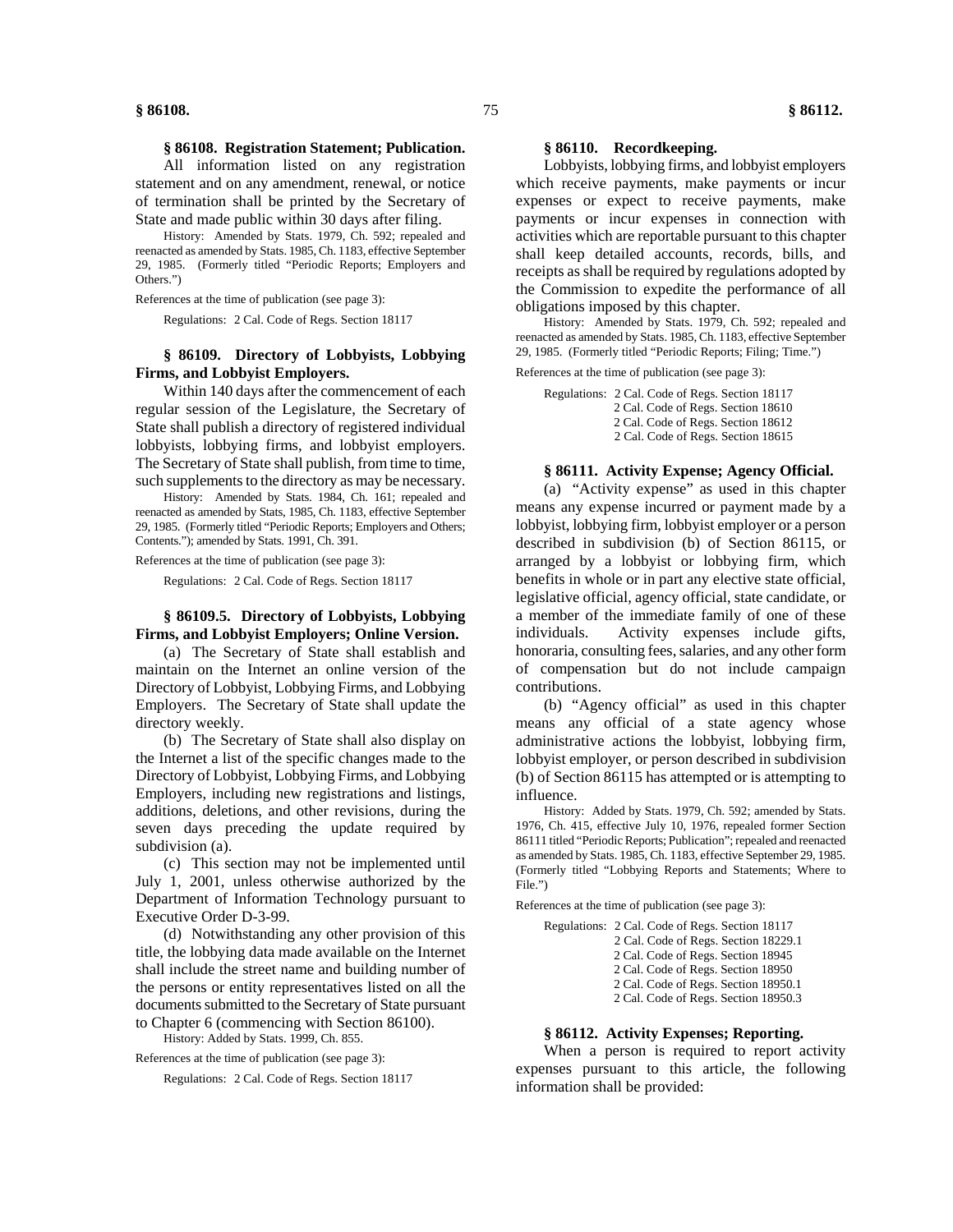(a) The date and amount of each activity expense.

(b) The full name and official position, if any, of the beneficiary of each expense, a description of the benefit, and the amount of benefit.

(c) The full name of the payee of each expense if other than the beneficiary.

(d) Any other information required by the Commission consistent with the purposes and provisions of this chapter.

History: Added by Stats. 1985, Ch. 1183, effective September 29, 1985.

References at the time of publication (see page 3):

Regulations: 2 Cal. Code of Regs. Section 18117 2 Cal. Code of Regs. Section 18611 2 Cal. Code of Regs. Section 18613 2 Cal. Code of Regs. Section 18640

#### **§ 86112.3. Invitations.**

(a) Each person filing a report pursuant to this article who sends any written or printed invitation to an elected state officer, candidate for elective state office, legislative official or agency official, shall include on the invitation or on a letter attached to the invitation the following typed, printed, or handwritten statement that is at least as large and readable as 8-point Roman boldface type, in a color or print that contrasts with the background so as to be easily legible: Attendance at this event by a public official will constitute acceptance of a reportable gift.

(b) The notice specified in subdivision (a) shall not be required to appear on any invitation wherein attendance at the event described in the invitation will not constitute acceptance of a reportable gift by an elected state officer, candidate for elective state office, legislative official or agency official, pursuant to paragraph (1) of subdivision (a) of Section 87207.

(c) The remedies provided in Chapter 3 (commencing with Section 83100) constitute the exclusive penalty for a violation of this section. The remedies provided in Chapter 11 (commencing with Section 91000) do not apply to this section.

History: Added by Stats. 1993, Ch. 1140.

References at the time of publication (see page 3):

Regulations: 2 Cal. Code of Regs. Section 18117

# **§ 86112.5. Notification to Beneficiary of a Gift.**

(a) Each person filing a report pursuant to this article shall provide each beneficiary of a gift listed within the report the following information:

(1) The date and amount of each gift reportable by the beneficiary.

(2) A description of the goods or services provided to the beneficiary.

(b) The information required to be disclosed pursuant to subdivision (a) shall be provided to the beneficiary within 30 days following the end of each calendar quarter in which the gift was provided. For the purposes of meeting the disclosure requirements of this section, a lobbyist firm or lobbyist employer may provide the beneficiary a copy of the activity expense section of the report submitted to the Secretary of State pursuant to this article.

(c) The remedies provided in Chapter 3 (commencing with Section 83100) constitute the exclusive penalty for a violation of this section. The remedies provided in Chapter 11 (commencing with Section 91000) do not apply to this section.

History: Added by Stats. 1991, Ch. 322.

References at the time of publication (see page 3):

Regulations: 2 Cal. Code of Regs. Section 18117 2 Cal. Code of Regs. Section 18640

**§ 86113. Periodic Reports; Lobbyists; Contents.**

(a) A lobbyist shall complete and verify a periodic report which contains:

(1) A report of all activity expenses by the lobbyist during the reporting period; and

(2) A report of all contributions of one hundred dollars (\$100) or more made or delivered by the lobbyist to any elected state officer or state candidate during the reporting period.

(b) A lobbyist shall provide the original of his or her periodic report to his or her lobbyist employer or lobbying firm within two weeks following the end of each calendar quarter.

History: Added by Stats. 1985, Ch. 1183, effective September 29, 1985.

References at the time of publication (see page 3):

|           | Regulations: 2 Cal. Code of Regs. Section 18117<br>2 Cal. Code of Regs. Section 18611                                                                                                                                                                  |
|-----------|--------------------------------------------------------------------------------------------------------------------------------------------------------------------------------------------------------------------------------------------------------|
| Opinions: | In re Nida $(1976)$ 2 FPPC Ops 1<br>In re Atlantic-Richfield Co. (1975) 1 FPPC<br>Ops. 147<br>In re Witt (1975) 1 FPPC Ops. 145<br>In re Horn (1975) 1 FPPC Ops. 126<br>In re Morrissey (1975) 1 FPPC Ops. 104<br>In re Spellman (1975) 1 FPPC Ops. 16 |

### **§ 86114. Periodic Reports; Lobbying Firms; Contents.**

(a) Lobbying firms shall file periodic reports containing all of the following:

(1) The full name, address, and telephone number of the lobbying firm.

(2) The full name, business address, and telephone number of each person who contracted with the lobbying firm for lobbying services, a description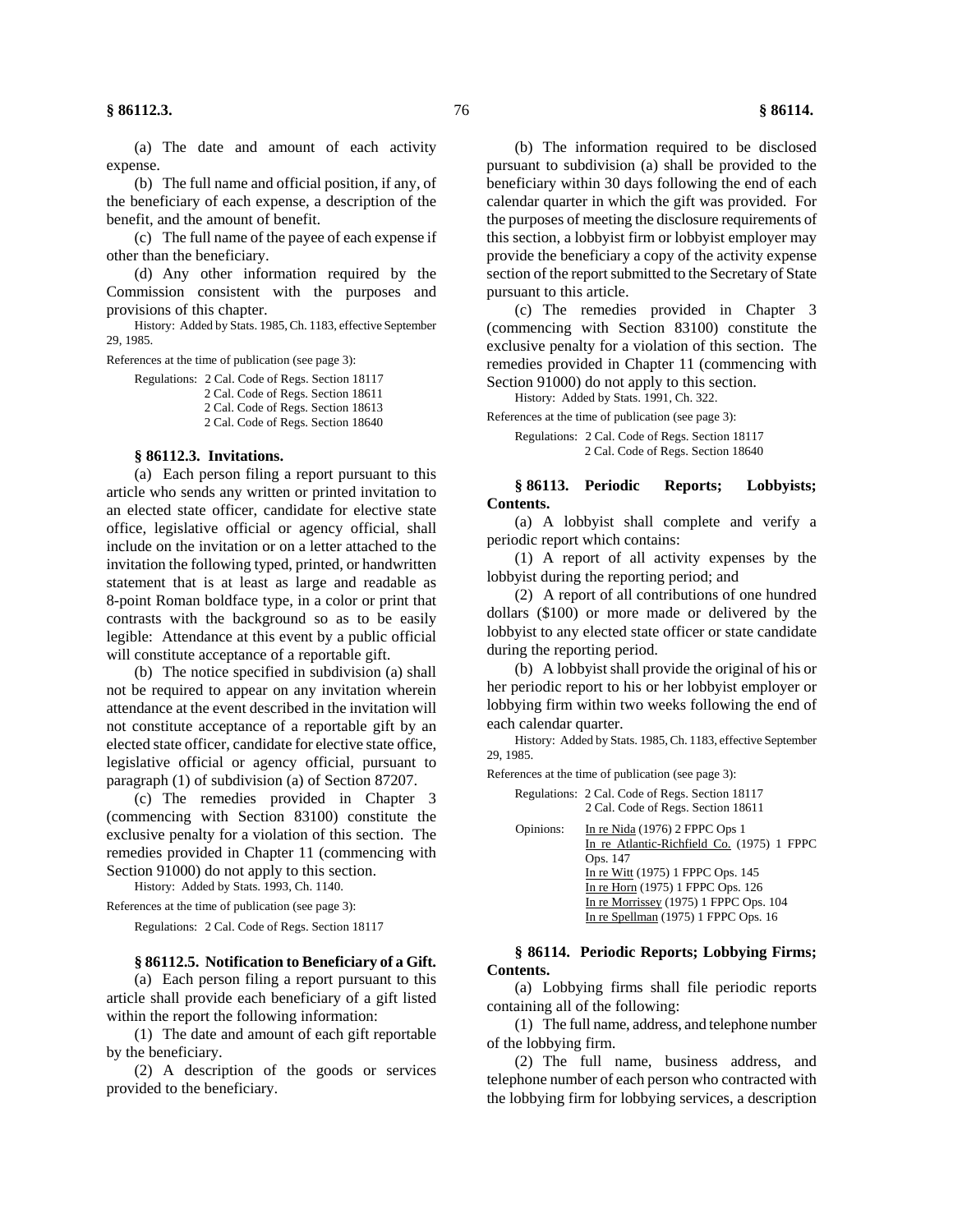of the specific lobbying interests of the person, and the total payments, including fees and the reimbursement of expenses, received from the person for lobbying services during the reporting period.

(3) The total amount of payments received for lobbying services during the period.

(4) A periodic report completed and verified by each lobbyist in the lobbying firm pursuant to Section 86113.

(5) Each activity expense incurred by the lobbying firm including those reimbursed by a person who contracts with the lobbying firm for lobbying services. A total of all activity expenses of the lobbying firm and all of its lobbyists shall be included.

(6) If the lobbying firm subcontracts with another lobbying firm for lobbying services:

(A) The full name, address, and telephone number of the subcontractor.

(B) The name of the person for whom the subcontractor was retained to lobby.

(C) The total amount of all payments made to the subcontractor.

(7) The date, amount, and the name of the recipient of any contribution of one hundred dollars (\$100) or more made by the filer to an elected state officer, a state candidate, a committee controlled by an elected state officer or state candidate, or a committee primarily formed to support such officers or candidates. If this contribution is reported by the lobbying firm or by a committee sponsored by the lobbying firm in a campaign statement filed pursuant to Chapter 4 which is required to be filed with the Secretary of State, the filer may report only the name of the committee and the identification number of the committee.

(8) Any other information required by the Commission consistent with the purposes and provisions of this chapter.

(b) In addition to the information required by subdivision (a), lobbying firms which qualify pursuant to paragraph (2) of subdivision (a) of Section 82038.5 shall also report the name and title of each partner, owner, officer, and employee of the lobbying firm who, on at least five separate occasions during the reporting period, engaged in direct communication with any elective state official, legislative official, or agency official, for the purpose of influencing legislative or administrative action on behalf of a person who contracts with the lobbying firm for lobbying services. This does not include individuals whose actions were purely clerical.

History: Added by Stats. 1985, Ch. 1183, effective September 29, 1985; amended by Stats. 1986, Ch. 905.

References at the time of publication (see page 3):

Regulations: 2 Cal. Code of Regs. Section 18117 2 Cal. Code of Regs. Section 18613 2 Cal. Code of Regs. Section 18614 2 Cal. Code of Regs. Section 18616.4

# **§ 86115. Periodic Reports; Employers and Others.**

Subject to the exceptions in Section 86300, the following persons shall file the statements required by Section 86116:

(a) Any lobbyist employer; and

(b) Any person who directly or indirectly makes payments to influence legislative or administrative action of five thousand dollars (\$5,000) or more in value in any calendar quarter, unless all of the payments are of the type described in subdivision (c) of Section 82045.

History: Added by Stats. 1985, Ch. 1183, effective September 29, 1985.

References at the time of publication (see page 3):

| Regulations: 2 Cal. Code of Regs. Section 18117 |
|-------------------------------------------------|
| 2 Cal. Code of Regs. Section 18616              |
| 2 Cal. Code of Regs. Section 18616.4            |

Opinions: In re Kovall (1978) 4 FPPC Ops. 95 In re Evans (1978) 4 FPPC Ops. 54 In re Sloan (1976) 2 FPPC Ops. 105 In re Gillies (1975) 1 FPPC Ops. 165 In re Stern (1975) 1 FPPC Ops. 59 In re Witt (1975) 1 FPPC Ops. 1

**§ 86116. Periodic Reports; Employers and Others; Contents.**

Every person described in Section 86115 shall file periodic reports containing the following information:

(a) The name, business address, and telephone number of the lobbyist employer or other person filing the report.

(b) The total amount of payments to each lobbying firm.

(c) The total amount of all payments to lobbyists employed by the filer.

(d) A description of the specific lobbying interests of the filer.

(e) A periodic report completed and verified by each lobbyist employed by a lobbyist employer pursuant to Section 86113.

(f) Each activity expense of the filer. A total of all activity expenses of the filer shall be included.

(g) The date, amount, and the name of the recipient of any contribution of one hundred dollars (\$100) or more made by the filer to an elected state officer, a state candidate, or a committee controlled by an elected state officer or state candidate, or a committee primarily formed to support the officer or candidate. If this contribution is reported by the filer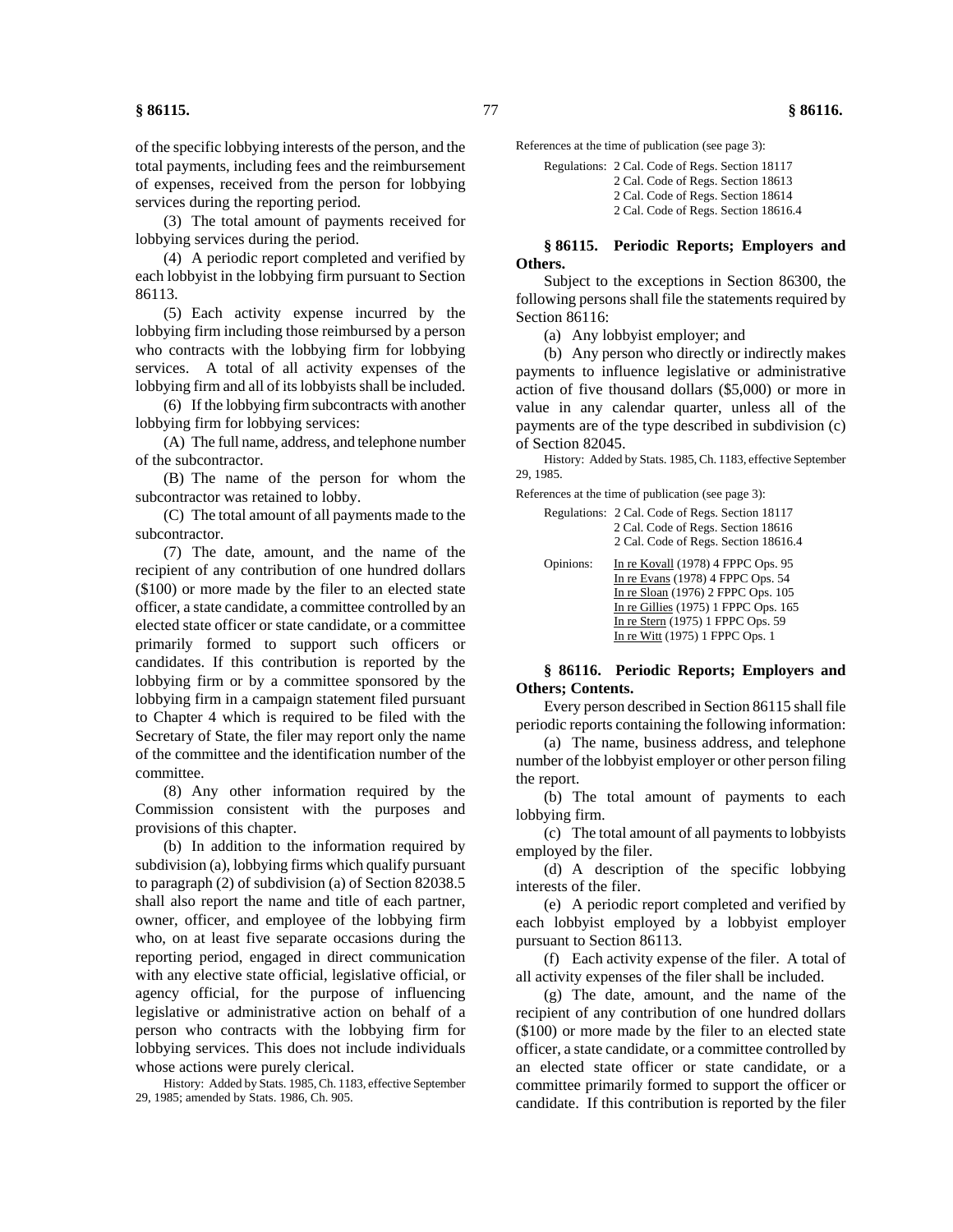or by a committee sponsored by the filer in a campaign statement filed pursuant to Chapter 4 which is required to be filed with the Secretary of State, the filer may report only the name of the committee, and the identification number of the committee.

(h) (1) Except as set forth in paragraph (2), the total of all other payments to influence legislative or administrative action including overhead expenses and all payments to employees who spend 10 percent or more of their compensated time in any one month in activities related to influencing legislative or administrative action.

(2) A filer that makes payments to influence a ratemaking or quasi-legislative proceeding before the Public Utilities Commission, as defined in subdivision (b) or (c), respectively, of Section 82002, may, in lieu of reporting those payments pursuant to paragraph (1), report only the portion of those payments made to or for the filer's attorneys for time spent appearing as counsel and preparing to appear as counsel, or to or for the filer's witnesses for time spent testifying and preparing to testify, in this type of Public Utilities Commission proceeding. This alternative reporting of these payments made during a calendar month is not required to include payments made to an attorney or witness who is an employee of the filer if less than 10 percent of his or her compensated time in that month was spent in appearing, testifying, or preparing to appear or testify before the Public Utilities Commission in a ratemaking or quasi-legislative proceeding. For the purposes of this paragraph, time spent preparing to appear or preparing to testify does not include time spent preparing written testimony.

(i) Any other information required by the commission consistent with the purposes and provisions of this chapter.

History: Added by Stats. 1985, Ch. 1183, effective September 29, 1985; amended by Stats. 1986, Ch. 905; amended by Stats. 1987, Ch. 459; amended by Stats. 2001, Ch. 921.

References at the time of publication (see

|           | ences at the time of publication (see page 5).                                                                                                                                                                                                                                                                                                                              |  |
|-----------|-----------------------------------------------------------------------------------------------------------------------------------------------------------------------------------------------------------------------------------------------------------------------------------------------------------------------------------------------------------------------------|--|
|           | Regulations: 2 Cal. Code of Regs. Section 18117<br>2 Cal. Code of Regs. Section 18614<br>2 Cal. Code of Regs. Section 18616<br>2 Cal. Code of Regs. Section 18616.4                                                                                                                                                                                                         |  |
| Opinions: | In re Evans (1978) 4 FPPC Ops. 54<br>In re Herr (1977) 3 FPPC Ops. 11<br>In re Sloan (1976) 2 FPPC Ops. 105<br>In re Nida (1976) 2 FPPC Ops. 1<br>In re Grunsky $(1975)$ 1 FPPC Ops. 158<br>In re Atlantic-Richfield Co. (1975) 1 FPPC<br>Ops. 147<br>In re Witt (1975) 1 FPPC Ops. 145<br>In re Morrissey (1975) 1 FPPC Ops. 130<br>In re Carothers (1975) 1 FPPC Ops. 122 |  |

In re Wallace (1975) 1 FPPC Ops. 118 In re Gillies (1975) 1 FPPC Ops. 110

In re League of California Milk Producers (1975) 1 FPPC Ops. 13 In re Witt (1975) 1 FPPC Ops. 1

# **§ 86116.5. Periodic Reports; State and Local Government Agencies.**

(a) In addition to the information required pursuant to Section 86116, all state and local agencies that file reports pursuant to Sections 86115 and 86116 shall disclose, except for overhead expenses, all payments of two hundred fifty dollars (\$250) or more made in a reporting period, including, but not limited to, all of the following:

(1) Goods and services used by a lobbyist or used to support or assist a lobbyist in connection with his or her activities as a lobbyist.

(2) Payments of any other expenses which would not have been incurred but for the filer's activities to influence or attempt to influence legislative or administrative action.

(3) Dues or similar payments made to any organization, including a federation, confederation, or trade, labor, or membership organization, that makes expenditures equal to 10 percent of its total expenditures, or fifteen thousand dollars (\$15,000), or more, during any calendar quarter, to influence legislative or administrative action.

(b) Reports required pursuant to this section may be disclosed on a separate schedule and shall include all of the following information:

(1) The name and address of the payee.

(2) The total payments made during the reporting period.

(3) The cumulative amount paid during the calendar year.

(c) All statements required by this section shall be filed as specified by Sections 86117 and 86118.

History: Added by Stats. 1992, Ch. 214.

References at the time of publication (see page 3):

Regulations: 2 Cal. Code of Regs. Section 18117 2 Cal. Code of Regs. Section 18616

### **§ 86117. Periodic Reports; Filing; Time.**

(a) Reports required by Sections 86114 and 86116 shall be filed during the month following each calendar quarter. The period covered shall be from the first day of January of each new biennial legislative session through the last day of the calendar quarter prior to the month during which the report is filed, except as specified in subdivision (b), and except that the period covered shall not include any information reported in previous reports filed by the same person. When total amounts are required to be reported, totals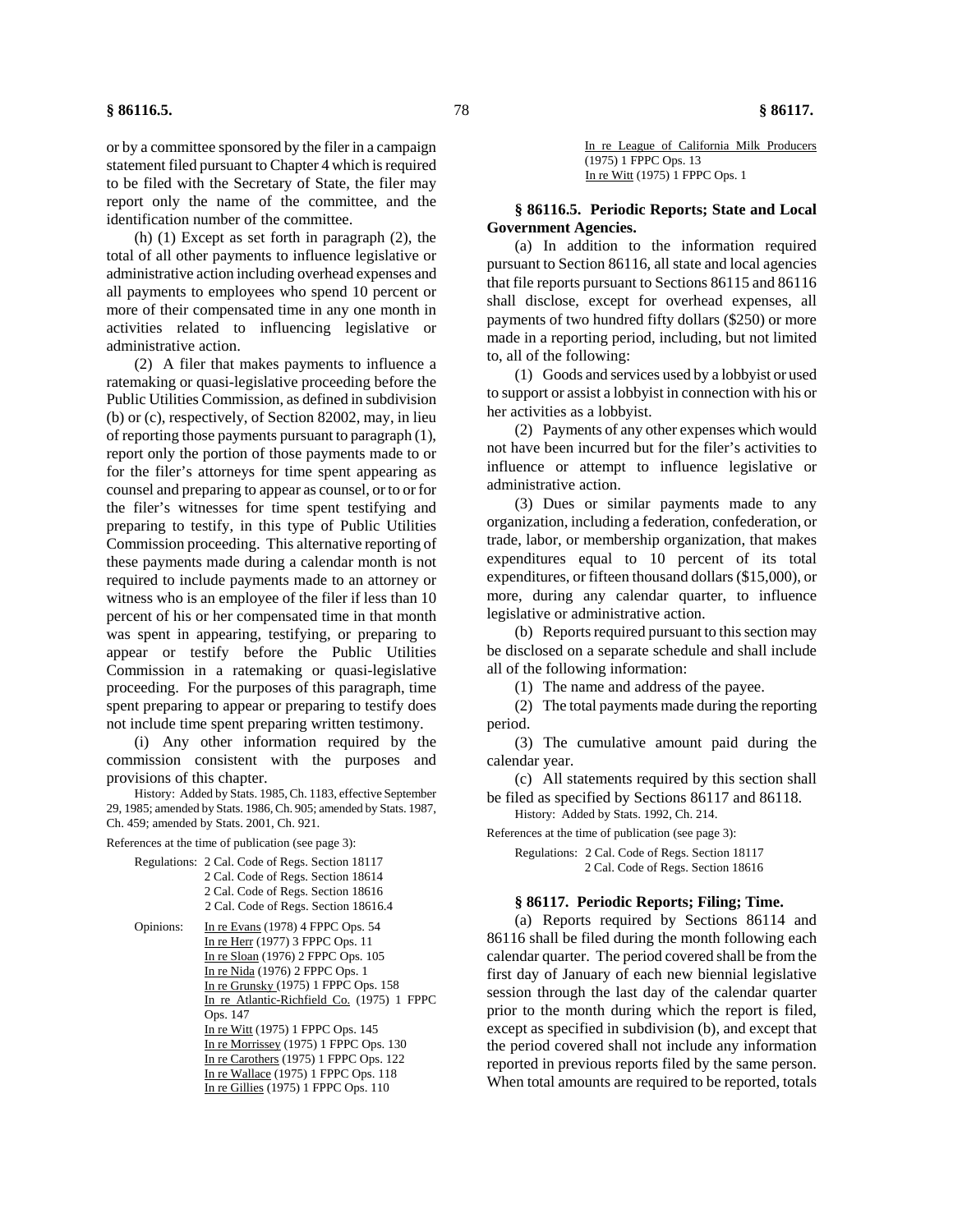shall be stated both for the period covered by the statement and for the entire legislative session to date.

(b) The period covered by the first report a person is required to file pursuant to Sections 86114 and 86116 shall begin with the first day of the calendar quarter in which the filer first registered or qualified. On the first report a person is required to file, the total amount shall be stated for the entire calendar quarter covered by the first report.

History: Added by Stats. 1985, Ch. 1183, effective September 29, 1985; amended by Stats. 1994, Ch. 1139.

References at the time of publication (see page 3):

Regulations: 2 Cal. Code of Regs. Section 18117 2 Cal. Code of Regs. Section 18617

#### **§ 86118. Periodic Reports; Where to File.**

The original and one copy of each report required by Sections 86114 and 86116 of the Government Code shall be filed with the Secretary of State.

History: Added by Stats. 1986, Ch. 905.

# **Article 2. Prohibitions. § 86200 - 86205**

- § 86200. Contribution. [Repealed]
- § 86201. Gift.
- § 86202. Unlawful Contribution. [Repealed]
- § 86203. Unlawful Gifts.
- § 86204. Receipt of Unlawful Gift.
- § 86205. Acts Prohibited.

# **§ 86200. Contribution. [Repealed]**

History: Repealed by Stats. 1984, Ch. 161.

#### **§ 86201. Gift.**

"Gift" as used in this article means a gift made directly or indirectly to any state candidate, elected state officer, or legislative official, or to an agency official of any agency required to be listed on the registration statement of the lobbying firm or the lobbyist employer of the lobbyist.

History: Amended by Stats. 1985, Ch. 1183, effective September 29, 1985.

References at the time of publication (see page 3):

| Regulations: 2 Cal. Code of Regs. Section 18624 |  |
|-------------------------------------------------|--|
| 2 Cal. Code of Regs. Section 18630              |  |

| Opinions: | In re Goddard (1978) 4 FPPC Ops. 1     |
|-----------|----------------------------------------|
|           | In re Olson (1975) 1 FPPC Ops. 107     |
|           | In re Smithers $(1975)$ 1 FPPC Ops. 42 |

**§ 86202. Unlawful Contribution. [Repealed]**  History: Repealed by Stats. 1984, Ch. 161.

#### **§ 86203. Unlawful Gifts.**

It shall be unlawful for a lobbyist, or lobbying firm, to make gifts to one person aggregating more than ten dollars (\$10) in a calendar month, or to act as an agent or intermediary in the making of any gift, or to arrange for the making of any gift by any other person.

History: Amended by Stats. 1985, Ch. 1183, effective September 29, 1985.

References at the time of publication (see page 3):

| Regulations: 2 Cal. Code of Regs. Section 18624 |
|-------------------------------------------------|
| 2 Cal. Code of Regs. Section 18630              |
| 2 Cal. Code of Regs. Section 18945.3            |

Opinions: In re Institute for Governmental Advocates (1982) 7 FPPC Ops. 1 In re Goddard (1978) 4 FPPC Ops. 1 In re Reinhardt (1977) 3 FPPC Ops. 83 In re Zenz (1975) 1 FPPC Ops. 195 In re Horn (1975) 1 FPPC Ops. 126 In re Olson (1975) 1 FPPC Ops. 107 In re Gilchrist (1975) 1 FPPC Ops. 82 In re Smithers (1975) 1 FPPC Ops. 42 In re Blenkle (1975) 1 FPPC Ops. 37

#### **§ 86204. Receipt of Unlawful Gift.**

It shall be unlawful for any person knowingly to receive any gift which is made unlawful by Section 86203.

History: Amended by Stats. 1984, Ch. 161.

References at the time of publication (see page 3):

Regulations: 2 Cal. Code of Regs. Section 18941

#### **§ 86205. Acts Prohibited.**

No lobbyist or lobbying firm shall:

(a) Do anything with the purpose of placing any elected state officer, legislative official, agency official, or state candidate under personal obligation to the lobbyist, the lobbying firm, or the lobbyist's or the firm's employer.

(b) Deceive or attempt to deceive any elected state officer, legislative official, agency official, or state candidate with regard to any material fact pertinent to any pending or proposed legislative or administrative action.

(c) Cause or influence the introduction of any bill or amendment thereto for the purpose of thereafter being employed to secure its passage or defeat.

(d) Attempt to create a fictitious appearance of public favor or disfavor of any proposed legislative or administrative action or to cause any communication to be sent to any elected state officer, legislative official, agency official, or state candidate in the name of any fictitious person or in the name of any real person, except with the consent of such real person.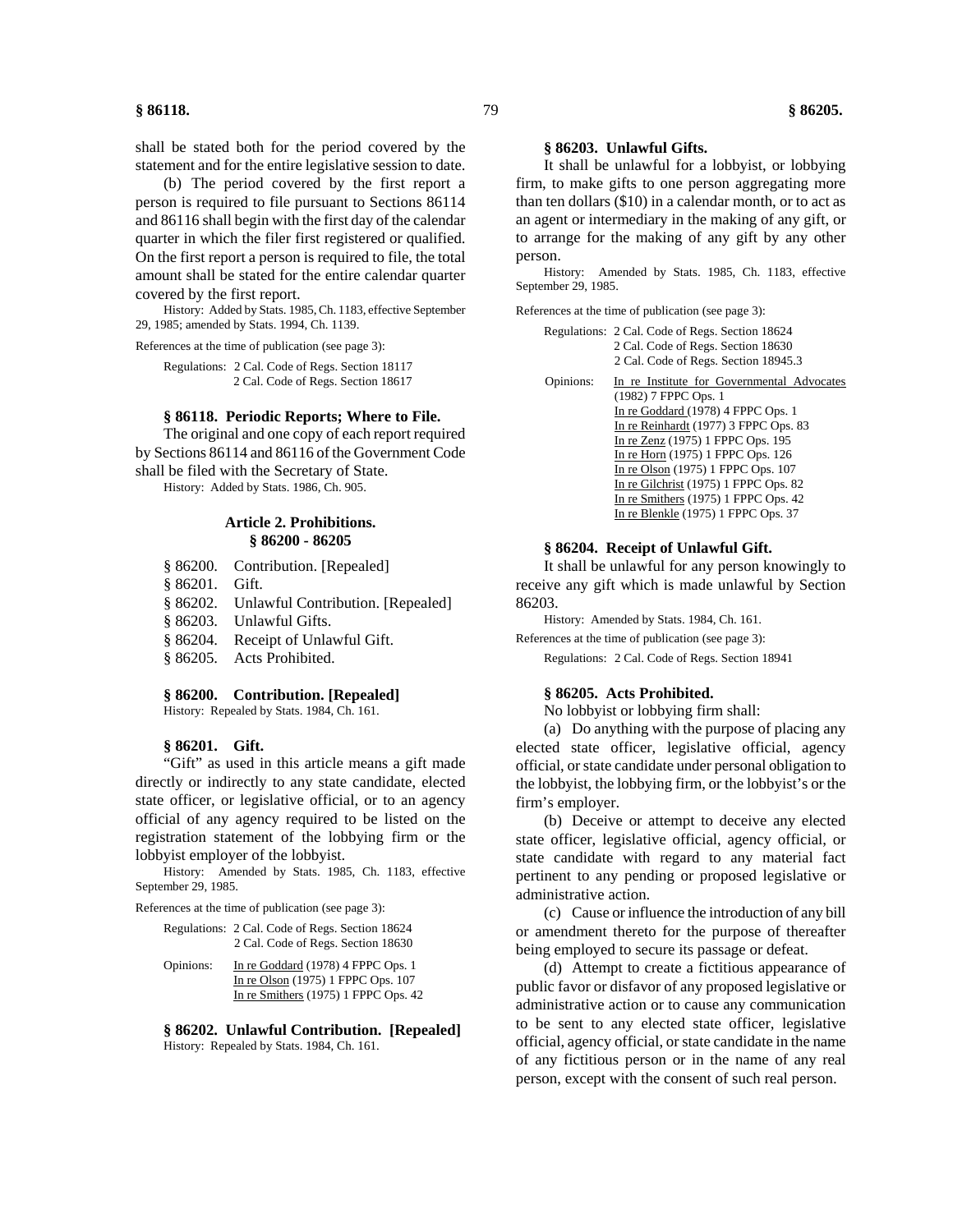(e) Represent falsely, either directly or indirectly, that the lobbyist or the lobbying firm can control the official action of any elected state officer, legislative official, or agency official.

(f) Accept or agree to accept any payment in any way contingent upon the defeat, enactment, or outcome of any proposed legislative or administrative action.

History: Amended by Stats. 1985, Ch. 1183, effective September 29, 1985.

References at the time of publication (see page 3):

Regulations: 2 Cal. Code of Regs. Section 18625

Opinions: In re Reinhardt (1977) 3 FPPC Ops. 83

# **Article 3. Exemptions. § 86300**

§ 86300. Exemptions.

### **§ 86300. Exemptions.**

The provisions of this chapter are not applicable to:

(a) Any elected public official acting in his official capacity, or any employee of the State of California acting within the scope of his employment; provided that, an employee of the State of California, other than a legislative official, who attempts to influence legislative action and who would be required to register as a lobbyist except for the provisions of this subdivision shall not make gifts of more than ten dollars (\$10) in a calendar month to an elected state officer or legislative official.

(b) Any newspaper or other periodical of general circulation, book publisher, radio or television station (including any individual who owns, publishes, or is employed by any such newspaper or periodical, radio or television station) which in the ordinary course of business publishes news items, editorials, or other comments, or paid advertisement, which directly or indirectly urge legislative or administrative action if such newspaper, periodical, book publisher, radio or television station or individual, engages in no further or other activities in connection with urging legislative or administrative action other than to appear before a committee of the Legislature or before a state agency in support of or in opposition to such action; or

(c) A person when representing a bona fide church or religious society solely for the purpose of protecting the public right to practice the doctrines of such church.

History: Amended by Stats. 1975, Ch. 1079.

|           | References at the time of publication (see page 3): |
|-----------|-----------------------------------------------------|
| Opinions: | In re Herr (1977) 3 FPPC Ops. 11                    |
|           | In re Morgan (1975) 1 FPPC Ops. 177                 |

# **Chapter 7. Conflicts of Interests**. **§ 87100 - 87500**

- Article 1. General Prohibitions. § 87100 87105
	- 2. Disclosure. § 87200 87210
	- 3. Conflict of Interest Codes. § 87300 - 87313
	- 3.5. Multiagency Filers. § 87350
	- 4. Disqualification of Former Officers and Employees. § 87400 - 87407
	- 4.5. Disqualification of State Officers and Employees. § 87450
	- 4.6. Loans to Public Officials. § 87460- 87462
	- 5. Filing. § 87500

### **Article 1. General Prohibitions. § 87100 - 87105**

- § 87100. Public Officials; State and Local.
- § 87100.1. Professional Engineers and Surveyors as Consultants.
- § 87101. Legally Required Participation in Governmental Decision.
- § 87102. Applicability of Enforcement Provisions; Additional Requirements.
- § 87102.5. Legislature; Use of Position to Influence Decisions.
- § 87102.6. Nongeneral Legislation; Definitions.
- § 87102.8. Elected State Officer; Use of
- Position to Influence Decisions. § 87103. Financial Interest.
- § 87103.5. Income from Retail Sales.
- § 87103.6. Source of Income; Payments to Government Agencies.
- § 87104. Prohibitions on Public Officials.
- § 87105. Manner of Disqualification.

#### **§ 87100. Public Officials; State and Local.**

No public official at any level of state or local government shall make, participate in making or in any way attempt to use his official position to influence a governmental decision in which he knows or has reason to know he has a financial interest.

References at the time of publication (see page 3):

| Regulations: 2 Cal. Code of Regs. Section 18232 |
|-------------------------------------------------|
| 2 Cal. Code of Regs. Section 18700              |
| 2 Cal. Code of Regs. Section 18701              |
| 2 Cal. Code of Regs. Section 18702              |
| 2 Cal. Code of Regs. Section 18702.1            |
| 2 Cal. Code of Regs. Section 18702.2            |
| 2 Cal. Code of Regs. Section 18702.3            |
| 2 Cal. Code of Regs. Section 18702.4            |
| 2 Cal. Code of Regs. Section 18702.5            |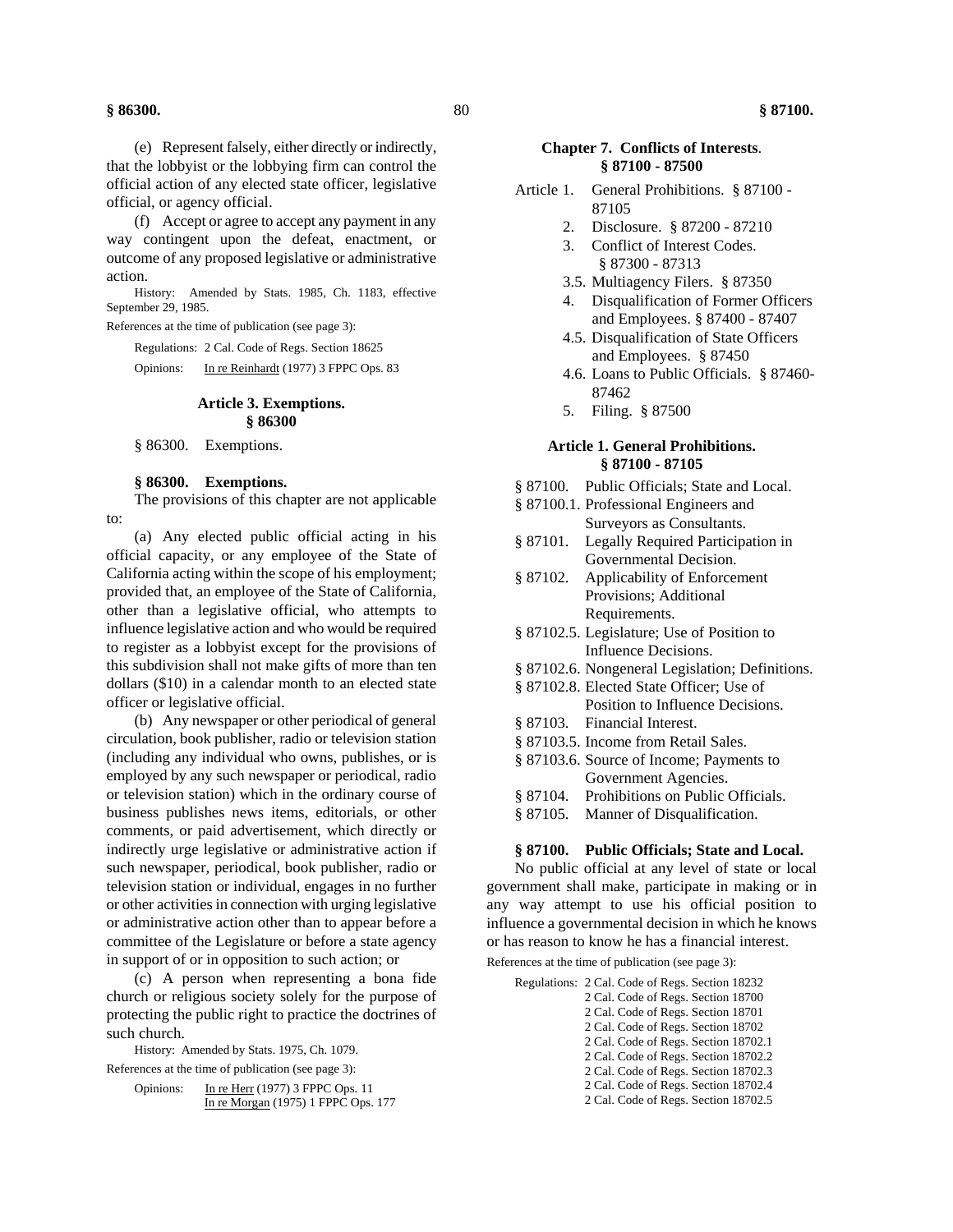Opinions:

| 2 Cal. Code of Regs. Section 18703   |  |
|--------------------------------------|--|
| 2 Cal. Code of Regs. Section 18703.1 |  |
| 2 Cal. Code of Regs. Section 18703.2 |  |
| 2 Cal. Code of Regs. Section 18703.3 |  |
| 2 Cal. Code of Regs. Section 18703.4 |  |
| 2 Cal. Code of Regs. Section 18703.5 |  |
| 2 Cal. Code of Regs. Section 18704   |  |
| 2 Cal. Code of Regs. Section 18704.1 |  |
| 2 Cal. Code of Regs. Section 18704.2 |  |
|                                      |  |
| 2 Cal. Code of Regs. Section 18704.5 |  |
| 2 Cal. Code of Regs. Section 18705   |  |
| 2 Cal. Code of Regs. Section 18705.1 |  |
| 2 Cal. Code of Regs. Section 18705.2 |  |
| 2 Cal. Code of Regs. Section 18705.3 |  |
| 2 Cal. Code of Regs. Section 18705.4 |  |
| 2 Cal. Code of Regs. Section 18705.5 |  |
| 2 Cal. Code of Regs. Section 18706   |  |
|                                      |  |
| 2 Cal. Code of Regs. Section 18709   |  |
| 2 Cal. Code of Regs. Section 18940   |  |
| 2 Cal. Code of Regs. Section 18942   |  |
| 2 Cal. Code of Regs. Section 18943   |  |
|                                      |  |
| 2 Cal. Code of Regs. Section 18944.2 |  |
| In re Hanko (2002) 16 FPPC Ops. 1    |  |
|                                      |  |
| In re Galligan (2000) 14 FPPC Ops. 1 |  |

# **§ 87100.1. Professional Engineers and Surveyors as Consultants.**

(a) A registered professional engineer or licensed land surveyor who renders professional services as a consultant to a state or local government, either directly or through a firm in which he or she is employed or is a principal, does not have a financial interest in a governmental decision pursuant to Section 87100 where the consultant renders professional engineering or land surveying services independently of the control and direction of the public agency and does not exercise public agency decisionmaking authority as a contract city or county engineer or surveyor.

(b) For purposes of this section, the consultant renders professional engineering or land surveying services independently of the control and direction of the public agency when the consultant is in responsible charge of the work pursuant to Section 6703 or 8703 of the Business and Professions Code.

(c) Subdivision (a) does not apply to that portion of the work that constitutes the recommendation of the actual formula to spread the costs of an assessment district's improvements if both of the following apply:

(1) The engineer has received income of two hundred fifty dollars (\$250) or more for professional services in connection with any parcel included in the benefit assessment district within 12 months prior to the creation of the district.

(2) The district includes other parcels in addition to those parcels for which the engineer received the income.

The recommendation of the actual formula does not include preliminary site studies, preliminary engineering, plans, specifications, estimates, compliance with environmental laws and regulations, or the collection of data and information, utilized in applying the formula.

History: Added by Stats. 1991, Ch. 887.

# **§ 87101. Legally Required Participation in Governmental Decision.**

Section 87100 does not prevent any public official from making or participating in the making of a governmental decision to the extent his participation is legally required for the action or decision to be made. The fact that an official's vote is needed to break a tie does not make his participation legally required for purposes of this section.

References at the time of publication (see page 3):

|           | Regulations: 2 Cal. Code of Regs. Section 18702<br>2 Cal. Code of Regs. Section 18702.1<br>2 Cal. Code of Regs. Section 18708                                                               |
|-----------|---------------------------------------------------------------------------------------------------------------------------------------------------------------------------------------------|
| Opinions: | In re Tobias (1999) 5 FPPC Ops. 5<br>In re Brown (1978) 4 FPPC Ops. 19<br>In re Hudson (1978) 4 FPPC Ops. 13<br>In re Hopkins (1977) 3 FPPC Ops. 107<br>In re Maloney (1977) 3 FPPC Ops. 69 |

# **§ 87102. Applicability of Enforcement Provisions; Additional Requirements.**

The requirements of Section 87100 are in addition to the requirements of Articles 2 (commencing with Section 87200) and 3 (commencing with Section 87300) and any Conflict of Interest Code adopted thereunder. Except as provided in Section 87102.5, the remedies provided in Chapters 3 (commencing with Section 83100) and 11 (commencing with Section 91000) shall not be applicable to elected state officers for violations or threatened violations of this article.

History: Amended by Stats. 1980, Ch. 1029; amended by Stats. 1990, Ch. 84.

# **§ 87102.5. Legislature; Use of Position to Influence Decisions.**

(a) The remedies provided in Chapter 3 (commencing with Section 83100) shall apply to any Member of the Legislature who makes, participates in making, or in any way attempts to use his or her official position to influence any of the following governmental decisions in which he or she knows or has reason to know that he or she has a financial interest:

(1) Any state governmental decision, other than any action or decision before the Legislature, made in the course of his or her duties as a member.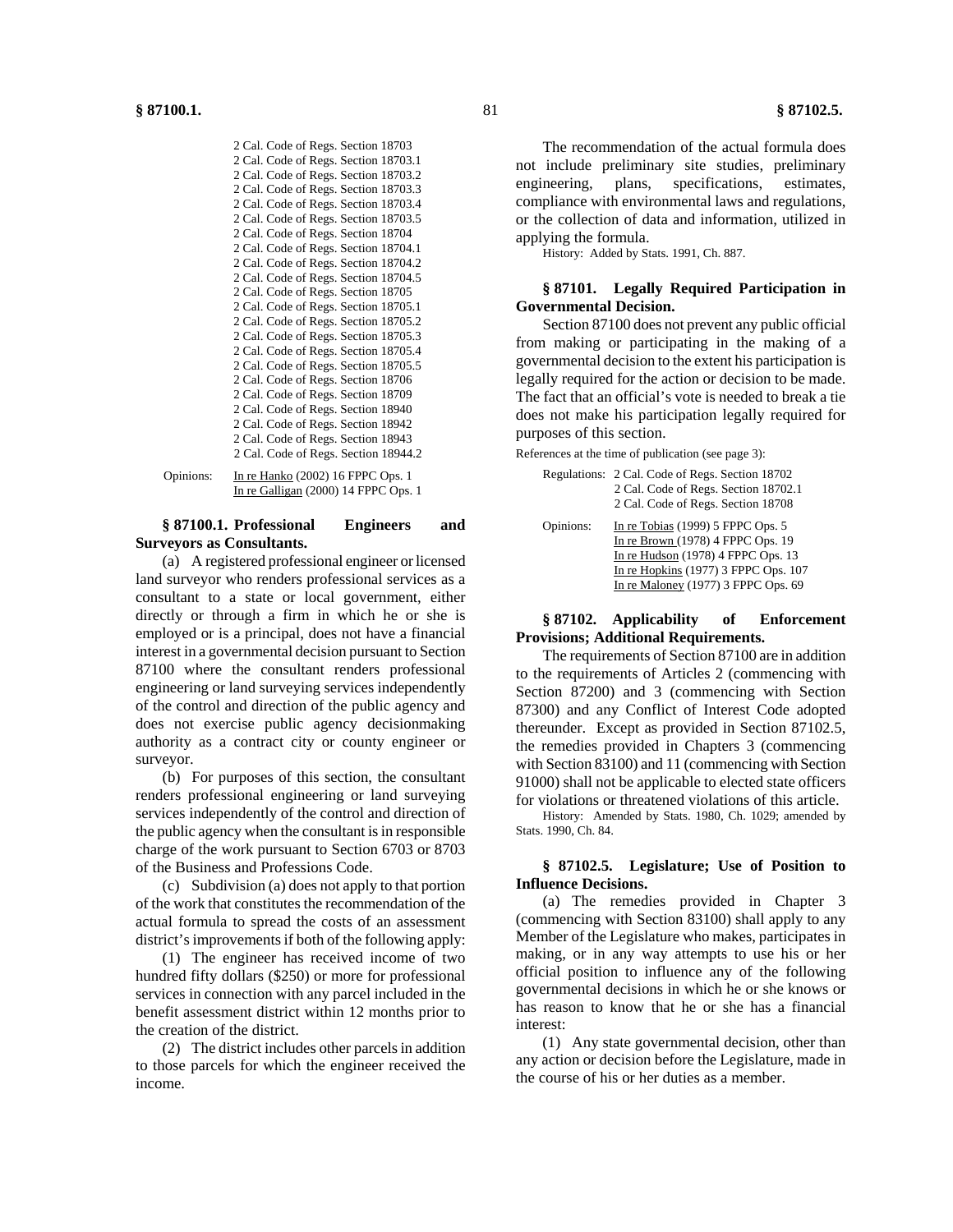(2) Approval, modification, or cancellation of any contract to which either house or a committee of the Legislature is a party.

(3) Introduction as a lead author of any legislation that the member knows or has reason to know is nongeneral legislation.

(4) Any vote in a legislative committee or subcommittee on what the member knows or has reason to know is nongeneral legislation.

(5) Any rollcall vote on the Senate or Assembly floor on an item which the member knows is nongeneral legislation.

(6) Any action or decision before the Legislature in which all of the following occur:

(A) The member has received any salary, wages, commissions, or similar earned income within the preceding 12 months from a lobbyist employer.

(B) The member knows or has reason to know the action or decision will have a direct and significant financial impact on the lobbyist employer.

(C) The action or decision will not have an impact on the public generally or a significant segment of the public in a similar manner.

(7) Any action or decision before the Legislature on legislation that the member knows or has reason to know will have a direct and significant financial impact on any person, distinguishable from its impact on the public generally or a significant segment of the public, from whom the member has received any compensation within the preceding 12 months for the purpose of appearing, agreeing to appear, or taking any other action on behalf of that person, before any local board or agency.

(b) For purposes of this section, all of the following apply:

(1) "Any action or decision before the Legislature" means any vote in a committee or subcommittee, or any rollcall vote on the floor of the Senate or Assembly.

(2) "Financial interest" means an interest as defined in Section 87103.

(3) "Legislation" means a bill, resolution, or constitutional amendment.

(4) "Nongeneral legislation" means legislation that is described in Section 87102.6 and is not of a general nature pursuant to Section 16 of Article IV of the Constitution.

(5) A Member of the Legislature has reason to know that an action or decision will have a direct and significant financial impact on a person with respect to which disqualification may be required pursuant to subdivision (a) if either of the following apply:

person has attempted to influence the vote of the member with respect to the action or decision.

(B) Facts have been brought to the member's personal attention indicating that the action or decision will have a direct and significant impact on the person.

(6) The prohibitions specified in subdivision (a) do not apply to a vote on the Budget Bill as a whole, or to a vote on a consent calendar, a motion for reconsideration, a waiver of any legislative rule, or any purely procedural matter.

(7) A Member of the Legislature has reason to know that legislation is nongeneral legislation if facts have been brought to his or her personal attention indicating that it is nongeneral legislation.

(8) Written advice given to a Member of the Legislature regarding his or her duties under this section by the Legislative Counsel shall have the same effect as advice given by the Commission pursuant to subdivision (b) of Section 83114 if both of the following apply:

(A) The member has made the same written request based on the same material facts to the Commission for advice pursuant to Section 83114 as to his or her duties under this section, as the written request and facts presented to the Legislative Counsel.

(B) The Commission has not provided written advice pursuant to the member's request prior to the time the member acts in good faith reliance on the advice of the Legislative Counsel.

History: Added by Stats. 1990, Ch. 84; amended by Stats. 1990, Ch. 1075.

References at the time of publication (see page 3):

| Regulations: | 2 Cal. Code of Regs. Section 18232   |
|--------------|--------------------------------------|
|              | 2 Cal. Code of Regs. Section 18702.5 |
|              | 2 Cal. Code of Regs. Section 18703   |
|              | 2 Cal. Code of Regs. Section 18703.1 |
|              | 2 Cal. Code of Regs. Section 18703.2 |
|              | 2 Cal. Code of Regs. Section 18703.3 |
|              | 2 Cal. Code of Regs. Section 18703.4 |
|              | 2 Cal. Code of Regs. Section 18703.5 |
|              | 2 Cal. Code of Regs. Section 18704   |
|              | 2 Cal. Code of Regs. Section 18704.1 |
|              | 2 Cal. Code of Regs. Section 18704.2 |
|              | 2 Cal. Code of Regs. Section 18704.5 |
|              | 2 Cal. Code of Regs. Section 18705   |
|              | 2 Cal. Code of Regs. Section 18705.1 |
|              | 2 Cal. Code of Regs. Section 18705.2 |
|              | 2 Cal. Code of Regs. Section 18705.3 |
|              | 2 Cal. Code of Regs. Section 18705.4 |
|              | 2 Cal. Code of Regs. Section 18705.5 |
|              | 2 Cal. Code of Regs. Section 18706   |
| Opinions:    | In re Galligan (2000) 14 FPPC Ops. 1 |

#### **§ 87102.6. Nongeneral Legislation; Definitions.**

(a) "Nongeneral legislation" means legislation as to which both of the following apply: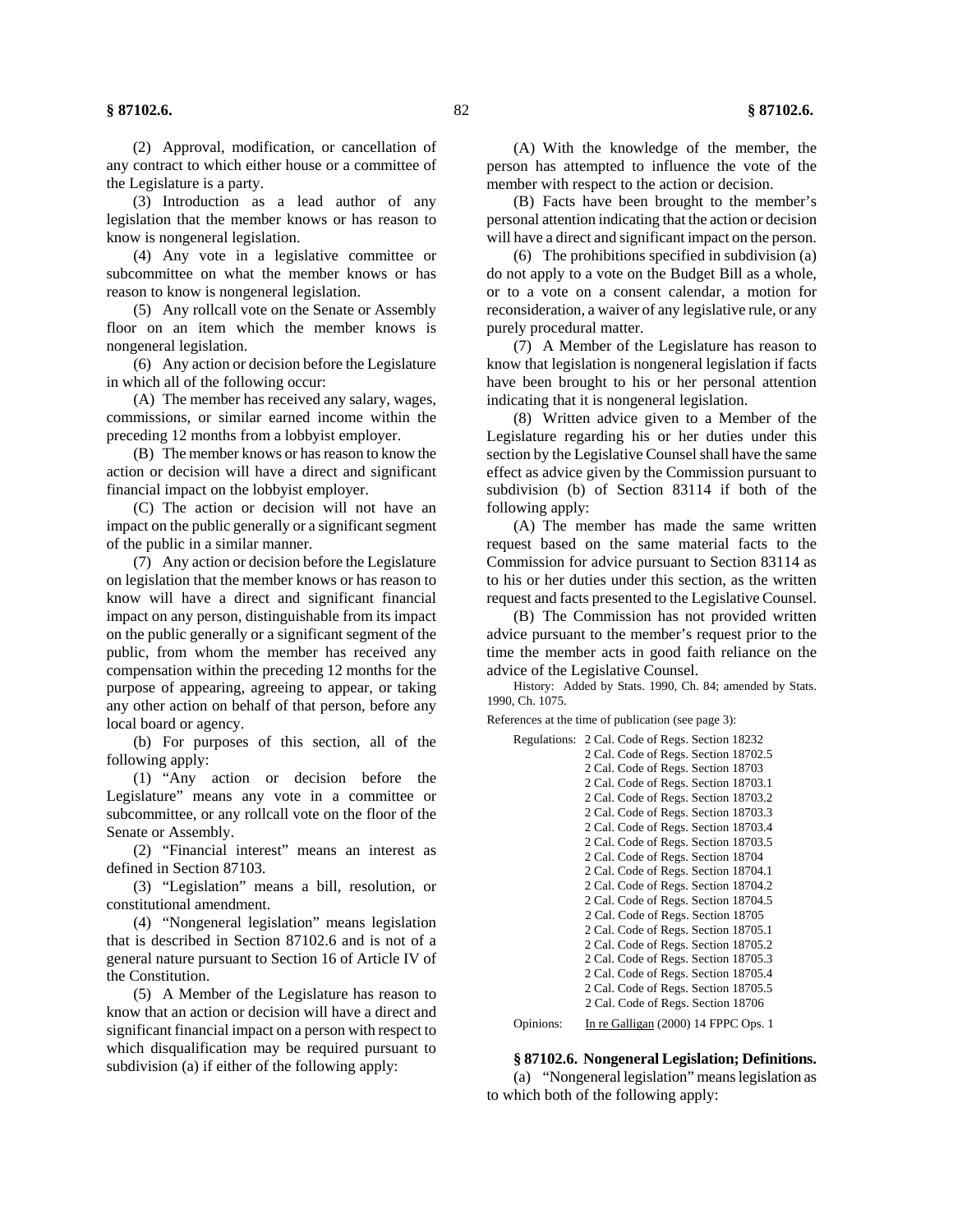(1) It is reasonably foreseeable that the legislation will have direct and significant financial impact on one or more identifiable persons, or one or more identifiable pieces of real property.

(2) It is not reasonably foreseeable that the legislation will have a similar impact on the public generally or on a significant segment of the public.

(b) For purposes of this section and Section 87102.5, all of the following apply:

(1) "Legislation" means a bill, resolution, or constitutional amendment.

(2) "Public generally" includes an industry, trade, or profession.

(3) Any recognized subgroup or specialty of the industry, trade, or profession constitutes a significant segment of the public.

(4) A legislative district, county, city, or special district constitutes a significant segment of the public.

(5) More than a small number of persons or pieces of real property is a significant segment of public.

(6) Legislation, administrative action, or other governmental action impacts in a similar manner all members of the public, or all members of a significant segment of the public, on which it has a direct financial effect, whether or not the financial effect on individual members of the public or the significant segment of the public is the same as the impact on the other members of the public or the significant segment of the public.

(7) The Budget Bill as a whole is not nongeneral legislation.

(8) Legislation that contains at least one provision that constitutes nongeneral legislation is nongeneral legislation, even if the legislation also contains other provisions that are general and do not constitute nongeneral legislation.

History: Added by Stats. 1990, Ch. 84; amended by Stats. 2006, Ch. 538.

References at the time of publication (see page 3):

```
Regulations: 2 Cal. Code of Regs. Section 18232 
             2 Cal. Code of Regs. Section 18702.5 
             2 Cal. Code of Regs. Section 18703 
             2 Cal. Code of Regs. Section 18703.1 
             2 Cal. Code of Regs. Section 18703.2 
             2 Cal. Code of Regs. Section 18703.3 
             2 Cal. Code of Regs. Section 18703.4 
             2 Cal. Code of Regs. Section 18703.5 
             2 Cal. Code of Regs. Section 18704 
             2 Cal. Code of Regs. Section 18704.1 
             2 Cal. Code of Regs. Section 18704.2 
             2 Cal. Code of Regs. Section 18704.5 
             2 Cal. Code of Regs. Section 18705 
             2 Cal. Code of Regs. Section 18705.1 
             2 Cal. Code of Regs. Section 18705.2 
             2 Cal. Code of Regs. Section 18705.3 
             2 Cal. Code of Regs. Section 18705.4 
             2 Cal. Code of Regs. Section 18705.5 
             2 Cal. Code of Regs. Section 18706 
Opinions: In re Galligan (2000) 14 FPPC Ops. 1
```
(a) No elected state officer, as defined in subdivision (f) of Section 14 of Article V of the California Constitution, shall make or participate in the making of, or use his or her official position to influence, any governmental decision before the agency in which the elected state officer serves, where he or she knows or has reason to know that he or she has a financial interest.

(b) An elected state officer knows or has reason to know that he or she has a financial interest in any action by, or a decision before the agency in which he or she serves where either of the following occur:

(1) The action or decision will have a direct and significant financial impact on a lobbyist employer from which the officer has received any salary, wages, commissions, or similar earned income within the preceding 12 months and the action or decision will not have an impact on the public generally or a significant segment of the public in a similar manner.

(2) The action or decision will have a direct and significant financial impact on any person, distinguishable from its impact on the public generally or a significant segment of the public, from whom the officer has received any compensation within the preceding 12 months for the purpose of appearing, agreeing to appear, or taking any other action on behalf of that person, before any local board or agency.

(c) The definitions of "public generally" and "significant segment of the public" contained in Section 87102.6 shall apply to this section.

(d) Notwithstanding Section 87102, the remedies provided in Chapter 3 (commencing with Section 83100) shall apply to violations of this section.

History: Added by Stats. 1990, Ch. 1075; amended by Stats. 1991, Ch. 674.

References at the time of publication (see page 3):

Regulations: 2 Cal. Code of Regs. Section 18232 2 Cal. Code of Regs. Section 18702.5 2 Cal. Code of Regs. Section 18703 2 Cal. Code of Regs. Section 18703.1 2 Cal. Code of Regs. Section 18703.2 2 Cal. Code of Regs. Section 18703.3 2 Cal. Code of Regs. Section 18703.4 2 Cal. Code of Regs. Section 18703.5 2 Cal. Code of Regs. Section 18704 2 Cal. Code of Regs. Section 18704.1 2 Cal. Code of Regs. Section 18704.2 2 Cal. Code of Regs. Section 18704.5 2 Cal. Code of Regs. Section 18705 2 Cal. Code of Regs. Section 18705.1 2 Cal. Code of Regs. Section 18705.2 2 Cal. Code of Regs. Section 18705.3 2 Cal. Code of Regs. Section 18705.4 2 Cal. Code of Regs. Section 18705.5 2 Cal. Code of Regs. Section 18706

Opinions: In re Galligan (2000) 14 FPPC Ops. 1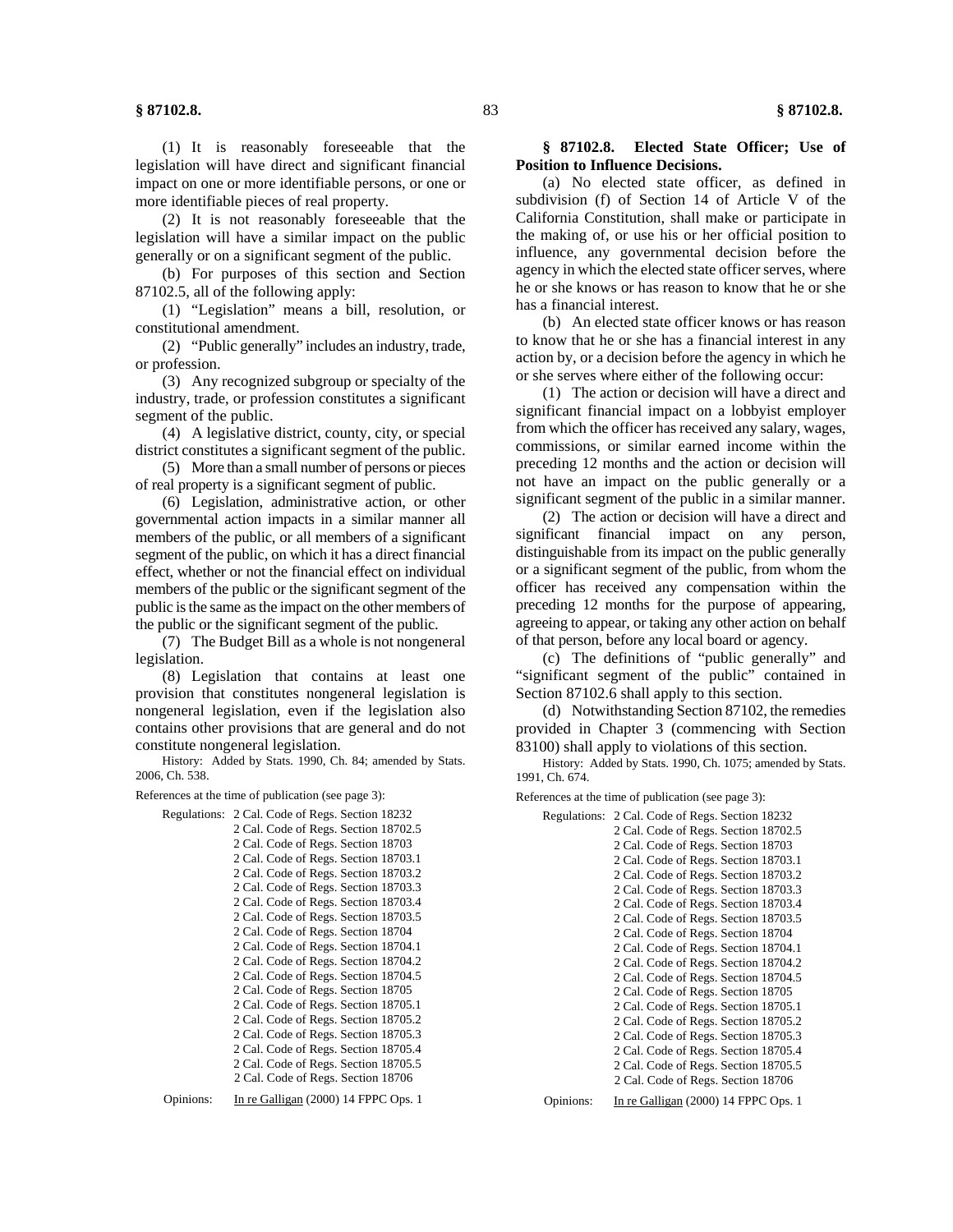#### **§ 87103. Financial Interest.**

A public official has a financial interest in a decision within the meaning of Section 87100 if it is reasonably foreseeable that the decision will have a material financial effect, distinguishable from its effect on the public generally, on the official, a member of his or her immediate family, or on any of the following:

(a) Any business entity in which the public official has a direct or indirect investment worth two thousand dollars (\$2,000) or more.

(b) Any real property in which the public official has a direct or indirect interest worth two thousand dollars (\$2,000) or more.

(c) Any source of income, except gifts or loans by a commercial lending institution made in the regular course of business on terms available to the public without regard to official status, aggregating five hundred dollars (\$500) or more in value provided or promised to, received by, the public official within 12 months prior to the time when the decision is made.

(d) Any business entity in which the public official is a director, officer, partner, trustee, employee, or holds any position of management.

(e) Any donor of, or any intermediary or agent for a donor of, a gift or gifts aggregating two hundred fifty dollars (\$250) or more in value provided to, received by, or promised to the public official within 12 months prior to the time when the decision is made. The amount of the value of gifts specified by this subdivision shall be adjusted biennially by the Commission to equal the same amount determined by the Commission pursuant to subdivision (f) of Section 89503.

For purposes of this section, indirect investment or interest means any investment or interest owned by the spouse or dependent child of a public official, by an agent on behalf of a public official, or by a business entity or trust in which the official, the official's agents, spouse, and dependent children own directly, indirectly, or beneficially a 10-percent interest or greater.

History: Amended by Stats. 1979, Ch. 686; amended by Stats. 1980, Ch. 183; amended by Stats. 1984, Ch. 931; amended by Stats. 1985, Ch. 611; amended by Stats. 1994, Ch. 386; amended by Stats. 1997, Ch. 455, effective September 24, 1997; amended by Stats. 2000, Ch. 130.

References at the time of publication (see page 3):

Regulations: 2 Cal. Code of Regs. Section 18229 2 Cal. Code of Regs. Section 18229.1 2 Cal. Code of Regs. Section 18232 2 Cal. Code of Regs. Section 18700 2 Cal. Code of Regs. Section 18702.5 2 Cal. Code of Regs. Section 18703 2 Cal. Code of Regs. Section 18703.1 2 Cal. Code of Regs. Section 18703.2

2 Cal. Code of Regs. Section 18703.3 2 Cal. Code of Regs. Section 18703.4 2 Cal. Code of Regs. Section 18703.5 2 Cal. Code of Regs. Section 18704 2 Cal. Code of Regs. Section 18704.1 2 Cal. Code of Regs. Section 18704.2 2 Cal. Code of Regs. Section 18704.5 2 Cal. Code of Regs. Section 18705 2 Cal. Code of Regs. Section 18705.1 2 Cal. Code of Regs. Section 18705.2 2 Cal. Code of Regs. Section 18705.3 2 Cal. Code of Regs. Section 18705.4 2 Cal. Code of Regs. Section 18705.5 2 Cal. Code of Regs. Section 18706 2 Cal. Code of Regs. Section 18707 2 Cal. Code of Regs. Section 18707.1 2 Cal. Code of Regs. Section 18707.2 2 Cal. Code of Regs. Section 18707.4 2 Cal. Code of Regs. Section 18707.5 2 Cal. Code of Regs. Section 18707.6 2 Cal. Code of Regs. Section 18707.7 2 Cal. Code of Regs. Section 18707.9 2 Cal. Code of Regs. Section 18707.10 2 Cal. Code of Regs. Section 18709 2 Cal. Code of Regs. Section 18730 2 Cal. Code of Regs. Section 18940 2 Cal. Code of Regs. Section 18940.2 2 Cal. Code of Regs. Section 18941 2 Cal. Code of Regs. Section 18942 2 Cal. Code of Regs. Section 18942.1 2 Cal. Code of Regs. Section 18943 2 Cal. Code of Regs. Section 18944.2 Opinions: In re Roberts (2004) 17 FPPC Ops. 9 In re Hanko (2002) 16 FPPC Ops. 1 In re Galligan (2000) 14 FPPC Ops. 1 In re Legan (1985) 9 FPPC Ops. 1 In re Nord (1983) 8 FPPC Ops. 6 In re Ferraro (1978) 4 FPPC Ops. 62 In re Callanan, Sands and Hill (1978) 4 FPPC Ops. 33 In re Brown (1978) 4 FPPC Ops. 19 In re Hopkins (1977) 3 FPPC Ops. 107 In re Gillmor (1977) 3 FPPC Ops. 38 In re Moore (1977) 3 FPPC Ops. 33 In re Thomas (1977) 3 FPPC Ops. 30 In re Sherwood (1976) 2 FPPC Ops. 168 In re Sankey (1976) 2 FPPC Ops. 157 In re Owen (1976) 2 FPPC Ops. 77 In re Thorner (1975) 1 FPPC Ops. 198 In re Biondo (1975) 1 FPPC Ops. 54 In re Presley (1975) 1 FPPC Ops. 39

#### **§ 87103.5. Income from Retail Sales.**

(a) Notwithstanding subdivision (c) of Section 87103, a retail customer of a business entity engaged in retail sales of goods or services to the public generally is not a source of income to an official who owns a 10-percent or greater interest in the entity if the retail customers of the business entity constitute a significant segment of the public generally, and the amount of income received by the business entity from the customer is not distinguishable from the amount of income received from its other retail customers.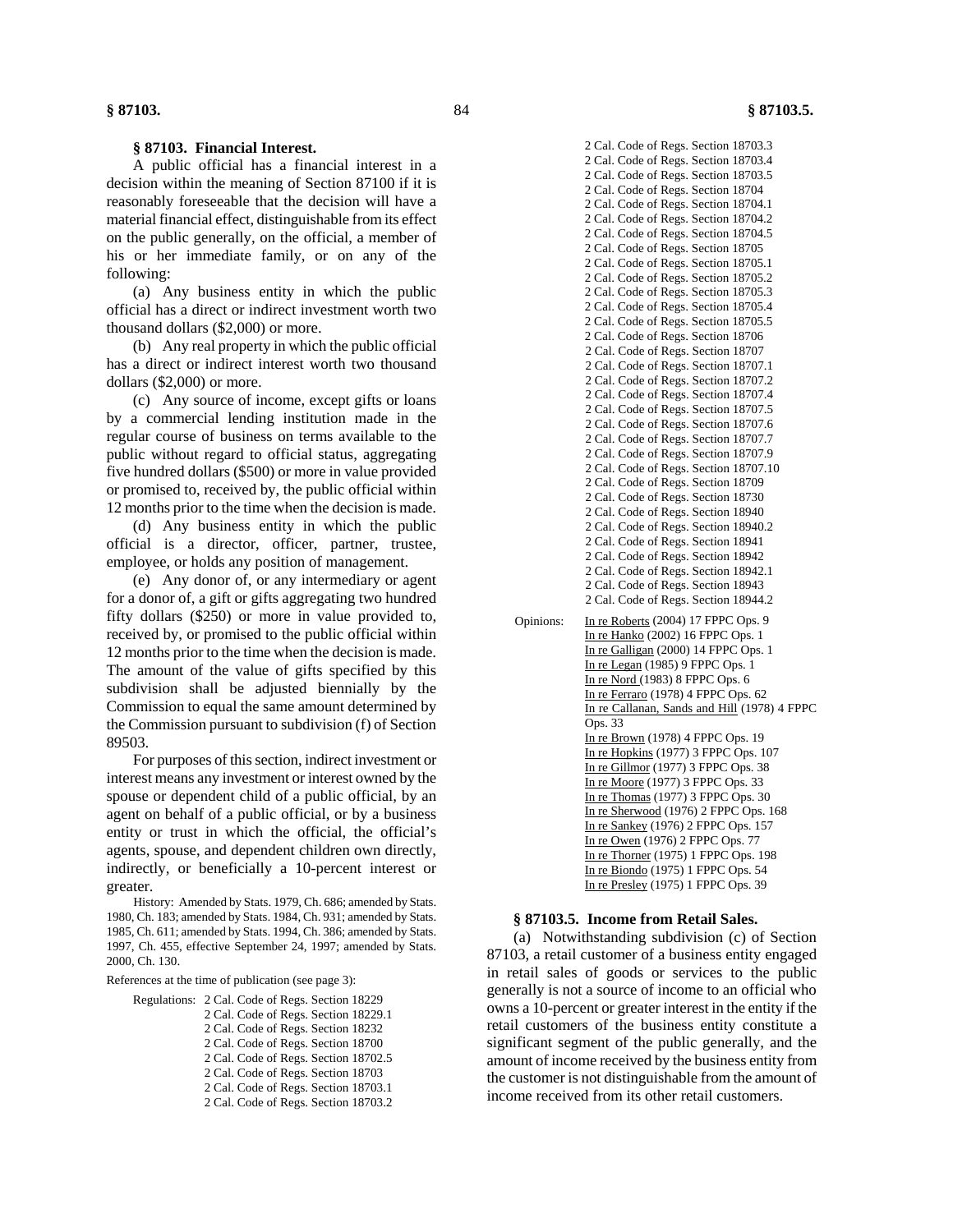(b) Notwithstanding subdivision (c) of Section 87103, in a jurisdiction with a population of 10,000 or less which is located in a county with 350 or fewer retail businesses, a retail customer of a business entity engaged in retail sales of goods or services to the public generally is not a source of income to an official of that jurisdiction who owns a 10-percent or greater interest in the entity, if the retail customers of the business entity constitute a significant segment of the public generally, and the amount of income received by the business entity from the customer does not exceed one percent of the gross sales revenues that the business entity earned during the 12 months prior to the time the decision is made.

(c) For the purposes of subdivision (b):

(1) Population in a jurisdiction shall be established by the United States Census.

(2) The number of retail businesses in a county shall be established by the previous quarter's Covered Employment and Wages Report (ES-202) of the Labor Market Information Division of the California Employment Development Department.

History: Added by Stats. 1984, Ch. 931; amended by Stats. 2002, Ch. 654.

References at the time of publication (see page 3):

Regulations: 2 Cal. Code of Regs. Section 18707.5

### **§ 87103.6. Source of Income; Payments to Government Agencies.**

Notwithstanding subdivision (c) of Section 87103, any person who makes a payment to a state agency or local government agency to defray the estimated reasonable costs to process any application, approval, or any other action, including but not limited to, holding public hearings and evaluating or preparing any report or document, shall not by reason of the payments be a source of income to a person who is retained or employed by the agency.

History: Added by Stats. 1991, Ch. 887.

#### **§ 87104. Prohibitions on Public Officials.**

(a) No public official of a state agency shall, for compensation, act as an agent or attorney for, or otherwise represent, any other person by making any formal or informal appearance before, or any oral or written communication to, his or her state agency or any officer or employee thereof, if the appearance or communication is for the purpose of influencing a decision on a contract, grant, loan, license, permit, or other entitlement for use.

(b) For purposes of this section, "public official" includes a member, officer, employee, or consultant of an advisory body to a state agency, whether the advisory body is created by statute or otherwise, except when the public official is representing his or her employing state, local, or federal agency in an appearance before, or communication to, the advisory body.

History: Added by Stats. 1994, Ch. 414; amended by Stats. 1997, Ch. 145.

#### **§ 87105. Manner of Disqualification.**

(a) A public official who holds an office specified in Section 87200 who has a financial interest in a decision within the meaning of Section 87100 shall, upon identifying a conflict of interest or a potential conflict of interest and immediately prior to the consideration of the matter, do all of the following:

(1) Publicly identify the financial interest that gives rise to the conflict of interest or potential conflict of interest in detail sufficient to be understood by the public, except that disclosure of the exact street address of a residence is not required.

(2) Recuse himself or herself from discussing and voting on the matter, or otherwise acting in violation of Section 87100.

(3) Leave the room until after the discussion, vote, and any other disposition of the matter is concluded, unless the matter has been placed on the portion of the agenda reserved for uncontested matters.

(4) Notwithstanding paragraph (3), a public official described in subdivision (a) may speak on the issue during the time that the general public speaks on the issue.

(b) This section does not apply to Members of the Legislature.

History: Added by Stats. 2002, Ch. 233.

References at the time of publication (see page 3):

Regulations: 2 Cal. Code of Regs. Section 18702 2 Cal. Code of Regs. Section 18702.1 2 Cal. Code of Regs. Section 18702.5

### **Article 2. Disclosure. § 87200 - 87210**

§ 87200. Applicability. § 87201. Candidates.

- § 87202. Officials Elected, Appointed and Hold Over.
- § 87203. Officeholders; Annual Statements.
- § 87204. Leaving Office.
- § 87205. Persons Completing and Beginning Term of Office on the Same Day.
- § 87206. Disclosure of Investment or Interest in Real Property.
- § 87206.5. Interest in Real Property; Exclusion of Principal Residence. [Repealed]
- § 87207. Disclosure of Income.
- § 87208. Disclosure of Investments and Interest in Real Property; Incorporation by Reference.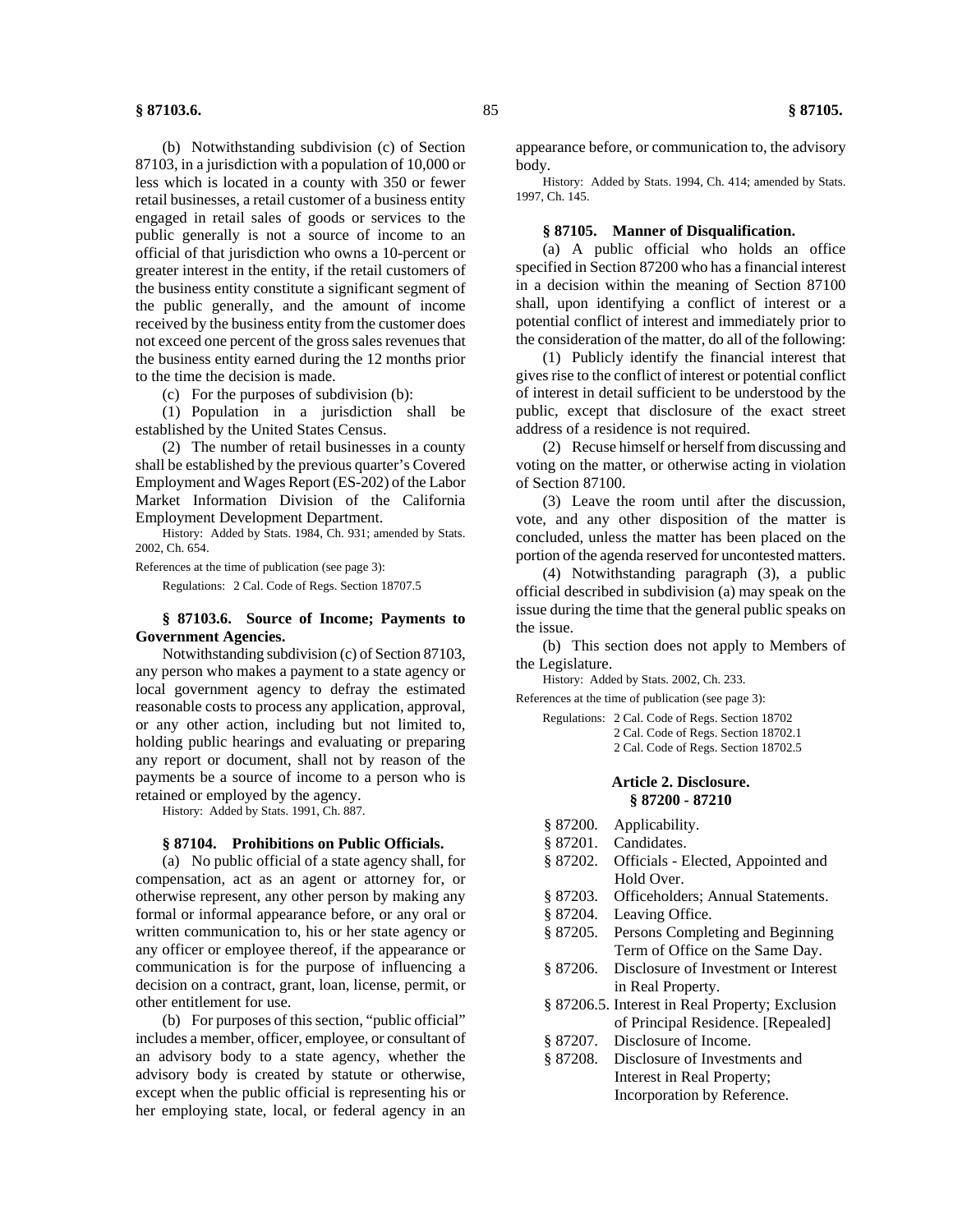- § 87209. Business Positions.
- § 87210. Gifts Made Through Intermediaries and Others - Disclosure Requirements.

#### **§ 87200. Applicability.**

This article is applicable to elected state officers, judges and commissioners of courts of the judicial branch of government, members of the Public Utilities Commission, members of the State Energy Resources Conservation and Development Commission, members of the Fair Political Practices Commission, members of the California Coastal Commission, members of planning commissions, members of the board of supervisors, district attorneys, county counsels, county treasurers, and chief administrative officers of counties, mayors, city managers, city attorneys, city treasurers, chief administrative officers and members of city councils of cities, and other public officials who manage public investments, and to candidates for any of these offices at any election.

History: Amended by Stats. 1975, Ch. 797; effective September 16, 1975, operative September 5, 1975; amended by Stats. 1976, Ch. 129, effective May 5, 1976; amended by Stats. 1978, Ch. 537; amended by Stats. 1979, Ch. 674; amended by Stats. 1983, Ch. 214; amended by Stats. 1984, Ch. 727, effective July 1, 1985; amended by Stats. 1985, Ch. 611; amended by Stats. 1989, Ch. 403.

References at the time of publication (see page 3):

| Regulations: 2 Cal. Code of Regs. Section 18117 |
|-------------------------------------------------|
| 2 Cal. Code of Regs. Section 18701              |
| 2 Cal. Code of Regs. Section 18702              |
| 2 Cal. Code of Regs. Section 18702.1            |
| 2 Cal. Code of Regs. Section 18702.5            |
| 2 Cal. Code of Regs. Section 18723              |
| 2 Cal. Code of Regs. Section 18724              |
| 2 Cal. Code of Regs. Section 18732.5            |
| 2 Cal. Code of Regs. Section 18753              |

### **§ 87201. Candidates.**

Every candidate for an office specified in Section 87200 other than a justice of an appellate court or the Supreme Court shall file no later than the final filing date of a declaration of candidacy, a statement disclosing his or her investments, his or her interests in real property, and any income received during the immediately preceding 12 months.

This statement shall not be required if the candidate has filed, within 60 days prior to the filing of his or her declaration of candidacy, a statement for the same jurisdiction pursuant to Section 87202 or 87203.

History: Amended by Stats. 1977, Ch. 1193; amended by Stats. 1980, Ch. 928; amended by Stats. 1984, Ch. 931; amended by Stats. 1992, Ch. 1141.

References at the time of publication (see page 3):

Regulations: 2 Cal. Code of Regs. Section 18117 2 Cal. Code of Regs. Section 18732.5 Opinions: In re Boreman (1975) 1 FPPC Ops. 101

### **§ 87202. Officials - Elected, Appointed and Hold Over.**

(a) Every person who is elected to an office specified in Section 87200 shall, within 30 days after assuming the office, file a statement disclosing his or her investments and his or her interests in real property held on the date of assuming office, and income received during the 12 months before assuming office. Every person who is appointed or nominated to an office specified in Section 87200 shall file such a statement not more than 30 days after assuming office, provided, however, that a person appointed or nominated to such an office who is subject to confirmation by the Commission on Judicial Appointments or the State Senate shall file such a statement no more than 10 days after the appointment or nomination.

The statement shall not be required if the person has filed, within 60 days prior to assuming office, a statement for the same jurisdiction pursuant to Section 87203.

(b) Every elected state officer who assumes office during the month of December or January shall file a statement pursuant to Section 87203 instead of this section, except that:

(1) The period covered for reporting investments and interests in real property shall begin on the date the person filed his or her declarations of candidacy.

(2) The period covered for reporting income shall begin 12 months prior to the date the person assumed office.

History: Amended by Stats. 1977, Ch. 1193; amended by Stats. 1978, Ch. 537; amended by Stats. 1989, Ch. 499; amended by Stats. 1997, Ch. 36.

References at the time of publication (see page 3):

Regulations: 2 Cal. Code of Regs. Section 18117 2 Cal. Code of Regs. Section 18722 2 Cal. Code of Regs. Section 18723 2 Cal. Code of Regs. Section 18732.5 2 Cal. Code of Regs. Section 18735

#### **§ 87203. Officeholders; Annual Statements.**

Every person who holds an office specified in Section 87200 shall, each year at a time specified by Commission regulations, file a statement disclosing his investments, his interests in real property and his income during the period since the previous statement filed under this section or Section 87202. The statement shall include any investments and interests in real property held at any time during the period covered by the statement, whether or not they are still held at the time of filing.

History: Amended by Stats. 1976, Ch. 1161.

References at the time of publication (see page 3):

Regulations: 2 Cal. Code of Regs. Section 18117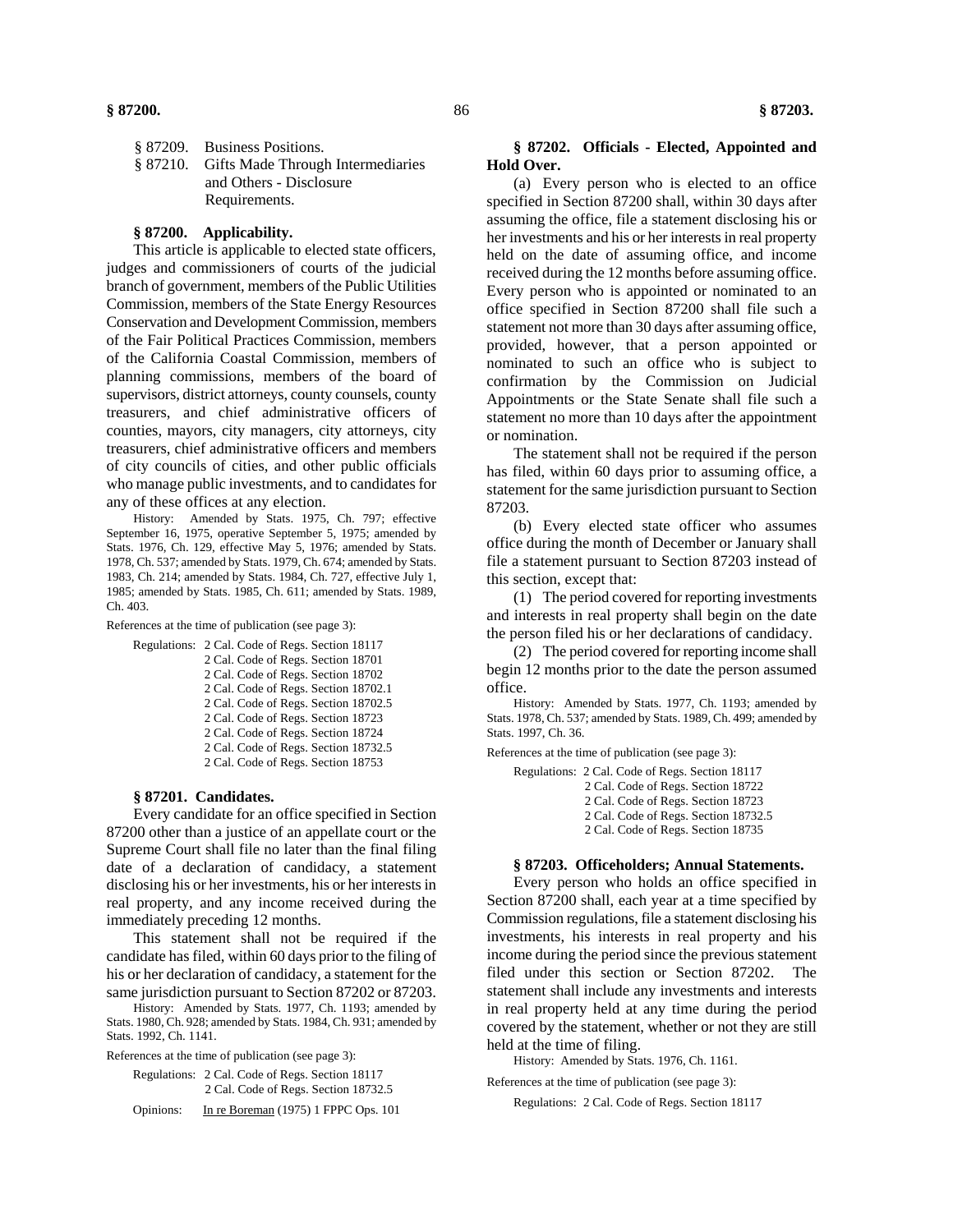2 Cal. Code of Regs. Section 18723 2 Cal. Code of Regs. Section 18732.5 Opinions: In re Sampson (1975) 1 FPPC Ops. 183

### **§ 87204. Leaving Office.**

Every person who leaves an office specified in Section 87200 shall, within thirty days after leaving the office, file a statement disclosing his investments, his interests in real property, and his income during the period since the previous statement filed under Sections 87202 or 87203. The statement shall include any investments and interests in real property held at any time during the period covered by the statement, whether or not they are still held at the time of filing.

References at the time of publication (see page 3):

Regulations: 2 Cal. Code of Regs. Section 18117 2 Cal. Code of Regs. Section 18722 2 Cal. Code of Regs. Section 18723 2 Cal. Code of Regs. Section 18732.5

# **§ 87205. Persons Completing and Beginning Term of Office on the Same Day.**

A person who completes a term of an office specified in Section 87200 and within 45 days begins a term of the same office or another such office of the same jurisdiction is deemed not to assume office or leave office.

History: Amended by Stats. 1977, Ch. 1193; amended by Stats. 1997, Ch. 145; amended by Stats. 2005, Ch. 200.

References at the time of publication (see page 3):

Regulations: 2 Cal. Code of Regs. Section 18117 2 Cal. Code of Regs. Section 18732.5

### **§ 87206. Disclosure of Investment or Interest in Real Property.**

If an investment or an interest in real property is required to be disclosed under this article, the statement shall contain:

(a) A statement of the nature of the investment or interest.

(b) The name of the business entity in which each investment is held, and a general description of the business activity in which the business entity is engaged.

(c) The address or other precise location of the real property.

(d) A statement whether the fair market value of the investment or interest in real property equals or exceeds two thousand dollars (\$2,000) but does not exceed ten thousand dollars (\$10,000), whether it exceeds ten thousand dollars (\$10,000) but does not exceed one hundred thousand dollars (\$100,000), whether it exceeds one hundred thousand dollars (\$100,000), but does not exceed one million dollars (\$1,000,000) or whether it exceeds one million dollars (\$1,000,000).

(e) In the case of a statement filed under Sections 87203 or 87204, if the investment or interest in real property was partially or wholly acquired or disposed of during the period covered by the statement, the date of acquisition or disposal.

(f) For purposes of disclosure under this article, "interest in real property" does not include the principal residence of the filer or any other property which the filer utilizes exclusively as the personal residence of the filer.

History: Amended by Stats. 1980, Ch. 1000; amended by Stats. 1984, Ch. 931; amended by Stats. 2000, Ch. 130.

References at the time of publication (see page 3):

|           | Regulations: 2 Cal. Code of Regs. Section 18233 |
|-----------|-------------------------------------------------|
|           | 2 Cal. Code of Regs. Section 18729              |
|           | 2 Cal. Code of Regs. Section 18732.5            |
| Opinions: | In re Schabarum (1975) 1 FPPC Ops. 95           |

# **§ 87206.5. Interest in Real Property; Exclusion of Principal Residence. [Repealed]**

History: Added by Stats. 1976, Ch. 1161; repealed by Stats. 1980, Ch. 1000. (Now contained in Section 87206.)

#### **§ 87207. Disclosure of Income.**

(a) When income is required to be reported under this article, the statement shall contain, except as provided in subdivision (b):

(1) The name and address of each source of income aggregating five hundred dollars (\$500) or more in value, or fifty dollars (\$50) or more in value if the income was a gift, and a general description of the business activity, if any, of each source.

(2) A statement whether the aggregate value of income from each source, or in the case of a loan, the highest amount owed to each source, was at least five hundred dollars (\$500) but did not exceed one thousand dollars (\$1,000), whether it was in excess of one thousand dollars (\$1,000) but was not greater than ten thousand dollars (\$10,000), whether it was greater than ten thousand dollars (\$10,000) but not greater than one hundred thousand dollars (\$100,000), or whether it was greater than one hundred thousand dollars (\$100,000).

(3) A description of the consideration, if any, for which the income was received.

(4) In the case of a gift, the amount and the date on which the gift was received.

(5) In the case of a loan, the annual interest rate, the security, if any, given for the loan, and the term of the loan.

(b) When the filer's pro rata share of income to a business entity, including income to a sole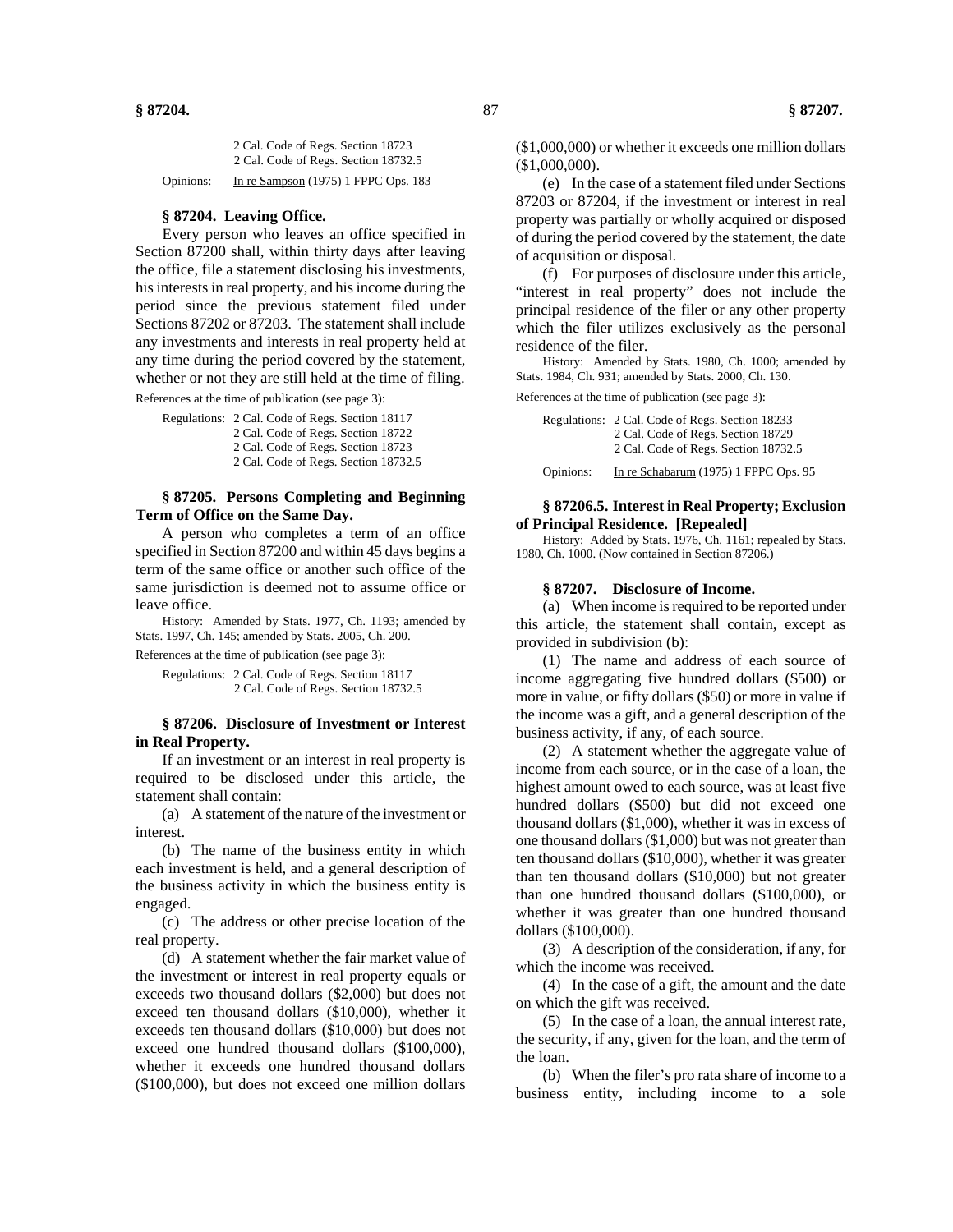proprietorship, is required to be reported under this article, the statement shall contain:

(1) The name, address, and a general description of the business activity of the business entity.

(2) The name of every person from whom the business entity received payments if the filer's pro rata share of gross receipts from that person was equal to or greater than ten thousand dollars (\$10,000) during a calendar year.

(c) When a payment, including an advance or reimbursement, for travel is required to be reported pursuant to this section, it may be reported on a separate travel reimbursement schedule which shall be included in the filer's statement of economic interest. A filer who chooses not to use the travel schedule shall disclose payments for travel as a gift, unless it is clear from all surrounding circumstances that the services provided were equal to or greater in value than the payments for the travel, in which case the travel may be reported as income.

History: Amended by Stats. 1975, Ch. 915, effective September 20, 1995, operative January 7, 1975; amended by Stats. 1979, Ch. 674; superseded by Stats. 1979, Ch. 686; amended by Stats. 1980, Ch. 1000; amended by Stats. 1982, Ch. 29; amended by Stats. 1984, Ch. 931; amended by Stats. 1990, Ch. 1075; amended by Stats. 1997, Ch. 638; amended by Stats. 2000, Ch. 130.

References at the time of publication (see page 3):

Regulations: 2 Cal. Code of Regs. Section 18704 2 Cal. Code of Regs. Section 18728.5 2 Cal. Code of Regs. Section 18732.5 2 Cal. Code of Regs. Section 18740 2 Cal. Code of Regs. Section 18940 2 Cal. Code of Regs. Section 18941.1 2 Cal. Code of Regs. Section 18942 2 Cal. Code of Regs. Section 18943 2 Cal. Code of Regs. Section 18944.2 2 Cal. Code of Regs. Section 18945 2 Cal. Code of Regs. Section 18946 2 Cal. Code of Regs. Section 18946.1 2 Cal. Code of Regs. Section 18946.2 2 Cal. Code of Regs. Section 18946.3 2 Cal. Code of Regs. Section 18946.4 2 Cal. Code of Regs. Section 18946.5 2 Cal. Code of Regs. Section 18946.6 2 Cal. Code of Regs. Section 18950 2 Cal. Code of Regs. Section 18950.1 2 Cal. Code of Regs. Section 18950.3 Opinions: In re Taylor (2004) 17 FPPC Ops. 1 In re Hopkins (1977) 3 FPPC Ops. 107

In re Carey (1977) 3 FPPC Ops. 99 In re Gutierrez (1977) 3 FPPC Ops. 44 In re Thomas (1977) 3 FPPC Ops. 30 In re Cory (1976) 2 FPPC Ops. 48 In re Hayes (1975) 1 FPPC Ops. 210 In re Russel (1975) 1 FPPC Ops. 191 In re Cory (1975) 1 FPPC Ops. 153 In re Brown (1975) 1 FPPC Ops. 67

**§ 87208. Disclosure of Investments and Interests in Real Property; Incorporation by Reference.**

Except in statements required by Section 87203, investments and interests in real property which have been disclosed on a statement of economic interests filed in the same jurisdiction within the previous 60 days may be incorporated by reference.

History: Added by Stats. 1976, Ch. 1161.

References at the time of publication (see page 3):

Regulations: 2 Cal. Code of Regs. Section 18732.5

### **§ 87209. Business Positions.**

When a statement is required to be filed under this article, every person specified in Section 87200 shall disclose any business positions held by that person. For purposes of this section, "business position" means any business entity in which the filer is a director, officer, partner, trustee, employee, or holds any position of management, if the business entity or any parent, subsidiary, or otherwise related business entity has an interest in real property in the jurisdiction, or does business or plans to do business in the jurisdiction or has done business in the jurisdiction at any time during the two years prior to the date the statement is required to be filed.

History: Added by Stats. 1997, Ch. 455, effective September 24, 1997.

References at the time of publication (see page 3):

Regulations: 2 Cal. Code of Regs. Section 18230 2 Cal. Code of Regs. Section 18732.5

# **§ 87210. Gifts Made Through Intermediaries and Others - Disclosure Requirements.**

No person shall make a gift totaling fifty dollars (\$50) or more in a calendar year to a person described in Article 2 on behalf of another, or while acting as the intermediary or agent of another, without disclosing to the recipient of the gift both his own full name, street address, and business activity, if any, and the full name, street address, and business activity, if any, of the actual donor. The recipient of the gift shall include in his Statement of Economic Interests the full name, street address, and business activity, if any, of the intermediary or agent and the actual donor.

History: Added by Stats. 1978, Ch. 640; amended by Stats. 1982, Ch. 29.

References at the time of publication (see page 3):

Regulations: 2 Cal. Code of Regs. Section 18732.5 2 Cal. Code of Regs. Section 18945.3

# **Article 3. Conflict of Interest Codes. § 87300 - 87313**

§ 87300. Agency Requirement.

§ 87301. Formulation.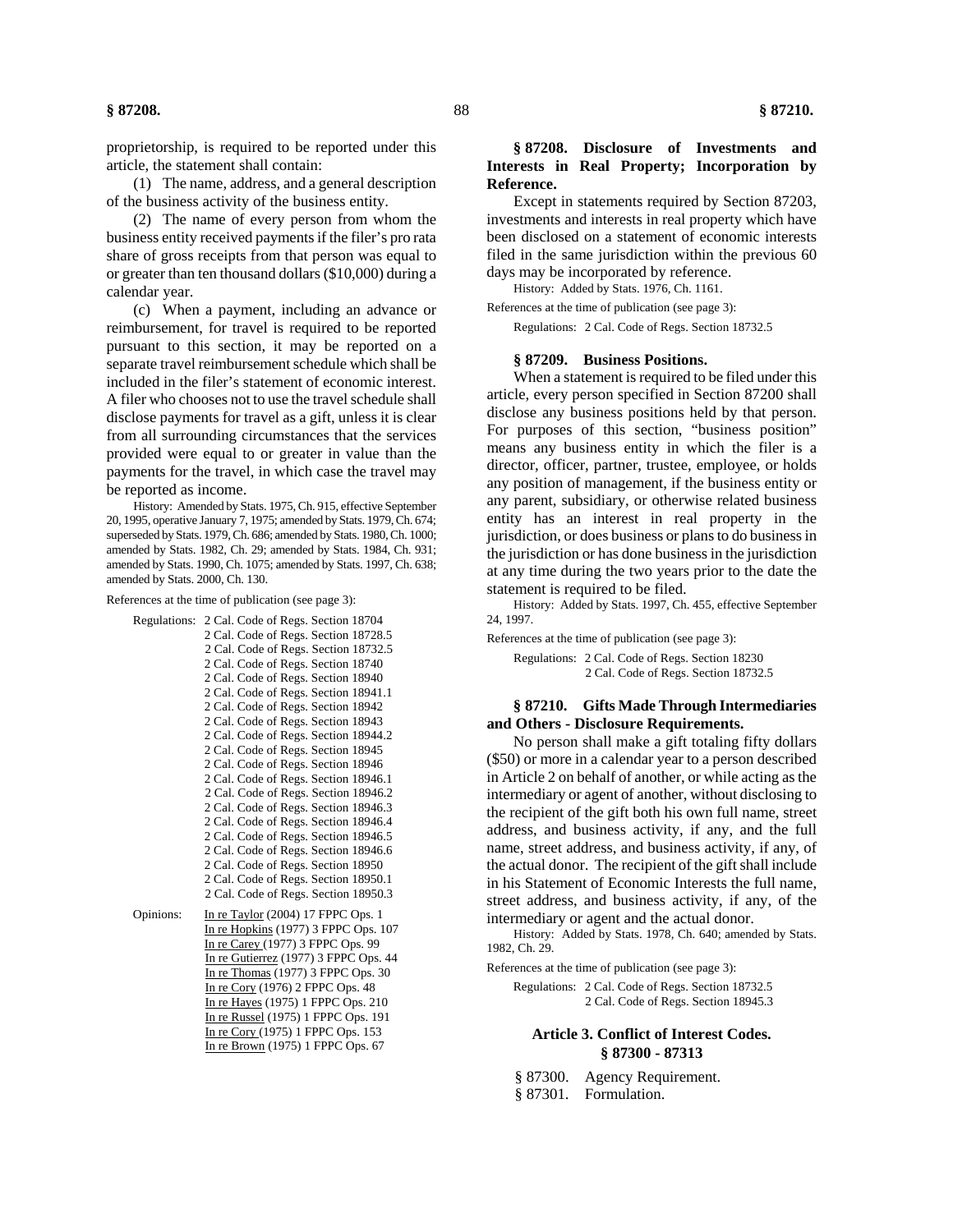|          | § 87302. Required Provisions.                |
|----------|----------------------------------------------|
|          | § 87302.3. Disclosure by Candidates for      |
|          | Elective Office.                             |
|          | § 87302.6. Disclosure by Members of Boards   |
|          | and Commissions of Newly Created             |
|          | Agencies.                                    |
|          | § 87303. Submission; Code Reviewing Body.    |
|          | § 87304. Failure to Submit, Adopt or Amend a |
|          | Proposed Code.                               |
| § 87305. | Order to Adopt; Superior Court.              |
| § 87306. | Amendments for Changed                       |
|          | Circumstances.                               |
|          | § 87306.5. Conflict of Interest Code; Local  |
|          | Agency Review.                               |
| § 87307. | Amendments to Code by Agency;                |
|          | Failure to Act.                              |
| § 87308. | Judicial Review.                             |
|          | § 87309. Requirements for Approval.          |
| § 87310. | Designated Employee; Broad or                |
|          | Indefinable Duties.                          |
| § 87311. | Review and Preparation;                      |
|          | Administrative Procedure Act.                |
|          | § 87311.5. Review and Preparation; Judicial  |
|          | Branch Agencies.                             |
| § 87312. | Commission Assistance.                       |
|          |                                              |

§ 87313. Gifts Made Through Intermediaries and Others - Disclosure Requirements.

### **§ 87300. Agency Requirement.**

Every agency shall adopt and promulgate a Conflict of Interest Code pursuant to the provisions of this article. A Conflict of Interest Code shall have the force of law and any violation of a Conflict of Interest Code by a designated employee shall be deemed a violation of this chapter.

References at the time of publication (see page 3):

|           | Regulations: 2 Cal. Code of Regs. Section 18329.5 |
|-----------|---------------------------------------------------|
|           | 2 Cal. Code of Regs. Section 18351                |
|           | 2 Cal. Code of Regs. Section 18730                |
|           | 2 Cal. Code of Regs. Section 18732.5              |
|           | 2 Cal. Code of Regs. Section 18750                |
|           | 2 Cal. Code of Regs. Section 18750.1              |
|           | 2 Cal. Code of Regs. Section 18750.2              |
|           | 2 Cal. Code of Regs. Section 18751                |
|           | 2 Cal. Code of Regs. Section 18754                |
|           | 2 Cal. Code of Regs. Section 18755                |
| Opinions: | In re Vonk (1981) 6 FPPC Ops. 1                   |
|           | In re Leach (1978) 4 FPPC Ops. 48                 |
|           | In re Siegel $(1977)$ 3 FPPC Ops. 62              |

#### **§ 87301. Formulation.**

It is the policy of this act that Conflict of Interest Codes shall be formulated at the most decentralized level possible, but without precluding intradepartmental review. Any question of the level of a department which should be deemed an "agency" for purposes of Section 87300 shall be resolved by the code reviewing body.

References at the time of publication (see page 3):

Regulations: 2 Cal. Code of Regs. Section 18329.5 2 Cal. Code of Regs. Section 18730 2 Cal. Code of Regs. Section 18732.5 2 Cal. Code of Regs. Section 18754

#### **§ 87302. Required Provisions.**

Each Conflict of Interest Code shall contain the following provisions:

(a) Specific enumeration of the positions within the agency, other than those specified in Section 87200, which involve the making or participation in the making of decisions which may foreseeably have a material effect on any financial interest and for each such enumerated position, the specific types of investments, business positions, interests in real property, and sources of income which are reportable. An investment, business position, interest in real property, or source of income shall be made reportable by the Conflict of Interest Code if the business entity in which the investment or business position is held, the interest in real property, or the income or source of income may foreseeably be affected materially by any decision made or participated in by the designated employee by virtue of his or her position.

(b) Requirements that each designated employee, other than those specified in Section 87200, file statements at times and under circumstances described in this section, disclosing reportable investments, business positions, interests in real property and income. The information disclosed with respect to reportable investments, interests in real property, and income shall be the same as the information required by Sections 87206 and 87207. The first statement filed under a Conflict of Interest Code by a designated employee shall disclose any reportable investments, business positions, interests in real property, and income. An initial statement shall be filed by each designated employee within 30 days after the effective date of the Conflict of Interest Code, disclosing investments, business positions, and interests in real property held on the effective date of the Conflict of Interest Code and income received during the 12 months before the effective date of the Conflict of Interest Code. Thereafter, each new designated employee shall file a statement within 30 days after assuming office, or if subject to State Senate confirmation, 30 days after being appointed or nominated, disclosing investments, business positions, and interests in real property held on, and income received during the 12 months before, the date of assuming office or the date of being appointed or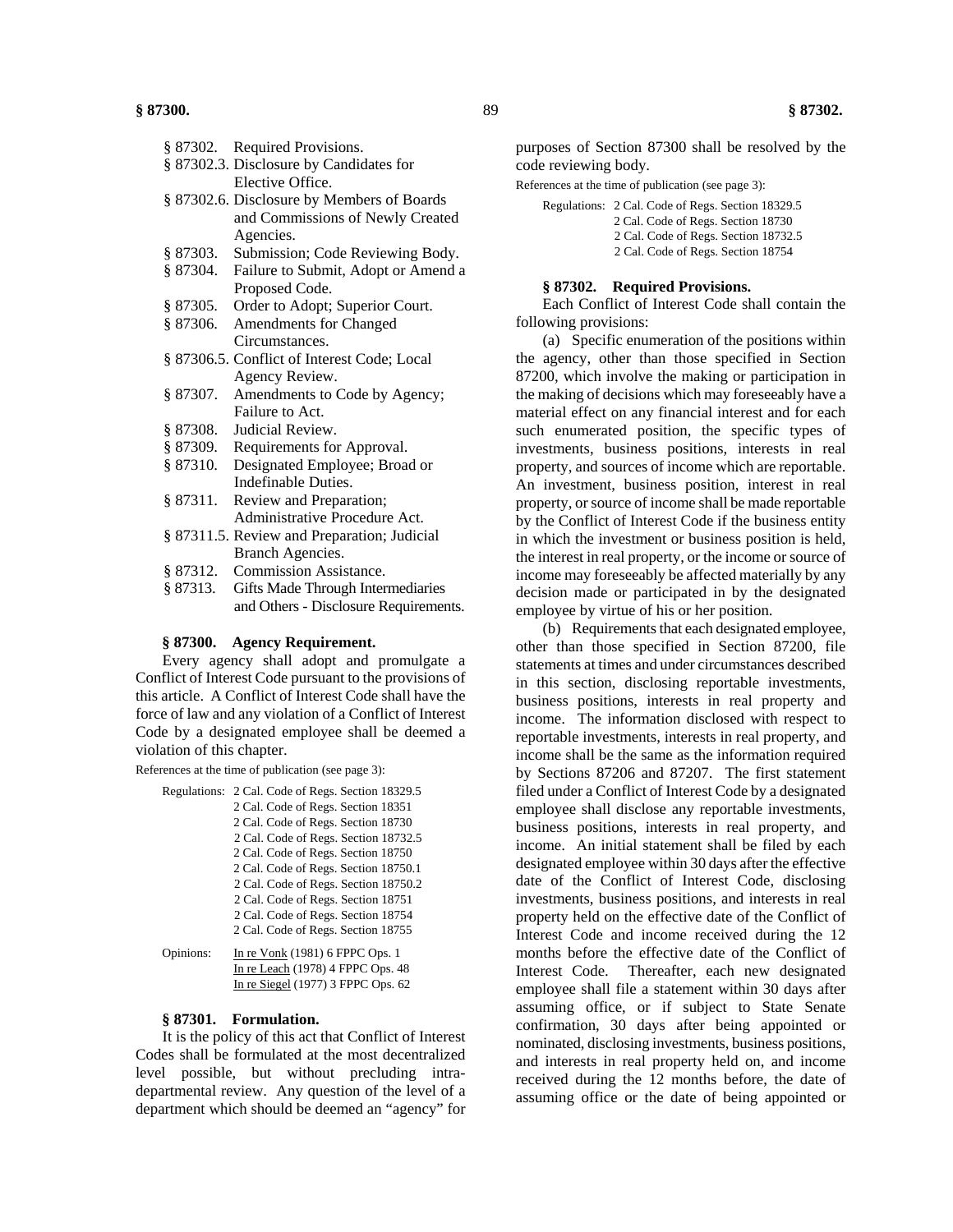nominated, respectively. Each designated employee shall file an annual statement, at the time specified in the Conflict of Interest Code, disclosing reportable investments, business positions, interest in real property and income held or received at any time during the previous calendar year or since the date the designated employee took office if during the calendar year. Every designated employee who leaves office shall file, within 30 days of leaving office, a statement disclosing reportable investments, business positions, interests in real property, and income held or received at any time during the period between the closing date of the last statement required to be filed and the date of leaving office.

(c) Specific provisions setting forth any circumstances under which designated employees or categories of designated employees must disqualify themselves from making, participating in the making, or using their official position to influence the making of any decision. Disqualification shall be required by the Conflict of Interest Code when the designated employee has a financial interest as defined in Section 87103, which it is reasonably foreseeable may be affected materially by the decision. No designated employee shall be required to disqualify himself or herself with respect to any matter which could not legally be acted upon or decided without his or her participation.

(d) For any position enumerated pursuant to subdivision (a), an individual who resigns the position within 12 months following initial appointment or within 30 days of the date of a notice mailed by the filing officer of the individual's filing obligation, whichever is earlier, is not deemed to assume or leave office, provided that during the period between appointment and resignation, the individual does not make, participate in making, or use the position to influence any decision of the agency or receive, or become entitled to receive, any form of payment by virtue of being appointed to the position. Within 30 days of the date of a notice mailed by the filing officer, the individual shall do both of the following:

(1) File a written resignation with the appointing power.

(2) File a written statement with the filing officer on a form prescribed by the Commission and signed under penalty of perjury stating that the individual, during the period between appointment and resignation, did not make, participate in the making, or use the position to influence any decision of the agency or receive, or become entitled to receive, any form of payment by virtue of being appointed to the position.

History: Amended by Stats. 1978, Ch. 537; amended by Stats. 1979, Ch. 674; amended by Stats. 1980, Ch. 765; amended by Stats. 1987, Ch. 1188; amended by Stats. 1989, Ch. 499; amended by Stats. 1991, Ch. 857; amended by Stats. 1992, Ch. 441.

References at the time of publication (see page 3):

| Regulations: | 2 Cal. Code of Regs. Section 18117   |
|--------------|--------------------------------------|
|              | 2 Cal. Code of Regs. Section 18329.5 |
|              | 2 Cal. Code of Regs. Section 18351   |
|              | 2 Cal. Code of Regs. Section 18701   |
|              | 2 Cal. Code of Regs. Section 18722   |
|              | 2 Cal. Code of Regs. Section 18730   |
|              | 2 Cal. Code of Regs. Section 18732   |
|              | 2 Cal. Code of Regs. Section 18732.5 |
|              | 2 Cal. Code of Regs. Section 18733   |
|              | 2 Cal. Code of Regs. Section 18734   |
|              | 2 Cal. Code of Regs. Section 18735   |
|              | 2 Cal. Code of Regs. Section 18736   |
|              | 2 Cal. Code of Regs. Section 18736.1 |
|              | 2 Cal. Code of Regs. Section 18737   |
|              | 2 Cal. Code of Regs. Section 18754   |
|              | 2 Cal. Code of Regs. Section 18940   |
|              | 2 Cal. Code of Regs. Section 18942   |
|              | 2 Cal. Code of Regs. Section 18943   |
|              | 2 Cal. Code of Regs. Section 18944.2 |
|              | 2 Cal. Code of Regs. Section 18945   |
|              | 2 Cal. Code of Regs. Section 18946   |
|              | 2 Cal. Code of Regs. Section 18946.1 |
|              | 2 Cal. Code of Regs. Section 18946.2 |
|              | 2 Cal. Code of Regs. Section 18946.3 |
|              | 2 Cal. Code of Regs. Section 18946.4 |
|              | 2 Cal. Code of Regs. Section 18946.5 |
|              | 2 Cal. Code of Regs. Section 18946.6 |
|              | 2 Cal. Code of Regs. Section 18950   |
|              | 2 Cal. Code of Regs. Section 18950.3 |
|              |                                      |

Opinions: In re Alperin (1977) 3 FPPC Ops. 77

### **§ 87302.3. Disclosure by Candidates for Elective Office.**

(a) Every candidate for an elective office that is designated in a conflict of interest code shall file a statement disclosing his or her investments, business positions, interests in real property, and income received during the immediately preceding 12 months, as enumerated in the disclosure requirements for that position. The statement shall be filed with the election official with whom the candidate's declaration of candidacy or other nomination documents to appear on the ballot are required to be filed and shall be filed no later than the final filing date for the declaration or nomination documents.

(b) This section does not apply to either of the following:

(1) A candidate for an elective office designated in a conflict of interest code who has filed an initial, assuming office, or annual statement pursuant to that conflict of interest code within 60 days before the deadline specified in subdivision (a).

(2) A candidate for an elective office who has filed a statement for the office pursuant to Section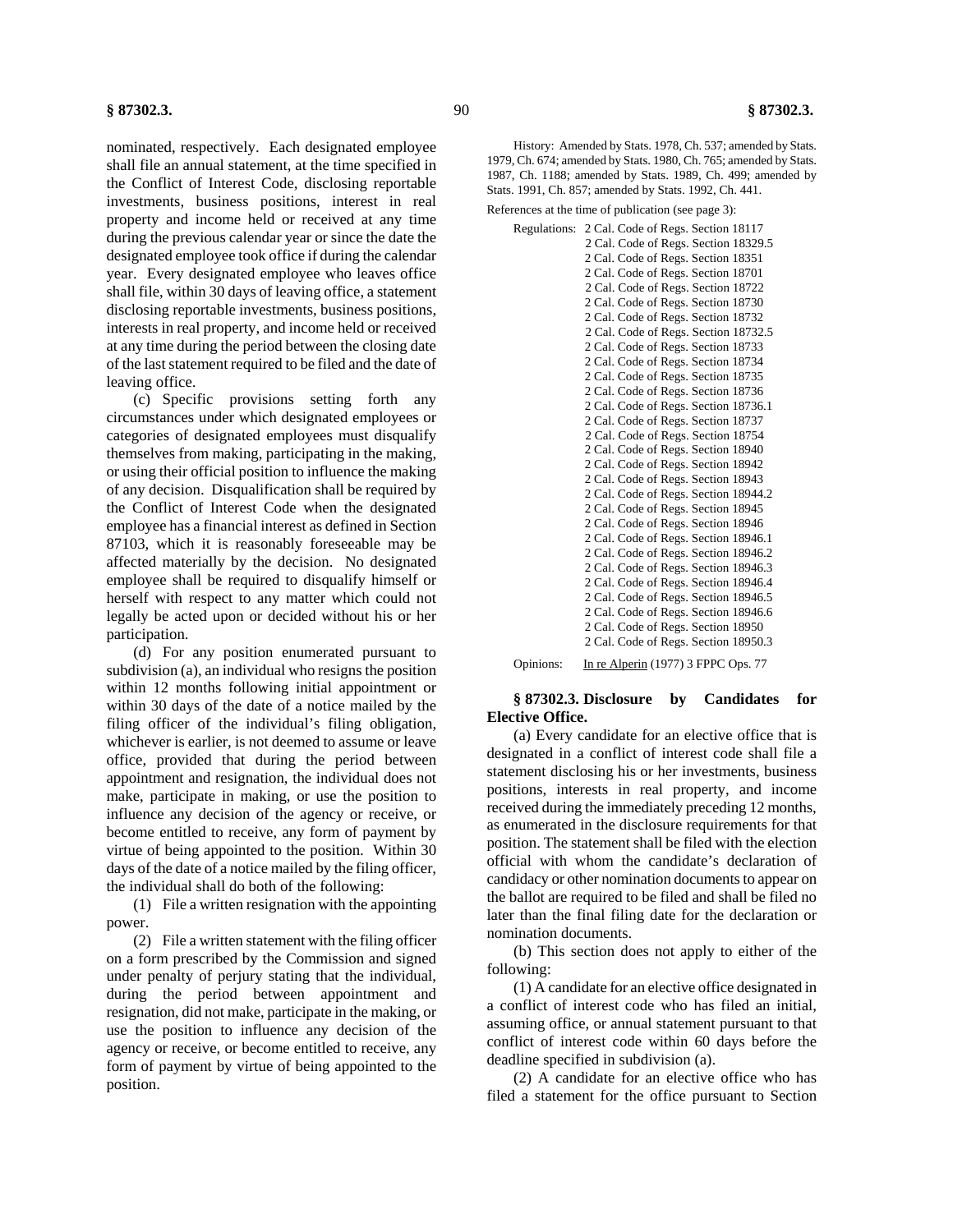87302.6 within 60 days before the deadline specified in subdivision (a).

History: Added by Stats. 2007, Ch. 348.

# **§ 87302.6. Disclosure by Members of Boards and Commissions of Newly Created Agencies.**

Notwithstanding Section 87302, a member of a board or commission of a newly created agency shall file a statement at the same time and in the same manner as those individuals required to file pursuant to Section 87200. A member shall file his or her statement pursuant to Section 87302 once the agency adopts an approved conflict-of-interest code.

History: Added by Stats. 2002, Ch. 264.

References at the time of publication (see page 3):

Regulations: 2 Cal. Code of Regs. Section 18117 2 Cal. Code of Regs. Section 18329.5 2 Cal. Code of Regs. Section 18732.5 2 Cal. Code of Regs. Section 18754

#### **§ 87303. Submission; Code Reviewing Body.**

No conflict of interest code shall be effective until it has been approved by the code reviewing body. Each agency shall submit a proposed conflict of interest code to the code reviewing body by the deadline established for the agency by the code reviewing body. The deadline for a new agency shall be not later than six months after it comes into existence. Within 90 days after receiving the proposed code or receiving any proposed amendments or revisions, the code reviewing body shall do one of the following:

(a) Approve the proposed code as submitted.

(b) Revise the proposed code and approve it as revised.

(c) Return the proposed code to the agency for revision and resubmission within 60 days. The code reviewing body shall either approve the revised code or revise it and approve it. When a proposed conflict of interest code or amendment is approved by the code reviewing body, it shall be deemed adopted and shall be promulgated by the agency.

History: Amended by Stats. 1975, Ch. 915, effective September 20, 1975, operative January 7, 1975; amended by Stats. 1979, Ch. 686.; amended by Stats. 1997, effective September 24, 1997.

References at the time of publication (see page 3):

Regulations: 2 Cal. Code of Regs. Section 18329.5

2 Cal. Code of Regs. Section 18351

2 Cal. Code of Regs. Section 18732.5

2 Cal. Code of Regs. Section 18750

2 Cal. Code of Regs. Section 18750.1

2 Cal. Code of Regs. Section 18750.2

2 Cal. Code of Regs. Section 18755

**§ 87304. Failure to Submit, Adopt or Amend a Proposed Code.**

If any agency fails to submit a proposed conflict of interest code or amendments, or if any state agency fails to report amendments pursuant to subdivision (b) of Section 87306 within the time limits prescribed pursuant to Section 87303 or 87306, the code reviewing body may issue any appropriate order directed to the agency or take any other appropriate action, including the adoption of a conflict of interest code for the agency. If the code reviewing body does not issue an appropriate order or take other action within 90 days of the deadline imposed on the agency as prescribed in Section 87303 or 87306, the Commission may issue any appropriate order directed to the agency or take any other appropriate action, including the adoption of a conflict of interest code for the agency. The Commission shall consult with the agency before ordering the adoption of a conflict of interest code for the agency.

History: Amended by Stats. 1988, Ch. 923; amended by Stats. 1990, Ch. 84; amended by Stats. 1991, Ch. 491.

References at the time of publication (see page 3):

Regulations: 2 Cal. Code of Regs. Section 18329.5 2 Cal. Code of Regs. Section 18732.5

#### **§ 87305. Order to Adopt; Superior Court.**

If after six months following the deadline for submission of the proposed Conflict of Interest Code to the code reviewing body no Conflict of Interest Code has been adopted and promulgated, the superior court may, in an action filed by the Commission, the agency, the code reviewing body, any officer, employee, member or consultant of the agency, or any resident of the jurisdiction, prepare a Conflict of Interest Code and order its adoption by the agency or grant any other appropriate relief. The agency and the code reviewing body shall be parties to any action filed pursuant to this section.

History: Amended by Stats. 1980, Ch. 765. References at the time of publication (see page 3):

Regulations: 2 Cal. Code of Regs. Section 18329.5 2 Cal. Code of Regs. Section 18732.5

# **§ 87306. Amendments for Changed Circumstances.**

(a) Every agency shall amend its Conflict of Interest Code, subject to the provisions of Section 87303, when change is necessitated by changed circumstances, including the creation of new positions which must be designated pursuant to subdivision (a) of Section 87302 and relevant changes in the duties assigned to existing positions. Amendments or revisions shall be submitted to the code reviewing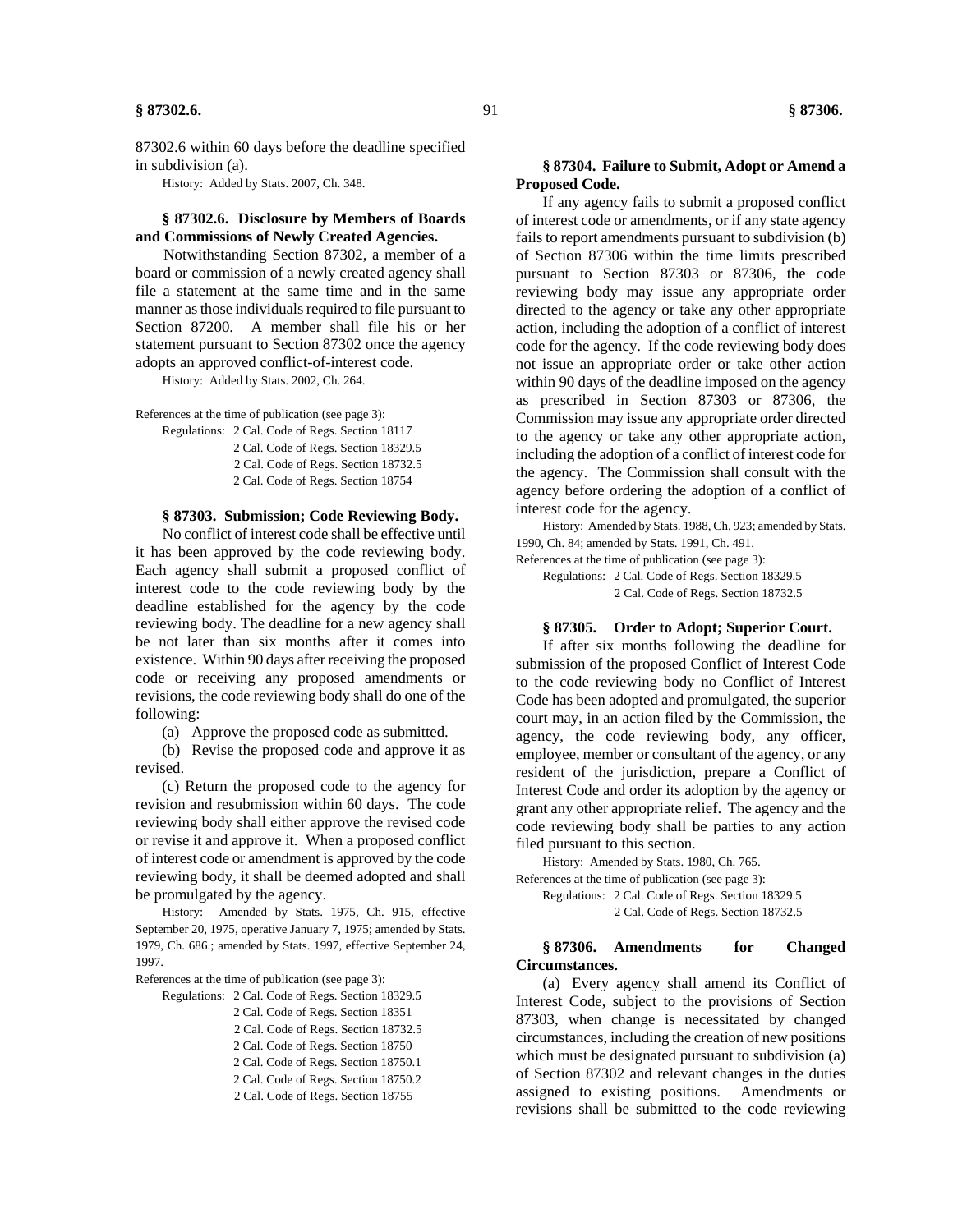body within 90 days after the changed circumstances necessitating the amendments have become apparent. If after nine months following the occurrence of those changes the Conflict of Interest Code has not been amended or revised, the superior court may issue any appropriate order in an action brought under the procedures set forth in Section 87305.

(b) Notwithstanding subdivision (a), every state agency shall submit to the code reviewing body a biennial report identifying changes in its code, including, but not limited to, all new positions designated pursuant to subdivision (a) of Section 87302, changes in the list of reportable sources of income, and relevant changes in the duties assigned to existing positions. These reports shall be submitted no later than March 1 of each odd-numbered year.

History: Amended by Stats. 1990, Ch. 84; amended by Stats. 1991, Ch. 491.

References at the time of publication (see page 3):

Regulations: 2 Cal. Code of Regs. Section 18329.5

2 Cal. Code of Regs. Section 18351 2 Cal. Code of Regs. Section 18732.5 2 Cal. Code of Regs. Section 18736 2 Cal. Code of Regs. Section 18750 2 Cal. Code of Regs. Section 18750.1 2 Cal. Code of Regs. Section 18750.2 2 Cal. Code of Regs. Section 18752 2 Cal. Code of Regs. Section 18755

# **§ 87306.5. Conflict of Interest Code; Local Agency Review.**

(a) No later than July 1 of each even-numbered year, the code reviewing body shall direct every local agency which has adopted a Conflict of Interest Code in accordance with this title to review its Conflict of Interest Code and, if a change in its code is necessitated by changed circumstances, submit an amended Conflict of Interest Code in accordance with subdivision (a) of Section 87302 and Section 87303 to the code reviewing body.

(b) Upon review of its code, if no change in the code is required, the local agency head shall submit a written statement to that effect to the code reviewing body no later than October 1 of the same year.

History: Added by Stats. 1990, Ch. 1075.

References at the time of publication (see page 3): Regulations: 2 Cal. Code of Regs. Section 18732.5

2 Cal. Code of Regs. Section 18736.1

# **§ 87307. Amendments to Code by Agency; Failure to Act.**

An agency may at any time amend its Conflict of Interest Code, subject to the provisions of Section 87303, either upon its own initiative or in response to a petition submitted by an officer, employee, member or consultant of the agency, or a resident of the jurisdiction. If the agency fails to act upon such a petition within ninety days, the petition shall be deemed denied. Within thirty days after the denial of a petition, the petitioner may appeal to the code reviewing body. The code reviewing body shall either dismiss the appeal or issue an appropriate order to the agency within ninety days.

References at the time of publication (see page 3):

Regulations: 2 Cal. Code of Regs. Section 18732.5 2 Cal. Code of Regs. Section 18737

#### **§ 87308. Judicial Review.**

Judicial review of any action of a code reviewing body under this chapter may be sought by the Commission, by the agency, by an officer, employee, member or consultant of the agency, or by a resident of the jurisdiction.

History: Amended by Stats. 1980, Ch. 765.

References at the time of publication (see page 3): Regulations: 2 Cal. Code of Regs. Section 18732.5

#### **§ 87309. Requirements for Approval.**

No Conflict of Interest Code or amendment shall be approved by the code reviewing body or upheld by a court if it:

(a) Fails to provide reasonable assurance that all foreseeable potential conflict of interest situations will be disclosed or prevented;

(b) Fails to provide to each affected person a clear and specific statement of his duties under the Code; or

(c) Fails to adequately differentiate between designated employees with different powers and responsibilities.

References at the time of publication (see page 3):

Regulations: 2 Cal. Code of Regs. Section 18732.5 Opinions: In re Alperin (1977) 3 FPPC Ops. 77

# **§ 87310. Designated Employee; Broad or Indefinable Duties.**

If the duties of a designated employee are so broad or indefinable that the requirements of Section 87309 cannot be complied with, the Conflict of Interest Code shall require the designated employee to comply with the requirements of Article 2 of this chapter.

References at the time of publication (see page 3):

Regulations: 2 Cal. Code of Regs. Section 18732.5

### **§ 87311. Review and Preparation; Administrative Procedure Act.**

The review of proposed Conflict of Interest Codes by the Commission and by the Attorney General and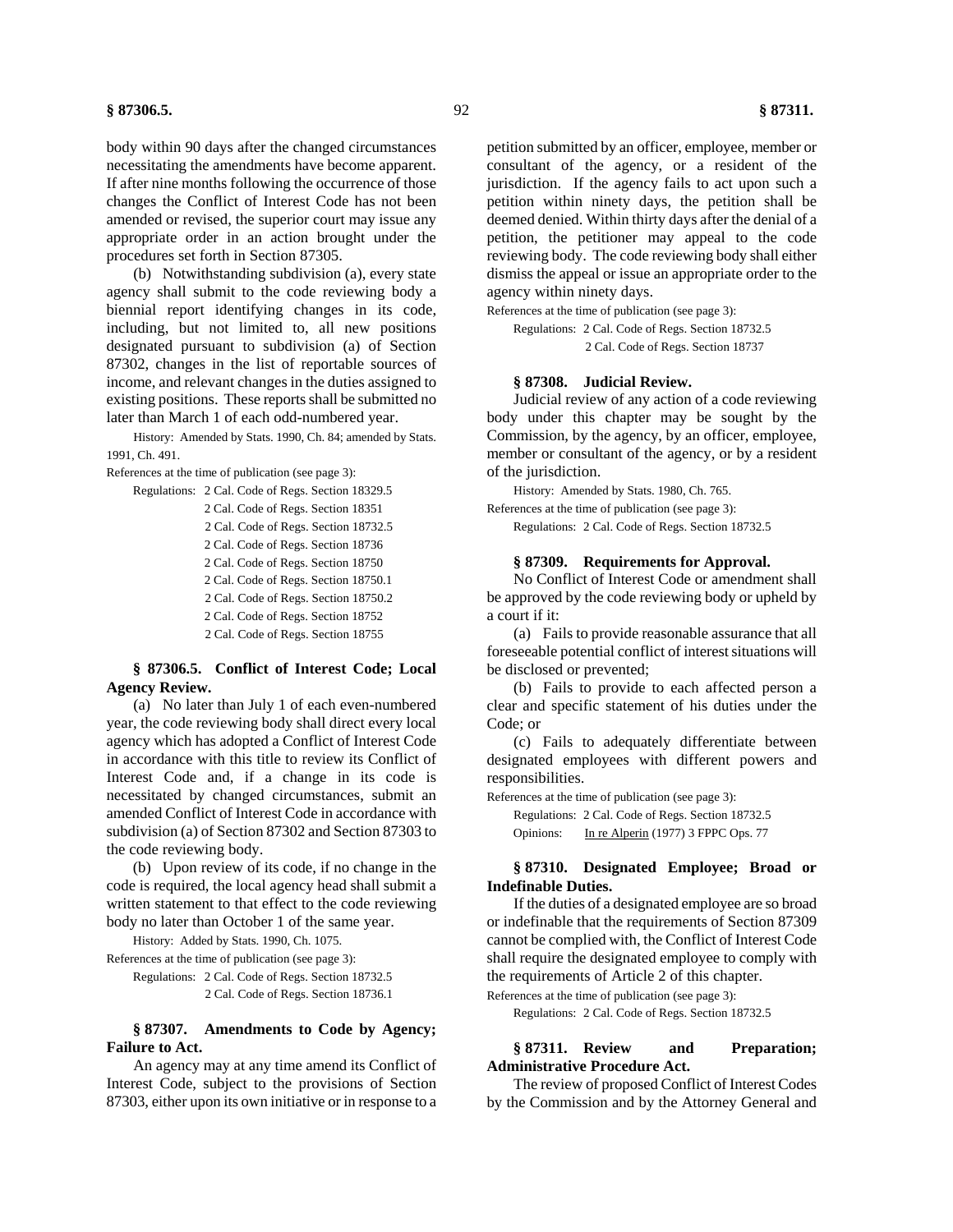the preparation of proposed Conflict of Interest Codes by state agencies shall be subject to the Administrative Procedure Act. The review and preparation of Conflict of Interest Codes by local government agencies shall be carried out under procedures which guarantee to officers, employees, members, and consultants of the agency and to residents of the jurisdiction adequate notice and a fair opportunity to present their views.

References at the time of publication (see page 3):

Regulations: 2 Cal. Code of Regs. Section 18351 2 Cal. Code of Regs. Section 18732.5

# **§ 87311.5. Review and Preparation; Judicial Branch Agencies.**

(a) Notwithstanding the provisions of Section 87311, the review of the Conflict of Interest Code of an agency in the judicial branch of government shall not be subject to the provisions of the Administrative Procedure Act. The review and preparation of Conflict of Interest Codes by these agencies shall be carried out under procedures which guarantee to officers, employees, members, and consultants of the agency and to residents of the jurisdiction adequate notice and a fair opportunity to present their views.

(b) Conflict of Interest Codes of the Judicial Council, the Commission on Judicial Performance, and the Board of Governors and designated employees of the State Bar of California shall not be subject to the provisions of subdivision (c) of Section 87302.

History: Added by Stats. 1984, Ch. 727, effective July 1, 1985.

References at the time of publication (see page 3):

Regulations: 2 Cal. Code of Regs. Section 18732.5

#### **§ 87312. Commission Assistance.**

The Commission shall, upon request, provide technical assistance to agencies in the preparation of Conflict of Interest Codes. Such assistance may include the preparation of model provisions for various types of agencies. Nothing in this section shall relieve each agency of the responsibility for adopting a Conflict of Interest Code appropriate to its individual circumstances.

References at the time of publication (see page 3):

Regulations: 2 Cal. Code of Regs. Section 18732.5

# **§ 87313. Gifts Made Through Intermediaries and Others - Disclosure Requirements.**

No person shall make a gift of fifty dollars (\$50) or more in a calendar month on behalf of another, or while acting as the intermediary or agent of another to a person whom he knows or has reason to know may be required to disclose the gift pursuant to a conflict of interest code, without disclosing to the recipient of the gift both his own full name, street address, and business activity, if any, and the full name, street address, and business activity, if any, of the actual donor. The recipient of the gift shall include in his Statement of Economic Interests the full name, street address, and business activity, if any, of the intermediary or agent and the actual donor.

History: Added by Stats. 1978, Ch. 640; amended by Stats. 1984, Ch. 931.

References at the time of publication (see page 3):

Regulations: 2 Cal. Code of Regs. Section 18732.5 2 Cal. Code of Regs. Section 18945.3

# **Article 3.5. Multiagency Filers. § 87350**

§ 87350. Multiagency Filers.

### **§ 87350. Multiagency Filers.**

Notwithstanding any other provision of this title, a person required to file more than one assuming office statement, statement of economic interests, or leaving office statement, due to his or her status as a designated employee for more than one joint powers insurance agency, may elect to file a multiagency statement disclosing all investments in entities doing business in the state, all interests in real property located within the state, and all income received during the applicable time period, in lieu of filing the disclosure statements for each agency.

The filer shall notify the Commission of his or her decision to become a multiagency filer. This status shall continue until revoked by the filer.

History: Added by Stats. 1990, Ch. 69.

References at the time of publication (see page 3):

Regulations: 2 Cal. Code of Regs. Section 18732.5 2 Cal. Code of Regs. Section 18735.5

# **Article 4. Disqualification of Former Officers and Employees. § 87400 - 87407**

- § 87400. Definitions.
- § 87401. Restrictions on Activities of Former State Officers.
- § 87402. Restrictions on Activities of Former State Officers; Assisting Others.
- § 87403. Exemptions.
- § 87404. Proceedings to Exclude Former State Officers.
- § 87405. Application of Requirements.
- § 87406. Milton Marks Postgovernmental Employment Restrictions Act.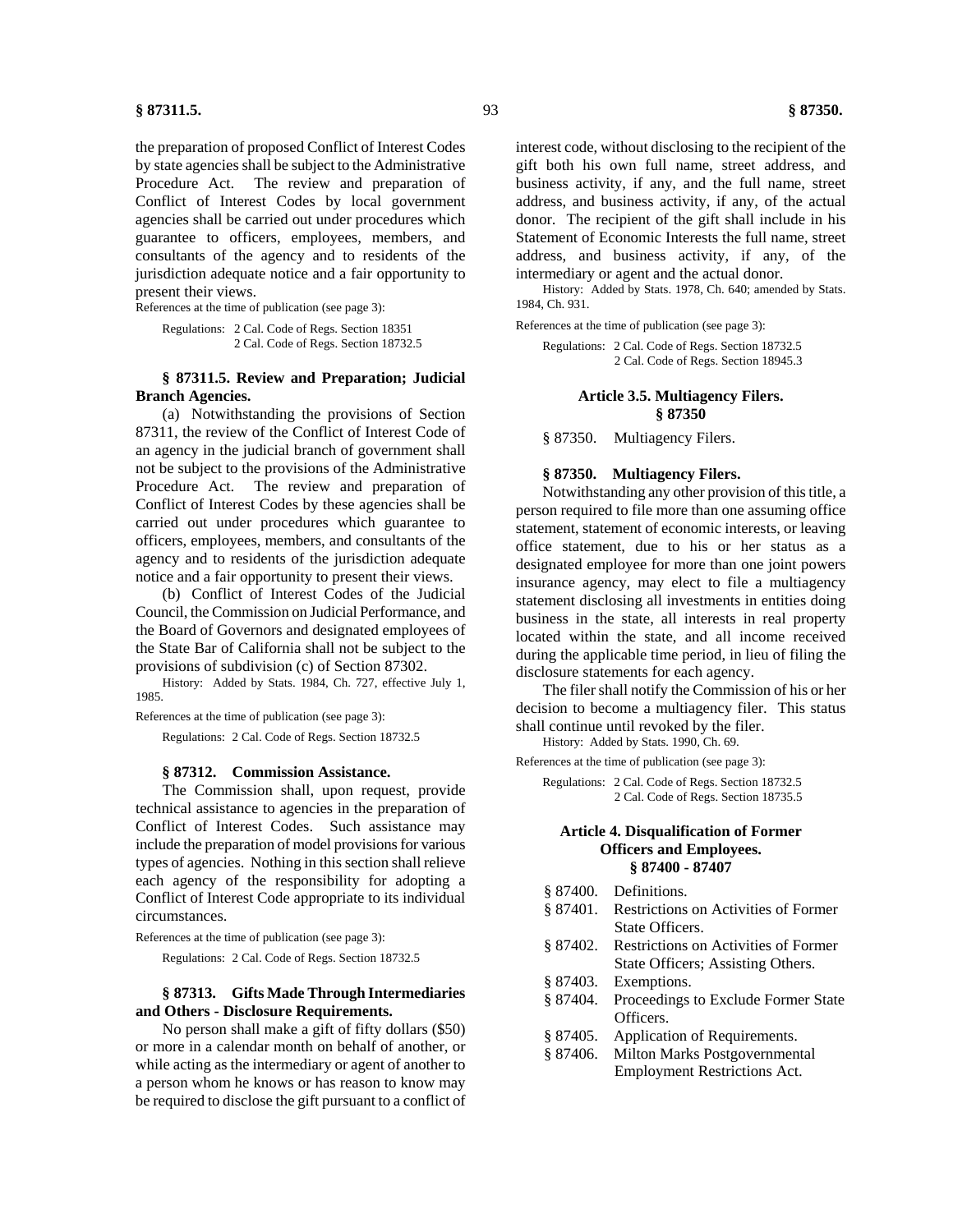- § 87406.1. Postgovernmental Employment Restrictions for Districts and District Boards.
- § 87406.3. Postgovernmental Employment Restrictions for Local Officials.
- § 87407. Influencing Prospective Employment.

# **§ 87400. Definitions.**

Unless the contrary is stated or clearly appears from the context, the definitions set forth in this section shall govern the interpretation of this article.

(a) "State administrative agency" means every state office, department, division, bureau, board and commission, but does not include the Legislature, the courts or any agency in the judicial branch of government.

(b) "State administrative official" means every member, officer, employee or consultant of a state administrative agency who as part of his or her official responsibilities engages in any judicial, quasi-judicial or other proceeding in other than a purely clerical, secretarial or ministerial capacity.

(c) "Judicial, quasi-judicial or other proceeding" means any proceeding, application, request for a ruling or other determination, contract, claim, controversy, investigation, charge, accusation, arrest or other particular matter involving a specific party or parties in any court or state administrative agency, including but not limited to any proceeding governed by Chapter 5 (commencing with Section 11500) of Division 3 of Title 2 of the Government Code.

(d) "Participated" means to have taken part personally and substantially through decision, approval, disapproval, formal written recommendation, rendering advice on a substantial basis, investigation or use of confidential information as an officer or employee, but excluding approval, disapproval or rendering of legal advisory opinions to departmental or agency staff which do not involve a specific party or parties.

History: Added by Stats. 1980, Ch. 66.

# **§ 87401. Restrictions on Activities of Former State Officers.**

No former state administrative official, after the termination of his or her employment or term of office, shall for compensation act as agent or attorney for, or otherwise represent, any other person (other than the State of California) before any court or state administrative agency or any officer or employee thereof by making any formal or informal appearance, or by making any oral or written communication with the intent to influence, in connection with any judicial,

quasi-judicial or other proceeding if both of the following apply:

(a) The State of California is a party or has a direct and substantial interest.

(b) The proceeding is one in which the former state administrative official participated.

History: Added by Stats. 1980, Ch. 66; amended by Stats. 1985, Ch. 775.

References at the time of publication (see page 3):

| Regulations: 2 Cal. Code of Regs. Section 18741.1 |
|---------------------------------------------------|
| 2 Cal. Code of Regs. Section 18746.2              |
| 2 Cal. Code of Regs. Section 18746.4              |
|                                                   |

Opinions: In re Lucas (2000) 14 FPPC Ops. 14

### **§ 87402. Restrictions on Activities of Former State Officers; Assisting Others.**

No former state administrative official, after the termination of his or her employment or term of office shall for compensation aid, advise, counsel, consult or assist in representing any other person (except the State of California) in any proceeding in which the official would be prohibited from appearing under Section 87401.

History: Added by Stats. 1980, Ch. 66.

References at the time of publication (see page 3):

|           | Regulations: 2 Cal. Code of Regs. Section 18741.1 |
|-----------|---------------------------------------------------|
|           | 2 Cal. Code of Regs. Section 18746.4              |
| Opinions: | In re Lucas (2000) 14 FPPC Ops. 14                |

#### **§ 87403. Exemptions.**

The prohibitions contained in Sections 87401 and 87402 shall not apply:

(a) To prevent a former state administrative official from making or providing a statement, which is based on the former state administrative official's own special knowledge in the particular area that is the subject of the statement, provided that no compensation is thereby received other than that regularly provided for by law or regulation for witnesses; or

(b) To communications made solely for the purpose of furnishing information by a former state administrative official if the court or state administrative agency to which the communication is directed makes findings in writing that:

(1) The former state administrative official has outstanding and otherwise unavailable qualifications;

(2) The former state administrative official is acting with respect to a particular matter which requires such qualifications; and

(3) The public interest would be served by the participation of the former state administrative official; or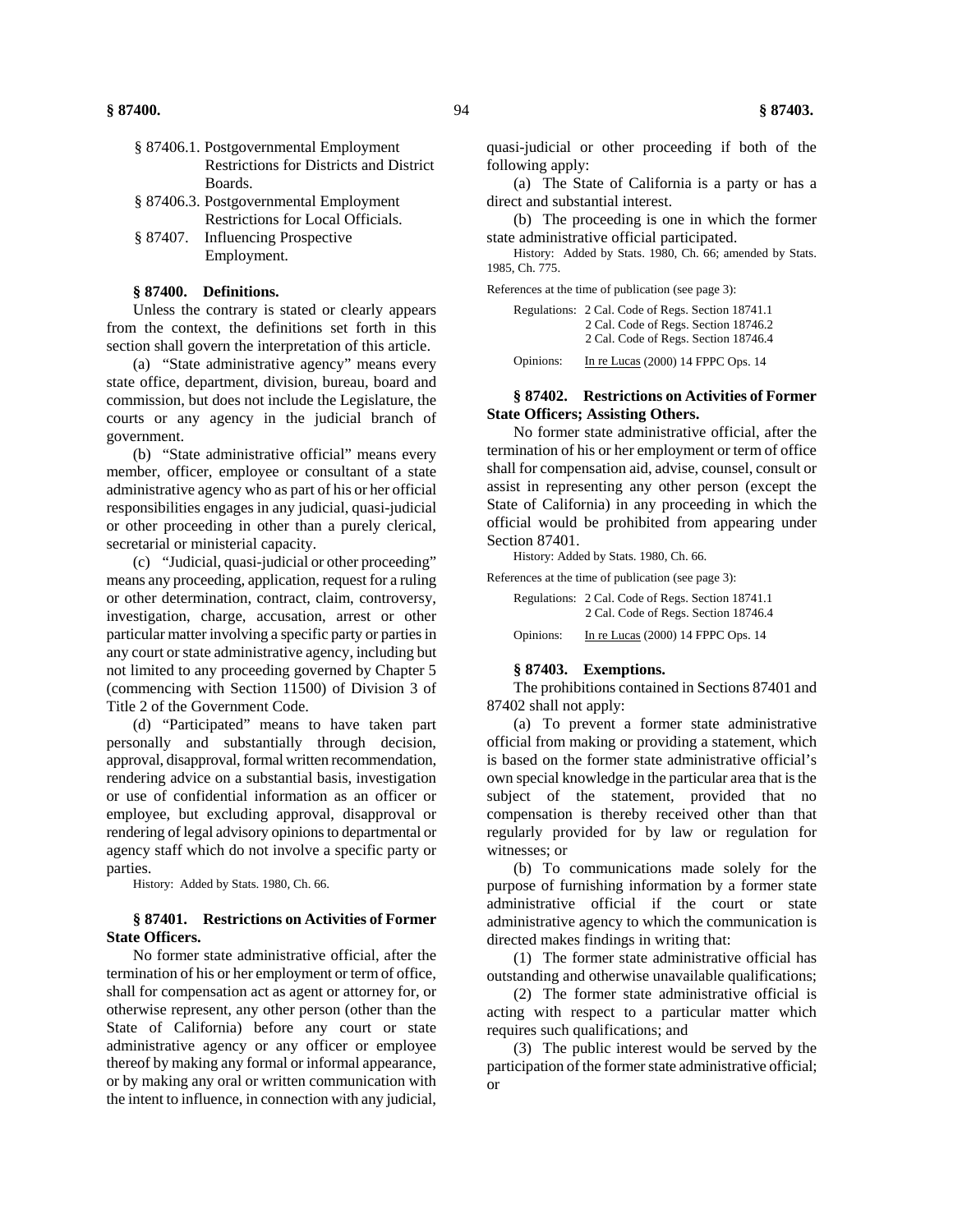(c) With respect to appearances or communications in a proceeding in which a court or state administrative agency has issued a final order, decree, decision or judgment but has retained jurisdiction if the state administrative agency of former employment gives its consent by determining that:

(1) At least five years have elapsed since the termination of the former state administrative official's employment or term of office; and

(2) The public interest would not be harmed. History: Added by Stats. 1980, Ch. 66.

# **§ 87404. Proceedings to Exclude Former State Officers.**

Upon the petition of any interested person or party, the court or the presiding or other officer, including but not limited to a hearing officer serving pursuant to Section 11512 of the Government Code, in any judicial, quasi-judicial or other proceeding, including but not limited to any proceeding pursuant to Chapter 5 (commencing with Section 11500) of Part 1 of Division 3 of Title 2 of the Government Code may, after notice and an opportunity for a hearing, exclude any person found to be in violation of this article from further participation, or from assisting or counseling any other participant, in the proceeding then pending before such court or presiding or other officer.

History: Added by Stats. 1980, Ch. 66.

# **§ 87405. Application of Requirements.**

The requirements imposed by this article shall not apply to any person who left government service prior to the effective date of this article except that any such person who returns to government service on or after the effective date of this article shall thereafter be covered thereby.

History: Added by Stats. 1980, Ch. 66.

## **§ 87406. Milton Marks Postgovernmental Employment Restrictions Act.**

(a) This section shall be known, and may be cited, as the Milton Marks Postgovernment Employment Restrictions Act of 1990.

(b) No Member of the Legislature, for a period of one year after leaving office, shall, for compensation, act as agent or attorney for, or otherwise represent, any other person by making any formal or informal appearance, or by making any oral or written communication, before the Legislature, any committee or subcommittee thereof, any present Member of the Legislature, or any officer or employee thereof, if the appearance or communication is made for the purpose of influencing legislative action.

(c) No elected state officer, other than a Member of the Legislature, for a period of one year after leaving office, shall, for compensation, act as agent or attorney for, or otherwise represent, any other person by making any formal or informal appearance, or by making any oral or written communication, before any state administrative agency, or any officer or employee thereof, if the appearance or communication is for the purpose of influencing administrative action, or influencing any action or proceeding involving the issuance, amendment, awarding, or revocation of a permit, license, grant, or contract, or the sale or purchase of goods or property. For purposes of this subdivision, an appearance before a "state administrative agency" does not include an appearance in a court of law, before an administrative law judge, or before the Workers' Compensation Appeals Board.

(d) (1) No designated employee of a state administrative agency, any officer, employee, or consultant of a state administrative agency who holds a position which entails the making, or participation in the making, of decisions which may foreseeably have a material effect on any financial interest, and no member of a state administrative agency, for a period of one year after leaving office or employment, shall, for compensation, act as agent or attorney for, or otherwise represent, any other person, by making any formal or informal appearance, or by making any oral or written communication, before any state administrative agency, or officer or employee thereof, for which he or she worked or represented during the 12 months before leaving office or employment, if the appearance or communication is made for the purpose of influencing administrative or legislative action, or influencing any action or proceeding involving the issuance, amendment, awarding, or revocation of a permit, license, grant, or contract, or the sale or purchase of goods or property. For purposes of this paragraph, an appearance before a state administrative agency does not include an appearance in a court of law, before an administrative law judge, or before the Workers' Compensation Appeals Board. The prohibition of this paragraph shall only apply to designated employees employed by a state administrative agency on or after January 7, 1991.

(2) For purposes of paragraph (1), a state administrative agency of a designated employee of the Governor's office includes any state administrative agency subject to the direction and control of the Governor.

(e) The prohibitions contained in subdivisions (b), (c), and (d) shall not apply to any individual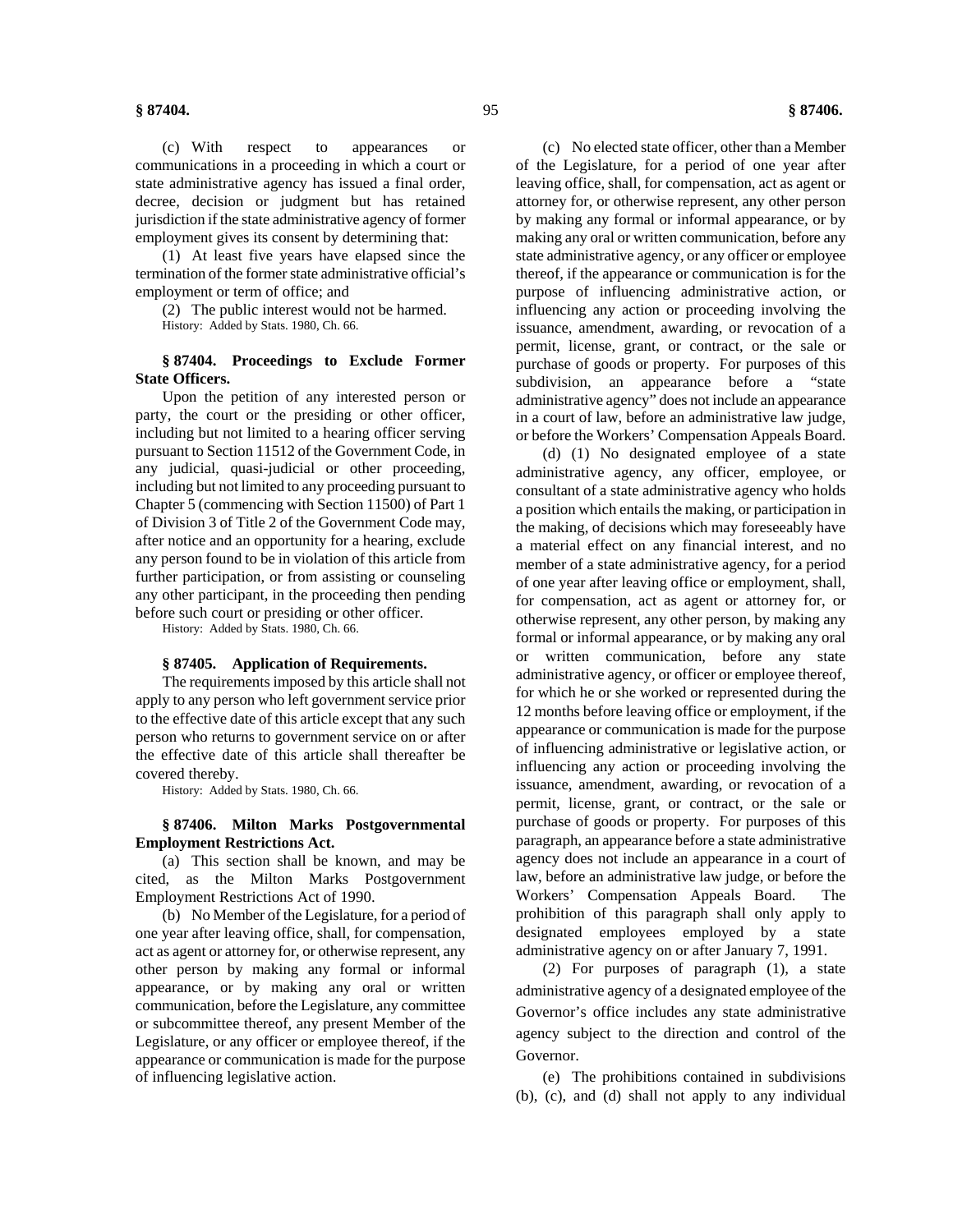(1) An officer or employee of another state agency, board, or commission if the appearance or communication is for the purpose of influencing legislative or administrative action on behalf of the state agency, board, or commission.

(2) An official holding an elective office of a local government agency if the appearance or communication is for the purpose of influencing legislative or administrative action on behalf of the local government agency.

(f) This section shall become operative on January 1, 1991, but only if Senate Constitutional Amendment No. 32 of the 1989-90 Regular Session is approved by the voters. With respect to Members of the Legislature whose current term of office on January 1, 1991, began in December 1988, this section shall not apply until January 1, 1993.

History: Added by Stats. 1990, Ch. 84; amended by Stats. 1990, Ch. 1075; amended by Stats. 1993, Ch. 230; amended by Stats. 1999, Ch. 10, effective April 15, 1999.

References at the time of publication (see page 3):

Regulations: 2 Cal. Code of Regs. Section 18746.1 2 Cal. Code of Regs. Section 18746.2 2 Cal. Code of Regs. Section 18746.4

# **§ 87406.1. Postgovernmental Employment Restrictions for Districts and District Boards.**

(a) For purposes of this section, "district" means an air pollution control district or air quality management district and "district board" means the governing body of an air pollution control district or an air quality management district.

(b) No former member of a district board, and no former officer or employee of a district who held a position which entailed the making, or participation in the making, of decisions which may foreseeably have a material effect on any financial interest, shall, for a period of one year after leaving that office or employment, act as agent or attorney for, or otherwise represent, for compensation, any other person, by making any formal or informal appearance before, or by making any oral or written communication to, that district board, or any committee, subcommittee, or present member of that district board, or any officer or employee of the district, if the appearance or communication is made for the purpose of influencing regulatory action.

(c) Subdivision (b) shall not apply to any individual who is, at the time of the appearance or communication, a board member, officer, or employee of another district or an employee or representative of a public agency.

**§ 87406.1.** 96 **§ 87406.3.** 

(d) This section applies to members and former members of district hearing boards.

History: Added by Stats. 1994, Ch. 747.

References at the time of publication (see page 3):

Regulations: 2 Cal. Code of Regs. Section 18746.2

### **§ 87406.3. Postgovernmental Employment Restrictions for Local Officials.**

(a) A local elected official, chief administrative officer of a county, city manager, or general manager or chief administrator of a special district who held a position with a local government agency as defined in Section 82041 shall not, for a period of one year after leaving that office or employment, act as agent or attorney for, or otherwise represent, for compensation, any other person, by making any formal or informal appearance before, or by making any oral or written communication to, that local government agency, or any committee, subcommittee, or present member of that local government agency, or any officer or employee of the local government agency, if the appearance or communication is made for the purpose of influencing administrative or legislative action, or influencing any action or proceeding involving the issuance, amendment, awarding, or revocation of a permit, license, grant, or contract, or the sale or purchase of goods or property.

(b) Subdivision (a) shall not apply to any individual who is, at the time of the appearance or communication, a board member, officer, or employee of another local government agency or an employee or representative of a public agency and is appearing or communicating on behalf of that agency.

(c) Nothing in this section shall preclude a local government agency from adopting an ordinance or policy that restricts the appearance of a former local official before that local government agency if that ordinance or policy is more restrictive than subdivision (a).

(d) Notwithstanding Sections 82002 and 82037, the following definitions shall apply for purposes of this section only:

(1) "Administrative action" means the proposal, drafting, development, consideration, amendment, enactment, or defeat by any local government agency of any matter, including any rule, regulation, or other action in any regulatory proceeding, whether quasilegislative or quasi-judicial. Administrative action does not include any action that is solely ministerial.

(2) "Legislative action" means the drafting, introduction, modification, enactment, defeat, approval, or veto of any ordinance, amendment, resolution, report, nomination, or other matter by the legislative body of a local government agency or by any committee or subcommittee thereof, or by a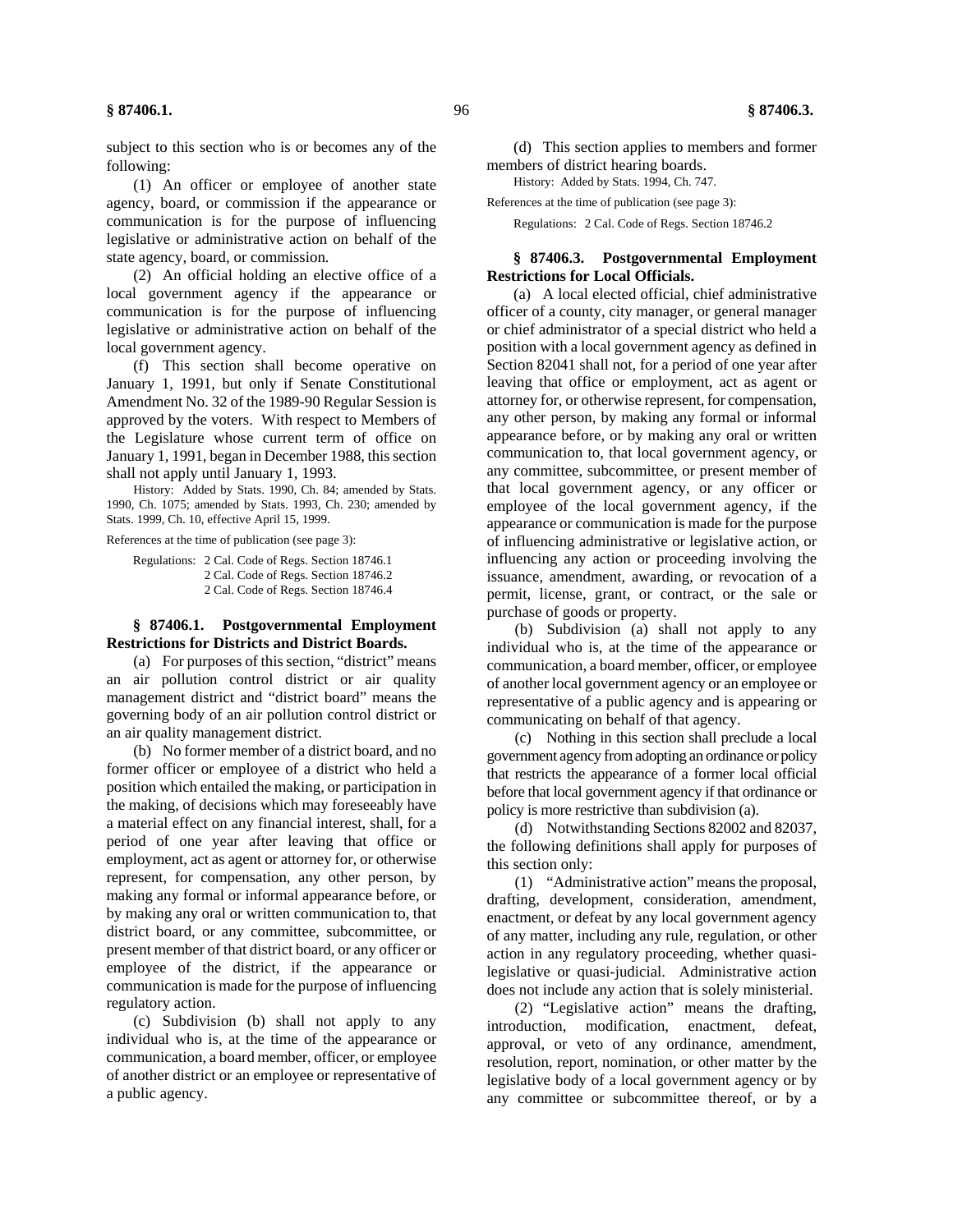member or employee of the legislative body of the local government agency acting in his or her official capacity.

(e) This section shall become operative on July 1, 2006.

History: Added by Stats. 2005, Ch. 680, operative July 1, 2006.

References at the time of publication (see page 3):

Regulations: 2 Cal. Code of Regs. Section 18746.2 2 Cal. Code of Regs. Section 18746.3 2 Cal. Code of Regs. Section 18746.4

### **§ 87407. Influencing Prospective Employment.**

No public official shall make, participate in making, or use his or her official position to influence, any governmental decision directly relating to any person with whom he or she is negotiating, or has any arrangement concerning, prospective employment.

History: Added by Stats. 1990, Ch. 84; amended by Stats. 2003, Ch. 778.

References at the time of publication (see page 3):

Regulations: 2 Cal. Code of Regs. Section 18747

# **Article 4.5. Disqualification of State Officers and Employees. § 87450**

§ 87450. Restrictions in Participation of State Officers in Decisions Relating to Contracts.

# **§ 87450. Restrictions in Participation of State Officers in Decisions Relating to Contracts.**

(a) In addition to the provisions of Article 1 (commencing with Section 87100), no state administrative official shall make, participate in making, or use his or her official position to influence any governmental decision directly relating to any contract where the state administrative official knows or has reason to know that any party to the contract is a person with whom the state administrative official, or any member of his or her immediate family, has engaged in any business transaction or transactions on terms not available to members of the public, regarding any investment or interest in real property, or the rendering of goods or services totaling in value one thousand dollars (\$1,000) or more within 12 months prior to the time the official action is to be performed.

(b) As used is subdivision (a), "state administrative official" has the same meaning as defined in Section 87400.

History: Added by Stats. 1986, Ch. 653.

References at the time of publication (see page 3):

Regulations: 2 Cal. Code of Regs. Section 18229.1

### **Article 4.6. Loans to Public Officials. § 87460 - 87462**

§ 87461. Loan Terms.

§ 87462. Personal Loans.

#### **§ 87460. Loans to Public Officials.**

(a) No elected officer of a state or local government agency shall, from the date of his or her election to office through the date that he or she vacates office, receive a personal loan from any officer, employee, member, or consultant of the state or local government agency in which the elected officer holds office or over which the elected officer's agency has direction and control.

(b) No public official who is required to file a statement of economic interests pursuant to Section 87200 and no public official who is exempt from the state civil service system pursuant to subdivisions (c), (d), (e), (f), and (g) of Section 4 of Article VII of the Constitution shall, while he or she holds office, receive a personal loan from any officer, employee, member, or consultant of the state or local government agency in which the public official holds office or over which the public official's agency has direction and control. This subdivision shall not apply to loans made to a public official whose duties are solely secretarial, clerical, or manual.

(c) No elected officer of a state or local government agency shall, from the date of his or her election to office through the date that he or she vacates office, receive a personal loan from any person who has a contract with the state or local government agency to which that elected officer has been elected or over which that elected officer's agency has direction and control. This subdivision shall not apply to loans made by banks or other financial institutions or to any indebtedness created as part of a retail installment or credit card transaction, if the loan is made or the indebtedness created in the lender's regular course of business on terms available to members of the public without regard to the elected officer's official status.

(d) No public official who is required to file a statement of economic interests pursuant to Section 87200 and no public official who is exempt from the state civil service system pursuant to subdivisions (c), (d), (e), (f), and (g) of Section 4 of Article VII of the Constitution shall, while he or she holds office, receive a personal loan from any person who has a contract with the state or local government agency to which that elected officer has been elected or over which that elected officer's agency has direction and control. This subdivision shall not apply to loans made by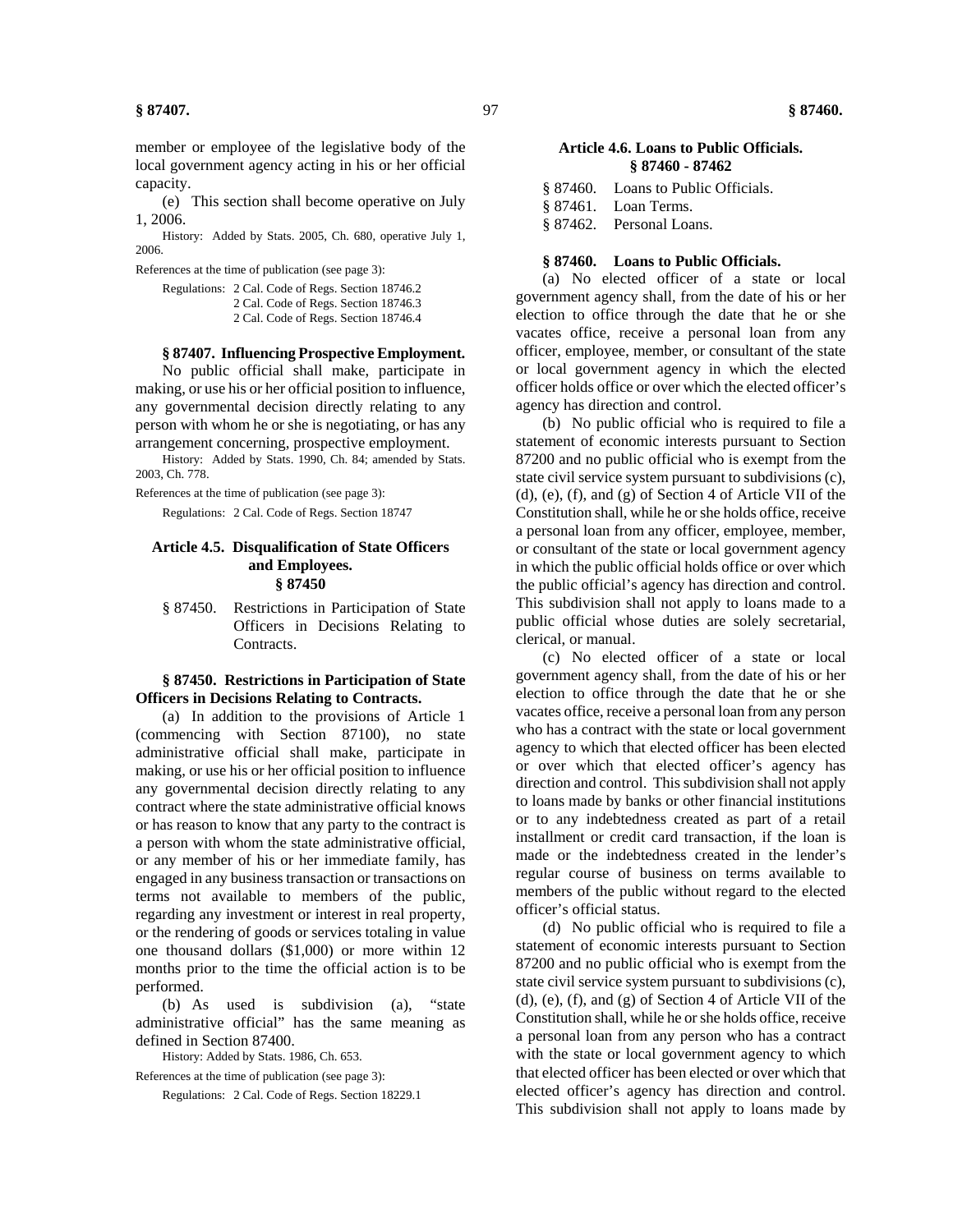banks or other financial institutions or to any indebtedness created as part of a retail installment or credit card transaction, if the loan is made or the indebtedness created in the lender's regular course of business on terms available to members of the public without regard to the elected officer's official status. This subdivision shall not apply to loans made to a public official whose duties are solely secretarial, clerical, or manual.

(e) This section shall not apply to the following:

(1) Loans made to the campaign committee of an elected officer or candidate for elective office.

(2) Loans made by a public official's spouse, child, parent, grandparent, grandchild, brother, sister, parent-in-law, brother-in-law, sister-in-law, nephew, niece, aunt, uncle, or first cousin, or the spouse of any such persons, provided that the person making the loan is not acting as an agent or intermediary for any person not otherwise exempted under this section.

(3) Loans from a person which, in the aggregate, do not exceed two hundred fifty dollars (\$250) at any given time.

(4) Loans made, or offered in writing, before the operative date of this section.

History: Added by Stats. 1997, Ch. 638.

References at the time of publication (see page 3):

Regulations: 2 Cal. Code of Regs. Section 18229 Opinions: In re Roberts (2004) 17 FPPC Ops. 9

#### **§ 87461. Loan Terms.**

(a) Except as set forth in subdivision (b), no elected officer of a state or local government agency shall, from the date of his or her election to office through the date he or she vacates office, receive a personal loan of five hundred dollars (\$500) or more, except when the loan is in writing and clearly states the terms of the loan, including the parties to the loan agreement, date of the loan, amount of the loan, term of the loan, date or dates when payments shall be due on the loan and the amount of the payments, and the rate of interest paid on the loan.

(b) This section shall not apply to the following types of loans:

(1) Loans made to the campaign committee of the elected officer.

(2) Loans made to the elected officer by his or her spouse, child, parent, grandparent, grandchild, brother, sister, parent-in-law, brother-in-law, sister-inlaw, nephew, niece, aunt, uncle, or first cousin, or the spouse of any such person, provided that the person making the loan is not acting as an agent or intermediary for any person not otherwise exempted under this section.

(3) Loans made, or offered in writing, before the operative date of this section.

(c) Nothing in this section shall exempt any person from any other provisions of this title.

History: Added by Stats. 1997, Ch. 638.

References at the time of publication (see page 3):

Regulations: 2 Cal. Code of Regs. Section 18229 Opinions: In re Roberts (2004) 17 FPPC Ops. 9

#### **§ 87462. Personal Loans.**

(a) Except as set forth in subdivision (b), a personal loan shall become a gift to the debtor for the purposes of this title in the following circumstances:

(1) If the loan has a defined date or dates for repayment, when the statute of limitations for filing an action for default has expired.

(2) If the loan has no defined date or dates for repayment, when one year has elapsed from the later of the following:

(A) The date the loan was made.

(B) The date the last payment of one hundred dollars (\$100) or more was made on the loan.

(C) The date upon which the debtor has made payments on the loan aggregating to less than two hundred fifty dollars (\$250) during the previous 12 months.

(b) This section shall not apply to the following types of loans:

(1) A loan made to the campaign committee of an elected officer or a candidate for elective office.

(2) A loan that would otherwise not be a gift as defined in this title.

(3) A loan that would otherwise be a gift as set forth under paragraph (a), but on which the creditor has taken reasonable action to collect the balance due.

(4) A loan that would otherwise be a gift as set forth under paragraph (a), but on which the creditor, based on reasonable business considerations, has not undertaken collection action. Except in a criminal action, a creditor who claims that a loan is not a gift on the basis of this paragraph has the burden of proving that the decision for not taking collection action was based on reasonable business considerations.

(5) A loan made to a debtor who has filed for bankruptcy and the loan is ultimately discharged in bankruptcy.

(c) Nothing in this section shall exempt any person from any other provisions of this title.

History: Added by Stats. 1997, Ch. 638.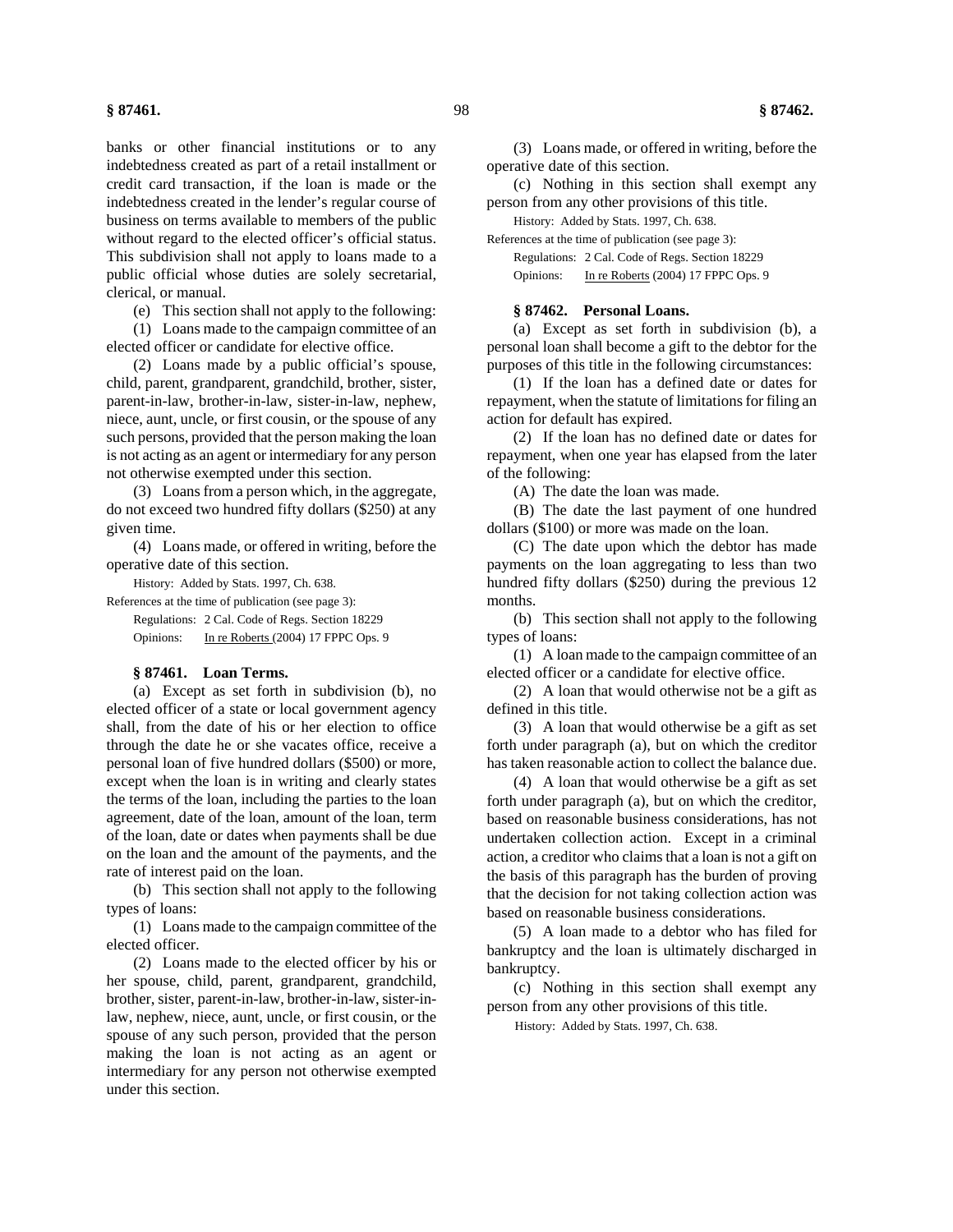# **Article 5. Filing. § 87500 – § 87500.1**

- § 87500. Statements of Economic Interests-Where to File.
- § 87500.1. Statements of Economic Interests-Electronic Filing; Pilot Program.

# **§ 87500. Statements of Economic Interests – Where to File.**

Statements of economic interests required by this chapter shall be filed as follows:

(a) Statewide elected officer – one original with the agency, which shall make and retain a copy, forward a copy to the Secretary of State, and forward the original to the commission, which shall retain the original and send one copy to the Registrar-Recorder of Los Angeles County and one copy to the Clerk of the City and County of San Francisco. The commission shall be the filing officer.

(b) Candidates for statewide elective office – one original and one copy with the person with whom the candidate's declaration of candidacy is filed, who shall forward the copy to the Secretary of State and the original to the commission, which shall retain the original and send one copy to the Registrar-Recorder of Los Angeles County and one copy to the Clerk of the City and County of San Francisco. The commission shall be the filing officer.

(c) Members of the Legislature and Board of Equalization – one original with the agency, which shall make and retain a copy, forward a copy to the Secretary of State, and forward the original to the commission, which shall retain the original and send one copy to the elections official of the county that contains the largest percentage of registered voters in the election district that the officeholder represents, and one copy to the elections official of the county in which the officeholder resides. No more than one copy of each statement need be filed with the elections official of any one county. The commission shall be the filing officer.

(d) Candidates for the Legislature or the State Board of Equalization – one original and one copy with the person with whom the candidate's declaration of candidacy is filed, who shall forward the copy to the Secretary of State and the original to the commission, which shall retain the original and send one copy to the elections official of the county that contains the largest percentage of registered voters in the election district in which the candidate seeks nomination or election, and one copy to the elections official of the county in which the candidate resides. No more than one copy of each statement need be filed with the elections official of any one county. The commission shall be the filing officer.

(e) Persons holding the office of chief administrative officer and candidates for and persons holding the office of district attorney, county counsel, county treasurer, and member of the board of supervisors – one original with the county clerk, who shall make and retain a copy and forward the original to the commission, which shall be the filing officer.

(f) Persons holding the office of city manager or, if there is no city manager, the chief administrative officer, and candidates for and persons holding the office of city council member, city treasurer, city attorney, and mayor – one original with the city clerk, who shall make and retain a copy and forward the original to the commission, which shall be the filing officer.

(g) Members of the Public Utilities Commission, members of the State Energy Resources Conservation and Development Commission, planning commissioners, and members of the California Coastal Commission – one original with the agency, which shall make and retain a copy and forward the original to the commission, which shall be the filing officer.

(h) Members of the Fair Political Practices Commission – one original with the commission, which shall make and retain a copy and forward the original to the office of the Attorney General, which shall be the filing officer.

(i) Judges and court commissioners – one original with the clerk of the court, who shall make and retain a copy and forward the original to the commission, which shall be the filing officer. Original statements of candidates for the office of judge shall be filed with the person with whom the candidate's declaration of candidacy is filed, who shall retain a copy and forward the original to the commission, which shall be the filing officer.

(j) Except as provided for in subdivision (k), heads of agencies, members of boards or commissions not under a department of state government, and members of boards or commissions not under the jurisdiction of a local legislative body – one original with the agency, which shall make and retain a copy and forward the original to the code reviewing body, which shall be the filing officer. The code reviewing body may provide that the original be filed directly with the code reviewing body and that no copy be retained by the agency.

(k) Heads of local government agencies and members of local government boards or commissions, for which the Fair Political Practices Commission is the code reviewing body – one original to the agency or board or commission, which shall be the filing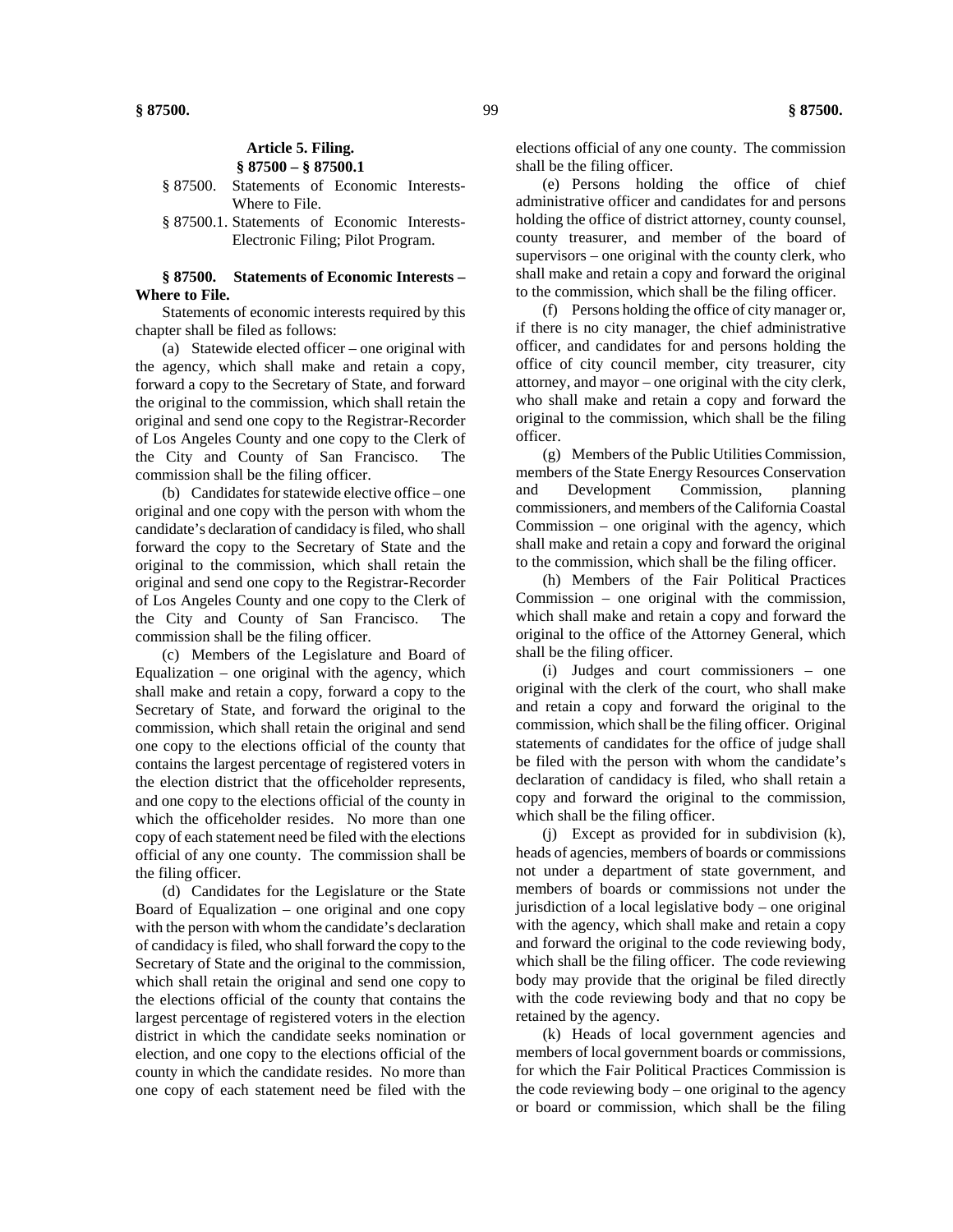officer, unless, at its discretion, the Fair Political Practices Commission elects to act as the filing officer. In this instance, the original shall be filed with the agency, board, or commission, which shall make and retain a copy and forward the original to the Fair Political Practices Commission.

(l) Designated employees of the Legislature – one original with the house of the Legislature by which the designated employee is employed. Each house of the Legislature may provide that the originals of statements filed by its designated employees be filed directly with the commission, and that no copies be retained by that house.

(m) Designated employees under contract to more than one joint powers insurance agency and who elect to file a multiagency statement pursuant to Section 87350 – the original of the statement with the commission, which shall be the filing officer, and, with each agency with which they are under contract, a statement declaring that their statement of economic interests is on file with the commission and available upon request.

(n) Members of a state licensing or regulatory board, bureau, or commission – one original with the agency, which shall make and retain a copy and forward the original to the commission, which shall be the filing officer.

(o) Persons not mentioned above – one original with the agency or with the code reviewing body, as provided by the code reviewing body in the agency's conflict of interest code.

History: Added by Stats. 1979, Ch. 674; amended by Stats. 1983, Ch. 214; amended by Stats. 1984, Ch. 1368; amended by Stats. 1985, Ch. 611; amended by Stats. 1988, Ch. 708; amended by Stats. 1990, Ch. 69; amended by Stats. 1992, Ch. 405; amended by Stats. 1993, Ch. 1140; amended by Stats. 1996, Ch. 289; amended by Stats. 2005, Ch. 200; amended by Stats. 2007, Ch. 348.

References at the time of publication (see page 3):

```
Regulations: 2 Cal. Code of Regs. Section 18115 
             2 Cal. Code of Regs. Section 18227 
             2 Cal. Code of Regs. Section 18732.5
             2 Cal. Code of Regs. Section 18735.5
             2 Cal. Code of Regs. Section 18753
```
# **§ 87500.1. Statements of Economic Interests – Electronic Filing; Pilot Program.**

(a) The Counties of Los Angeles, Merced, Orange, and Stanislaus may permit the electronic filing of a statement of economic interests required by Article 3 (commencing with Section 87300) in accordance with regulations adopted by the Commission. Each participating county shall use the standard form for electronic filing found online, as required by the Commission.

(b) A public official subject to Article 2 (commencing with Section 87200) shall not participate in the pilot program.

(c) A statement filed electronically must include an electronic transmission that is submitted under penalty of perjury and that conforms to subdivision (b) of Section 1633.11 of the Civil Code.

 $(d)(1)$  The filing officer shall issue to a person who electronically files his or her statement of economic interests or amendment electronic confirmation that notifies the filer that his or her statement of economic interests or amendment was received. The confirmation shall include the date and the time that the statement of economic interests was received by the filing officer and the method by which the filer may view and print the data received by the filing officer.

(2) A paper copy retained by the filer of a statement of economic interests or amendment that was electronically filed and the confirmation issued pursuant to paragraph (1) that shows that the filer timely filed his or her statement of economic interests or amendment shall create a rebuttable presumption that the filer filed his or her statement of economic interests or amendment on time.

(e) The filing officer shall utilize a system that includes firewalls, data encryption, secure authentication, and all necessary hardware and software and industry best practices to ensure that the security and integrity of the data and information contained in the statement of economic interests are not jeopardized or compromised.

(f) The filing officer shall provide the public with a copy of an official's statement of economic interests upon request, in accordance with Section 81008. The paper copy of the electronically filed statement of economic interests shall be identical to the statement of economic interests published by the Commission and shall include the date that the statement was filed.

 $(g)(1)$  The pilot program shall commence on or after January 1, 2009, and shall be completed by January 1, 2012. The pilot program shall include the reporting periods of 2008 through 2010. A county participating in the pilot program shall submit a report to the Commission not later than July 1, 2011. The report shall include the following:

(A) A listing and estimate of associated operational efficiencies and related savings.

(B) A listing and estimate of associated costs from implementing and operating the pilot program.

(C) A listing of safety, security, or privacy issues encountered and explanation of how those issues were addressed.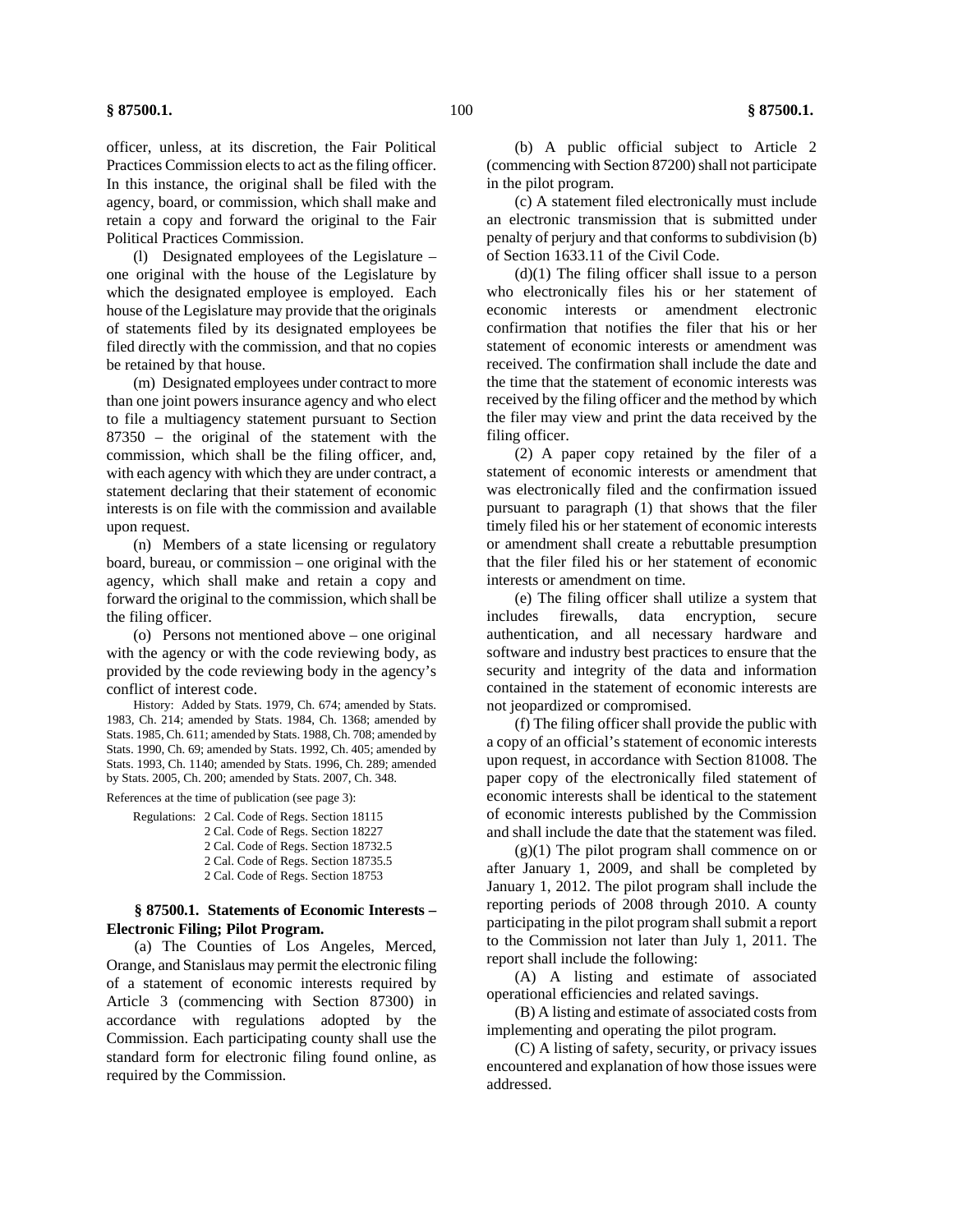(D) Available information relating to feedback from electronic filing participants.

(E) Any other relevant information on the implementation of the pilot program.

(2) The Commission shall transmit the county reports received, as well as any comments on the reports, to the Legislative Analyst's Office not later than August 15, 2011. The Legislative Analyst's Office shall provide a report to the Legislature evaluating the pilot program not later than February 1, 2012.

(h) The Commission, in conjunction with the Legislative Analyst's Office, may develop additional criteria for the report to be submitted to the Commission by participating counties pursuant to paragraph (1) of subdivision (g).

(i) This section shall remain in effect until March 1, 2012, and as of that date is repealed, unless a later enacted statute, which is enacted before March 1, 2012, deletes or extends that date.

History: Added by Stats. 2008, Ch. 498; amended by Stats. 2009, Ch. 139.

### **Chapter 8. Ballot Pamphlet. § 88000 - 88007**

- § 88000. Responsibility.
- § 88001. Contents.
- § 88002. Format.
- § 88002.5. Summary.
- § 88003. Duties of Legislative Analyst.
- § 88004. Manner, Form of Printing Measures.
- § 88005. Printing Specifications.
- § 88005.5. Duties of Legislative Counsel.
- § 88006. Public Examination of Pamphlet.
- § 88007. Amendment of Chapter by Legislature.

#### **§ 88000. Responsibility.**

There shall be a state ballot which shall be prepared by the Secretary of State.

#### **§ 88001. Contents.**

The ballot pamphlet shall contain all of the following:

(a) A complete copy of each state measure.

(b) A copy of the specific constitutional or statutory provision, if any, which would be repealed or revised by each state measure.

(c) A copy of the arguments and rebuttals for and against each state measure.

(d) A copy of the analysis of each state measure.

(e) Tables of contents, indexes, art work, graphics and other materials which the Secretary of State determines will make the ballot pamphlet easier to understand or more useful for the average voter.

(f) A notice, conspicuously printed on the cover of the ballot pamphlet, indicating that additional copies of the ballot pamphlet will be mailed by the county clerk upon request.

(g) A written explanation of the judicial retention procedure as required by Section 9083 of the Elections Code.

History: Amended by Stats. 1977, Ch. 520; amended by Stats. 1991, Ch. 491; amended by Stats. 1994, Ch. 923.

References at the time of publication (see page 3):

Opinions: In re Miller (1978) 4 FPPC Ops. 26 In re Bunyan (1976) 2 FPPC Ops. 10

#### **§ 88002. Format.**

The ballot pamphlet shall contain as to each state measure to be voted upon, the following in the order set forth in this section:

(a) Upon the top portion of the first page and not exceeding one-third of the page shall appear:

(1) The identification of the measure by number and title.

(2) The official summary prepared by the Attorney General.

(3) The total number of votes cast for and against the measure in both the State Senate and Assembly if the measure was passed by the Legislature.

(b) Beginning at the top of the right page shall appear the analysis prepared by the Legislative Analyst, provided that the analysis fits on single page. If it does not fit on a single page, then the analysis shall begin on the lower portion of the first left page and shall continue on subsequent pages until it is completed.

(c) Arguments for and against the measure shall be placed on the next left and right pages, respectively, following the page on which the analysis of the Legislative Analyst ends. The rebuttals shall be placed immediately below the arguments.

(d) If no argument against the measure has been submitted, the argument for the measure shall appear on the right page facing the analysis.

(e) The complete text of each measure shall appear at the back of the pamphlet. The text of the measure shall contain the provisions of the proposed measure and the existing provisions of law repealed or revised by the measure. The provisions of the proposed measure differing from the existing provisions of law affected shall be distinguished in print, so as to facilitate comparison.

(f) The following statement shall be printed at the bottom of each page where arguments appear: "Arguments printed on this page are the opinions of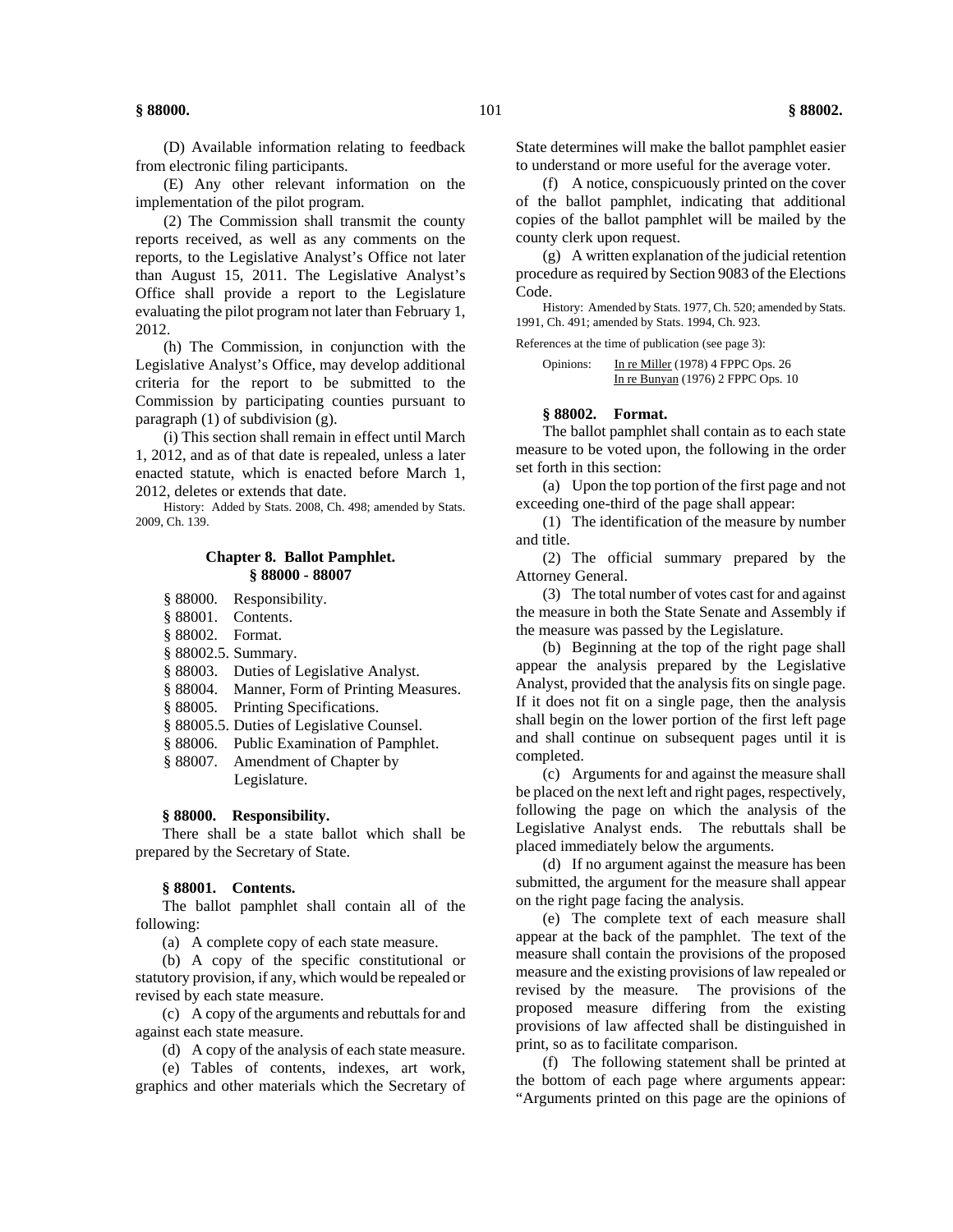the authors and have not been checked for accuracy by any official agency."

History: Amended by Stats. 1990, Ch. 1430.

#### **§ 88002.5. Summary.**

(a) The ballot pamphlet shall also contain a section, located near the front of the pamphlet, that provides a concise summary of the general meaning and effect of "yes" and "no" votes on each state measure.

(b) The summary statements required by this section shall be prepared by the Legislative Analyst. These statements are not intended to provide comprehensive information on each measure. The Legislative Analyst shall be solely responsible for determining the contents of these statements. The statements shall be available for public examination and amendment pursuant to Section 88006.

History: Added by Stats. 1993, Ch. 156; amended by Stats. 1999, Ch. 312.

### **§ 88003. Duties of Legislative Analyst.**

The Legislative Analyst shall prepare an impartial analysis of the measure describing the measure and including a fiscal analysis of the measure showing the amount of any increase or decrease in revenue or cost to state or local government. Any estimate of increased cost to local governments shall be set out in boldface print in the ballot pamphlet. The analysis shall be written in clear and concise terms which will easily be understood by the average voter, and shall avoid the use of technical terms wherever possible. The analysis may contain background information, including the effect of the measure on existing law and the effect of enacted legislation which will become effective if the measure is adopted, and shall generally set forth in an impartial manner the information which the average voter needs to understand the measure adequately. The Legislative Analyst may contract with professional writers, educational specialists or other persons for assistance in writing an analysis that fulfills the requirements of this section, including the requirement that the analysis be written so that it will be easily understood by the average voter. The Legislative Analyst may also request the assistance of any state department, agency, or official in preparing his or her analysis. Prior to submission of the analysis to the Secretary of State, the Legislative Analyst shall submit the analysis to a committee of five persons appointed by the Legislative analyst for the purpose of reviewing the analysis to confirm its clarity and easy comprehension to the average voter. The committee shall be drawn from the public at large, and one member shall be a specialist in education, one shall be bilingual, and one shall be a professional writer. Members of the committee shall be reimbursed for reasonable and necessary expenses incurred in performing their duties. Within five days of the submission of the analysis to the committee, the committee shall make such recommendations to the Legislative Analyst as it deems appropriate to guarantee that the analysis can be easily understood by the average voter. The Legislative Analyst shall consider the committee's recommendations, and he or she shall incorporate in the analysis those changes recommended by the committee that he or she deems to be appropriate. The Legislative Analyst is solely responsible for determining the content of the analysis required by this section. The title of the measure which appears on the ballot shall be amended to contain a summary of the Legislative Analyst's estimate of the net state and local government financial impact.

History: Amended by Stats. 1975, Ch. 486, effective September 2, 1975; amended by Stats. 1992, Ch. 232.

#### **§ 88004. Manner, Form of Printing Measures**.

Measures shall be printed in the ballot pamphlet, so far as possible, in the same order, manner and form in which they are designated upon the ballot.

#### **§ 88005. Printing Specifications.**

The ballot pamphlet shall be printed according to the following specifications:

(a) The pages of the pamphlet shall be not smaller than  $8 \times 11$  inches in size;

(b) It shall be printed in clear readable type, no less than 10-point, except that the text of any measure may be set forth in 8-point type;

(c) It shall be printed on a quality and weight of paper which in the judgment of the Secretary of State best serves the voters;

(d) The pamphlet shall contain a certificate of correctness by the Secretary of State.

References at the time of publication (see page 3):

Opinions: In re Miller (1978) 4 FPPC Ops. 26.

#### **§ 88005.5. Duties of Legislative Counsel.**

The Legislative Counsel shall prepare and proofread the texts of all measures and the provisions which are repealed or revised.

#### **§ 88006. Public Examination of Pamphlet.**

Not less than 20 days before he or she submits the copy for the ballot pamphlet to the State Printer, the Secretary of State shall make the copy available for public examination. Any elector may seek a writ of mandate requiring the copy to be amended or deleted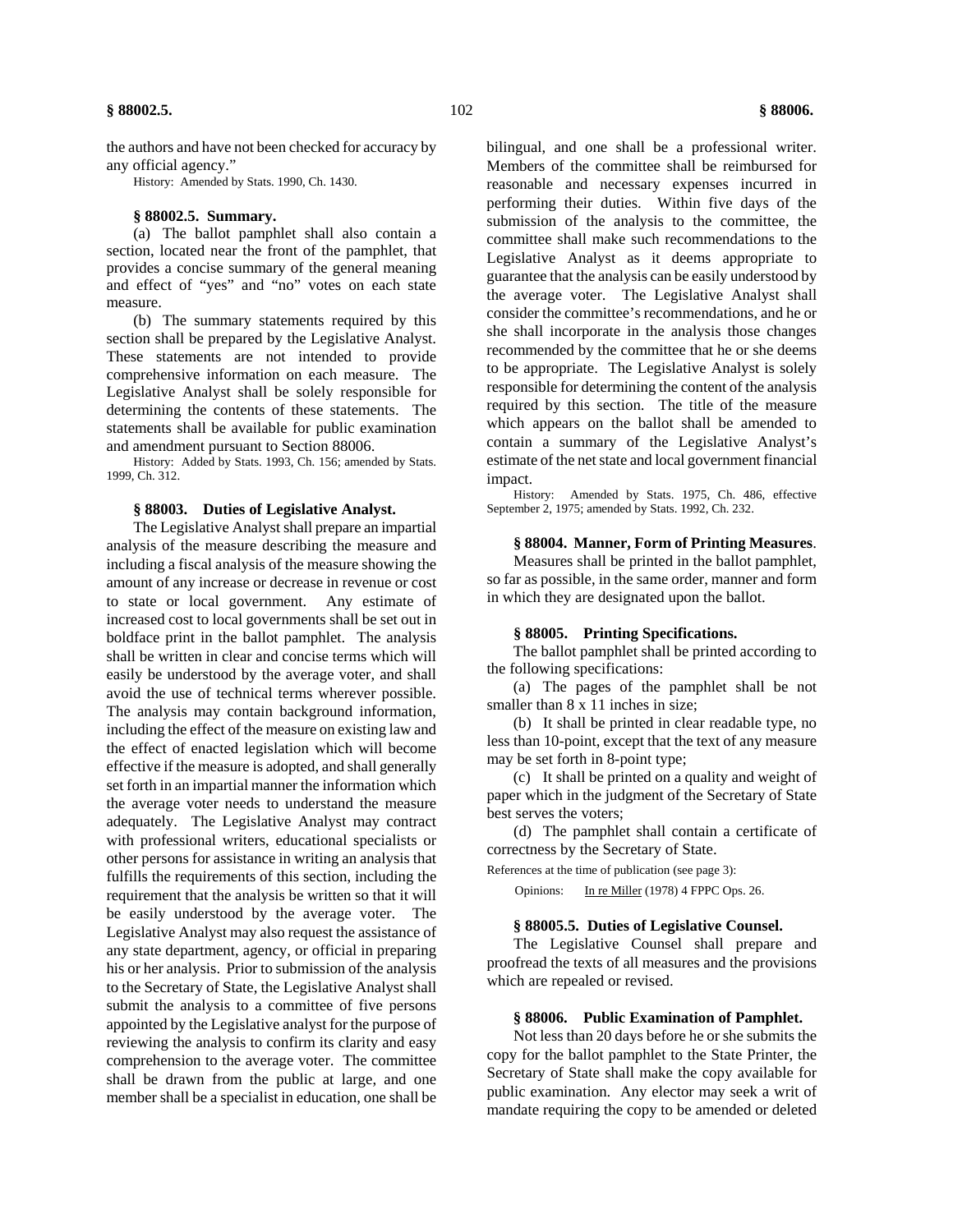from the ballot pamphlet. A peremptory writ of mandate shall issue only upon clear and convincing proof that the copy in question is false, misleading or inconsistent with the requirements of this chapter or the Elections Code, and that issuance of the writ will not substantially interfere with the printing and distribution of the ballot pamphlet as required by law. Venue for a proceeding under this section shall be exclusively in Sacramento County. The Secretary of State shall be named as the respondent and the State Printer and the person or official who authored the copy in question shall be named as real parties in interest. If the proceeding is initiated by the Secretary of State, the State Printer shall be named as the respondent.

History: Amended by Stats. 1996, Ch. 724.

# **§ 88007. Amendment of Chapter by Legislature.**

Notwithstanding the provisions of Section 81012, the Legislature may without restriction amend this chapter to add to the ballot pamphlet information regarding candidates or any other information.

# **Chapter 9. Incumbency. § 89000 - 89001**

| \$89000. | Order of Names on Ballot.   |
|----------|-----------------------------|
| \$89001. | Newsletter or Mass Mailing. |

# **§ 89000. Order of Names on Ballot.**

Any provision of law to the contrary notwithstanding, the order of names of candidates on the ballot in every election shall be determined without regard to whether the candidate is an incumbent.

#### **§ 89001. Newsletter or Mass Mailing.**

No newsletter or other mass mailing shall be sent at public expense.

History: Amended by Stats. 1986, Ch. 654; amended by Stats. 1987, Ch. 230; amended by Prop. 73 of the June 1988 statewide primary election, effective June 8, 1988.

References at the time of publication (see page 3):

| Regulations: 2 Cal. Code of Regs. Section 18901 |
|-------------------------------------------------|
| 2 Cal. Code of Regs. Section 18901.1            |

Opinions: In re Miller (1978) 4 FPPC Ops. 26

# **Chapter 9.5. Ethics. § 89500 - 89522**

Article 1. Honoraria. § 89500 - 89503.5

- 2. Gifts. § 89504 89505.5
- 3. Travel. § 89506 89507
- 4. Campaign Funds. § 89510 89522

# **Article 1. Honoraria. § 89500 - 89503.5**

|  | § 89500. Chapter Title.                     |
|--|---------------------------------------------|
|  | § 89501. Statements of Economic Interests - |
|  | Where to File; Regulatory or                |
|  | Licensing Boards, Bureaus or                |
|  | Commissions.                                |
|  | § 89501. Honoraria.                         |
|  | § 89502. Honorarium.                        |
|  | § 89503. Gift Limits.                       |
|  | § 89503.5. Operation of Article. [Repealed] |

### **§ 89500. Chapter Title.**

This chapter shall be known and may be cited as the Ethics in Government Act of 1990.

History: Added by Stats. 1990, Ch. 84.

# **§ 89501. Statements of Economic Interests - Where to File; Regulatory or Licensing Boards, Bureaus or Commissions.**

History: Added by Stats. 1991, Ch. 857; repealed and renumbered § 87500(n), Stats. 1992, Ch. 405.

#### **§ 89501. Honoraria.**

(a) For purposes of this chapter, "honorarium" means, except as provided in subdivision (b), any payment made in consideration for any speech given, article published, or attendance at any public or private conference, convention, meeting, social event, meal, or like gathering.

(b) The term "honorarium" does not include:

(1) Earned income for personal services which are customarily provided in connection with the practice of a bona fide business, trade, or profession, such as teaching, practicing law, medicine, insurance, real estate, banking, or building contracting, unless the sole or predominant activity of the business, trade, or profession is making speeches. The Commission shall adopt regulations to implement this subdivision.

(2) Any honorarium which is not used and, within 30 days after receipt, is either returned to the donor or delivered to the State Controller for donation to the General Fund, or in the case of a public official for local government agency, delivered to his or her agency for donation to an equivalent fund, without being claimed as a deduction from income for tax purposes.

(c) Section 89506 shall apply to all payments, advances, or reimbursements for travel and related lodging and subsistence.

History: Added by Stats. 1990, Ch. 84; amended by Stats. 1994, Ch. 36; amended by Stats. 1994, Ch. 1105; repealed and new section added by Stats. 1995, Ch. 690.

References at the time of publication (see page 3):

Regulations: 2 Cal. Code of Regs. Section 18730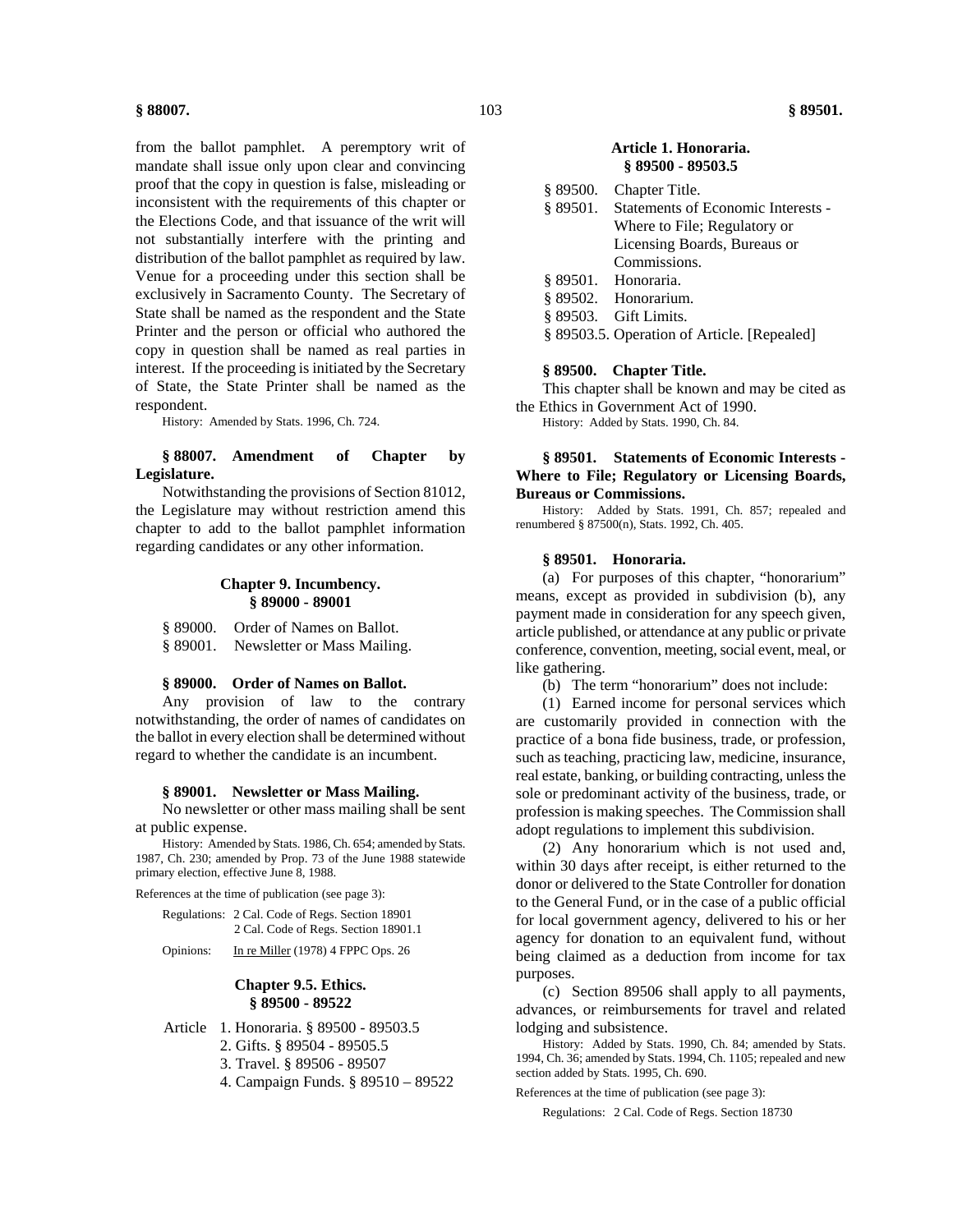| 2 Cal. Code of Regs. Section 18930   |
|--------------------------------------|
| 2 Cal. Code of Regs. Section 18931.1 |
| 2 Cal. Code of Regs. Section 18931.2 |
| 2 Cal. Code of Regs. Section 18931.3 |
| 2 Cal. Code of Regs. Section 18932   |
| 2 Cal. Code of Regs. Section 18932.1 |
| 2 Cal. Code of Regs. Section 18932.2 |
| 2 Cal. Code of Regs. Section 18932.3 |
| 2 Cal. Code of Regs. Section 18932.4 |
| 2 Cal. Code of Regs. Section 18932.5 |
| 2 Cal. Code of Regs. Section 18933   |
| 2 Cal. Code of Regs. Section 18941.1 |
| 2 Cal. Code of Regs. Section 18944.2 |
| 2 Cal. Code of Regs. Section 18946.2 |
| 2 Cal. Code of Regs. Section 18946.6 |
| 2 Cal. Code of Regs. Section 18950.1 |

#### **§ 89502. Honorarium.**

(a) No elected state officer, elected officer of a local government agency, or other individual specified in Section 87200 shall accept any honorarium.

(b) (1) No candidate for elective state office, for judicial office, or for elective office in a local government agency shall accept any honorarium. A person shall be deemed a candidate for purposes of this subdivision when the person has filed a statement of organization as a committee for election to a state or local office, a declaration of intent, or a declaration of candidacy, whichever occurs first. A person shall not be deemed a candidate for purposes of this subdivision after he or she is sworn into the elective office, or, if the person lost the election after the person has terminated his or her campaign statement filing obligations for that office pursuant to Section 84214 or after certification of the election results, whichever is earlier.

(2) Paragraph (1) shall not apply to any person who is a candidate as described in paragraph (1) for judicial office on or before December 31, 1996.

(c) No member of a state board or commission and no designated employee of a state or local government agency shall accept an honorarium from any source if the member or employee would be required to report the receipt of income or gifts from that source on his or her statement of economic interests.

(d) This section shall not apply to a person in his or her capacity as judge. This section shall not apply to a person in his or her capacity as a part-time member of the governing board of any public institution of higher education unless that position is an elective office.

History: Added by Stats. 1990, Ch. 84; repealed and new section added by Stats. 1995, Ch. 690; amended by Stats. 1996, Ch. 1056.

References at the time of publication (see page 3):

Regulations: 2 Cal. Code of Regs. Section 18730

2 Cal. Code of Regs. Section 18736 2 Cal. Code of Regs. Section 18930 2 Cal. Code of Regs. Section 18931.1 2 Cal. Code of Regs. Section 18931.2 2 Cal. Code of Regs. Section 18931.3 2 Cal. Code of Regs. Section 18932 2 Cal. Code of Regs. Section 18932.1 2 Cal. Code of Regs. Section 18932.2 2 Cal. Code of Regs. Section 18932.3 2 Cal. Code of Regs. Section 18932.4 2 Cal. Code of Regs. Section 18932.5 2 Cal. Code of Regs. Section 18933 2 Cal. Code of Regs. Section 18941.1 2 Cal. Code of Regs. Section 18944.2 2 Cal. Code of Regs. Section 18946.2 2 Cal. Code of Regs. Section 18946.6

# 2 Cal. Code of Regs. Section 18950.1

# **§ 89503. Gift Limits.**

(a) No elected state officer, elected officer of a local government agency, or other individual specified in Section 87200 shall accept gifts from any single source in any calendar year with a total value of more than two hundred fifty dollars (\$250).

(b) (1) No candidate for elective state office, for judicial office, or for elective office in a local government agency shall accept gifts from any single source in any calendar year with a total value of more than two hundred fifty dollars (\$250). A person shall be deemed a candidate for purposes of this subdivision when the person has filed a statement of organization as a committee for election to a state or local office, a declaration of intent, or a declaration of candidacy, whichever occurs first. A person shall not be deemed a candidate for purposes of this subdivision after he or she is sworn into the elective office, or, if the person lost the election, after the person has terminated his or her campaign statement filing obligations for that office pursuant to Section 84214 or after certification of the election results, whichever is earlier.

(2) Paragraph (1) shall not apply to any person who is a candidate as described in paragraph (1) for judicial office on or before December 31, 1996.

(c) No member of a state board or commission or designated employee of a state or local government agency shall accept gifts from any single source in any calendar year with a total value of more than two hundred fifty (\$250) if the member or employee would be required to report the receipt of income or gifts from that source on his or her statement of economic interests.

(d) This section shall not apply to a person in his or her capacity as judge. This section shall not apply to a person in his or her capacity as a part-time member of the governing board of any public institution of higher education unless that position is an elective office.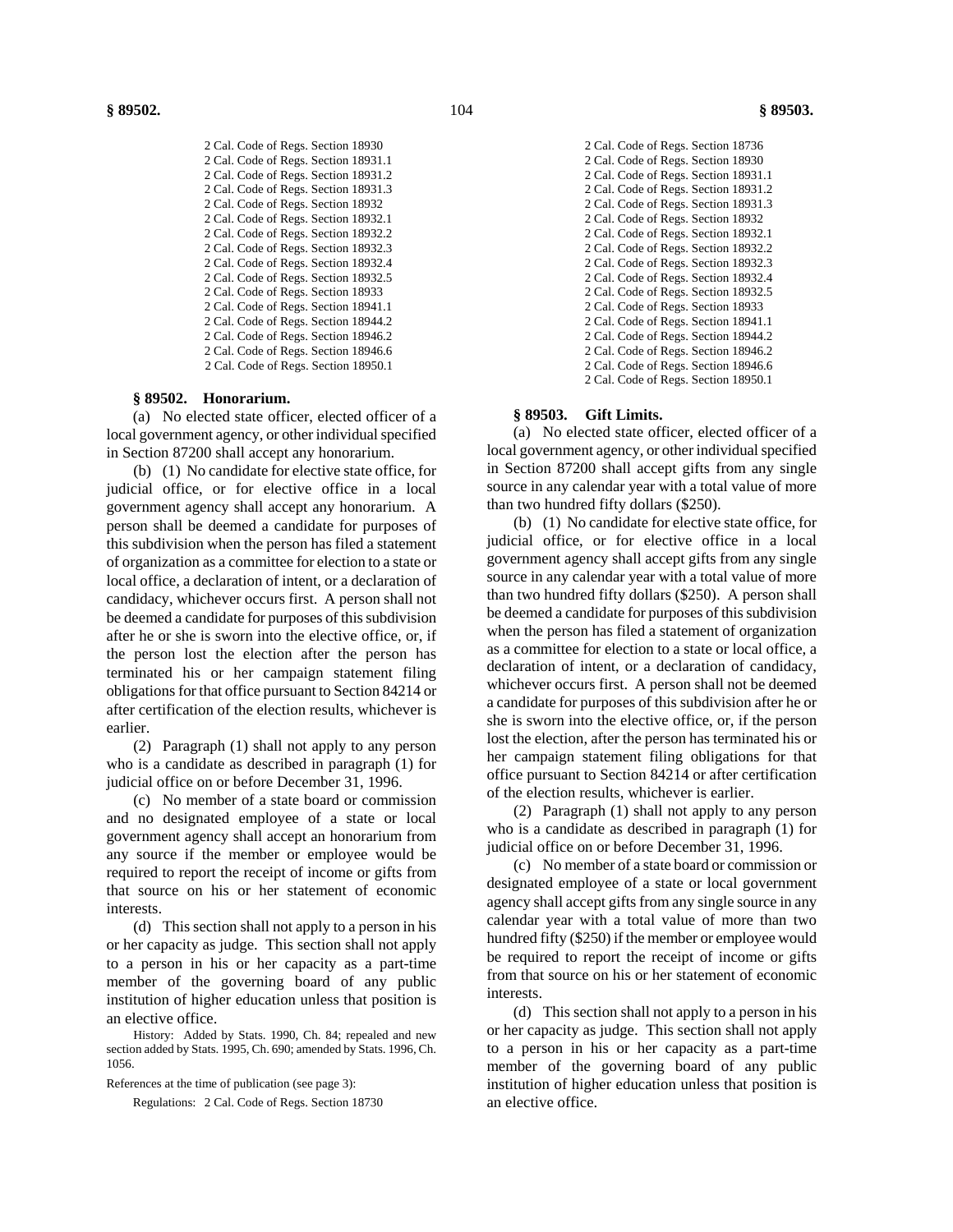(e) This section shall not prohibit or limit the following:

(1) Payments, advances, or reimbursements for travel and related lodging and subsistence permitted by Section 89506.

(2) Wedding gifts and gifts exchanged between individuals on birthdays, holidays, and other similar occasions, provided that the gifts exchanged are not substantially disproportionate in value.

(f) Beginning on January 1, 1993, the Commission shall adjust the gift limitation in this section on January 1 of each odd-numbered year to reflect changes in the Consumer Price Index, rounded to the nearest ten dollars (\$10).

(g) The limitations in this section are in addition to the limitations on gifts in Section 86203.

History: Added by Stats. 1990, Ch. 84; amended by Stats. 1993, Ch. 769; repealed and new section added by Stats. 1995, Ch. 690; amended by Stats. 1996, Ch. 1056.

References at the time of publication (see page 3):

Regulations: 2 Cal. Code of Regs. Section 18703.4 2 Cal. Code of Regs. Section 18730 2 Cal. Code of Regs. Section 18736 2 Cal. Code of Regs. Section 18940 2 Cal. Code of Regs. Section 18940.2 2 Cal. Code of Regs. Section 18941 2 Cal. Code of Regs. Section 18941.1 2 Cal. Code of Regs. Section 18942 2 Cal. Code of Regs. Section 18942.1 2 Cal. Code of Regs. Section 18943 2 Cal. Code of Regs. Section 18944.2 2 Cal. Code of Regs. Section 18945 2 Cal. Code of Regs. Section 18945.1 2 Cal. Code of Regs. Section 18946.2 2 Cal. Code of Regs. Section 18946.6 2 Cal. Code of Regs. Section 18950 2 Cal. Code of Regs. Section 18950.1 2 Cal. Code of Regs. Section 18950.3

Opinions: In re Solis (2000) 14 FPPC Ops. 7

#### **§ 89503.5. Operation of Article. [Repealed]**

History: Added by Stats. 1990, Ch. 84; repealed by Stats. 1991, Ch. 857.

#### **Article 2. Gifts. § 89504 - 89505.5**

|  | § 89504. Gifts; Limitations. [Repealed]     |
|--|---------------------------------------------|
|  | § 89505. Gifts; Prohibitions. [Repealed]    |
|  | § 89505.5. Operation of Article. [Repealed] |

#### **§ 89504. Gifts; Limitations. [Repealed]**

History: Added by Stats. 1990, Ch. 84; amended by Stats. 1994, Ch. 1105; repealed by Stats. 1995, Ch. 690.

### **§ 89505. Gifts; Prohibitions. [Repealed]**

History: Added by Stats. 1990, Ch. 84; repealed by Stats. 1995, Ch. 690.

History: Added by Stats. 1990, Ch. 84; repealed by Stats. 1991, Ch. 857.

# **Article 3. Travel.**

# **§ 89506 - 89507** § 89506. Travel Payments, Advances and Reimbursements.

§ 89507. Operation of Article. [Repealed]

# **§ 89506. Travel Payments, Advances and Reimbursements.**

(a) Payments, advances, or reimbursements, for travel, including actual transportation and related lodging and subsistence that is reasonably related to a legislative or governmental purpose, or to an issue of state, national, or international public policy, are not prohibited or limited by this chapter if either of the following apply:

(1) The travel is in connection with a speech given by the elected state officer, local elected officeholder, candidate for elected state office or local elected office, an individual specified in Section 87200, member of a state board or commission, or designated employee of a state or local government agency, the lodging and subsistence expenses are limited to the day immediately preceding, the day of, and the day immediately following the speech, and the travel is within the United States.

(2) The travel is provided by a government, a governmental agency, a foreign government, a governmental authority, a bona fide public or private educational institution, as defined in Section 203 of the Revenue and Taxation Code, a nonprofit organization that is exempt from taxation under Section  $501(c)(3)$ of the Internal Revenue Code, or by a person domiciled outside the United States which substantially satisfies the requirements for tax-exempt status under Section 501(c)(3) of the Internal Revenue Code.

(b) Gifts of travel not described in subdivision (a) are subject to the limits in Section 89503.

(c) Subdivision (a) applies only to travel that is reported on the recipient's statement of economic interests.

(d) For purposes of this section, a gift of travel does not include any of the following:

(1) Travel that is paid for from campaign funds, as permitted by Article 4 (commencing with Section 89510), or that is a contribution.

(2) Travel that is provided by the agency of a local elected officeholder, an elected state officer, member of a state board or commission, an individual specified in Section 87200, or a designated employee.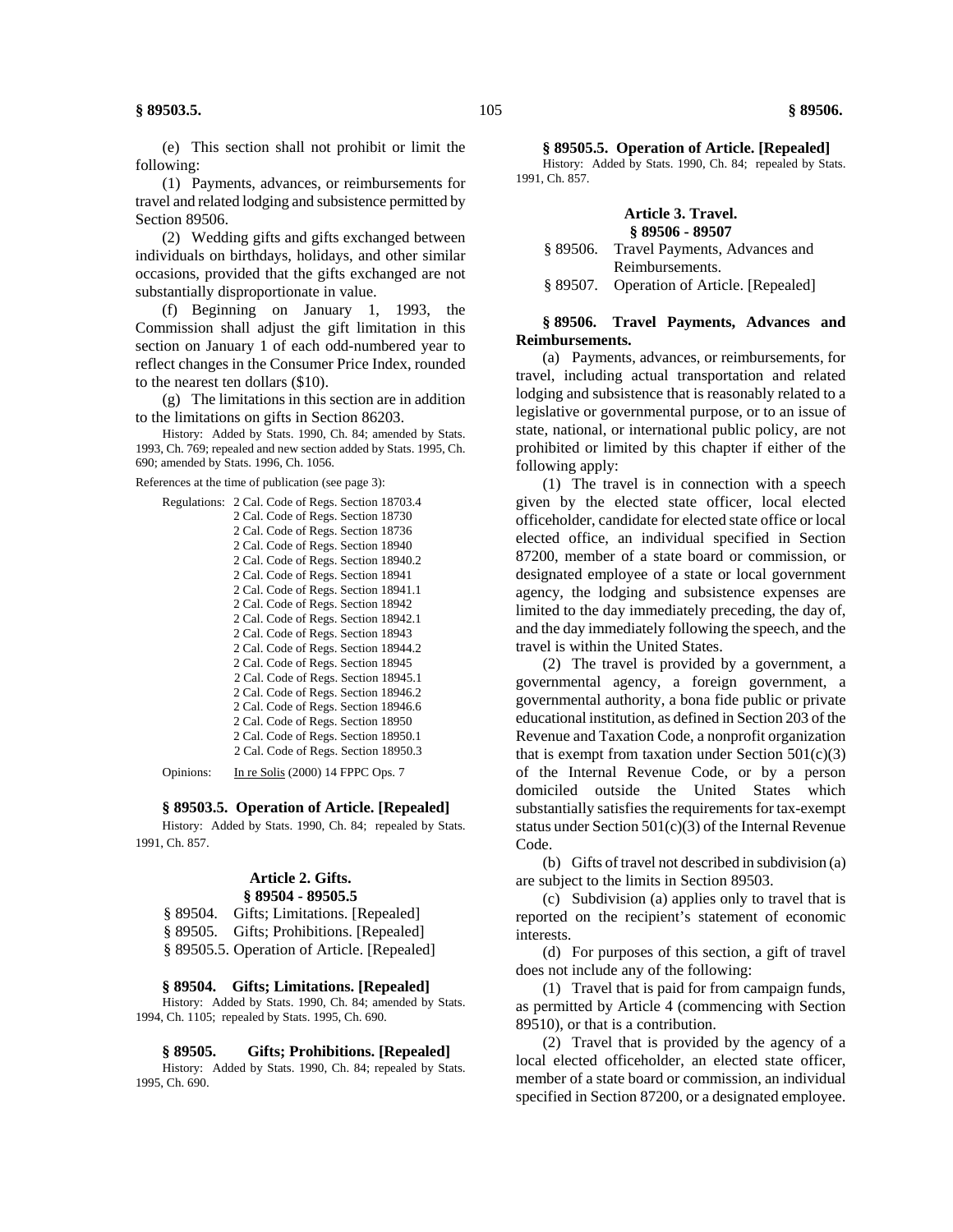(3) Travel that is reasonably necessary in connection with a bona fide business, trade, or profession and that satisfies the criteria for federal income tax deduction for business expenses in Sections 162 and 274 of the Internal Revenue Code, unless the sole or predominant activity of the business, trade, or profession is making speeches.

(4) Travel that is excluded from the definition of a gift by any other provision of this title.

(e) This section does not apply to payments, advances, or reimbursements for travel and related lodging and subsistence permitted or limited by Section 170.9 of the Code of Civil Procedure.

History: Added by Stats. 1990, Ch. 84; amended by Stats. 1991, Ch. 674; amended by Stats. 1994, Ch. 1105; amended by Stats. 1995, Ch. 690; amended by Stats. 1997, Ch. 455, effective September 24, 1997.

References at the time of publication (see page 3):

Regulations: 2 Cal. Code of Regs. Section 18930 2 Cal. Code of Regs. Section 18931.1 2 Cal. Code of Regs. Section 18931.2 2 Cal. Code of Regs. Section 18931.3 2 Cal. Code of Regs. Section 18932 2 Cal. Code of Regs. Section 18932.1 2 Cal. Code of Regs. Section 18932.2 2 Cal. Code of Regs. Section 18932.3 2 Cal. Code of Regs. Section 18932.4 2 Cal. Code of Regs. Section 18932.5 2 Cal. Code of Regs. Section 18933 2 Cal. Code of Regs. Section 18940 2 Cal. Code of Regs. Section 18940.2 2 Cal. Code of Regs. Section 18941 2 Cal. Code of Regs. Section 18941.1 2 Cal. Code of Regs. Section 18944.2 2 Cal. Code of Regs. Section 18945.1 2 Cal. Code of Regs. Section 18946.2 2 Cal. Code of Regs. Section 18946.6 2 Cal. Code of Regs. Section 18950 2 Cal. Code of Regs. Section 18950.1 2 Cal. Code of Regs. Section 18950.3

#### **§ 89507. Operation of Article. [Repealed]**

History: Added by Stats. 1990, Ch. 84; Repealed by Stats. 1991, Ch. 1271.

# **Article 4. Campaign Funds. § 89510 - 89522**

- § 89510. Acceptable Contributions.
- § 89511. Campaign Funds Held by Candidates and Committees.
- § 89511.5. Use of Personal Funds for Incumbent Elected Officers.
- § 89512. Expenditures Associated with Seeking or Holding Office.
- § 89512.5. Expenditures by Committees not Controlled by Candidates.
- § 89513. Use of Campaign Funds for Specific Activities.
- § 89514. Use of Campaign Funds for Attorney's Fees. § 89515. Use of Campaign Funds for
- Donations and Loans. § 89516. Use of Campaign Funds for Vehicle
- Expenses.
- § 89517. Use of Campaign Funds for Real Property, Appliances or Equipment.
- § 89517.5. Use of Campaign Funds for Security System.
- § 89518. Use of Campaign Funds for Compensation.
- § 89519. Use of Surplus Campaign Funds.
- § 89520. Violations.
- § 89521. Unlawful Honorarium, Gift or Expenditure.
- § 89522. Campaign Funds; Prohibited Use Under Elections Code.

#### **§ 89510. Acceptable Contributions.**

(a) A candidate for elective state office may only accept contributions within the limits provided in Chapter 5 (commencing with Section 85100).

(b) All contributions deposited into the campaign account shall be deemed to be held in trust for expenses associated with the election of the candidate or for expenses associated with holding office.

History: Added by Stats. 1990, Ch. 84; amended by Stats. 2000, Ch. 102 [Proposition 34 of the November Statewide General Election]; amended by Stats. 2001, Ch. 241, effective September 4, 2001.

References at the time of publication (see page 3):

Regulations: 2 Cal. Code of Regs. Section 18421.7

### **§ 89511. Campaign Funds Held by Candidates and Committees. [Previously § 85800.]**

(a) This article applies to campaign funds held by candidates for elective office, elected officers, controlled committees, ballot measure committees, committees opposed to a candidate or measure, and any committee which qualifies as a committee pursuant to subdivision (a) of Section 82013.

(b) (1) For purposes of this chapter, "campaign funds" includes any contributions, cash, cash equivalents, and other assets received or possessed by a committee as defined by subdivision (a) of Section 82013.

(2) For purposes of this chapter, "committee" means a controlled committee, ballot measure committee, committee opposed to a candidate or measure, and any committee which qualifies as a committee pursuant to subdivision (a) of Section 82013.

(3) For purposes of this chapter, "substantial personal benefit" means an expenditure of campaign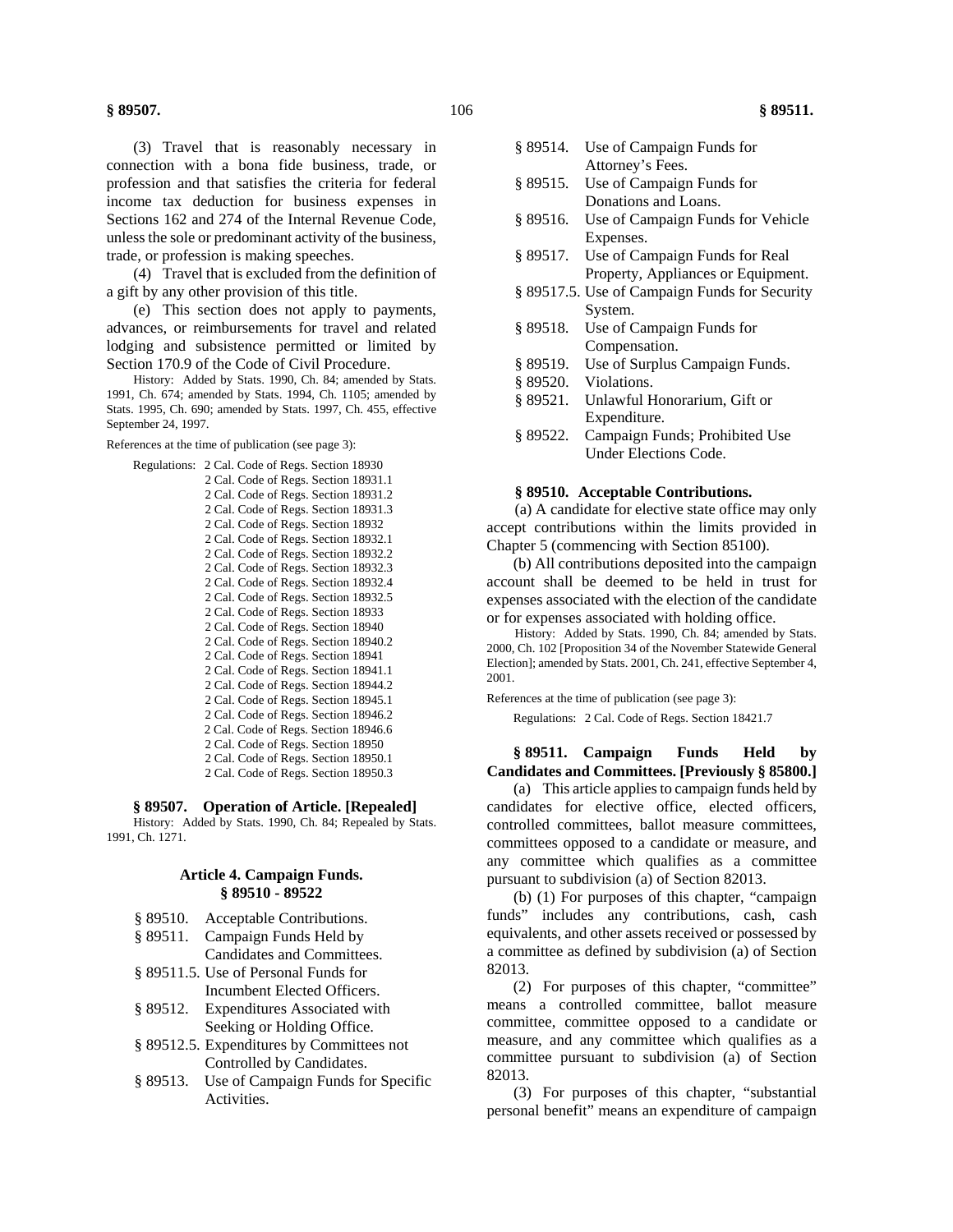funds which results in a direct personal benefit with a value of more than two hundred dollars (\$200) to a candidate, elected officer, or any individual or individuals with authority to approve the expenditure of campaign funds held by a committee.

(4) For purposes of this article, "household" includes the candidate's or elected officer's spouse, dependent children, and parents who reside with the candidate or elected officer.

History: Added by Stats. 1990, Ch. 84; amended by Stats. 1991, Ch. 546; amended by Stats. 2000, Ch. 130.

References at the time of publication (see page 3):

Regulations: 2 Cal. Code of Regs. Section 18229 2 Cal. Code of Regs. Section 18229.1 2 Cal. Code of Regs. Section 18421.7 2 Cal. Code of Regs. Section 18960 Opinions: In re Roberts (2004) 17 FPPC Ops. 9

# **§ 89511.5. Use of Personal Funds for Incumbent Elected Officers.**

(a) An incumbent elected officer may utilize his or her personal funds for expenditures authorized by subdivision (b) of Section 89510 without first depositing those funds in his or her controlled committee's campaign bank account, if both of the following conditions are met:

(1) The expenditures are not campaign expenses.

(2) The treasurer of the committee is provided with a dated receipt and a written description of the expenditure.

(b) An incumbent elected officer may be reimbursed for expenditures of his or her personal funds, from either the controlled committee campaign bank account established pursuant to Section 85201 with respect to election to the incumbent term of office, or from a controlled committee campaign bank account established pursuant to Section 85201 with respect to election to a future term of office, if all of the following conditions are met:

(1) The expenditures are not campaign expenses.

(2) The incumbent elected officer, prior to reimbursement, provides the treasurer of the committee with a dated receipt and a written description of each expenditure.

(3) Reimbursement is paid within 90 days of the expenditure, in the case of a cash expenditure, or within 90 days of the end of the billing period in which it was included, in the case of an expenditure charged to a credit card or charge account.

(c) When the elected officer's controlled committee is notified that expenditures totaling one hundred dollars (\$100) or more in a fiscal year have been made by the incumbent elected officer, the committee shall report, pursuant to subdivision (k) of Section 84211, the expenditures on the campaign statement for the period in which the expenditures were made and the reimbursements on the campaign statement for the period in which the reimbursements were made.

(d) If reimbursement is not paid within the time authorized by this section, the expenditure shall be reported on the campaign statement as a nonmonetary contribution received on the 90th day after the expenditure is paid, in the case of a cash expenditure, or within 90 days of the end of the billing period in which it was included, in the case of an expenditure charged to a credit card or charge account.

(e) This section shall not be construed to authorize an incumbent elected officer to make expenditures from any campaign bank account for expenses other than those expenses associated with his or her election to the specific office for which the account was established and expenses associated with holding that office.

History: Added by Stats. 1990, Ch. 1075; amended by Stats. 2007, Ch. 348.

# **§ 89512. Expenditures Associated with Seeking or Holding Office. [Previously § 85801.]**

An expenditure to seek office is within the lawful execution of the trust imposed by Section 89510 if it is reasonably related to a political purpose. An expenditure associated with holding office is within the lawful execution of the trust imposed by Section 89510 if it is reasonably related to a legislative or governmental purpose. Expenditures which confer a substantial personal benefit shall be directly related to a political, legislative, or governmental purpose.

History: Added by Stats. 1990, Ch. 84.

References at the time of publication (see page 3): Regulations: 2 Cal. Code of Regs. Section 18421.7

# **§ 89512.5. Expenditures by Committees not Controlled by Candidates.**

(a) Subject to the provisions of subdivision (b), any expenditure by a committee not subject to the trust imposed by subdivision (b) of Section 89510 shall be reasonably related to a political, legislative, or governmental purpose of the committee.

(b) Any expenditure by a committee that confers a substantial personal benefit on any individual or individuals with authority to approve the expenditure of campaign funds held by the committee, shall be directly related to a political, legislative, or governmental purpose of the committee.

History: Added by Stats. 1991, Ch. 546.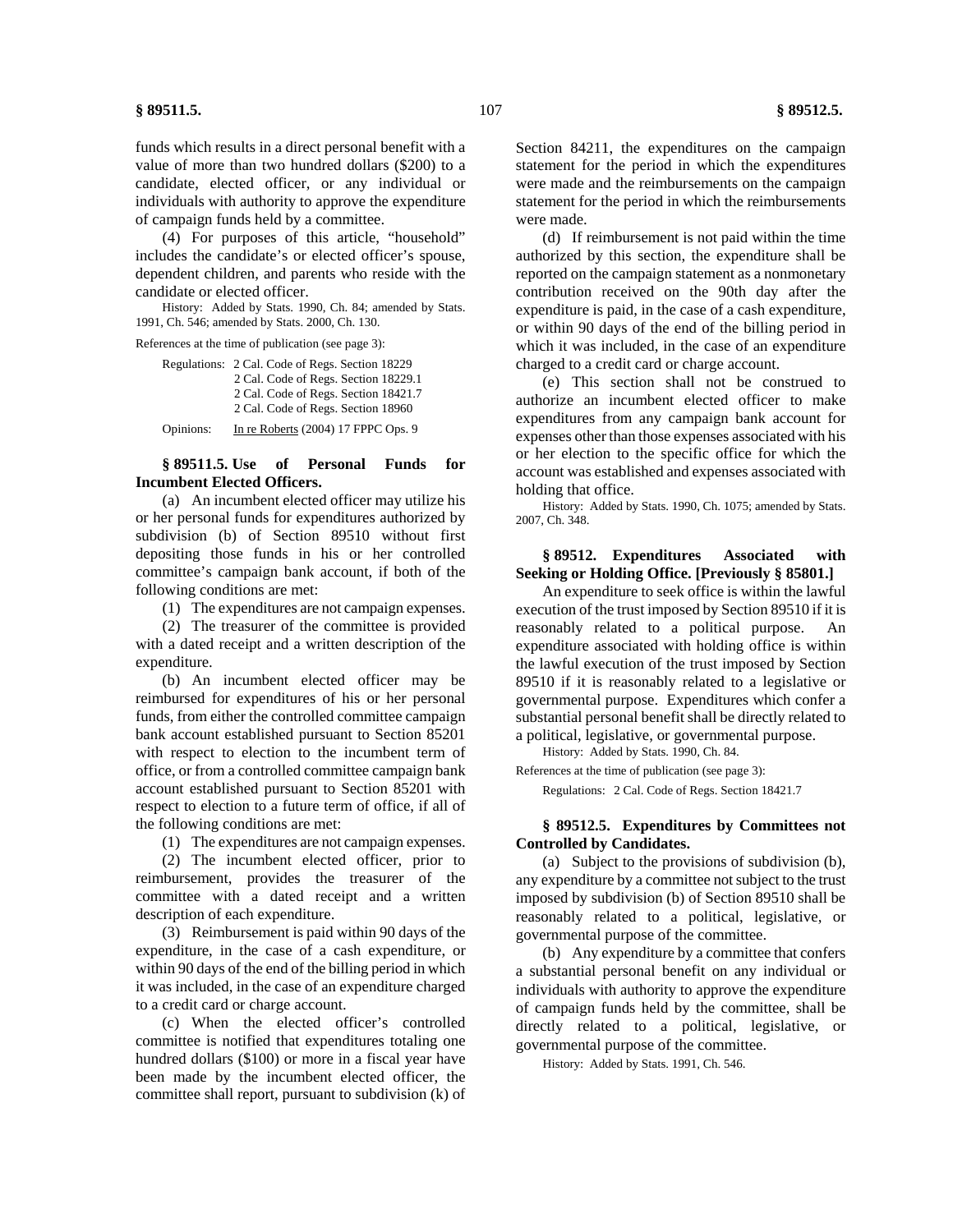## **§ 89513. Use of Campaign Funds for Specific Activities. [Previously § 85802.]**

This section governs the use of campaign funds for the specific expenditures set forth in this section. It is the intent of the Legislature that this section guide the interpretation of the standard imposed by Section 89512 as applied to other expenditures not specifically set forth in this section.

 $(a)(1)$  Campaign funds shall not be used to pay or reimburse the candidate, the elected officer, or any individual or individuals with authority to approve the expenditure of campaign funds held by a committee, or employees or staff of the committee or the elected officer's governmental agency for travel expenses and necessary accommodations except when these expenditures are directly related to a political, legislative, or governmental purpose.

(2) For the purposes of this section, payments or reimbursements for travel and necessary accommodations shall be considered as directly related to a political, legislative, or governmental purpose if the payments would meet standards similar to the standards of the Internal Revenue Service pursuant to Sections 162 and 274 of the Internal Revenue Code for deductions of travel expenses under the federal income tax law.

(3) For the purposes of this section, payments or reimbursement for travel by the household of a candidate or elected officer when traveling to the same destination in order to accompany the candidate or elected officer shall be considered for the same purpose as the candidate's or elected officer's travel.

(4) Whenever campaign funds are used to pay or reimburse a candidate, elected officer, his or her representative, or a member of the candidate's household for travel expenses and necessary accommodations, the expenditure shall be reported as required by Section 84211.

(5) Whenever campaign funds are used to pay or reimburse for travel expenses and necessary accommodations, any mileage credit that is earned or awarded pursuant to an airline bonus mileage program shall be deemed personally earned by or awarded to the individual traveler. Neither the earning or awarding of mileage credit, nor the redeeming of credit for actual travel, shall be subject to reporting pursuant to Section 84211.

(b)(1) Campaign funds shall not be used to pay for or reimburse the cost of professional services unless the services are directly related to a political, legislative, or governmental purpose.

(2) Expenditures by a committee to pay for professional services reasonably required by the committee to assist it in the performance of its administrative functions are directly related to a political, legislative, or governmental purpose.

(3) Campaign funds shall not be used to pay health-related expenses for a candidate, elected officer, or any individual or individuals with authority to approve the expenditure of campaign funds held by a committee, or members of his or her household. "Health-related expenses" includes, but is not limited to, examinations by physicians, dentists, psychiatrists, psychologists, or counselors, expenses for medications, treatments or medical equipment, and expenses for hospitalization, health club dues, and special dietary foods. However, campaign funds may be used to pay employer costs of health care benefits of a bona fide employee or independent contractor of the committee.

(c) Campaign funds shall not be used to pay or reimburse fines, penalties, judgments, or settlements, except those resulting from either of the following:

(1) Parking citations incurred in the performance of an activity that was directly related to a political, legislative, or governmental purpose.

(2) Any other action for which payment of attorney's fees from contributions would be permitted pursuant to this title.

(d) Campaign funds shall not be used for campaign, business, or casual clothing except specialty clothing that is not suitable for everyday use, including, but not limited to, formal wear, if this attire is to be worn by the candidate or elected officer and is directly related to a political, legislative, or governmental purpose.

(e)(1) Except where otherwise prohibited by law, campaign funds may be used to purchase or reimburse for the costs of purchase of tickets to political fundraising events for the attendance of a candidate, elected officer, or his or her immediate family, or an officer, director, employee, or staff of the committee or the elected officer's governmental agency.

(2) Campaign funds shall not be used to pay for or reimburse for the costs of tickets for entertainment or sporting events for the candidate, elected officer, or members of his or her immediate family, or an officer, director, employee, or staff of the committee, unless their attendance at the event is directly related to a political, legislative, or governmental purpose.

(3) The purchase of tickets for entertainment or sporting events for the benefit of persons other than the candidate, elected officer, or his or her immediate family are governed by subdivision (f).

(f)(1) Campaign funds shall not be used to make personal gifts unless the gift is directly related to a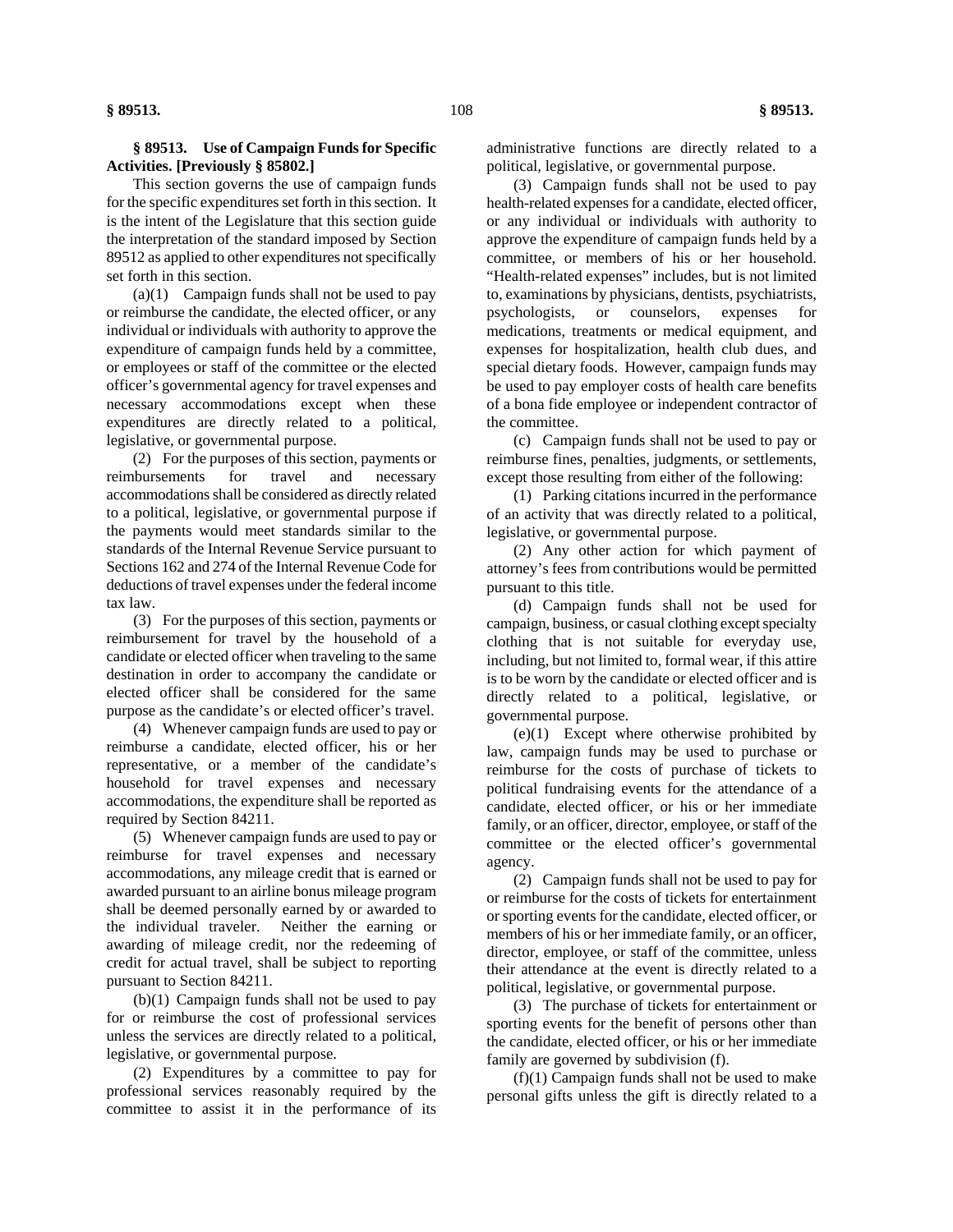political, legislative, or governmental purpose. The refund of a campaign contribution does not constitute the making of a gift.

(2) Nothing in this section shall prohibit the use of campaign funds to reimburse or otherwise compensate a public employee for services rendered to a candidate or committee while on vacation, leave, or otherwise outside of compensated public time.

(3) An election victory celebration or similar campaign event, or gifts with a total cumulative value of less than two hundred fifty dollars (\$250) in a single year made to an individual employee, a committee worker, or an employee of the elected officer's agency, are considered to be directly related to a political, legislative, or governmental purpose. For purposes of this paragraph, a gift to a member of a person's immediate family shall be deemed to be a gift to that person.

(g) Campaign funds shall not be used to make loans other than to organizations pursuant to Section 89515, or, unless otherwise prohibited, to a candidate for elective office, political party, or committee.

History: Added by Stats. 1990, Ch. 84; amended by Stats. 1990, Ch. 1075; amended by Stats. 1991, Ch. 546; amended by Stats. 2006, Ch. 155; amended by Stats. 2006, Ch. 538; amended by Stats. 2007, Ch. 130.

References at the time of publication (see page 3):

Regulations: 2 Cal. Code of Regs. Section 18229.1 2 Cal. Code of Regs. Section 18421.7

## **§ 89514. Use of Campaign Funds for Attorney's Fees. [Previously § 85802.5.]**

Expenditures of campaign funds for attorney's fees and other costs in connection with administrative, civil, or criminal litigation are not directly related to a political, legislative, or governmental purpose except where the litigation is directly related to activities of a committee that are consistent with its primary objectives or arises directly out of a committee's activities or out of a candidate's or elected officer's activities, duties, or status as a candidate or elected officer, including, but not limited to, an action to enjoin defamation, defense of an action to enjoin defamation, defense of an action brought for a violation of state or local campaign, disclosure, or election laws, and an action arising from an election contest or recount.

History: Added by Stats. 1990, Ch. 84; amended by Stats. 1991, Ch. 546.

## **§ 89515. Use of Campaign Funds for Donations and Loans. [Previously § 85803.]**

Campaign funds may be used to make donations or loans to bona fide charitable, educational, civic, religious, or similar tax-exempt, nonprofit organizations, where no substantial part of the proceeds will have a material financial effect on the candidate, elected officer, campaign treasurer, or any individual or individuals with authority to approve the expenditure of campaign funds held by a committee, or member of his or her immediate family, and where the donation or loan bears a reasonable relation to a political, legislative, or governmental purpose.

History: Added by Stats. 1990, Ch. 84; amended by Stats. 1991, Ch. 546.

References at the time of publication (see page 3):

Regulations: 2 Cal. Code of Regs. Section 18229.1

### **§ 89516. Use of Campaign Funds for Vehicle Expenses. [Previously § 85804.]**

Notwithstanding Sections 89512 and 89513, this section governs the use of campaign funds for vehicle expenses.

(a) Campaign funds shall not be used to purchase a vehicle unless both of the following apply:

(1) Title to the vehicle is held by the committee and not the candidate, elected officer, campaign treasurer, or any other individual or individuals with authority to approve the expenditure of campaign funds held by a committee, or a member of his or her immediate family.

(2) The use of the vehicle is directly related to a political, legislative, or governmental purpose.

(b) Campaign funds shall not be used to lease a vehicle unless both of the following apply:

(1) The lessee is the committee, or a state or local government agency and not the candidate, elected officer, or a member of his or her immediate family; or the lessor is a state or local government agency.

(2) The use of the vehicle is directly related to a political, legislative, or governmental purpose.

(c) Campaign funds may be used to pay for or reimburse the operating costs, including, but not limited to, insurance, maintenance, and repairs, for any vehicle for which campaign funds may be spent pursuant to this section.

(d) Campaign funds may be used to reimburse a candidate, elected officer, his or her immediate family, or any individual or individuals with authority to approve the expenditure of campaign funds held by a committee, or an employee or member of the staff of the committee or of the elected officer's governmental agency, for the use of his or her vehicle at the rate approved by the Internal Revenue Service pursuant to Section 162 of the Internal Revenue Code in connection with deductible mileage expenses under the federal income tax law, if both of the following requirements are met: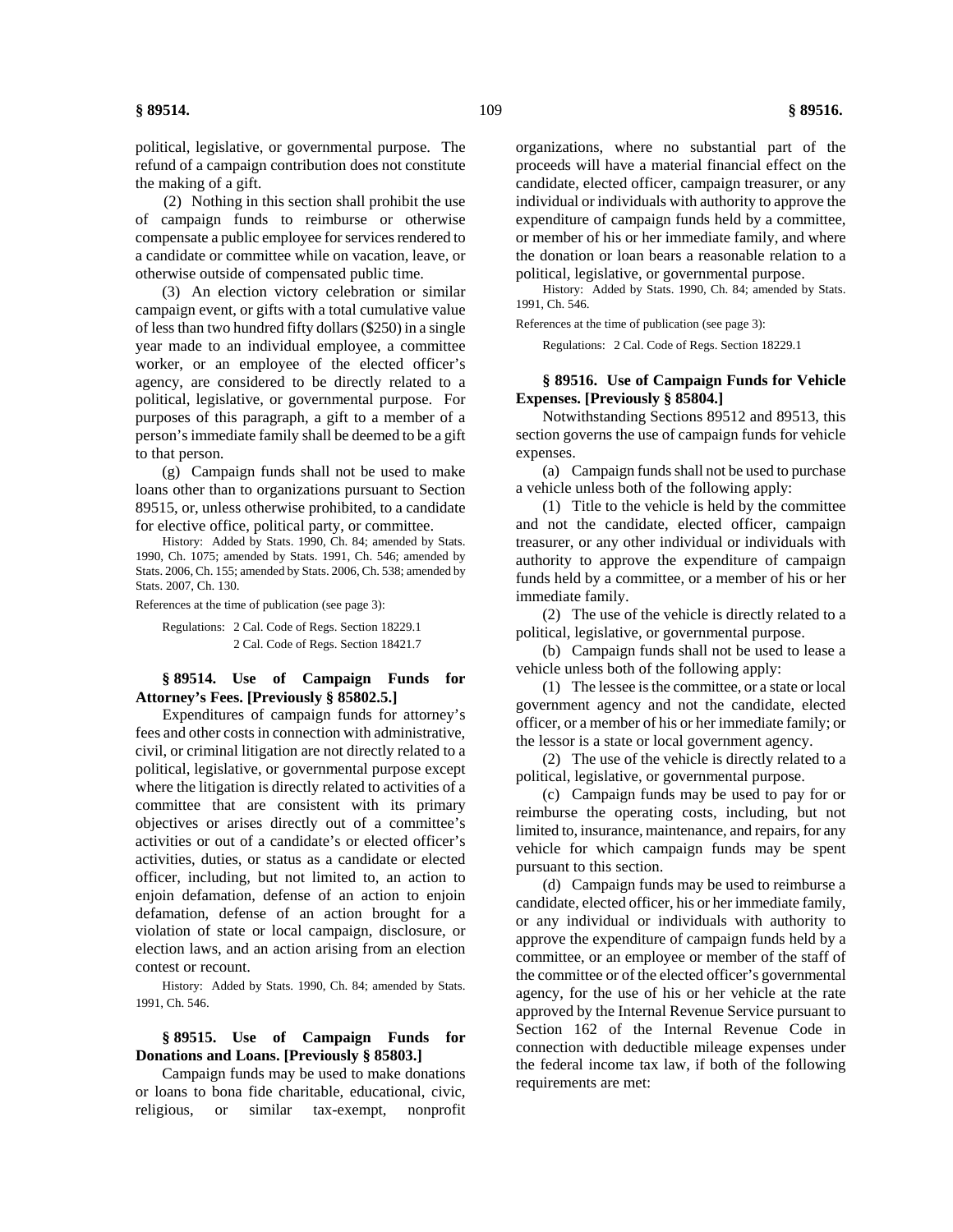(1) The vehicle use for which reimbursement is sought is directly related to political, governmental, or legislative purposes.

(2) The specific purpose and mileage in connection with each expenditure is documented in a manner approved by the Internal Revenue Service in connection with deductible mileage expenses.

(e) For the purposes of this section, use of a vehicle is considered to be directly related to a political, legislative, or governmental purpose as long as its use for other purposes is only incidental to its use for political, legislative, or governmental purposes.

History: Added by Stats. 1990, Ch. 84; amended by Stats. 1991, Ch. 546.

References at the time of publication (see page 3):

Regulations: 2 Cal. Code of Regs. Section 18229.1 2 Cal. Code of Regs. Section 18961

## **§ 89517. Use of Campaign Funds for Real Property, Appliances or Equipment. [Previously § 85805.]**

(a) Campaign funds shall not be used for payment or reimbursement for the lease of real property or for the purchase, lease, or refurbishment of any appliance or equipment, where the lessee or sublessor is, or the legal title resides, in whole or in part, in a candidate, elected officer, campaign treasurer, or any individual or individuals with authority to approve the expenditure of campaign funds, or member of his or her immediate family.

(b) Campaign funds shall not be used to purchase real property. Except as prohibited by subdivision (a), campaign funds may be used to lease real property for up to one year at a time where the use of that property is directly related to political, legislative, or governmental purposes.

(c) For the purposes of this section, real property, appliance, or equipment is considered to be directly related to a political, legislative, or governmental purpose as long as its use for other purposes is only incidental to its use for political, legislative, or governmental purposes.

History: Added by Stats. 1990, Ch. 84; amended by Stats. 1991, Ch. 546.

References at the time of publication (see page 3):

Regulations: 2 Cal. Code of Regs. Section 18229.1 2 Cal. Code of Regs. Section 18961

### **§ 89517.5. Use of Campaign Funds for Security System.**

Notwithstanding Section 89517, campaign funds may be used to pay, or reimburse the state, for the costs of installing and monitoring an electronic security system in the home or office, or both, of a candidate or elected officer who has received threats to his or her physical safety, provided that the threats arise from his or her activities, duties, or status as a candidate or elected officer and that the threats have been reported to and verified by an appropriate law enforcement agency. Verification shall be determined solely by the law enforcement agency to which the threat was reported. The candidate or elected officer shall report any expenditure of campaign funds made pursuant to this section to the Commission. The report to the Commission shall include the date that the candidate or elected officer informed the law enforcement agency of the threat, the name and phone number of the law enforcement agency, and a brief description of the threat. No more than five thousand dollars (\$5,000) in campaign funds may be used, cumulatively, by a candidate or elected officer pursuant to this subdivision. The candidate or elected officer shall reimburse the campaign fund account for the costs of the security system upon sale of the property where the security equipment is installed, based on the fair market value of the security equipment at the time the property is sold.

History: Added by Stats. 1993, Ch. 1143.

## **§ 89518. Use of Campaign Funds for Compensation. [Previously § 85806.]**

(a) Campaign funds shall not be used to compensate a candidate or elected officer for the performance of political, legislative, or governmental activities, except for reimbursement of out-of-pocket expenses incurred for political, legislative, or governmental purposes.

(b) Campaign funds shall not be used to compensate any individual or individuals with authority to approve the expenditure of campaign funds for the performance of political, legislative, or governmental activities, except as provided in subdivision (b) of Section 89513 and for reimbursement of out-of-pocket expenses incurred for political, legislative, or governmental purposes.

History: Added by Stats. 1990, Ch. 84; amended by Stats. 1991, Ch. 546.

#### **§ 89519. Use of Surplus Campaign Funds.**

(a) Upon leaving any elected office, or at the end of the postelection reporting period following the defeat of a candidate for elective office, whichever occurs last, campaign funds raised after January 1, 1989, under the control of the former candidate or elected officer shall be considered surplus campaign funds and shall be disclosed pursuant to Chapter 4 (commencing with Section 84100).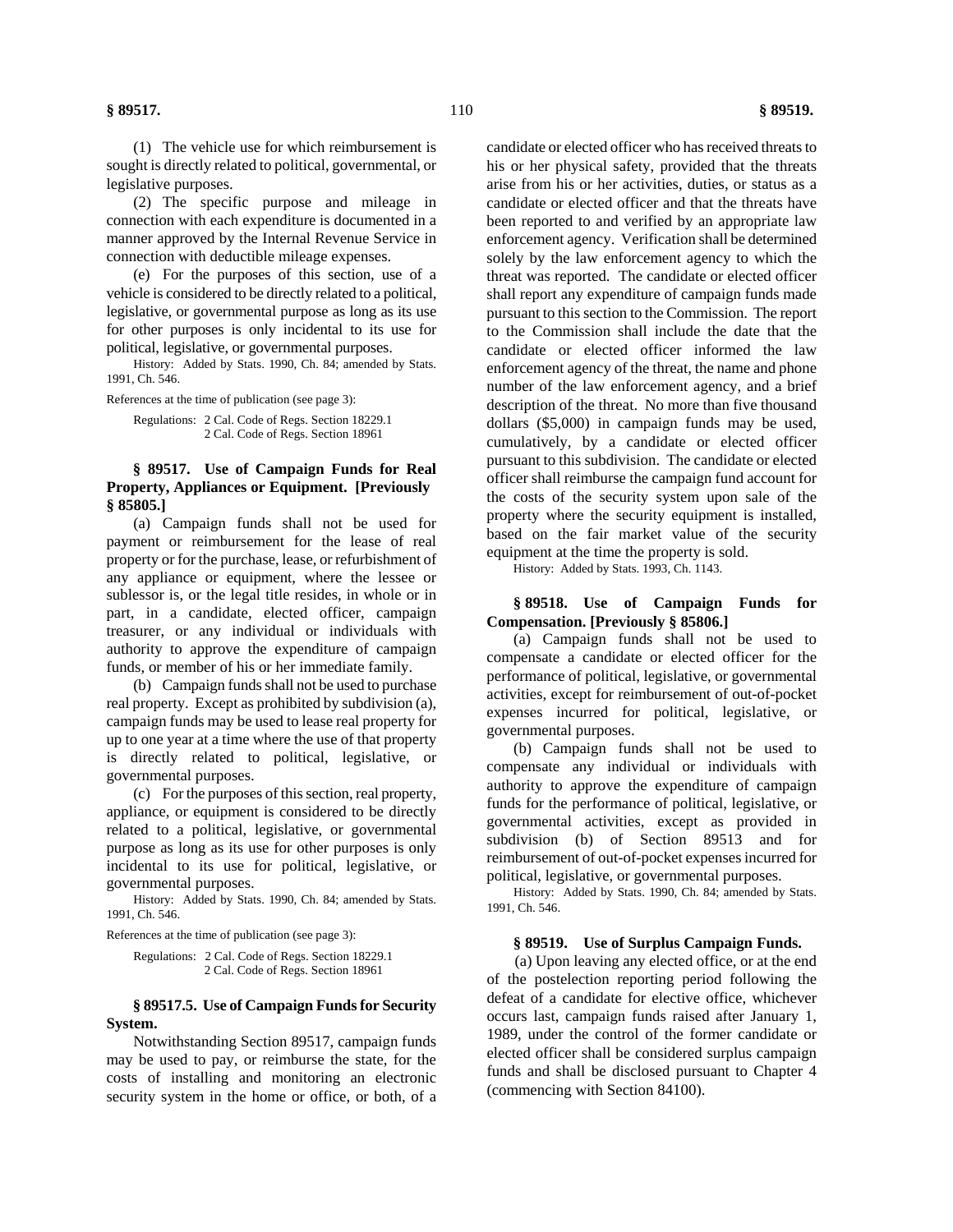(b) Surplus campaign funds shall be used only for the following purposes:

(1) The payment of outstanding campaign debts or elected officer's expenses.

(2) The repayment of contributions.

(3) Donations to any bona fide charitable, educational, civic, religious, or similar tax-exempt, nonprofit organization, where no substantial part of the proceeds will have a material financial effect on the former candidate or elected officer, any member of his or her immediate family, or his or her campaign treasurer.

(4) Contributions to a political party committee, provided the campaign funds are not used to support or oppose candidates for elective office. However, the campaign funds may be used by a political party committee to conduct partisan voter registration, partisan get-out-the-vote activities, and slate mailers as that term is defined in Section 82048.3.

(5) Contributions to support or oppose any candidate for federal office, any candidate for elective office in a state other than California, or any ballot measure.

(6) The payment for professional services reasonably required by the committee to assist in the performance of its administrative functions, including payment for attorney's fees for litigation which arises directly out of a candidate's or elected officer's activities, duties, or status as a candidate or elected officer, including, but not limited to, an action to enjoin defamation, defense of an action brought of a violation of state or local campaign, disclosure, or election laws, and an action from an election contest or recount.

(c) For purposes of this section, the payment for, or the reimbursement to the state of, the costs of installing and monitoring an electronic security system in the home or office, or both, of a candidate or elected officer who has received threats to his or her physical safety shall be deemed an outstanding campaign debt or elected officer's expense, provided that the threats arise from his or her activities, duties, or status as a candidate or elected officer and that the threats have been reported to and verified by an appropriate law enforcement agency. Verification shall be determined solely by the law enforcement agency to which the threat was reported. The candidate or elected officer shall report any expenditure of campaign funds made pursuant to this section to the commission. The report to the commission shall include the date that the candidate or elected officer informed the law enforcement agency of the threat, the name and the telephone number of the law enforcement agency, and a brief description of the threat. No more than five thousand dollars (\$5,000) in surplus campaign funds may be used, cumulatively, by a candidate or elected officer pursuant to this subdivision. Payments made pursuant to this subdivision shall be made during the two years immediately following the date upon which the campaign funds become surplus campaign funds. The candidate or elected officer shall reimburse the surplus fund account for the fair market value of the security system no later than two years immediately following the date upon which the campaign funds became surplus campaign funds. The campaign funds become surplus campaign funds upon sale of the property on which the system is installed, or prior to the closing of the surplus campaign fund account, whichever comes first. The electronic security system shall be the property of the campaign committee of the candidate or elected officer.

History: Added by Stats. 1990, Ch. 84; amended by Stats. 1991, Ch. 546; amended by Stats. 1993, Ch. 1143; amended by Proposition 208 of the November 1996 Statewide General Election; repealed and added by Stats. 2000, Ch. 102 [Proposition 34 of the November Statewide General Election].

References at the time of publication (see page 3):

|           | Regulations: 2 Cal. Code of Regs. Section 18229.1 |
|-----------|---------------------------------------------------|
|           | 2 Cal. Code of Regs. Section 18530.4              |
|           | 2 Cal. Code of Regs. Section 18531.2              |
|           | 2 Cal. Code of Regs. Section 18951                |
| Opinions: | In re Pirayou $(2006)$ 19 FPPC Ops. 1             |

#### **§ 89520. Violations.**

The remedies provided in Chapter 11 (commencing with Section 91000) shall not apply to violations of this chapter.

History: Added by Stats. 1990, Ch. 84.

**§ 89521. Unlawful Honorarium, Gift or Expenditure.**

Any person who makes or receives an honorarium, gift, or expenditure in violation of this chapter is liable in a civil action brought by the Commission for an amount of up to three times the amount of the unlawful honorarium, gift, or expenditure.

History: Added by Stats. 1990, Ch. 84.

## **§ 89522. Campaign Funds; Prohibited Use Under Elections Code.**

This chapter shall not be construed to permit an expenditure of campaign funds prohibited by Section 18680 of the Elections Code.

History: Added by Stats. 1991, Ch. 546; amended by Stats. 1994, Ch. 923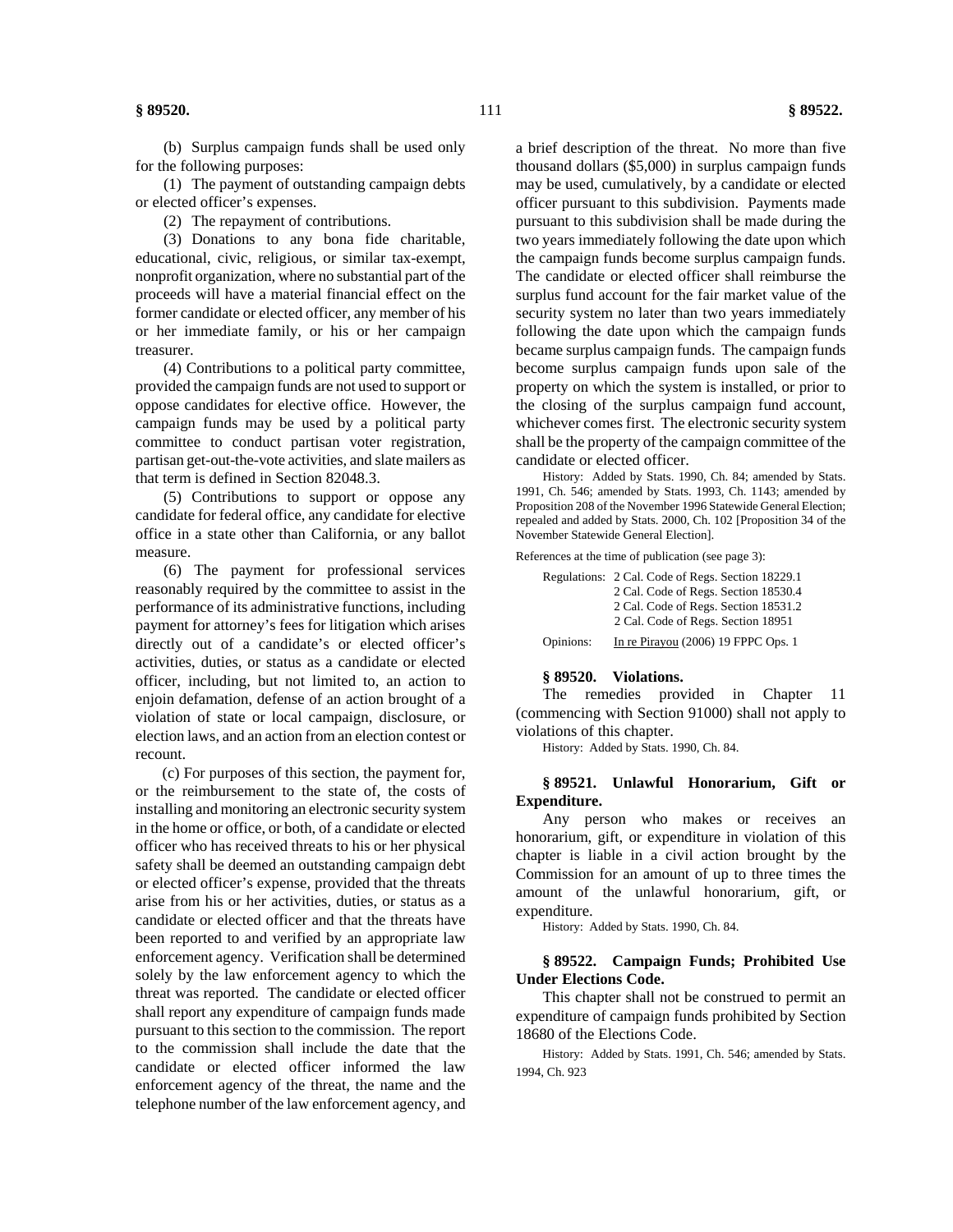### **Chapter 10. Auditing. § 90000 - 90007**

- § 90000. Responsibility.
- § 90001. Mandatory Audits and Investigations.
- § 90002. Audits and Investigations; Time.
- § 90003. Discretionary Audits.
- § 90004. Periodic Reports; Public Documents.
- § 90005. Confidentiality; Exception.
- § 90006. Audit and Investigation by Commission.
- § 90007. Auditing Guidelines and Standards.

### **§ 90000. Responsibility.**

Except as provided in Section 90006, the Franchise Tax Board shall make audits and field investigations with respect to the following:

(a) Reports and statements filed with the Secretary of State under Chapter 4 (commencing with Section 84100), Chapter 5 (commencing with Section 85100), and Chapter 6 (commencing with Section 86100).

(b) Local candidates and their controlled committees selected for audit pursuant to subdivision (i) of Section 90001.

History: Amended by Stats. 1987, Ch. 230; amended by Stats. 2004, Ch. 483.

References at the time of publication (see page 3):

Regulations: 2 Cal. Code of Regs. Section 18531.62 2 Cal. Code of Regs. Section 18993 2 Cal. Code of Regs. Section 18994 2 Cal. Code of Regs. Section 18995

### **§ 90001. Mandatory Audits and Investigations.**

Audits and investigations shall be made pursuant to Section 90000 with respect to the reports and statements of:

(a) Each lobbying firm and each lobbyist employer who employs one or more lobbyists shall be subject to an audit on a random basis with these lobbying firms or lobbyist employers having a 25-percent chance of being audited. When a lobbying firm or lobbyist employer is audited, the individual lobbyists who are employed by the lobbying firm or the lobbyist employer shall also be audited.

(b) Each statewide, Supreme Court, court of appeal, or Board of Equalization candidate in a direct primary or general election for whom it is determined that twenty-five thousand dollars (\$25,000) or more in contributions have been raised or twenty-five thousand dollars (\$25,000) or more in expenditures have been made, whether by the candidate or by a committee or committees controlled by the candidate or whose participation in the direct primary or general election is primarily in support of his or her candidacy. Each statewide candidate whose contributions and expenditures are less than twenty-five thousand dollars (\$25,000) shall be subject to an audit on a random basis of 10 percent of the number of such candidates.

(c) Each candidate for the Legislature or superior court judge in a direct primary or general election shall be subject to audit by random selection if it is determined that fifteen thousand dollars (\$15,000) or more in contributions have been received or fifteen thousand dollars (\$15,000) or more in expenditures have been made, whether by the candidate or by a committee or committees controlled by the candidate or primarily supporting his or her candidacy. Random selection shall be made of 25 percent of the Senate districts, 25 percent of the Assembly districts and 25 percent of the judicial offices contested in an election year.

(d) Each candidate for the Legislature in a special primary or special runoff election for whom it is determined that fifteen thousand dollars (\$15,000) or more in contributions have been raised or fifteen thousand dollars (\$15,000) or more in expenditures have been made, whether by the candidate or by a committee or committees controlled by the candidate or primarily supporting his or her candidacy.

(e) Each controlled committee of any candidate who is being audited pursuant to subdivision (b), (c), or (d).

(f) Each committee, other than a committee specified in subdivision (c) of Section 82013, primarily supporting or opposing a candidate who is being audited pursuant to subdivision (b), (c), or (d) if it is determined that the committee has expended more than ten thousand dollars (\$10,000).

(g) Each committee, other than a committee specified in subdivision (c) of Section 82013, whose participation is primarily in support of or in opposition to a state measure or state measures if it is determined that the committee has expended more than ten thousand dollars (\$10,000) on such measure or measures.

(h) Each committee, other than a committee defined in subdivision (c) of Section 82013, a controlled committee or a committee primarily supporting or opposing a state candidate or measure, if it is determined that the committee has raised or expended more than ten thousand dollars (\$10,000) supporting or opposing state candidates or state measures during any calendar year, except that if the Commission determines from an audit report that a committee is in substantial compliance with the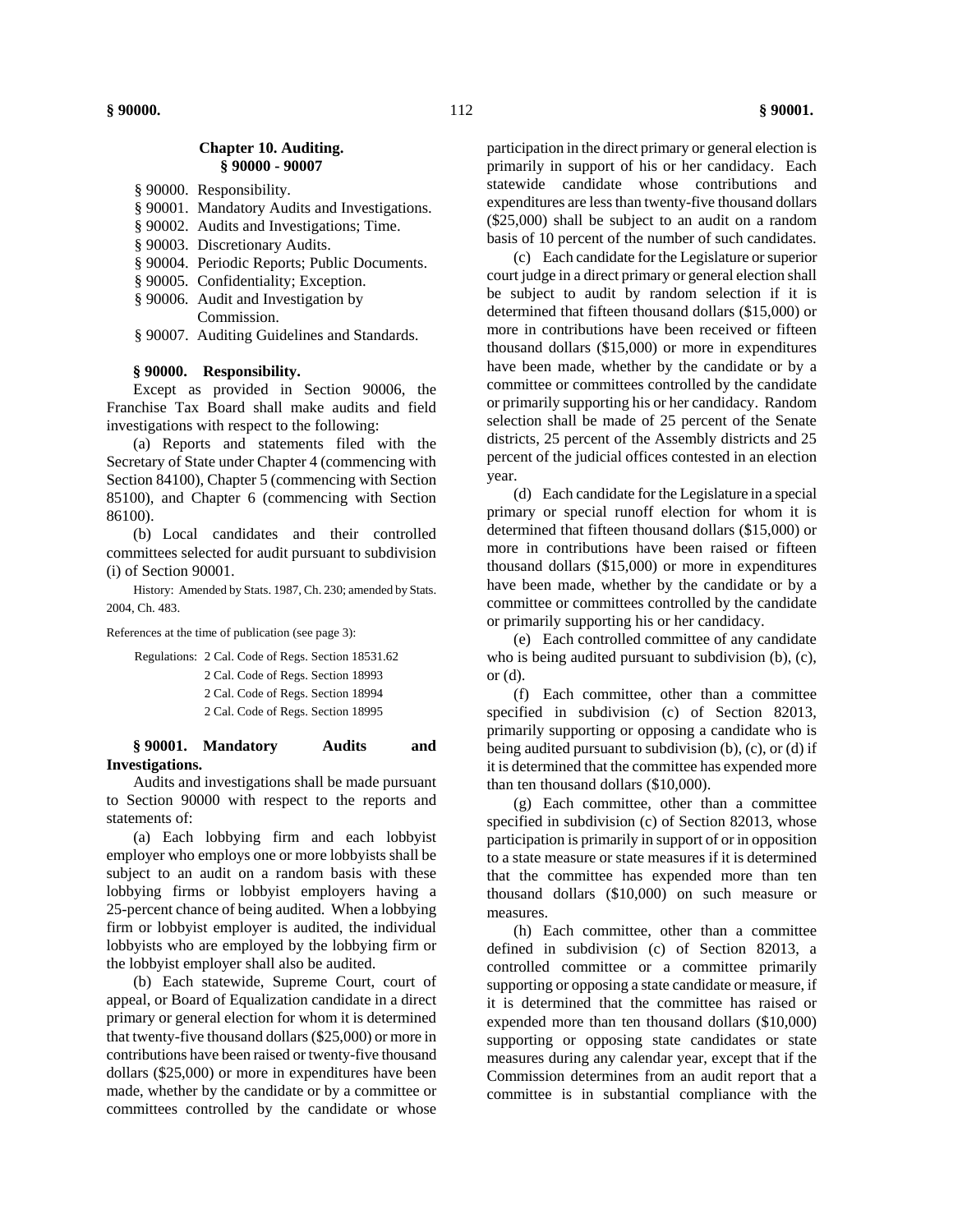provisions of the act, the committee thereafter shall be subject to an audit on a random basis with each such committee having a 25-percent chance of being audited.

(i) (1) With respect to local candidates and their controlled committees, the Commission shall promulgate regulations which provide a method of selection for these audits.

(2) With respect to candidates for the Board of Administration of the Public Employees' Retirement System, the Commission shall promulgate regulations that provide a method for selection of these audits. The Public Employees' Retirement System shall reimburse the Commission for all reasonable expenses incurred pursuant to this section.

(i) In accordance with subdivisions  $(a)$ ,  $(b)$ ,  $(c)$ , and (h), the Fair Political Practices Commission shall select by lot the persons or districts to be audited on a random basis. For campaign audits the selection shall be made in public after the last date for filing the first report or statement following the general or special election for which the candidate ran, or following the election at which the measure was adopted or defeated. For lobbying firm and lobbyist employer audits, the selection shall be made in public in February of oddnumbered years.

History: Amended by Stats. 1978, Ch. 1411; amended by Stats. 1979, Ch. 551; amended by Stats. 1984, Ch. 1368; amended by Stats. 1985, Ch. 1183, effective September 29, 1985; amended by Stats. 1986, Ch. 835; amended by Stats. 1994, Ch. 1139; amended by Stats. 1998, Ch. 923.

References at the time of publication (see page 3):

Regulations: 2 Cal. Code of Regs. Section 18453 2 Cal. Code of Regs. Section 18531.62 2 Cal. Code of Regs. Section 18601 2 Cal. Code of Regs. Section 18991 2 Cal. Code of Regs. Section 18992 2 Cal. Code of Regs. Section 18993 2 Cal. Code of Regs. Section 18994 2 Cal. Code of Regs. Section 18995 2 Cal. Code of Regs. Section 18997

### **§ 90002. Audits and Investigations; Time.**

(a) Audits and investigations of lobbying firms and lobbyist employers shall be performed on a biennial basis and shall cover reports filed during a period of two years.

(b) If a lobbying firm or lobbyist employer keeps a separate account for all receipts and payments for which reporting is required by this chapter, the requirement of an audit under subdivision (a) of Section 90001 shall be satisfied by an audit of that account and the supporting documentation required to be maintained by Section 86110.

(c) No audit or investigation of any candidate, controlled committee, or committee primarily supporting or opposing a candidate or a measure in connection with a report or statement required by Chapter 4 of this title, shall begin until after the last date for filing the first report or statement following the general, runoff or special election for the office for which the candidate ran, or following the election at which the measure was adopted or defeated, except that audits and investigations of statewide candidates, their controlled committees, and committees primarily supporting or opposing those statewide candidates who were defeated in the primary election and who are not required to file statements for the general election may begin after the last date for filing the first report or statement following the primary election. When the campaign statements or reports of a candidate, controlled committee, or a committee primarily supporting or opposing a candidate are audited and investigated pursuant to Section 90001, the audit and investigation shall cover all campaign statements and reports filed for the primary and general or special or runoff elections and any previous campaign statement or report filed pursuant to Section 84200 or 84200.5 since the last election for that office, but shall exclude any statements or reports which have previously been audited pursuant to Section 90001 or 90003. When the campaign statements or reports of a committee primarily supporting or opposing a measure are audited and investigated, the audit and investigation shall cover all campaign statements and reports from the beginning date of the first campaign statement filed by the committee in connection with the measure. For all other committees, the audit and investigation shall cover all campaign statements filed during the previous two calendar years.

History: Amended by Stats. 1976, Ch. 564; amended by Stats. 1977, Ch. 492; amended by Stats. 1978, Ch. 1411; amended by Stats. 1980, Ch. 289; operative January 1, 1982; amended by Stats. 1985, Ch. 1456; amended by Stats. 1986, Ch. 905; amended by Stats. 1988, Ch. 442; amended by Stats. 1994, Ch. 1139.

References at the time of publication (see page 3):

Regulations: 2 Cal. Code of Regs. Section 18531.62 2 Cal. Code of Regs. Section 18996

#### **§ 90003. Discretionary Audits.**

In addition to the audits and investigations required by Section 90001, the Franchise Tax Board and the commission may make investigations and audits with respect to any reports or statements required by Chapter 4 (commencing with Section 84100), Chapter 5 (commencing with Section 85100), or Chapter 6 (commencing with Section 86100).

History: Amended by Stats. 2004, Ch. 483.

References at the time of publication (see page 3):

Regulations: 2 Cal. Code of Regs. Section 18531.62 2 Cal. Code of Regs. Section 18996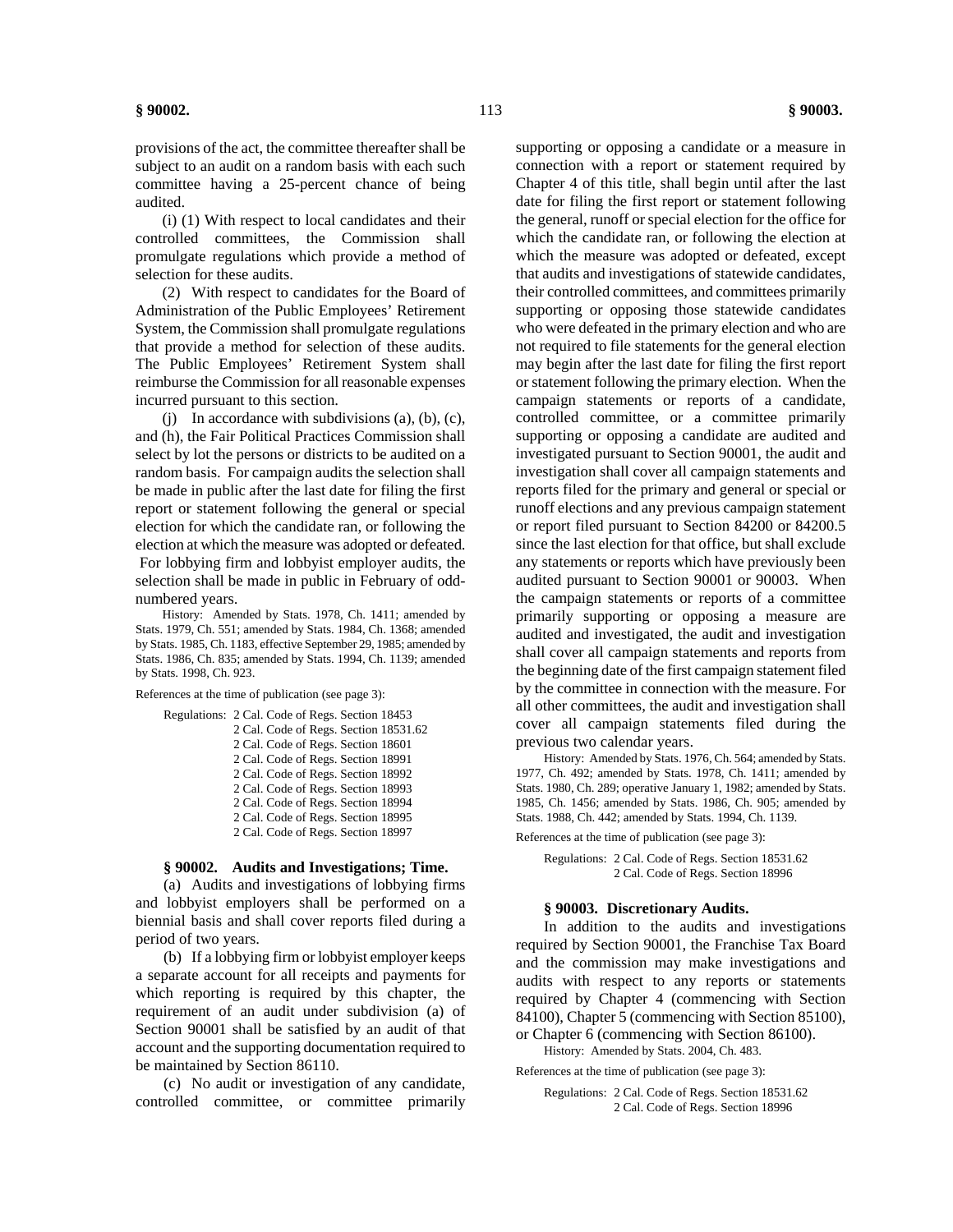(a) The Franchise Tax Board shall periodically prepare reports, which, except as otherwise provided in this section, shall be sent to the commission, the Secretary of State, and the Attorney General. If the reports relate to candidates for or committees supporting or opposing candidates for the office of Attorney General, the reports shall be sent to the commission, the Secretary of State, and the District Attorneys of Los Angeles, Sacramento, and San Francisco Counties. If the reports relate to local candidates and their controlled committees, the reports shall be sent to the commission, the local filing officer with whom the candidate or committee is required to file the originals of campaign reports pursuant to Section 84215, and the district attorney for the candidate's county of domicile.

(b) The Franchise Tax Board shall complete its report of any audit conducted on a random basis pursuant to Section 90001 within one year after the person or entity subject to the audit is selected by the commission to be audited.

(c) The reports of the Franchise Tax Board shall be public documents and shall contain in detail the Franchise Tax Board's findings with respect to the accuracy and completeness of each report and statement reviewed and its findings with respect to any report or statement that should have been but was not filed. The Secretary of State and the local filing officer shall place the audit reports in the appropriate campaign statement or lobbying files.

History: Amended by Stats. 1976, Ch. 564; amended by Stats. 1979, Ch. 531; amended by Stats. 1987, Ch. 230; amended by Stats. 2004, Ch. 591; amended by Stats. 2005, Ch. 22.

References at the time of publication (see page 3):

Regulations: 2 Cal. Code of Regs. Section 18531.62 2 Cal. Code of Regs. Section 18993 2 Cal. Code of Regs. Section 18995

## **§ 90005. Confidentiality; Exception.**

No member, employee or agent of the Franchise Tax Board shall divulge or make known in any manner any particulars of any record, documents, or information which he receives by virtue of this chapter, except in furtherance of the work of the Franchise Tax Board or in connection with any court proceeding or any lawful investigation of any agency. References at the time of publication (see page 3):

Regulations: 2 Cal. Code of Regs. Section 18531.62

### **§ 90006. Audit and Investigation by Commission.**

Audits and field investigations of candidates for Controller and member of the Board of Equalization and of committees supporting such candidates shall be made by the Commission instead of the Franchise Tax Board.

References at the time of publication (see page 3):

Regulations: 2 Cal. Code of Regs. Section 18531.62

**§ 90007. Auditing Guidelines and Standards.**

(a) The Commission shall adopt auditing guidelines and standards which shall govern audits and field investigations conducted under Section 90001. The guidelines and standards shall be formulated to accomplish the following purposes:

(1) The audits should encourage compliance and detect violations of this title;

(2) The audits should be conducted with maximum efficiency in a cost-effective manner; and

(3) The audits should be as unobtrusive as possible consistent with the foregoing purposes.

(b) In adopting its guidelines and standards the Commission shall consider relevant guidelines and standards of the American Institute of Certified Public Accountants to the extent such guidelines and standards are applicable and consistent with the purposes set forth in this section.

History: Added by Stats. 1978, Ch. 779, effective September 18, 1978.

References at the time of publication (see page 3):

Regulations: 2 Cal. Code of Regs. Section 18531.62 2 Cal. Code of Regs. Section 18993 2 Cal. Code of Regs. Section 18995

## **Chapter 11. Enforcement. § 91000 - 91015**

- § 91000. Violations; Criminal.
- § 91000.5. Administrative Proceedings.
- § 91001. Responsibility for Enforcement.
- § 91001.5. Authority of City Attorneys of Charter Cities.
- § 91002. Effect of Conviction.
- § 91003. Injunction.
- § 91003.5. Conflicts of Interest Violation.
- § 91004. Violations of Reporting Requirements; Civil Liability.
- § 91005. Civil Liability for Campaign, Lobbyist, Conflict of Interest Violation.
- § 91005.5. Civil Penalties.
- § 91006. Joint and Several Liability.
- § 91007. Procedure for Civil Actions.
- § 91008. Judgment on the Merits; Precedence; Dismissal.
- § 91008.5. Civil Action Precluded by Commission Order.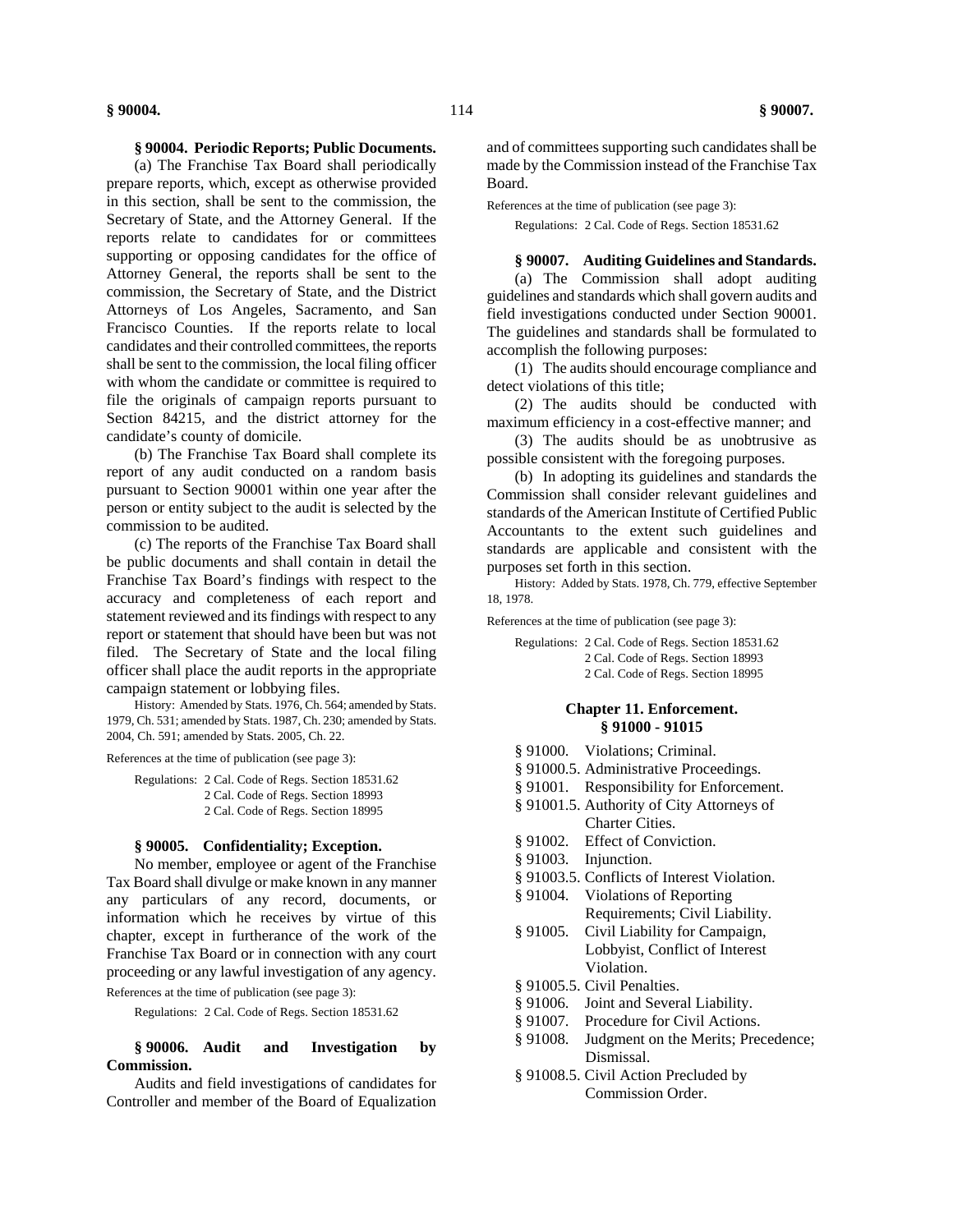- § 91009. Considerations; Liability.
- § 91010. Campaign Disclosure Violations; Request to Civil Prosecutor.
- § 91011. Statute of Limitations.
- § 91012. Costs; Attorney Fees; Bond.
- § 91013. Late Filing of Statement or Report; Fees.
- § 91013.5. Collection of Penalties.
- § 91014. Applicability of Other State Law.
- § 91015. Liability for Violations; Criminal and Civil. [Repealed]

#### **§ 91000. Violations; Criminal.**

(a) Any person who knowingly or willfully violates any provision of this title is guilty of a misdemeanor.

(b) In addition to other penalties provided by law, a fine of up to the greater of ten thousand dollars (\$10,000) or three times the amount the person failed to report properly or unlawfully contributed, expended, gave or received may be imposed upon conviction for each violation.

(c) Prosecution for violation of this title must be commenced within four years after the date on which the violation occurred.

History: Amended by Stats. 1978, Ch. 1411; amended by Proposition 208 of the November 1996 Statewide General Election; repealed and added by Stats. 2000, Ch. 102 [Proposition 34 of the November Statewide General Election].

### **§ 91000.5. Administrative Proceedings.**

No administrative action brought pursuant to Chapter 3 (commencing with Section 83100) alleging a violation of any of the provisions of this title shall be commenced more than five years after the date on which the violation occurred.

(a) The service of the probable cause hearing notice, as required by Section 83115.5, upon the person alleged to have violated this title shall constitute the commencement of the administrative action.

(b) If the person alleged to have violated this title engages in the fraudulent concealment of his or her acts or identity, the five-year period shall be tolled for the period of concealment. For purposes of this subdivision, "fraudulent concealment" means the person knows of material facts related to his or her duties under this title and knowingly conceals them in performing or omitting to perform those duties, for the purpose of defrauding the public of information to which it is entitled under this title.

(c) If, upon being ordered by a superior court to produce any documents sought by a subpoena in any administrative proceeding under Chapter 3 (commencing with Section 83100), the person alleged to have violated this title fails to produce documents in response to the order by the date ordered to comply therewith, the five-year period shall be tolled for the period of the delay from the date of filing of the motion to compel until the date of the documents are produced.

History: Added by Stats. 1997, Ch. 179.

References at the time of publication (see page 3):

Regulations: 2 Cal. Code of Regs. Section 18610 2 Cal. Code of Regs. Section 18612 2 Cal. Code of Regs. Section 18615

#### **§ 91001. Responsibility for Enforcement.**

(a) The Attorney General is responsible for enforcing the criminal provisions of this title with respect to state agencies, lobbyists and state elections. The district attorney of any county in which a violation occurs has concurrent powers and responsibilities with the Attorney General.

(b) The civil prosecutor is primarily responsible for enforcement of the civil penalties and remedies of this title. The civil prosecutor is the Commission with respect to the state or any state agency, except itself. The Attorney General is the civil prosecutor with respect to the Commission. The district attorneys are the civil prosecutors with respect to any other agency. The civil prosecutor may bring any civil action under this title which could be brought by a voter or resident of the jurisdiction. Upon written authorization from a district attorney, the Commission may bring any civil action under this title which could be brought by a voter or resident of the jurisdiction. Under such circumstances, Section 91007 shall not apply to the Commission.

(c) Whether or not a violation is inadvertent, negligent or deliberate, and the presence or absence of good faith shall be considered in applying the remedies and sanctions of this title.

History: Amended by Stats. 1976, Ch. 1161; repealed and reenacted as amended by Stats. 1977, Ch. 230, effective July 7, 1977; amended by Stats. 1979, Ch. 357.

### **§ 91001.5. Authority of City Attorneys of Charter Cities.**

In any case in which a district attorney could act as the civil or criminal prosecutor under the provisions of this title, the elected city attorney of any charter city may act as the civil or criminal prosecutor with respect to any violations of this title occurring within the city.

History: Added by Stats. 1976, Ch. 594, effective August 26, 1976.

#### **§ 91002. Effect of Conviction.**

No person convicted of a misdemeanor under this title shall be a candidate for any elective office or act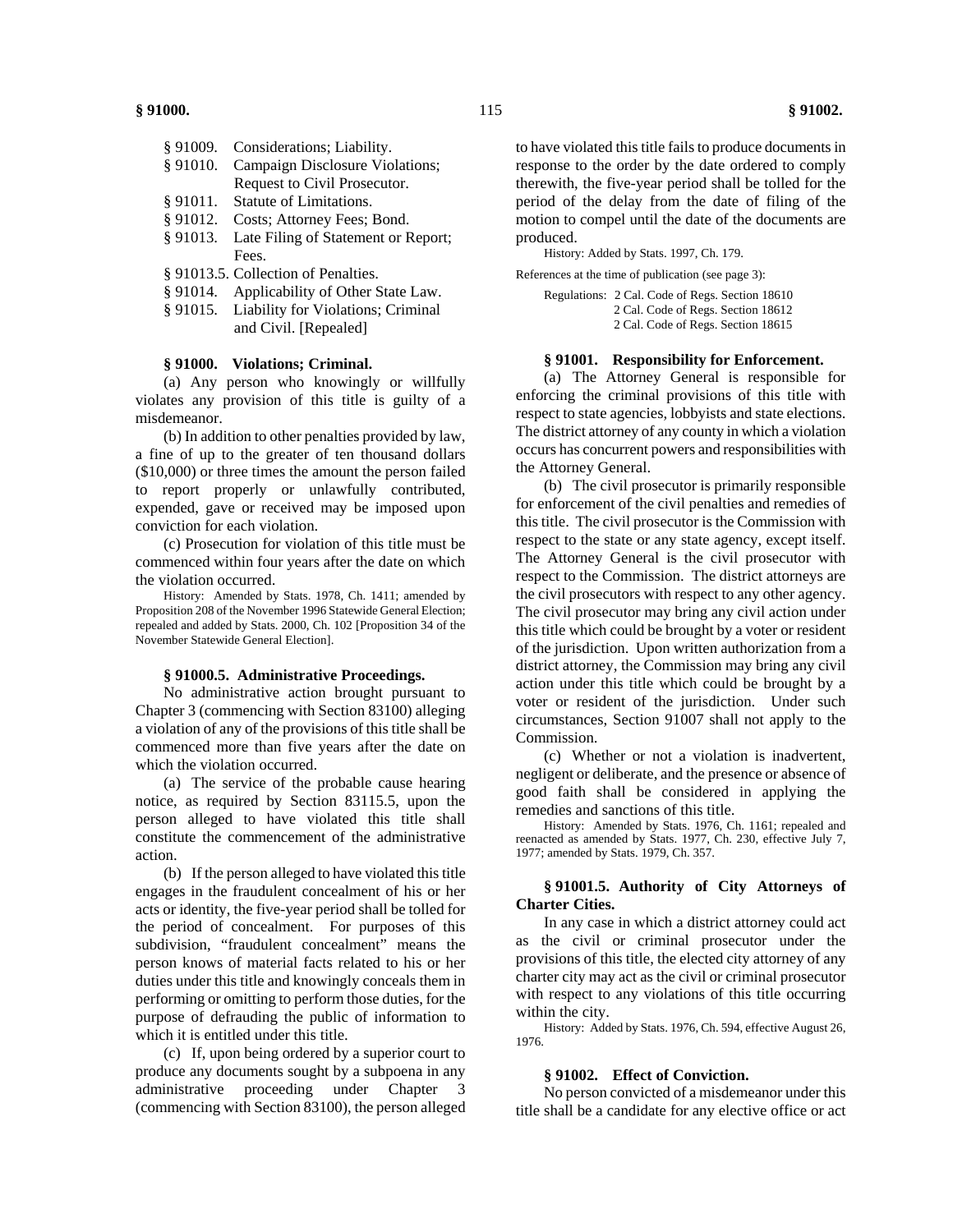as a lobbyist for a period of four years following the date of the conviction unless the court at the time of the sentencing specifically determines that this provision shall not be applicable. A plea of nolo contendere shall be deemed a conviction for purposes of this section. Any person violating this section is guilty of a felony.

### **§ 91003. Injunction.**

(a) Any person residing in the jurisdiction may sue for injunctive relief to enjoin violations or to compel compliance with the provisions of this title. The court may in its discretion require any plaintiff other than the Commission to file a complaint with the Commission prior to seeking injunctive relief. The court may award to a plaintiff or defendant who prevails his costs of litigation, including reasonable attorney's fees.

(b) Upon a preliminary showing in an action brought by a person residing in the jurisdiction that a violation of Article 1 (commencing with Section 87100), Article 4 (commencing with Section 87400), or Article 4.5 (commencing with Section 87450) of Chapter 7 of this title or of a disqualification provision of a Conflict of Interest Code has occurred, the court may restrain the execution of any official action in relation to which such a violation occurred, pending final adjudication. If it is ultimately determined that a violation has occurred and that the official action might not otherwise have been taken or approved, the court may set the official action aside as void. The official actions covered by this subsection include, but are not limited to orders, permits, resolutions and contracts, but do not include the enactment of any state legislation. In considering the granting of preliminary or permanent relief under this subsection, the court shall accord due weight to any injury that may be suffered by innocent persons relying on the official action.

History: Amended by Stats. 1976, Ch. 1161; amended by Stats. of 1987, Ch. 628.

#### **§ 91003.5. Conflicts of Interest Violation.**

Any person who violates a provision of Article 2 (commencing with Section 87200), 3 (commencing with Section 87300), or 4.5 (commencing with Section 87450) of Chapter 7 is subject to discipline by his or her agency, including dismissal, consistent with any applicable civil service or other personnel laws, regulations and procedures.

History: Amended by Stats. 1986, Ch. 653.

## **§ 91004. Violations of Reporting Requirements; Civil Liability.**

Any person who intentionally or negligently violates any of the reporting requirements of this title shall be liable in a civil action brought by the civil prosecutor or by a person residing within the jurisdiction for an amount not more than the amount or value not properly reported.

History: Amended by Proposition 208 of the November 1996 Statewide General Election; repealed and added by Stats. 2000, Ch. 102 [Proposition 34 of the November Statewide General Election]. References at the time of publication (see page 3):

Regulations: 2 Cal. Code of Regs. Section 18427

### **§ 91005. Civil Liability for Campaign, Lobbyist, Conflict of Interest Violation.**

(a) Any person who makes or receives a contribution, gift, or expenditure in violation of Section 84300, 84304, 86203, or 86204 is liable in a civil action brought by the civil prosecutor or by a person residing within the jurisdiction for an amount up to one thousand dollars (\$1,000) or three times the amount of the unlawful contribution, gift, or expenditure, whichever amount is greater.

(b) Any designated employee or public official specified in Section 87200, except an elected state officer, who realizes an economic benefit as a result of a violation of Section 87100 or of a disqualification provision of a conflict of interest code is liable in a civil action brought by the civil prosecutor or by a person residing within the jurisdiction for an amount up to three times the value of the benefit.

History: Amended by Stats. 1997, Ch. 455, effective September 24, 1997; amended by Stats. 2000, Ch. 130.

#### **§ 91005.5. Civil Penalties.**

Any person who violates any provision of this title, except Sections 84305, 84307, and 89001, for which no specific civil penalty is provided, shall be liable in a civil action brought by the commission or the district attorney pursuant to subdivision (b) of Section 91001, or the elected city attorney pursuant to Section 91001.5, for an amount up to five thousand dollars (\$5,000) per violation.

No civil action alleging a violation of this title may be filed against a person pursuant to this section if the criminal prosecutor is maintaining a criminal action against that person pursuant to Section 91000.

The provisions of this section shall be applicable only as to violations occurring after the effective date of this section.

History: Amended by Stats. 1982, Ch. 727; amended by Proposition 208 of the November 1996 Statewide General Election; Repealed and added by Stats. 2000, Ch. 102 [Proposition 34 of the November Statewide General Election].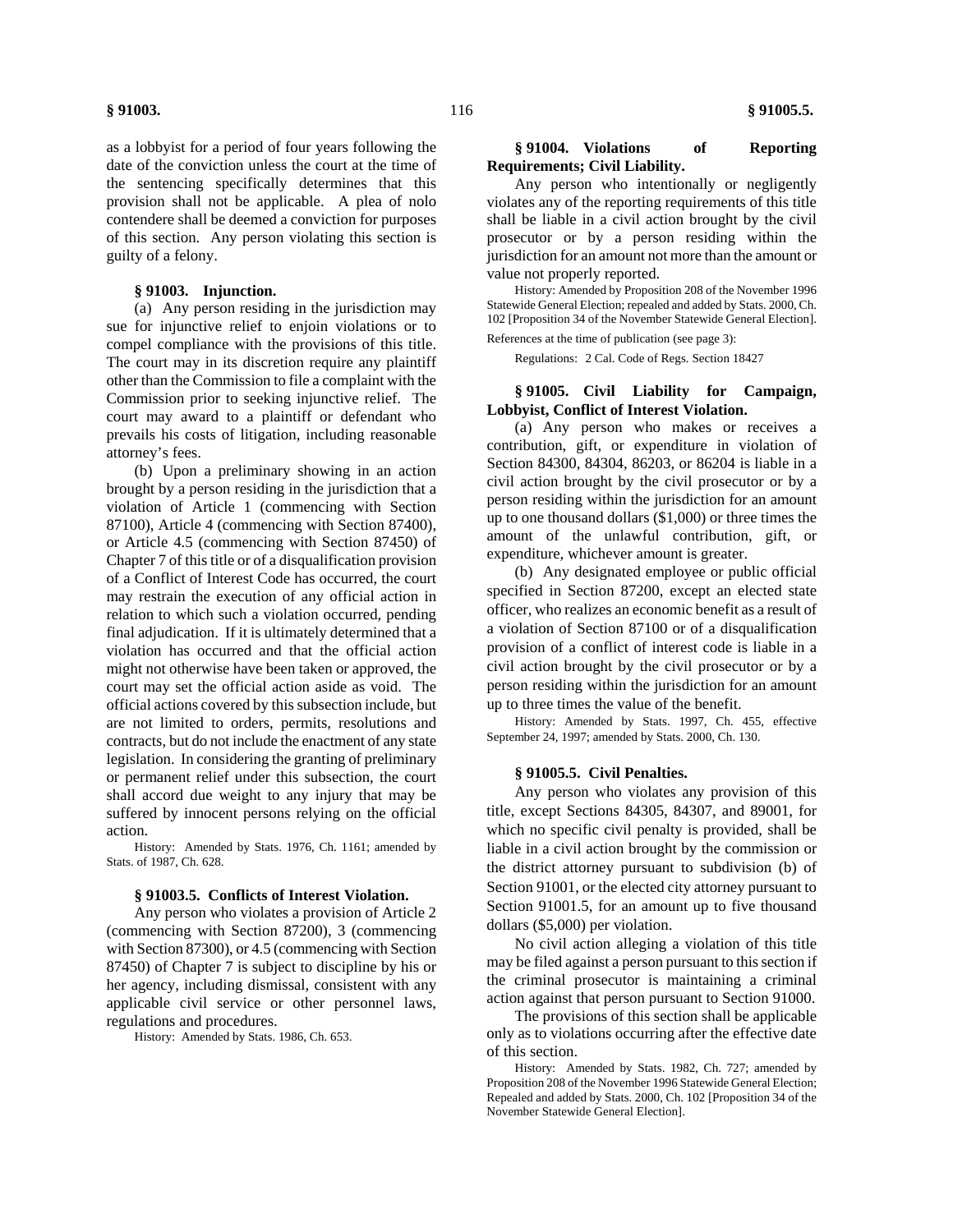If two or more persons are responsible for any violation, they shall be jointly and severally liable.

History: Amended by Proposition 208 of the November 1996 Statewide General Election; repealed and added by Stats. 2000, Ch. 102 [Proposition 34 of the November Statewide General Election].

#### **§ 91007. Procedure for Civil Actions.**

(a) Any person, before filing a civil action pursuant to Sections 91004 and 91005, must first file with the civil prosecutor a written request for the civil prosecutor to commence the action. The request shall include a statement of the grounds for believing a cause of action exists. The civil prosecutor shall respond to the person in writing, indicating whether he or she intends to file a civil action.

(1) If the civil prosecutor responds in the affirmative and files suit within 120 days from receipt of the written request to commence the action, no other action may be brought unless the action brought by the civil prosecutor is dismissed without prejudice as provided for in Section 91008.

(2) If the civil prosecutor responds in the negative within 120 days from receipt of the written request to commence the action, the person requesting the action may proceed to file a civil action upon receipt of the response from the civil prosecutor. If, pursuant to this subdivision, the civil prosecutor does not respond within 120 days, the civil prosecutor shall be deemed to have provided a negative written response to the person requesting the action on the  $120<sup>th</sup>$  day and the person shall be deemed to have received that response.

(3) The time period within which a civil action shall be commenced, as set forth in Section 91011, shall be tolled from the date of receipt by the civil prosecutor of the written request to either the date that the civil action is dismissed without prejudice, or the date of receipt by the person of the negative response from the civil prosecutor, but only for a civil action brought by the person who requested the civil prosecutor to commence the action.

(b) Any person filing a complaint, cross-complaint or other initial pleading in a civil action pursuant to Sections 91003, 91004, 91005, or 91005.5 shall, within 10 days of filing the complaint, cross-complaint, or initial pleading, serve on the Commission a copy of the complaint, cross-complaint, or initial pleading or a notice containing all of the following:

(1) The full title and number of the case.

(2) The court in which the case is pending.

(3) The name and address of the attorney for the person filing the complaint, cross-complaint, or other initial pleading.

(4) A statement that the case raises issues under the Political Reform Act.

(c) No complaint, cross-complaint, or other initial pleading shall be dismissed for failure to comply with subdivision (b).

History: Amended by Stats. 1985, Ch. 1200; amended by Stats. 1999, Ch. 577, effective September 29, 1999.

### **§ 91008. Judgment on the Merits; Precedence; Dismissal.**

Not more than one judgment on the merits with respect to any violation may be obtained under Sections 91004 and 91005. Actions brought for the same violation or violations shall have precedence for purposes of trial in order of the time filed. Such actions shall be dismissed once judgment has been entered or a settlement approved by the court in a previously filed action. The court may dismiss a pending action without prejudice to any other action for failure of the plaintiff to proceed diligently and in good faith. The action may be so dismissed on motion of the civil prosecutor or any plaintiff in an action based on the same violation.

## **§ 91008.5. Civil Action Precluded by Commission Order.**

No civil action may be filed under Section 91004, 91005, or 91005.5 with regard to any person for any violations of this title after the Commission has issued an order pursuant to Section 83116 against that person for the same violation.

History: Added by Stats. 1984, Ch. 670.

### **§ 91009. Considerations; Liability.**

In determining the amount of liability under Sections 91004 or 91005, the court may take into account the seriousness of the violation and the degree of culpability of the defendant. If a judgment is entered against the defendant or defendants in an action brought under Section 91004 or 91005, the plaintiff shall receive fifty percent of the amount recovered. The remaining fifty percent shall be deposited in the General Fund of the state. In an action brought by the civil prosecutor, the entire amount recovered shall be paid to the general fund or treasury of the jurisdiction.

## **§ 91010. Campaign Disclosure Violations; Request to Civil Prosecutor.**

No request to the civil prosecutor pursuant to Section 91007 shall be made or filed in connection with a report or statement required by Chapter 4 (commencing with Section 84100) until the time when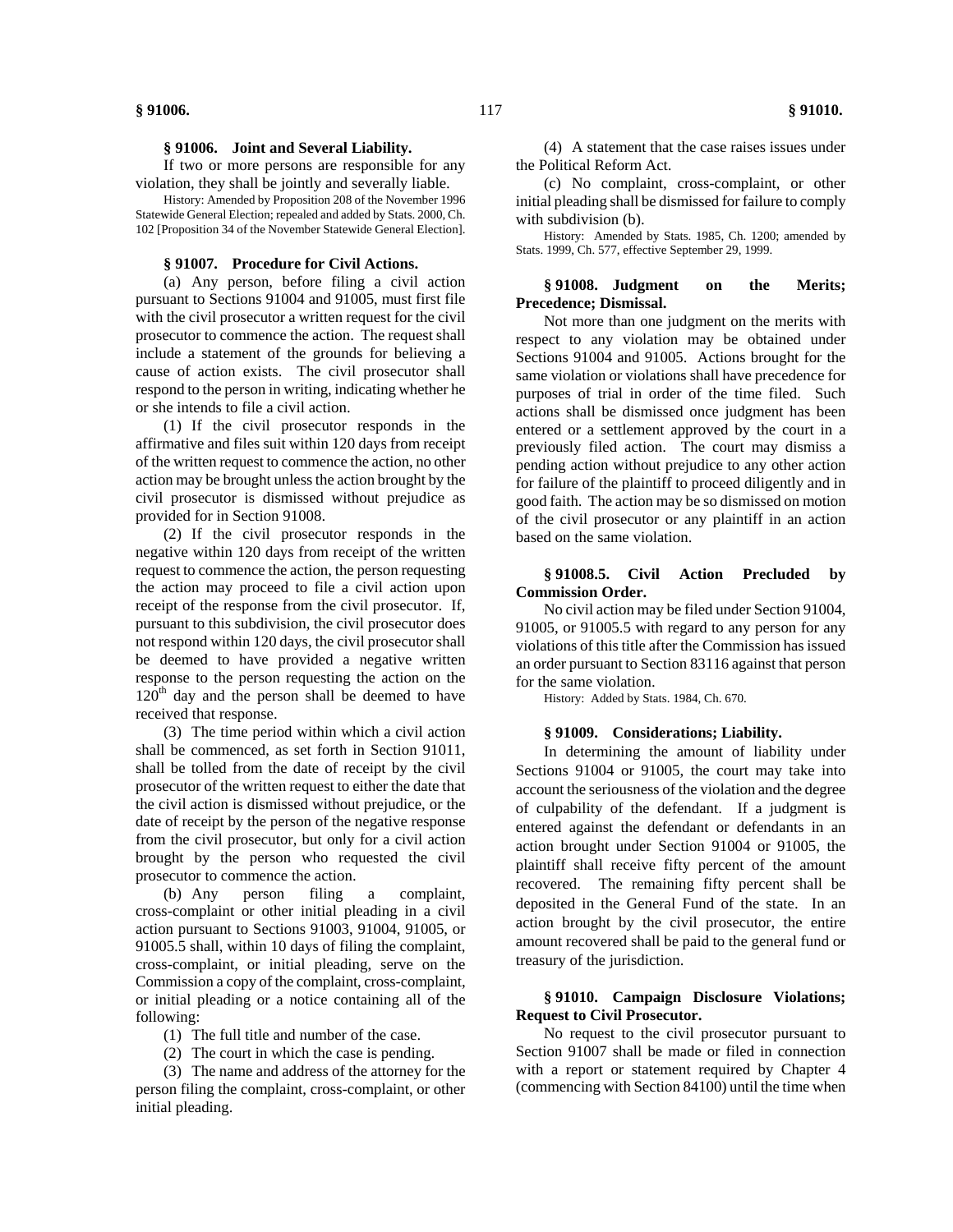an audit and investigation could be begun under subdivision (c) Section 90002.

History: Amended by Stats. 1992, Ch. 405.

#### **§ 91011. Statute of Limitations.**

(a) No civil action alleging a violation in connection with a report or statement required by Chapter 4 (commencing with Section 84100) shall be filed more than four years after an audit could begin as set forth in subdivision (c) of Section 90002, or more than one year after the Franchise Tax Board forwards its report to the commission, pursuant to Section 90004, of any audit conducted of the alleged violator, whichever period is less.

(b) No civil action alleging a violation of any provisions of this title, other than those described in subdivision (a), shall be filed more than four years after the date the violation occurred.

History: Amended by Stats. 1978, Ch. 1411; amended by Stats. 1980, Ch. 742; amended by Stats. 1997, Ch. 455, effective September 24, 1997; amended by Stats. 2004, Ch. 591.

#### **§ 91012. Costs; Attorney Fees; Bond.**

The court may award to a plaintiff or defendant other than an agency, who prevails in any action authorized by this title his costs of litigation, including reasonable attorney's fees. On motion of any party, a court shall require a private plaintiff to post a bond in a reasonable amount at any stage of the litigation to guarantee payment of costs.

### **§ 91013. Late Filing of Statement or Report; Fees.**

(a) If any person files an original statement or report after any deadline imposed by this act, he or she shall, in addition to any other penalties or remedies established by this act, be liable in the amount of ten dollars (\$10) per day after the deadline until the statement or report is filed, to the officer with whom the statement or report is required to be filed. Liability need not be enforced by the filing officer if on an impartial basis he or she determines that the late filing was not willful and that enforcement of the liability will not further the purposes of the act, except that no liability shall be waived if a statement or report is not filed within 30 days for a statement of economic interest, other than a candidate's statement filed pursuant to Section 87201, five days for a campaign statement required to be filed 12 days before an election, and 10 days for all other statements or reports, after the filing officer has sent specific written notice of the filing requirement.

(b) If any person files a copy of a statement or report after any deadline imposed by this act, he or she shall, in addition to any other penalties or remedies established by this chapter, be liable in the amount of ten dollars (\$10) per day, starting 10 days, or five days in the case of a campaign statement required to be filed 12 days before an election, after the officer has sent specific written notice of the filing requirement and until the statement is filed.

(c) The officer shall deposit any funds received under this section into the general fund of the jurisdiction of which he or she is an officer. No liability under this section shall exceed the cumulative amount stated in the late statement or report, or one hundred dollars (\$100), whichever is greater.

History: Amended by Stats. 1975, Ch. 915, effective September 20, 1975, operative January 7, 1975; amended by Stats. 1977, Ch. 555; amended by Stats. 1985, Ch. 1200; amended by Stats. 1993, Ch. 1140.

References at the time of publication (see page 3):

| Opinions: | In re Wood (2000) 13 FPPC Ops. 21        |
|-----------|------------------------------------------|
|           | In re Layton (1975) 1 FPPC Ops. 113      |
|           | In re Rundstrom $(1975)$ 1 FPPC Ops. 188 |

#### **§ 91013.5. Collection of Penalties**.

(a) In addition to any other available remedies, the commission or the filing officer may bring a civil action and obtain a judgment in superior court for the purpose of collecting any unpaid monetary penalties, fees, or civil penalties imposed pursuant to this title. The action may be filed as a small claims, limited civil, or unlimited civil case, depending on the jurisdictional amount. The venue for this action shall be in the county where the monetary penalties, fees, or civil penalties were imposed by the commission or the filing officer. In order to obtain a judgment in a proceeding under this section, the commission or filing officer shall show, following the procedures and rules of evidence as applied in ordinary civil actions, all of the following:

(1) That the monetary penalties, fees, or civil penalties were imposed following the procedures set forth in this title and implementing regulations.

(2) That the defendant or defendants in the action were notified, by actual or constructive notice, of the imposition of the monetary penalties, fees, or civil penalties.

(3) That a demand for payment has been made by the commission or the filing officer and full payment has not been received.

(b) A civil action brought pursuant to subdivision (a) shall be commenced within four years after the date on which the monetary penalty, fee, or civil penalty was imposed.

History: Added by Stats. 1984, Ch. 670; amended by Stats. 2004, Ch. 483.